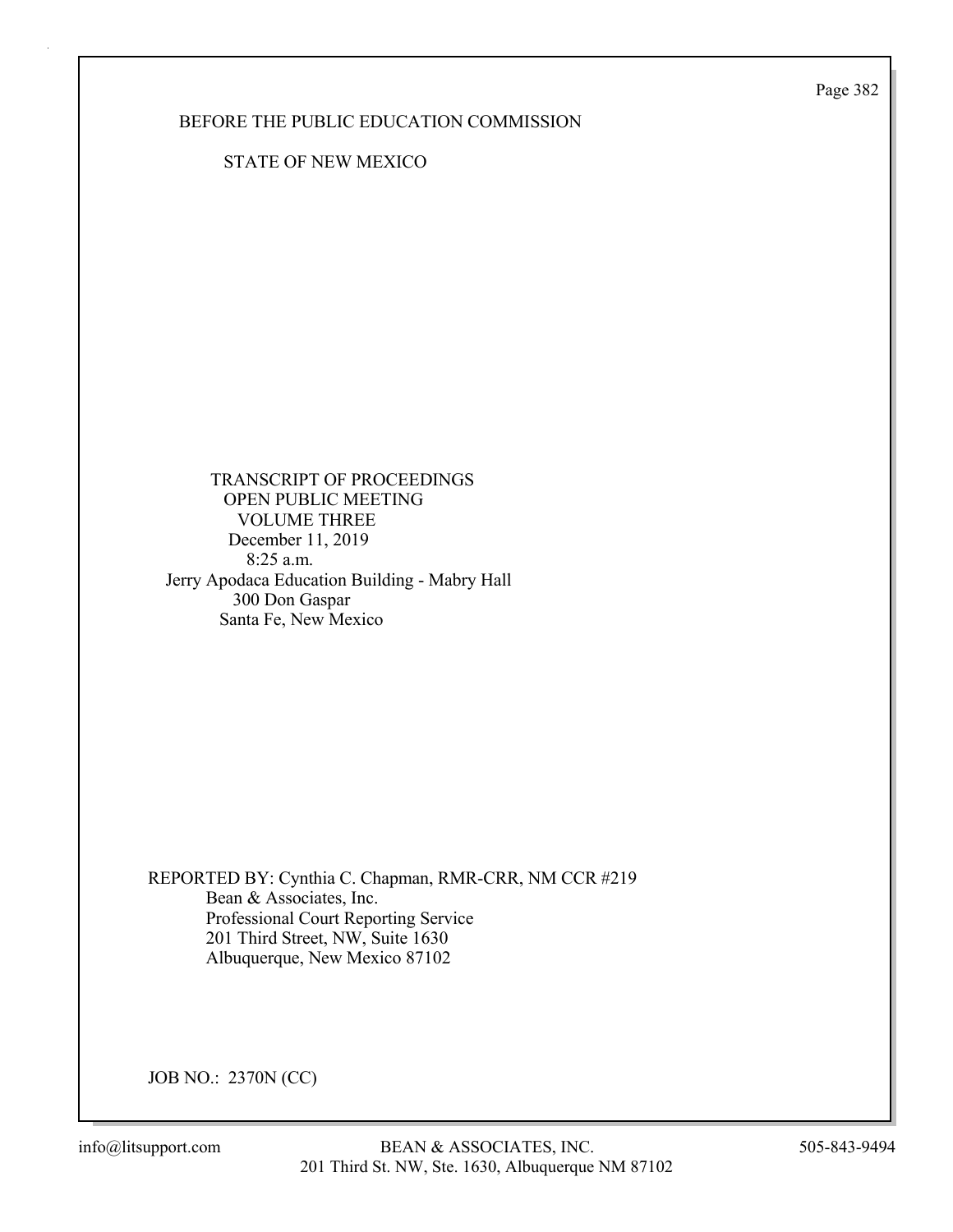## 2 (Pages 383 to 386)

| Page 383                                                                                                                                                                                                                                                                                                                                                                                                                                                                                                                                                                                                                                                                                                                                                                         | Page 385                                                                                                                                                                                                                                                                                                                                                                                                                                                                                                                                                                                                                                                                                                                                                                                                                                                                                                                                                                                                                                                                                                                                                                                                                                             |
|----------------------------------------------------------------------------------------------------------------------------------------------------------------------------------------------------------------------------------------------------------------------------------------------------------------------------------------------------------------------------------------------------------------------------------------------------------------------------------------------------------------------------------------------------------------------------------------------------------------------------------------------------------------------------------------------------------------------------------------------------------------------------------|------------------------------------------------------------------------------------------------------------------------------------------------------------------------------------------------------------------------------------------------------------------------------------------------------------------------------------------------------------------------------------------------------------------------------------------------------------------------------------------------------------------------------------------------------------------------------------------------------------------------------------------------------------------------------------------------------------------------------------------------------------------------------------------------------------------------------------------------------------------------------------------------------------------------------------------------------------------------------------------------------------------------------------------------------------------------------------------------------------------------------------------------------------------------------------------------------------------------------------------------------|
| 1<br><b>APPEARANCES</b><br>2<br><b>COMMISSIONERS:</b><br>3<br>MS. PATRICIA GIPSON, Chair<br>MS. TRISH RUIZ, Vice Chair<br>4<br>MS. KARYL ANN ARMBRUSTER, Secretary<br>MR. R. CARLOS CABALLERO, Member<br>5<br>MR. TIM CRONE, Member<br>MS. GEORGINA DAVIS, Member<br>6<br>MS. SONIA RAFTERY, Member<br>MR. DAVID ROBBINS, Member<br>7<br>MS. GLENNA VOIGT, Member<br>8<br>PED STAFF:<br>9<br>MR. ALAN BRAUER Acting Director<br>Options for Parents and Families<br>10<br>MS. KAREN WOERNER Deputy Director<br>Options for Parents and Families<br>11<br>MS. BEVERLY FRIEDMAN PED Custodian of Record<br>12<br>and Liaison to the PEC<br>13<br>PEC COUNSEL:<br>14<br><b>MS. AMI JAEGER</b><br>15<br>MR. MARK CHAIKEN<br>16<br>17<br>18<br>19<br>20<br>21<br>22<br>23<br>24<br>25 | 1<br>THE CHAIR: I'm going to bring out of<br>$\overline{c}$<br>recess this meeting of the Public Education<br>3<br>Commission. It is Wednesday, December 11th, and it<br>4<br>is 8:25 a.m.<br>5<br>I want to thank everyone. There was<br>6<br>traffic issues. So everyone's got a little delayed,<br>7<br>some of the folks did. So thanks for those -- for<br>$\,$ $\,$<br>waiting and glad to see everyone got up here safely.<br>9<br>So I will ask Commissioner Armbruster to<br>10<br>do roll call, please.<br>11<br><b>COMMISSIONER ARMBRUSTER: Commissioner</b><br>12<br>Robbins?<br>13<br><b>COMMISSIONER ROBBINS: Present.</b><br>14<br>COMMISSIONER ARMBRUSTER: Commissioner<br>15<br>Voigt?<br>16<br>COMMISSIONER VOIGT: Here.<br>17<br>COMMISSIONER ARMBRUSTER: Commissioner<br>18<br>Armbruster is here.<br>19<br><b>Commissioner Davis?</b><br>20<br>COMMISSIONER DAVIS: Here.<br>21<br>COMMISSIONER ARMBRUSTER: Commissioner<br>22<br>Chavez is not here.<br>23<br>Commissioner Gipson?<br>THE CHAIR: Here.<br>24<br>25<br>COMMISSIONER ARMBRUSTER: Commissioner                                                                                                                                                                     |
| Page 384<br>INDEX TO PROCEEDINGS, Continued<br>$\mathbf{1}$<br>$\overline{\mathbf{c}}$<br><b>PAGE</b><br>3<br>5. Discussion and Action on Charter<br>School Renewal Applications, Continued<br>4<br>389<br>The Montessori Elementary and<br>Ι<br>Middle School (Albuquerque)<br>5<br>6<br>Albuquerque Sign Language Academy<br>J<br>465<br>(Albuquerque)<br>519<br>Dzil Ditl'ooi School of<br>K<br>8<br>Empowerment, Action and Perseverance<br>(DEAP)<br>9<br>Tierra Encantada (Santa Fe)<br>602<br>L<br>10<br>11<br>REPORTER'S CERTIFICATE<br>671<br>12<br>13<br>14<br>15<br>16<br>17<br>18<br>19<br>20<br>21<br>22<br>23<br>24<br>25                                                                                                                                          | Page 386<br>Raftery?<br>1<br>$\boldsymbol{2}$<br>COMMISSIONER RAFTERY: Here.<br>3<br><b>COMMISSIONER ARMBRUSTER: Commissioner</b><br>4<br>Crone is not yet here. He's coming.<br>5<br>Commissioner Ruiz?<br>6<br><b>COMMISSIONER RUIZ: Present.</b><br>$\boldsymbol{7}$<br>THE CHAIR: Commissioner Caballero is not<br>8<br>yet here.<br>9<br>So we have a quorum of seven.<br>10<br>THE CHAIR: Thank you very much. And<br>11<br>first up on our agenda today -- and I'm sorry, I'm<br>12<br>just pulling it up -- is the Montessori Elementary<br>13<br>and Middle, Albuquerque.<br>14<br>So thank you, all. Just -- oh. My little<br>15<br>script.<br>16<br>Because we've had this unusual<br>17<br>circumstance with the -- the State Accountability<br>18<br>System, you received the e-mail -- excuse me -- you<br>19<br>received the e-mail that CSD sent out indicating<br>20<br>that the renewals would be renewals with conditions<br>21<br>in anticipation of the State data being available,<br>$22\,$<br>hopefully, in January, if not February; so that if<br>23<br>everything stays basically the same and there are no<br>24<br>additional conditions that are placed on through<br>25<br>today, you would go on the Consent Agenda. |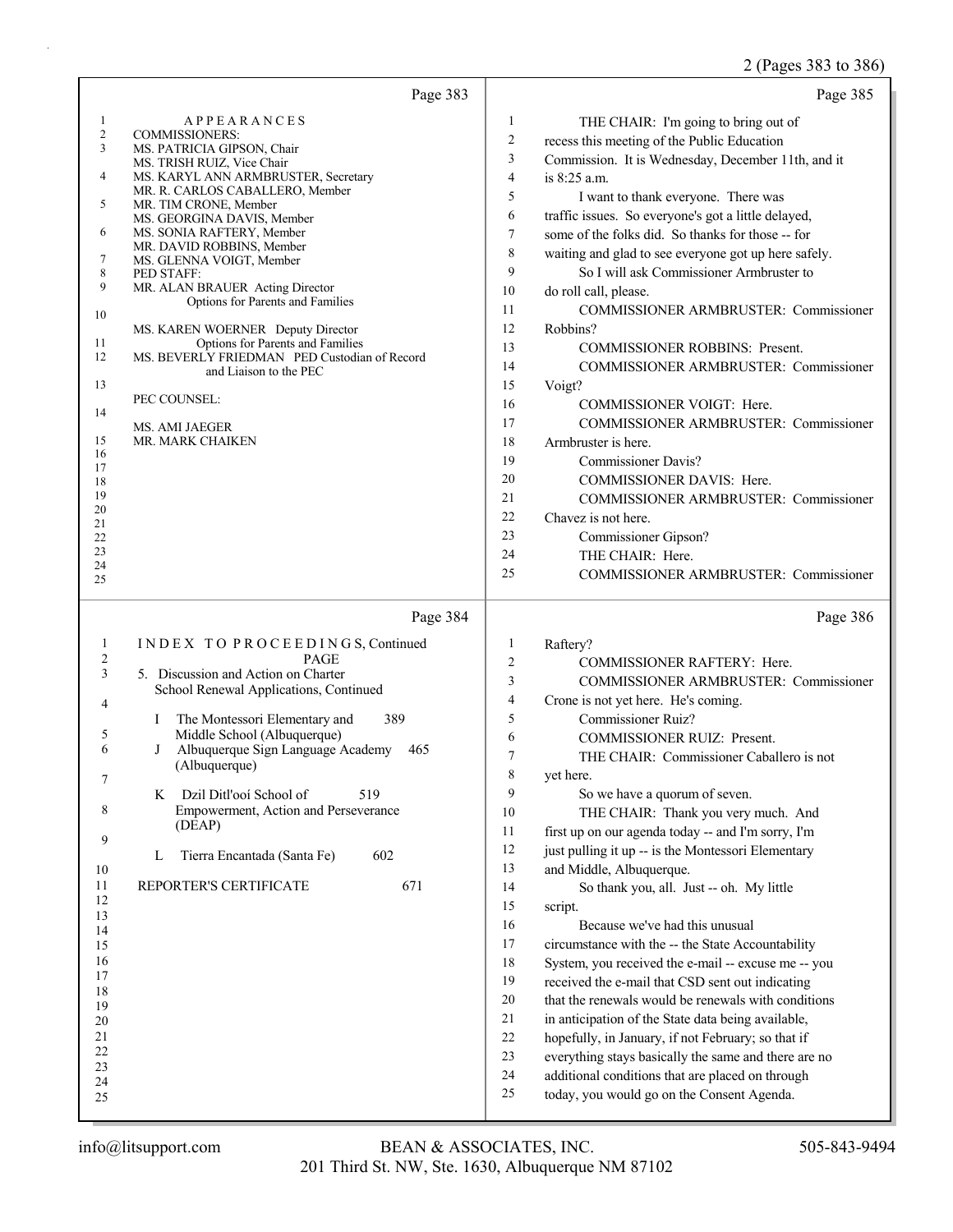|             |                                                      |                | 3 (Pages 387 to 390)                                 |
|-------------|------------------------------------------------------|----------------|------------------------------------------------------|
|             | Page 387                                             |                | Page 389                                             |
| 1           | But I do have a little statement that I'm            | 1              | to be as clear about this as we can possibly make    |
| 2           | making before all schools.                           | $\overline{2}$ | them.                                                |
| 3           | The PED has not provided a report or                 | 3              | It's -- it's new territory. We haven't               |
| 4           | review of data for the School Year '18-'19           | 4              | done it, you know. Fortunately, we've never been in  |
| 5           | Accountability. It is important for schools to have  | 5              | this position; hopefully, we'll never be in this     |
| 6           | the complete academic data as part of its renewal    | 6              | position again. But we're -- you know.               |
| 7           | information for this renewal and also for future     | 7              | And what did I say yesterday? If people              |
| $\,$ $\,$   | years.                                               | $\,$ 8 $\,$    | feel it's unfair, we're being unfair fairly, because |
| 9           | The PEC needs the complete State                     | 9              | we're being unfair to everyone.                      |
| 10          | Accountability Report to make its best decision on   | 10             | MS. KAREN WOERNER: Favorite quote of the             |
| 11          | school renewal applications.                         | 11             | day.                                                 |
| 12          | The PEC will review financial and                    | 12             | THE CHAIR: We're treating everyone                   |
| 13          | operational performance because the data is complete | 13             | unfairly fairly. So there we go.                     |
| 14          | at this meeting in December of 2019.                 | 14             | So good morning.                                     |
| 15          | If the PEC decides to issue a renewal with           | 15             | FROM THE FLOOR: Good morning.                        |
| 16          | conditions, the PEC will clearly state what          | 16             | THE CHAIR: If anyone wishes to speak on              |
| 17          | Accountability information it will review from the   | 17             | behalf of the school during the Public Comment       |
| 18          | PED Accountability Report.                           | 18             | portion, there's a sign-up sheet right there by      |
| 19          | When the Accountability data is prepared             | 19             | Ms. Friedman. So I would ask folks to sign up.       |
| 20          | by PED and the school has had an opportunity to      | 20             | There's eight minutes, so that we divide it up -- we |
| 21          | review the data -- no less than ten days -- the PEC  | 21             | divide the eight minutes up by the number of people  |
| 22          | will review the data and remove the condition or     | 22             | who wish to speak.                                   |
| 23          | take other action, such as a Corrective Action Plan  | 23             | So CSD will give a brief report. You'll              |
| 24          | or possibly non-renew the charter.                   | 24             | have your 15 minutes to do whatever. Then there's    |
| 25          | At the future meeting, January or February           | 25             | the eight minutes of the Public Comment, and then we |
|             |                                                      |                |                                                      |
|             | Page 388                                             |                | Page 390                                             |
| 1           | of 2020, the PEC will only consider the issues       | 1              | go into our questions.                               |
| 2           | related to the reason for the conditions and will    | $\overline{c}$ | So thank you once again.                             |
| 3           | not consider any other issues related to the         | 3              | ACTING DIRECTOR BRAUER: Good morning,                |
| 4           | renewal.                                             | $\overline{4}$ | Madam Chair, members of the Commission, and members  |
| 5           | So we will close out today, absolutely all           | 5              | of the school.                                       |
| 6           | financial and operational areas. And they're not     | 6              | I wanted to first acknowledge the student            |
| 7           | reopened for discussion in January/February,         | 7              | leaders in the room. I think it's wonderful to see   |
| $\,$ 8 $\,$ | whenever we're meeting about this.                   | 8              | so many students with us today, as well as other     |
| 9           | And we will close out most of the academic           | 9              | partners from the school staff and parents.          |
| 10          | issues. So the only academic issues will be those    | 10             | I -- before I defer to Deputy Director               |
| 11          | that are related to those areas where the            | 11             | Woerner, I wanted to share just a few comments       |
| 12          | information is not available to us at this time.     | 12             | regarding my experiences with the Montessori         |
| 13          | And that'll be clearly stated so that the school     | 13             | Elementary School. I wanted to just express the      |
| 14          | knows what, if any -- the school will know today     | 14             | partnership that we've had over the last several     |
| 15          | if -- in all likelihood, if they need to come back   | 15             | months. This is one school that I would say would    |
| 16          | up and you're not going to be on the Consent Agenda. | 16             | be in the top quartile of schools that I've had      |
| 17          | The school will know what they would need            | 17             | discussions with, especially through the lens of a   |
| $18\,$      | to address if they had to come up in January or      | 18             | true partnership. In trying to figure out where      |
| 19          | February, so that there's -- there's no --           | 19             | there might be disagreements, it was how to get to a |
| $20\,$      | hopefully, there's no questions about that, and we   | 20             | yes for both us and the school.                      |
| 21          | don't reopen anything that's closed out today. So    | 21             | And so I wanted to just acknowledge that             |
| $22\,$      | it should be a very limited, narrow-scoped           | 22             | before we get into this process.                     |

- it should be a very limited, narrow-scoped
- discussion.
- 24 And if you have any questions or concerns,<br>25 please don't hesitate to ask, 'cause we want people
- please don't hesitate to ask, 'cause we want people
- before we get into this process. 23 We had a lot of opportunities to have
- bidirectional communication over the last couple of
- months and weeks, for sure, in preparation for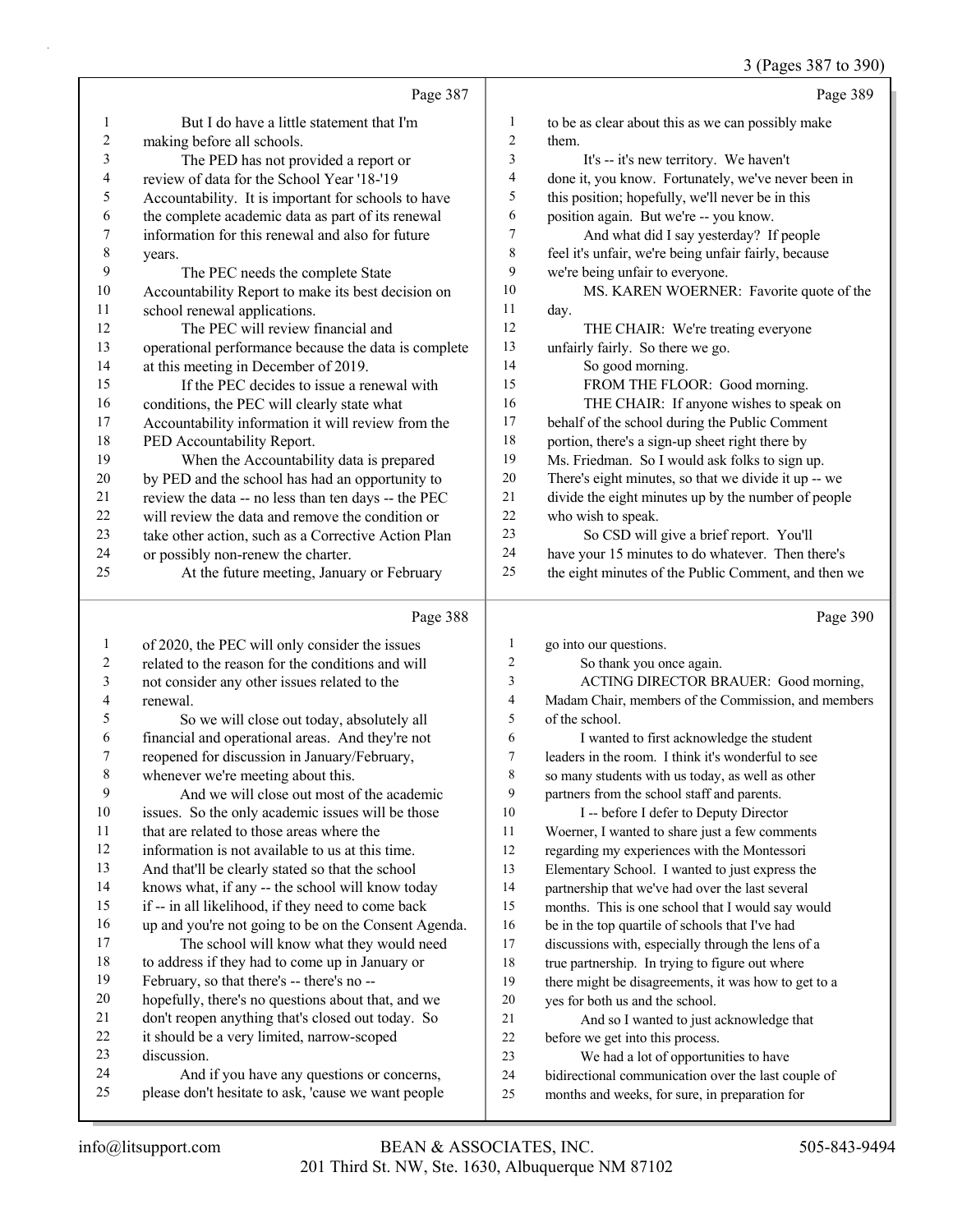## 4 (Pages 391 to 394)

|    | Page 391                                             |    | Page 393                                             |
|----|------------------------------------------------------|----|------------------------------------------------------|
| 1  | today. And so I just want to share my gratitude to   | 1  | With that information, it helps to explain           |
| 2  | Mr. Albrycht and Ms. Besante for the open door that  | 2  | the dip that you see on their proficiency rates. I   |
| 3  | you-all have had, and I hope that you're feeling     | 3  | can't tell you exactly how much it influenced that;  |
| 4  | that same thing from us as well, because I think we  | 4  | but that dip is influenced by the Istation scores.   |
| 5  | do go further faster together around this process.   | 5  | So the school was showing, you know, a big           |
| 6  | And so thank you for being here, and I'll            | 6  | jump to '17, and then a little bit of a decline, and |
| 7  | defer the rest of my time to Ms. Woerner to share    | 7  | then a pretty big decline this last report. I'm      |
| 8  | about the -- the work that the CSD has done in       | 8  | looking forward to seeing the other details in the   |
| 9  | preparation for today.                               | 9  | Accountability Report that we'll be receiving.       |
| 10 | MS. KAREN WOERNER: Thank you, Director               | 10 | However, I do think that some of that                |
| 11 | Brauer.                                              | 11 | large dip is due to this Istation score. I just      |
| 12 | Madam Chair, Commissioners, school                   | 12 | cannot tell you at this time how much of it.         |
| 13 | representatives. As you know, the Montessori         | 13 | So the downward trend was kind of there,             |
| 14 | Elementary and Middle School is a school serving     | 14 | but not the -- I wanted to be sure to put on the     |
| 15 | grades K through 8 in Albuquerque, with a current    | 15 | record the Istation concerns.                        |
| 16 | enrollment of approximately 426 students.            | 16 | Moving on, the proficiency rate for                  |
| 17 | Their mission is focused on Montessori               | 17 | science was 64 percent, which is very high, as you   |
| 18 | methods, the Suzuki Method, and developing           | 18 | know. Our State average is 35 percent.               |
| 19 | responsible citizens, all of which were observed at  | 19 | The indices for subgroup growth, at least            |
| 20 | their site visit.                                    | 20 | for the years that we have data, show that in the    |
| 21 | So going first to the Part A, the data for           | 21 | beginning, the school was -- had some students       |
| 22 | their proficiency rates, I want to speak to the math | 22 | growing more than -- way more than expected, and     |
| 23 | and reading proficiency and the drop that occurred   | 23 | some less, but has sort of leveled out. As we        |
| 24 | and explain a little bit about why that is.          | 24 | discussed previously, close to zero in either        |
| 25 | This is the first -- actually, this is the           | 25 | direction is pretty good, meaning they're at the     |
|    |                                                      |    |                                                      |

# Page 392

|                | Page 392                                             |    | Page 394                                             |
|----------------|------------------------------------------------------|----|------------------------------------------------------|
| 1              | second school we've seen this week that serves       | 1  | expected growth for those students.                  |
| $\overline{c}$ | K-to-2 students. And a big reason for the            | 2  | And that's true pretty much across the               |
| 3              | proficiency scores change has to do with Istation.   | 3  | board on their indices.                              |
| 4              | So this -- the other school had a higher population, | 4  | Their -- their student proficiency by                |
| 5              | so their dip was not as evident as in this school.   | 5  | subgroup, I will leave that to you to analyze,       |
| 6              | So let me explain a little bit. I was                | 6  | because, to me, it's kind of up and down.            |
| 7              | advised by the Accountability Bureau that the        | 7  | Their math subgroup proficiency does show            |
| 8              | Istation scores, which you know is State-mandated    | 8  | a slight downward trend, as does some of the         |
| 9              | K-to-2 -- some schools give it in 3 -- but K-to-2,   | 9  | reading. And the reading is the only thing           |
| 10             | the proficiency -- the level of proficiency          | 10 | influenced by Istation, not the math.                |
| 11             | requirements has changed.                            | 11 | As far as their mission goals, they have             |
| 12             | So students who, last year, were                     | 12 | Met or Exceeded the goals each of the years of the   |
| 13             | considered proficient on Istation are not            | 13 | contract term.                                       |
| 14             | necessarily considered proficient or would not be,   | 14 | Membership is showing an upward increase.            |
| 15             | on the current cutoff scores for the last year,      | 15 | Their retention within the school year has           |
| 16             | meaning the cutoff scores for proficiency rates got  | 16 | been 95 percent or above every year, and, between    |
| 17             | more difficult.                                      | 17 | school years, 83 percent or above each of the years. |
| 18             | To give you a context, two-thirds of the             | 18 | In their teacher retention rate, it seemed           |
| 19             | students who scored proficiency in '17-'18 in        | 19 | to take a dip in 2018. Then I'll leave that to the   |
| 20             | Istation would not be considered proficient in       | 20 | school to address. This is influenced also by the    |
| 21             | $'18-19.$                                            | 21 | number of teachers being -- I'm not sure how many    |
| 22             | Let me repeat that. That was two-thirds              | 22 | that actually means. But it showed 67 percent        |
| 23             | of students who were considerate proficient in       | 23 | teacher retention in 2018.                           |
| 24             | '17-'18, with that same score the following year     | 24 | Audit findings are -- as you can see, one            |
| 25             | would not be considered proficient.                  | 25 | audit finding in the last year, none in the prior.   |
|                |                                                      |    |                                                      |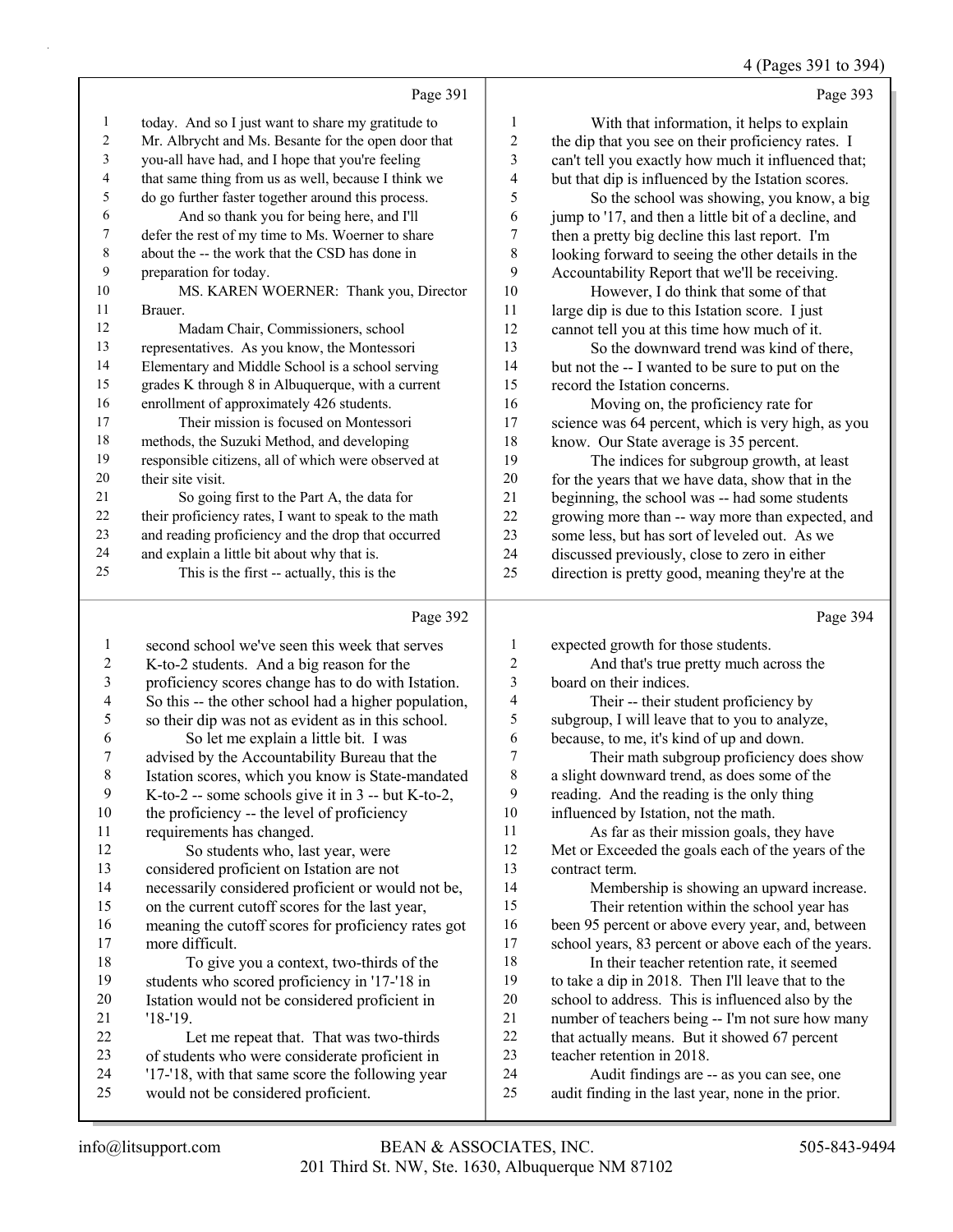## 5 (Pages 395 to 398)

|                  | Page 395                                                                                                  |                | Page 397                                                                                             |
|------------------|-----------------------------------------------------------------------------------------------------------|----------------|------------------------------------------------------------------------------------------------------|
| 1                | And the one that was a finding was a                                                                      | $\mathbf{1}$   | apologies to the school and to Chairwoman Gipson.                                                    |
| $\boldsymbol{2}$ | non-compliance -- other non-compliance issue. So                                                          | 2              | The health-and-safety issue, I was thinking of                                                       |
| 3                | something to pay attention to, but not a serious                                                          | 3              | another school. It was not the drills; that was not                                                  |
| 4                | offense.                                                                                                  | $\overline{4}$ | correct. My apologies.                                                                               |
| 5                | And if you look at the first few pages of                                                                 | 5              | It was around the master immunization log                                                            |
| 6                | our report, you see that this -- the school met the                                                       | 6              | for the students. And there was repeated                                                             |
| 7                | standards in many of the indicators. The academic                                                         | $\tau$         | back-and-forth. The school did provide detailed                                                      |
| 8                | indicator received a Failing to Demonstrate                                                               | 8              | immunization logs for each student, but not the                                                      |
| 9                | Substantial Progress. And that's primarily around                                                         | 9              | master immunization log, which is required by the                                                    |
| 10               | the lowest performing students and the fact that the                                                      | 10             | Department of Health, that helps to identify quickly                                                 |
| 11               | school grade was decreasing.                                                                              | 11             | if there are students that are not covered.                                                          |
| 12<br>13         | But still the school had a "C" in the last                                                                | 12<br>13       | So the health-and-safety issue was not                                                               |
| 14               | report card that we had, which would be considered a<br>Meets Standard, just with the "C" grade. But with | 14             | emergency drills; it was that log. My apologies.<br>THE CHAIR: Okay. Thanks.                         |
| 15               | the trend down in the lowest performing grades, the                                                       | 15             | MS. MARY JANE BESANTE: Good morning. I'm                                                             |
| 16               | CSD rated that as Failing to Demonstrate Substantial                                                      | 16             | Mary Jane Besante, and I'm the Principal/Director at                                                 |
| 17               | Progress.                                                                                                 | 17             | the Montessori Elementary and Middle School. This                                                    |
| 18               | And then on the Demonstrates Substantial                                                                  | 18             | is Stan Albrycht, our business manager and human                                                     |
| 19               | Progress was around the organizational performance                                                        | 19             | resources, and Ms. Jill Riester, our president of                                                    |
| 20               | framework. There were two indicators that the                                                             | 20             | the governing council.                                                                               |
| 21               | school had to respond to in terms of Falls Far Below                                                      | 21             | THE CHAIR: Welcome.                                                                                  |
| 22               | or were repeat Workings to Meet. Those were the                                                           | 22             | MS. MARY JANE BESANTE: Good morning,                                                                 |
| 23               | English Language Learners and health-and-safety                                                           | 23             | Madam Chair and Commissioners. On behalf of the                                                      |
| 24               | requirements.                                                                                             | 24             | entire Montessori Elementary and Middle School                                                       |
| 25               | So regarding the English Language                                                                         | 25             | community, I want to thank the Public Education                                                      |
|                  |                                                                                                           |                |                                                                                                      |
|                  | Page 396                                                                                                  |                | Page 398                                                                                             |
| 1                | Learners, some of it was the same thing you've heard                                                      | 1              | Commission and the Public Education Department for                                                   |
| 2                | me say all week about identifying students. But                                                           | 2              | all the work that you do for the students of                                                         |
| 3                | there were added concerns regarding ELB services and                                                      | 3              | New Mexico.                                                                                          |
| 4                | letters to parents, all of which I think the school                                                       | 4              | I would also like to welcome you to stop                                                             |
| 5                | is addressing.                                                                                            | 5              | by the school for a visit next time you're in                                                        |
| 6                | And the health-and-safety requirements was                                                                | 6              | Albuquerque.                                                                                         |
| 7                | around the emergency drills. Again, I think the                                                           | 7              | We represent the Montessori Elementary and                                                           |
| 8                | school has responded in a way that shows they're                                                          | 8              | Middle School. We chartered in 2005 under APS with                                                   |
| 9                | demonstrating Substantial Progress in those areas.                                                        | 9              | 153 students serving grades K through 6.                                                             |
| 10<br>11         | The employees, they received --                                                                           | 10<br>11       | In 2009, we rechartered under PEC and                                                                |
| 12               | 100 percent of the employees signed their petition.                                                       | 12             | added Grades 7 and 8. We've now grown to<br>428 students.                                            |
| 13               | 97 percent of their households signed the petition.<br>Their New Mexico Condition Index score was 37.87.  | 13             | This school year we received 530 lottery                                                             |
| 14               | That is above the average of 23. Remember, lower is                                                       | 14             | applications so far, and we continue to maintain a                                                   |
| 15               | better. So there may be some concerns about why                                                           | 15             | large wait pool.                                                                                     |
| 16               | that score is so high.                                                                                    | 16             | The Montessori Elementary and Middle                                                                 |
| 17               | And with that, I conclude my report.                                                                      | 17             | School is strong and stable with the same                                                            |
| 18               | THE CHAIR: Thank you. And good morning                                                                    | 18             | administrator and business manager since our opening                                                 |
| 19               | once again. And if you would, please identify                                                             | 19             | in 2005. We have 45 hardworking, dedicated staff                                                     |
| 20               | everyone who's going to speak for the record, and                                                         | 20             | members, and a large community of Montessori                                                         |
| 21               | then you can proceed.                                                                                     | $21\,$         | students and families.                                                                               |
| 22               | MS. KAREN WOERNER: Oh, I made a mistake.                                                                  | 22             | As you walk into our school, you                                                                     |
| 23<br>24         | THE CHAIR: Oh, I'm sorry. Did you want<br>to say something?                                               | 23<br>24       | immediately notice the halls and classrooms are<br>quiet and peaceful. Peace is an important part of |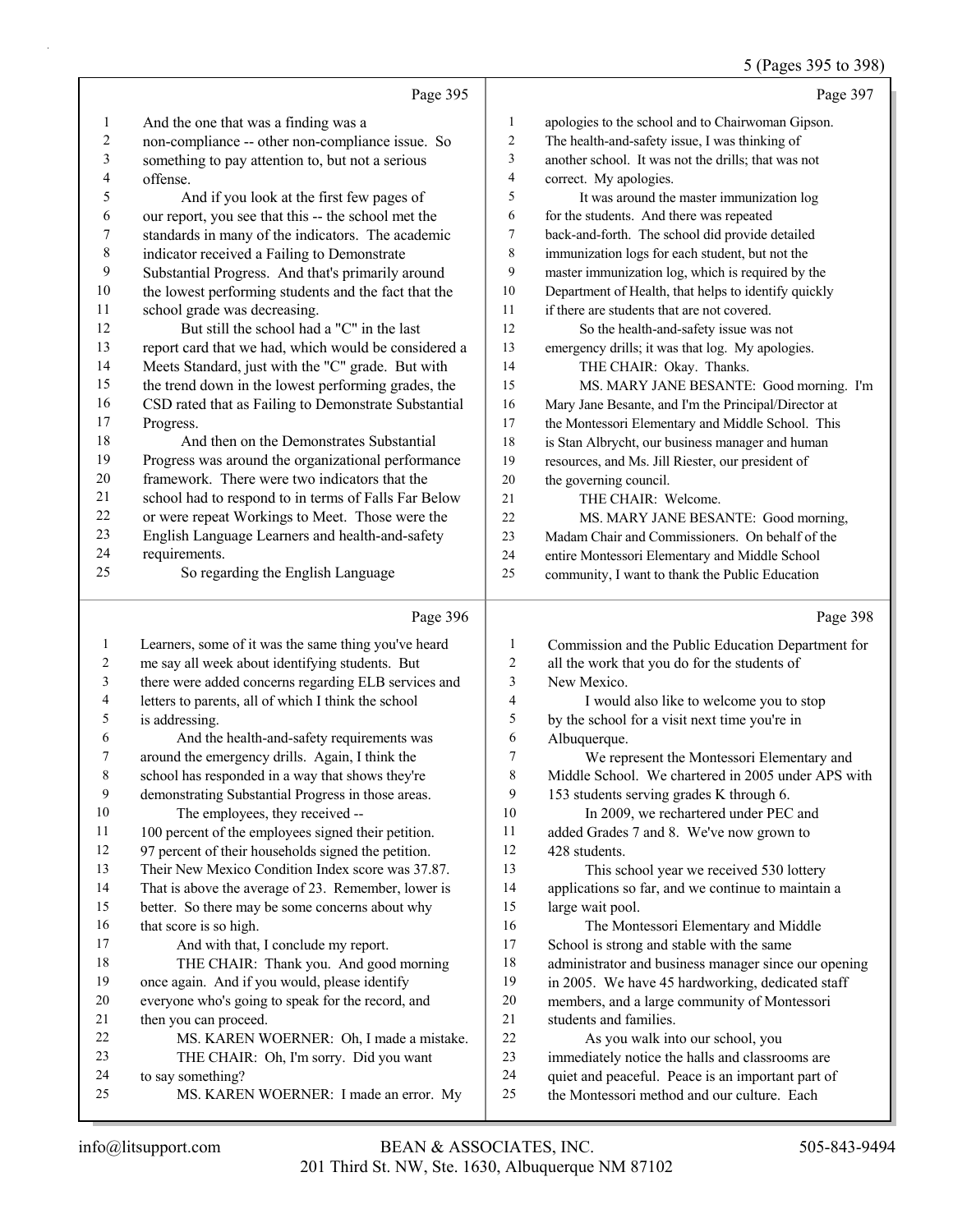#### 6 (Pages 399 to 402)

|                | Page 399                                             |    | Page 401                                             |
|----------------|------------------------------------------------------|----|------------------------------------------------------|
| 1              | classroom contains a peace table that is used for    | 1  | In middle school, our students focus on              |
| $\overline{2}$ | problem-solving and conflict resolution through      | 2  | cultural discovery, first exploring New Mexico,      |
| 3              | peaceful and respectful communication.               | 3  | where they challenge themselves as they climb,       |
| $\overline{4}$ | Many of our families also --                         | 4  | explore, hike, and become stewards of the land.      |
| 5              | COMMISSIONER RAFTERY: I'm sorry.                     | 5  | Sixth- and seventh-graders build up to the           |
| 6              | (Cell phone rings.)                                  | 6  | international travel in their eighth-grade year.     |
| 7              | MS. MARY JANE BESANTE: That's okay. I'm              | 7  | Our eighth-grade students participate annually in a  |
| 8              | glad it wasn't me.                                   | 8  | Polish-American exchange program that we developed.  |
| 9              | Many of our families also use the peace              | 9  | In October, Polish students from a                   |
| 10             | table method as a bridge between home and school.    | 10 | Montessori middle school in Warsaw travel to         |
| 11             | At the Montessori Elementary and Middle              | 11 | New Mexico, and in May, our students travel to       |
| 12             | School, we live our mission statement daily. We      | 12 | Poland. Families in both countries host students in  |
| 13             | stay true to the Montessori method and philosophy    | 13 | their homes.                                         |
| 14             | which incorporates grace and courtesy, volunteering, | 14 | Each year, our alum [verbatim] return for            |
| 15             | and community service.                               | 15 | a celebration, and we hear heartwarming stories of   |
| 16             | We follow the child and support their                | 16 | the continued friendships the students from both     |
| 17             | individual and unique development.                   | 17 | countries maintain, with several of them visiting    |
| 18             | We feature a strong fine arts program that           | 18 | their adopted country again.                         |
| 19             | consists of visual art, general music, and Suzuki    | 19 | We have met all of the goals in our                  |
| 20             | violin, viola, and cello.                            | 20 | charter contract and have maintained a letter grade  |
| 21             | We offer a well-rounded education with               | 21 | of "B" from 2014 through 2017. In 2018, we missed a  |
| 22             | high academic expectations and enriching fine arts   | 22 | "B" by less than one point.                          |
| 23             | curriculum and real-world life skills.               | 23 | Although our overall proficiencies are               |
| 24             | Our students become a valuable asset to              | 24 | higher than the state and district average, we noted |
| 25             | the community around them.                           | 25 | a decrease in the growth of our lowest performing    |
|                | Page 400                                             |    | Page 402                                             |

#### 1 Fine arts is a core element of our mission. Each year our students perform at multiple events, including a string concert at the Roundhouse Rotunda during the Legislative Session. The choir performs for the Senate. And during the Christmas season, they carol at area nursing homes. 7 Our fourth-graders just performed a musical for veterans. 9 In spring, all of our students perform at the gala, which is held at the Convention Center. And we have to hold it at the Convention Center because it was the only place with enough seats. We have quite the turnout. 14 Another important aspect of our school are going-out trips. Our students take meaningful field 16 trips to connect classroom learning to the real world. In addition, each field trip contains a community service component. 19 As students mature and display appropriate levels of responsibility, our trips into the community expand. Our youngest students in pre-K and kindergarten learn through in-house community experiences. In Grades 1 through 3, students begin to explore outside of campus. And in Grades 4 and 5, students focus on community building adventures. students. Our first and most important action taken was to refocus on the short-cycle assessment data. As a staff, we looked at our data and have implemented an internal Corrective Action Plan to target and ensure that we meet the needs of all of our students. 7 We have allocated resources to hire a new SAT chair/interventionist. We are in the process of refocusing the SAT team to further assist the teachers with interventions. We continually review our short-cycle assessment data to help us drive both instruction and interventions. 13 We are focusing on data-driven results, implementing research-based Tier 2 interventions to our lowest 25 percent of students. 16 For the students who need extra support 17 and intervention beyond this, we are meeting as a Student Assessment Team every eight weeks. During this meeting, we assess and modify the interventions by looking at data points taken biweekly. This SAT team includes our SAT chair, the student's teacher, grade-level teacher, the parents of the student, administration, any auxilliary staff, as needed, and, if appropriate, the student. 25 This team of individuals works as a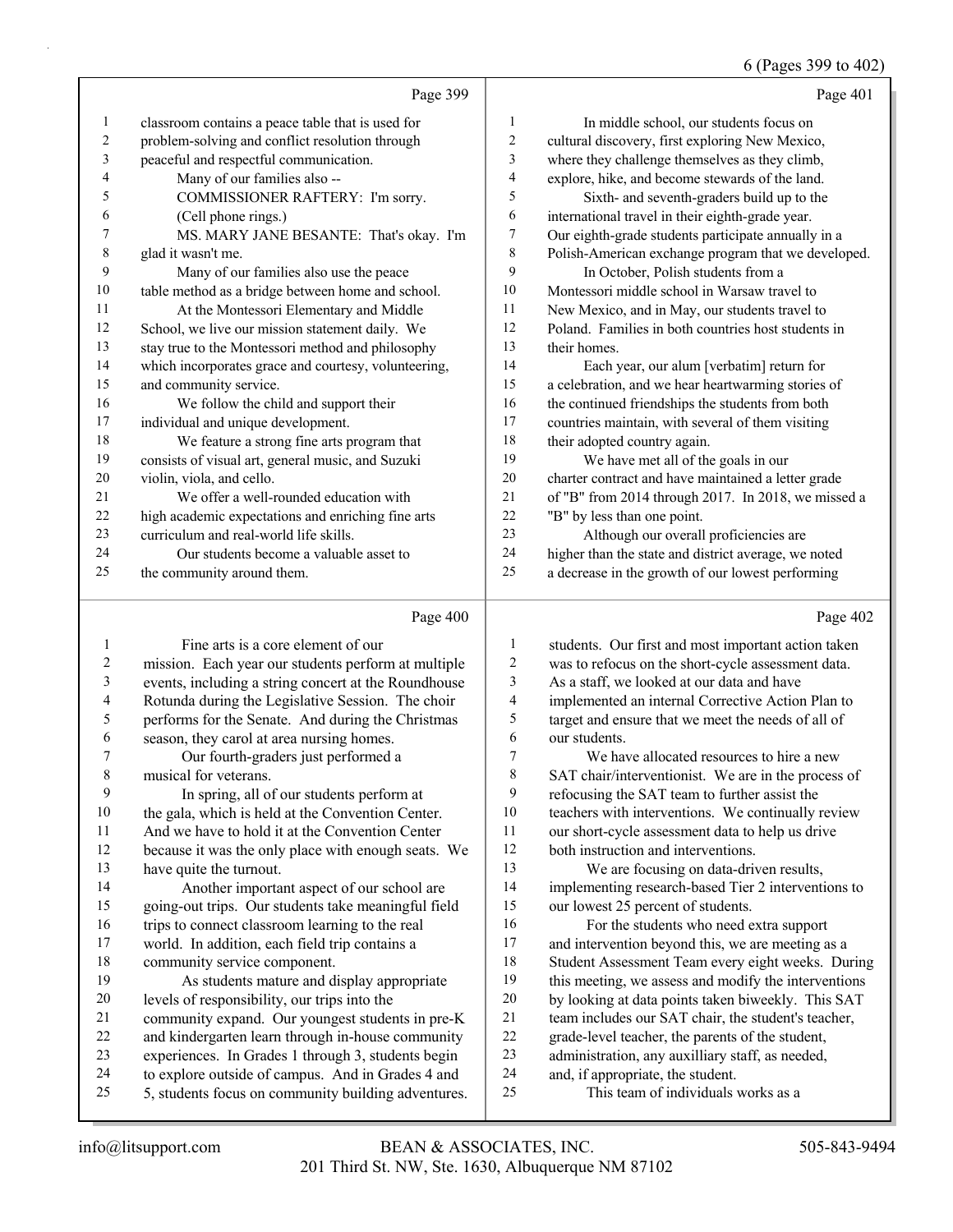|                         |                                                      |                         | 7 (Pages 403 to 406)                                 |
|-------------------------|------------------------------------------------------|-------------------------|------------------------------------------------------|
|                         | Page 403                                             |                         | Page 405                                             |
| 1                       | cohesive group to help each student meet his or her  | $\mathbf{1}$            | Fleming.                                             |
| 2                       | full potential.                                      | $\sqrt{2}$              | FROM THE FLOOR: Hello. I'm going to                  |
| 3                       | In looking to the future, we are already             | $\mathfrak{Z}$          | shorten my speech since I have less time.            |
| 4                       | revisiting our daily schedule to ensure the          | $\overline{4}$          | The Montessori Elementary School has                 |
| 5                       | three-hour uninterrupted work cycle and to block     | 5                       | provided a stellar education for each of my children |
| 6                       | time for interventions.                              | 6                       | whom have very different personalities as well as    |
| 7                       | Our team of administrators and educators             | $\boldsymbol{7}$        | learning styles.                                     |
| 8                       | hold weekly management meetings to discuss           | 8                       | Examples I'd like to give in how the                 |
| 9                       | procedures, policies, program, and progress. Our     | 9                       | school has positively impacted my children are, when |
| $10\,$                  | lead teachers meet with their grade levels each week | 10                      | Lannon was in first grade and had difficulty getting |
| 11                      | in Professional Learning Communities to address the  | 11                      | his words on paper swiftly and legibly, his teacher  |
| 12                      | needs of individual students, track progress, and    | 12                      | noticed his frustration. So he was taught to write   |
| 13                      | discuss curriculum implementation.                   | 13                      | in cursive.                                          |
| 14                      | Our teachers also include students in the            | 14                      | When Sawyer had a tough time with a                  |
| 15                      | review of their assessment data to develop           | 15                      | difference with another student, his teacher used    |
| 16                      | attainable goals. We continually revisit our scope   | 16                      | the tools of Montessori peace table to give each     |
| 17                      | and sequence and modify it as needed to ensure we    | 17                      | child the opportunity to solve the conflict          |
| 18                      | meet the Common Core standards and State mandates    | 18                      | together.                                            |
| 19                      | while maintaining fidelity to the Montessori         | 19                      | Quincy's SLD has created obstacles; yet              |
| $20\,$                  | methodology.                                         | $20\,$                  | the school has given her the tools, encouragement,   |
| 21                      | We believe that learning is best achieved            | 21                      | and nurturing environment to allow her to            |
| 22                      | within a positive social atmosphere that supports    | 22                      | self-advocate when she needs specific help in        |
| 23                      | each individual's unique development. The school     | 23                      | accomplishing her goals.                             |
| 24                      | offers an accelerated program by providing a strong  | 24                      | The Suzuki strings program has provided              |
| 25                      | Montessori academic curriculum, combined with a      | 25                      | something that we could not otherwise afford. The    |
|                         | Page 404                                             |                         | Page 406                                             |
| 1                       | unique fine arts program, including Suzuki method,   | $\mathbf{1}$            | sole opportunity of learning string instruments has  |
| $\overline{\mathbf{c}}$ | general music, and visual arts.                      | $\overline{\mathbf{c}}$ | led my children to appreciate the art of music and   |
| 3                       | The mission of the school is to encourage            | 3                       | to have extended their experience and are currently  |
| 4                       | students, Grades K through 8, to become responsible  | 4                       | playing in Albuquerque Youth Symphony.               |
| 5                       | citizens who have the ability and desire to fulfill  | 5                       | Our visual arts program has taught my kids           |
| 6                       | lifelong educational and social goals.               | 6                       | another creative outlet and appreciation.            |
| 7                       | Thank you.                                           | $\overline{7}$          | We're in a time where art and music                  |
| 8                       | THE CHAIR: Thank you. We're now on to                | 8                       | programs have been yanked from public schools.       |
| 9                       | the Public Comment portion. And there are eight      | 9                       | Montessori School is giving my children these        |
| 10                      | people that signed up. So each person will have one  | 10                      | opportunities several times a week.                  |
| 11                      | minute.                                              | 11                      | Quincy's art piece was recently recognized           |
| 12                      | MS. PATRICIA MATTHEWS: I'm going to take             | 12                      | and chosen by UNM's youth art exhibit and is         |
| 13                      | 30 seconds.                                          | 13                      | currently on display at the art gallery on campus.   |
| 14                      | On behalf of the school, we just wish to             | 14                      | The administration and teachers of the               |
| 15                      | state for the record that we object to any           | 15                      | Montessori have gone above -- have gone above and    |
| 16                      | bifurcation or extension of the charter renewal      | 16                      | beyond to create an environment of lifelong          |
| 17                      | process that is intended to or would result in the   | 17                      | learners. This school expands the learning           |
| 18                      | PEC's decision not being a final decision until      | 18                      | opportunities outside of the classroom to camping    |
| 19                      | after the statutory requirement in the statute --    | 19                      | trips, road trips, and, internationally, all the way |
| 20                      | won't quote it -- of January 1st, 2020, and reserves | $20\,$                  | to Poland.                                           |
| 21                      | all of its legal rights under New Mexico law.        | 21                      | Just the other day, Quincy said to me that           |
| 22                      | THE CHAIR: Thank you.                                | $22\,$                  | when she grows up and has children of her own, she   |
| 23                      | MS. PATRICIA MATTHEWS: Thank you.                    | 23                      | intends to send them to the Montessori School.       |
| 24                      | (A discussion was held off the record.)              | 24<br>25                | Therefore, we will need the renewal of our charter   |
| 25                      | THE CHAIR: Okay. Next is Bernadette                  |                         | at least five more times to meet her dream.          |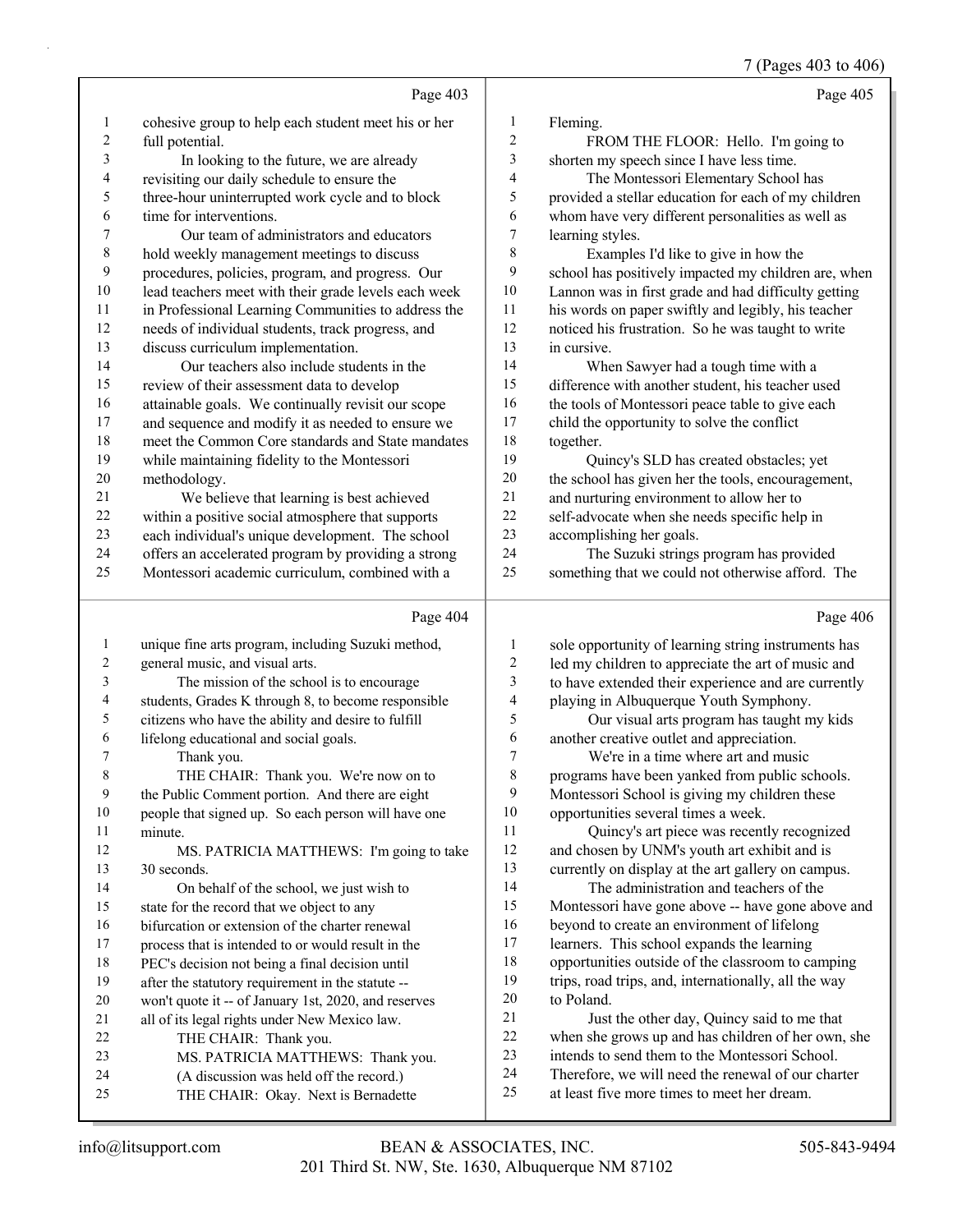## 8 (Pages 407 to 410)

|              | Page 407                                                             |                | Page 409                                             |
|--------------|----------------------------------------------------------------------|----------------|------------------------------------------------------|
| 1            | Thank you.                                                           | 1              | Elementary and Middle School. I spoke with my peers  |
| 2            | THE CHAIR: Next is Logan Parks.                                      | $\overline{2}$ | and teachers about our conflict resolution           |
| 3            | FROM THE FLOOR: Madam Chair,                                         | 3              | curriculum. In our school, we use a peace table.     |
| 4            | Commissioners, good morning. I am Logan Parks. I'm                   | 4              | It's the table that what use to resolve conflicts at |
| 5            | an eighth-grade student at the Montessori Elementary                 | 5              | all grade levels.                                    |
| 6            | and Middle School. I spoke with other students                       | 6              | People who aren't familiar with Montessori           |
| 7            | about -- in the middle school about their classes                    | 7              | methods often don't know what a peace table is. In   |
| $\,$ 8 $\,$  | and how they're being educated. I found the                          | 8              | elementary levels, the peace table is used for       |
| 9            | students felt like their teachers would help                         | 9              | settling problems, such as a student grabbing        |
| 10           | students if they were struggling with work or needed                 | 10             | something from another student's hands, or a student |
| 11           | advance work.                                                        | 11             | saying something along the lines of, "You aren't my  |
| 12           | The Montessori Method teaches students of                            | 12             | friend anymore."                                     |
| 13           | different levels and lets students go beyond their                   | 13             | If a situation like this occurs at the               |
| 14           | normal work based off of grade level. It also                        | 14             | elementary level, the student who feels another      |
| 15           | strongly works with gifted students to ensure they                   | 15             | students or students were in the wrong will ask them |
| 16           | receive the same education as others. It also works                  | 16             | if they would go to the peace table. The students    |
| 17           | with advanced students who they believe need to                      | 17             | being asked would have to go unless it conflicted    |
| 18           | be -- to excel to fulfill their educational needs.                   | 18             | with work time or scheduling.                        |
| 19           | I believe the education at this school is                            | 19             | The students would then use "I" statements           |
| 20           | much better than other -- than public schools. This                  | 20             | to express how they felt. Only one student can talk  |
| 21           | school teaches their students in many different                      | $21\,$         | at a time to make sure everyone is heard. The        |
| 22           | ways. In many situations, students are working with                  | 22             | students would shake hands whether or not the        |
| 23           | small groups of other students at grade level. We                    | 23             | problem was solved.                                  |
| 24           | also work in groups of other students to complete                    | 24             | If the problem was not solved, then the              |
| 25           | small projects. In few cases, teachers will be able                  | 25             | teachers would set a later time to help intervene    |
|              | Page 408                                                             |                | Page 410                                             |
| $\mathbf{1}$ | to work one-on-one with struggling or advanced                       | 1              | and help try to solve the problem.                   |
| 2            | students.                                                            | $\overline{c}$ | Teachers rarely had to step in to solve a            |
| 3            | This school taught me many things that I                             | 3              | problem because we understand how to solve them on   |
| 4            | wouldn't learn in a public school. It teaches you                    | $\overline{4}$ | our own.                                             |
| 5            | how to solve problems peacefully and avoid hostile                   | 5              | The Montessori curriculum teaches us                 |
| 6            | conflicts, which most public schools do not teach.                   | 6              | conflict resolution very early, as early as          |
| 7            | This school also got me to math and reading goals I                  | 7              | preschool or kindergarten. But for middle school,    |
| 8            | would not reach in middle school. I've grown as a                    | 8              | this idea has to be revised to work with the         |
| 9            | student and as a person because of this school.                      | $\mathbf{9}$   | problems that come up in middle school.              |
| 10           | One of the strong curricular projects                                | 10             | Problems such as bullying and harassment             |
| 11           | eighth-grade students conduct are out-of-school                      | 11             | would not be solved if we used the same elementary   |
| 12           | internships. Students write their own internships                    | 12             | method. If something like this occurs, the teachers  |
| 13           | cover letters and even conduct interviews. Once                      | 13             | would have the students come into their classroom    |
| 14           | completed, students will spend one week working at                   | 14             | either one at a time or all together and sit us      |
| 15           | the job of their choice.                                             | 15             | down. The teachers would ask what happened and get   |
| 16           | I hope you take into consideration my                                | 16             | all sides of the story.                              |
| 17           | thoughts and feelings when evaluating my school.                     | 17             | We cannot talk over each other, and we are           |
| 18           | Thank you for your time.                                             | $18\,$         | not allowed to speak negatively about each other.    |
| 19           | THE CHAIR: Thank you.                                                | 19             | If the problem is not solved on our own by talking   |
| 20           | FROM THE FLOOR: I stand for questions.                               | 20             | to each other, the teachers can ask questions and    |
| 21<br>22     | MS. FRIEDMAN: You have four minutes left.                            | 21             | try to help solve the problem that way.              |
| 23           | THE CHAIR: Next is Jaycee Tarter.<br>FROM THE FLOOR: Madam Chair and | 22             | From my personal experience, of all the              |
| 24           | Commissioners, good morning. I am Jaycee Tarter,                     | 23<br>24       | times I've had to talk to another student because of |
| 25           | and I am also an eighth-grader at the Montessori                     | 25             | a disagreement or argument, the problem is solved    |
|              |                                                                      |                | within 10 to 20 minutes of talking and explaining    |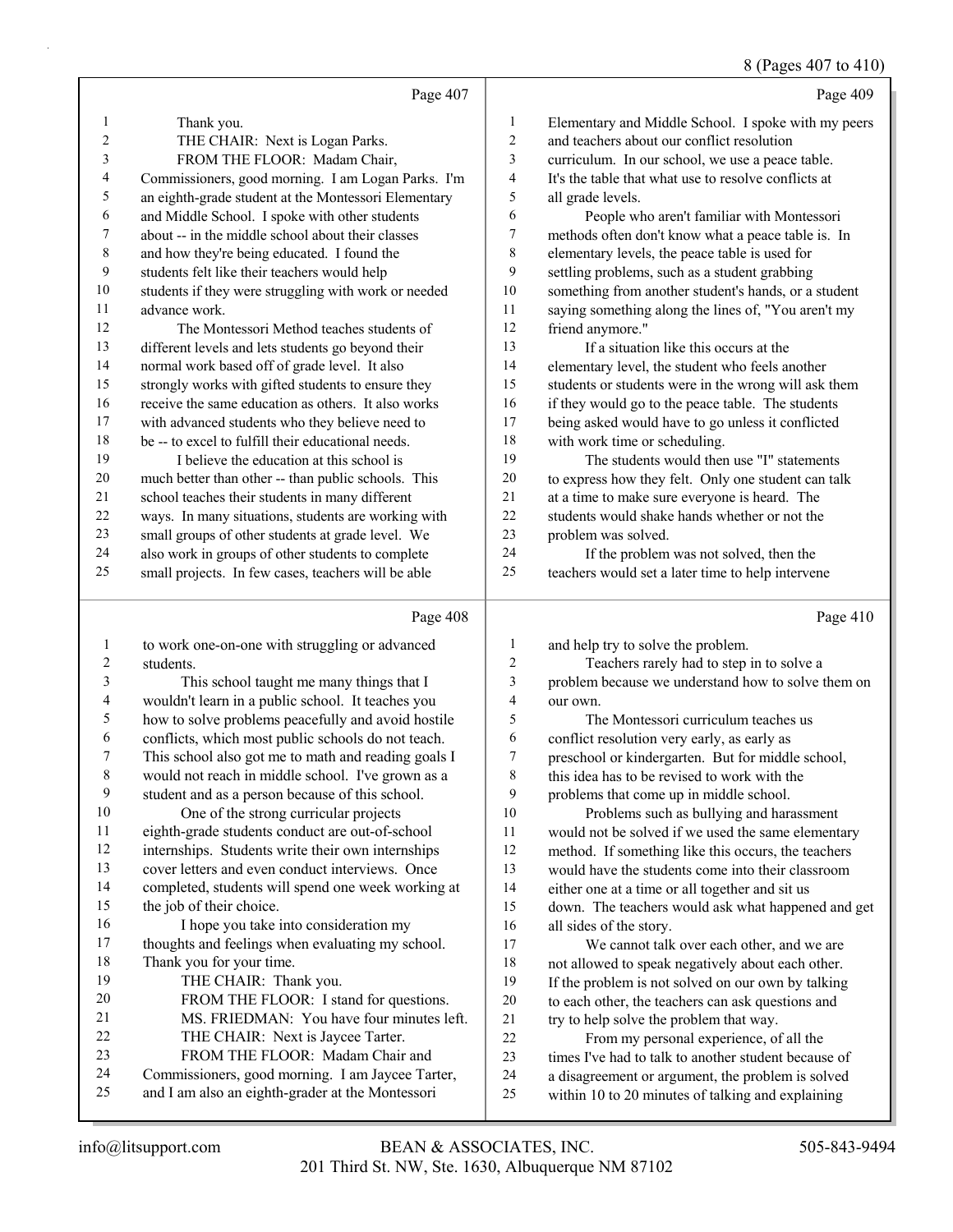## 9 (Pages 411 to 414)

|    | Page 411                                             |                | Page 413                                             |
|----|------------------------------------------------------|----------------|------------------------------------------------------|
| 1  | and no teachers intervening.                         | 1              | conferences with their teacher and share their       |
| 2  | I believe the -- the view on education as            | $\overline{2}$ | academic and social successes and struggles. This    |
| 3  | a whole is negative, when there are many great       | 3              | allows everyone to be in the loop with grave social  |
| 4  | teachers and administrators doing a great job. I     | 4              | situations and any problems that may arise in the    |
| 5  | feel the need to highlight our peace curriculum      | 5              | classroom. Students are trusted to communicate and   |
| 6  | because it sets us on a path to success when dealing | 6              | gain independence in our school.                     |
| 7  | with difficult situations in the future. Thank you.  | $\tau$         | Big trips are offered at the end of each             |
| 8  | I stand for questions.                               | 8              | year. Big trips are field trips that are multiple    |
| 9  | THE CHAIR: Thank you.                                | 9              | nights and days that students have a part in         |
| 10 | (Commissioner Crone has entered meeting.)            | 10             | planning. These give students a learning             |
| 11 | THE CHAIR: Next is Allyssa Wagner.                   | 11             | opportunity as to how to earn money and become more  |
| 12 | MS. FRIEDMAN: You have a total of two                | 12             | independent as they prepare for high school and even |
| 13 | minutes left.                                        | 13             | the real world.                                      |
| 14 | FROM THE FLOOR: Madam Chair and                      | 14             | I ask that you please take into                      |
| 15 | Commissioners, good morning. My name is Allyssa      | 15             | consideration the words of students when deciding    |
| 16 | Wagner. I am a seventh-grader from the Montessori    | 16             | whether or not to renew our school. This school and  |
| 17 | Elementary and Middle School. My fellow peers have   | 17             | learning environment has allowed me to accomplish as |
| 18 | spoken before me with the intent to identify the     | 18             | I wish and grow as a person. Thank you.              |
| 19 | positive practices concerning academic and           | 19             | I stand for questions.                               |
| 20 | problem-solving curriculums.                         | 20             | MS. FRIEDMAN: They're out of time.                   |
| 21 | I would also like to illustrate positive             | 21             | THE CHAIR: Thank you. Excuse me? They                |
| 22 | statements that our school [inaudible].              | 22             | didn't use all their 15 minutes, did they?           |
| 23 | (Reporter cautions.)                                 | 23             | MS. FRIEDMAN: No, they did not.                      |
| 24 | FROM THE FLOOR: Our school puts social               | 24             | THE CHAIR: I'm going to yield                        |
| 25 | and emotional health at immense importance. This is  | 25             | Ms. Matthews' time back to the school. And next is   |
|    | Page 412                                             |                | Page 414                                             |

## Page 412 |

|    | something extremely important and fundamental in our | 1      | Alissa Sanchez.                                      |
|----|------------------------------------------------------|--------|------------------------------------------------------|
| 2  | school.                                              | 2      | FROM THE FLOOR: Good morning. My name is             |
| 3  | We are offered programs, such as a second            | 3      | Alissa Sanchez, and I am the level head teacher for  |
| 4  | step health class which teaches us how to manage and | 4      | Grades 6 through 8 at the Montessori Elementary and  |
| 5  | deal with emotions that may come up in our lives,    | 5      | Middle School. I'm going to make mine super-short.   |
| 6  | especially in our adolescent years. It also teaches  | 6      | My -- what I would like to share with everybody is   |
| 7  | skills in problem-solving which is extremely         | $\tau$ | how proud I am of the opportunities that our         |
| 8  | important in our day-to-day middle-school setting.   | 8      | students have at our school.                         |
| 9  | In the middle-school atmosphere,                     | 9      | You've heard from several of our students            |
| 10 | large-scale problems that concern mental health and  | 10     | already. They mentioned internships and big trips.   |
| 11 | bullying can be present. Teachers are aware of this  | 11     | And this is only made possible through the support   |
| 12 | and intend to create multiple strategies in aiding   | 12     | of our administration. Whether that's helping us     |
| 13 | to the solving of these problems.                    | 13     | with field trips, showing up for parent meetings,    |
| 14 | As an example, most classrooms have Monday           | 14     | they take a very active role. And it's through them  |
| 15 | checkerboards. These are a discreet way to           | 15     | that we're able to accomplish all the things that we |
| 16 | communicate with the teacher about how you're        | 16     | do at the middle school and elementary levels.       |
| 17 | feeling and allow them to help quickly. We also      | 17     | THE CHAIR: The rest are teachers. So                 |
| 18 | have an advisory, which is introduced as a way for   | 18     | we're done. No offense to the teachers. We've        |
| 19 | students to connect with teachers and become more    | 19     | extended the time.                                   |
| 20 | comfortable around them so that they confide in and  | 20     | Thanks. And thank everyone who came to               |
| 21 | receive help if needed.                              | 21     | speak. We -- we say this all the time. We don't      |
| 22 | Student, teacher, and parent communication           | 22     | hear from students enough, and it continually        |
| 23 | is very fundamental in our school and has always     | 23     | reminds us of why we do what we do.                  |
| 24 | been exercised and approved when necessary.          | 24     | And I wish we could spend more time                  |
| 25 | Students and parents are expected to attend          | 25     | dedicated in our meetings to truly hear from -- from |
|    |                                                      |        |                                                      |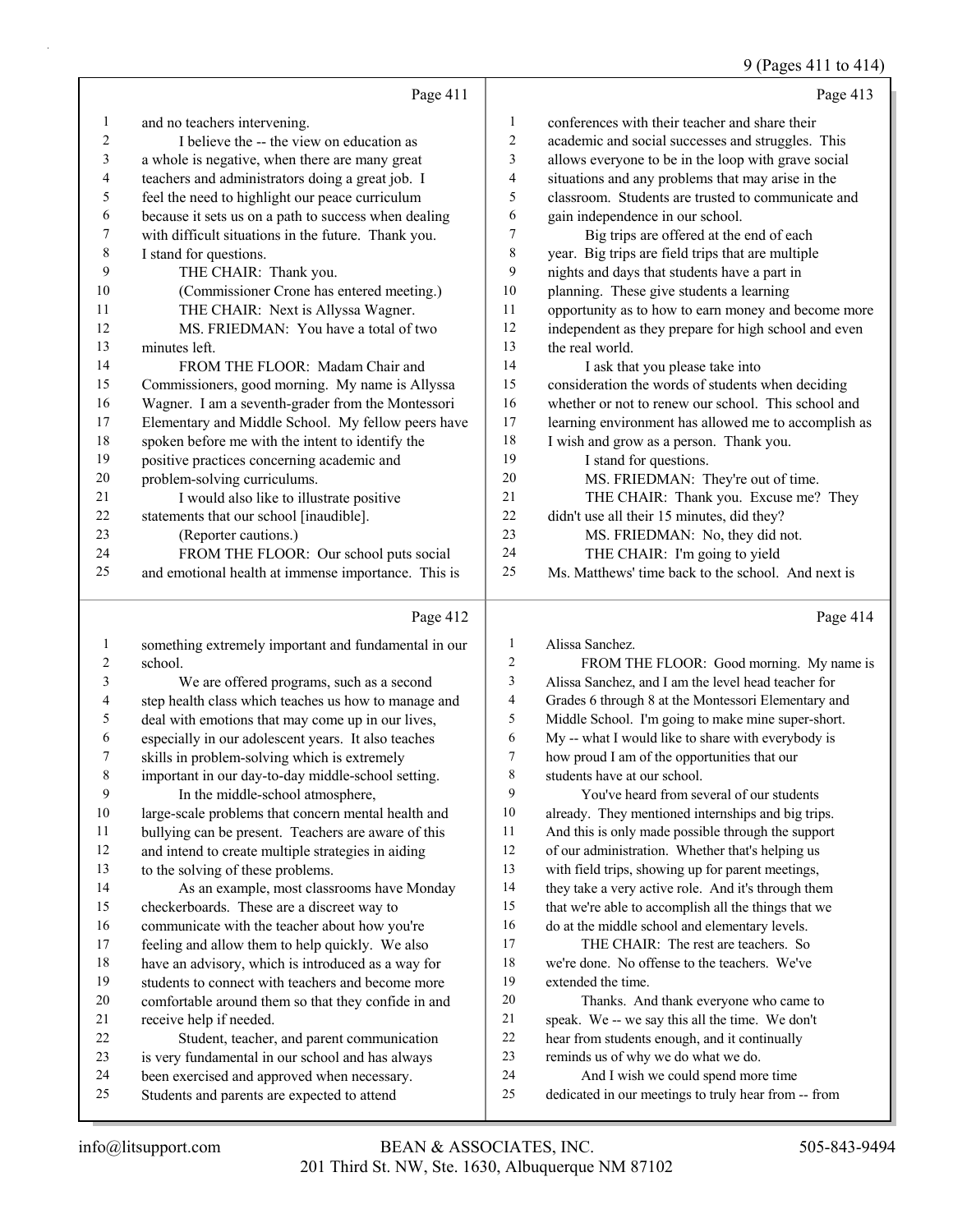## 10 (Pages 415 to 418)

|              | Page 415                                             |    | Page 417                                             |
|--------------|------------------------------------------------------|----|------------------------------------------------------|
| $\mathbf{I}$ | the students and what they're doing. And I think we  | 1  | it's -- hopefully, we'll see that.                   |
| 2            | need to really do better at trying to carve out that | 2  | So I'll -- Commissioners, any questions?             |
| 3            | time so that people do get an opportunity to truly   | 3  | Commissioner Robbins?                                |
| 4            | see the great things that are going on out there.    | 4  | COMMISSIONER ROBBINS: On the facilities              |
| 5            | So, once again, thank you for all the work           | 5  | score, it's an above-average number from the State   |
| 6            | you did with the packet. I know it's -- it's         | 6  | average. Is -- do you own the facility, or are you   |
| 7            | time-consuming, hopefully, a little reflective, so   | 7  | leasing it?                                          |
| 8            | that it's -- and that's part of the intention of it. | 8  | MR. STAN ALBRYCHT: Madam Chair,                      |
| 9            | I want to, first off, thank you, because             | 9  | Commissioner Robbins, we are leasing the building    |
| 10           | your performance framework chart looks, I think,     | 10 | right now and are in the process of getting ready to |
| 11           | better than any school I think we've seen so far,    | 11 | buy it.                                              |
| 12           | without a doubt. One minor glitch this year. And I   | 12 | COMMISSIONER ROBBINS: Have any of the --             |
| 13           | think as long as you had the immunizations -- but I  | 13 | I guess below standard, because it's -- the number   |
| 14           | understand the need for the log.                     | 14 | is significantly higher than the State average for   |
| 15           | But thank you so much. Because as we've              | 15 | school facilities.                                   |
| 16           | said before, this is an indication of how the school | 16 | Have any conditions been identified to the           |
| 17           | is truly functioning, that this only happens because | 17 | landlord that may need correcting?                   |
| 18           | there's good communication from the administration   | 18 | MR. STAN ALBRYCHT: It's mainly the roof.             |
| 19           | to the governance council to the staff, and that     | 19 | It needs a new roof. That's mainly the issue.        |
| 20           | you're all working together. Because this is a team  | 20 | COMMISSIONER ROBBINS: A roof can drive               |
| 21           | family effort, and this truly shows that that exists | 21 | the score tremendously. Okay. But you said you're    |
| 22           | in the environment of your school. And we            | 22 | in the process of purchasing?                        |
| 23           | appreciate that.                                     | 23 | MR. STAN ALBRYCHT: We're getting ready to            |
| 24           | And I think we all -- I guess a little               | 24 | start that in January through a bonding process.     |
| 25           | self-reporting. I went to a very structured          | 25 | COMMISSIONER ROBBINS: And you're going to            |
|              | Page 416                                             |    | Page 418                                             |

| 1      | Catholic elementary school, which I did not fit      | 1  | be getting a fair market appraisal on the --      |
|--------|------------------------------------------------------|----|---------------------------------------------------|
| 2      | into, without a -- you know, without a doubt. So to  | 2  | MR. ALBRIGHT: Yeah. They're getting               |
| 3      | have had the opportunity to be able to go to maybe   | 3  | ready to start that right now.                    |
| 4      | an unstructured environment wouldn't have been the   | 4  | THE CHAIR: Commissioner Ruiz?                     |
| 5      | best for me, either. But -- but I -- I applaud and   | 5  | COMMISSIONER RUIZ: Good morning. T                |
| 6      | appreciate this model and admire folks that have the | 6  | you for coming and all the work you do. Thank you |
| 7      | fortitude to buy into the system.                    | 7  | again, Karen, for clarifying the Istation and the |
| 8      | Because it is a system. And it's not easy            | 8  | discrepancy in the scores. I appreciate that.     |
| 9      | for some folks to fit into it. And I can only        | 9  | So I had a question on your student               |
| 10     | imagine, if you're -- especially if you're getting a | 10 | enrollment in comparison to the State. So your    |
| 11     | student who hasn't started with you, but is coming   | 11 | disability -- your students with disabilities and |
| 12     | in in the middle, that kind of adjustment takes a    | 12 | your EL learners, you're at 2 percent while the   |
| 13     | lot of patience and effort to work that through,     | 13 | State is 16.                                      |
| 14     | especially when we're talking middle-school          | 14 | For disability, you're at 6 percent while         |
| 15     | students.                                            | 15 | the State is at 17 percent.                       |
| 16     | So it's -- you know, I -- I applaud and              | 16 | So my question is what are you-all doing,         |
| 17     | support the model. So I want to thank you for this.  | 17 | or what can you do to -- to make sure that we're  |
| 18     | And I appreciate the fact that there was             | 18 | reaching out to all students across all levels?   |
| 19     | the identification with the potential issue with     | 19 | MR. STAN ALBRYCHT: Basically, for our             |
| $20\,$ | Istation. So, hopefully, when we get that new data   | 20 | lottery, we advertise.                            |
| 21     | in a month or so, that things will -- things will    | 21 | THE CHAIR: I'm sorry. Is the green light          |
| 22     | look better from that. And every time we go into a   | 22 | on?                                               |
| 23     | new assessment cycle, there are adjustments that --  | 23 | MR. ALBRIGHT: Yeah, it's on. A little             |
| 24     | that need to be made. And some schools, for          | 24 | bit closer. Is that better? I'm sorry. I'm sorry. |
| 25     | whatever reason, adjust better than others. So       | 25 | Basically, the lottery process. We reach          |
|        |                                                      |    |                                                   |

Thank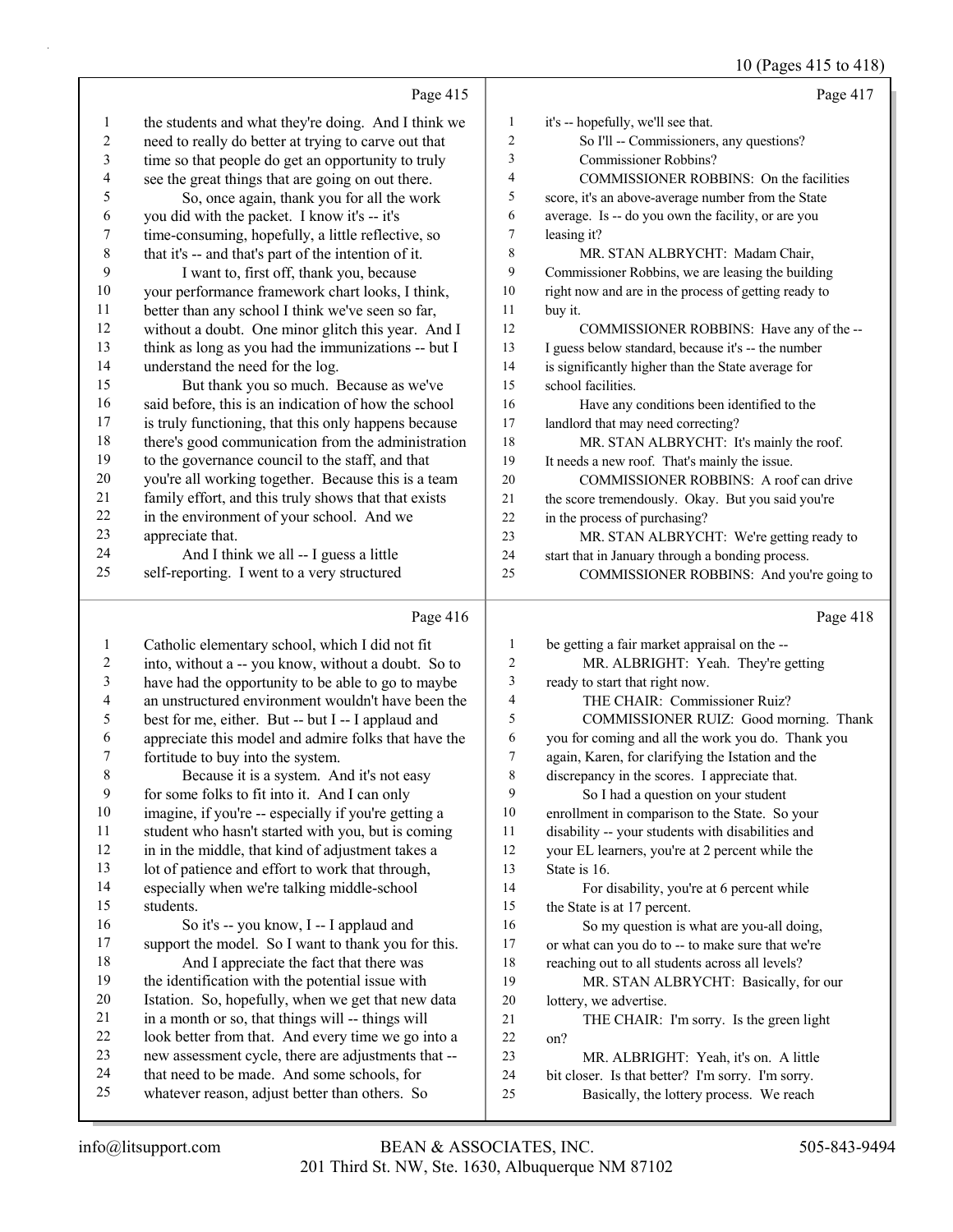11 (Pages 419 to 422)

Page 419 out with the Kids Magazine. We do Facebook. We hand fliers out where all the kids go on their community service trips. 4 We reach out through -- yeah, through social media a lot and through our parents. And -- yeah, the Storehouse is one of the places that we put a flier up every year, different places like that. That's how we're reaching out. We put a lot out. So... 10 COMMISSIONER RUIZ: And I understand the 11 lottery process. Those numbers are very, very low compared to -- 13 MR. STAN ALBRYCHT: We really reach out 14 quite a bit; so... 15 THE CHAIR: So I have a question on that 16 line. And I understand the concept of the community table. There's -- there continues to be an expressed concern over schools -- our charter schools that don't provide food services. And I think there is a possibility, through legislation, 21 that that waiver may no longer be available. 22 But I'm just wondering if there is any correlation with the small numbers of economically disadvantaged that aren't coming to your -- that come to your school. Because you have a small Page 420 Page 421 contract with local school districts when the food is delivered. We have food trucks that come to the 3 school. 4 There's a variety of ways that many of the schools deal with the fact that they have the lack of facilities to -- to -- to make the food. So that -- but that concerns me that that could potentially be a message that's being sent out there, and that's why you're not seeing the great -- a greater diversity in the school, because of that. 11 So I'm -- you know, I just had that 12 question out there. So... 13 MS. MARY JANE BESANTE: Thank you for that. We'll definitely take it into consideration. 15 THE CHAIR: Thanks. So let's get into a continuation of the conversation we had a couple of weeks -- a couple of months ago. Because we still have a concern about the -- the mixing of the private pre-K program with the publicly funded students. Because we understand that you've got staff -- and correct me if I'm -- correct me if I'm wrong here. 23 From what I saw on the website, the casita 24 that you have houses all of the three-year-olds, some of the four-year-olds and some of the Ks. Page 422

| 1  | number. Is that -- is that not directly related to   | 1  | So how do you mix privately funded                   |
|----|------------------------------------------------------|----|------------------------------------------------------|
| 2  | the fact that food services aren't offered there, so | 2  | students with publicly funded students and keep that |
| 3  | your -- it's -- it's a -- you know, it's a           | 3  | clean? That's the -- that's the overarching concern  |
| 4  | subliminal message that -- you know. 'Cause if       | 4  | that we have with this.                              |
| 5  | parents can't afford to send their child to school   | 5  | MR. STAN ALBRYCHT: Madam Chair, "clean"              |
| 6  | with some sort of food, they're not going to send    | 6  | in how? I'm not sure. The money? You are talking     |
| 7  | their child to the school.                           | 7  | the money, right?                                    |
| 8  | So I'm wondering if you'd had any thought            | 8  | THE CHAIR: You've got children that are              |
| 9  | about that.                                          | 9  | part of the Ks that are being mixed in with the      |
| 10 | MS. MARY JANE BESANTE: It could be.                  | 10 | privately funded program. So there's -- and you've   |
| 11 | MR. STAN ALBRYCHT: Yeah, we've never                 | 11 | got -- I would -- I would presume you've got staff   |
| 12 | really --                                            | 12 | then. You've got staff that works both with the      |
| 13 | MS. MARY JANE BESANTE: We've never --                | 13 | pre's and the Ks.                                    |
| 14 | I've never thought of that. But it could be. We      | 14 | MR. STAN ALBRYCHT: Right. Uh-huh.                    |
| 15 | don't have a kitchen. And our students eat           | 15 | THE CHAIR: Not -- I mean, not -- not                 |
| 16 | family-style within their classrooms. It's part of   | 16 | separate staff.                                      |
| 17 | the curriculum. That's where they practice their     | 17 | MR. STAN ALBRYCHT: Not separate, no.                 |
| 18 | grace and courtesy.                                  | 18 | THE CHAIR: You've got staff that works               |
| 19 | So it's worked for us all along. But                 | 19 | with both.                                           |
| 20 | you're right, and that is something to consider.     | 20 | MR. STAN ALBRYCHT: With both. Uh-huh.                |
| 21 | THE CHAIR: Right. And I understand. And              | 21 | THE CHAIR: So you've got SEG-funded staff            |
| 22 | that's -- the lack of a kitchen is certainly a       | 22 | working with kids that are privately funded. So      |
| 23 | problem that many of our charters face. But I think  | 23 | it's that mixing of the private and public that we   |
| 24 | there's -- there are opportunities to contract with  | 24 | have a concern with.                                 |
| 25 | food service providers. We have charters that        | 25 | MR. STAN ALBRYCHT: Okay. You know, like              |
|    |                                                      |    |                                                      |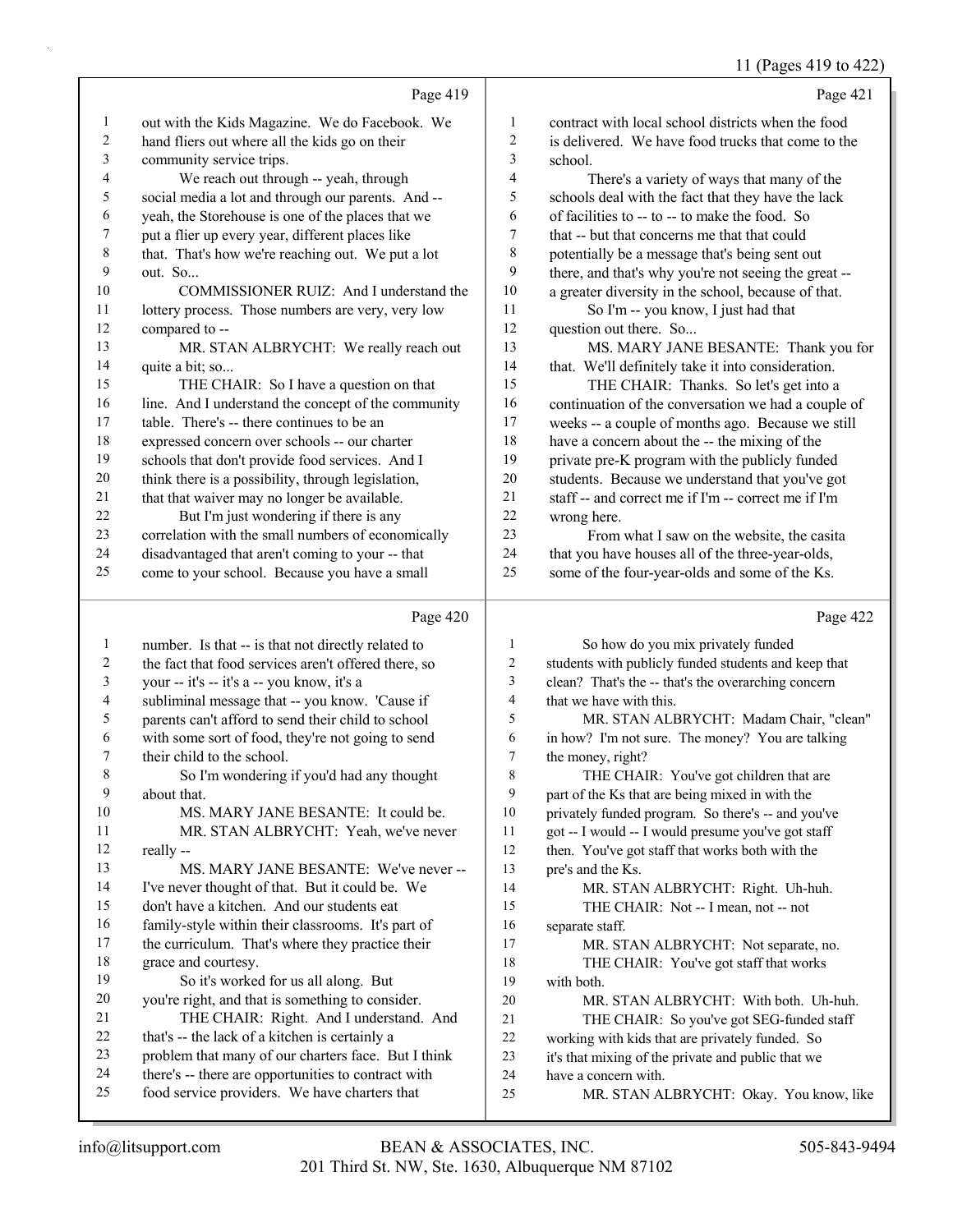#### 12 (Pages 423 to 426)

|                         |                                                                                                             |                          | 12 (Pages $423$ to $426$ )                                                |
|-------------------------|-------------------------------------------------------------------------------------------------------------|--------------------------|---------------------------------------------------------------------------|
|                         | Page 423                                                                                                    |                          | Page 425                                                                  |
| $\mathbf{1}$            | we said the last time, we received all the money                                                            | $\mathbf{1}$             | is K-through-8 time and effort," so you are not then                      |
| $\overline{\mathbf{c}}$ | into the operational account. And once the funds                                                            | $\overline{c}$           | commingling those funds.                                                  |
| 3                       | become -- once we receive the funds, it's all                                                               | 3                        | You know, once they put them in the bank,                                 |
| 4                       | accounted for through the budget that we present to                                                         | $\overline{\mathcal{A}}$ | I understand they're commingled. On an accounting                         |
| 5                       | the, you know, PED.                                                                                         | 5                        | system, you can track them separately.                                    |
| 6                       | It's all received into activity accounts,                                                                   | 6                        | MR. STAN ALBRYCHT: We track it three                                      |
| 7                       | and the money is distributed that way to pay for all                                                        | 7                        | different ways. I track every -- every penny that                         |
| $\,$ $\,$               | the services that we're providing for those kids.                                                           | $\,$ 8 $\,$              | comes to the school we receive to whatever that                           |
| 9                       | So once the money is received by the school, it                                                             | 9                        | program is, okay? So I know exactly how much money                        |
| 10                      | becomes State funds.                                                                                        | 10                       | is coming in for every program we do, all the field                       |
| 11                      | THE CHAIR: I don't think privately -- I                                                                     | 11                       | trips, whatever it may be.                                                |
| 12                      | could be wrong. But I don't think privately funded                                                          | 12                       | When we assign that in the budget, I know                                 |
| 13                      | money can become State funds.                                                                               | 13                       | exactly by the budget line items what program is                          |
| 14                      | MS. PATRICIA MATTHEWS: Yes. It is. It                                                                       | 14                       | getting paid for that.                                                    |
| 15                      | is, yeah. Once the State organization receives                                                              | 15                       | Does that make sense?                                                     |
| 16                      | those funds, it becomes State funds. And we have to                                                         | 16                       | What teacher is being paid out of what                                    |
| 17                      | account for it in some way.                                                                                 | 17                       | line item and all that kind of stuff. I see what                          |
| 18                      | COMMISSIONER ROBBINS: I think the                                                                           | 18                       | you're saying. So I can tell you exactly what,                            |
| 19                      | question is how can you be assured -- you know, if                                                          | 19                       | where, how, and when.                                                     |
| 20                      | private funds are helping subsidize the public,                                                             | $20\,$                   | COMMISSIONER ROBBINS: But if you have                                     |
| 21                      | that's one thing. How can you assure this                                                                   | $21\,$                   | students that are kindergarten students mixed in                          |
| $22\,$                  | Commission that no SEG funds are subsidizing your                                                           | $22\,$                   | with your four-year-olds in your pre-K program, you                       |
| 23                      | pre-K program when they are not identified for that                                                         | 23                       | can show that. But how is the time allocation being                       |
| 24                      | program? That's the issue.                                                                                  | 24                       | handled?                                                                  |
| 25                      | If you have a specific -- if you have a                                                                     | 25                       | Just to say, "Well, I'm taking this money,                                |
|                         |                                                                                                             |                          |                                                                           |
|                         |                                                                                                             |                          |                                                                           |
|                         | Page 424                                                                                                    |                          | Page 426                                                                  |
| $\mathbf{1}$            | class that has ten students, and you have a teacher,                                                        | $\mathbf{1}$             | and I'm paying for this teacher with these funds,"                        |
| $\overline{c}$          | and that teacher -- or you have two teachers. And                                                           | 2                        | you know, that doesn't really give assurance to the                       |
| 3                       | you have six of those students that are                                                                     | 3                        | State that you aren't commingling and you aren't                          |
| 4                       | four-year-olds -- or -- you know, maybe five, you                                                           | $\overline{4}$           | subsidizing one program with funds from another                           |
| 5                       | know, and they're technically kindergarten, and you                                                         | 5                        | program.                                                                  |
| 6                       | have four-year-olds and kindergarten students, how                                                          | 6                        | MR. ALBRIGHT: Okay.                                                       |
| 7                       | are you segregating and identifying the time                                                                | 7                        | COMMISSIONER ROBBINS: You have to have a                                  |
| 8                       | allocated of the individuals to that?                                                                       | 8                        | separate set of books or separate accounts for the                        |
| 9                       | Because if you just say, "We're going to                                                                    | 9                        | individuals. If you just use a single account line                        |
| 10                      | put all the money in one pot," you're commingling                                                           | $10\,$                   | or payroll for the teacher, you haven't segregated.                       |
| 11                      | funds. And by commingling the funds, you cannot                                                             | 11                       | MR. ALBRIGHT: I can segregate them out in                                 |
| 12                      | identify what SEG funds -- that they are only being                                                         | 12                       | our system. I know this is my pre-K teacher that is                       |
| 13                      | used for the K-through-8 program and that no SEG                                                            | 13                       | teaching our three- and four-year-olds. And it's a                        |
| 14                      | funds are subsidizing your pre-K program at this                                                            | 14                       | separate line item for them. Is that what you're                          |
| 15                      | point. That's the issue.                                                                                    | 15                       | asking? I can do that, yes.                                               |
| 16                      | And I think if I was paying for a pre-K                                                                     | 16                       | COMMISSIONER ROBBINS: Well, for the                                       |
| 17                      | program, I'd want to be sure that none of those                                                             | 17                       | three- and four-year-olds. But we-                                        |
| 18                      | funds are subsidizing your State program.                                                                   | 18                       | MR. STAN ALBRYCHT: The Ks are a different                                 |
| 19                      | MR. STAN ALBRYCHT: Right. Right.                                                                            | 19                       | one, right.                                                               |
| 20                      | COMMISSIONER ROBBINS: So how are you                                                                        | 20                       | COMMISSIONER ROBBINS: But we were told                                    |
| 21                      | going about in terms of segregating the allocation                                                          | 21                       | that some of the Ks and four-year-olds are                                |
| 22                      | of the time and the effort -- the money is a                                                                | 22<br>23                 | commingled with students.                                                 |
| 23<br>24                | separate issue. But you have to be able to allocate<br>and identify the time and effort that's being -- and | 24                       | MR. STAN ALBRYCHT: The students are<br>together in the same class, right. |

clearly say, "This is pre-K time and effort. This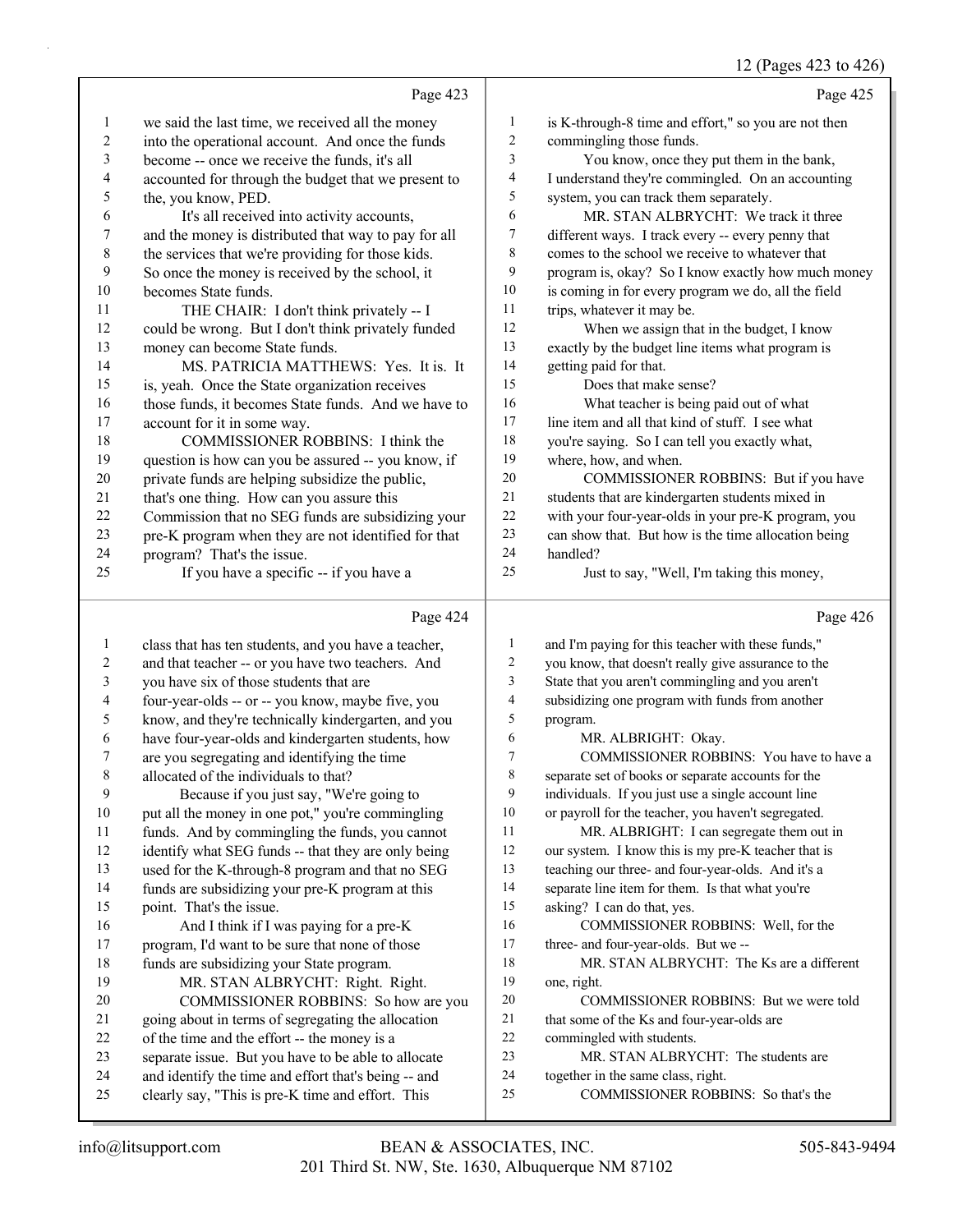### 13 (Pages 427 to 430)

|              |                                                                                             |                | 13 (Pages 427 to 430)                                |
|--------------|---------------------------------------------------------------------------------------------|----------------|------------------------------------------------------|
|              | Page 427                                                                                    |                | Page 429                                             |
| 1            | issue. You may say, "We're doing this over here.                                            | 1              | means you have to have some method of observation to |
| 2            | We're doing" -- but once you put them in the same                                           | $\overline{c}$ | say -- and of checking it periodically to ensure     |
| 3            | room, who's paying for that room? Is it the SEG                                             | 3              | that that number is accurate, because it can change  |
| 4            | funds or pre-K funds?                                                                       | $\overline{4}$ | over time.                                           |
| 5            | MR. STAN ALBRYCHT: It's both. The pre-K                                                     | 5              | One year, it may be 60/40; another year,             |
| 6            | pays for itself above and beyond, okay? I have to                                           | 6              | it may be 70/30. That can change once or twice a     |
| 7            | put it into the public funds, according to the                                              | 7              | year. And we -- I think you have to have a policy    |
| 8            | budget. Okay? Does that make sense, kind of, sort                                           | 8              | and a procedure for ensuring that is done.           |
| 9            | of? I have to put it that way according to the                                              | 9              | And that's part of what I think the                  |
| 10           | budget.                                                                                     | 10             | governance council should establish as a policy for  |
| 11           | MS. PATRICIA MATTHEWS: Commissioner                                                         | 11             | governance purposes on your finances.                |
| 12           | Robbins and Commissioner Gipson. And I understand                                           | 12             | MR. STAN ALBRYCHT: Okay.                             |
| 13           | where you're going, Commissioner Robbins and                                                | 13             | THE CHAIR: And I'm -- I think that's a               |
| 14           | Commissioner Gipson. I think the problem is that                                            | 14             | great idea, the MOU. I really do. I think that       |
| 15           | the Public Education Department is telling the                                              | 15             | would just make it a whole lot cleaner.              |
| 16           | school to put the private pre-K funding into their                                          | 16             | MS. PATRICIA MATTHEWS: And in defense of             |
| 17           | public school budget.                                                                       | 17             | the school, they've been getting different signals   |
| 18           | COMMISSIONER ROBBINS: I understand.                                                         | $18\,$         | from the auditors, from the State. And so if we are  |
| 19           | MS. PATRICIA MATTHEWS: And so -- and I                                                      | 19             | having a directive from our authorizer to do it in a |
| 20           | don't -- I think that probably the correct                                                  | 20             | manner, then we could work with you to structure     |
| 21           | accounting method would be to keep the private pre-K                                        | 21             | that.                                                |
| 22           | funding separate and then state, between an MOU or                                          | 22             | THE CHAIR: I think that would be great.              |
| 23           | some sort of a contract between the private                                                 | 23             | COMMISSIONER ROBBINS: Thank you.                     |
| 24           | nonprofit and the charter, to say, "We're going to                                          | 24             | THE CHAIR: Thank you for that.                       |
| 25           | pay you \$20,000 per year to pay for services of your                                       | 25             | Commissioner Ruiz?                                   |
|              | Page 428                                                                                    |                | Page 430                                             |
| $\mathbf{1}$ | pre-K -- or your kindergarten teacher to pay for the                                        | 1              | COMMISSIONER RUIZ: And I was just going              |
| 2            | pre-K program."                                                                             | 2              | to say the same thing, that I think that's an        |
| 3            | Does that seem like more of a --                                                            | 3              | excellent idea. It keeps it very clean, very         |
| 4            | COMMISSIONER ROBBINS: That would be                                                         | 4              | separate, and then there's not that picture or that  |
| 5            | cleaner.                                                                                    | 5              | image that those funds that are generated from the   |
| 6            | The other thing is you can sit there and                                                    | 6              | SEG are being used for the other. So I think that's  |
| 7            | say if you have a class that has four- and                                                  | 7              | an excellent, excellent idea.                        |
| 8            | five-year-olds- -- so pre-K and kindergarten -- and                                         | 8              | THE CHAIR: Yeah.                                     |
| 9            | they're in the same class, and you have six of one                                          | 9              | MR. STAN ALBRYCHT: Be happy to do that.              |
| 10           | and four of the other, well, that would be                                                  | 10             | No problem.                                          |
| 11           | 60 percent, 40 percent. But if you allocate --                                              | 11             | COMMISSIONER VOIGT: Madam Chair?                     |
| 12           | (Commissioner Caballero enters meeting.)                                                    | 12             | THE CHAIR: Commissioner Voigt?                       |
| 13           | COMMISSIONER ROBBINS: -- if you identify                                                    | 13             | COMMISSIONER VOIGT: Thank you,                       |
| 14           | that 60 percent of this cost is coming in here and                                          | 14             | Madam Chair.                                         |
| 15           | 40 percent is coming there -- but you have to have a                                        | 15             | Good morning. It's so wonderful to see               |
| 16           | policy and a methodology written down that will                                             | 16             | student advocates here this morning speaking up for  |
| 17           | identify that.                                                                              | 17             | the school. Thank you so much for getting up and     |
| 18           | I dealt with federal funds, where when                                                      | 18             | making the drive.                                    |
| 19           | you're paying for something -- they can be paid from                                        | 19             | So I just have a question regarding your             |
| 20           | multiple federal funds. But the feds want to know                                           | 20             | enrollment lottery. The private pre-K kids, are      |
| 21           | how much of those federal funds -- what percentage                                          | 21             | they automatically enrolled into the kindergarten    |
| 22<br>23     | from this fund, what percentage from this fund.                                             | 22<br>23       | elementary grades, or do they have to go through the |
| 24           | And that's the problem is, is there's not<br>a clean method. Once it all goes into one pot, | 24             | lottery?<br>MR. ALBRIGHT: Madam Chair, Commissioner  |
| 25           | unless you're allocating in a fair way, which also                                          | 25             | Voigt, the way we do it is we lottery them in, like, |
|              |                                                                                             |                |                                                      |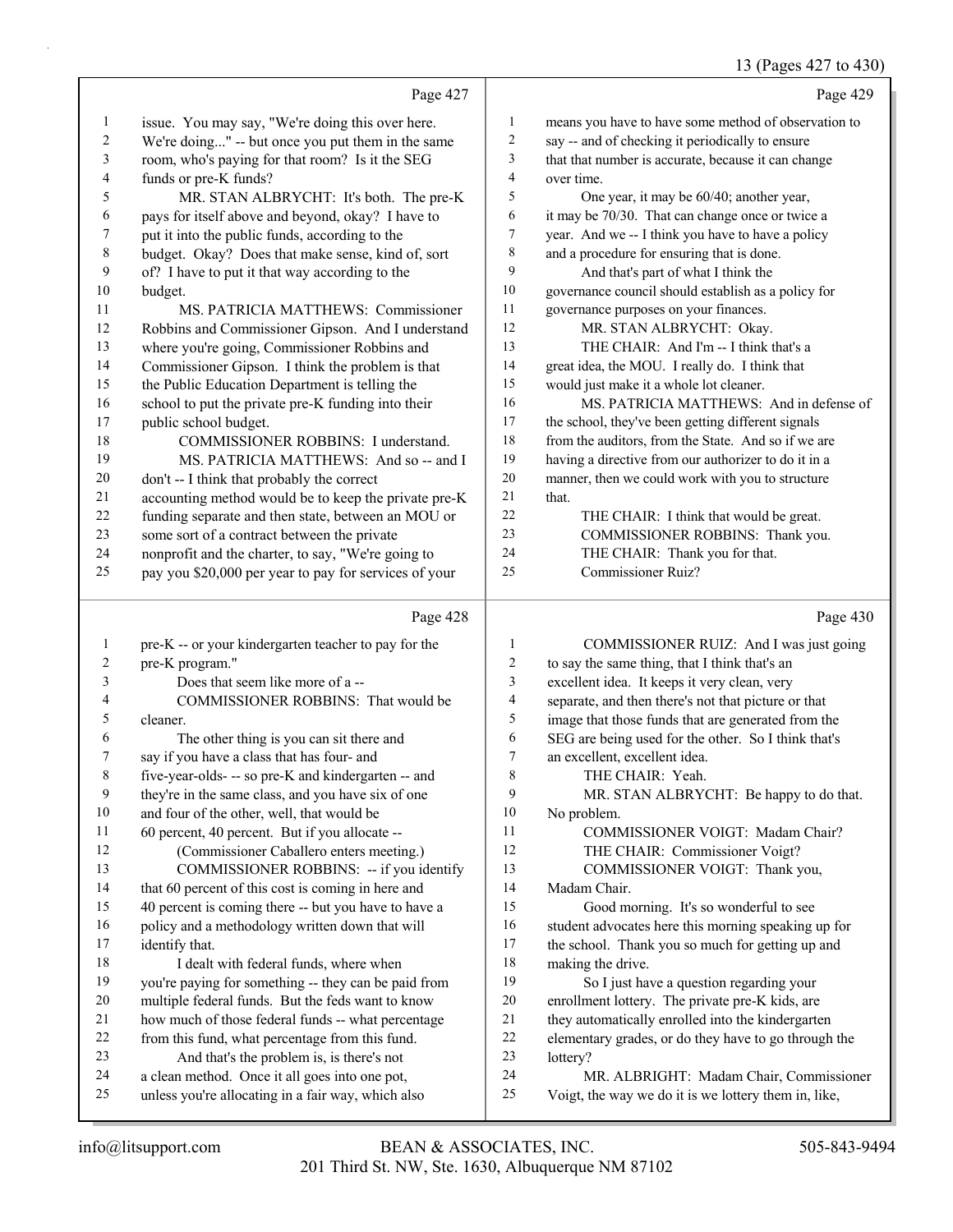14 (Pages 431 to 434)

|              |                                                                                                         |                  | $14$ (rages 431 to 434                                                                               |
|--------------|---------------------------------------------------------------------------------------------------------|------------------|------------------------------------------------------------------------------------------------------|
|              | Page 431                                                                                                |                  | Page 433                                                                                             |
| 1            | two years in advance.                                                                                   | $\mathbf{1}$     | method the school uses.                                                                              |
| 2            | MS. KAREN WOERNER: To what grade?                                                                       | $\boldsymbol{2}$ | THE CHAIR: And I'm going to tell you --                                                              |
| 3            | THE CHAIR: Say that again.                                                                              | 3                | and I appreciate that creativity. However, I think                                                   |
| 4            | MR. STAN ALBRYCHT: Two years in advance                                                                 | 4                | that opens up potentials for so many other schools                                                   |
| 5            | or one year in advance. So if they're a                                                                 | 5                | that I'm going to -- I'm going to say, personally, I                                                 |
| 6            | four-year-old -- or a three-year-old, we would                                                          | 6                | don't support that. And I think we'll have to have                                                   |
| 7            | lottery them in for the kindergarten two years in                                                       | $\tau$           | a further discussion about it.                                                                       |
| 8            | advance -- two years ahead.                                                                             | 8                | COMMISSIONER VOIGT: Yeah. Madam Chair, I                                                             |
| 9            | THE CHAIR: I honestly don't think you can                                                               | 9                | would think that we would need to -- we need to get                                                  |
| 10           | do that. That's like saying -- because then other                                                       | 10               | with the Public Education Department and see what                                                    |
| 11           | schools would be able to lottery out two years in                                                       | 11               | needs to be looked at as far as rule-making. If                                                      |
| 12           | the advance to their kindergartens or their first                                                       | 12               | there is no definitive instructions within lottery                                                   |
| 13           | grades. That, we can't do. Nice thought; but --                                                         | 13               | guidelines, well, there needs to be. So that's                                                       |
| 14           | COMMISSIONER VOIGT: Especially when you                                                                 | 14               | something we need to go back on.                                                                     |
| 15           | have a 300-student waiting list.                                                                        | 15               | THE CHAIR: But I think -- either now or                                                              |
| 16           | MR. ALBRIGHT: Madam Chair, the federal                                                                  | 16               | at contract negotiations time, this will have to be                                                  |
| 17           | law lets us do that.                                                                                    | 17               | addressed, for this school right now; but going                                                      |
| 18           | THE CHAIR: But we're dealing with State                                                                 | 18               | forward.                                                                                             |
| 19           | law with the lottery system.                                                                            | 19               | COMMISSIONER VOIGT: Going forward,                                                                   |
| 20           | MR. STAN ALBRYCHT: And that's the way we                                                                | 20               | correct.                                                                                             |
| 21           | were directed by PED to do it, when we first set it                                                     | 21               | THE CHAIR: Yeah. Okay. So you learn                                                                  |
| 22           | up.                                                                                                     | 22               | something new every day.                                                                             |
| 23           | THE CHAIR: What?                                                                                        | 23               | MS. PATRICIA MATTHEWS: Madam Chair,                                                                  |
| 24           | MR. STAN ALBRYCHT: Yes, I'm serious.                                                                    | 24               | members of the Commission, absolutely willing to                                                     |
| 25           | When we put in the program. That was 2008.                                                              | 25               | talk about an issue or a solution at contract                                                        |
|              | Page 432                                                                                                |                  | Page 434                                                                                             |
| $\mathbf{1}$ | THE CHAIR: We need that in writing,                                                                     | $\mathbf{1}$     | negotiations.                                                                                        |
| 2            | because you can't do that. Because, honestly, that                                                      | $\overline{2}$   | THE CHAIR: I think contract -- I'm okay                                                              |
| 3            | would allow every other school to lottery out two                                                       | 3                | at contract negotiations. I think that gives us all                                                  |
| 4            | years out to their kindergartens.                                                                       | $\overline{4}$   | a little more time to look at things.                                                                |
| 5            | We would need a rule for that. But if you                                                               | 5                | COMMISSIONER ROBBINS: Madam Chair. Could                                                             |
| 6            | have got a letter that goes back I don't know how                                                       | 6                | I just ask a quick question on your enrollment? The                                                  |
| 7            | long -- but there would have to be a PED rule-making                                                    | $\tau$           | cap is 500, and last year, the numbers were 426;                                                     |
| $\,$ 8 $\,$  | about that lottery that would allow -- because that                                                     | 8                | SO                                                                                                   |
| 9            | opens up Pandora's Box for any school to start --                                                       | 9                | MR. STAN ALBRYCHT: Between 426 and 430,                                                              |
| 10           | you know, we could start lotterying at birth, you                                                       | 10               | we have now.                                                                                         |
| 11           | know.                                                                                                   | 11               | COMMISSIONER ROBBINS: Okay. 430. So you                                                              |
| 12           | COMMISSIONER VOIGT: Advanced lotterying.                                                                | 12               | have a greater cap. What is your going occupancy?                                                    |
| 13           | MS. PATRICIA MATTHEWS: Madam Chair,                                                                     | 13               | MR. ALBRIGHT: It's about 450. Right now                                                              |
| 14           | members of the Commission, there isn't anything in                                                      | 14               | it's 430 and pushing it. It's pretty full.                                                           |
| 15           | the statute, 22-8B-4.1 that when a lottery has to be                                                    | 15               | COMMISSIONER ROBBINS: So you're pushing                                                              |
| 16           | held for any particular grade.                                                                          | 16               | the building occupancy with what you have. So you                                                    |
| 17           | So what I understand that the school is                                                                 | 17               | do have to limit the number of students based on the                                                 |
| 18           | doing is that they open a lottery for kindergarten                                                      | 18               | number of applications.                                                                              |
| 19           | two years in advance. It's not as if the pre-K                                                          | 19               | What is the waiting list you currently                                                               |
| 20           | kiddos are selected to go into the lottery. They                                                        | 20               | have?                                                                                                |
| 21           | just hold a lottery two years in advance.                                                               | 21               | MR. STAN ALBRYCHT: Currently, I'd say                                                                |
| 22           | So, again, this is a gray area.                                                                         | 22               | it's about 200, something in that range.                                                             |
| 23           | Apparently, you don't agree with our interpretation                                                     | 23               | COMMISSIONER ROBBINS: And I think that's                                                             |
| 24<br>25     | of the statute. The statute is absolutely silent as<br>to how lotteries are to be held. And this is the | 24<br>25         | the issue. We have schools that -- they don't<br>have -- conduct a lottery because they have -- they |
|              |                                                                                                         |                  |                                                                                                      |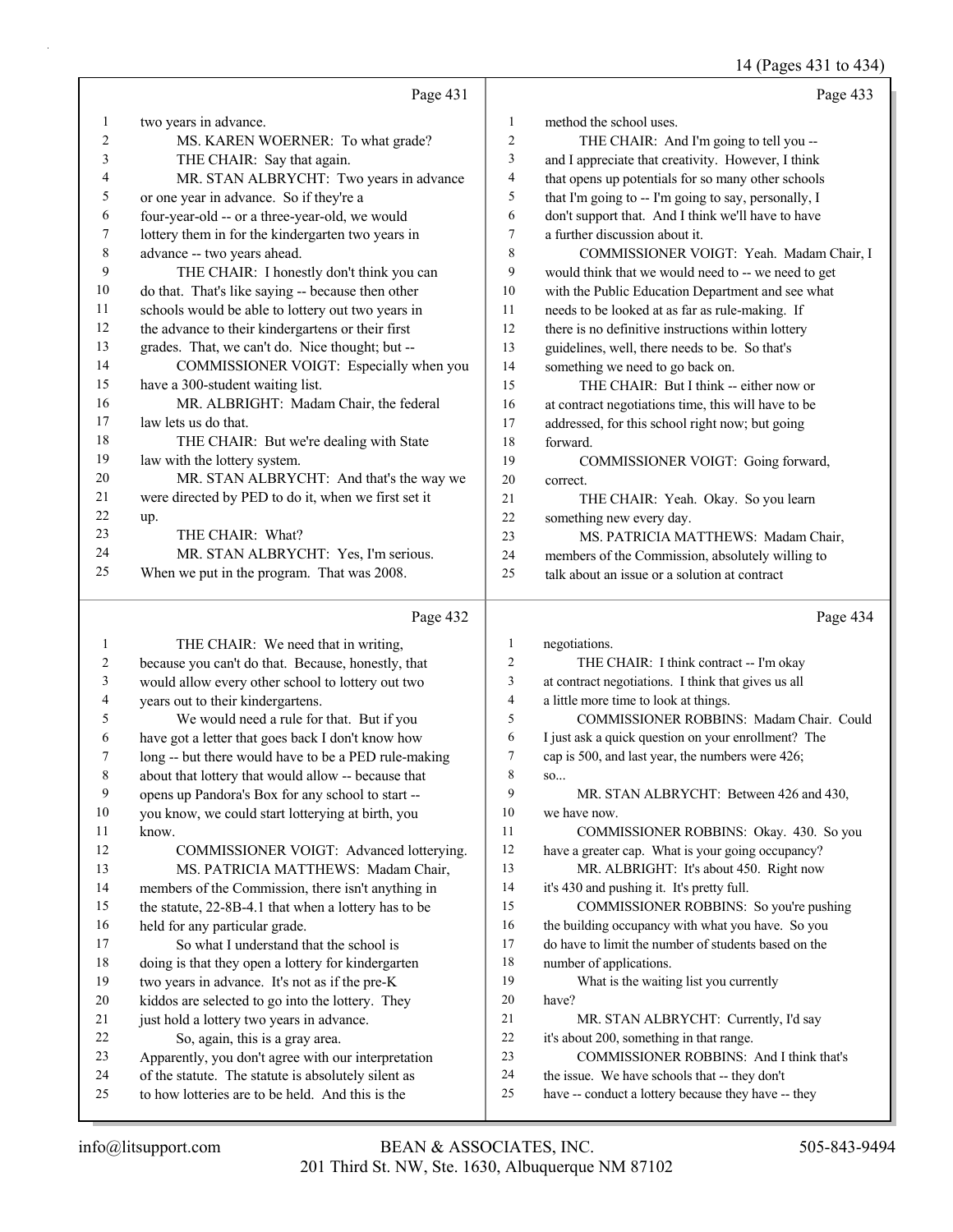## 15 (Pages 435 to 438)

|              | Page 435                                                                                  |                          | Page 437                                                                                     |
|--------------|-------------------------------------------------------------------------------------------|--------------------------|----------------------------------------------------------------------------------------------|
| $\mathbf{1}$ | don't have as many students as their cap allows.                                          | 1                        | I'm not exactly sure how to phrase that. It's like                                           |
| 2            | But when you come into either an E-Occupancy cap or                                       | $\mathfrak{2}$           | a private school.                                                                            |
| 3            | an enrollment cap, and you're pushing that, and you                                       | 3                        | MR. STAN ALBRYCHT: On an individual basis                                                    |
| 4            | have this large waiting list, I think doing a                                             | $\overline{4}$           | we'll talk to them. If we need to do a scholarship                                           |
| 5            | pre-lottery kind of -- you know, as we've said here,                                      | 5                        | or whatever, we'll do that.                                                                  |
| 6            | it may not be disallowed. But I don't believe that                                        | 6                        | THE CHAIR: Just some clarification on the                                                    |
| 7            | was the intent of requiring a lottery for the                                             | $\tau$                   | cost. Is that a -- the cost that you -- the                                                  |
| 8            | charters.                                                                                 | 8                        | tuition --                                                                                   |
| 9            | And I think, you know, we just have to                                                    | 9                        | MR. STAN ALBRYCHT: Tuition, uh-huh.                                                          |
| 10           | have a discussion about that. Because it does open                                        | 10                       | THE CHAIR: Is that annually?                                                                 |
| 11           | up a whole thing of -- you know, I know some private                                      | 11                       | MR. STAN ALBRYCHT: Per month.                                                                |
| 12           | pre-Ks, you have to enroll them at birth, basically.                                      | 12                       | THE CHAIR: So it's per month. Okay.                                                          |
| 13           | But I think, you know, that's going beyond what                                           | 13                       | COMMISSIONER RUIZ: How much?                                                                 |
| 14           | we're looking at when we're dealing with a public                                         | 14                       | MR. STAN ALBRYCHT: \$715. We reach out                                                       |
| 15           | institution that is supposed to be open to all                                            | 15                       | and look at all the other charter schools -- I'm                                             |
| 16           | students. So thank you.                                                                   | 16                       | sorry -- the private schools out there doing pre-K,                                          |
| 17           | MR. STAN ALBRYCHT: Thank you.                                                             | 17                       | and we're probably the lowest out there. Most of                                             |
| 18           | THE CHAIR: Thank you.                                                                     | 18                       | them now are -- the other Montessori pre-Ks are                                              |
| 19           | Commissioner Armbruster?                                                                  | 19                       | about \$1,200 a month.                                                                       |
| 20           | COMMISSIONER ARMBRUSTER: I have a number                                                  | 20                       | COMMISSIONER ARMBRUSTER: And is that --                                                      |
| 21           | of things. First of all -- and I think I've said                                          | 21                       | what time range is that?                                                                     |
| 22           | this, but I will say it again. In California, my                                          | 22                       | MR. ALBRIGHT: Basically, the same time;                                                      |
| 23           | daughter went to Montessori from age 4 until sixth                                        | 23                       | per month, yeah.                                                                             |
| 24           | grade. So we're all about that.                                                           | 24                       | MS. MARY JANE BESANTE: So they can drop                                                      |
| 25           | But I do have some questions and concerns                                                 | 25                       | off at 8:30 and pick up by 4:00. So it's 8:30 to                                             |
|              |                                                                                           |                          |                                                                                              |
|              | Page 436                                                                                  |                          | Page 438                                                                                     |
| 1            | about some things.                                                                        | $\mathbf{1}$             | 4:00. The school day itself is 9:00 to 3:30. But                                             |
| 2            | Now, what you're doing with students are                                                  | $\overline{c}$           | we give them a half-hour on each side to drop off                                            |
| 3            | magnificent. I applaud you on that. But I do want                                         | 3                        | and pick up.                                                                                 |
| 4            | to say one thing, and everybody is going to be                                            | $\overline{\mathcal{L}}$ | COMMISSIONER ARMBRUSTER: And what is the                                                     |
| 5            | really proud of me to say this.                                                           | 5                        | general class sizes? Maybe it changes from three,                                            |
| 6            | I do want you to know that charter schools                                                | 6                        | four-                                                                                        |
| 7            | are the same as public schools. We just call them                                         | 7                        | MS. MARY JANE BESANTE: In the                                                                |
| 8            | traditional public schools, TPSes. And charter                                            | 8                        | three-year-old class, there's about 22 students.                                             |
| 9            | schools are also public schools.                                                          | 9                        | And in the four- and five-year-old classes -- we                                             |
| 10           | I'm just -- it's just a little learning                                                   | 10                       | call them 4-to-6; it's the pre-K and K -- there's                                            |
| 11           | thing for today. It was. It was a very minor                                              | 11                       | 26, 27.                                                                                      |
| 12           | thing. It's a very minor thing. Just wanted to say                                        | 12                       | COMMISSIONER ARMBRUSTER: And is there --                                                     |
| 13           | that.                                                                                     | 13                       | are there two teachers?                                                                      |
| 14           | So what is the cost of preschool? Is it                                                   | 14                       | MS. MARY JANE BESANTE: There's a teacher                                                     |
| 15           | the same for three-year-olds and four-year-olds?                                          | 15                       | and an EA in each 4-to-6 class, our kindergarten                                             |
| 16           | And how much is that?                                                                     | 16                       | class. And in the three-year-old class, there's one                                          |
| 17           | MR. STAN ALBRYCHT: It's \$715.                                                            | 17                       | teacher and two EAs.                                                                         |
| 18           | COMMISSIONER ARMBRUSTER: And that's for a                                                 | 18                       | COMMISSIONER ARMBRUSTER: And for the -- I                                                    |
| 19           | five-day?                                                                                 | 19                       | know this is going to be another one. So the law --                                          |
| 20           | MR. STAN ALBRYCHT: Five days a week.                                                      | 20                       | New Mexico law is that five-year-olds do not have to                                         |
| 21           | COMMISSIONER ARMBRUSTER: So do you do                                                     | 21                       | be potty trained. So with your conditions that                                               |
| 22           | just a regular school year, not in the summer?                                            | 22                       | three-year-olds have to be potty-trained, I'm not                                            |
| 23           | MS. MARY JANE BESANTE: Yes.                                                               | 23                       | sure how that works.                                                                         |
| 24<br>25     | COMMISSIONER ARMBRUSTER: And do you<br>have -- so there's no disadvantaged -- discount -- | 24<br>25                 | Then -- I mean, you can do whatever you<br>want for your private part, of course, three- and |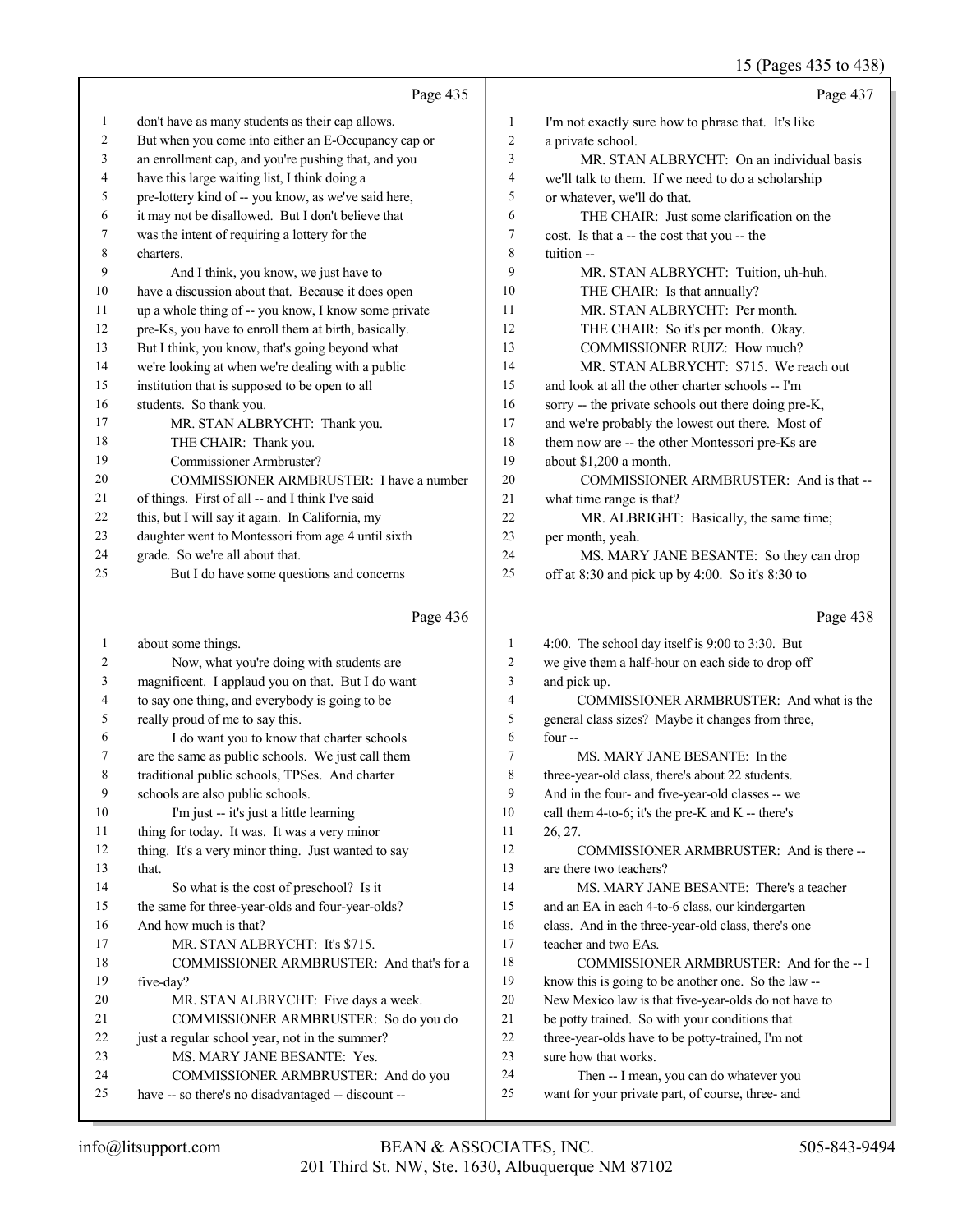16 (Pages 439 to 442)

|                |                                                      |                         | 10 (1 ages 4 <i>37</i> to 442)                       |
|----------------|------------------------------------------------------|-------------------------|------------------------------------------------------|
|                | Page 439                                             |                         | Page 441                                             |
| $\mathbf{1}$   | four-year-olds. But when you get to five-year-olds   | $\mathbf{1}$            | State certification.                                 |
| 2              | and kindergarten, they really do not have to be      | $\mathfrak{2}$          | COMMISSIONER ARMBRUSTER: Nor does she                |
| 3              | potty-trained.                                       | 3                       | need to. So -- that's why when they are mixed --     |
| 4              | And I will tell you that I checked the               | 4                       | MS. MARY JANE BESANTE: We have a lead                |
| 5              | law. And I will also tell you that I was astounded.  | 5                       | teacher at each level. Ms. Melody is the lead        |
| 6              | MS. MARY JANE BESANTE: I didn't know                 | 6                       | teacher. She oversees the three-year-old class       |
| 7              | that.                                                | $\tau$                  | also. She's certified, yes.                          |
| 8              | COMMISSIONER ARMBRUSTER: Nor did I. And              | 8                       | COMMISSIONER ARMBRUSTER: I think I read              |
| 9              | it came from a kindergarten teacher at a traditional | 9                       | the website right. But maybe not. So you have some   |
| 10             | public school who told me she has students who are   | 10                      | kindergarteners with the three- and four-year-olds   |
| 11             | not potty-trained. So that's why I checked with      | 11                      | at one site, the other site; and then some           |
| 12             | PED.                                                 | 12                      | kindergarteners are at the other site.               |
| 13             | And so it may be something you need to               | 13                      | MS. MARY JANE BESANTE: Yes.                          |
| 14             | look at. I was actually astounded, because, as I     | 14                      | COMMISSIONER ARMBRUSTER: Do you decide by            |
| 15             | said, when -- when my daughter went to preschool,    | 15                      | age or --                                            |
| 16             | you had to be potty-trained. And she didn't go       | 16                      | MS. MARY JANE BESANTE: Well, there's                 |
| 17             | until she was four.                                  | 17                      | different reasons why you'd want to be at one campus |
| 18             | So I find it pretty amazing. other than              | 18                      | or the other. Our little campus is really sweet and  |
| 19             | students with disabilities, because that's another   | 19                      | intimate, and, you know, a lot of parents want that. |
| 20             | whole issue; that's not going to be considered. So   | 20                      | It might be by their work or by their homes. Or      |
| 21             | I think you might just need to check into that.      | 21                      | maybe they don't want their child in a larger        |
| 22             | Because now you're sort of -- I don't know. The      | 22                      | environment yet.                                     |
| 23             | three- and four-year-olds, you can do what you want  | 23                      | So we have requests for that campus. We              |
| 24             | with. But the five-year-olds, you can't have those   | 24                      | kind of work through it that way.                    |
| 25             | conditions, which sound like they're a condition,    | 25                      | If the students have siblings, all                   |
|                | Page 440                                             |                         | Page 442                                             |
| $\mathbf{1}$   | because all the other kids are.                      | $\mathbf{1}$            | three-year-olds have to be at that campus, because   |
| $\overline{c}$ | MS. MARY JANE BESANTE: Thank you for                 | $\sqrt{2}$              | we don't have three-year-olds at the main campus.    |
| 3              | letting us know. That's the first I've heard of      | $\overline{\mathbf{3}}$ | When they become a four-year-old, if they            |
| 4              | that. I'm surprised by it.                           | $\overline{4}$          | have siblings, we try our best -- and we've been     |
| 5              | COMMISSIONER ARMBRUSTER: I knew about                | 5                       | able to do it so far -- to get them over to the main |
| 6              | this about two months ago; so I'm not much ahead of  | 6                       | campus. But a lot of times once they get over        |
| 7              | you.                                                 | $\tau$                  | there, and the teachers included, once they get over |
| 8              | MS. MARY JANE BESANTE: I taught                      | $\,$ $\,$               | there, they want to stay. It really is a very sweet  |
| 9              | kindergarten for a long time. That's the first I     | 9                       | little place.                                        |
| 10             | heard of that.                                       | 10                      | THE CHAIR: So can I just ask a question?             |
| 11             | COMMISSIONER ARMBRUSTER: When the                    | 11                      | We have the NMCI for the main campus. Why don't we   |
| 12             | kindergarten teacher told me that, I said, "You must | 12                      | have an NMCI for the casita?                         |
| 13             | be kidding." I just want you to be with the law in   | 13                      | MS. KAREN WOERNER: I will have to check              |

- the right way so you can look at that in whatever
- manner you want to do that.
- 16 So the teachers in -- who are teaching
- 17 three- and four-year-olds who have some
- five-year-olds at the casita, do those have -- I
- know they're Montessori-trained. Do they also have
- a New Mexico credential? 21 MS. MARY JANE BESANTE: So teachers that
- have kindergarten students in the classroom have the
- State certification as well as Montessori
- certification. Our three-year-old teacher is a
- Montessori-certified teacher, but she does not have
- 19 THE CHAIR: Oh, okay. 20 MR. STAN ALBRYCHT: I'm in the process of

17 MR. STAN ALBRYCHT: That's included, yeah.

trying to get them to -- they're going to revisit

15 THE CHAIR: I don't think we do, do we?

- the school in January before we buy it to make sure
- that we -- what we need. So when we get ready to
- buy it, we'll have that all ready.

That's what they gave us, yeah.

if we did submit one.

Is that all included in --

25 THE CHAIR: So you're buying both piece --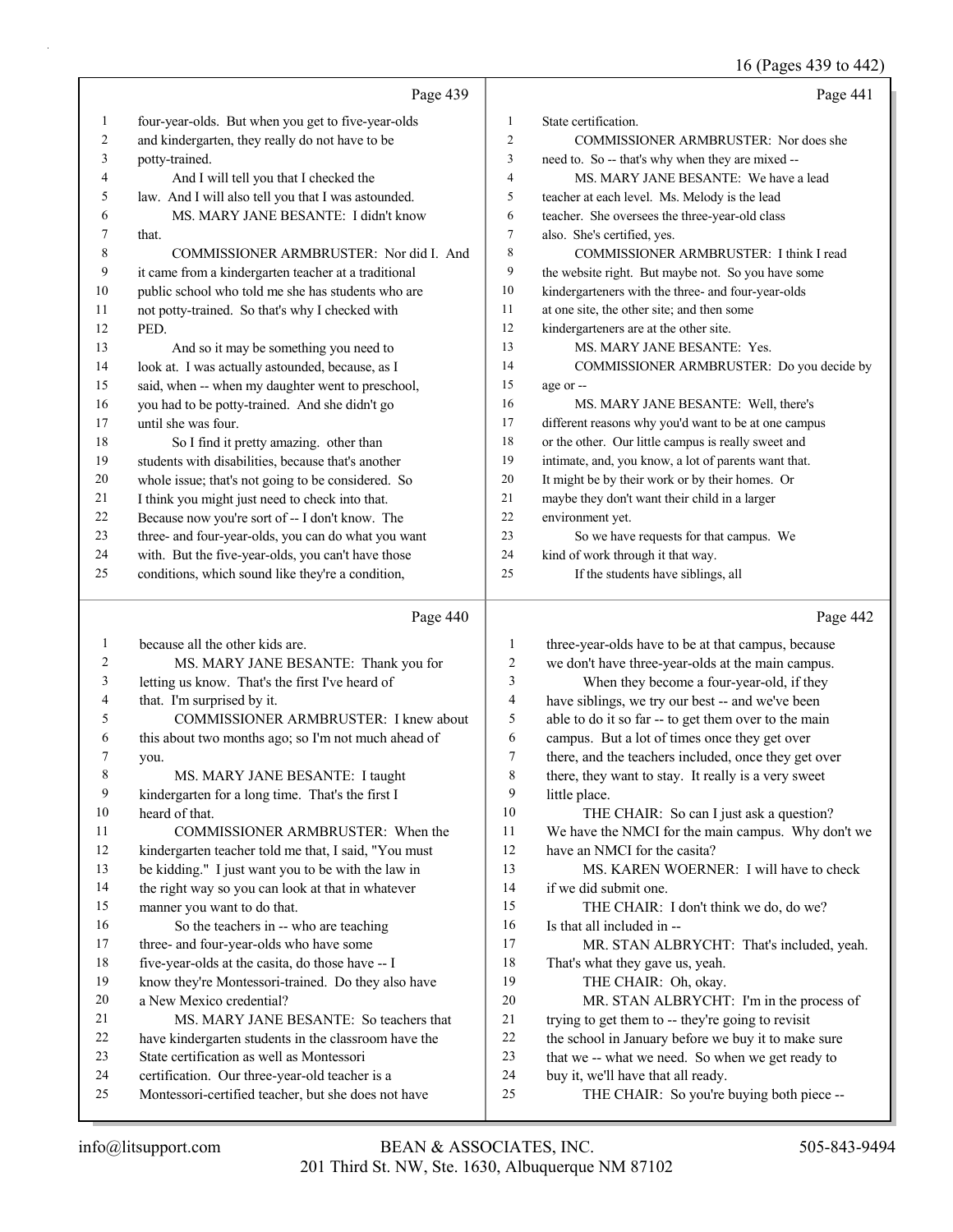17 (Pages 443 to 446)

|              |                                                                  |                | 17 (Pages 443 to 446)                                                                                  |
|--------------|------------------------------------------------------------------|----------------|--------------------------------------------------------------------------------------------------------|
|              | Page 443                                                         |                | Page 445                                                                                               |
| 1            | or just the --                                                   | 1              | MS. MARY JANE BESANTE: A couple of                                                                     |
| 2            | MR. ALBRIGHT: The little one, we own. We                         | 2              | charter renewals.                                                                                      |
| 3            | bought that many years ago.                                      | 3              | COMMISSIONER DAVIS: Does this affect                                                                   |
| 4            | THE CHAIR: I'm sorry.                                            | 4              | future decisions?                                                                                      |
| 5            | MR. STAN ALBRYCHT: The little campus, the                        | 5              | THE CHAIR: No, no, no.                                                                                 |
| 6            | casita campus, the school owns that.                             | 6              | COMMISSIONER DAVIS: No? Okay. Thank                                                                    |
| 7            | THE CHAIR: So they give you an overall                           | 7              | you.                                                                                                   |
| 8            | NMCI.                                                            | 8              | THE CHAIR: No.                                                                                         |
| 9            | MR. STAN ALBRYCHT: I tried to get them to                        | 9              | Commissioner Armbruster, I'm sorry we                                                                  |
| 10           | split that up, and I've been struggling with that.               | 10             | interrupted you.                                                                                       |
| 11           | THE CHAIR: It's kind of odd, I think,                            | 11             | COMMISSIONER ARMBRUSTER: Well, it's fine,                                                              |
| 12           | isn't it?                                                        | 12             | because we're on -- staying on subject. So I'm on a                                                    |
| 13           | COMMISSIONER ROBBINS: Generally, they                            | 13             | different one now.                                                                                     |
| 14           | only do one for the whole campus.                                | 14             | THE CHAIR: Okay.                                                                                       |
| 15           | THE CHAIR: But the campus -- but the                             | 15             | COMMISSIONER ARMBRUSTER: So on -- two                                                                  |
| 16           | campus is separated.                                             | 16             | different questions, and they may have same or                                                         |
| 17           | MR. STAN ALBRYCHT: We're separated. I                            | 17             | different answers. So I love the Suzuki, of course.                                                    |
| 18           | don't know.                                                      | 18             | So do you provide the instruments and -- or is there                                                   |
| 19           | THE CHAIR: So it's really two separate                           | 19             | an extra charge for that?                                                                              |
| 20           | facilities.                                                      | 20             | And I'm going to give you two questions,                                                               |
| 21           | COMMISSIONER ROBBINS: Many schools have                          | 21             | so there may be the same answer, or not. So for                                                        |
| 22           | multiple buildings on their campus.                              | 22             | this phenomenal trip to Poland, how does that -- how                                                   |
| 23           | THE CHAIR: But this building isn't on                            | 23             | is that paid?                                                                                          |
| 24           | their campus.                                                    | 24             | MS. MARY JANE BESANTE: So as far as the                                                                |
| 25           | COMMISSIONER ROBBINS: Well, that should                          | 25             | Suzuki, we do have school violins that people can                                                      |
|              | Page 444                                                         |                | Page 446                                                                                               |
| $\mathbf{1}$ | be something -- if it's physically a different                   | 1              | borrow or rent for a low price, \$5 a month. A lot                                                     |
| 2            | address and everything, it should be a different --              | $\overline{c}$ | of students rent them themselves or buy them. And                                                      |
| 3            | THE CHAIR: That's why I thought it was on                        | 3              | we have a closet of parent violins, so they can also                                                   |
| 4            | the same property.                                               | $\overline{4}$ | take classes to help their student at home.                                                            |
| 5            | MR. STAN ALBRYCHT: We've been trying to                          | 5              | COMMISSIONER ARMBRUSTER: And so the -- I                                                               |
| 6            | get them to separate.                                            | 6              | think you had cello and viola as well.                                                                 |
|              | THE CHAIR: In one NMCI.                                          | 7              | MS. MARY JANE BESANTE: We don't have                                                                   |
| 8            | COMMISSIONER ROBBINS: I will raise that                          | 8              | cellos and violas.                                                                                     |
| 9            | this afternoon. This afternoon, I have a                         | 9              | MR. STAN ALBRYCHT: Yes, we do.                                                                         |
| 10           | subcommittee meeting. I'll raise that with the                   | 10             | MS. MARY JANE BESANTE: We've increased                                                                 |
| 11           | director of the --                                               | 11             | now from violins to violas. But we don't have                                                          |
| 12           | COMMISSIONER DAVIS: And I have a                                 | 12             | cellos yet. We look for donations. We ask                                                              |
| 13           | question.                                                        | 13             | Robertson's. Sometimes people will leave the                                                           |
| 14           | THE CHAIR: Okay. Commissioner Davis?                             | 14             | school, graduate, and leave their instrument behind.                                                   |
| 15           | COMMISSIONER DAVIS: So if there are two                          | 15             | So we have instruments.                                                                                |
| 16           | facilities at two different addresses, they have                 | 16             | COMMISSIONER ARMBRUSTER: If I hear about                                                               |
| 17           | only one charter?                                                | 17             | some, I'll be calling you.                                                                             |
| 18           | THE CHAIR: They do.                                              | 18             | What about the trips to Poland?                                                                        |
| 19           | COMMISSIONER DAVIS: And --                                       | 19             | MS. MARY JANE BESANTE: I'd love for the                                                                |
| 20           | THE CHAIR: And how long have you had                             | 20             | kids to speak to that, because they are amazing at                                                     |
| 21           | those two separate facilities?                                   | 21             | fundraising. We have lots of opportunities, and                                                        |
| 22           | MR. STAN ALBRYCHT: Wow. A long time.                             | 22             | they work on it years in advance.                                                                      |
| 23           | Yeah.                                                            | 23             | We have my grandson who is in fifth grade                                                              |
| 24           | THE CHAIR: A long time. This goes way<br>back, to way, way back. | 24<br>25       | who is already starting to earn money because an<br>eighth-grade wants to go to Poland. And so there's |
| 25           |                                                                  |                |                                                                                                        |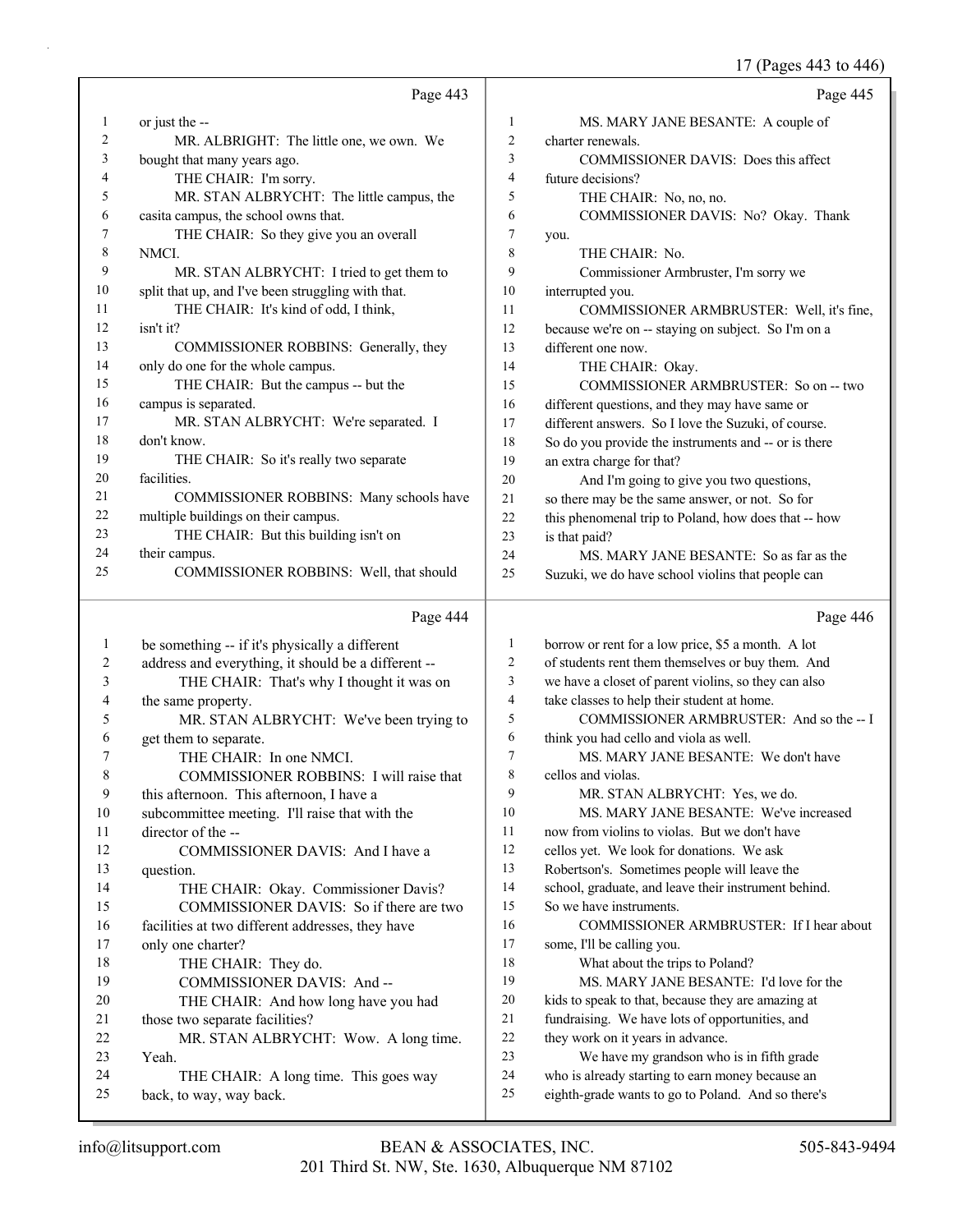#### 18 (Pages 447 to 450)

|              | Page 447                                            |                | Page 449                                             |
|--------------|-----------------------------------------------------|----------------|------------------------------------------------------|
| $\mathbf{1}$ | lots of fundraising opportunities.                  | 1              | MR. STAN ALBRYCHT: Uh-huh.                           |
| 2            | COMMISSIONER ARMBRUSTER: Are there -- how           | $\overline{c}$ | COMMISSIONER VOIGT: Because within the               |
| 3            | do I say this?                                      | 3              | Suzuki Method of stringed instrument instruction,    |
| 4            | MS. MARY JANE BESANTE: Scholarships?                | $\overline{4}$ | Japan would be a great country to coordinate with.   |
| 5            | COMMISSIONER ARMBRUSTER: -- scholarships?           | 5              | There's a -- there's a nonprofit in town called      |
| 6            | If someone can't raise this money, that would not   | 6              | Global One-to-One. And they facilitate student       |
| 7            | prevent some child from going? So, basically, every | 7              | letter-writing. And they also facilitate student     |
| 8            | eighth-grader gets there somehow. Either you all    | 8              | exchange programs. Global One-to-One. Sarah          |
| 9            | are subsidizing it, or I don't care how you do it.  | 9              | Wilkinson is the director of that. It's a great      |
| 10           | But it's not excluding people? That's a great       | 10             | organization.                                        |
| 11           | thing.                                              | 11             | As a former Montessori instructor in Japan           |
| 12           | And the other thing -- and this is just an          | 12             | and a Suzuki violin method student when I was young, |
| 13           | unusual thing. And Commissioner Ruiz touched on it  | 13             | it's a great method to learn. I'm glad that there's  |
| 14           | on the students with disabilities. It's kind of an  | 14             | some stringed instrument players out there.          |
| 15           | interesting thing because of all the other schools  | 15             | MS. MARY JANE BESANTE: We'll look into               |
| 16           | that we have been working with on renewal, that     | 16             | that. Thank you.                                     |
| 17           | their special ed population, students with          | 17             | COMMISSIONER VOIGT: You're welcome.                  |
| 18           | disability population, has expanded, tripled in     | 18             | COMMISSIONER ARMBRUSTER: I have one more.            |
| 19           | often cases, and yours has not.                     | 19             | THE CHAIR: Okay. Sure.                               |
| 20           | And I find that -- I'm not faulting you.            | 20             | COMMISSIONER ARMBRUSTER: And this is just            |
| 21           | I'm just saying how unusual that would be. Because  | 21             | a -- sorry. I'm thinking about this because, of      |
| 22           | I would think that some of the -- we're talking     | 22             | course, New Mexico is different in having the GATE   |
| 23           | about 24 percent, 30 percent. And, again -- and the | 23             | program with IEPs and all of that.                   |
| 24           | same number of schools. I mean, you're a big        | 24             | But one comment a student made in the                |
| 25           | school. You're not a school of 75 children.         | 25             | interview for your renewal was that -- I don't even  |
|              | Page 448                                            |                | Page 450                                             |
| 1            | MS. MARY JANE BESANTE: Well, we certainly           | 1              | know if it's a "he" or a "she" -- but thought she -- |
| 2            | don't over-identify. We have a lot of things in     | $\overline{2}$ | will say that -- could go ahead in math, but was     |
| 3            | place that help kids when they -- when they need    | 3              | kind of capped out, maybe wasn't in the GATE         |
| 4            | help. And it's the lottery -- Stan, can you speak   | 4              | program, gifted program.                             |
| 5            | to the numbers that we have?                        | 5              | And so I just wondered, because my                   |

| 6  | MR. STAN ALBRYCHT: Currently, this year,          |
|----|---------------------------------------------------|
| 7  | our numbers have gone up. We've got 16 gifted.    |
| 8  | We've got 13 speech. And we've got 12 -- sort of  |
| 9  | right around 36, 38 kids. We're about 30 percent  |
| 10 | probably. It's going up quite a bit. We've got a  |
| 11 | lot in line now that are getting ready to go into |

12 the process. 13 COMMISSIONER ARMBRUSTER: Of course, when I talk about students with disabilities, I'm not talking about your gifted kids, unless they're dually exceptional, and that's quite possible as well. 18 Let me just see one second. Let me let someone else speak for a minute, and then I'll come back. 21 COMMISSIONER VOIGT: Madam Chair, I just have a question to echo Commissioner Armbruster. 23 What was it? Now I just forgot. 24 Oh, okay. So is Poland the only country

that you have an exchange program with?

 fifth-grade kids, so it really didn't matter, and they just went ahead in math. 11 But I don't know. Because now we're in New Mexico, and we have these laws, and you're a public school and blah-blah-blah; and I was doing it in a private school. So. 15 What do you do with students in math?

 experience with Montessori many years ago was that it didn't really matter who you are -- she was in a

class of three, four -- third-, fourth-, and

16 MS. MARY JANE BESANTE: That part of the report was really difficult for my students and my math teacher to read. It was incorrect. It was a misunderstanding. And Miss Alissa, who is one of our math teachers, I'm sure would love to speak to that. Because when she read the -- and the kids took a lot of time writing, saying, "I know that's wrong, because I'm not in the gifted program, but I'm in the advanced math classroom."

25 So that was absolutely a misunderstanding.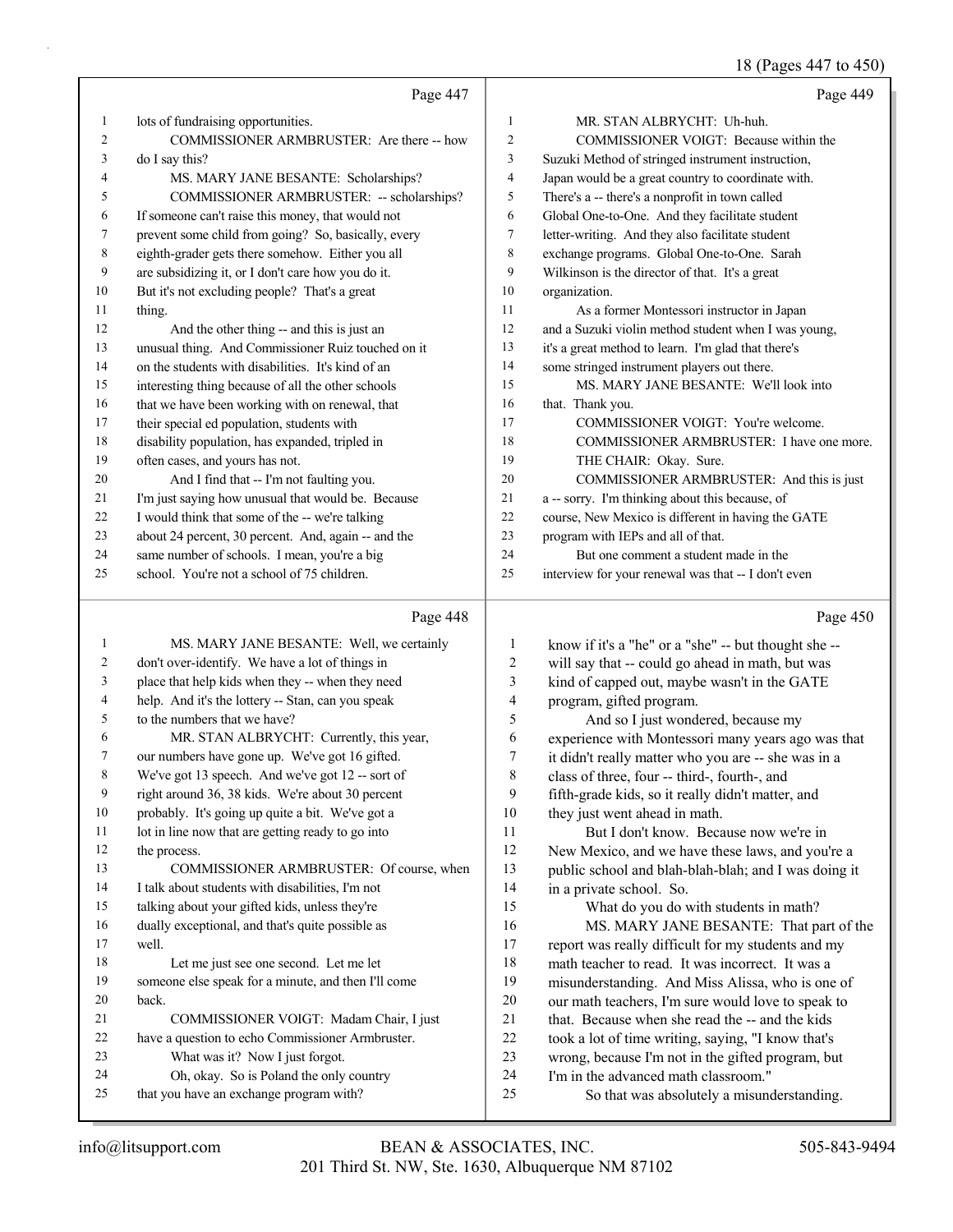| Page 453<br>Page 451<br>$\mathbf{1}$<br>THE CHAIR: We include the foundation<br>1<br>COMMISSIONER ARMBRUSTER: It just happened<br>to be one of these things, since I'm a Montessori<br>2<br>documents in the contract. We do. Yeah, we do.<br>2<br>parent, that I thought, "Really."<br>3<br>3<br>Have you not done any contracts with us?<br>That seems so unusual.<br>4<br>MS. PATRICIA MATTHEWS: Yes. But the<br>4<br>5<br>5<br>MS. MARY JANE BESANTE: I did request that<br>question -- I just want to be clear that it's the --<br>we'll identify the foundation. We'll talk about the<br>to be removed; but it wasn't.<br>6<br>6<br>7<br>7<br>COMMISSIONER ARMBRUSTER: That's fine.<br>partnership issue at discussion.<br>8<br>8<br>THE CHAIR: Got you. Okay.<br>It's kids' perceptions, and that's actually why I<br>9<br>questioned it.<br>9<br>Commissioner Caballero?<br>10<br>10<br>COMMISSIONER CABALLERO: Yes. And I know<br>MS. MARY JANE BESANTE: It mobilized our<br>11<br>I was a little late today, and I don't know if we<br>11<br>students.<br>12<br>talked about the -- the ethnicity.<br>12<br>COMMISSIONER ARMBRUSTER: Thank you.<br>THE CHAIR: Any other questions?<br>13<br>THE CHAIR: We did.<br>13<br>(No response.)<br>14<br>COMMISSIONER CABALLERO: We did? Okay.<br>14<br>THE CHAIR: Okay.<br>Then I'll skip mine.<br>15<br>15<br>I have a question before I make the<br>THE CHAIR: You were here in spirit.<br>16<br>16<br>motion, so -- I need to know --<br>17<br>COMMISSIONER CABALLERO: Yes. And I'm<br>17<br>COMMISSIONER CABALLERO: No, no, no. Go<br>18<br>beginning to see it often. And a lot is very little<br>18<br>ahead. Finish.<br>19<br>progression in the English Learners in this<br>19<br>20<br>proficiency. And I wonder why. And looking at<br>20<br>THE CHAIR: The -- when you were referring<br>to the MOU, is it the Foundation that -- so -- well,<br>21<br>the -- at your percentages, I don't know if there is<br>21<br>I was asking -- sort of him and you. If it was the<br>22<br>a correlation.<br>22<br>23<br>Foundation that operated the pre-K, then the -- so<br>23<br>What are you doing to -- to promote that?<br>24<br>who would the MOU be between?<br>24<br>Are we losing Hispanic students? The gap is pretty<br>25<br>wide.<br>25<br>MS. PATRICIA MATTHEWS: Madam Chair,<br>Page 454<br>Page 452<br>$\mathbf{1}$<br>MS. MARY JANE BESANTE: I guess I'm not<br>members of the Commission, I think it would be<br>1<br>2<br>understanding the question. I don't --<br>appropriately between the Foundation and the charter<br>2<br>3<br>COMMISSIONER CABALLERO: There's a section<br>school.<br>3<br>4<br>4<br>THE CHAIR: That's what I had. Just<br>here that talks about the proficiency of English<br>5<br>wanted to make sure.<br>5<br>Learners.<br>6<br>THE CHAIR: What page are you on?<br>Okay. The Foundation is currently in your<br>6<br>COMMISSIONER CABALLERO: Let me see. 4 of<br>7<br>7<br>charter contract; correct? It's not?<br>8<br>21. "English Learner Progress Towards Proficiency."<br>8<br>MR. STAN ALBRYCHT: No.<br>9<br>MS. MARY JANE BESANTE: We don't have any<br>9<br>THE CHAIR: Oh. Because we didn't do<br>10<br>ELLs that are being reported that way. When I<br>10<br>that.<br>11<br>looked at the chart, I didn't see any data; so I<br>11<br>MS. AMI JAEGER: Because it's an old<br>12<br>wasn't sure what that was.<br>12<br>contract.<br>13<br>COMMISSIONER CABALLERO: Okay. So there's<br>13<br>THE CHAIR: It's the old contract. It<br>14<br>14<br>will be in the new contract. We didn't in the old<br>no -- and that's very strange. |  | 19 (Pages 451 to 454) |
|----------------------------------------------------------------------------------------------------------------------------------------------------------------------------------------------------------------------------------------------------------------------------------------------------------------------------------------------------------------------------------------------------------------------------------------------------------------------------------------------------------------------------------------------------------------------------------------------------------------------------------------------------------------------------------------------------------------------------------------------------------------------------------------------------------------------------------------------------------------------------------------------------------------------------------------------------------------------------------------------------------------------------------------------------------------------------------------------------------------------------------------------------------------------------------------------------------------------------------------------------------------------------------------------------------------------------------------------------------------------------------------------------------------------------------------------------------------------------------------------------------------------------------------------------------------------------------------------------------------------------------------------------------------------------------------------------------------------------------------------------------------------------------------------------------------------------------------------------------------------------------------------------------------------------------------------------------------------------------------------------------------------------------------------------------------------------------------------------------------------------------------------------------------------------------------------------------------------------------------------------------------------------------------------------------------------------------------------------------------------------------------------------------------------------------------------------------------------------------------------------------------------------------------------------------------------------------------------------------------------------------------------------------------------------------------------------------------------------------------------------------------------------------------------------------------------------------------------------------------------------------------------------------------------------------------------------------------------------------------------------------------------------------------------------------------------------------------------------------------------------------------------------------------------------------------------------------------------------------------------------------------------------------------------------------------------------------------------------------------------------------------------------------------------------------------------------------------------------------------------------------------------------------------------------------------------------------------------------------------------------------------------------|--|-----------------------|
|                                                                                                                                                                                                                                                                                                                                                                                                                                                                                                                                                                                                                                                                                                                                                                                                                                                                                                                                                                                                                                                                                                                                                                                                                                                                                                                                                                                                                                                                                                                                                                                                                                                                                                                                                                                                                                                                                                                                                                                                                                                                                                                                                                                                                                                                                                                                                                                                                                                                                                                                                                                                                                                                                                                                                                                                                                                                                                                                                                                                                                                                                                                                                                                                                                                                                                                                                                                                                                                                                                                                                                                                                                                    |  |                       |
|                                                                                                                                                                                                                                                                                                                                                                                                                                                                                                                                                                                                                                                                                                                                                                                                                                                                                                                                                                                                                                                                                                                                                                                                                                                                                                                                                                                                                                                                                                                                                                                                                                                                                                                                                                                                                                                                                                                                                                                                                                                                                                                                                                                                                                                                                                                                                                                                                                                                                                                                                                                                                                                                                                                                                                                                                                                                                                                                                                                                                                                                                                                                                                                                                                                                                                                                                                                                                                                                                                                                                                                                                                                    |  |                       |
|                                                                                                                                                                                                                                                                                                                                                                                                                                                                                                                                                                                                                                                                                                                                                                                                                                                                                                                                                                                                                                                                                                                                                                                                                                                                                                                                                                                                                                                                                                                                                                                                                                                                                                                                                                                                                                                                                                                                                                                                                                                                                                                                                                                                                                                                                                                                                                                                                                                                                                                                                                                                                                                                                                                                                                                                                                                                                                                                                                                                                                                                                                                                                                                                                                                                                                                                                                                                                                                                                                                                                                                                                                                    |  |                       |
|                                                                                                                                                                                                                                                                                                                                                                                                                                                                                                                                                                                                                                                                                                                                                                                                                                                                                                                                                                                                                                                                                                                                                                                                                                                                                                                                                                                                                                                                                                                                                                                                                                                                                                                                                                                                                                                                                                                                                                                                                                                                                                                                                                                                                                                                                                                                                                                                                                                                                                                                                                                                                                                                                                                                                                                                                                                                                                                                                                                                                                                                                                                                                                                                                                                                                                                                                                                                                                                                                                                                                                                                                                                    |  |                       |
|                                                                                                                                                                                                                                                                                                                                                                                                                                                                                                                                                                                                                                                                                                                                                                                                                                                                                                                                                                                                                                                                                                                                                                                                                                                                                                                                                                                                                                                                                                                                                                                                                                                                                                                                                                                                                                                                                                                                                                                                                                                                                                                                                                                                                                                                                                                                                                                                                                                                                                                                                                                                                                                                                                                                                                                                                                                                                                                                                                                                                                                                                                                                                                                                                                                                                                                                                                                                                                                                                                                                                                                                                                                    |  |                       |
|                                                                                                                                                                                                                                                                                                                                                                                                                                                                                                                                                                                                                                                                                                                                                                                                                                                                                                                                                                                                                                                                                                                                                                                                                                                                                                                                                                                                                                                                                                                                                                                                                                                                                                                                                                                                                                                                                                                                                                                                                                                                                                                                                                                                                                                                                                                                                                                                                                                                                                                                                                                                                                                                                                                                                                                                                                                                                                                                                                                                                                                                                                                                                                                                                                                                                                                                                                                                                                                                                                                                                                                                                                                    |  |                       |
|                                                                                                                                                                                                                                                                                                                                                                                                                                                                                                                                                                                                                                                                                                                                                                                                                                                                                                                                                                                                                                                                                                                                                                                                                                                                                                                                                                                                                                                                                                                                                                                                                                                                                                                                                                                                                                                                                                                                                                                                                                                                                                                                                                                                                                                                                                                                                                                                                                                                                                                                                                                                                                                                                                                                                                                                                                                                                                                                                                                                                                                                                                                                                                                                                                                                                                                                                                                                                                                                                                                                                                                                                                                    |  |                       |
|                                                                                                                                                                                                                                                                                                                                                                                                                                                                                                                                                                                                                                                                                                                                                                                                                                                                                                                                                                                                                                                                                                                                                                                                                                                                                                                                                                                                                                                                                                                                                                                                                                                                                                                                                                                                                                                                                                                                                                                                                                                                                                                                                                                                                                                                                                                                                                                                                                                                                                                                                                                                                                                                                                                                                                                                                                                                                                                                                                                                                                                                                                                                                                                                                                                                                                                                                                                                                                                                                                                                                                                                                                                    |  |                       |
|                                                                                                                                                                                                                                                                                                                                                                                                                                                                                                                                                                                                                                                                                                                                                                                                                                                                                                                                                                                                                                                                                                                                                                                                                                                                                                                                                                                                                                                                                                                                                                                                                                                                                                                                                                                                                                                                                                                                                                                                                                                                                                                                                                                                                                                                                                                                                                                                                                                                                                                                                                                                                                                                                                                                                                                                                                                                                                                                                                                                                                                                                                                                                                                                                                                                                                                                                                                                                                                                                                                                                                                                                                                    |  |                       |
|                                                                                                                                                                                                                                                                                                                                                                                                                                                                                                                                                                                                                                                                                                                                                                                                                                                                                                                                                                                                                                                                                                                                                                                                                                                                                                                                                                                                                                                                                                                                                                                                                                                                                                                                                                                                                                                                                                                                                                                                                                                                                                                                                                                                                                                                                                                                                                                                                                                                                                                                                                                                                                                                                                                                                                                                                                                                                                                                                                                                                                                                                                                                                                                                                                                                                                                                                                                                                                                                                                                                                                                                                                                    |  |                       |
|                                                                                                                                                                                                                                                                                                                                                                                                                                                                                                                                                                                                                                                                                                                                                                                                                                                                                                                                                                                                                                                                                                                                                                                                                                                                                                                                                                                                                                                                                                                                                                                                                                                                                                                                                                                                                                                                                                                                                                                                                                                                                                                                                                                                                                                                                                                                                                                                                                                                                                                                                                                                                                                                                                                                                                                                                                                                                                                                                                                                                                                                                                                                                                                                                                                                                                                                                                                                                                                                                                                                                                                                                                                    |  |                       |
|                                                                                                                                                                                                                                                                                                                                                                                                                                                                                                                                                                                                                                                                                                                                                                                                                                                                                                                                                                                                                                                                                                                                                                                                                                                                                                                                                                                                                                                                                                                                                                                                                                                                                                                                                                                                                                                                                                                                                                                                                                                                                                                                                                                                                                                                                                                                                                                                                                                                                                                                                                                                                                                                                                                                                                                                                                                                                                                                                                                                                                                                                                                                                                                                                                                                                                                                                                                                                                                                                                                                                                                                                                                    |  |                       |
|                                                                                                                                                                                                                                                                                                                                                                                                                                                                                                                                                                                                                                                                                                                                                                                                                                                                                                                                                                                                                                                                                                                                                                                                                                                                                                                                                                                                                                                                                                                                                                                                                                                                                                                                                                                                                                                                                                                                                                                                                                                                                                                                                                                                                                                                                                                                                                                                                                                                                                                                                                                                                                                                                                                                                                                                                                                                                                                                                                                                                                                                                                                                                                                                                                                                                                                                                                                                                                                                                                                                                                                                                                                    |  |                       |
|                                                                                                                                                                                                                                                                                                                                                                                                                                                                                                                                                                                                                                                                                                                                                                                                                                                                                                                                                                                                                                                                                                                                                                                                                                                                                                                                                                                                                                                                                                                                                                                                                                                                                                                                                                                                                                                                                                                                                                                                                                                                                                                                                                                                                                                                                                                                                                                                                                                                                                                                                                                                                                                                                                                                                                                                                                                                                                                                                                                                                                                                                                                                                                                                                                                                                                                                                                                                                                                                                                                                                                                                                                                    |  |                       |
|                                                                                                                                                                                                                                                                                                                                                                                                                                                                                                                                                                                                                                                                                                                                                                                                                                                                                                                                                                                                                                                                                                                                                                                                                                                                                                                                                                                                                                                                                                                                                                                                                                                                                                                                                                                                                                                                                                                                                                                                                                                                                                                                                                                                                                                                                                                                                                                                                                                                                                                                                                                                                                                                                                                                                                                                                                                                                                                                                                                                                                                                                                                                                                                                                                                                                                                                                                                                                                                                                                                                                                                                                                                    |  |                       |
|                                                                                                                                                                                                                                                                                                                                                                                                                                                                                                                                                                                                                                                                                                                                                                                                                                                                                                                                                                                                                                                                                                                                                                                                                                                                                                                                                                                                                                                                                                                                                                                                                                                                                                                                                                                                                                                                                                                                                                                                                                                                                                                                                                                                                                                                                                                                                                                                                                                                                                                                                                                                                                                                                                                                                                                                                                                                                                                                                                                                                                                                                                                                                                                                                                                                                                                                                                                                                                                                                                                                                                                                                                                    |  |                       |
|                                                                                                                                                                                                                                                                                                                                                                                                                                                                                                                                                                                                                                                                                                                                                                                                                                                                                                                                                                                                                                                                                                                                                                                                                                                                                                                                                                                                                                                                                                                                                                                                                                                                                                                                                                                                                                                                                                                                                                                                                                                                                                                                                                                                                                                                                                                                                                                                                                                                                                                                                                                                                                                                                                                                                                                                                                                                                                                                                                                                                                                                                                                                                                                                                                                                                                                                                                                                                                                                                                                                                                                                                                                    |  |                       |
|                                                                                                                                                                                                                                                                                                                                                                                                                                                                                                                                                                                                                                                                                                                                                                                                                                                                                                                                                                                                                                                                                                                                                                                                                                                                                                                                                                                                                                                                                                                                                                                                                                                                                                                                                                                                                                                                                                                                                                                                                                                                                                                                                                                                                                                                                                                                                                                                                                                                                                                                                                                                                                                                                                                                                                                                                                                                                                                                                                                                                                                                                                                                                                                                                                                                                                                                                                                                                                                                                                                                                                                                                                                    |  |                       |
|                                                                                                                                                                                                                                                                                                                                                                                                                                                                                                                                                                                                                                                                                                                                                                                                                                                                                                                                                                                                                                                                                                                                                                                                                                                                                                                                                                                                                                                                                                                                                                                                                                                                                                                                                                                                                                                                                                                                                                                                                                                                                                                                                                                                                                                                                                                                                                                                                                                                                                                                                                                                                                                                                                                                                                                                                                                                                                                                                                                                                                                                                                                                                                                                                                                                                                                                                                                                                                                                                                                                                                                                                                                    |  |                       |
|                                                                                                                                                                                                                                                                                                                                                                                                                                                                                                                                                                                                                                                                                                                                                                                                                                                                                                                                                                                                                                                                                                                                                                                                                                                                                                                                                                                                                                                                                                                                                                                                                                                                                                                                                                                                                                                                                                                                                                                                                                                                                                                                                                                                                                                                                                                                                                                                                                                                                                                                                                                                                                                                                                                                                                                                                                                                                                                                                                                                                                                                                                                                                                                                                                                                                                                                                                                                                                                                                                                                                                                                                                                    |  |                       |
|                                                                                                                                                                                                                                                                                                                                                                                                                                                                                                                                                                                                                                                                                                                                                                                                                                                                                                                                                                                                                                                                                                                                                                                                                                                                                                                                                                                                                                                                                                                                                                                                                                                                                                                                                                                                                                                                                                                                                                                                                                                                                                                                                                                                                                                                                                                                                                                                                                                                                                                                                                                                                                                                                                                                                                                                                                                                                                                                                                                                                                                                                                                                                                                                                                                                                                                                                                                                                                                                                                                                                                                                                                                    |  |                       |
|                                                                                                                                                                                                                                                                                                                                                                                                                                                                                                                                                                                                                                                                                                                                                                                                                                                                                                                                                                                                                                                                                                                                                                                                                                                                                                                                                                                                                                                                                                                                                                                                                                                                                                                                                                                                                                                                                                                                                                                                                                                                                                                                                                                                                                                                                                                                                                                                                                                                                                                                                                                                                                                                                                                                                                                                                                                                                                                                                                                                                                                                                                                                                                                                                                                                                                                                                                                                                                                                                                                                                                                                                                                    |  |                       |
|                                                                                                                                                                                                                                                                                                                                                                                                                                                                                                                                                                                                                                                                                                                                                                                                                                                                                                                                                                                                                                                                                                                                                                                                                                                                                                                                                                                                                                                                                                                                                                                                                                                                                                                                                                                                                                                                                                                                                                                                                                                                                                                                                                                                                                                                                                                                                                                                                                                                                                                                                                                                                                                                                                                                                                                                                                                                                                                                                                                                                                                                                                                                                                                                                                                                                                                                                                                                                                                                                                                                                                                                                                                    |  |                       |
|                                                                                                                                                                                                                                                                                                                                                                                                                                                                                                                                                                                                                                                                                                                                                                                                                                                                                                                                                                                                                                                                                                                                                                                                                                                                                                                                                                                                                                                                                                                                                                                                                                                                                                                                                                                                                                                                                                                                                                                                                                                                                                                                                                                                                                                                                                                                                                                                                                                                                                                                                                                                                                                                                                                                                                                                                                                                                                                                                                                                                                                                                                                                                                                                                                                                                                                                                                                                                                                                                                                                                                                                                                                    |  |                       |
|                                                                                                                                                                                                                                                                                                                                                                                                                                                                                                                                                                                                                                                                                                                                                                                                                                                                                                                                                                                                                                                                                                                                                                                                                                                                                                                                                                                                                                                                                                                                                                                                                                                                                                                                                                                                                                                                                                                                                                                                                                                                                                                                                                                                                                                                                                                                                                                                                                                                                                                                                                                                                                                                                                                                                                                                                                                                                                                                                                                                                                                                                                                                                                                                                                                                                                                                                                                                                                                                                                                                                                                                                                                    |  |                       |
|                                                                                                                                                                                                                                                                                                                                                                                                                                                                                                                                                                                                                                                                                                                                                                                                                                                                                                                                                                                                                                                                                                                                                                                                                                                                                                                                                                                                                                                                                                                                                                                                                                                                                                                                                                                                                                                                                                                                                                                                                                                                                                                                                                                                                                                                                                                                                                                                                                                                                                                                                                                                                                                                                                                                                                                                                                                                                                                                                                                                                                                                                                                                                                                                                                                                                                                                                                                                                                                                                                                                                                                                                                                    |  |                       |
|                                                                                                                                                                                                                                                                                                                                                                                                                                                                                                                                                                                                                                                                                                                                                                                                                                                                                                                                                                                                                                                                                                                                                                                                                                                                                                                                                                                                                                                                                                                                                                                                                                                                                                                                                                                                                                                                                                                                                                                                                                                                                                                                                                                                                                                                                                                                                                                                                                                                                                                                                                                                                                                                                                                                                                                                                                                                                                                                                                                                                                                                                                                                                                                                                                                                                                                                                                                                                                                                                                                                                                                                                                                    |  |                       |
|                                                                                                                                                                                                                                                                                                                                                                                                                                                                                                                                                                                                                                                                                                                                                                                                                                                                                                                                                                                                                                                                                                                                                                                                                                                                                                                                                                                                                                                                                                                                                                                                                                                                                                                                                                                                                                                                                                                                                                                                                                                                                                                                                                                                                                                                                                                                                                                                                                                                                                                                                                                                                                                                                                                                                                                                                                                                                                                                                                                                                                                                                                                                                                                                                                                                                                                                                                                                                                                                                                                                                                                                                                                    |  |                       |
|                                                                                                                                                                                                                                                                                                                                                                                                                                                                                                                                                                                                                                                                                                                                                                                                                                                                                                                                                                                                                                                                                                                                                                                                                                                                                                                                                                                                                                                                                                                                                                                                                                                                                                                                                                                                                                                                                                                                                                                                                                                                                                                                                                                                                                                                                                                                                                                                                                                                                                                                                                                                                                                                                                                                                                                                                                                                                                                                                                                                                                                                                                                                                                                                                                                                                                                                                                                                                                                                                                                                                                                                                                                    |  |                       |
|                                                                                                                                                                                                                                                                                                                                                                                                                                                                                                                                                                                                                                                                                                                                                                                                                                                                                                                                                                                                                                                                                                                                                                                                                                                                                                                                                                                                                                                                                                                                                                                                                                                                                                                                                                                                                                                                                                                                                                                                                                                                                                                                                                                                                                                                                                                                                                                                                                                                                                                                                                                                                                                                                                                                                                                                                                                                                                                                                                                                                                                                                                                                                                                                                                                                                                                                                                                                                                                                                                                                                                                                                                                    |  |                       |
|                                                                                                                                                                                                                                                                                                                                                                                                                                                                                                                                                                                                                                                                                                                                                                                                                                                                                                                                                                                                                                                                                                                                                                                                                                                                                                                                                                                                                                                                                                                                                                                                                                                                                                                                                                                                                                                                                                                                                                                                                                                                                                                                                                                                                                                                                                                                                                                                                                                                                                                                                                                                                                                                                                                                                                                                                                                                                                                                                                                                                                                                                                                                                                                                                                                                                                                                                                                                                                                                                                                                                                                                                                                    |  |                       |
|                                                                                                                                                                                                                                                                                                                                                                                                                                                                                                                                                                                                                                                                                                                                                                                                                                                                                                                                                                                                                                                                                                                                                                                                                                                                                                                                                                                                                                                                                                                                                                                                                                                                                                                                                                                                                                                                                                                                                                                                                                                                                                                                                                                                                                                                                                                                                                                                                                                                                                                                                                                                                                                                                                                                                                                                                                                                                                                                                                                                                                                                                                                                                                                                                                                                                                                                                                                                                                                                                                                                                                                                                                                    |  |                       |
|                                                                                                                                                                                                                                                                                                                                                                                                                                                                                                                                                                                                                                                                                                                                                                                                                                                                                                                                                                                                                                                                                                                                                                                                                                                                                                                                                                                                                                                                                                                                                                                                                                                                                                                                                                                                                                                                                                                                                                                                                                                                                                                                                                                                                                                                                                                                                                                                                                                                                                                                                                                                                                                                                                                                                                                                                                                                                                                                                                                                                                                                                                                                                                                                                                                                                                                                                                                                                                                                                                                                                                                                                                                    |  |                       |
|                                                                                                                                                                                                                                                                                                                                                                                                                                                                                                                                                                                                                                                                                                                                                                                                                                                                                                                                                                                                                                                                                                                                                                                                                                                                                                                                                                                                                                                                                                                                                                                                                                                                                                                                                                                                                                                                                                                                                                                                                                                                                                                                                                                                                                                                                                                                                                                                                                                                                                                                                                                                                                                                                                                                                                                                                                                                                                                                                                                                                                                                                                                                                                                                                                                                                                                                                                                                                                                                                                                                                                                                                                                    |  |                       |
|                                                                                                                                                                                                                                                                                                                                                                                                                                                                                                                                                                                                                                                                                                                                                                                                                                                                                                                                                                                                                                                                                                                                                                                                                                                                                                                                                                                                                                                                                                                                                                                                                                                                                                                                                                                                                                                                                                                                                                                                                                                                                                                                                                                                                                                                                                                                                                                                                                                                                                                                                                                                                                                                                                                                                                                                                                                                                                                                                                                                                                                                                                                                                                                                                                                                                                                                                                                                                                                                                                                                                                                                                                                    |  |                       |
|                                                                                                                                                                                                                                                                                                                                                                                                                                                                                                                                                                                                                                                                                                                                                                                                                                                                                                                                                                                                                                                                                                                                                                                                                                                                                                                                                                                                                                                                                                                                                                                                                                                                                                                                                                                                                                                                                                                                                                                                                                                                                                                                                                                                                                                                                                                                                                                                                                                                                                                                                                                                                                                                                                                                                                                                                                                                                                                                                                                                                                                                                                                                                                                                                                                                                                                                                                                                                                                                                                                                                                                                                                                    |  |                       |
|                                                                                                                                                                                                                                                                                                                                                                                                                                                                                                                                                                                                                                                                                                                                                                                                                                                                                                                                                                                                                                                                                                                                                                                                                                                                                                                                                                                                                                                                                                                                                                                                                                                                                                                                                                                                                                                                                                                                                                                                                                                                                                                                                                                                                                                                                                                                                                                                                                                                                                                                                                                                                                                                                                                                                                                                                                                                                                                                                                                                                                                                                                                                                                                                                                                                                                                                                                                                                                                                                                                                                                                                                                                    |  |                       |
|                                                                                                                                                                                                                                                                                                                                                                                                                                                                                                                                                                                                                                                                                                                                                                                                                                                                                                                                                                                                                                                                                                                                                                                                                                                                                                                                                                                                                                                                                                                                                                                                                                                                                                                                                                                                                                                                                                                                                                                                                                                                                                                                                                                                                                                                                                                                                                                                                                                                                                                                                                                                                                                                                                                                                                                                                                                                                                                                                                                                                                                                                                                                                                                                                                                                                                                                                                                                                                                                                                                                                                                                                                                    |  |                       |
|                                                                                                                                                                                                                                                                                                                                                                                                                                                                                                                                                                                                                                                                                                                                                                                                                                                                                                                                                                                                                                                                                                                                                                                                                                                                                                                                                                                                                                                                                                                                                                                                                                                                                                                                                                                                                                                                                                                                                                                                                                                                                                                                                                                                                                                                                                                                                                                                                                                                                                                                                                                                                                                                                                                                                                                                                                                                                                                                                                                                                                                                                                                                                                                                                                                                                                                                                                                                                                                                                                                                                                                                                                                    |  |                       |
|                                                                                                                                                                                                                                                                                                                                                                                                                                                                                                                                                                                                                                                                                                                                                                                                                                                                                                                                                                                                                                                                                                                                                                                                                                                                                                                                                                                                                                                                                                                                                                                                                                                                                                                                                                                                                                                                                                                                                                                                                                                                                                                                                                                                                                                                                                                                                                                                                                                                                                                                                                                                                                                                                                                                                                                                                                                                                                                                                                                                                                                                                                                                                                                                                                                                                                                                                                                                                                                                                                                                                                                                                                                    |  |                       |
|                                                                                                                                                                                                                                                                                                                                                                                                                                                                                                                                                                                                                                                                                                                                                                                                                                                                                                                                                                                                                                                                                                                                                                                                                                                                                                                                                                                                                                                                                                                                                                                                                                                                                                                                                                                                                                                                                                                                                                                                                                                                                                                                                                                                                                                                                                                                                                                                                                                                                                                                                                                                                                                                                                                                                                                                                                                                                                                                                                                                                                                                                                                                                                                                                                                                                                                                                                                                                                                                                                                                                                                                                                                    |  |                       |
| THE CHAIR: The 20 -- well -- and that --<br>contracts. We didn't have that disclosed in the old<br>15<br>15                                                                                                                                                                                                                                                                                                                                                                                                                                                                                                                                                                                                                                                                                                                                                                                                                                                                                                                                                                                                                                                                                                                                                                                                                                                                                                                                                                                                                                                                                                                                                                                                                                                                                                                                                                                                                                                                                                                                                                                                                                                                                                                                                                                                                                                                                                                                                                                                                                                                                                                                                                                                                                                                                                                                                                                                                                                                                                                                                                                                                                                                                                                                                                                                                                                                                                                                                                                                                                                                                                                                        |  |                       |
| contracts, I don't believe. I don't even think<br>16<br>actually, just, I guess, as a point of information,<br>16                                                                                                                                                                                                                                                                                                                                                                                                                                                                                                                                                                                                                                                                                                                                                                                                                                                                                                                                                                                                                                                                                                                                                                                                                                                                                                                                                                                                                                                                                                                                                                                                                                                                                                                                                                                                                                                                                                                                                                                                                                                                                                                                                                                                                                                                                                                                                                                                                                                                                                                                                                                                                                                                                                                                                                                                                                                                                                                                                                                                                                                                                                                                                                                                                                                                                                                                                                                                                                                                                                                                  |  |                       |

- 17 there was a little check -- I think it was only a
- 18 check box, "We have a foundation." But I don't
- 19 think, beyond that, there was anything in there. 20 MS. PATRICIA MATTHEWS: Madam Chair, I
- 21 think in the current contract form and in the old 22 contract form, the concept of a supporting
- 23 partnership is the question. Now, whether or not
- 24 they have a foundation or not that supports the
- 25 school is a separate question.
- 
- 17 the 2019 data is not available yet. So that's
- 18 something that we will be looking at.

19 COMMISSIONER CABALLERO: And that will

- 20 populate this.
- 21 THE CHAIR: Yeah. Yeah.
- 22 COMMISSIONER CABALLERO: All right.
- 23 The other question. I am curious where
- 24 the school is located. Because a lot of the times
- 25 the percentages of Hispanics is relative to the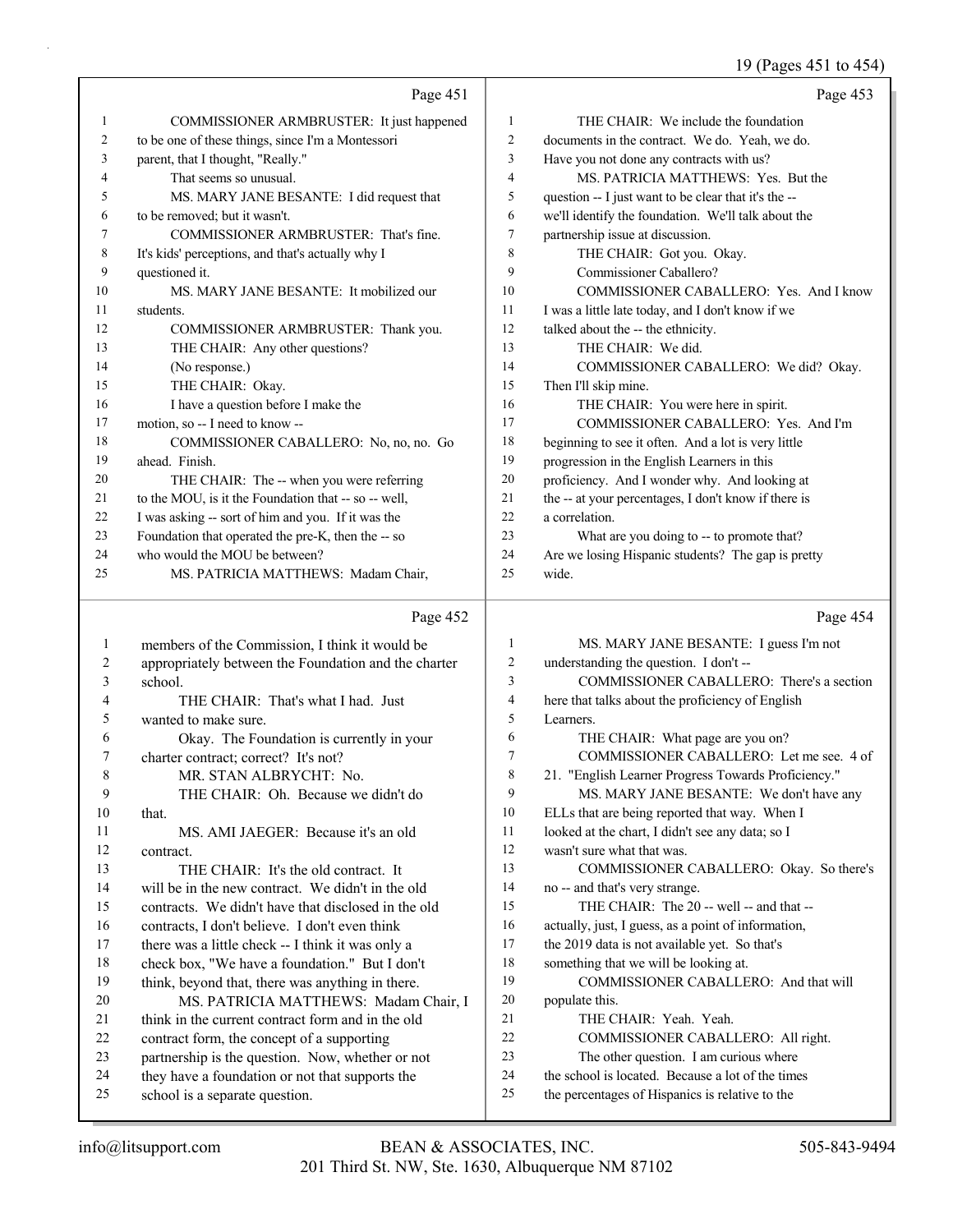## 20 (Pages 455 to 458)

|              | Page 455                                             |                | Page 457                                             |
|--------------|------------------------------------------------------|----------------|------------------------------------------------------|
| $\mathbf{1}$ | location of the -- of the school.                    | $\mathbf{1}$   | Not everybody's going to go Montessori. I            |
| 2            | And at 46, when the school district is at            | $\overline{c}$ | understand that. Not everybody wants or understands  |
| 3            | 60-something percentage, that's a big disparity.     | 3              | enough to send their kids to Montessori.             |
| 4            | APS is at 66, and you guys are at 46 percent         | $\overline{4}$ | When I was -- when my children were very,            |
| 5            | Hispanic. So where are you located?                  | 5              | very young, I didn't understand it either. And I     |
| 6            | MS. MARY JANE BESANTE: We're located on              | 6              | refused to do anything other than public schools.    |
| 7            | Montaño between Fourth Street and Coors. But we      | 7              | Once I understood what it was, then I was all for    |
| 8            | have students from Belen all the way to Placitas and | 8              | it.                                                  |
| 9            | Bernalillo. We draw from a pretty large area.        | 9              | But -- so the outreach to Hispanic parents           |
| 10           | COMMISSIONER CABALLERO: Uh-huh. All the              | 10             | is different. And I don't think, with your           |
| 11           | schools say that. And so are there no Hispanic       | 11             | percentages -- I'm sorry, but I don't think you're   |
| 12           | neighbors close by?                                  | 12             | doing enough. The well-educated, high-income will    |
| 13           | MS. MARY JANE BESANTE: Oh, I'm sure there            | 13             | understand and go to your school.                    |
| 14           | is.                                                  | 14             | I remind you, this is a public school, and           |
| 15           | COMMISSIONER CABALLERO: So, specifically,            | 15             | the outreach has to be not just, "Well, we're        |
| 16           | what are you doing to inform and do outreach to      | 16             | following the rules." It-                            |
| 17           | these communities to let them know your school       | 17             | COMMISSIONER VOIGT: Madam Chair?                     |
| 18           | exists, at least? And it is a hard population to     | 18             | COMMISSIONER CABALLERO: We're more than a            |
| 19           | reach. And you have to get to the parents.           | 19             | public school.                                       |
| 20           | So what is it that you're doing?                     | 20             | Go ahead. That's it, Madam --                        |
| 21           | MS. PATRICIA MATTHEWS: You have to repeat            | 21             | THE CHAIR: Okay. Karen, did you want to              |
| 22           | your answer, because he wasn't here.                 | 22             | say something?                                       |
| 23           | MS. MARY JANE BESANTE: Oh, okay. I'm                 | 23             | MS. KAREN WOERNER: Madam Chair, I had a              |
| 24           | sorry. We put up fliers in different areas,          | 24             | question. Our staff has obtained some more detailed  |
| 25           | especially where the kids volunteer, such as The     | 25             | data around the proficiency rates that I started     |
|              |                                                      |                |                                                      |
|              | Page 456                                             |                | Page 458                                             |
| $\mathbf{1}$ | Storehouse. We do Albuquerque Kids Magazine and a    | 1              | with about Istation. I didn't know if you wanted me  |
| 2            | lot of social media.                                 | $\mathfrak{2}$ | to share that now or if that's something we wait for |
| 3            | We send out fliers to our families and ask           | 3              | the report, the academic pieces.                     |
| 4            | them to hang them at work and at other schools, and, | $\overline{4}$ | THE CHAIR: Okay. I need a little bit of              |
| 5            | you know, send it out to their contact list.         | 5              | clarification on that. Is that data the school       |
| 6            | COMMISSIONER CABALLERO: Okay. Now, you               | 6              | already has? Or is that data that's going to be      |
| 7            | mention areas within the school. So that's not an    | $\overline{7}$ | populated out?                                       |
| 8            | outreach. And there's a -- an insistence on doing    | 8              | MS. KAREN WOERNER: Good question. It is              |
| 9            | social media only. And that cuts out a lot of        | 9              | data that's already available publicly, but we had   |
| 10           | Hispanic families that --                            | 10             | not broken down -- I only learned this week about    |
| 11           | MS. MARY JANE BESANTE: When I say I send             | 11             | the Istation changes. And so we had not yet broken   |
| 12           | it out via social media, I'll send it to you and     | 12             | down by grade level. But I have -- the staff has     |
| 13           | say, "Can you hang this up at Mabry Hall?"           | 13             | done that now. So it is available publicly. I just   |
| 14           | So our parents hang it up at their places            | 14             | have broken it out K-to-2 and 3-to-8.                |
| 15           | of employment and different places that they         | 15             | THE CHAIR: My only concern is we haven't             |
| 16           | frequent. So our parents do a lot of that for us.    | 16             | done this with other schools. So I think maybe it's  |
| 17           | And they are not within the school. They're all      | 17             | best to -- at negotiations, if we need to address    |
| 18           | over the state, really.                              | $18\,$         | it, I think that'll just be easier. But I            |
| 19           | COMMISSIONER CABALLERO: Right. So I                  | 19             | appreciate it.                                       |

- 19 COMMISSIONER CABALLERO: Right. So I understand you have students from all over the
- state. But -- so I'm getting at the details.
- 22 If you have a Hispanic community close by,
- it seems to me you're not doing affirmative work to
- do outreach within your immediate community. And it shows on your percentage.
- Caballero's accusations and just let you know --

20 Commissioner Voigt?

24 COMMISSIONER CABALLERO: I'm sorry. There

21 COMMISSIONER VOIGT: Thank you. Real quick, I just want to respond to Commissioner

were no accusations.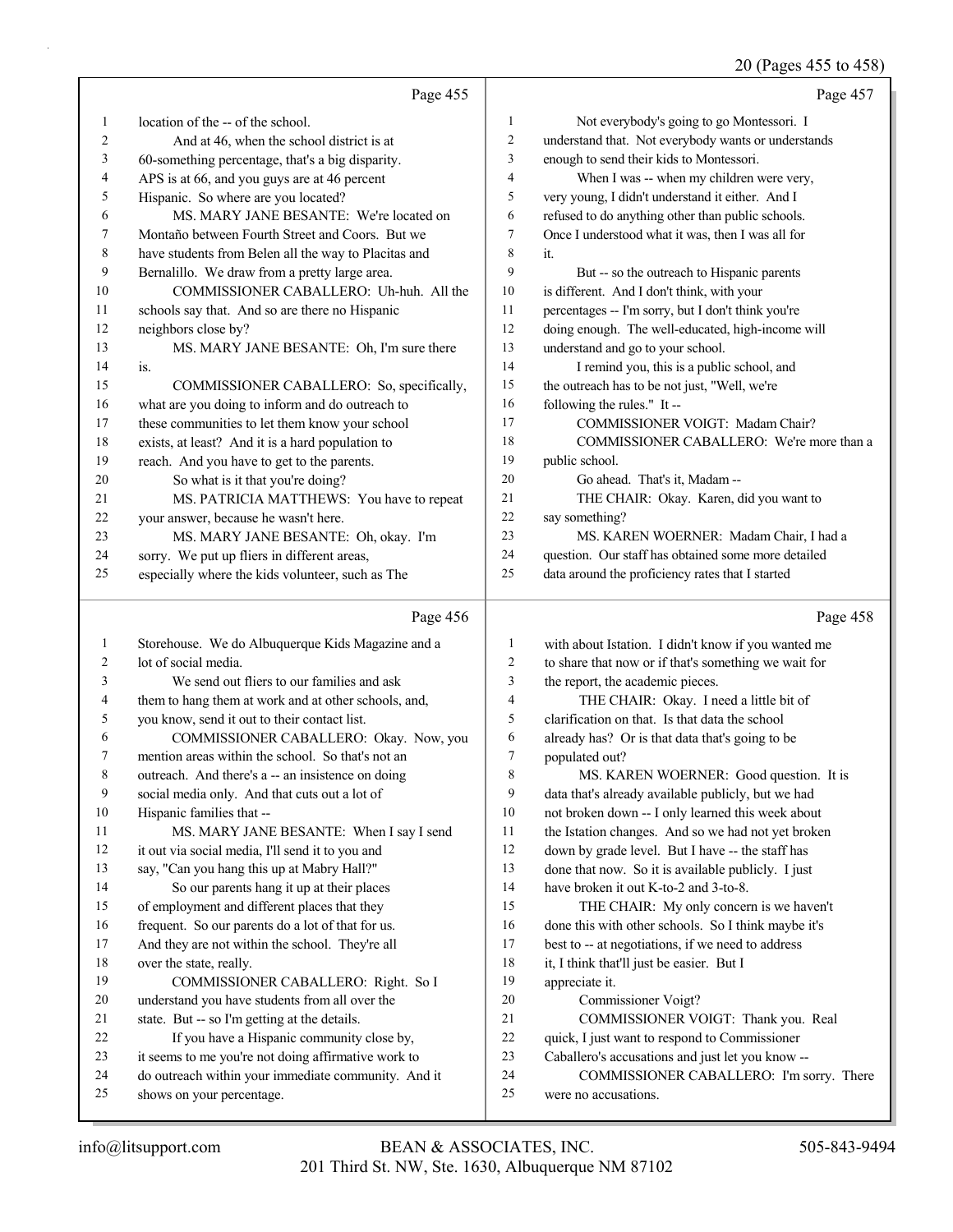## 21 (Pages 459 to 462)

|          | Page 459                                                                                           |          | Page 461                                                                                               |
|----------|----------------------------------------------------------------------------------------------------|----------|--------------------------------------------------------------------------------------------------------|
| 1        | COMMISSIONER VOIGT: Statement.                                                                     | 1        | I can tell you that a school that is                                                                   |
| 2        | Statement. Sorry.                                                                                  | 2        | well-mixed of all kinds of people, it is better for                                                    |
| 3        | COMMISSIONER CABALLERO: I'm concerned,                                                             | 3        | everybody. I did not grow until I went out of state                                                    |
| 4        | and that every school gets a grilling from me.                                                     | 4        | to -- to graduate school. And I didn't -- I really                                                     |
| 5        | COMMISSIONER VOIGT: So just responding to                                                          | 5        | didn't know other folks.                                                                               |
| 6        | Commissioner Caballero's statement is that                                                         | 6        | And I was glad I did. And it -- that's                                                                 |
| 7        | New Mexico Kids Magazine is a statewide publication,                                               | 7        | why I insist that schools should be an integrator.                                                     |
| 8        | and that to specifically target any ethnicity, I                                                   | 8        | And schools in the communities, the Hispanic                                                           |
| 9        | don't think any charter school really does that.                                                   | 9        | community, should have other kinds of kids, very,                                                      |
| 10       | And with an open lottery and open                                                                  | 10       | very wealthy kids or very, very smart kids in their                                                    |
| 11       | enrollment system, it's just -- there's -- I think                                                 | 11       | classroom also, so they can learn from them.                                                           |
| 12       | they are doing the best they can with their open                                                   | 12       | But we cannot -- we have a lottery, and we                                                             |
| 13       | lottery to enroll all demographics of kids.                                                        | 13       | bring in kids from all over the state. And how many                                                    |
| 14       | And New Mexico Kids, if you haven't seen                                                           | 14       | kids do you have from your neighborhood? You don't                                                     |
| 15       | that magazine, it is a statewide publication.                                                      | 15       | even know. You don't know.                                                                             |
| 16       | COMMISSIONER CABALLERO: Well,                                                                      | 16       | And everybody says, "Well, we put it in                                                                |
| 17       | Madam Chair, we have to understand -- and we're in                                                 | 17       | the internet."                                                                                         |
| 18       | the wake of a court lawsuit that says that we have                                                 | 18       | Well, my kind of parent is not going to be                                                             |
| 19       | to educate the at-risk children. And so the                                                        | 19       | in the internet looking for that. "Well, we'll do                                                      |
| 20       | standards are different now. And we have to                                                        | 20       | it in social media."                                                                                   |
| 21       | understand that.                                                                                   | 21       | No, it's not going to cut it.                                                                          |
| 22       | Otherwise, we're going to get the big                                                              | 22       | And so we have to -- I have to tell you                                                                |
| 23       | hammer. The Legislature is going to have to face                                                   | 23       | that that doesn't help. I have to tell you that you                                                    |
| 24       | the hammer, this legislature, because they failed.                                                 | 24       | have to look at the old-style methods of reaching                                                      |
| 25       | I come from the world of having to sue                                                             | 25       | out to community, old, old-style, door-to-door, or                                                     |
|          |                                                                                                    |          |                                                                                                        |
|          | Page 460                                                                                           |          | Page 462                                                                                               |
|          |                                                                                                    |          |                                                                                                        |
| 1<br>2   | school districts. And they said, "We're following                                                  | 1<br>2   | little gatherings, or people that are entrenched in                                                    |
| 3        | the rules."                                                                                        | 3        | that community to bring -- church.                                                                     |
| 4        | But following the rules allowed them to                                                            | 4        | I don't know. I can't give you the                                                                     |
| 5        | discriminate, not outright, but they allowed de<br>facto. As a matter of fact, it's existing. It's | 5        | answers. I just know that we have to reach out<br>to -- to -- otherwise, it's not a charter school the |
| 6        | there.                                                                                             | 6        | way it was envisioned.                                                                                 |
| 7        | So I bring out issues where it is glaring,                                                         | 7        | And there's a lot of people don't want                                                                 |
| 8        | or -- to me, 10 percent is glaring. And this is                                                    | 8        | charters. And the more we improve the charters, the                                                    |
| 9        | even more glaring.                                                                                 | 9        | more we do away with those oppositions, then it's --                                                   |
| 10       | So I ask the questions: What are you                                                               | 10       | it's great for everybody. Public schools and                                                           |
| 11       | doing -- if you have a community in front of you and                                               | 11       | charters. And kids, my kids. Thank you.                                                                |
| 12       | you're counting on Belen and Los Lunas, because                                                    | 12       | MS. MARY JANE BESANTE: We do have open                                                                 |
| 13       | we're Montessori, it's not going to cut it with me.                                                | 13       | house every year, too. And I guess I didn't mention                                                    |
| 14       | And I don't think it's going to cut it                                                             | 14       | that, "Meet TMES," where the students are playing                                                      |
| 15       | with the Legislature, and I don't think it's going                                                 | 15       | the instruments, and people come in from all over                                                      |
| 16       | to cut it with the courts.                                                                         | 16       | the neighborhood, too.                                                                                 |
| 17       | I am sorry. There has to be a proactive                                                            | 17       | THE CHAIR: Thank you. And I want to                                                                    |
| 18       | approach to recruitment. Otherwise, we're going to                                                 | 18       | thank Karen, because she sent the NMCI for this                                                        |
| 19       | see the same thing -- years ago, the feeling was                                                   | 19       | school. So I did see that. And the NMCI only lists                                                     |
| 20       | that charter schools were going to be for the                                                      | $20\,$   | that Montaño address.                                                                                  |
| 21       | well-to-do. It was the same feeling in El Paso                                                     | 21       | So I'd appreciate it if you could get that                                                             |
| 22<br>23 | County, where I'm from. And it bears out that way.                                                 | 22       | straightened out; because that's why -- I'm even                                                       |
| 24       | Now there's all kinds of changes or                                                                | 23<br>24 | thinking that it's all one big piece of property,                                                      |
| 25       | squabbling. I don't want that. I want us to -- to<br>begin to be more proactive.                   | 25       | because there's only one street address listed on<br>the NMCI.                                         |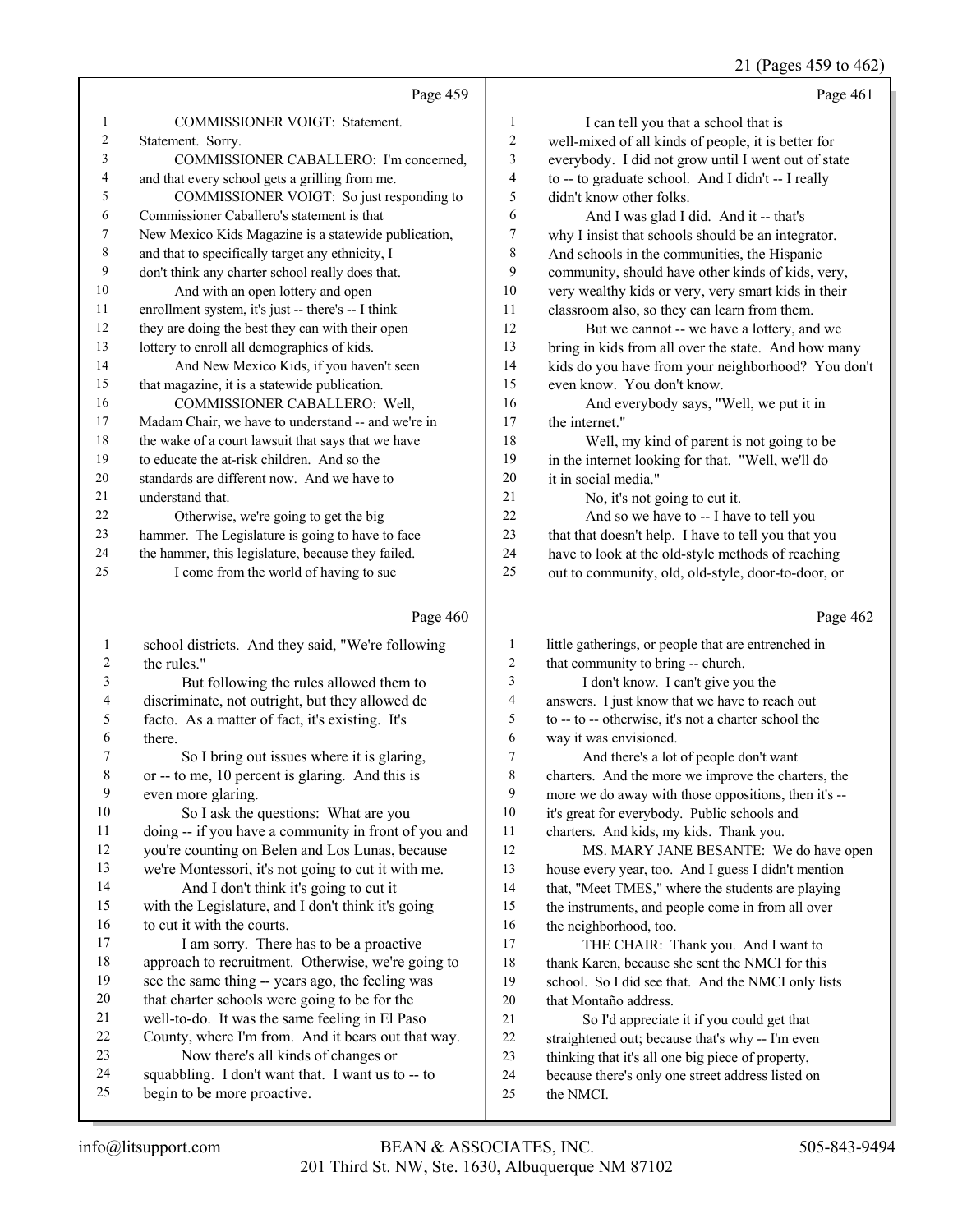22 (Pages 463 to 466)

|                  | Page 463                                                          |                          | Page 465                                                                                  |
|------------------|-------------------------------------------------------------------|--------------------------|-------------------------------------------------------------------------------------------|
| $\mathbf{1}$     | So I think it would be helpful if --                              | 1                        | Crone?                                                                                    |
| $\boldsymbol{2}$ | because how do you do insurance with the two                      | 2                        | <b>COMMISSIONER CRONE: Yes.</b>                                                           |
| $\mathfrak{Z}$   | separate building --                                              | 3                        | COMMISSIONER ARMBRUSTER: Commissioner                                                     |
| 4                | MS. PATRICIA MATTHEWS: They're not                                | $\overline{\mathcal{L}}$ | Armbruster votes "Yes."                                                                   |
| 5                | connected. You insure separate buildings.                         | 5                        | Commissioner Raftery.                                                                     |
| 6                | THE CHAIR: Yeah. But -- I guess you                               | 6                        | COMMISSIONER RAFTERY: Yes.                                                                |
| $\boldsymbol{7}$ | don't need the NMCI for the insurance. No? Okay.                  | 7                        | COMMISSIONER ARMBRUSTER: Commissioner                                                     |
| $\,$ $\,$        | Is there any further discussion?                                  | 8                        | Davis?                                                                                    |
| 9                | So I move that the Public Education                               | 9                        | COMMISSIONER DAVIS: Yes.                                                                  |
| $10\,$           | Commission renew the charter for Montessori                       | 10                       | COMMISSIONER ARMBRUSTER: Commissioner                                                     |
| 11               | Elementary and Middle School Albuquerque --                       | 11                       | Gipson?                                                                                   |
| 12               | "Albuquerque" is in your official name, correct? --               | 12                       | THE CHAIR: Yes.                                                                           |
| 13               | Albuquerque -- for five years.                                    | 13                       | COMMISSIONER ARMBRUSTER: Nine-to-zero                                                     |
| 14               | COMMISSIONER VOIGT: No, it's not.                                 | 14                       | vote.                                                                                     |
| 15               | MS. MARY JANE BESANTE: It's not.                                  | 15                       | THE CHAIR: Thank you. The motion passes,                                                  |
| 16               | MR. STAN ALBRYCHT: Just the Montessori                            | 16                       | nine-zero. Thank you so much. And we're going to                                          |
| 17               | Elementary and Middle School.                                     | 17                       | take a short break.                                                                       |
| 18               | THE CHAIR: Sorry. I move that the Public                          | 18                       | (Recess taken, 10:59 a.m. to 11:25 a.m.)                                                  |
| 19               | Education Commission renew the charter for the                    | 19                       | THE CHAIR: Good morning.                                                                  |
| $20\,$           | Montessori Elementary and Middle School for five                  | 20                       | MR. RAFE MARTINEZ: Good morning.                                                          |
| 21               | years, with the conditions that the foundation and                | 21                       | THE CHAIR: Thank you for traveling up,                                                    |
| 22               | school enter into an MOU that delineates the                      | 22                       | and thank you for your patience waiting for us. We                                        |
| 23               | allocation of private tuition and SEG funding for                 | 23                       | got a little delayed this morning, and we start                                           |
| 24               | pre-K and kindergarten programs, and that the                     | 24                       | chatting amongst ourselves, and we lose sight --                                          |
| 25               | New Mexico System of School Support and                           | 25                       | we're having fun. We lose sight of why we're here.                                        |
|                  |                                                                   |                          |                                                                                           |
|                  |                                                                   |                          |                                                                                           |
|                  | Page 464                                                          |                          | Page 466                                                                                  |
| $\mathbf{1}$     | Accountability Report prepared by PED shows similar               | 1                        | Thank you once again. And I just have my                                                  |
| 2                | performance for SY 2018-'19 in the student growth,                | 2                        | brief little script that I have to say before we                                          |
| 3                | highest quartile; student growth, middle quartile;                | 3                        | start, and it is regarding the renewal with                                               |
| 4                | student growth, lowest quartile; English Learner                  | 4                        | conditions.                                                                               |
| 5                | progress, chronic absenteeism, college-and-career                 | 5                        | So the PED has not provided a report or                                                   |
| 6                | readiness, education climate, with no statistically               | 6                        | review of the data for School Year '18-'19                                                |
| 7                | significant decrease in performance.                              | 7                        | Accountability. It is important for schools to have                                       |
| 8                | COMMISSIONER RUIZ: Second.                                        | $\,$ $\,$                | the complete academic data as part of its renewal                                         |
| 9                | THE CHAIR: Motion by Commissioner Gipson,                         | 9                        | information for this renewal and future years.                                            |
| 10               | a second by Commissioner Ruiz.                                    | 10                       | The PEC needs complete State                                                              |
| 11               | Any further discussion?                                           | 11                       | Accountability Reports to make the best decision on                                       |
| 12               | If not, roll call, please.                                        | 12                       | school renewal applications.                                                              |
| 13               | COMMISSIONER ARMBRUSTER: Commissioner                             | 13                       | The PEC will review financial and                                                         |
| 14               | Ruiz?                                                             | 14                       | operational performance, because the data is                                              |
| 15               | COMMISSIONER RUIZ: Yes.                                           | 15                       | complete at this meeting, December 2019.                                                  |
| 16               | COMMISSIONER ARMBRUSTER: Commissioner                             | 16                       | If the PEC decides to issue a renewal with                                                |
| 17               | Robbins?                                                          | 17                       | conditions, the PEC will clearly state what                                               |
| 18               | COMMISSIONER ROBBINS: Yes.                                        | 18                       | Accountability information it will review from the                                        |
| 19               | COMMISSIONER ARMBRUSTER: Commissioner                             | 19                       | PED Accountability Report.                                                                |
| 20               | Caballero?                                                        | 20                       | When the Accountability data is prepared                                                  |
| 21               | COMMISSIONER CABALLERO: Yes.                                      | 21                       | by PED, and the school has had an opportunity to                                          |
| 22               | COMMISSIONER ARMBRUSTER: Commissioner                             | 22                       | review the data -- no less than ten days -- the PEC                                       |
| 23               | Voigt?                                                            | 23                       | will review the data and remove the condition or                                          |
| 24<br>25         | COMMISSIONER VOIGT: Yes.<br>COMMISSIONER ARMBRUSTER: Commissioner | 24<br>25                 | take other action, such as a Corrective Action Plan<br>or possibly non-renew the charter. |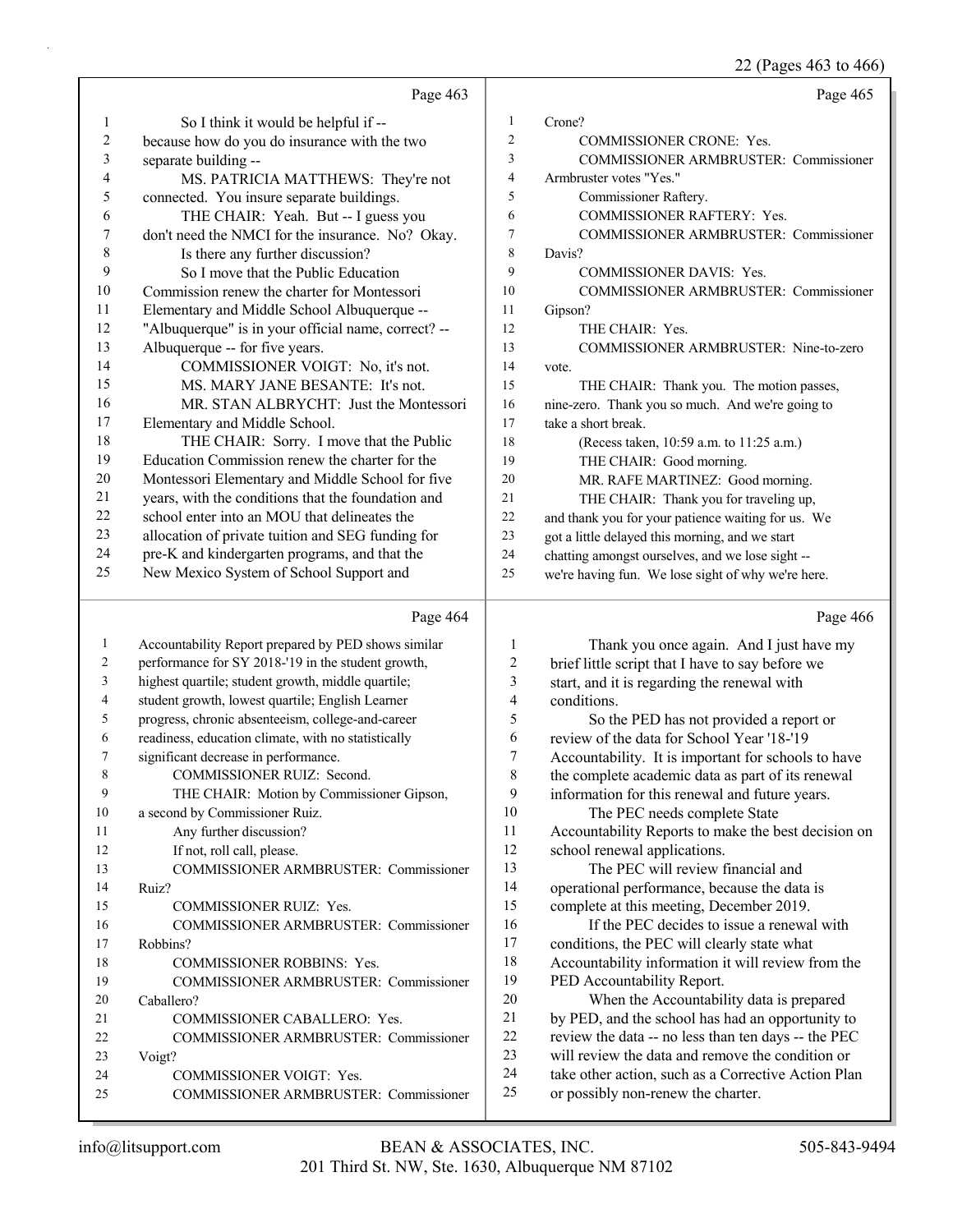## 23 (Pages 467 to 470)

|                          | Page 467                                                                                  |                          | Page 469                                                                                         |
|--------------------------|-------------------------------------------------------------------------------------------|--------------------------|--------------------------------------------------------------------------------------------------|
| $\mathbf{1}$             | At the future meeting, January or February                                                | $\mathbf{1}$             | through the term of the contract, you can see that                                               |
| $\sqrt{2}$               | of 2020, the PEC will only consider the issues                                            | $\overline{c}$           | everything is right close or above the zero, which                                               |
| 3                        | related to the reason for the conditions and will                                         | 3                        | means growing as expected, in math and reading.                                                  |
| $\overline{\mathbf{4}}$  | not consider any other issues related to the                                              | $\overline{\mathcal{A}}$ | The proficiencies by subgroups and those                                                         |
| 5                        | renewal.                                                                                  | 5                        | sort of things are provided. But, again, remember                                                |
| 6                        | So thank you.                                                                             | 6                        | that the components of the school grade are not                                                  |
| 7                        | And, once again, if you have any questions                                                | 7                        | really applicable, given the nature of the school.                                               |
| $\,$ $\,$                | or concerns, please don't hesitate to raise them,                                         | 8                        | The mission goals were -- apparently, in                                                         |
| 9                        | because we want people to be as comfortable as they                                       | 9                        | the first couple of years of the contract, the                                                   |
| 10                       | can with what is going on.                                                                | 10                       | ratings indicate that they were struggling with                                                  |
| 11                       | So I'm guessing there's no one here to                                                    | 11                       | those goals or maybe not able to provide adequate                                                |
| 12                       | speak. But in case there is, there is a sign-up                                           | 12                       | evidence of them, but, in the last two years, have                                               |
| 13                       | sheet there. So please -- so we'll do the CSD                                             | 13                       | exceeded or met each of those goals of their charter                                             |
| 14                       | report. You'll have your 15 minutes. And then                                             | 14                       | school contract.                                                                                 |
| 15                       | we'll move on from there. So thanks once again.                                           | 15                       | And this is really important, because they                                                       |
| 16                       | MS. KAREN WOERNER: Thank you,                                                             | 16                       | have -- I forget -- one, two, three, four -- nine or                                             |
| 17                       | Madam Chair, Commissioners, school representatives.                                       | 17                       | ten of them. So a lot of goals, in lieu of the                                                   |
| 18                       | Good morning.                                                                             | 18                       | school report card pieces.                                                                       |
| 19                       | Albuquerque Sign Language Academy, as you                                                 | 19                       | Moving on, the retention within the school                                                       |
| $20\,$                   | know, serves Grades K through 12. They've added 12                                        | $20\,$                   | year has always been 95 percent or above. Between                                                |
| 21                       | this last year, I think.                                                                  | $21\,$                   | school years is in the 80 percents, 81 to 85 -- 87.                                              |
| $22\,$                   | MR. RAFE MARTINEZ: Transitioning this                                                     | $22\,$                   | Teacher retention has increased steadily, showing an                                             |
| 23                       | year to 12.                                                                               | 23                       | upward trend. And I suspect that Mr. Martinez may                                                |
| 24                       | MS. KAREN WOERNER: With 103 current --                                                    | 24                       | speak to some of the difficulties the school has                                                 |
| 25                       | approximately 103 students enrolled, at least at the                                      | 25                       | experienced in the initial stages with teachers and                                              |
|                          |                                                                                           |                          |                                                                                                  |
|                          | Page 468                                                                                  |                          | Page 470                                                                                         |
| $\mathbf{1}$             | time of the Part A report. They serve deaf,                                               | 1                        | the programs they've implemented since.                                                          |
| $\overline{c}$           | hard-of-hearing, and hearing students, and are                                            | 2                        | Their -- regarding their financial                                                               |
| $\mathfrak{Z}$           | rather a unique school in several ways, as indicated                                      | $\mathfrak{Z}$           | compliance, they have zero findings in the last                                                  |
| $\overline{\mathcal{L}}$ | in the foreward of our Part A, which I'm sure you've                                      | 4                        | year. So kudos to the school for that.                                                           |
| 5                        | seen. But I just want to reference that.                                                  | 5                        | Going back to our analysis pages, the                                                            |
| 6                        | Page 2 of the Part A describes a little                                                   | 6                        | school Met the Standard or Demonstrated Substantial                                              |
| $\boldsymbol{7}$         | bit about the school and their uniqueness in terms                                        | $\boldsymbol{7}$         | Progress in each of the areas as reviewed by the                                                 |
| 8                        | of the population they serve.                                                             | 8                        | CSD.                                                                                             |
| 9                        | Unlike many of the other schools, their                                                   | 9                        | In the organizational performance                                                                |
| 10                       | percentage of students with disabilities is                                               | $10\,$                   | framework category, there was one -- only one                                                    |
| 11                       | extremely high. And, as a result, you know that                                           | 11                       | indicator that received a Workings to Meet two years                                             |
| 12                       | their school report card was not to be considered in                                      | 12                       | in a row. And that was around the emergency drills.                                              |
| 13                       | their evaluation. In fact, they do not                                                    | 13                       | The school, however -- and those are a                                                           |
| 14                       | technically -- are not assigned a school report                                           | 14                       | one-year lag. So we always look at a full year the                                               |
| 15                       | card, per the PED, because of their uniqueness.                                           | 15                       | prior year when we do our visit. But I will tell                                                 |
| 16                       | However, we did share some data from --                                                   | 16                       | you that at this renewal site visit, the school had                                              |
| 17                       | the Part A does show some data from the components                                        | 17                       | completed all of their emergency drills as required,                                             |
| 18<br>19                 | of the school grade, though, showing that despite                                         | 18<br>19                 | and, in fact, had done more than required in terms                                               |
| $20\,$                   | all of that, the school is doing really well.                                             | $20\,$                   | of they had done three lockdown drills. So they're                                               |
| 21                       | Even if you look at their proficiency rate                                                | 21                       | obviously showing substantial progress in that area.<br>83 percent of their employees signed the |
| 22                       | in science, they scored a 31 percent, and the State<br>average is 35.                     | $22\,$                   | petition; 80 percent of their households signed the                                              |
| 23                       | All of their growth indices do show that                                                  | 23                       | petition. And the NMCI index score for the facility                                              |
| 24<br>25                 | maybe in the first year there was some<br>less-than-expected growth. But as we move along | 24<br>$25\,$             | was 15.63, significantly below the 23, which is the<br>State average. And lower is better.       |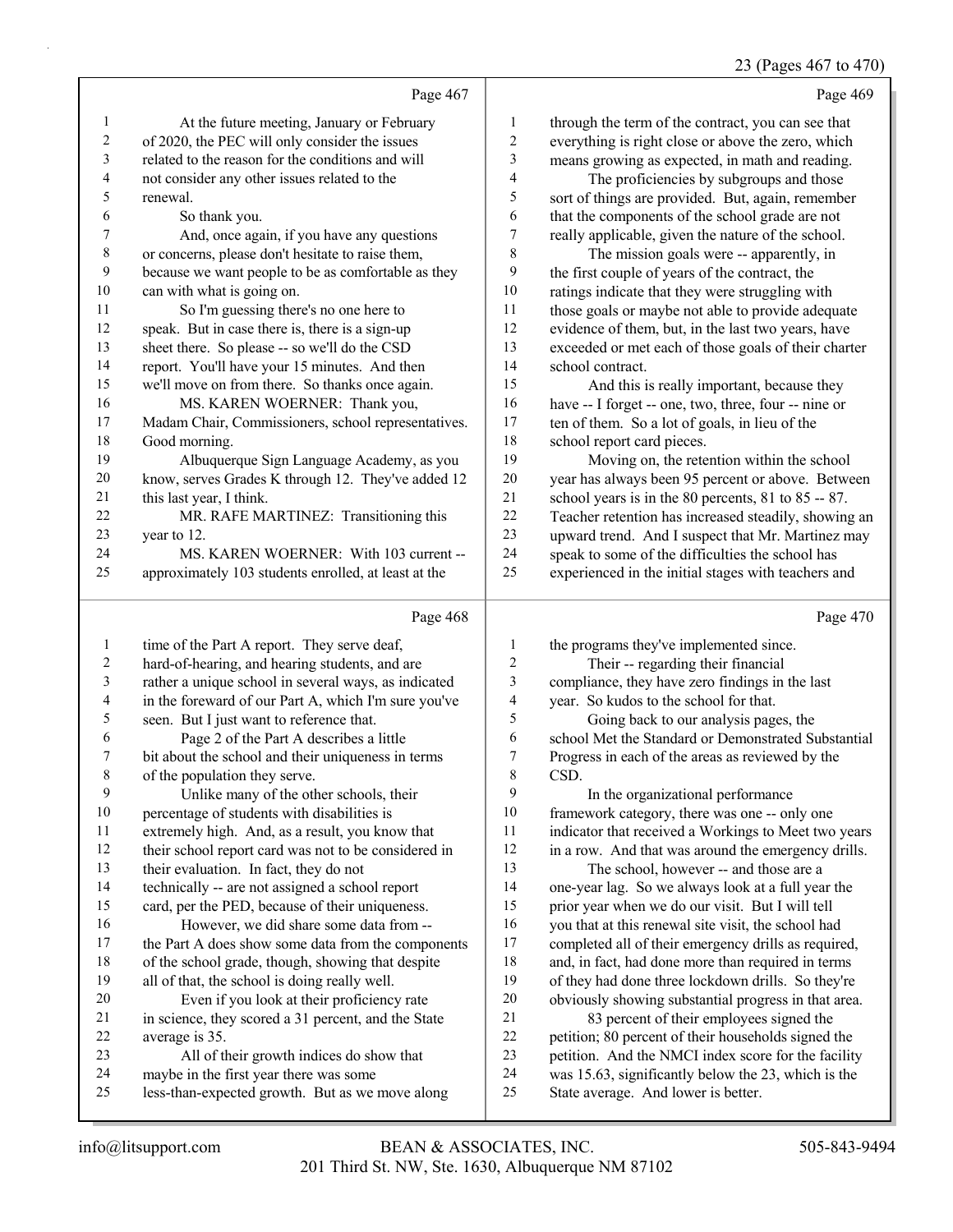## 24 (Pages 471 to 474)

|    | Page 471                                            |                | Page 473                                             |
|----|-----------------------------------------------------|----------------|------------------------------------------------------|
| 1  | Thank you.                                          | 1              | comment to -- to the data piece. I think that's      |
| 2  | THE CHAIR: Thanks.                                  | $\overline{2}$ | worth an explanation. I want to defer that into the  |
| 3  | ACTING DIRECTOR BRAUER: Madam Chair? If             | 3              | space where there's questions, because I think a     |
| 4  | I could just add one thing, Madam Chair and         | 4              | history backfill of why we were the only non-graded  |
| 5  | Commission -- Commissioners. The organizational     | 5              | school is appropriate. But I don't want to take up   |
| 6  | performance framework document, the colorful        | 6              | the time talking about the cool things we're doing   |
| 7  | document, I just wanted to make note that from 2016 | 7              | on a national level. So I just want to throw that    |
| 8  | to current, I think, that this actually may be the  | 8              | out there.                                           |
| 9  | best looking version so far.                        | 9              | I also want to acknowledge the CSD for               |
| 10 | THE CHAIR: We're having a contest here to           | 10             | their support and professionalism during this whole  |
| 11 | see who went from the most reds to the fewest reds. | 11             | process. That team is amazing, and they were         |
| 12 | So I think you're on track.                         | 12             | really -- they stepped to us and really took the     |
| 13 | MR. RAFE MARTINEZ: That's us? That's                | 13             | time to understand what makes us a nationally unique |
| 14 | good.                                               | 14             | program. So kudos to that group. Awesome.            |
| 15 | ACTING DIRECTOR BRAUER: And I do want to            | 15             | I do want to reference the article I                 |
| 16 | share that this is one of my most favorite schools  | 16             | handed out. So last year, we were picked up by an    |
| 17 | to go to and visit with and collaborate with. And I | 17             | organization called The Century Foundation through a |
| 18 | think there is a deep partnership with CSD and the  | 18             | lot of kind of fortuitous circumstance. They --      |
| 19 | Albuquerque Sign Language Academy, and that's been  | 19             | they identified us. They found out about us. And     |
| 20 | there for many years, for sure.                     | 20             | so we started talking to them, under this umbrella   |
| 21 | One last thing I wanted to make note of,            | 21             | of articles that they write under -- entitled        |
| 22 | and Mr. Martinez might refer to this as well, I     | 22             | "Different By Design."                               |
| 23 | handed out a short document that really shares all  | 23             | And so The Century Foundation is an                  |
| 24 | the shining elements of Albuquerque Sign Language   | 24             | educational research group that works nationally     |
| 25 | Academy as a nationally renowned model that I think | 25             | to -- to seek out best practices in the              |
|    | Page 472                                            |                | Page 474                                             |
|    | $1 \t1 \t1$                                         |                |                                                      |

| 1  | many of our schools here in the nation -- or,        | 1  | educational -- in the educational environment        |
|----|------------------------------------------------------|----|------------------------------------------------------|
| 2  | sorry -- here in the state can learn from, but also  | 2  | nationally. They came -- they came upon us.          |
| 3  | schools across the nation, in working with, you      | 3  | So then as we were talking, they said,               |
| 4  | know, student populations that may have hearing loss | 4  | "Send us your data. We want to look at what you're   |
| 5  | or full hearing loss could really learn from, for    | 5  | doing. We know what you proclaim. But let us         |
| 6  | sure.                                                | 6  | figure this out if it's for true."                   |
| 7  | THE CHAIR: Thank you. Good morning. And              | 7  | So as a result, they sent out a professor,           |
| 8  | if you would just identify the folks that are going  | 8  | an unbiased professor out of Gallaudet University    |
| 9  | to speak for the record.                             | 9  | last year. And she conducted a weeklong deep dive    |
| 10 | MR. RAFE MARTINEZ: Madam Chair, members              | 10 | into our practices, looking at our data, observing,  |
| 11 | of the Commission, good morning. My name is Raphael  | 11 | talking to our parents, our teachers, our students,  |
| 12 | Martinez, R-A-P-H-A-E-L. I'm the director and        | 12 | all that.                                            |
| 13 | cofounder of Albuquerque Sign Language Academy. To   | 13 | And so this is the result of that weeklong           |
| 14 | my left is Kim Silva, co-founder and president of -- | 14 | study. So I think it gives you -- there is some      |
| 15 | I'm sorry -- Kim Moya, co-founder and governing      | 15 | data in there, but there's also kind of the quality  |
| 16 | board president. And to my right is Andrew Faber,    | 16 | to pieces of the school that's captured through her  |
| 17 | governing board member. So I could talk for a long   | 17 | article. So I encourage you to read that. I think    |
| 18 | time. So                                             | 18 | it's cool.                                           |
| 19 | THE CHAIR: I know.                                   | 19 | But it also exemplifies what we're doing             |
| 20 | MR. RAFE MARTINEZ: So I want to petition             | 20 | nationally. And so I want to focus on three          |
| 21 | for the eight minutes that we didn't use, maybe come | 21 | specific partnerships that we're involved in right   |
| 22 | over here -- but, anyway.                            | 22 | now which I think address why we've been successful  |
| 23 | Just, I want to say before I get going on            | 23 | and what the gap was on the educational front before |
| 24 | just talking about some of the -- the neat things    | 24 | we existed.                                          |
| 25 | we're doing at the school and with the school, is in | 25 | So the world of deaf ed before we were               |
|    |                                                      |    |                                                      |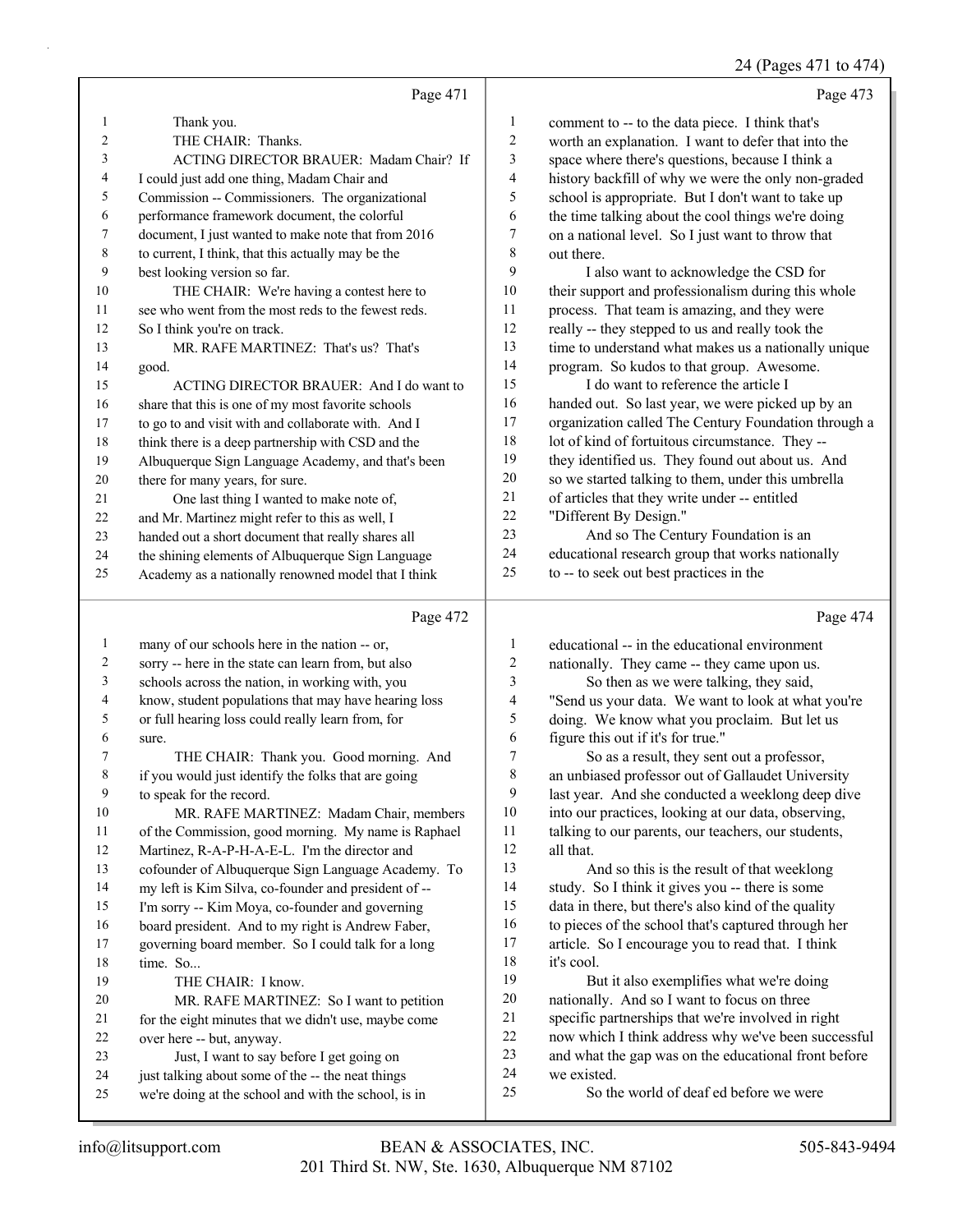## 25 (Pages 475 to 478)

|    |                                                      |                | $2J$ (1 ages $T/3$ to $T/6$ )                        |
|----|------------------------------------------------------|----------------|------------------------------------------------------|
|    | Page 475                                             |                | Page 477                                             |
| 1  | around, there was really two dichotomies existing.   | 1              | Warniment and Director Lynn Vasquez, and we now have |
| 2  | Educational pedagogies; right? There was the deaf    | $\overline{c}$ | that test approved for use with us and to be used    |
| 3  | ed, big "D" deaf, deaf culture, and heavy sign       | 3              | statewide for all kids where it can be used          |
| 4  | language piece represented by the New Mexico School  | 4              | appropriately.                                       |
| 5  | for the Deaf.                                        | 5              | So -- and that speaks to our ideal of                |
| 6  | And on the other side there was an oral              | 6              | being a lab school and being a test market -- not a  |
| 7  | deaf approach of education represented by the        | 7              | test market -- a place to develop, reform, and       |
| 8  | Presbyterian Ear Institute. They were at war for     | 8              | refine educational practices for our kids; all kids, |
| 9  | years.                                               | 9              | by the way.                                          |
| 10 | This group, the School for the Deaf group,           | 10             | Another partnership I wanted to talk to              |
| 11 | really embraces that whole idea of deaf culture and  | 11             | you real quickly about is our -- we've -- again,     |
| 12 | sign language.                                       | 12             | through our work on some national consultants, we    |
| 13 | The other side is -- is -- doesn't embrace           | 13             | are now connected to Harvard University and McLean   |
| 14 | that at all. In fact, they view sign language as a   | 14             | Hospital in developing and seeking out ways to       |
| 15 | crutch that keeps kids from being able to speak and  | 15             | really embed social emotional learning in a school   |
| 16 | act accordingly in the hearing world.                | 16             | construct. Not as an add-on, by the way. It is       |
| 17 | So those two -- those were our only                  | 17             | something that is developed within the fabric of the |
| 18 | choices before we existed.                           | 18             | program.                                             |
| 19 | What we created is this hybrid model that            | 19             | And so the reasons we were able to attract           |
| 20 | really does pay attention to the abilities, the      | 20             | Harvard and McLean Hospital was through a program    |
| 21 | needs of kids and families, and their desires and    | 21             | that they actually have already. It's called         |
| 22 | how they leverage those resources in a world that's  | 22             | Prepare Initiative, and it's something you see out   |
| 23 | ever-changing.                                       | 23             | of the East Coast used with -- mostly with middle    |
| 24 | And so that's where we plant our pole,               | 24             | schools. It's a social emotional assessment that is  |
| 25 | right, is this idea that our program is built on the | 25             | student-based.                                       |
|    | Page 476                                             |                | Page 478                                             |

| 1              | needs of real human beings, real kids and their     | $\mathbf{1}$ | So you see that          |
|----------------|-----------------------------------------------------|--------------|--------------------------|
| $\overline{2}$ | families.                                           | 2            | introduced to them, v    |
| 3              | So to that end, we've -- again, over                | 3            | intrigued them about     |
| $\overline{4}$ | serendipitous circumstances, we've come in contact  | 4            | population of kids. S    |
| $\mathfrak s$  | and are now working formally with the Penn State    | 5            | like ours in their port  |
| 6              | University -- Penn State and the University of      | 6            | in that world.           |
| $\overline{7}$ | Minnesota -- in developing -- they -- we were their | 7            | But the other th         |
| 8              | only -- we were the beta test site for a            | 8            | social emotional grit    |
| 9              | never-before-created reading progress monitoring    | 9            | of our charter, but it's |
| 10             | tool normed to deaf kids.                           | 10           | used by our staff.       |
| 11             | That's a mouthful; right?                           | 11           | And so the inte          |
| 12             | So we -- three years ago, through just              | 12           | to take their tool, wh   |
| 13             | crazy circumstance, we got in contact with these    | 13           | tool, which is staff- a  |
| 14             | folks. They came around and they said, "We want to  | 14           | marry the two and fir    |
| 15             | use you as the only site to test this tool that     | 15           | monitoring tools con     |
| 16             | we've created."                                     | 16           | promote best scholar     |
| 17             | It was out of Penn State in partnership             | 17           | And then a thii          |
| 18             | with the University of Minnesota, never before      | 18           | just been fantastic fo   |
| 19             | created. And so we, of course, jumped on board with | 19           | University of New M      |
| 20             | that.                                               | 20           | Karen is saying, the     |
| 21             | The year after that, they invited the Iowa          | 21           | school.                  |
| 22             | School for the Deaf and the Minneapolis School      | 22           | There is no dea          |
| 23             | District. So we were in -- that was their test      | 23           | State of New Mexico      |
| 24             | site. And then since then, it's grown.              | 24           | Cruces that's dorman     |
| 25             | So, in September, we met with Secretary             | 25           | students.                |
|                |                                                     |              |                          |

| 1  | So you see that out there. When we were              |
|----|------------------------------------------------------|
| 2  | introduced to them, we liked that tool. But what     |
| 3  | intrigued them about us are two things: one, our     |
| 4  | population of kids. So they didn't have any kids     |
| 5. | like ours in their portfolio so they were interested |
| 6  | in that world.                                       |

hing is, is we had our own measurement that -- it's part s also an observational tool

ent in that partnership is ich is student-driven, our and professional-driven, and nd how those two kind of nect to drive intervention, to ship of our kids, okay?

rd partnership, which has or us, is local. It's with the lexico. And it speaks to what difficulty of hiring for our

af education program in the 23. New Mexico State has one in at, but it's not producing any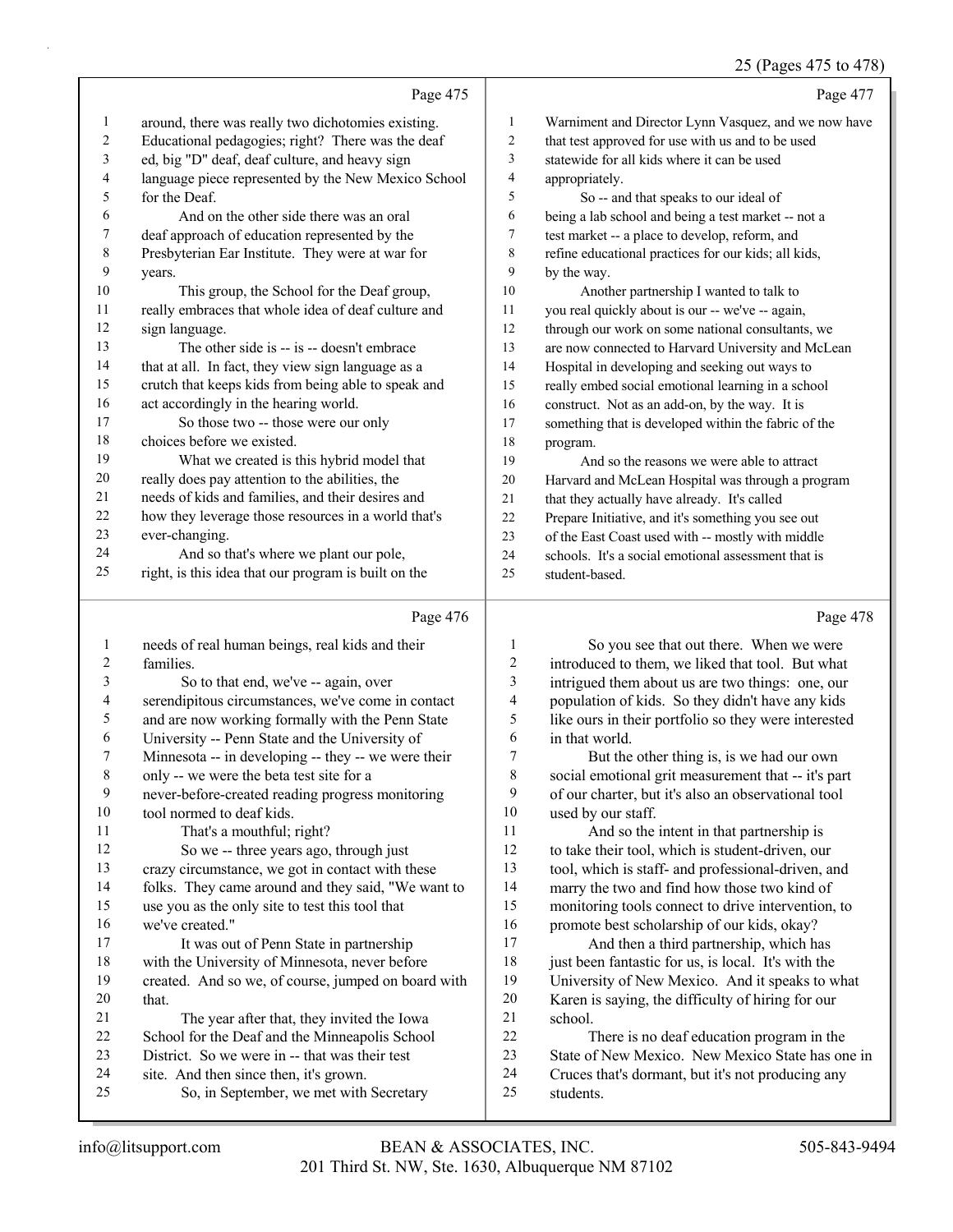## 26 (Pages 479 to 482)

|                | Page 479                                             |                | Page 481                                             |
|----------------|------------------------------------------------------|----------------|------------------------------------------------------|
| 1              | So, as a result, we've had to --                     | $\mathbf{1}$   | So all those stories really do -- I just             |
| $\overline{c}$ | initially, when we started the school, we were       | $\overline{c}$ | wanted to use them to promote -- to start the        |
| 3              | hiring people from all over the country to come and  | 3              | conversation about our -- how we, as a school,       |
| 4              | work in a deaf ed program. And zero success. We      | 4              | embrace being a charter school and the duty that     |
| 5              | were like 0 for 26 on that one, the reason being was | 5              | comes with that to be reformed, right, to look at    |
| 6              | two things, I believe. One was New Mexico, we're     | 6              | how kids are served.                                 |
| 7              | just a little different breed of cat, and I think    | 7              | Especially under the lens of                         |
| $\,$ $\,$      | people coming from other places didn't -- didn't get | 8              | Yazzie-Martinez and all the things that are coming   |
| 9              | the state. And so they ran, hair-on-fire, right?     | 9              | with that, we are -- we accept all kids. We're       |
| 10             | Partly.                                              | 10             | approaching almost 70 percent special ed; right? 25  |
| 11             | The other one is the school itself is a              | 11             | of our entire population would be considered         |
| 12             | different breed of cat. We are not deaf ed. We're    | 12             | special-needs kids, kids with significant --         |
| 13             | a language school, because we have hearing kids and  | 13             | multiple and significant disability.                 |
| 14             | deaf kids in the same mix, and a whole lot of        | 14             | So we don't shy away from anybody. In                |
| 15             | special needs kids who need sign language as their   | 15             | fact, we have a few refugee kids that are coming     |
| 16             | primary receptive and expressive language.           | 16             | from Chad. I think they're somebody's doctoral work  |
| 17             | So we were this model that didn't fit any            | 17             | in there on how sign language is bridging the gap    |
| 18             | training for people coming out of deaf ed programs;  | 18             | between their native language and English and sign   |
| 19             | right?                                               | 19             | language as a bridge. It's amazing.                  |
| 20             | And so it -- I think it's beautiful in the           | 20             | There are some things that are happening.            |
| 21             | story of it, in that it really did cause us to have  | 21             | And I think in the hopeful eventuality that we get a |
| 22             | to dig in and reflect on what we were and how we do  | 22             | building that suits us, we want to grow to keep      |
| 23             | what we do; right?                                   | 23             | doing the work into -- into and through adulthood.   |
| 24             | And I think, as a result of that, we                 | 24             | So with that, I will answer any questions.           |
| 25             | reached out to the University of New Mexico and      | 25             | THE CHAIR: Thanks. You know, this is                 |
|                | Page 480                                             |                | Page 482                                             |
| 1              | we've been in partnership with them for the last     | 1              | great. We need -- we need a binder bigger than this  |
| $\overline{2}$ | probably five or six years in developing what's      | $\overline{c}$ | to truly tell the story of this school. The work is  |

| ∠              | probably live or six years in developing what's      | ∠  | to truly tell the story of this school. The work is  |
|----------------|------------------------------------------------------|----|------------------------------------------------------|
| $\overline{3}$ | called the CIRE program. The CIRE program stands     | 3  | just amazing. And I don't think there's anyone       |
| $\overline{4}$ | for the Consortium of Interdisciplinary Resident     | 4  | that's a better advocate for your school than        |
| 5              | Educators.                                           | 5  | yourself. I mean -- you know.                        |
| 6              | It's where we identify prospective                   | 6  | And I can't imagine that there's enough              |
| $\tau$         | teaching -- college students as they're entering     | 7  | hours in the day for you to be able to do the work   |
| 8              | the -- their training in the University, after their | 8  | that you want to do. So that without a doubt, we     |
| 9              | sophomore year, after they enter into the dual       | 9  | appreciate, always have -- this school was in the    |
| 10             | license program; so SpEd and reg licensure program   | 10 | group of schools when I first came on the Commission |
| 11             | at UNM. And we give then an internship by            | 11 | that we did contract negotiations with. And I        |
| 12             | Bernalillo County Workforce Connections, a paid      | 12 | walked out of there like, "Oh, my god," you know.    |
| 13             | internship. While they're going to school, they're   | 13 | It's just amazing.                                   |
| 14             | actually getting real classroom experience for two   | 14 | When I was teaching, I had a student whose           |
| 15             | years leading up into their student teaching.        | 15 | family actually was in a laws- -- a divorce in a     |
| 16             | And upon -- and they're taking sign                  | 16 | lawsuit, because the one parent wanted the cochlear  |
| 17             | language.                                            | 17 | implant and the other parent didn't. So -- and we    |
| 18             | After graduation, we pay for the TESOL               | 18 | had a fairly high deaf population in the school      |
| 19             | endorsement as well.                                 | 19 | district that I worked in because we had a special   |
| 20             | But as a result, we're turning out some              | 20 | needs servicing reputation. We had a separate        |
| 21             | amazing young teachers that just -- they don't       | 21 | school for severely -- needs.                        |
| 22             | look -- they don't look new, like when they do their | 22 | So I -- I understand what you're doing,              |
| 23             | student teaching. They're seasoned vets already.     | 23 | and I appreciate your ability to navigate the        |
| 24             | They're working with a hard population of kids and   | 24 | difficulties in those two cultures. I really do.     |
| 25             | getting the right mentorship through this program.   | 25 | It is -- it is extremely difficult. And you're       |
|                |                                                      |    |                                                      |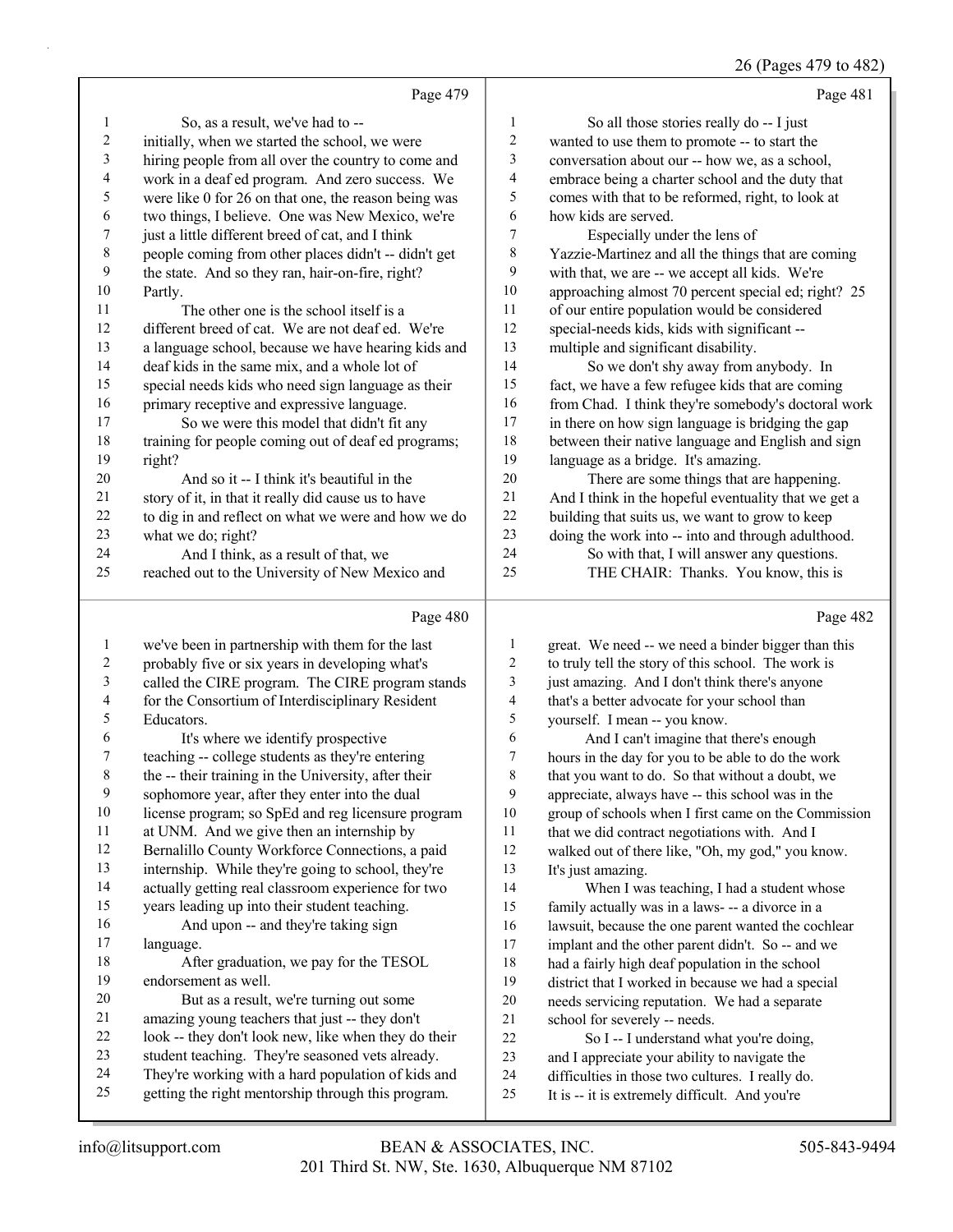27 (Pages 483 to 486)

|              |                                                      |                | 27 (Pages 483 to 486)                                |
|--------------|------------------------------------------------------|----------------|------------------------------------------------------|
|              | Page 483                                             |                | Page 485                                             |
| 1            | absolutely right. What you do for charters           | $\mathbf{1}$   | standardized tests; right?                           |
| 2            | exemplifies what charters are all about.             | $\mathfrak{2}$ | And so I was part of the New Mexico Task             |
| 3            | And, once again, one of those schools that           | $\mathfrak{Z}$ | Force Commission that was -- or I'm sorry. The New   |
| 4            | we don't do enough to truly get out there and shine  | $\overline{4}$ | Mexico--                                             |
| 5            | and get people to understand truly what the school   | 5              | <b>COMMISSIONER VOIGT: Student Success Task</b>      |
| 6            | does. And I absolutely understand, because I know    | 6              | Force.                                               |
| 7            | when I am at LCPS, one of the difficulties they have | $\tau$         | MR. RAFE MARTINEZ: There. Yeah. I was                |
| $\,8\,$      | is all of the hearing difficulty students have to go | 8              | part of that. And even in that space, we didn't      |
| 9            | to just one school, because there's -- they only     | 9              | fit; right? And that group was very respectful       |
| 10           | have one teacher that can -- and part of that is     | 10             | about hearing my concerns and taking my comments.    |
| 11           | licensing, because Texas is easier to license.       | 11             | But the reality is we are -- we are just small in    |
| 12           | So they have teachers certified in Texas,            | 12             | comparison to the large public school population,    |
| 13           | but it's more difficult to get -- so I think maybe   | 13             | right, of the whole state.                           |
| 14           | that's something that needs to get looked in -- at   | 14             | So, really, it is -- it has become -- and            |
| 15           | least that's what they told me, that it's easier to  | 15             | we fight hard not to be a niche school, because we   |
| 16           | get certified in Texas. So El Paso is getting        | 16             | proclaim that we serve all kids to their abilities.  |
| 17           | the -- El Paso and Canutillo are getting the         | 17             | So we don't want to be a niche school. But we do     |
| 18           | teachers, and LCPS can't keep them.                  | 18             | actually -- the reality is we -- I think we are the  |
| 19           | And it's a shame that NMSU has that                  | 19             | best at serving a certain type of kid, and we work   |
| $20\,$       | dormant program; it really is. So I can't say thank  | 20             | to do that.                                          |
| 21           | you enough. And thank you for getting rid of all     | 21             | So in answer to your question, I think               |
| 22           | those red lines, too.                                | 22             | that is part of the negotiation process, where we    |
| 23           | Commissioner Voigt?                                  | 23             | would look to see how this new test could align and  |
| 24           | COMMISSIONER VOIGT: Thank you,                       | 24             | be part of our accountability system.                |
| 25           | Madam Chair. Just to echo Chairwoman Gipson, I       | 25             | THE CHAIR: Sure.                                     |
|              | Page 484                                             |                | Page 486                                             |
| $\mathbf{1}$ | mean, the work that you're doing is not just         | $\mathbf{1}$   | MR. RAFE MARTINEZ: And just to comment on            |
| 2            | reforming, it's, like -- it's break-through work.    | $\overline{c}$ | that as a whole grade thing, Karen had mentioned     |
| 3            | And the partnerships that you've been able to        | $\mathfrak{Z}$ | that we had ten indicators. That's really connected  |
| 4            | establish with this work, whether they sought you    | $\overline{4}$ | to cohorts.                                          |
| 5            | out or -- how that works. But it's -- it's notable,  | 5              | So our -- so -- and I think I need to make           |
| 6            | and I hope internationally so. Because the work      | 6              | that distinction. Because we have so many different  |
| 7            | that you're doing is just -- it's huge, and it's     | 7              | kids in our population. So we have high flying reg   |
| 8            | affecting so many lives.                             | 8              | Gifted kids, all the way down to kids that really    |
| 9            | And it's definitely a great model to be              | 9              | need some significant one-on-one support and         |
| 10           | looked at and shared. So thank you so much.          | 10             | everything in between.                               |
| 11           | And I love your mascot.                              | 11             | And so in order for us to be held                    |
| 12           | THE CHAIR: So can I just ask you? Going              | 12             | accountable for working with every kid in our        |
| 13           | forward -- because you haven't had the report card   | 13             | population, we had to break down our goals and try   |
| 14           | grade. So with the incredible strides you've made    | 14             | to kind of group them in a way that -- that was more |
| 15           | with being able to create some of these assessments, | 15             | fairly accurate to the -- to the -- their peers, if  |
| 16           | is there an anticipation that you're going to get -- | 16             | that makes sense; right?                             |
| 17           | you're going to be on the State Accountability       | 17             | And so that's where the ten -- the ten               |
| 18           | system?                                              | 18             | goals, how they accordion out, is because of we're   |
| 19           | MR. RAFE MARTINEZ: Madam Chair, members              | 19             | taking into account the different needs of our       |
| 20           | of the Commission, that's a great question.          | 20             | population.                                          |
| 21           | So -- so -- unknown right now. But I do              | 21             | So -- so -- while I'm on the topic, let's            |
| 22           | think, with the adoption of this new test that does  | 22             | just talk grades. Because there was a reason we      |
|              |                                                      |                |                                                      |
| 23           | give us some -- some assessment that is actually     | 23             | were the only non-graded school for most of our      |

discussion of how this aligns with larger

administration. And that's because of the actual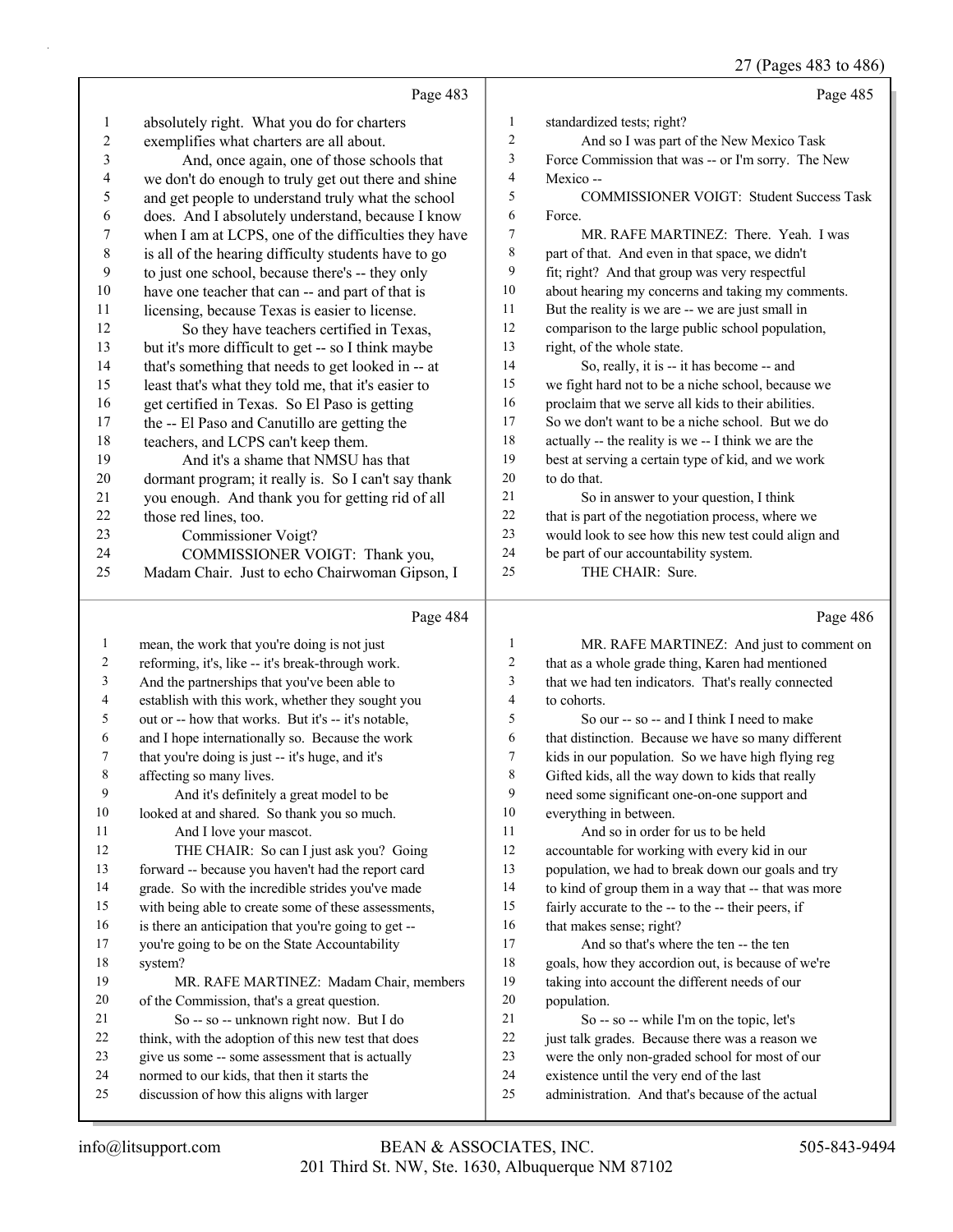|              |                                                      |                          | 28 (Pages 487 to 490)                                |
|--------------|------------------------------------------------------|--------------------------|------------------------------------------------------|
|              | Page 487                                             |                          | Page 489                                             |
| $\mathbf{1}$ | math numbers around our test scores; right?          | 1                        | is very aware of this -- we've climbed to the top of |
| 2            | So when you're looking at test scores --             | $\boldsymbol{2}$         | the needs -- the adequacy needs for building.        |
| 3            | I'm sorry -- at a -- the grand cohort, where the     | 3                        | So we would be a 60/40 fundable project.             |
| 4            | majority of your kids are special ed and a           | 4                        | We've gone through RFP years ago, so we've           |
| 5            | significant number are special needs, meaning they   | 5                        | already satisfied State procurement laws around      |
| 6            | take the alternative assessment, it shrinks down the | 6                        | getting a contractor and getting an architect ready  |
| 7            | number of kids in each cohort that are actually well | 7                        | to roll.                                             |
| 8            | tested by State standardized testing.                | 8                        | So we -- and we have State appropriation.            |
| 9            | We had cohorts of three kids, four kids,             | 9                        | We -- through just kind of flat-out hustle for the   |
| 10           | right, in each group. And so back in the day when    | 10                       | last four or five years, we've amassed almost three  |
| 11           | we met with Pete Goldschmidt and Cindy Gregory, they | 11                       | quarters of a million dollars for design.            |
| 12           | acknowledged -- they said, "Mathematically, you      | 12                       | THE CHAIR: Oh, great.                                |
| 13           | cannot be given a grade."                            | 13                       | MR. RAFE MARTINEZ: So we can design right            |
| 14           | It's not fair; right? And so that's why              | 14                       | now.                                                 |
| 15           | it was determined way back when that we were just -- | 15                       | What we're -- and we've started that                 |
| 16           | we didn't fit the formula. And that's why we went    | 16                       | process programmatically. We just can't put it on a  |
| 17           | down the path finding out different ways of seeing   | 17                       | piece of land yet until the County kind of figures   |
| 18           | how we could be accountable for our population, for  | 18                       | out how that works out.                              |
| 19           | our work and how we're serving them.                 | 19                       | Now, the rub on all that is the                      |
| 20           | So it wasn't because we were serving those           | 20                       | neighborhood association. And so there's three or    |
| 21           | kids, and, "Oh, what a neat school." It was because  | 21                       | four neighborhood association folk that just have    |
| 22           | mathematically it made no sense that we were a       | $22\,$                   | made it their calling to stop this. So that's        |
| 23           | graded school, okay?                                 | 23                       | just-                                                |
| 24           | So I think that just does inform the next            | 24                       | THE CHAIR: I'm all too familiar with                 |
| 25           | conversation when it comes to negotiation around how | 25                       | neighborhood associations. Yeah.                     |
|              | Page 488                                             |                          | Page 490                                             |
| 1            | we take this test that is normed for our kids and    | $\mathbf{1}$             | MR. RAFE MARTINEZ: Yeah. So we're -- we              |
| 2            | apply it to an accountability system that really     | 2                        | don't think -- we're hopeful it's not going to stop  |
| 3            | works to capture the prowess of the entire           | 3                        | the project. We have really good support from the    |
| 4            | organization, the entire school.                     | $\overline{\mathcal{L}}$ | County and from, really, some key players within the |
| 5            | I hope I answered your question.                     | 5                        | County system. And we're heartfelt in believing      |
| 6            | THE CHAIR: Yeah. And you know what? I                | 6                        | that we're going to make the neighborhood better.    |
|              | certainly appreciate it, because this school stands  | 7                        | All our partners -- not just what I just             |
| 8            | out as well because they wanted to make sure that    | $\,$ 8 $\,$              | said -- what I listed; but we're also partnered with |
| 9            | everyone was accounted for, when too often when      | 9                        | U.S. Forest Service, Fish & Wildlife, Rocky Mountain |
| 10           | we're going into contract negotiations, schools only | 10                       | Youth Corps, Youth Conservation Corps. We are        |
| 11           | want this small group to be counted.                 | 11                       | embracing the environment and outdoor education,     |
| 12           | And that's why we did populate all those             | 12                       | 4-H, and we want to use those connections to         |
| 13           | goals. And appreciate that, that it's important for  | 13                       | actually go out and serve the neighborhood -- you    |
| 14           | you to continue to be able to tell that story and    | 14                       | know the neighbors.                                  |
| 15           | show that. And that's -- that's, once again, a       | 15                       | Some people choose not to believe that.              |
| 16           | tribute to you.                                      | 16                       | So -- so that's what it is. So we're stalled right   |
| 17           | So where are we with a building?                     | 17                       | now until the County can actually figure out kind of |
| 18           | MR. RAFE MARTINEZ: Good question. So                 | 18                       | the path for us to follow.                           |
| 19           | we -- I don't know where people are -- so we're      | 19                       | But then once we -- I'm hopeful it will              |
| 20           | working with the County to try to get a chunk of     | 20                       | happen. And once it does, then we'll work with PSFA  |
| 21           | land that they -- so they own an 18-ish-acre plot of | 21                       | and our own bonding abilities to carry -- to carry   |
| 22           | land. They're willing to sell us four acres of it    | 22                       | the loan to move to make this happen.                |
| 23           | to build.                                            | 23                       | So most ambitious case is I think we                 |

- to build.
- 24 And then we -- and then through the work
- with the PSFA and PSCOC -- and Commissioner Robbins

 finish design by the end of the school year and look to break ground early next year. Yeah, that's the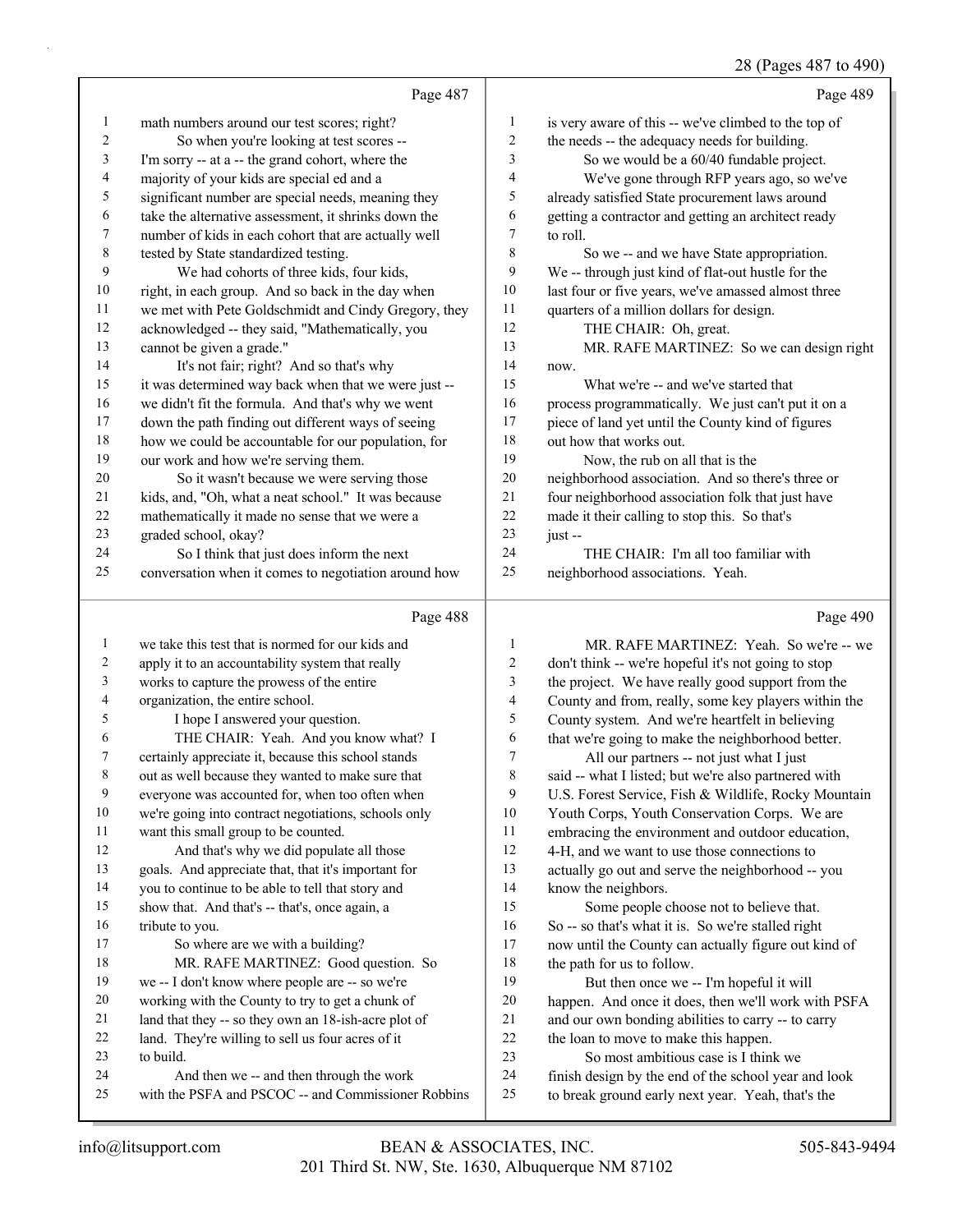29 (Pages 491 to 494)

|                          |                                                      |                | 29 (Pages 491 to 494                                 |
|--------------------------|------------------------------------------------------|----------------|------------------------------------------------------|
|                          | Page 491                                             |                | Page 493                                             |
| 1                        | most ambitious.                                      | $\mathbf{1}$   | What we then are doing is working with the           |
| $\sqrt{2}$               | THE CHAIR: That would be great. That                 | $\overline{c}$ | Special Ed Department to access the Puente Para Los  |
| $\overline{\mathbf{3}}$  | really would. And I wish I could give you some sage  | 3              | Niños Grant. It's also a federal grant, but it's     |
| $\overline{4}$           | advice about working with neighborhood associations. | 4              | designated specifically for high-needs kids, which   |
| 5                        | But                                                  | 5              | we have. Like I said, that's 25 percent of our       |
| 6                        | MR. RAFE MARTINEZ: They're grumpy.                   | 6              | population.                                          |
| 7                        | Sorry.                                               | 7              | So we are hopeful that that's going to --            |
| $\,$ $\,$                | THE CHAIR: Yeah. I'm saying if you can't             | 8              | that that will help alleviate some of the financial  |
| 9                        | do it, no one can do it.                             | 9              | pressure. But that's not official yet.               |
| 10                       | MR. RAFE MARTINEZ: Well -- so --                     | 10             | So in answer to your question, Small                 |
| 11                       | THE CHAIR: So Commissioner --                        | 11             | School Size Adjustment, if ripped away in its        |
| 12                       | <b>Commissioner Robbins?</b>                         | 12             | entirety, would significantly impact us, but not to  |
| 13                       | COMMISSIONER ROBBINS: Mr. Martinez and               | 13             | the point that it would the entire charter movement. |
| 14                       | the others, thank you very much for coming here.     | 14             | Because, again, our special ed population shields us |
| 15                       | And you know my background and everything. I have a  | 15             | from the full brunt of that. But it's still to the   |
| 16                       | son who's profoundly hard of hearing, both ears, and | 16             | tune of about \$200,000 a year.                      |
| 17                       | has multiple disabilities also. And I wish this      | 17             | THE CHAIR: Yeah. And it's -- it's                    |
| 18                       | program had been available to him when he was        | 18             | unfortunate and significant.                         |
| 19                       | younger.                                             | 19             | (Commissioner Ruiz leaves meeting.)                  |
| 20                       | How is the Small School Size funding cut             | 20             | THE CHAIR: And I know you're not the                 |
| 21                       | going to impact your operations and your ability to  | 21             | first school that has expressed the concern about    |
| 22                       | continue at the level of service that you're         | 22             | that, whatever that wonkiness is in that formula by  |
| 23                       | providing now, especially since you provide          | 23             | the feds -- that I think that's something -- I don't |
| 24                       | transportation for all your students?                | 24             | know what the State can do to help with that. But    |
| 25                       | How is that going to affect you over the             | 25             | it -- it seems to be across the board with schools.  |
|                          | Page 492                                             |                | Page 494                                             |
| $\mathbf{1}$             | coming years, and what can I do to help you to       | 1              | Hopefully, the at-risk index change will help some.  |
| $\overline{c}$           | alleviate funding cuts?                              | $\overline{c}$ | Some.                                                |
| 3                        | MR. RAFE MARTINEZ: Madam Chair, members              | 3              | MR. RAFE MARTINEZ: Yeah.                             |
| $\overline{\mathcal{A}}$ | of the Commission, Commissioner Robbins, great       | $\overline{4}$ | THE CHAIR: You know, not -- it's not                 |
| 5                        | question. And it's going to hurt, yeah.              | 5              | the -- it's not the fix. But I appreciate this.      |
| 6                        | So even -- even in our population, where             | 6              | Commissioner Caballero?                              |
| 7                        | we don't receive Small School Size Adjustment for    | 7              | COMMISSIONER CABALLERO: Just a few                   |

- 7 COMMISSIONER CABALLERO: Just a few
- questions. Hello, sir.
- 9 MR. RAFE MARTINEZ: Hello.
- 10 COMMISSIONER CABALLERO: How's it going?
- 11 MR. RAFE MARTINEZ: Good.
- 12 COMMISSIONER CABALLERO: My son went to
- school in El Paso. And they had hard-of-hearing
- students and other kids in one elementary school.
- My oldest son went there. And he met a young lady.
- And I thought that once they got to college, they
- would eventually get married. It didn't happen. (Indicates.)
- 19 But it was -- it was really nice seeing
- her grow, learning to speak and speak well, getting
- a job, becoming a professional. And that was
- awesome.
- 23 My youngest son went there, too. And I
- asked him if he had hard-of-hearing students in his
- class, and -- and he said, "No, they're in a

really clear.

 our special ed population. That's not how the formula works. All our regs, it still constitutes a

11 We went backwards in our budget. Even with the 20 percent cut in this past year, we took more money and had to give out more because of

15 Now, we are working with the Special Ed Department to rectify how IDEA B is allocated. So with our -- and you know our significant special ed population. We receive one of the lowest IDEA B calculations in the entire state. And we've gone

21 It does seem to point to a -- I won't call it a flaw -- but an issue in the federal formula based on top-end enrollment, which is kind of weird to me. However, it's hard to get an answer that's

pretty significant budget hit.

mandated raises this year.

back and forth. I'm not sure why.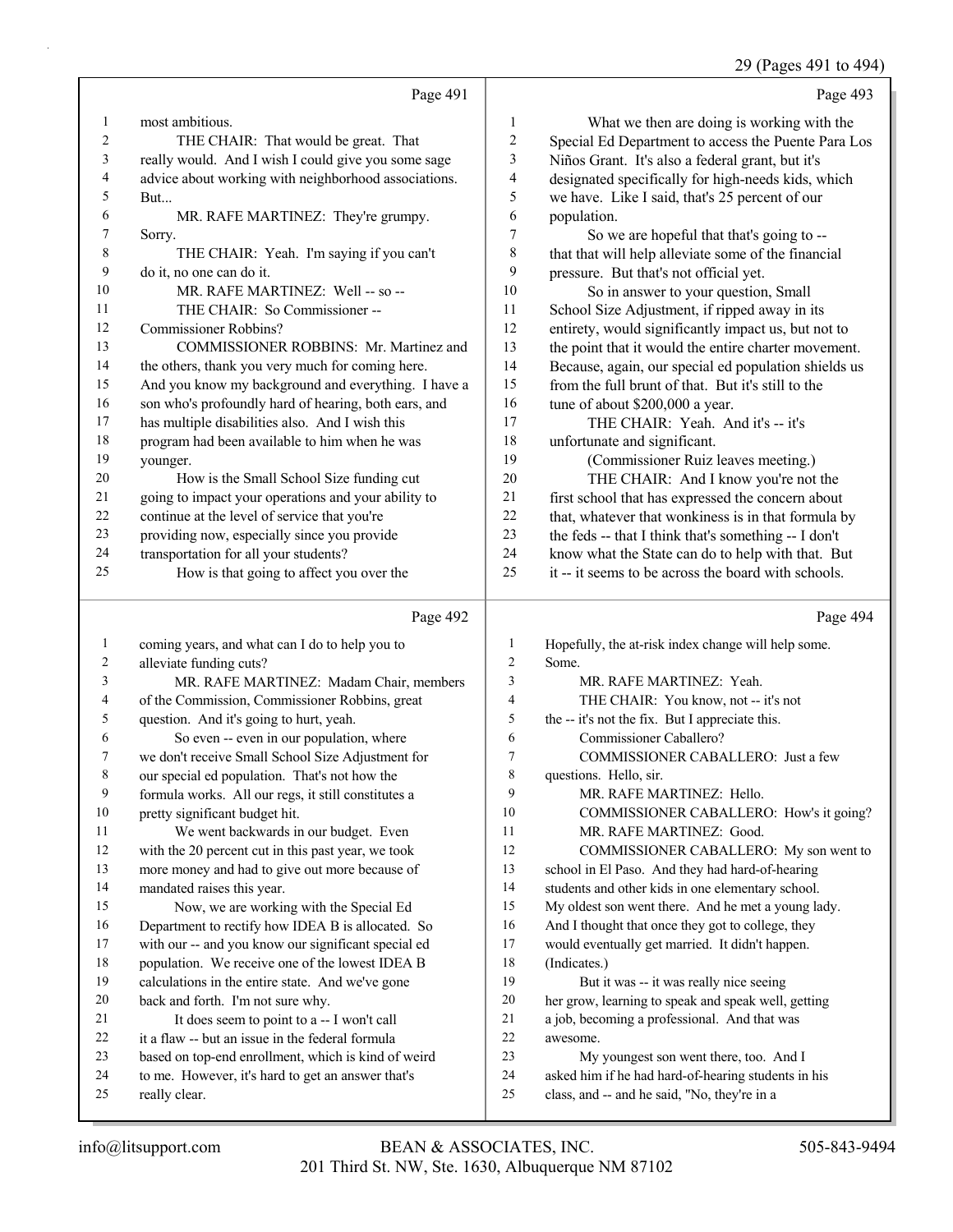#### 30 (Pages 495 to 498)

|                          | Page 495                                             |                  | Page 497                                             |
|--------------------------|------------------------------------------------------|------------------|------------------------------------------------------|
| 1                        | different area of the school."                       | $\mathbf{1}$     | Right? This is an act of experimentation for sure.   |
| $\overline{2}$           | And I knew that the -- there was a                   | $\overline{c}$   | But it's to that -- what you're talking              |
| $\mathfrak{Z}$           | challenge. But I thought -- when they described the  | $\mathfrak{Z}$   | about. How do we truly create a need to know, along  |
| $\overline{\mathcal{L}}$ | elementary school, I thought they were more -- more  | $\overline{4}$   | with a need to sign, a need to communicate, where    |
| 5                        | together. They would see each other -- I think my    | 5                | all kids are integrated and connected to one         |
| 6                        | son would only see those students and be with those  | 6                | another.                                             |
| $\sqrt{ }$               | students and mix with them in the -- either recess   | $\boldsymbol{7}$ | Together we rise. Together we're better.             |
| $\,$ $\,$                | or before school or after school.                    | $\,$ 8 $\,$      | That's a common theme.                               |
| 9                        | And he had a young -- he said, "My new               | 9                | So as a result -- I know it's not a                  |
| $10\,$                   | friend, but he hits me."                             | 10               | standardized test component. But if you were to      |
| 11                       | And -- "What do you mean?"                           | 11               | measure empathy and caretaking, "I'm my brother's    |
| 12                       | And so he describes his new friend as                | 12               | caretaker," we'd be the A-plus school, you know.     |
| 13                       | hard-of-hearing and would always hit him.            | 13               | And that's the thing. We deal with all               |
| 14                       | And so I plugged his ears, and, "Let's               | 14               | demographics, all sorts of economic demographics,    |
| 15                       | play."                                               | 15               | racial demographics, disability demographics. We     |
| 16                       | He had a hard time playing with not being            | 16               | really -- I believe, and I'm proud to say that -- we |
| $17\,$                   | able to listen.                                      | 17               | really are the exemplar when it comes to how we      |
| 18                       | And so I said, "He probably -- can you               | 18               | serve all kids to their needs.                       |
| 19                       | understand when he speaks?"                          | 19               | COMMISSIONER CABALLERO: And I looked at              |
| 20                       | He says, "Most of the time. Most of the              | 20               | your breakdown. And congratulations. You're          |
| 21                       | time."                                               | 21               | probably the only school that can truly say that     |
| 22                       | "So he's hitting you to catch your                   | 22               | you're bringing in -- because by having different    |
| 23                       | attention so you can turn around."                   | 23               | types of kids, different backgrounds, different      |
| 24                       | And he thought about it and says, "You're            | 24               | ethnicities, you grow personally. And so you're      |
| 25                       | probably right."                                     | 25               | providing your students with the best growth that    |
|                          | Page 496                                             |                  | Page 498                                             |
| $\mathbf{1}$             | And so that was an experience. And I was             | $\mathbf{1}$     | they can get in a school. Thank you.                 |
| $\overline{c}$           | glad there was an integration of the kids, but kind  | $\boldsymbol{2}$ | MR. RAFE MARTINEZ: Agreed. Thank you.                |
| 3                        | of disappointed that it wasn't totally integrated.   | 3                | THE CHAIR: Commissioner Armbruster?                  |
| 4                        | And, according to description, I thought             | 4                | COMMISSIONER ARMBRUSTER: Hi.                         |
| 5                        | it was going to be an integration of all the kids.   | 5                | MR. RAFE MARTINEZ: Hi.                               |
| 6                        | MR. RAFE MARTINEZ: Yeah. Madam Chair,                | 6                | COMMISSIONER ARMBRUSTER: To just                     |
| 7                        | members of the Commission, Commissioner Caballero,   | $\boldsymbol{7}$ | reiterate some things, I was with Chairman Gipson on |
| $\,$ $\,$                | that -- so you just hit on what makes us nationally, | $\,$ 8 $\,$      | that -- and I think we were brand new and knew       |
| 9                        | this whole idea that hearing kids are learning how   | 9                | little. But I was a special education teacher for    |
| 10                       | to sign and are purposefully integrated with deaf    | 10               | 39 years, so I sort of did get this.                 |
| 11                       | kids so that they're -- everyone is working          | 11               | And, finally, I said to your teacher. I              |
| 12                       | together.                                            | 12               | said, "So are you talking about living skills kinds  |
| 13                       | So there's different segments of our day             | 13               | of disabilities?"                                    |

 where kids are getting what they need academically, from the most kind of -- pointed to their specific needs and communication, to a place that's really student-driven around project-based learning, where we deliberately put a hearing child and a deaf child

together and have them build a robot or solve

problems together, so that we're creating a need for

21 them to communicate. 22 And that's -- the common language in our

place is sign language. So there's deliberate and

 very specific ways that we've come to develop the program that we have now, a lot of trial and error.

 just getting by day to day. And the school district -- it was in California -- called me and said, "We really need a sub today. Can you come? It's for a class of deaf children." 24 I said, "I don't know anything about deaf

children. I mean, what would I know?"

16 Because it is. It's a spectrum disorder

18 And I will just tell you one funny story. 19 I had taught one year and knew zero, truly

14 She said, "Yes." 15 "Okay. Got it."

17 just like anything else.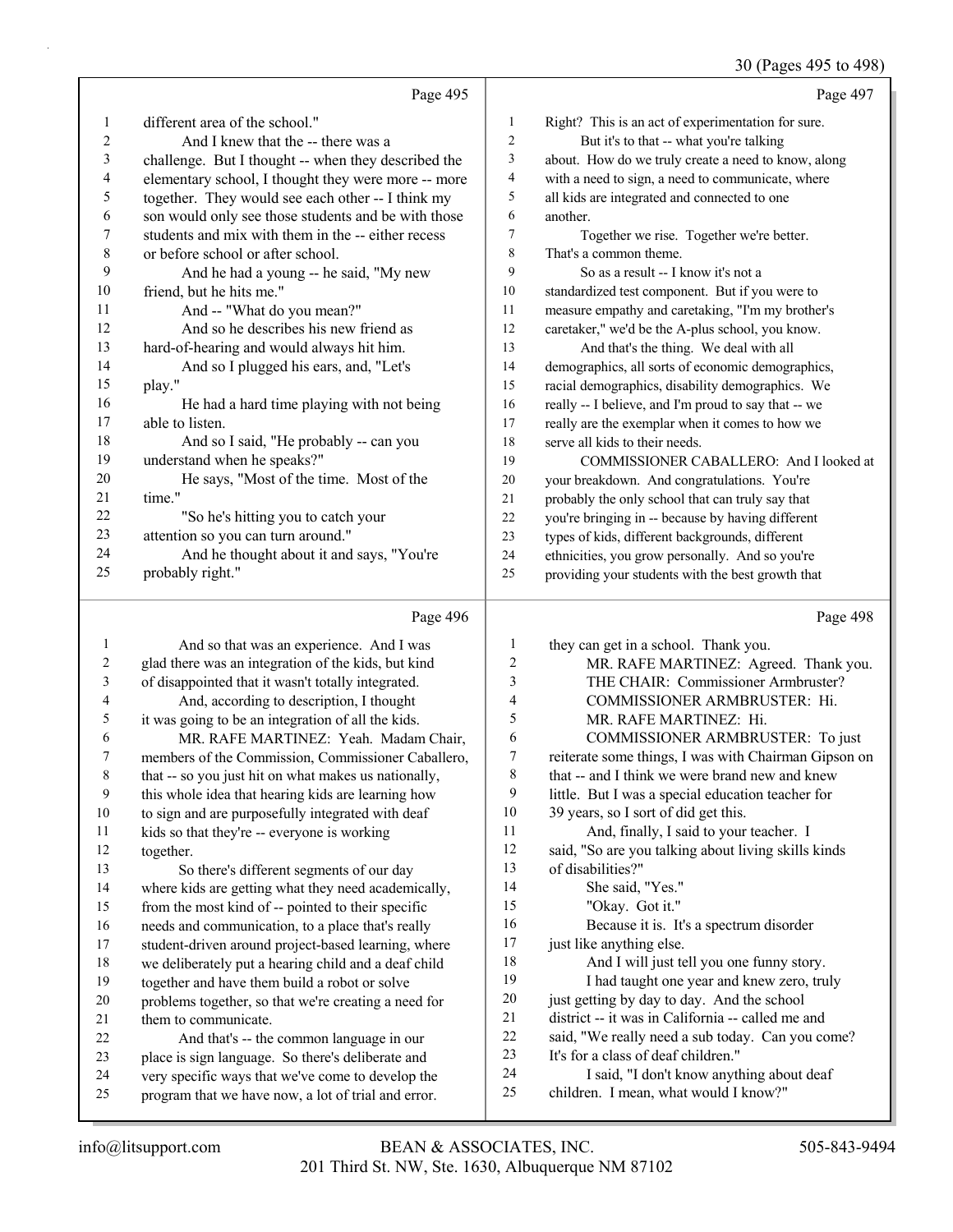31 (Pages 499 to 502)

|                | Page 499                                                                                       |                          | Page 501                                                                |
|----------------|------------------------------------------------------------------------------------------------|--------------------------|-------------------------------------------------------------------------|
| 1              | Well, they're the same as everybody else.                                                      | $\mathbf{1}$             | COMMISSIONER ARMBRUSTER: It would be                                    |
| 2              | So, "Sit down." "No. Here."                                                                    | 2                        | hearing-impaired children who can communicate in,                       |
| 3              | But it is true. Because I never had any                                                        | $\mathfrak{Z}$           | just say English, for the sake of this conversation,                    |
| 4              | training with children with -- of hearing                                                      | $\overline{\mathcal{L}}$ | as well as hearing children who can sign, fluently                      |
| 5              | impairment. Because that's a spectrum.                                                         | 5                        | sign.                                                                   |
| 6              | But I did have several children in                                                             | 6                        | MR. RAFE MARTINEZ: Correct, yes. But as                                 |
| 7              | Los Alamos Middle School. And they were completely                                             | 7                        | of right now, the hearing kids who can sign who are                     |
| 8              | inclusion. And the only issue we had was their AM                                              | $\,$ $\,$                | on a diploma pathway don't stay with us                                 |
| 9              | systems were on different frequencies. So they                                                 | 9                        | 9-through-12. And they wouldn't return to us                            |
| $10\,$         | couldn't be together in the same class because one                                             | 10                       | through transition; right?                                              |
| 11             | needed one -- I don't know. One needed one and one                                             | 11                       | Does that make sense?                                                   |
| 12             | needed the other. Whatever. So I think that it                                                 | 12                       | Yeah. We don't have the capacity, neither                               |
| 13             | really was good that they were doing this.                                                     | 13                       | financial nor through teacher certification, to run                     |
| 14             | And also when I was getting my master's                                                        | 14                       | a regular high school right now. And we don't have                      |
| 15             | degree -- and this is going to talk about this                                                 | 15                       | the space, obviously. Those are big bodies.                             |
| 16             | bilingual certificate -- I was working with a woman                                            | 16                       | COMMISSIONER ARMBRUSTER: Okay. So --                                    |
| 17             | who was a hearing child of deaf parents. And what                                              | 17                       | well, when they go to their other school and they                       |
| 18             | her thesis was, that she should be considered                                                  | 18                       | can still sign, they should still be able to                            |
| 19             | bilingual because she spoke two languages. And, in                                             | 19                       | graduate -- but that's my -- the other part I want                      |
| 20             | fact, that is what's happening.                                                                | 20                       | to say -- and I just want a clarification. This is                      |
| 21             | So do your kids graduate as bilingual --                                                       | 21                       | really not a comment.                                                   |
| 22             | do they get a bilingual certificate? Or is that                                                | 22                       | So your hearing children and children who                               |
| 23             | only --                                                                                        | 23                       | are high-functioning hearing-disabled are taking                        |
| 24             | MR. RAFE MARTINEZ: Madam Chair, members                                                        | 24                       | these tests that the State is giving, but you're                        |
| 25             | of the Commission, Commissioner Armbruster. So, no.                                            | 25                       | just not -- so they know what they're doing and how                     |
|                | Page 500                                                                                       |                          | Page 502                                                                |
| 1              | So, one -- so they are bilingual -- they are                                                   | $\mathbf{1}$             | they're doing and what areas they need to improve                       |
| $\overline{c}$ | bilingual, for sure, that. But not a bilingual                                                 | 2                        | in. Am I right?                                                         |
| $\mathfrak{Z}$ | certification. So, one, it doesn't exist in ASL                                                | 3                        | MR. RAFE MARTINEZ: Correct. Yes.                                        |
| 4              | yet. That's actually -- in a previous meeting, I                                               | 4                        | COMMISSIONER ARMBRUSTER: So they're doing                               |
| 5              | talked about our partnership with Presbyterian                                                 | 5                        | that. I thought it was an interesting comment,                          |
| 6              | Hearing Institute and ACE Leadership. That's one of                                            | 6                        | given that 70 percent of your students are special                      |
| 7              | the goals of that, through the Circle Grant. That's                                            | 7                        | ed, that a comment made in the -- you know, the                         |
| $\,$ 8 $\,$    | one of the goals of that partnership is to have ASL                                            | 8                        | things that you-all send in -- was they didn't feel                     |
| 9              | acknowledged as a Bilingual Seal language. It                                                  | 9                        | they were getting enough attention. I thought,                          |
| $10\,$         | hasn't happened yet, but we're working on that.                                                | 10                       | "What are you? One of six?"                                             |
| 11             | But the other thing, too, is -- so our                                                         | 11                       | So I just didn't quite get that. That's                                 |
| 12             | high school, our 9-through-12 kids are not                                                     | 12                       | why I wanted to just clarify that.                                      |
| 13             | necessarily -- now the transition is different. But                                            | 13                       | MR. RAFE MARTINEZ: That's an                                            |
| 14             | before, our 9-through-12 kids were our most of the                                             | 14                       | interesting -- I did. I saw that. One of the kids                       |
| 15             | kids with significant and multiple disabilities.                                               | 15                       | said that, right.                                                       |
| 16             | So if you were to -- to align what a                                                           | 16                       | COMMISSIONER ARMBRUSTER: I feel like it                                 |
| 17             | Bilingual Seal means in either the Native languages                                            | 17                       | was positive. It wasn't really a negative comment.                      |
| 18             | or Spanish to an ASL construct with our population                                             | 18                       | MR. RAFE MARTINEZ: It's an interesting                                  |
| 19             | of kids, 9-12, probably not -- probably wouldn't                                               | 19                       | observation. One of the things we do a lot in that                      |
| $20\,$         | happen.                                                                                        | 20                       | world of social emotional learning, when you're                         |
| 21             | But now that we have the transition kids                                                       | 21                       | dealing with a population of kids who have                              |
| 22             | and we're bringing back some of our higher -- our                                              | 22                       | disabilities, and then, by extension, the family,                       |
| 23             | higher-level deaf kids into that space of                                                      | 23                       | there's a lot of things that come out around the                        |
|                |                                                                                                |                          |                                                                         |
| 24<br>25       | 18-to-21-year-old education, that definitely is<br>where we he want to hit. We want that path. | 24<br>25                 | disability that's not just specific for the kid with<br>the disability. |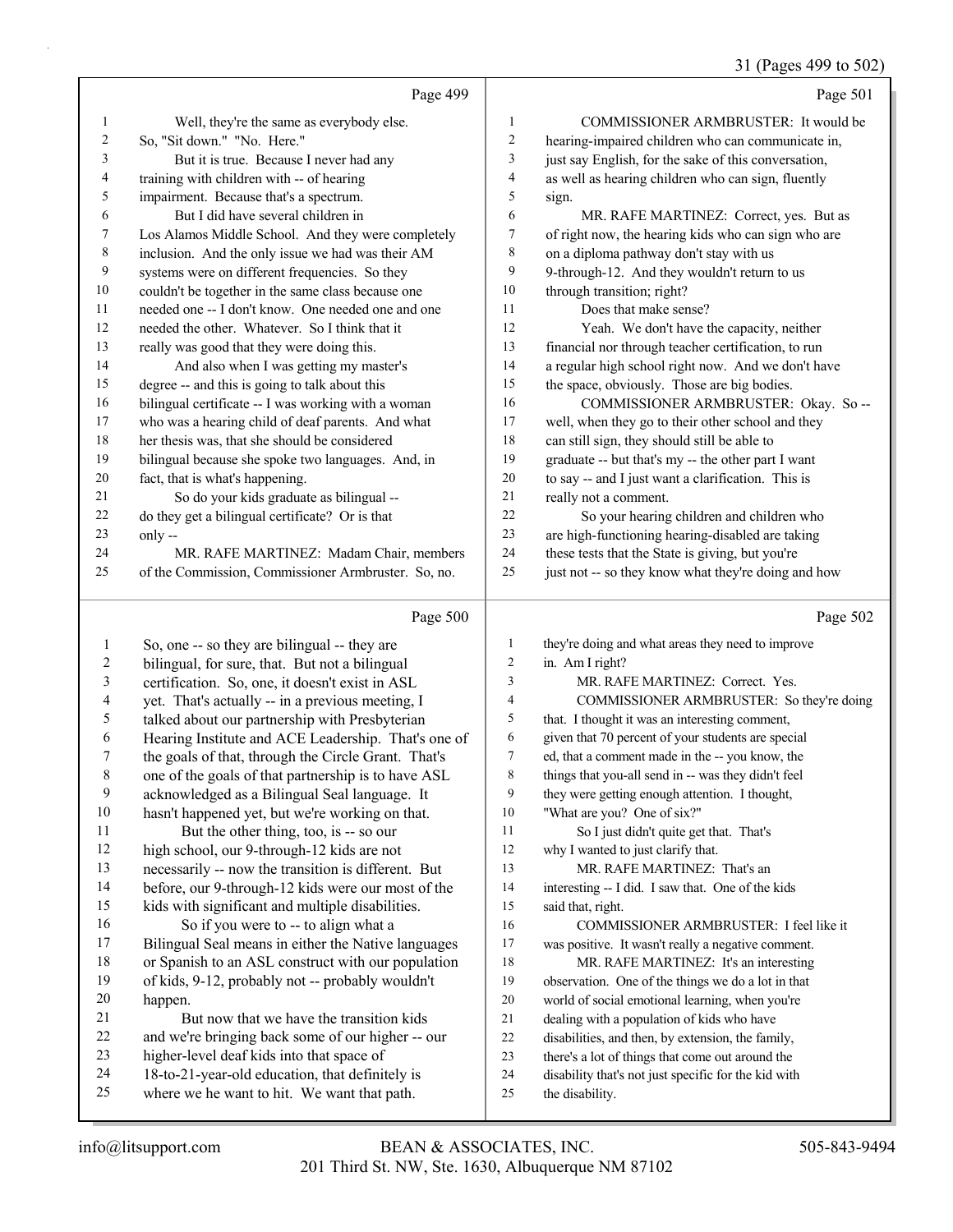### 32 (Pages 503 to 506)

|              | Page 503                                             |                         | Page 505                                             |
|--------------|------------------------------------------------------|-------------------------|------------------------------------------------------|
| 1            | It's the siblings and the parents, having            | $\mathbf{1}$            | That's creating a better world for my son,           |
| 2            | to deal with what it is to have a child with         | 2                       | for his son, for his daughter, because they're --    |
| 3            | disability and talking them off ledges, like, "You   | 3                       | we're expanding their little community of people     |
| 4            | have a gift. Let us show you how to see how great    | $\overline{\mathbf{4}}$ | that can sign, that can communicate, that can        |
| 5            | what you have is"; right? That's the parents' side.  | 5                       | support them, that they can feel like they're a part |
| 6            | The other side of the scales is, "Yeah,              | 6                       | of -- you know, of something real, and it's not like |
| 7            | your brother or sister is going to take a lot of     | 7                       | they're put off in another classroom all by          |
| 8            | attention sometimes, and you can't be mad every time | 8                       | themselves.                                          |
| 9            | they pull that attention away."                      | 9                       | We go to basketball. We go to kayaking.              |
| 10           | So it's a -- with a context of that --               | 10                      | We go to all these fun things. And the teachers can  |
| 11           | knowing that, hearing -- seeing that comment and     | 11                      | sign, the students can sign, the parents are         |
| 12           | then -- but knowing, contextually, yeah, we have to  | 12                      | signing. And, yes, we have days we cry. Oh, my       |
| 13           | work with our reg ed kids who are there who          | 13                      | gosh, it breaks my heart. Just every day, just       |
| 14           | constantly see their special needs brother or sister | 14                      | recently, we have these conversations about what     |
| 15           | pulling a lot of attention away from them.           | 15                      | does this look like for Thomas, who's in the         |
| 16           | And, you know, quite honestly, that's in             | 16                      | transition program? What are the next steps?         |
| 17           | our space, too. I have a son -- my younger son who   | 17                      | But, you know, this little program, this             |
| 18           | goes to the school is eight, gifted, typically       | 18                      | little school has literally changed not only our     |
| 19           | developing. My older son is 16 and multiple needs    | 19                      | families' lives but all these lives around us.       |
| 20           | deaf, right? And so, yeah, it's a balancing act and  | 20                      | That's who we fight for. I couldn't be more proud    |
| 21           | very much deliberate coaching.                       | 21                      | and thankful that we found each other.               |
| 22           | And Kim -- you might want to speak to that           | 22                      | COMMISSIONER ARMBRUSTER: Well, I want to             |
| 23           | as well. She's a co-founder, and she has that same   | 23                      | commend you, as everyone here has said, in all that  |
| 24           | scenario.                                            | 24                      | you've been doing. And I think that it takes a long  |
| 25           | MS. KIMBERLY MOYA: Thank you, members of             | 25                      | time in this world to make a change.                 |
|              |                                                      |                         |                                                      |
|              | Page 504                                             |                         | Page 506                                             |
| $\mathbf{1}$ | the Commission. So, yes, I do have a 19-year-old,    | $\mathbf{1}$            | I started teaching special education                 |
| $\sqrt{2}$   | Thomas. He's the one that started this conversation  | $\sqrt{2}$              | before IDEA. So you can all imagine that. I was      |
| 3            | with Rafe and I all these years ago about, "Where do | 3                       | only six years old; I want you to know that.         |
| 4            | we go?" Because he couldn't go to Santa Fe, you      | $\overline{4}$          | But -- and I actually have a friend -- and           |
| 5            | know. He's had multiple special needs. And so he's   | 5                       | I bet this wouldn't happen now -- who couldn't have  |
| 6            | the reason, you know.                                | 6                       | children, so they adopted. And the little girl,      |
| 7            | And then I have twins that are typically             | $\sqrt{ }$              | they discovered -- I don't know, a couple of months  |
| $\,$ 8 $\,$  | developing, high-flying. They went to the school as  | $\,$ $\,$               | or whatever, 40-something years ago -- was deaf.     |
| 9            | well through eighth grade. And even this week, we    | $\mathbf{9}$            | And the adoption agency said, "We will take her      |
| 10           | have these conversations of, "Okay. Yes, we have to  | 10                      | back."                                               |

11 And the parents said -- it makes me cry -- said, "Absolutely not. Absolutely not." 13 But I think just the acceptance of people. It's long-time -- I mean, just even -- starting with Brown vs. Board of Education in terms of race. And 16 then into IDEA, and then into kids who are with -- the range of disabilities, and even kids who are significant disabilities. 19 And sometimes, actually, they are more acceptable than those you can't see. You know what 21 I mean? It's just the way life is. 22 So I think that everything you do and everything that we all are doing here to get acceptance for all children. We don't care if

you're deaf or green or purple; it's about children.

you help me?"

 do this for Thomas; but, you know, he's -- he's our purpose. He's part of what makes our family great. We're better because of him, and you guys are better, you know, and can help other people, too."

 That's what makes me the most proud of this school. These kids are great little citizens. They're good people. They care about each other. They see your disability. "Oh, okay. Fine. Well, you can help me with this, and I'll help you with that." 21 And it's a non- -- it doesn't even -- it's not a conversation about, "Oh, gosh. I don't want to shake their hand or talk to them," or anything. 24 It's like, "Hey, why don't I help you and

15 So I think -- I always tell Rafe this.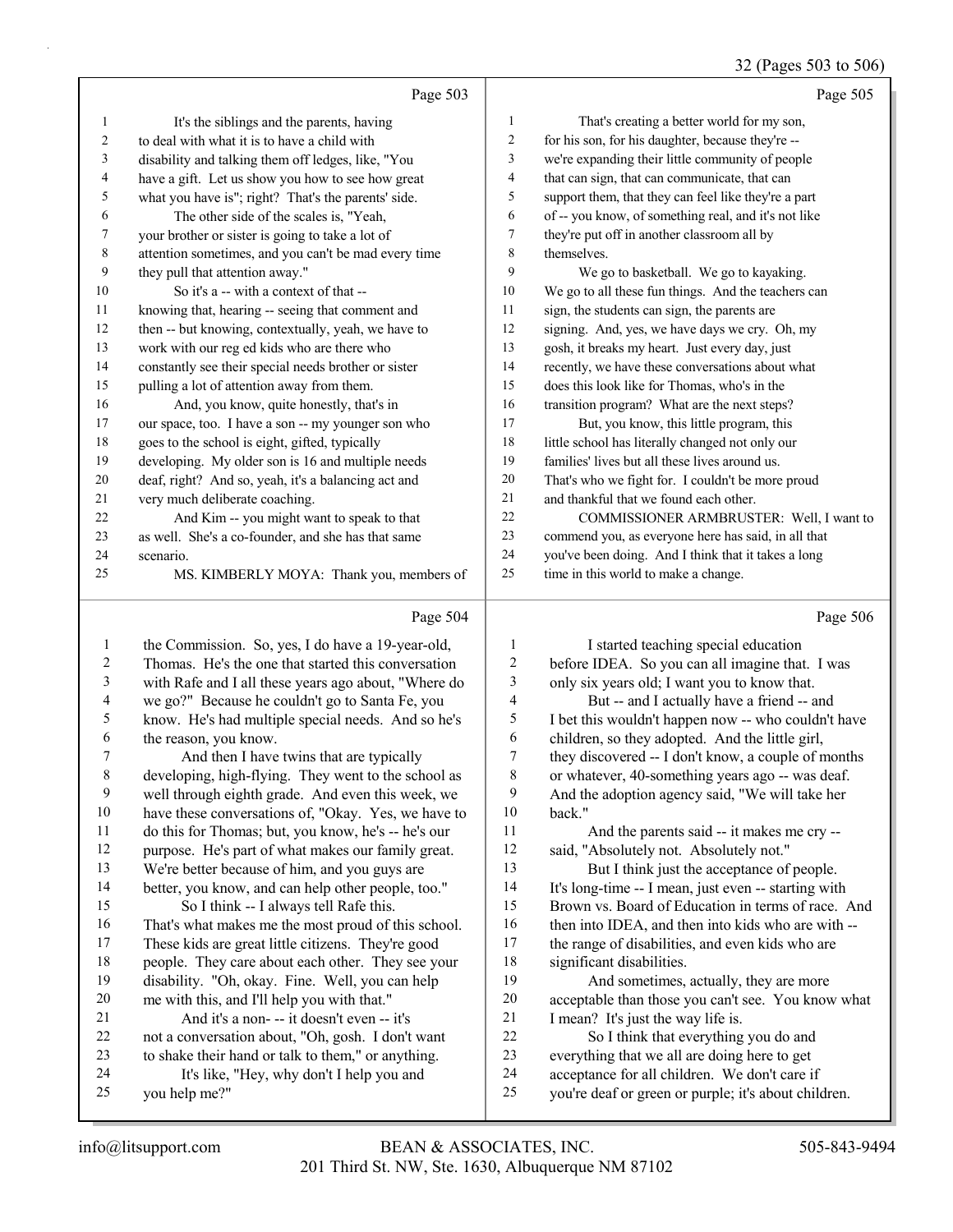### 33 (Pages 507 to 510)

|                |                                                                                                                                                                                                                                    |                  | 33 (Pages 50/ to 510)                                |
|----------------|------------------------------------------------------------------------------------------------------------------------------------------------------------------------------------------------------------------------------------|------------------|------------------------------------------------------|
|                | Page 507                                                                                                                                                                                                                           |                  | Page 509                                             |
| $\mathbf{1}$   | And I really commend all that you are doing. I                                                                                                                                                                                     | $\mathbf{1}$     | <b>COMMISSIONER RAFTERY: I've never</b>              |
| $\sqrt{2}$     | think you need to do more advertising. I don't                                                                                                                                                                                     | $\overline{2}$   | understood sign language. But if you have, like, a   |
| 3              | know.                                                                                                                                                                                                                              | $\overline{3}$   | child who doesn't speak English and a child who      |
| 4              | MR. RAFE MARTINEZ: That's good.                                                                                                                                                                                                    | $\overline{4}$   | doesn't -- speaks German or whatever, do they        |
| 5              | COMMISSIONER ARMBRUSTER: I guess I'm                                                                                                                                                                                               | 5                | communicate -- how do they communicate? Or do you    |
| 6              | going to be fighting with the Legislature, like,                                                                                                                                                                                   | 6                | teach a different type of sign language for          |
| 7              | "What are you going to do with a school of                                                                                                                                                                                         | $\boldsymbol{7}$ | different languages?                                 |
| $\,$ 8 $\,$    | 126 children?"                                                                                                                                                                                                                     | 8                | MR. RAFE MARTINEZ: Are you talking about             |
| 9              | I guess I have to look at this IDEA. I                                                                                                                                                                                             | 9                | our school specifically?                             |
| 10             | thought you got more money, like A, B, C, D funding.                                                                                                                                                                               | 10               | COMMISSIONER RAFTERY: That's why I'm                 |
| 11             | MR. RAFE MARTINEZ: We should.                                                                                                                                                                                                      | 11               | asking. I don't know how it works.                   |
| 12             | COMMISSIONER ARMBRUSTER: I thought you                                                                                                                                                                                             | 12               | MR. RAFE MARTINEZ: So we are rooted in               |
| 13             | got more for "D" students than for "A" students.                                                                                                                                                                                   | 13               | American Sign Language. There's different sign       |
| 14             | MR. RAFE MARTINEZ: SEG, the State funding                                                                                                                                                                                          | 14               | languages across the world. Even in countries --     |
| 15             | is that.                                                                                                                                                                                                                           | 15               | and even in the United States, there's different     |
| 16             | THE CHAIR: But not the federal.                                                                                                                                                                                                    | 16               | dialects around the regions. So Mexican Sign         |
| 17             | COMMISSIONER ARMBRUSTER: Well, that's                                                                                                                                                                                              | 17               | Language is different than American Sign Language is |
| 18             | stupid.                                                                                                                                                                                                                            | 18               | different than Canadian Sign Language.               |
| 19             | COMMISSIONER CABALLERO: How about telling                                                                                                                                                                                          | 19               | COMMISSIONER RAFTERY: So whenever you get            |
| 20             | Trump?                                                                                                                                                                                                                             | 20               | a child that doesn't speak any English, you teach    |
| 21             | THE CHAIR: But it's -- like I said, it's                                                                                                                                                                                           | 21               | them the Mexican one?                                |
| 22             | not the first school that has expressed that                                                                                                                                                                                       | 22               | MR. RAFE MARTINEZ: You teach them the                |
| 23             | frustration at this point in time. And you're                                                                                                                                                                                      | 23               | American one. Because they're here, like I said.     |
| 24             | right. It doesn't make any sense.                                                                                                                                                                                                  | 24               | Again, like I said, we just had a family from Chad   |
| 25             | COMMISSIONER ARMBRUSTER: I'm sorry. That                                                                                                                                                                                           | 25               | come in, a refugee family. There's three of them.    |
|                | Page 508                                                                                                                                                                                                                           |                  | Page 510                                             |
| $\mathbf{1}$   | was --                                                                                                                                                                                                                             | $\mathbf{1}$     | And it's amazing to see how quickly                  |
| $\overline{2}$ | THE CHAIR: And I don't think the funds                                                                                                                                                                                             | $\overline{c}$   | they're picking up English by -- by using ASL as a   |
| 3              | flow very quickly, either, do they?                                                                                                                                                                                                | 3                | bridge. I can tell you, there's something --         |
| 4              | MR. RAFE MARTINEZ: Through IDEA B?                                                                                                                                                                                                 | $\overline{4}$   | there's a doctoral thesis in there somewhere.        |
| 5              | THE CHAIR: Right.                                                                                                                                                                                                                  | 5                | COMMISSIONER RAFTERY: Thank you.                     |
| 6              | MR. RAFE MARTINEZ: It's a federal fund.                                                                                                                                                                                            | 6                | COMMISSIONER ARMBRUSTER: Are these                   |
| 7              | You apply for it the end of the year, and you get it                                                                                                                                                                               | $\tau$           | hearing students?                                    |
| 8              | for the following year.                                                                                                                                                                                                            | $\,$ $\,$        | MR. RAFE MARTINEZ: These are hearing                 |
| 9              | THE CHAIR: Yeah. 'Cause I know sometimes                                                                                                                                                                                           | 9                | students. The reason they came to us, they have a    |
| 10             | with schools, it's like we're still waiting for --                                                                                                                                                                                 | 10               | youngest sib who has a pretty significant            |
| 11             | and that could also be, in part, on the school for                                                                                                                                                                                 | 11               | disability. So mom, in anticipation of having that   |
| 12             | when they filed.                                                                                                                                                                                                                   | 12               | child come our way, enrolled all her other ones.     |
| $\sim$         | <b>ACCOMMENDATION The Contract of the Contract of the Contract of the Contract of the Contract of the Contract of the Contract of the Contract of the Contract of the Contract of the Contract of the Contract of the Contract</b> |                  |                                                      |

13 MR. RAFE MARTINEZ: Yeah. This year, it's a little -- the Puente para los Niños, the high-needs grant, that doesn't flow fast. That's an application process. We had to drop an application, describe the needs of our kids, go through a panel

18 and be vetted and hopefully get awarded. 19 So we're hopeful that it will hit. If it doesn't, well, I don't know. We'll figure it out,

| 21 | $but -$                              |
|----|--------------------------------------|
| 22 | THE CHAIR: Right. Okay. Any other -- |
| 23 | COMMISSIONER RAFTERY: I have an      |
| 24 | off-the-wall question.               |
| 25 | MR. RAFE MARTINEZ: Yeah.             |

- 13 COMMISSIONER ROBBINS: Madam Chair, if I could add, when my son was young, one of the caretakers was a registered nurse. When she had her first child, she would bring her baby with her. And the first language that this child learned was sign
- language, because her mother used it extensively with my son.
- 20 And she was able to ask for food and water and tell her that she needed her diaper changed long before she could ever speak. It is actually very simple for a young child to learn sign language and to use it. Because a lot of the motions and everything are somewhat natural, if you think about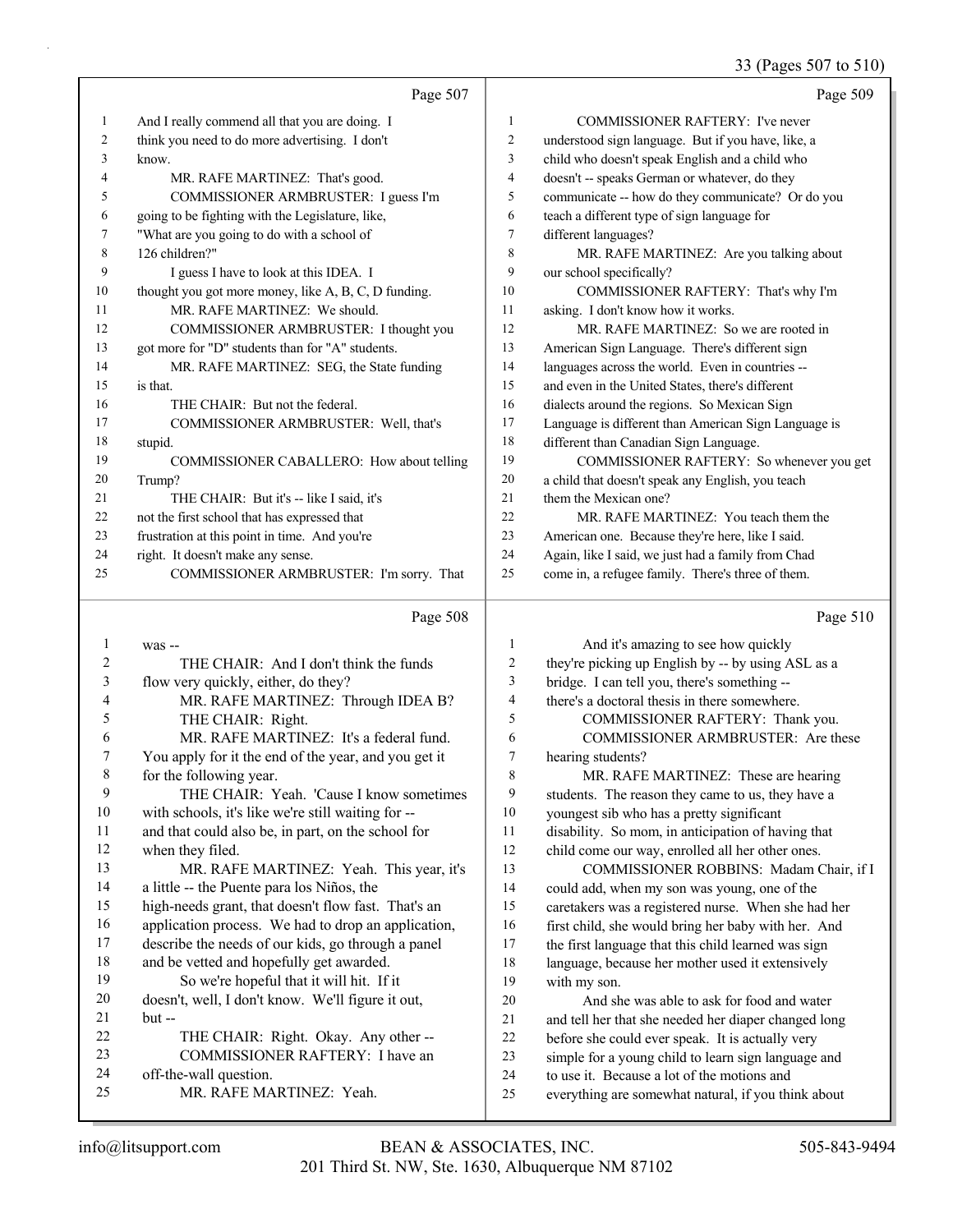### 34 (Pages 511 to 514)

|                          |                                                      |                         | 34 (Pages 511 to 514                                 |
|--------------------------|------------------------------------------------------|-------------------------|------------------------------------------------------|
|                          | Page 511                                             |                         | Page 513                                             |
| $\mathbf{1}$             | it, like, you know, sit, chair, [indicates], you     | $\mathbf{1}$            | Mesoamerica somewhere; I'm not sure what country,    |
| $\overline{c}$           | know, thank you.                                     | $\overline{c}$          | Guatemala, or whatever the country was. And so she   |
| 3                        | Some of them they just -- if you speak               | 3                       | was -- there were a lot of children who lived out in |
| $\overline{\mathcal{L}}$ | with your hands, it's going to be a lot easier to do | 4                       | the forest and had no access. They were poor         |
| 5                        | sign language. And if you can actually observe it,   | 5                       | children. They were isolated children. They didn't   |
| 6                        | and you start to see a lot of the words -- they'll   | 6                       | have the kind of early stimulation.                  |
| $\boldsymbol{7}$         | start with -- if you learn the alphabet, a lot of    | 7                       | And so the teacher was trying to teach, I            |
| $\,$ 8 $\,$              | the words will start with letters. So, you know,     | 8                       | believe, ASL. And it just wasn't working very well.  |
| 9                        | I'll use a "K". "K" is "king," because the band      | 9                       | But what happened was the kids developed their own   |
| $10\,$                   | that goes across the king; or "Q" for "Queen,"       | $10\,$                  | language, their own signs. And they had to teach     |
| 11                       | little words like that.                              | 11                      | the teacher what they were talking about.            |
| 12                       | And you start to say, "Okay. These make              | 12                      | MR. RAFE MARTINEZ: Yeah. Cool story.                 |
| 13                       | sense." And for a small child, they really do. And   | 13                      | Yeah.                                                |
| 14                       | they can pick it up.                                 | 14                      | THE CHAIR: Commissioners, if nothing                 |
| 15                       | And I think people who speak a different             | 15                      | else --                                              |
| 16                       | language will be able to pick it up. And, like you   | 16                      | COMMISSIONER CRONE: Didn't one of your               |
| 17                       | said, Mr. Martinez, it's that bridge between their   | 17                      | students get a scholarship to Northern?              |
| 18                       | language and English.                                | 18                      | MR. RAFE MARTINEZ: No. That's the                    |
| 19                       | THE CHAIR: Commissioner Crone?                       | 19                      | New Mexico School for the Deaf. They had almost a    |
| 20                       | COMMISSIONER CRONE: I just wanted to                 | 20                      | seven-foot-tall basketball player that had a         |
| 21                       | follow up with what you said. There have been a      | $21\,$                  | scholarship.                                         |
| 22                       | number of programs in colleges in ape signing. Of    | 22                      | COMMISSIONER CRONE: I have a question                |
| 23                       | course, the most famous is probably Washoe. The      | 23                      | about your team. Why the Honey Badgers?              |
| 24                       | next one that's famous is Koko.                      | 24                      | MR. RAFE MARTINEZ: I'm going to refer to             |
| 25                       |                                                      | 25                      |                                                      |
|                          | And, you know, one of my daughter's                  |                         | Kim, because her son came up with that.              |
|                          | Page 512                                             |                         | Page 514                                             |
| $\mathbf{1}$             | favorite childhood books was -- excuse me -- "The    | 1                       | MS. KIMBERLY MOYA: Members of the                    |
| $\overline{c}$           | Conversation with Koko."                             | $\overline{\mathbf{c}}$ | Commission, thank you again.                         |
| 3                        | Unfortunately, Koko died last year. And              | 3                       | So Thomas was in the hospital -- this is a           |
| 4                        | it was a sad moment. What they taught us -- and      | 4                       | true story. He struggled for many years, in and out  |
| 5                        | they did learn language. And so any of your          | 5                       | of the hospital. One day -- this is when we were     |
| $\sqrt{6}$               | students, had those apes been there, could have      | 6                       | sitting across tables creating the school. We've     |
| $\tau$                   | communicated back and forth.                         | 7                       | always been the little guy against the big guy.      |
| $\,$ $\,$                | So it's -- and there is a theory in                  | 8                       | They called us, in the beginning, starry-eyed, naive |
| 9                        | linguistics that the first language was sign         | 9                       | parents. They said it would never happen, never      |
| 10                       | language and that the verbal part of it came along   | 10                      | open. Public record.                                 |
| 11                       | later                                                | 11                      | It's onen We're kind of small and                    |

18 COMMISSIONER CRONE: The "worse threes"? 19 MR. RAFE MARTINEZ: "Worse threes." Yeah 24 COMMISSIONER CRONE: I wonder -- I saw a 11 It's open. We're kind of small and scrappy. And so the year we were opening, I'll never forget. I was sitting in the hospital with Thomas and his wife, Mr. Martinez' wife, and one of our other founders. We were talking about, you know, what was going to be our mascot, what were we going to do, what were we going to choose? 18 And Thomas was fascinated with animals with bad behavior. He's, like, "Oh, my gosh. These animals are crazy. I don't want any otters, I don't want any raccoons, nothing." 22 One of our interpreters, she sent us a video, and it was a link to the honey badger. It was named the "Bad" 'blank' of the Year" by Guinness, because it will take on anyone, and it

"crazy threes."

12 So you're right. I mean, if you -- you're having trouble communicating with your toddler, you

 it's minimized when sign language is used as a language, because then kids are able to express their needs and have them met. So it just takes behavior way down. There's a lot of that out there.

documentary about a sign teacher that went to

15 MR. RAFE MARTINEZ: There's significant research that backs, like, "terrible twos" and the

might switch to sign language.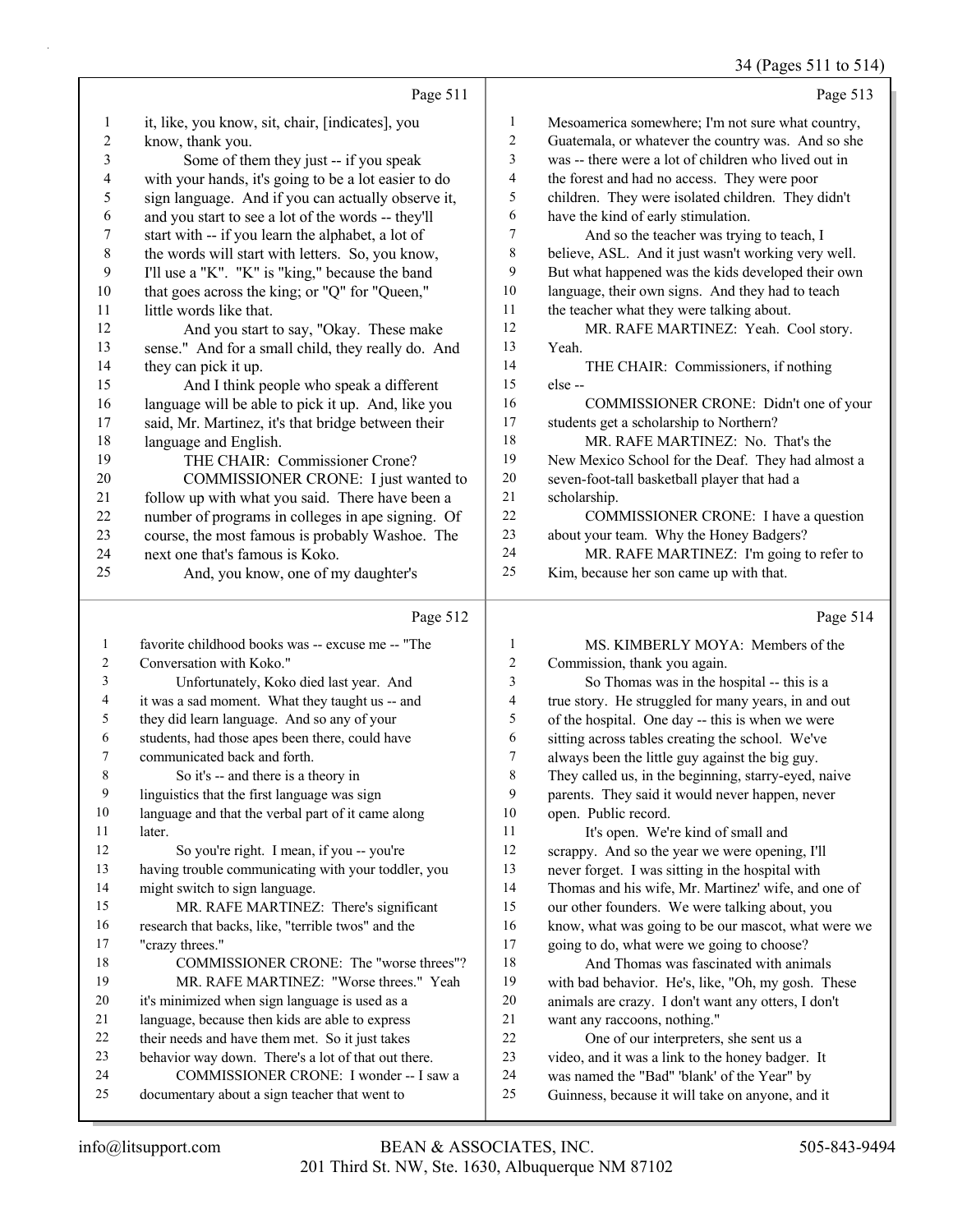35 (Pages 515 to 518)

|                | Page 515                                                                                            |                | Page 517                                                |
|----------------|-----------------------------------------------------------------------------------------------------|----------------|---------------------------------------------------------|
| 1              | will just destroy. Doesn't care. If a lion comes                                                    | 1              | ACTING DIRECTOR BRAUER: Everything that's               |
| $\overline{c}$ | up, it's like, "Boom. I'll get your private parts."                                                 | $\overline{c}$ | relevant to the school.                                 |
| 3              | Takes out a cobra, goes to sleep from the poison,                                                   | 3              | I believe that that would -- I think it                 |
| 4              | and then wakes up and and continues eating.                                                         | 4              | would be relevant, since they did receive a report      |
| 5              | And he's, like, "I don't know, Mom. I                                                               | 5              | card last year that included the different aspects.     |
| 6              | think that's a pretty good mascot for your school."                                                 | 6              | THE CHAIR: All right. Okay.                             |
| 7              | So they sent it to us. And his wife                                                                 | 7              | Sorry. I thought you were going to get a                |
| 8              | created the -- I mean, just a mockup of this, you                                                   | 8              | Get Out of Jail Free card.                              |
| 9              | know, "Albuquerque Sign Language Academy, Home of                                                   | 9              | ACTING DIRECTOR BRAUER: Sorry, Rafe.                    |
| 10             | the Honey Badgers."                                                                                 | 10             | THE CHAIR: Commissioner Robbins?                        |
| 11             | And Thomas was, like, "I don't want to go                                                           | 11             | COMMISSIONER ROBBINS: Madam Chair, I                    |
| 12             | to your school if you have a real honey badger                                                      | 12             | would like to make a motion that the Public             |
| 13             | there."                                                                                             | 13             | Education Commission renew the charter for              |
| 14             | So small but scrappy.                                                                               | 14             | Albuquerque Sign Language Academy for five years,       |
| 15             | THE CHAIR: Thank you. I just have one                                                               | 15             | with the conditions that the New Mexico System of       |
| 16             | question. Is there any data that's going to be                                                      | 16             | School Support and Accountability Report prepared by    |
| 17             | provided on the State Accountability System for this                                                | 17             | PED show similar performance for the School Year        |
| 18             | school that we're waiting for?                                                                      | 18             | 2018-'19 in the school -- in the student growth,        |
| 19             | MS. KAREN WOERNER: I'm not sure.                                                                    | 19             | highest quartile; student growth, middle quartile;      |
| 20             | ACTING DIRECTOR BRAUER: Madam Chair,                                                                | 20             | student growth, lowest quartile; English Language       |
| 21             | members of the Commission, I believe, Rafe, last                                                    | 21             | Learners, chronic absenteeism, college-and-career       |
| 22             | year, you were part of the School Report Card                                                       | 22             | readiness, education climate, with no statistically     |
| 23             | System.                                                                                             | 23             | significant decrease in performance.                    |
| 24             | THE CHAIR: Okay.                                                                                    | 24             | COMMISSIONER VOIGT: Second.                             |
| 25             | ACTING DIRECTOR BRAUER: So you did get a                                                            | 25             | THE CHAIR: There's a motion by                          |
|                |                                                                                                     |                |                                                         |
|                | Page 516                                                                                            |                | Page 518                                                |
| 1              |                                                                                                     | 1              |                                                         |
| 2              | "B"; right?                                                                                         | $\overline{c}$ | Commissioner Robbins, a second by Commissioner          |
| 3              | MR. RAFE MARTINEZ: Correct. Yes.<br>ACTING DIRECTOR BRAUER: Didn't want to                          | 3              | Voigt.                                                  |
| 4              |                                                                                                     | 4              | Any further discussion?                                 |
| 5              | shortchange you. That was a celebration point over                                                  | 5              | (No response.)<br>THE CHAIR: If not, roll call, please. |
| 6              | the last couple of years, being able to see that.                                                   | 6              | <b>COMMISSIONER ARMBRUSTER: Commissioner</b>            |
| 7              | So my big picture answer is yes. And it might be<br>specific -- maybe specific to -- to the school. | 7              | Raftery?                                                |
| 8              | But we are committed to making sure that                                                            | 8              | COMMISSIONER RAFTERY: Yes.                              |
| 9              | ASL and other SAM schools are part of that system,                                                  | 9              | <b>COMMISSIONER ARMBRUSTER: Commissioner</b>            |
| 10             | for sure. But I'll get more information on what                                                     | 10             | Gipson?                                                 |
| 11             | that will look like after the --                                                                    | 11             | THE CHAIR: Yes.                                         |
| 12             | THE CHAIR: Because we're looking at what                                                            | 12             | COMMISSIONER ARMBRUSTER: Commissioner                   |
| 13             | needs to be in the motion. Because if they weren't,                                                 | 13             | Robbins?                                                |
| 14             | it would have just been a straight with no                                                          | 14             | COMMISSIONER ROBBINS: Yes.                              |
| 15             | conditions, because there's nothing that we're                                                      | 15             | <b>COMMISSIONER ARMBRUSTER: Commissioner</b>            |
| 16             | waiting for.                                                                                        | 16             | Caballero?                                              |
| 17             | But if we put -- I'm not sure what                                                                  | 17             | COMMISSIONER CABALLERO: Yes.                            |
| 18             | conditions to put into the motion, because we don't                                                 | 18             | COMMISSIONER ARMBRUSTER: Commissioner                   |
| 19             | know what we're waiting for.                                                                        | 19             | Crone?                                                  |
| 20             | The other schools, we know 100 percent                                                              | 20             | COMMISSIONER CRONE: Yes.                                |
| 21             | what we're waiting for. But the concern is --                                                       | 21             | COMMISSIONER ARMBRUSTER: Commissioner                   |
| 22             | ACTING DIRECTOR BRAUER: Madam Chair,                                                                | 22             | Davis?                                                  |
| 23             | based on the motion, I would say you would be safe                                                  | 23             | COMMISSIONER DAVIS: Yes.                                |
| 24<br>25       | to put that in the motion.<br>THE CHAIR: Everything?                                                | 24<br>25       | COMMISSIONER ARMBRUSTER: Commissioner<br>Voigt?         |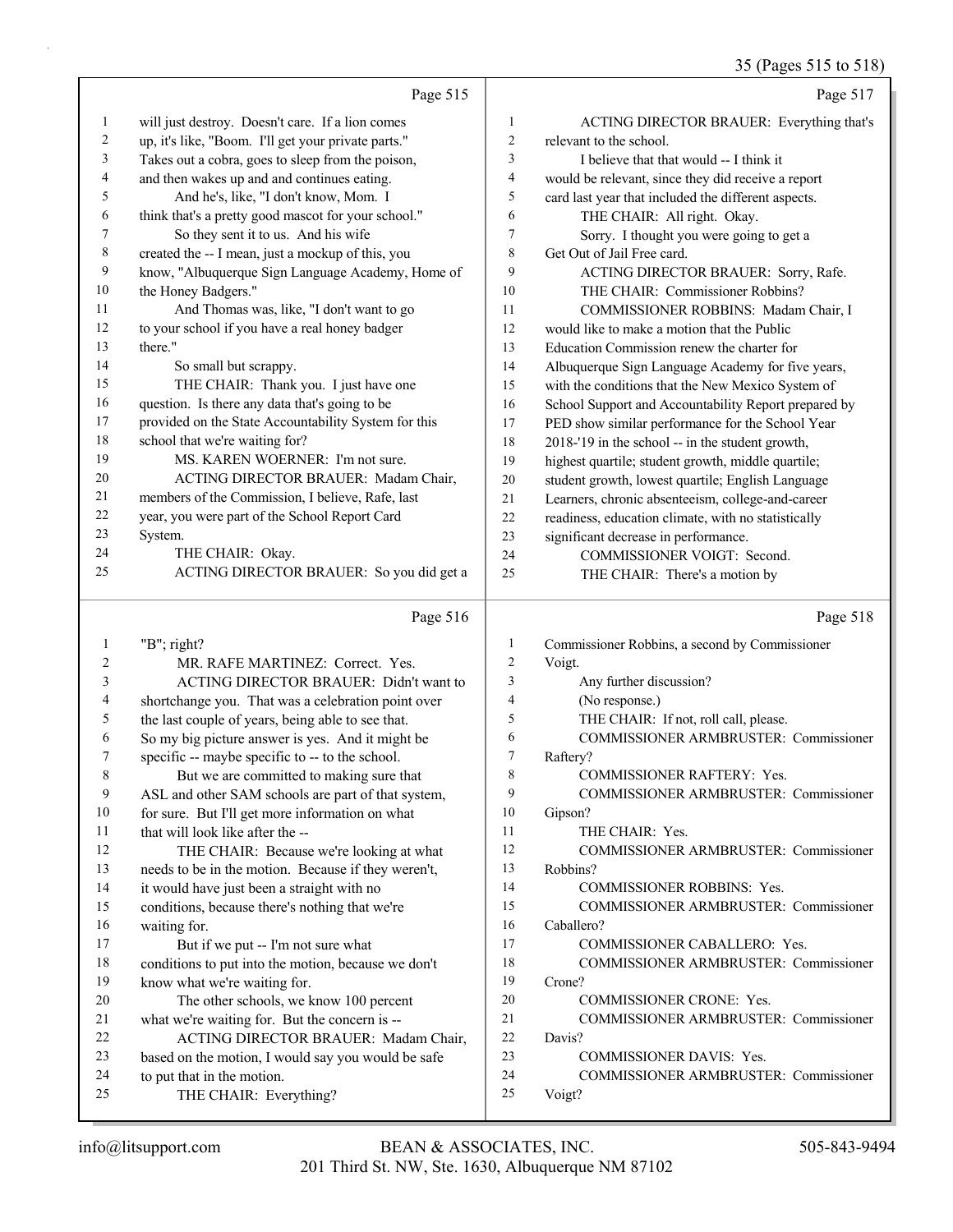36 (Pages 519 to 522)

|                | Page 519                                            |                | Page 521                                             |
|----------------|-----------------------------------------------------|----------------|------------------------------------------------------|
| $\mathbf{1}$   | <b>COMMISSIONER VOIGT: Yes.</b>                     | 1              | review the data -- no less than ten days -- the PEC  |
| $\mathfrak{2}$ | <b>COMMISSIONER ARMBRUSTER: Commissioner</b>        | $\overline{2}$ | will review the data and remove the condition or     |
| $\overline{3}$ | Armbruster votes "Yes."                             | 3              | take other action, such as a Corrective Action Plan, |
| $\overline{4}$ | That will be an eight-zero vote.                    | $\overline{4}$ | or possibly non-renew the charter.                   |
| 5              | THE CHAIR: The motion passes, eight-zero.           | 5              | At the future meeting, January or February           |
| 6              | Congratulations, and thank you from the bottom of   | 6              | of 2020, the PEC will only consider the issues       |
| 7              | our hearts for everything that you do every day.    | 7              | related to the reason for the conditions and will    |
| 8              | MR. RAFE MARTINEZ: Thank you.                       | 8              | not consider any other issues related to renewal.    |
| 9              | THE CHAIR: Commissioners, we're going to            | 9              | So we will absolutely close out                      |
| 10             | take about a 40-minute break, like we have.         | 10             | operational and financial today and 90 percent of    |
| 11             | (A recess was taken at 12:27 p.m., and              | 11             | the academic, that the only thing that will remain   |
| 12             | reconvened at 1:18 p.m., as follows:)               | 12             | open is the data that is not yet available, so that  |
| 13             | THE CHAIR: Okay. Good afternoon,                    | 13             | if the -- the school will know today if it's -- if   |
| 14             | everyone. And thank you for traveling, and thank    | 14             | they're going to have to come back up and what they  |
| 15             | you for your patience and indulgence with our lunch | 15             | would have to speak about, or if they're going to be |
| 16             | break. We appreciate it.                            | 16             | on the Consent Agenda, because you just have to show |
| 17             | And we appreciate everything that you've            | 17             | stability. All right?                                |
| 18             | done to get yourselves ready, let alone everything  | 18             | So, hopefully, we're -- hopefully, we're             |
| 19             | that you do every day. And I think the room is a    | 19             | good to go. So thank you once again.                 |
| 20             | testament to everything that you do. So we -- we    | 20             | And I will ask if anyone has not yet                 |
| 21             | welcome everyone that came up with the school --    | 21             | signed up to speak during the Public Comments and    |
| 22             | thank you very much -- and, hopefully, will be part | 22             | you wish to, there is a sign-up sheet there by       |
| 23             | of this celebration. So thank you.                  | 23             | Ms. Friedman. There is only eight minutes allotted;  |
| 24             | So just, once again -- and I know we have           | 24             | so that we will evenly divide the eight minutes up   |
| 25             | had a short communication in regards to the e-mail  | 25             | between the number of people that sign up to speak.  |

|    | Page 520                                             |    | Page 522                                             |
|----|------------------------------------------------------|----|------------------------------------------------------|
| 1  | that came out about the Accountability System. So I  | 1  | So that CSD will give their report, you'll have your |
| 2  | have been making just a stock statement before every | 2  | 15 minutes, we'll do the eight minutes of Public     |
| 3  | school. If you have any questions about this going   | 3  | Comment, and then we'll go into other questions.     |
| 4  | forward, please don't hesitate to ask if you have    | 4  | So thank you.                                        |
| 5  | any questions or concerns, because we're trying to   | 5  | ACTING DIRECTOR BRAUER: Madam Chair,                 |
| 6  | make people feel as comfortable about this as we     | 6  | members of the Commission, before I defer to Deputy  |
| 7  | can.                                                 | 7  | Director Woerner, I had a few comments.              |
| 8  | So let's -- so Renewal of Charters with              | 8  | First off, I wanted to acknowledge the               |
| 9  | Conditions: The PED has not provided a report or     | 9  | student leadership in the room. It's wonderful to    |
| 10 | review of data for the School Year '18-'19           | 10 | see this for the second time today, the student      |
| 11 | Accountability. It is important for schools to have  | 11 | leaders joining us for this very important hearing.  |
| 12 | the complete -- sorry. For some reason, I can't see  | 12 | I just wanted to acknowledge the community           |
| 13 | right now -- the academic data as part of its        | 13 | members and the staff and my relatives that are here |
| 14 | renewal information for this renewal and also for    | 14 | today in supporting the school.                      |
| 15 | future years. The PEC needs complete State           | 15 | A few other thoughts or additions I wanted           |
| 16 | Accountability reports to make its best decision on  | 16 | to share. You received two different items during    |
| 17 | school renewal applications.                         | 17 | the break. One is a colorful presentation that       |
| 18 | The PEC will review financial and                    | 18 | Ms. Begay and the team will be going over. And the   |
| 19 | operational performance because the data is complete | 19 | other one is a one-pager, letter, from PSFA that     |
| 20 | at this meeting in December 2019. If the PEC         | 20 | reevaluates the MC -- I'm sorry -- NMCI score.       |
| 21 | decides to issue a renewal with conditions, the PEC  | 21 | And Karen will go into detail about that             |
| 22 | will clearly state what Accountability information   | 22 | in a bit; but I wanted to make sure each of you had  |
| 23 | it will review from the PED Accountability Report.   | 23 | those two things.                                    |
| 24 | When the Accountability data is prepared             | 24 | And then, finally, I wanted to share a               |
| 25 | by PED and the school has had an opportunity to      | 25 | brief -- a brief story about DEAP.                   |
|    |                                                      |    |                                                      |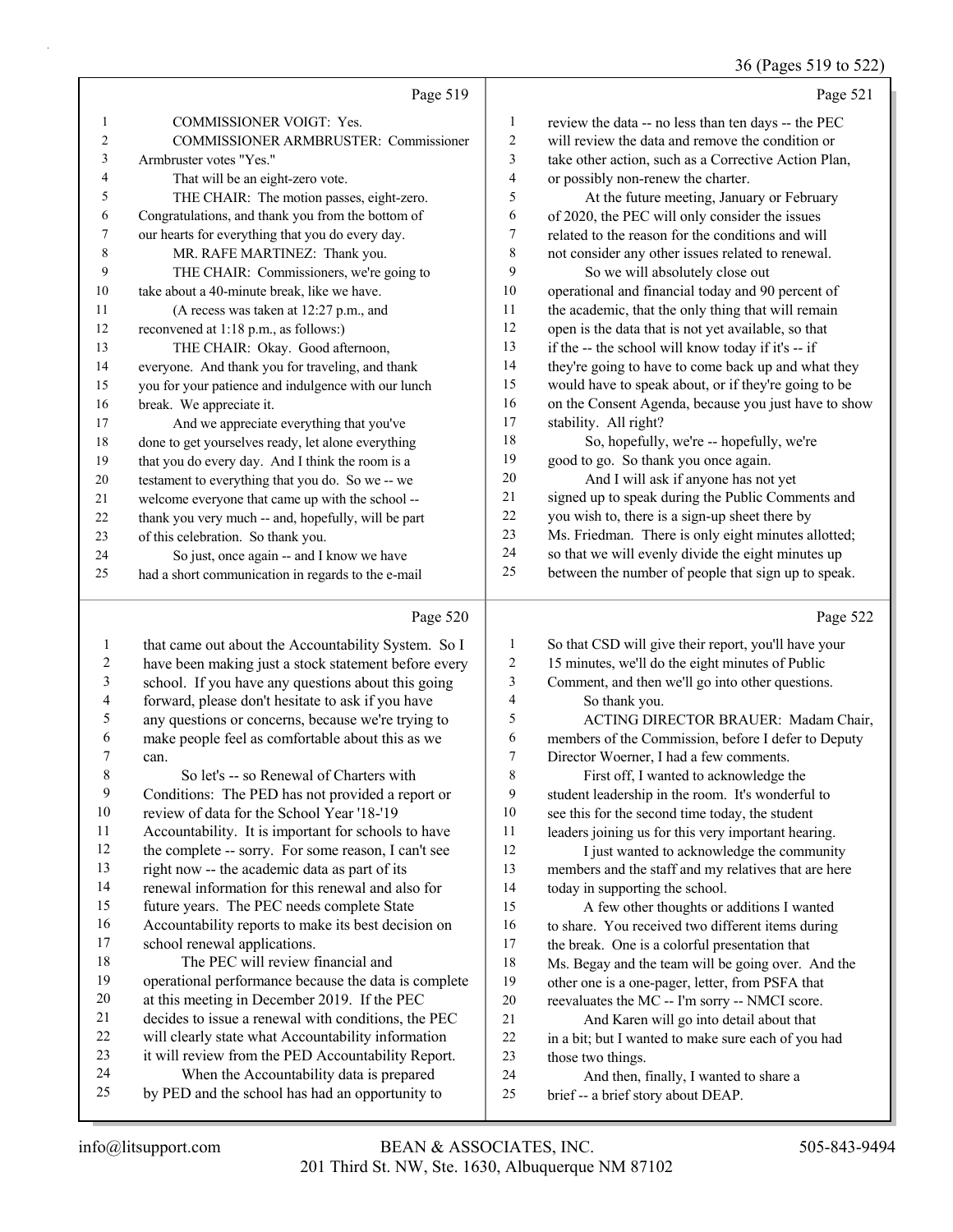37 (Pages 523 to 526)

|    |                                                      |                  | $57$ (1 upon $52$ to $52$                               |
|----|------------------------------------------------------|------------------|---------------------------------------------------------|
|    | Page 523                                             |                  | Page 525                                                |
| 1  | As you all know, I worked with Deputy                | 1                | 100 percent sure as to why their seventh-graders        |
| 2  | Secretary Bobroff very closely around the state to   | 2                | were not listed there, but they were not.               |
| 3  | support schools in developing their -- not only      | 3                | Their growth indices by subgroup, as you                |
| 4  | their equity teams at their schools, but also their  | 4                | see in the charts before you for both reading and       |
| 5  | multicultural, linguistically relevant or responsive | 5                | math, there was some, actually, significantly strong    |
| 6  | frameworks.                                          | 6                | growth in the first year of this chart, and less so     |
| 7  | I was at the Navajo Nation a few weeks ago           | 7                | now; although, still at -- as expected at the zero      |
| 8  | with Ms. Begay and two students, Mikkel and Gabriel. | 8                | mark in terms of growth for their subgroups in          |
| 9  | And they had a chance to present the school's        | 9                | reading and math.                                       |
| 10 | framework to the Navajo Nation leadership that was   | 10               | Regarding their student proficiency                     |
| 11 | there, including the President's Office. And it was  | 11               | subgroup, again, it reflects the same thing you saw     |
| 12 | just a really wonderful experience to see the        | 12               | on the first chart, with a little bit of an incline,    |
| 13 | leadership that was coming from the school around a  | 13               | upward trend for the first three years, and then a      |
| 14 | very important time period for our state.            | 14               | drop with the last assessment last year.                |
| 15 | And the Department has used, and will                | 15               | They -- on their charter-specific goals,                |
| 16 | continue to use, DEAP's framework as -- as a model   | 16               | they had two. In the first couple of years, they        |
| 17 | for other schools to really learn from and to figure | 17               | seemed to struggle or were unable to provide the        |
| 18 | out, how do you create a multicultural or culturally | 18               | adequate evidence. However, in '18 and '19, they        |
| 19 | linguistically relevant framework that's really      | 19               | met those goals for both years.                         |
| 20 | place-based and really coming from the community.    | 20               | Retention of students within the year                   |
| 21 | And so I just wanted to share those --               | 21               | has -- was a little lower at the first year of the      |
| 22 | that big story with you-all so that you know that    | 22               | contract term, but has been higher since, with a        |
| 23 | the school and the students are really leading in    | 23               | slight decrease from the last few years from            |
| 24 | really important ways for all of our students across | 24               | 93 percent to 83 percent; and that's at the end of      |
| 25 | the state.                                           | 25               | the school year.                                        |
|    | Page 524                                             |                  | Page 526                                                |
| 1  | And I'll defer to Karen.                             | 1                | Between school years has ranged from 62 to              |
| 2  | MS. KAREN WOERNER: Thank you, Director               | $\boldsymbol{2}$ | 71 percent.                                             |
| 3  | Brauer.                                              | 3                | Their teacher retention rate, as you see                |
| 4  | Madam Chair, Commissioners, school                   | 4                | in the chart, took a drastic increase from '16 to       |
|    | cooptatives, and succets thank you fanksin           | $\epsilon$       | $117$ and is at $90$ nanaget taggher natestige name. Of |

representatives, and guests, thank you for being

 here, all of you. 7 Of course, before you, I'm not even going to try to pronounce your school name, because I

 would not do it justice, and I apologize. Thankfully, we get to refer to it as "DEAP."

11 DEAP serves Grades 6 through 11, current

enrollment of 40 students. And their mission is

focused on cultural, vocational, and academic

skills, transforming the community and their world,

 holistic wellness, and balancing the needs of the 16 land and the needs of the people.

17 As you saw in your data analysis, the Part A in your reports, Commissioners, you will see that there was a bit of an incline, an increase in their proficiency rates in math and reading, and then a drop on the last year. Of course, that was a

 bit different assessment; but, nevertheless, a drop in the proficiency rates for both reading and math.

24 The science proficiency rate was not

listed on the SBA science spreadsheet. And I'm not

 '17 and is at 80 percent teacher retention now. Of course, they have very few teachers; so they're impacted greatly by any changes there.

8 On the audit findings, there were four audit findings this past year, three of which were repeat. In each of those cases, they were other non-compliance issues, not to be dismissed, but not serious -- truly serious issues.

13 Going back to the initial chart, you will see that -- the report on their grades. And then -- because they Met Standards in two areas and then

- Demonstrates Substantial Progress on the other areas
- based on the rubric in the application.

18 And looking at the organizational performance framework, as with all schools, the

- school had to report on any that were repeat
- Workings to Meet or Falls Far Below. And those are
- listed there on Page 3.
- 23 The first was Applicable Education
- Requirements. And that had to do with their
- Next Step Plans not being complete or containing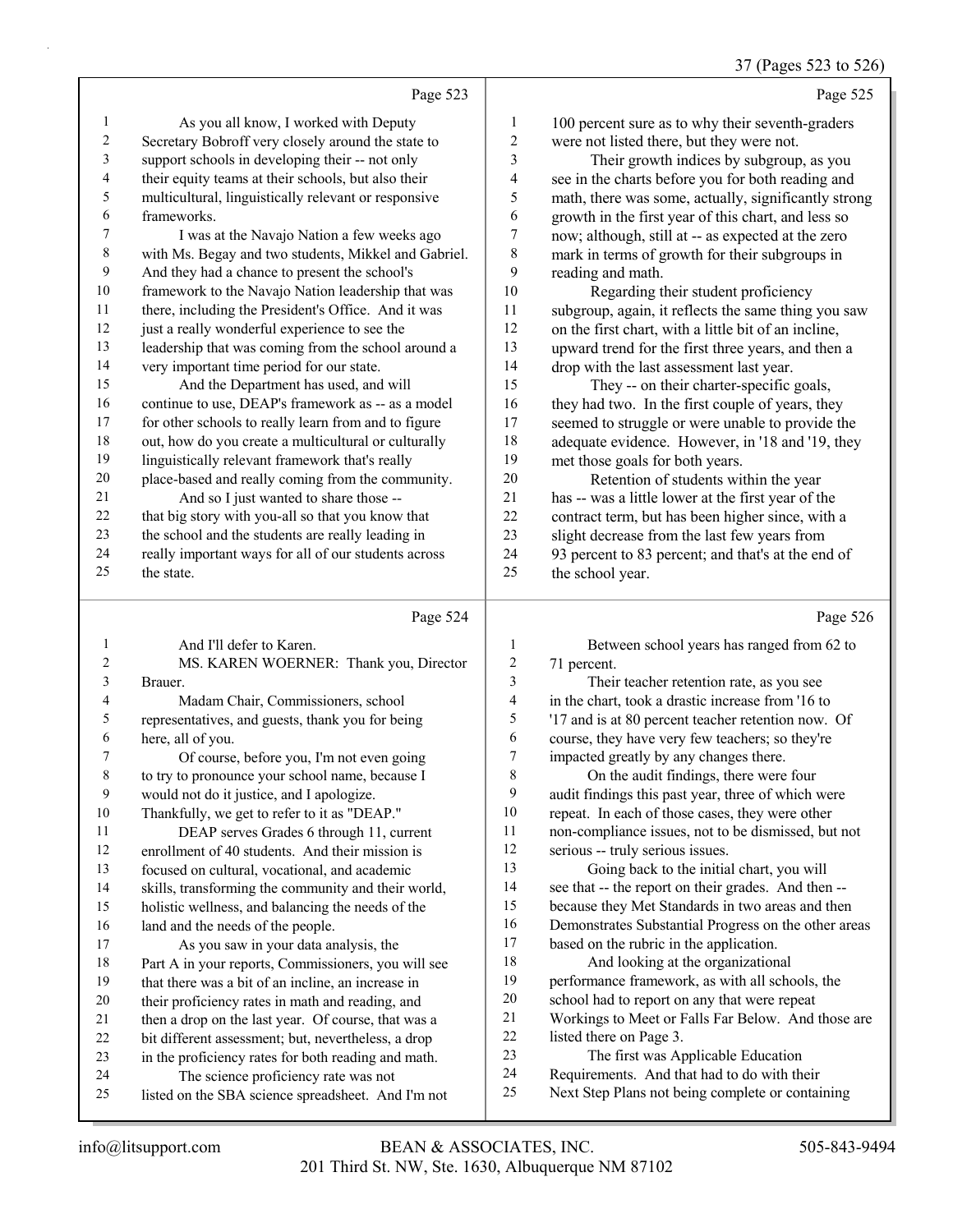|                |                                                      |                | 38 (Pages 527 to 530)                               |
|----------------|------------------------------------------------------|----------------|-----------------------------------------------------|
|                | Page 527                                             |                | Page 529                                            |
| $\mathbf{1}$   | their -- all of the required elements, and as well   | $\mathbf{1}$   | Chair, Patricia Gipson, and members of the PEC      |
| $\overline{c}$ | as filing their assessments in their cume folders,   | 2              | committee. My name is Louella Poblano. I am the     |
| 3              | which the school is working to resolve.              | 3              | head administrator for Dzil Ditl'ooí School of      |
| 4              | The Special Needs Indicator -- 1D,                   | 4              | Empowerment, Action and Perseverance. And I am here |
| 5              | Students with Special Needs, was around some IEP     | 5              | to represent DEAP Charter School, its students, its |
| 6              | issues and calculating service hours. They have a    | 6              | families, and the community.                        |
| 7              | contracted special education person who is -- I saw  | 7              | And we would like to share with you our             |
| $\,$ $\,$      | a marked improvement from '18 to '19 in their --     | $\,8\,$        | challenges and successes as we present our school.  |
| 9              | their work around this -- these areas.               | 9              | Thank you.                                          |
| $10\,$         | English Language Learners. Those had to              | 10             | MR. GAVIN SOSA: Madam Chair,                        |
| 11             | do with not only the identification, but more about  | 11             | Commissioners, good morning -- or good afternoon.   |
| 12             | filing their assessment scores and sending parent    | 12             | My name is Gavin Sosa. I am the vice president of   |
| 13             | letters were the main points of concern.             | 13             | the DEAP governing council.                         |
| 14             | Recurrent enrollment was at 65 percent.              | 14             | MS. KAYLA BEGAY: Hello. My name is Kayla            |
| 15             | So the current goal in the contract was 85 percent.  | 15             | Begay. And I am one of the co-founders of the       |
| 16             | So their current enrollment was below the goal.      | 16             | school, as well as the head teacher. We're here to  |
| 17             | Financial compliance, we've mentioned the            | $17\,$         | present, and we're excited to be here. So thank     |
| 18             | findings. But also there were some concerns about    | 18             | you.                                                |
| 19             | their audit and financial committee, Madam Chair,    | 19             | THE CHAIR: Okay. Thank you. Are you                 |
| $20\,$         | not having the correct required members. The school  | 20             | starting with this?                                 |
| 21             | has been advised and corrected that.                 | 21             | Yeah. I don't know -- is this the                   |
| $22\,$         | The 3B was -- the governance one was about           | 22             | beginning, or --                                    |
| 23             | holding management accountable. And this is the      | 23             | MS. KAYLA BEGAY: Sure. We can start.                |
| 24             | reason that their governance responsibilities        | 24             | Okay.                                               |
| 25             | received a Failing. We were not able to see a head   | 25             | THE CHAIR: Because we'll dim the lights             |
|                |                                                      |                |                                                     |
|                | Page 528                                             |                | Page 530                                            |
| $\mathbf{1}$   | administrator evaluation for the last three years.   | $\mathbf{1}$   | so that folks can see it better.                    |
| 2              | And so that was a concern.                           | 2              | MS. KAYLA BEGAY: All right. So we sit               |
| 3              | Health and Safety requirements was related           | 3              | here really honored to share our journey. It's been |
| 4              | to having visitors sign in and get a badge and be    | 4              | a difficult journey, but it's something we're very, |
| 5              | identified -- I think they can tell when I'm on      | 5              | very proud to share. And we're honored to have our  |
| 6              | campus -- and an immunization log issue that was     | 6              | families and our parents and our students here.     |
| 7              | resolved.                                            | $\overline{7}$ | A little bit about our school. I know               |
| $\,$ 8 $\,$    | 100 percent of their employees signed the            | 8              | it's very hard for everyone to say, but our school  |
| 9              | petition. 81 percent of their households signed the  | 9              | is called the Dzil Ditl'ooi School of Empowerment,  |
| 10             | petition. And to Director Brauer's point regarding   | 10             | Action and Perseverance. Dzil Ditl'ooí is the name  |
| 11             | the New Mexico Condition Index score, it was in your | 11             | of the mountain that rests in our community. It's a |
| 12             | packet. It's really high at 55.82 percent. That      | 12             | very sacred mountain to us, and so it's a huge part |
| 13             | was the letter we received from the PSFA. And the    | 13             | of our school, and we've learned a lot from it. Of  |

letter that Mr. Brauer has handed out now is a

corrected report, I presume, from the PSFA, with a

- 16 just under 3 percent. So I don't know why --17 THE CHAIR: A substantial difference. 18 MS. KAREN WOERNER: -- but suffice it to say that 3 percent is -- lower is better, so that's really good. And with that, I conclude my report. 21 THE CHAIR: Okay. Thank you. And welcome once again, and please if you will just identify yourself for the record, anyone who's going to speak for the school.
- 25 FROM THE FLOOR: Good morning, Honorable
- course, you can call us "DEAP" for short. 15 A little bit about DEAP. We're on the Arizona borderline. We're within McKinley County.
- 17 And so I'd like to provide some context to 18 our community, because our curriculum is really community-based. We were created to address our
- community's needs and concerns. 21 So DEAP is located in the community called
- Navajo, New Mexico. Navajo, New Mexico was home to
- one of the -- most thriving industries on the Navajo
- Nation, Navajo Forestry Products Industry. We
- called it "NFPI" for short. So NFPI was created in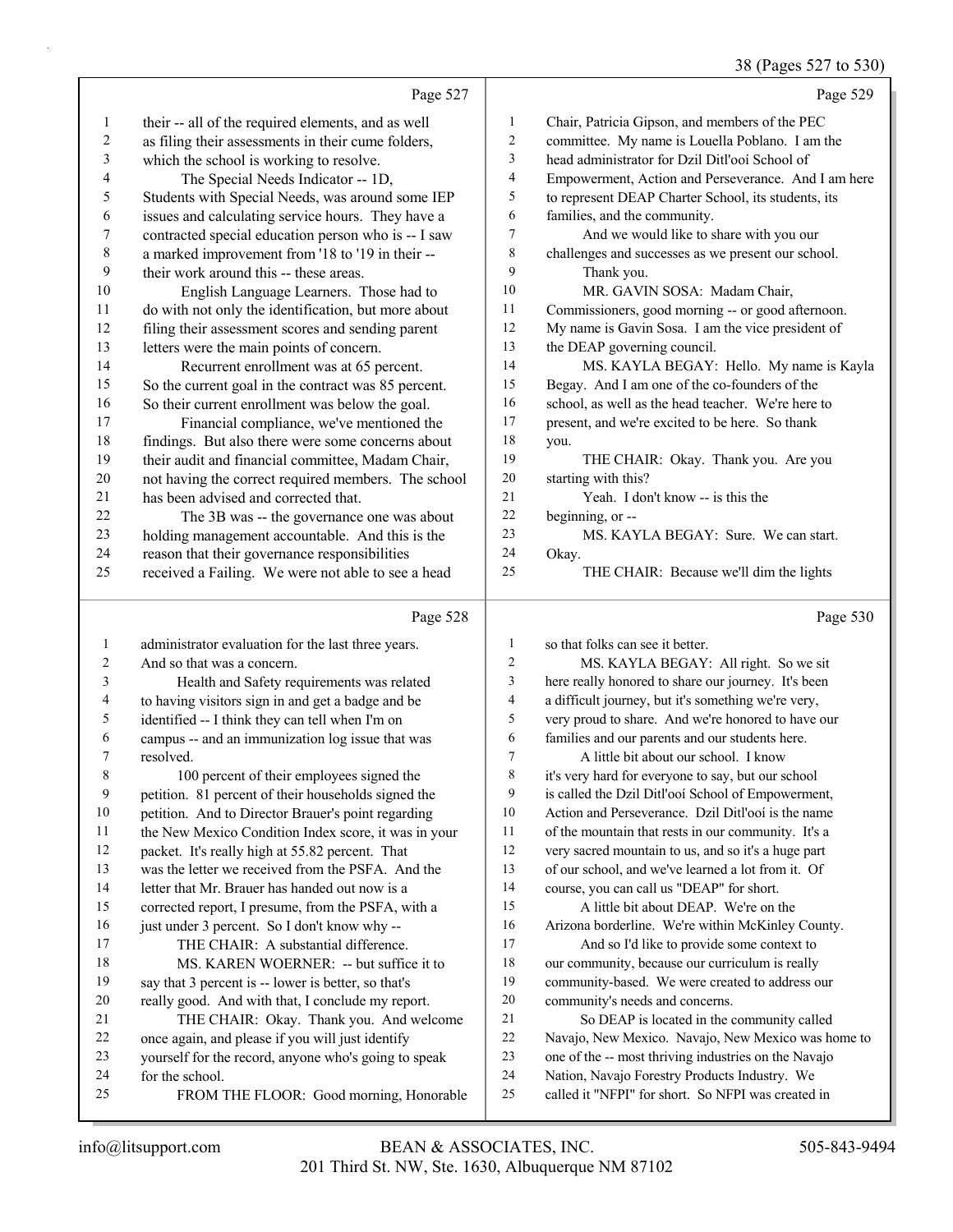39 (Pages 531 to 534)

|        | Page 531                                             |                | Page 533                                             |
|--------|------------------------------------------------------|----------------|------------------------------------------------------|
| 1      | the 1960s, and it was a booming industry that        | 1              | mention, too, that the Navajo Nation is what is      |
| 2      | brought so much infrastructure and resources to the  | $\overline{c}$ | considered a food desert. What this means is that    |
| 3      | community.                                           | 3              | we are roughly the size of these three states here,  |
| 4      | We had a lot of local economic                       | 4              | and we only have 13 grocery stores.                  |
| 5      | development. Homes were built; churches were built;  | 5              | Our community used to have a community               |
| 6      | schools were built. We had a store. Navajo was one   | 6              | market, where we could buy meat and vegetables; but  |
| 7      | of the only communities on the Navajo Nation that    | 7              | that closed in the past two years. And so how do we  |
| 8      | even had a swimming pool.                            | 8              | expect our students to be prepared for school when   |
| 9      | And so people have fond memories of what             | 9              | all they have access to is junk food?                |
| 10     | Navajo looked like as this thriving community. It    | 10             | So this is -- these are a couple of the              |
| 11     | was this model community.                            | 11             | issues that we face.                                 |
| 12     | But in the 1990s, when NFPI closed, we               | 12             | In addition, due to, you know, just                  |
| 13     | lost a lot of those resources. And so this is what   | 13             | historical trauma, our people are losing their       |
| 14     | you see today. This is that same swimming pool.      | 14             | language and access to culture. So in 1980s, the     |
| 15     | Our community currently is in a crisis from all of   | 15             | percentage of fluent Navajo-speakers was 93 percent. |
| 16     | this.                                                | 16             | In 2010, it's 51 percent. The new data for 2020,     |
| 17     | This picture here was taken last Tuesday.            | 17             | we're expected to be at 40 or below.                 |
| 18     | I would say in the past year, we've had at least ten | 18             | And so this -- the Navajo Nation has                 |
| 19     | incidences of arson. This is what our students see   | 19             | identified this as a priority area. And they're      |
| $20\,$ | every day. So, for us, sometimes it's a challenge    | 20             | trying to figure out what institutions are going to  |
| 21     | to provide an education when our students struggle.  | 21             | combat this. And education, they feel, is the        |
| 22     | In addition, the Navajo Nation struggles             | 22             | biggest key.                                         |
| 23     | with a lot of things. So these are just some of the  | 23             | So in 2012, this was that recreation                 |
| 24     | statistics that exist out there.                     | 24             | center that was once thriving. But due to no money   |
| 25     | MS. LOUELLA POBLANO: And despite these               | 25             | to fix it, it's just an abandoned building.          |
|        | Page 532                                             |                | Page 534                                             |
| 1      | statistics, I believe that our school is a safe      |                | During that time, our community really --            |
|        | place for our students and families Rut Lwant you    | 2              | it was an evesore And so we did something about      |

| 2              | place for our students and families. But I want you  | 2  | it was an eyesore. And so we did something about    |
|----------------|------------------------------------------------------|----|-----------------------------------------------------|
| 3              | to really look at some of the real statistics that   | 3  | it. All kinds of different people came,             |
| $\overline{4}$ | we have to deal with on a daily basis.               | 4  | grandparents with their grandkids, youth, elders,   |
| 5              | 43 percent of the people in -- on the                | 5  | and they created this mural. And I think this       |
| 6              | Navajo Nation live in poverty, and the rate is       | 6  | provided us with some energy to start dreaming what |
| 7              | probably higher in the small community of Navajo.    | 7  | else can we do in our community.                    |
| 8              | And the suicide rate is 25 percent. And a            | 8  | I think we realized that if we want to              |
| 9              | lot of it impacts very, very young people, including | 9  | change things, if we want to transform things, we   |
| 10             | some of our students.                                | 10 | have to do them ourselves, because we know what's   |
| 11             | And of the people who are 25 or older,               | 11 | best for us.                                        |
| 12             | only 56 percent have a high school degree.           | 12 | And so that pushed our community to start           |
| 13             | And our families are -- you know, the                | 13 | dreaming. And that's sort of how DEAP came into     |
| 14             | median income is at \$20,000, and our median age is  | 14 | existence.                                          |
| 15             | 24.                                                  | 15 | So we thought a lot about education.                |
| 16             | So we have a lot of young people in our              | 16 | Education is the space where we're going to raise   |
| 17             | community on the Navajo Reservation. And, you know,  | 17 | those leaders. So we looked at how our ancestors    |
| 18             | with what we are confronted with, with unemployment  | 18 | learned, how they lived, how they thrived. We       |
| 19             | and all the -- the environmental issues that Kayla   | 19 | looked at what other schools were doing serving     |
| 20             | has presented, we look at those, and we tell our     | 20 | indigenous students. We also looked at what kind of |
| 21             | students, we tell our families, "The only way we can | 21 | movements young people were leading, as far as      |
| 22             | move is up. And we are here to support you, and we   | 22 | environmentalism and water rights.                  |
| 23             | are here to help develop those student leadership    | 23 | And then we started to engage with our              |
| 24             | skills."                                             | 24 | community. We had almost weekly meetings. We went   |
| 25             | MS. KAYLA BEGAY: I also just want to                 | 25 | door-to-door. We talked to people of all            |
|                |                                                      |    |                                                     |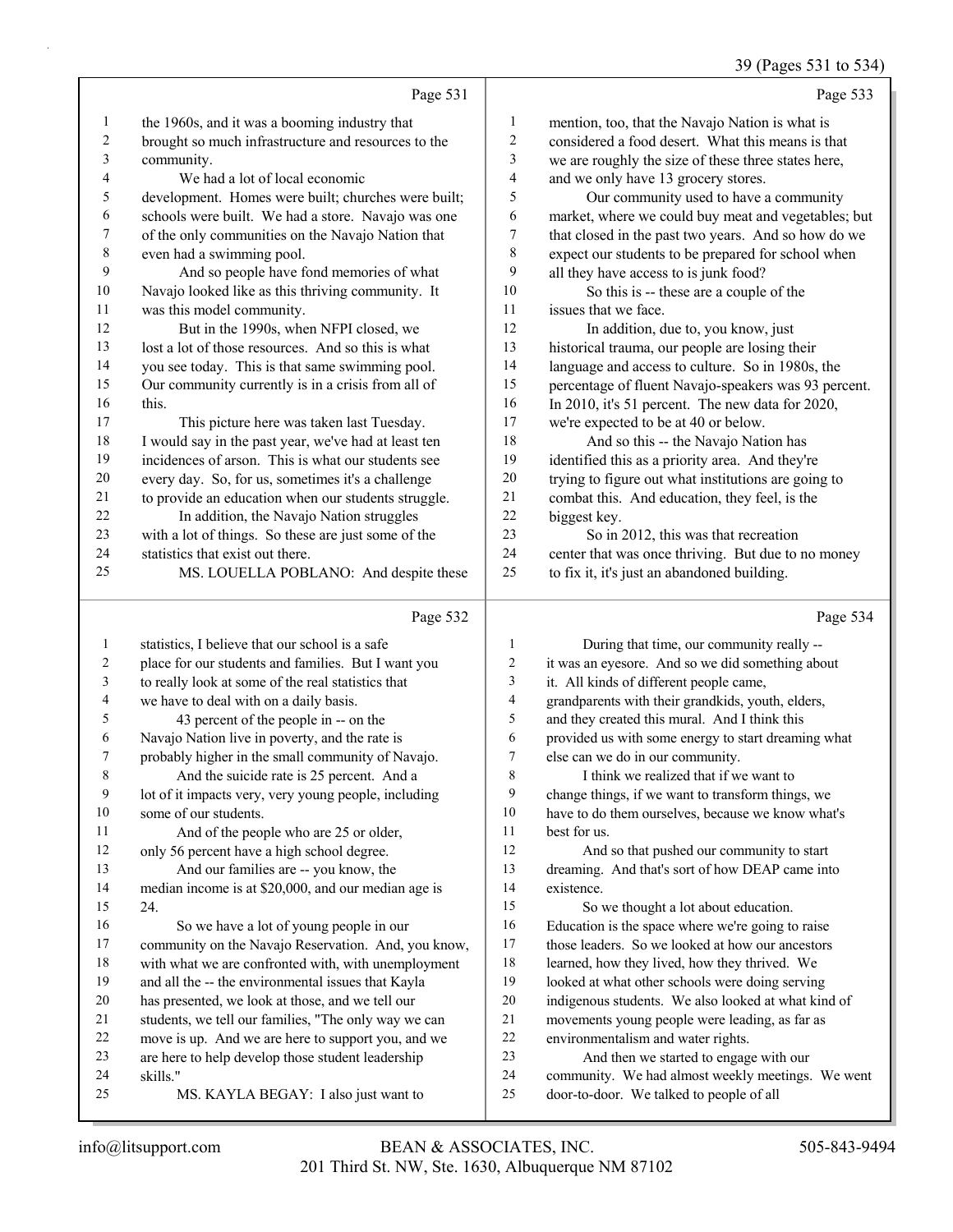40 (Pages 535 to 538)

|                  |                                                      |                          | $40$ (F ages 333 to 336                              |
|------------------|------------------------------------------------------|--------------------------|------------------------------------------------------|
|                  | Page 535                                             |                          | Page 537                                             |
| 1                | generations, and we asked them, "What do you -- what | 1                        | food. And you can just see from this picture how     |
| $\overline{c}$   | does this community need to be successful?"          | $\overline{c}$           | engaged and excited they are. But even more so,      |
| 3                | And that's how we were able to identify              | 3                        | they're learning STEAM concepts. They're learning    |
| 4                | our priority areas.                                  | 4                        | how to measure. They're learning about volume.       |
| 5                | MS. LOUELLA POBLANO: And a lot of the --             | 5                        | They're learning about heat. And they're learning    |
| 6                | a lot of the commonalities that came out of the      | 6                        | how to connect to each other.                        |
| 7                | community meetings is, "What are our needs?"         | 7                        | So we do a lot of these activities, and              |
| $\,$ 8 $\,$      | And the first priority is safety. And we             | 8                        | they're a lot of work. But I love seeing things      |
| 9                | want our families safe. We want our children safe,   | 9                        | like this, because everyone has an opportunity to be |
| 10               | and how do we go about doing that.                   | 10                       | a teacher, no matter what age you are, and a         |
| 11               | Another critical area was access to                  | 11                       | learner.                                             |
| 12               | culture. Intergenerational healing. There's been a   | 12                       | We also try to really focus on building              |
| 13               | lot of traumatic events, you know, starting with our | 13                       | student identity. Sometimes it's -- it can be a      |
| 14               | grandparents, surviving boarding school, and all the | 14                       | frustrating experience to be a young Native person   |
| 15               | way to our young children that are in our schools    | 15                       | and not really understand who you are. And so we     |
| 16               | that are dealing with gang violence.                 | 16                       | empower our students by giving them opportunities to |
| 17               | So in these conversations, we talked about           | 17                       | learn their cultural arts, to learn their history.   |
| $18\,$           | what are the different pathways that we can create   | 18                       | We also have recently created a                      |
| 19               | to rebuild our community, and as we're rebuilding    | 19                       | traditional learning structure called a hogan, and   |
| $20\,$           | our community, you know, what are the skills that    | 20                       | we've been inviting a lot of guests to share lessons |
| 21               | are needed to help these students learn student      | 21                       | with us. And our students really love being in that  |
| 22               | leadership, how to speak, how to write, how to be,   | 22                       | space.                                               |
| 23               | you know, in a position where they're able to be     | 23                       | I think one of the most beautiful things             |
| 24               | their leaders and showcase, "This is what we have.   | 24                       | about our cultural curriculum is that it's not just  |
| 25               | This is what we're going to do about it."            | 25                       | for our students, you know. It's -- there -- it      |
|                  | Page 536                                             |                          | Page 538                                             |
| $\mathbf{1}$     | So we do our best at DEAP to make learning           | $\mathbf{1}$             | creates an opportunity for them to be leaders.       |
| $\boldsymbol{2}$ | relevant and make learning fun at the same time,     | $\overline{\mathbf{c}}$  | They're passing on that culture to the next          |
| 3                | but, at the same time, adding serious real issues    | 3                        | generation. And sometimes they're passing on that    |
| $\overline{4}$   | within our community.                                | $\overline{\mathcal{L}}$ | culture to their older family members, who didn't    |
| 5                | MS. KAYLA BEGAY: This is our mission.                | 5                        | have access to it.                                   |
| 6                | And thank you, Karen, for sharing. It's a long       | 6                        | One of the projects that we led was the              |
| 7                | mission. But, for us, it was very important for us   | $\boldsymbol{7}$         | DEAP moccasin-making project, where our students     |
| 8                | to have a clear pathway, what are we really trying   | 8                        | learned how to make moccasins, and they made them    |

- to do.
- 10 And so there's a lot of strong verbs in there that we have our students work towards. You

 know, our ultimate vision was we want to empower not 13 just our students, but our community to do things

14 that are going to help others. 15 So from all of that, this is how the DEAP curriculum was created. This is the framework that we've been presenting to the Navajo Nation. And

there's a lot of things that we've learned; there's

- a lot of the things that we're innovative about. But it's all rooted in who we are as Diné people.
- 21 So our first focus area is empowerment through culture and relevancy.
- 23 In DEAP, we make culture the core of our
- curriculum; it's not just an elective. Here, our
- students are learning how to make a traditional

 for the younger people in the community. And I 10 think in that way, we're redefining what does

12 In addition, elders are a big part of our community. I'm real honored to have one of our grandmas here. (Native language spoken.) 15 You know, they come here, and they share 16 their teachings. Even just having them there has a really positive effect on our students. And we try 18 to give back. There, you have a couple of students

20 So I think for us, the reason why culture is so important is that it's the link that connects us to our ancestors and that's going to connect us to our grandchildren in the future. And so it's really important that we preserve that and that we

leadership look like for us.

chopping wood for the elders.

continue those teachings.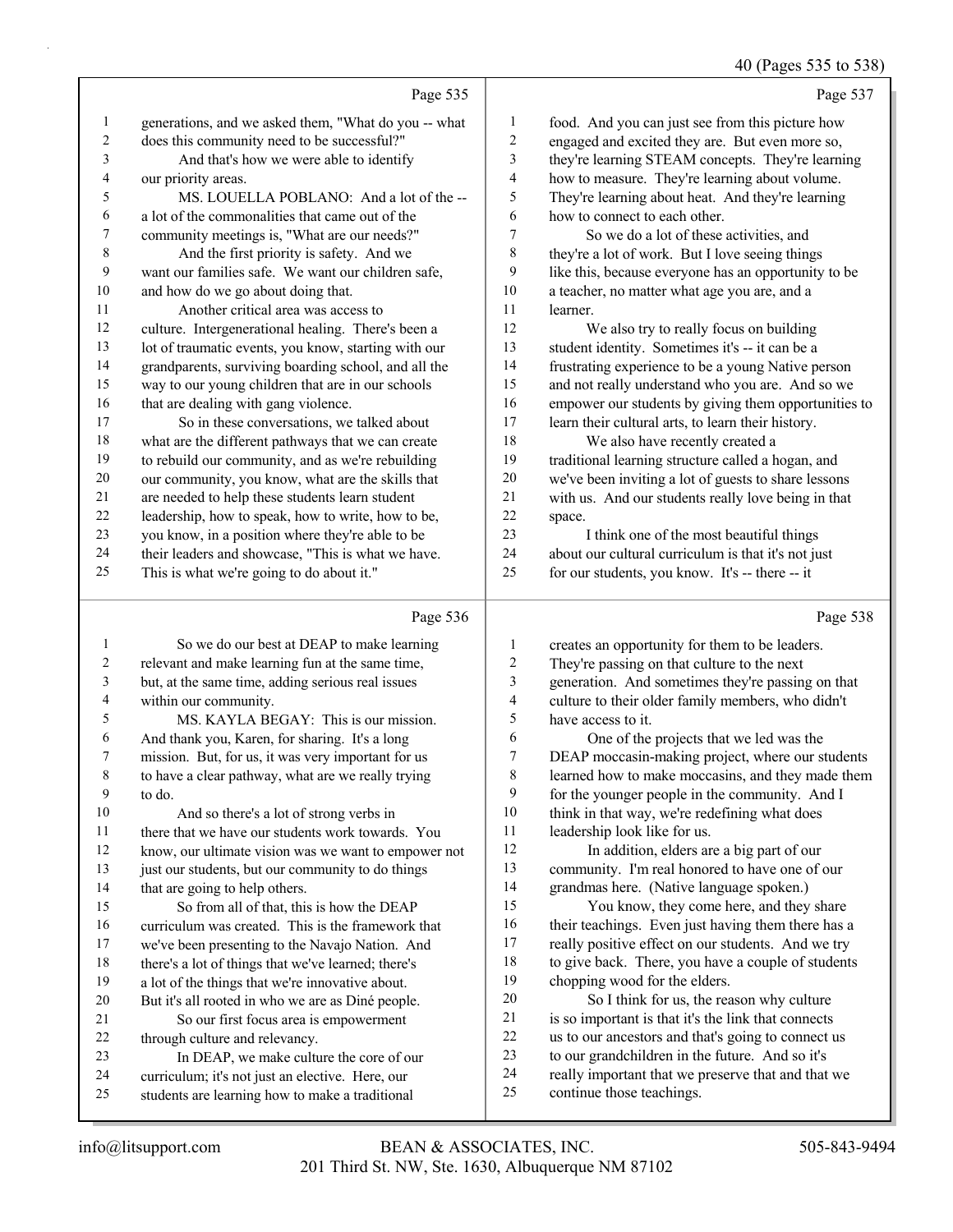### 41 (Pages 539 to 542)

Page 539 1 Another thing that we noticed about our cultural curriculum was for our young men. Many of them struggle in traditional schools. And what we noticed with our cultural programs is that it gives them purpose. 6 Some of them might have struggled in math; but they sure can show us how much wood they can chop. They can contribute in that way. You know, they're excited to come to school. Some of them will come to school at 5:00 a.m. to start a fire for our cooking, or they'll stay the whole night and monitor it. And I think that's really exciting to see them take on that role. It is a leadership role 14 in our community.<br>15 Our next foc Our next focus area is our wellness and perseverance philosophy. 17 So our young people face a lot of issues, from diabetes to suicide. And so we try to think about our children in a holistic way. This is the DEAP hózhó wheel. In Navajo culture, "hózhó" translates lights to balance, wellness. And so we really try to think deeply about all these different areas that are affecting our students and how do we provide support in those areas. We also created our core values based off of that. Page 541 school, a lot of our elders stressed that they were worried what would happen to the land after they are gone, who would plant, who would take care of the sheep. And so land has been a big focus. 5 Our students, every year, they grow an acre of corn, and they're engaged in every single step of the process, from the planting, to the weeding in the summer, to the irrigating or water-hauling when there's a drought. 10 And we host our annual community harvest, where we cook the traditional foods. 12 And I'm really proud to say that we have a school seed library in our community that has all 14 the seeds that we've grown over the years.<br>15 This area also naturally lends to us This area also naturally lends to us exploring our food systems. So butchering and sheep are a really important part of Navajo life. So we're giving these students the skill where they can learn the skill from elders. They can learn how to live from the land, and they can learn how to feed 21 their communities and their families. 22 Again, we do a lot of culinary -- traditional culinary cooking methods, and there's so much science involved in it. 25 We also do some food foraging for, where Page 542

#### Page 540

|    | So some of the activities we do around               | 1  | students learn about the foods around us and the    |
|----|------------------------------------------------------|----|-----------------------------------------------------|
| 2  | wellness are around physical wellness and bringing   | 2  | land. And they learn about their ecosystem. They    |
| 3  | in those opportunities for them to engage in yoga.   | 3  | learn how to make traditional tools from the things |
| 4  | We go on weekly runs so they can push themselves to  | 4  | that we have around us and how to be                |
| 5  | be resilient. We go on a lot of hikes. And these     | 5  | self-sufficient.                                    |
| 6  | hikes are really empowering, because they, again,    | 6  | Our next -- our last focus area is service          |
| 7  | build leadership. Someone who might have a behavior  | 7  | learning for community action and leadership.       |
| 8  | issue will be the one stepping up and carrying extra | 8  | So we want our students to be leaders, not          |
| 9  | water or helping someone if they fall.               | 9  | after a diploma, not after college, but today. And  |
| 10 | They love being with the land, and it just           | 10 | so they have a lot of ideas. They just don't always |
| 11 | creates this community feel. We know our             | 11 | have the support or the direction.                  |
| 12 | surroundings, and we know how to take care of them.  | 12 | And so they have taken on this challenge            |
| 13 | We also try to think about other pathways.           | 13 | of leading our annual community cleanup. They work  |
| 14 | We bring in local people who have skills in the      | 14 | hard to pick up the trash. They collect medicines   |
| 15 | arts. We've had our students create their own        | 15 | for elders. Recently, they just learned how to      |
| 16 | music.                                               | 16 | build solar boxes. And so they're going to donate   |
| 17 | We work with the Navajo Nation Fish and              | 17 | those to families who don't have electricity.       |
| 18 | Wildlife Department to bring in some Hunters Ed for  | 18 | They also helped to build our DEAP hogan,           |
| 19 | those students who are interested.                   | 19 | and it's really inspired a lot of them to build one |
| 20 | We work with the National Indian Youth               | 20 | for themselves and their families.                  |
| 21 | Project for Project Venture, where our students are  | 21 | So this is the DEAP curriculum. This is             |
| 22 | using land-based techniques.                         | 22 | what we do. This is who we are. And there have --   |
| 23 | Our next focus area is experiential                  | 23 | it's led us to a lot of really great things.        |
| 24 | learning through agriculture education.              | 24 | MS. LOUELLA POBLANO: And, as Karen                  |
| 25 | So when we were trying to create the                 | 25 | shared, New Mexico PED has some academic            |
|    |                                                      |    |                                                     |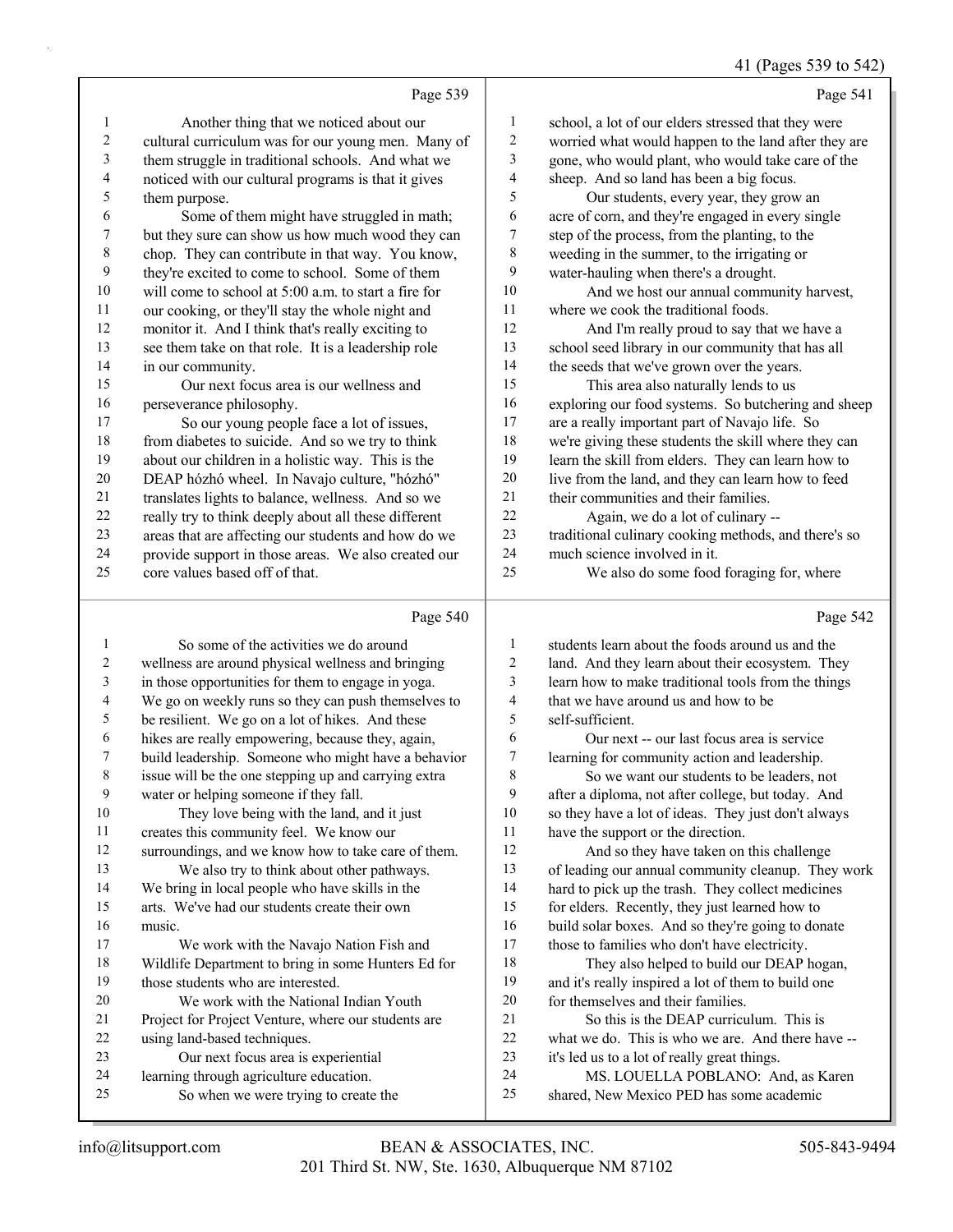42 (Pages 543 to 546)

|                | Page 543                                             |                | Page 545                                            |
|----------------|------------------------------------------------------|----------------|-----------------------------------------------------|
| 1              | expectations. And DEAP School has met, pretty much,  | 1              | I remember one session that I went, where,          |
| $\overline{2}$ | a lot of the expectations that are set out.          | $\overline{c}$ | you know, I was teaching the families of how to map |
| 3              | As you can see in our trend data, from the           | 3              | their family, you know, just their whole family.    |
| 4              | first year of DEAP School, they started out with a   | 4              | And, you know, in that mapping that we did of, you  |
| 5              | "B"; then they moved into a kind of like a low "B";  | 5              | know, "Here's the mother, here's the father, here's |
| 6              | and then last year, we had a high "B."               | 6              | the children, here's -- you know -- it was a day of |
| 7              | This year with the transitional                      | 7              | enlightenment for me, because I was able to hear    |
| 8              | assessment, it will be interesting to see, you know, | 8              | lots of honorable family stories during that time.  |
| 9              | how we will move forward with that.                  | 9              | One of the things that we like to do is we          |
| 10             | But, irregardless, we continue to send               | 10             | like to push the boundaries of what traditional     |
| 11             | that message that, you know, if you're a student     | 11             | culture looks like. I know that, you know, there    |
| 12             | here at DEAP School or you're an adult here at DEAP  | 12             | are -- there's a -- there's one perspective where   |
| 13             | School, learning is very, very important, and        | 13             | culture and tradition should be taught at home. But |
| 14             | setting those goals of what you can accomplish by    | 14             | what if our families and what if our students did   |
| 15             | the end of the year is also important.               | 15             | not have exposure to that culture and that          |
| 16             | And with our short-cycle assessment, using           | 16             | tradition?                                          |
| 17             | the NWEA assessment test, we have continued to       | 17             | So DEAP School is a way for us to present           |
| $18\,$         | perform really well in math. We do want at least     | 18             | and expose that enriching opportunity for our       |
| 19             | the majority of our students to meet the proficiency | 19             | students and families to engage in culture.         |
| 20             | levels. So math is one area that our students excel  | 20             | Kayla mentioned a -- sorry. Kayla                   |
| 21             | in. Math and science are the two areas that our      | 21             | mentioned a hózhó wheel. As our -- this is the one  |
| 22             | students excel in.                                   | 22             | school -- as a school leader, I worked in lots of   |
| 23             | They struggle with ELA. And the academic             | 23             | schools. And the -- the students at DEAP School,    |
| 24             | English language that we have to read about in       | 24             | the staff at DEAP School, they practice lots of     |
| 25             | our -- in our English classes, our history classes,  | 25             | reflection. And those reflections are shared. It's  |
|                | Page 544                                             |                | Page 546                                            |
|                | our science classes, our students struggle with that | 1              | a way we build culture. It a way we build our       |
| $\overline{c}$ | academic language of English.                        | $\overline{2}$ | improvements for ourselves and also for creating    |
|                |                                                      |                |                                                     |

| $\overline{2}$ | academic language of English.                        | $\overline{c}$ | improvements for ourselves and also for creating     |
|----------------|------------------------------------------------------|----------------|------------------------------------------------------|
| 3              | But we are continually looking for                   | 3              | solutions.                                           |
| 4              | research-based instructional strategies that will    | 4              | MS. FRIEDMAN: Your time is up.                       |
| 5              | help our students have access to those rigorous      | 5              | MS. KAYLA BEGAY: Our time is up. Okay.               |
| 6              | curriculum content areas. We want all our students   | 6              | And so, just, the rest of the presentation focuses   |
| 7              | to be very proficient in what they read and how they | 7              | on what we're challenged with, and then what we're   |
| 8              | speak and how they present.                          | 8              | doing to move forward.                               |
| 9              | And a little bit about the strategy and              | 9              | So over the next five years, we hope to              |
| 10             | planning. As we plan every year for DEAP School, we  | 10             | focus on these areas: Continuing pathways for        |
| 11             | kind of have to look at everything from a holistic   | 11             | wellness and learning through systems, looking at    |
| 12             | point of view. We look at our yearly calendar. We    | 12             | community leadership curriculum, thinking about some |
| 13             | take into consideration, is there going to be an     | 13             | action research.                                     |
| 14             | eclipse this year. When do we anticipate the first   | 14             | We're doing some great things, and we                |
| 15             | snow? And if we hear the first thunder, that also    | 15             | recognize that. But we don't have the research, so   |
| 16             | helps us drive and direct our curriculum in a -- in  | 16             | we're working on that.                               |
| 17             | a responsive way; because we have reverence for      | 17             | And building more opportunities for our              |
| 18             | those natural occurrences that happen throughout the | 18             | students to actually hold these positions of         |
| 19             | year.                                                | 19             | leadership.                                          |
| 20             | One of our big highlights is our                     | 20             | Our college -- we're going to graduate our           |
| 21             | Grandparents Day. And, you know, it's really a --    | 21             | first class, hopefully, next year. And so just       |
| 22             | you know, Kayla mentioned the intergenerational      | 22             | really focusing on that and continuing to build      |
| 23             | learning. Our students are there to provide a lot    | 23             | those pathways toward college and career and then    |
| 24             | of support for our parents. But it is also a day     | 24             | growing our operations.                              |
| 25             | where our grandparents are sharing that knowledge.   | 25             | MS. LOUELLA POBLANO: And growing our                 |
|                |                                                      |                |                                                      |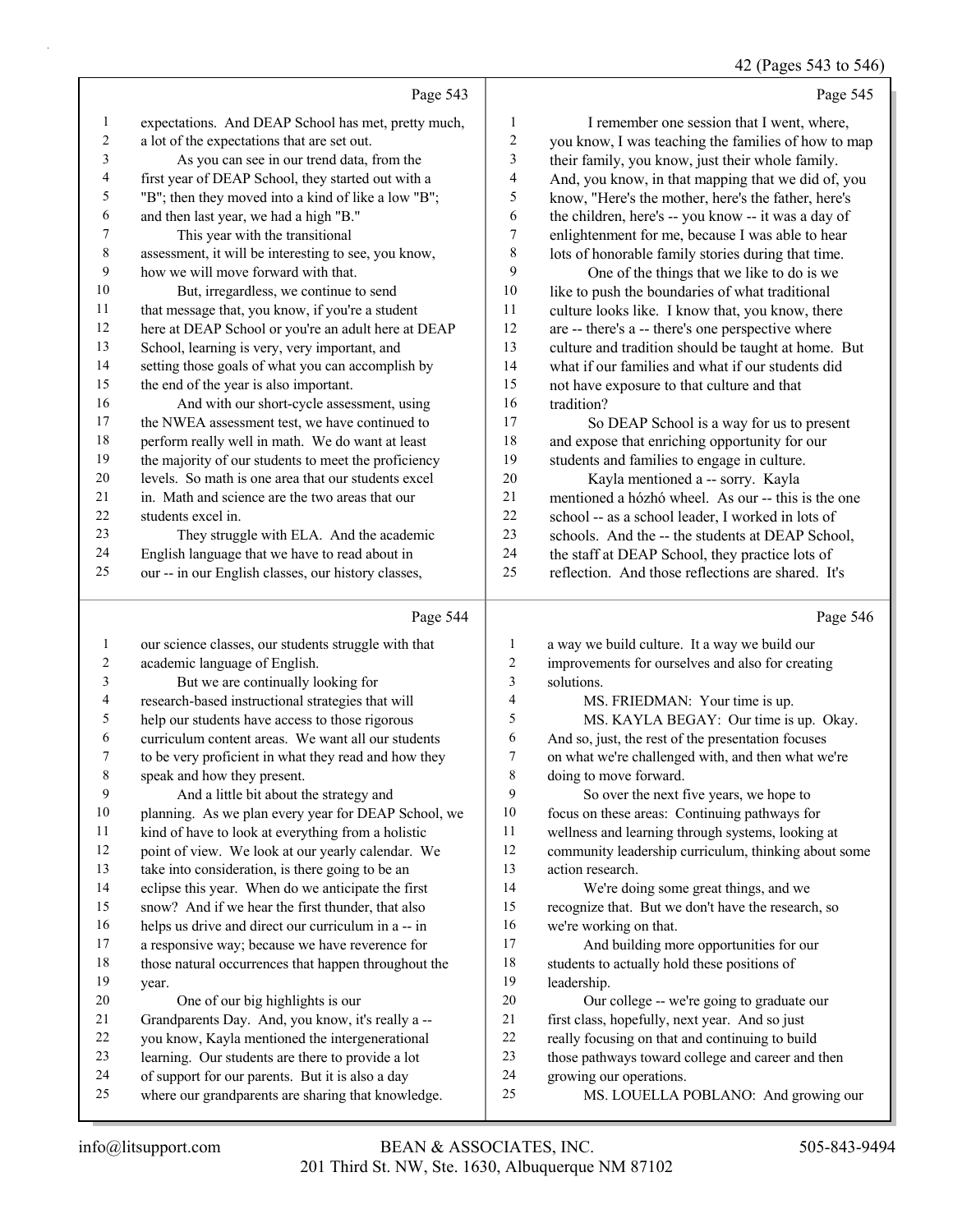## 43 (Pages 547 to 550)

|                          |                                                      |             | $15 \text{ (14500)}$                                 |
|--------------------------|------------------------------------------------------|-------------|------------------------------------------------------|
|                          | Page 547                                             |             | Page 549                                             |
| 1                        | operations, you know, we've been blessed with a      | 1           | COMMISSIONER DAVIS: I went to visit them             |
| 2                        | community school grant, and we've been blessed with, | 2           | in June, and I was just so impressed. Yeah.          |
| 3                        | you know, several things, where it gives us that     | 3           | They're doing really great work. And they have       |
| $\overline{\mathcal{A}}$ | capacity -- excuse me -- it gives us that capacity   | 4           | significant challenges.                              |
| 5                        | to look at DEAP School and say, you know, "We want   | 5           | THE CHAIR: They do. They do. So there                |
| 6                        | to build a whole school of hogans, and this is what  | 6           | are potentially five people that signed up to speak. |
| 7                        | I would like. This is what we would like DEAP        | 7           | And I say "potentially," because three of them       |
| $\,8\,$                  | School to look like."                                | $\,$ 8 $\,$ | didn't indicate whether they wanted to speak or not. |
| 9                        | So in growing our leaders and growing and            | 9           | So I'm not sure.                                     |
| $10\,$                   | supporting our current staff to go out and seek that | 10          | So first on the list -- it says, "Mikkel             |
| 11                       | pathway, you know, we have several AmeriCorps -- we  | 11          | Bia and students." So I'm assuming it's a group. I   |
| 12                       | have two AmeriCorps. One wants to be our future      | 12          | am going to have to ask you to please say your name  |
| 13                       | counselor. The other AmeriCorps wants to be our      | 13          | for the record before you speak. So thanks.          |
| 14                       | future English teacher.                              | 14          | FROM THE FLOOR: Is the green light still             |
| 15                       | So we talk to our families; we talk to our           | 15          | on?                                                  |
| 16                       | staff members in developing not only themselves as   | 16          | FROM THE FLOOR: Yes.                                 |
| $17\,$                   | professional, you know, career-empowering people to  | 17          | THE CHAIR: Okay.                                     |
| 18                       | help our school grow; but we also share, you know,   | 18          | FROM THE FLOOR: My name is Gabrielle                 |
| 19                       | what can our school look like, what kind of          | 19          | Roanhorse.                                           |
| $20\,$                   | opportunities can we build with DEAP School.         | 20          | FROM THE FLOOR: My name is Meljorie                  |
| 21                       | One of our challenges is strengthening our           | 21          | Segay.                                               |
| 22                       | school governance. You know, I've been a             | 22          | THE CHAIR: I'm sorry. You need to be a               |
| 23                       | administrator in a public school setting. As a       | 23          | little louder.                                       |
| 24                       | public school administrator, you don't have to think | 24          | FROM THE FLOOR: My name is Meljorie                  |
| 25                       | about recruiting students. You don't have to think   | 25          | Segay.                                               |
|                          | Page 548                                             |             | Page 550                                             |
| 1                        | about recruiting GC members. You don't have to       | 1           | FROM THE FLOOR: My name is Riley Deskins.            |
|                          |                                                      |             |                                                      |

|    | about recruiting GC members. You don't have to       | 1  | FROM THE FLOOR: My name is Riley Deskins.            |
|----|------------------------------------------------------|----|------------------------------------------------------|
| 2  | think about student enrollment, recruiting students. | 2  | FROM THE FLOOR: Members of the Public                |
| 3  | So those are really new for me.                      | 3  | Education Commission, we are here on behalf of our   |
| 4  | But I think, for a charter school, it's              | 4  | classmates, families, and community. It is with      |
| 5  | very important. So strengthening our school          | 5  | great pride that we sit here representing Dzil       |
| 6  | governance, strengthening our parent advisory,       | 6  | Ditl'ooi School of Empowerment, Action and           |
| 7  | building the collaboration with the Navajo Nation    | 7  | Perseverance student body. All of us feel blessed    |
| 8  | with our local -- with our local Red Lake Chapter    | 8  | to have a school like DEAP because it brings our     |
| 9  | House and all the -- you know, we have -- we have    | 9  | family and community together.                       |
| 10 | CDC housing. We need to connect with them and see    | 10 | FROM THE FLOOR: DEAP has given us the                |
| 11 | what can we do to help better the housing situation  | 11 | opportunity to become leaders in our -- I'm sorry.   |
| 12 | in Navajo.                                           | 12 | DEAP has given us the opportunity to                 |
| 13 | So we're looking at a lot of different               | 13 | become leaders in our community. At DEAP, we have    |
| 14 | pathways to move not just our school, but our        | 14 | learned how to properly plan and lead events that    |
| 15 | community, forward.                                  | 15 | empower not only students, but also our families.    |
| 16 | And that is the end of our presentation.             | 16 | Two years ago, some of us were here advocating for   |
| 17 | Thank you.                                           | 17 | DEAP to continue. We are not here just as students,  |
| 18 | THE CHAIR: Thank you so much.                        | 18 | but as leaders striving to create better             |
| 19 | MS. KAREN WOERNER: Are you finished with             | 19 | opportunities for our future generation.             |
| 20 | the projector?                                       | 20 | FROM THE FLOOR: DEAP provides a powerful             |
| 21 | MS. KAYLA BEGAY: Uh-huh.                             | 21 | educational experience that connects learning to     |
| 22 | COMMISSIONER DAVIS: So, Madam Chair, this            | 22 | culture, wellness, service, and community. It is     |
| 23 | school is in my district. And I am just so proud to  | 23 | unfortunate that most schools do not offer this same |
| 24 | have them.                                           | 24 | experience, as it is crucial for indigenous students |
| 25 | THE CHAIR: Thank you. Thank you.                     | 25 | to have access to their traditional knowledge        |
|    |                                                      |    |                                                      |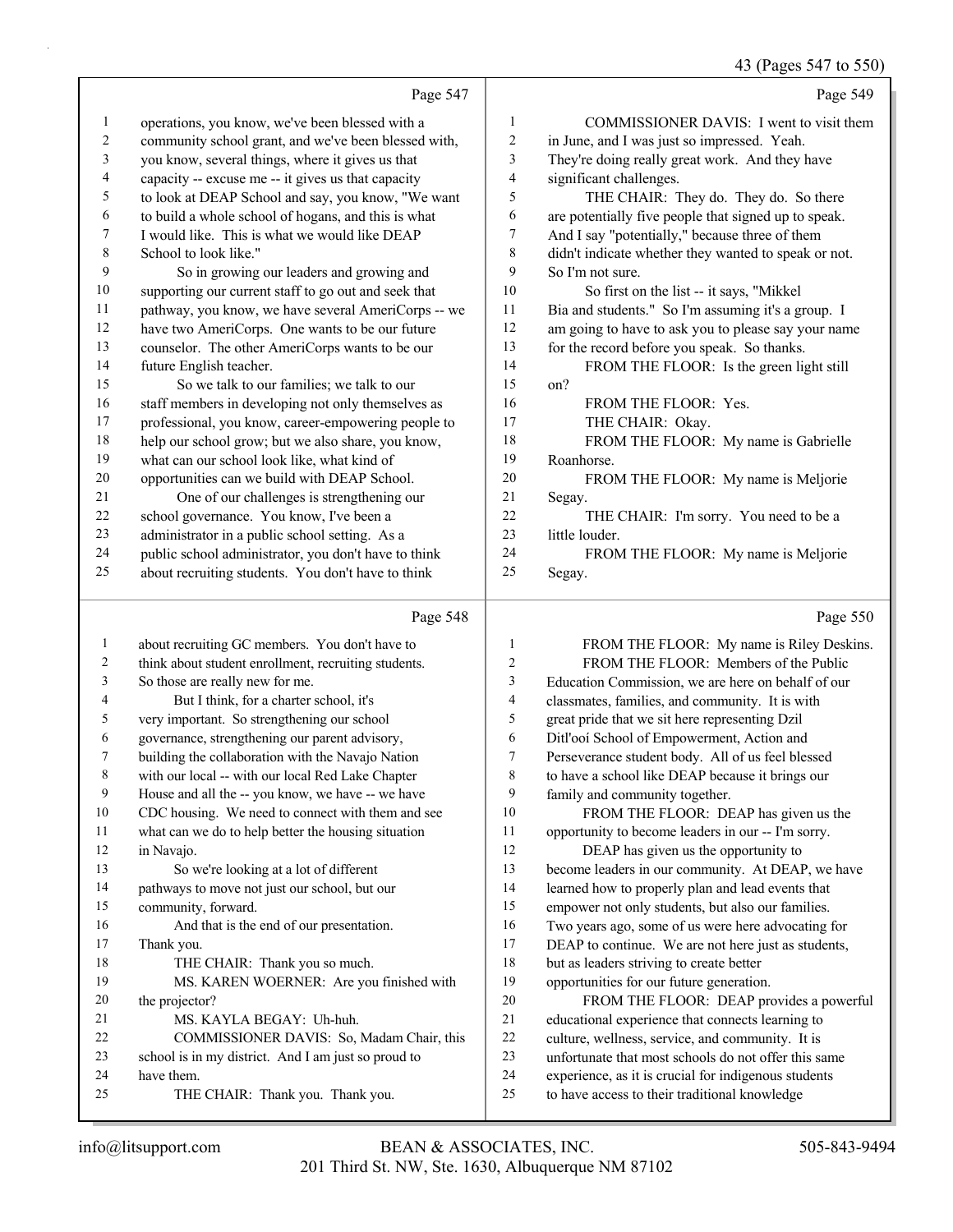44 (Pages 551 to 554)

|                |                                                                           |                         | $1 + \frac{1}{2}$ ugus 331 to 331                                       |
|----------------|---------------------------------------------------------------------------|-------------------------|-------------------------------------------------------------------------|
|                | Page 551                                                                  |                         | Page 553                                                                |
| 1              | systems.                                                                  | $\mathbf{1}$            | We want to watch DEAP grow into a                                       |
| $\overline{2}$ | THE CHAIR: You have to give us your name.                                 | $\overline{\mathbf{c}}$ | successful school that honors traditional practices                     |
| 3              | THE WITNESS: Hello. My name is Mikkel                                     | 3                       | and academic accomplishments.                                           |
| 4              | Bia. M-I-K-K-E-L, B-I-A.                                                  | 4                       | IN UNISON: We are Rez Kids Rising.                                      |
| 5              | FROM THE FLOOR: In fact, because of                                       | 5                       | (Applause).                                                             |
| 6              | DEAP's commitment to Navajo culture, we know how to                       | 6                       | THE CHAIR: Thank you.                                                   |
| 7              | prepare traditional foods, create cultural arts, and                      | 7                       | Next on the list is Tierra Bia.                                         |
| 8              | the importance of what it means to be an indigenous                       | 8                       | FROM THE FLOOR: Hello. My name is Tierra                                |
| 9              | person. It has helped us to be competent and                              | 9                       | Bia, and I am Mikkel's older sister.                                    |
| 10             | connected to ancestors.                                                   | 10                      | Madam Chair, Commissioners, hello.                                      |
| 11             | At DEAP, Navajo culture is the core of our                                | 11                      | Ya'a'teeh. My name is Tierra Bia, and I am here on                      |
| 12             | curriculum, not just an elective. The focus on                            | 12                      | behalf of the parents, families, and communities of                     |
| 13             | culture has allowed many of us to grow academically,                      | 13                      | Dzit Ditl'ooi School of Empowerment, Action and                         |
| 14             | socially, spiritually, physically, and mentally.                          | 14                      | Perseverance.                                                           |
| 15             | DEAP is a supportive environment that                                     | 15                      | First and foremost, DEAP is one of the                                  |
| 16             | challenges me to step outside my comfort zone to                          | 16                      | most encouraging, uplifting, and culturally                             |
| 17             | find new talents and new interests. Because of                            | 17                      | empowering schools we have allowed our children to                      |
| 18             | DEAP, I know who I am and what I want to accomplish.                      | 18                      | attend. There is a family feel at DEAP, and we have                     |
| 19             | FROM THE FLOOR: At DEAP, I am encouraged                                  | 19                      | all felt welcome since our first experience with the                    |
| 20             | to be curious and explore what is important to me,                        | 20                      | school. It is noticed that our children wake up                         |
| 21             | like moccasin-making. DEAP has taught me how to be                        | $21\,$                  | early, and they are excited to go to school. They                       |
| 22             | independent and that an indigenous woman can                              | 22                      | want to be there.                                                       |
| 23             | persevere through anything.                                               | 23                      | As parents, it is great to be a part of a                               |
| 24             | FROM THE FLOOR: DEAP -- DEAP has taught                                   | 24                      | school that has the ability to build a connection                       |
| 25             | me how to build relationships with my peers, the                          | 25                      | with the students, families, and community. It's as                     |
|                |                                                                           |                         |                                                                         |
|                | Page 552                                                                  |                         | Page 554                                                                |
| 1              | land, and my culture.                                                     | 1                       |                                                                         |
| 2              | FROM THE FLOOR: I believe in DEAP because                                 | $\sqrt{2}$              | if everyone knows one another. Help is offered, and                     |
| 3              | it's -- I believe in DEAP because -- because the                          | $\mathfrak{Z}$          | many suggestions are given when our students begin<br>to show slack.    |
| 4              | teachers always encourage students to complete                            | 4                       | Whether it be the extra tutoring or                                     |
| 5              | assignments and stay on top of their academics.                           | 5                       | one-on-one time, we realize that the teachers take                      |
| 6              | With that, my overall grades have drastically                             | 6                       | our children's education with major effort and                          |
| 7              | improved, in my math, writing, reading, and science                       | $\overline{7}$          | diligence.                                                              |
| 8              | skills.                                                                   | 8                       | The students have shown great academic                                  |
| 9              | FROM THE FLOOR: Good afternoon. My name                                   | 9                       | growth with grades turning to A's and B's and                           |
| $10\,$         | is Maya Clark. DEAP staff supports me by helping me                       | 10                      | receiving honor roll certificates. The educators                        |
| 11             | with whatever I need help with. DEAP is like my                           | 11                      | take the initiative and extra step to make sure our                     |
| 12             | family, and I know the staff and students value me                        | 12                      | students' instructional needs are met.                                  |
| 13             | at DEAP. I am able to be myself.                                          | 13                      | We also appreciate that DEAP prioritizes                                |
| 14             | We hope that DEAP is renewed so we can                                    | 14                      | Navajo traditions, culture, and language. It is                         |
| 15             | continue being part of an inspiring community that                        | 15                      | amazing to hear that those teachings are being                          |
| 16             | values our well-being and our future.                                     | 16                      | brought home with the students, as some families                        |
| 17             | FROM THE FLOOR: DEAP is more than just a                                  | 17                      | have not always had the same opportunity.                               |
| 18             | school. DEAP is a family. DEAP links generations                          | 18                      | Our children all have had the chance to                                 |
| 19             | through oral teachings and stories.                                       | 19                      | build their Navajo knowledge with various hands-on                      |
| 20             | FROM THE FLOOR: We are prospering into                                    | 20                      | cultural activities. This includes learning to bake                     |
| 21             | something bigger. After we graduate from DEAP, we                         | 21                      | a traditional Navajo cake-in-the-ground,                                |
| 22             | will continue to stay active at DEAP by assisting                         | 22                      | participating in the Navajo male coming-of-age                          |
| 23             | and leading in community events, sharing our                              | 23<br>24                | ceremonies, and learning to use natural plants for                      |
| 24<br>25       | knowledge and showcase the positive experience that<br>DEAP has to offer. | 25                      | the benefit of their health.<br>These are just a few teachings that are |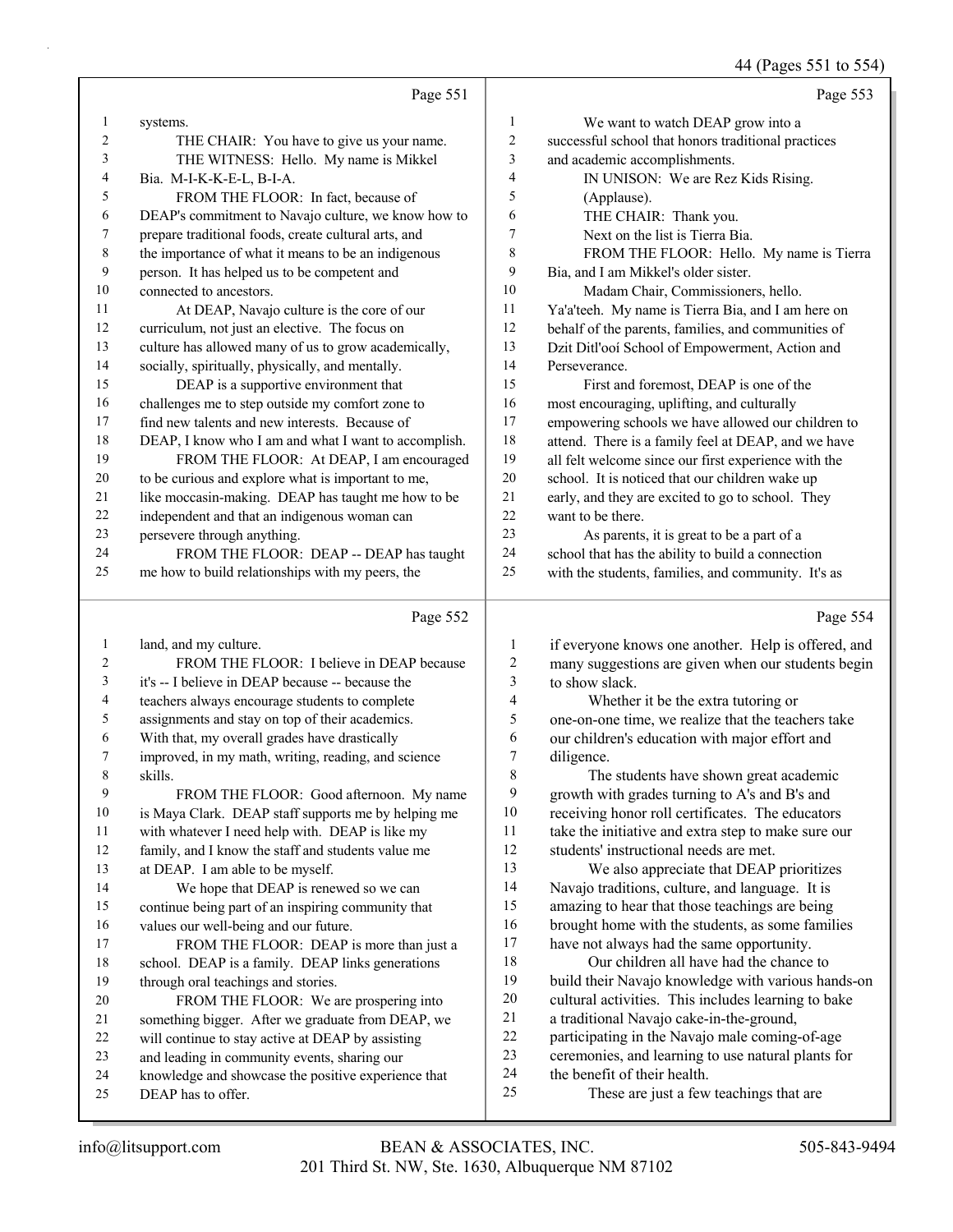|                |                                                     |                | 45 (Pages 555 to 558)                                |
|----------------|-----------------------------------------------------|----------------|------------------------------------------------------|
|                | Page 555                                            |                | Page 557                                             |
| 1              | relatable to our children's lives and identity as   | 1              | But that's so much that we see and how it            |
| $\mathfrak{2}$ | Navajo people.                                      | $\overline{c}$ | helps with the community. Planting. And we -- they   |
| 3              | Furthermore, diabetes is a very                     | 3              | enjoy it. And they come home with stories.           |
| 4              | significant problem around the Navajo Reservation,  | 4              | And we just had a field trip that -- we              |
| 5              | and the families believe that it is important for   | 5              | had a guest speaker. And he told us about the --     |
| 6              | DEAP to teach the students how to rise above this   | 6              | how we have use the Navajo stories, how we use       |
| 7              | epidemic. DEAP practices good health by ensuring    | 7              | the -- or the skins and the animals and stuff.       |
| $\,$ 8 $\,$    | the students exercise during their school day,      | 8              | And it's just amazing how much we've                 |
| 9              | reducing their sugar and sodium intake, motivating  | 9              | learned -- well, I learned, myself.                  |
| 10             | them to drink water, and engaging the students in   | 10             | And my kids -- and I go home and tell my             |
| 11             | regular nature walks and hikes.                     | 11             | mom what we've got going on. And it's such a good    |
| 12             | Not only does DEAP practice good physical           | 12             | thing and refreshing to see; 'cause I see other      |
| 13             | health, but DEAP considers the students' mental,    | 13             | schools and the other public schools, and they don't |
| 14             | emotional, and spiritual well-being. They do this   | 14             | have that.                                           |
| 15             | by guiding the students through a self-evaluation   | 15             | And I really hope this school continues so           |
| 16             | diagram, daily reflection, prayer, and even         | 16             | that the people that we have can thrive.             |
| 17             | meditation. These techniques are used to guarantee  | 17             | THE CHAIR: Thank you so much.                        |
| 18             | that the students are completely present during     | 18             | FROM THE FLOOR: Thank you.                           |
| 19             | their studies.                                      | 19             | THE CHAIR: And I'm back to Brett.                    |
| 20             | DEAP definitely had an impact on numerous           | 20             | Okay. Next is Vincent Bia.                           |
| 21             | families throughout the years of service and        | 21             | No? It's, like I said, the note -- they              |
| 22             | dedication towards our community. With all this     | 22             | didn't indicate whether they wanted to speak or not. |
| 23             | being said, the parents, families, and community of | 23             | MS. KAYLA BEGAY: It's okay. He's --                  |
| 24             | DEAP respectfully urges the Public Education        | 24             | THE CHAIR: Okay. All right. We're good.              |
| 25             | Commission to continue to support Dzil Ditl'ooi     | 25             | Thank you so much. And thank everyone once again.    |
|                | Page 556                                            |                | Page 558                                             |
| 1              | School of Empowerment, Action and Perseverance, as  | 1              | The folks from the school, if you want to            |
| 2              | our children are thriving and deserve the education | 2              | come back up.                                        |
| 3              | that DEAP is providing.                             | 3              | So I want to thank you, 'cause this is               |
| 4              | Thank you. (Native language spoken.)                | 4              | Hump Day for us. We've got 19 schools. We started    |
| 5              | THE CHAIR: Thank you. Next on the list              | 5              | Monday morning. We're here until Friday afternoon.   |

6 And between the last school and this

school, it actual truly is a refreshing celebration

of why we are here, what we do.

9 And the only thing I truly can say is I hope you continue to serve as an example, not just for your community, but for the greater community of New Mexico on the pathway of how we -- how we

address the needs and how we help to support our

community, because this is what charters are about.

- 15 I know this is what you started your
- school about. And this is everything that is
- 17 contained in the equity councils, the

Yazzie-Martinez decision, that we need to do better

- to serve our communities. And you are the absolute shining example of that.
- 21 So, once again, it's where we fall short
- on our celebrating that and using you and those
- other schools for the example to the State of this
- is -- yes, it not only can be done, it is being
- done, and it's being grown.

 is Brett. And I don't -- don't know if -- oh, I'm sorry. Actually, it's -- Jade Dennison is next. And I don't know if Jade -- because there's no indication whether they wanted to speak or not. So

11 FROM THE FLOOR: Jade, do you want to speak? If you want to, you can. If you don't, you

14 FROM THE FLOOR: Hello. I'm Jade Dennison. I have two daughters that attend the school. We were a military family. And my husband passed away, and we came home. And now my kids are getting the traditional teachings that they missed being far away. And this has helped us build a lot more friends and a lot closer connections.

21 We -- I'm very involved with the school.<br>22 And I made -- all the students know me And i

And I was like, "Oh, that's good to hear."

And I made -- all the students know me. And it's really good to see what they're teaching. And my daughter brings home stuff that I didn't even know.

I don't -- I do not know.

don't have to.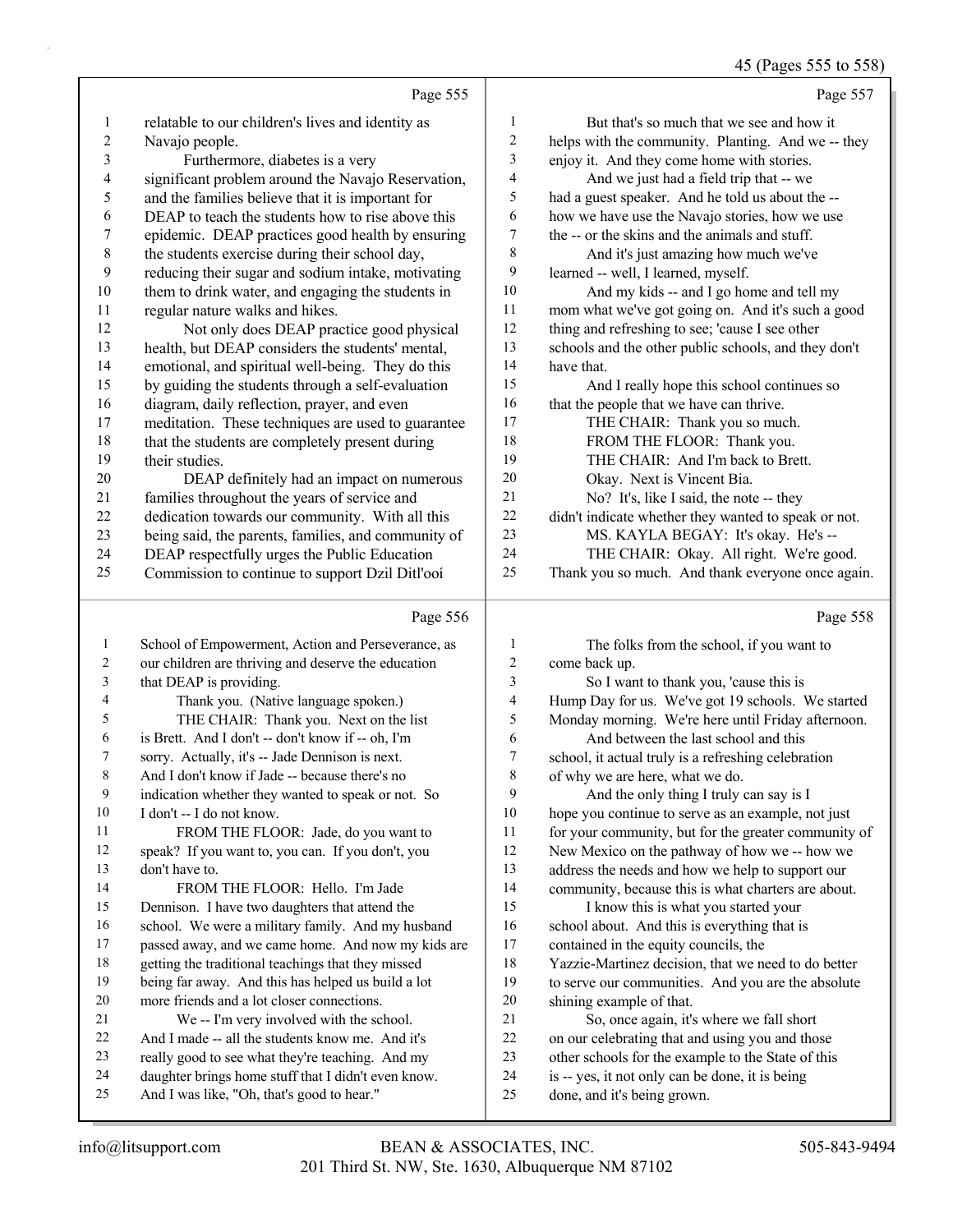46 (Pages 559 to 562)

|                |                                                                                                       |                | $10 \text{ (1460000)}$ to $202$                                                                   |
|----------------|-------------------------------------------------------------------------------------------------------|----------------|---------------------------------------------------------------------------------------------------|
|                | Page 559                                                                                              |                | Page 561                                                                                          |
| 1              | So I want to thank you for that.                                                                      | 1              | THE CHAIR: To transport students.                                                                 |
| $\overline{c}$ | I also think, Mr. Brauer, that this school                                                            | $\overline{c}$ | COMMISSIONER CABALLERO: Because I was                                                             |
| 3              | may be the leader in getting rid of the red marks.                                                    | 3              | proposing an alternative, and I got shut down.                                                    |
| 4              | It's close.                                                                                           | $\overline{4}$ | THE CHAIR: For those that have been on                                                            |
| 5              | ACTING DIRECTOR BRAUER: Madam Chair, I                                                                | 5              | for, I guess -- at least three -- would you please                                                |
| 6              | didn't want to -- I know we buried the lede on that;                                                  | 6              | note that Commissioner Robbins has -- oh, yes. He's                                               |
| 7              | but I thought you would say that I think this is a                                                    | $\overline{7}$ | on to a meeting, so I don't think he's coming back.                                               |
| 8              | great example of a school that went from a certain                                                    | 8              | COMMISSIONER ARMBRUSTER: He's not coming                                                          |
| 9              | spot to a place that really has --                                                                    | 9              | back today.                                                                                       |
| 10             | THE CHAIR: Absolutely. So we want to --                                                               | 10             | (Commissioner Robbins has left                                                                    |
| 11             | and as I've told other schools, that is also a                                                        | 11             | the meeting.)                                                                                     |
| 12             | testament to how connected and well the school is                                                     | 12             | THE CHAIR: And as a head administrator,                                                           |
| 13             | operating.                                                                                            | 13             | Commissioners would probably receive that e-mail                                                  |
| 14             | And I know you've had your challenges with                                                            | 14             | about the "No Suburbans."                                                                         |
| 15             | your governance council. And we've cycled around                                                      | 15             | COMMISSIONER VOIGT: I did, after we have                                                          |
| 16             | that a lot. But no matter who's been there, there's                                                   | 16             | bought one.                                                                                       |
| 17             | always been that connection in the conversation.                                                      | 17             | THE CHAIR: Yeah. Because a number of our                                                          |
| 18             | And that continues in the school, and that shows how                                                  | 18             | charters used to rent and transport. And it was                                                   |
| 19             | you've been able to move yourself out of those areas                                                  | 19             | unfortunate. I kind of understand some of it. But                                                 |
| 20             | that were definitely problematic. And you're also                                                     | 20             | it was devastating to charter schools.                                                            |
| 21             | just starting to.                                                                                     | 21             | So I don't know if we -- I guess I'm                                                              |
| 22<br>23       | So this school is in a little bit                                                                     | $22\,$         | asking; because I don't -- obviously, I don't have                                                |
| 24             | different place than some of the other schools that                                                   | 23             | the answers. But it's a shame that we can't use CTE                                               |
| 25             | we've seen, because they've been around a while and<br>moved out. But it's kind of understandable, as | 24<br>25       | monies -- and I'm just throwing this out there --                                                 |
|                |                                                                                                       |                | CTE monies to help get some students or graduate                                                  |
|                |                                                                                                       |                |                                                                                                   |
|                |                                                                                                       |                |                                                                                                   |
|                | Page 560                                                                                              |                | Page 562                                                                                          |
| 1              | anyone who's been in the -- you know, in the                                                          | 1              | students to get certified.                                                                        |
| 2              | groundbreaking of these schools, it's more than                                                       | $\overline{c}$ | And wouldn't it be a shame -- or isn't it                                                         |
| 3              | challenging.                                                                                          | 3              | a shame -- that there's not, like, seed money to                                                  |
| 4              | And as you mentioned, when you come in as                                                             | 4              | start a small business in a rural community so that                                               |
| 5              | an administrator, being administrator at another                                                      | 5              | a bus could be purchased to help -- you know, to                                                  |
| 6              | public school pales in comparison to being a leader                                                   | 6              | help this.                                                                                        |
| 7              | in a charter school, because you're asked to do so                                                    | 7              | So maybe we can have that. Not here                                                               |
| 8<br>9         | much more and to buy in with the community. And so                                                    | 8              | today, but that greater conver- -- why can't that                                                 |
| 10             | we appreciate that continued hard work that you've<br>done there.                                     | 9              | happen, that, you know, you get some folks that are                                               |
| 11             |                                                                                                       | 10<br>11       | genuinely interested in doing this.<br>And there's all sorts of small business                    |
| 12             | So I hope we can spend more of our time<br>today actually trying to talk about how do we help         | 12             | opportunities. And there's got to be even more                                                    |
| 13             |                                                                                                       | 13             |                                                                                                   |
| 14             | with the challenges, you know. Because they're<br>identified. So, you know, what can we, as the       | 14             | funding that's available for a rural area. And why<br>not help the school help to, you know, help |
| 15             | community, help to do to see what we can do to help                                                   | 15             | themselves and their students and their -- you know,                                              |
| 16             | the challenges so that the school can grow.                                                           | 16             | they've got -- they're going to have their first                                                  |
| 17             | So I guess one of your biggest challenges,                                                            | 17             | graduating class. And why can't we encourage a                                                    |
| 18             | without a doubt, is transportation.                                                                   | 18             | small business from starting?                                                                     |
| 19             | MS. LOUELLA POBLANO: Yes.                                                                             | 19             | You know, to me, that's -- that's part of                                                         |
| 20             | THE CHAIR: And it's not for want of                                                                   | 20             | what we should be doing.                                                                          |
| 21             | wanting to do it, but it's the lack of finding a                                                      | 21             | So maybe that's something that we can look                                                        |
| 22             | service provider; right?                                                                              | 22             | at. Because I know that's your growth challenge,                                                  |
| 23             | COMMISSIONER CABALLERO: Madam Chair. And                                                              | 23             | without a doubt.                                                                                  |
| 24<br>25       | also the restrictions of what can be used to<br>transport students.                                   | 24<br>25       | So, I'm putting if out there so that,<br>hopefully, we can maybe find some help for this.         |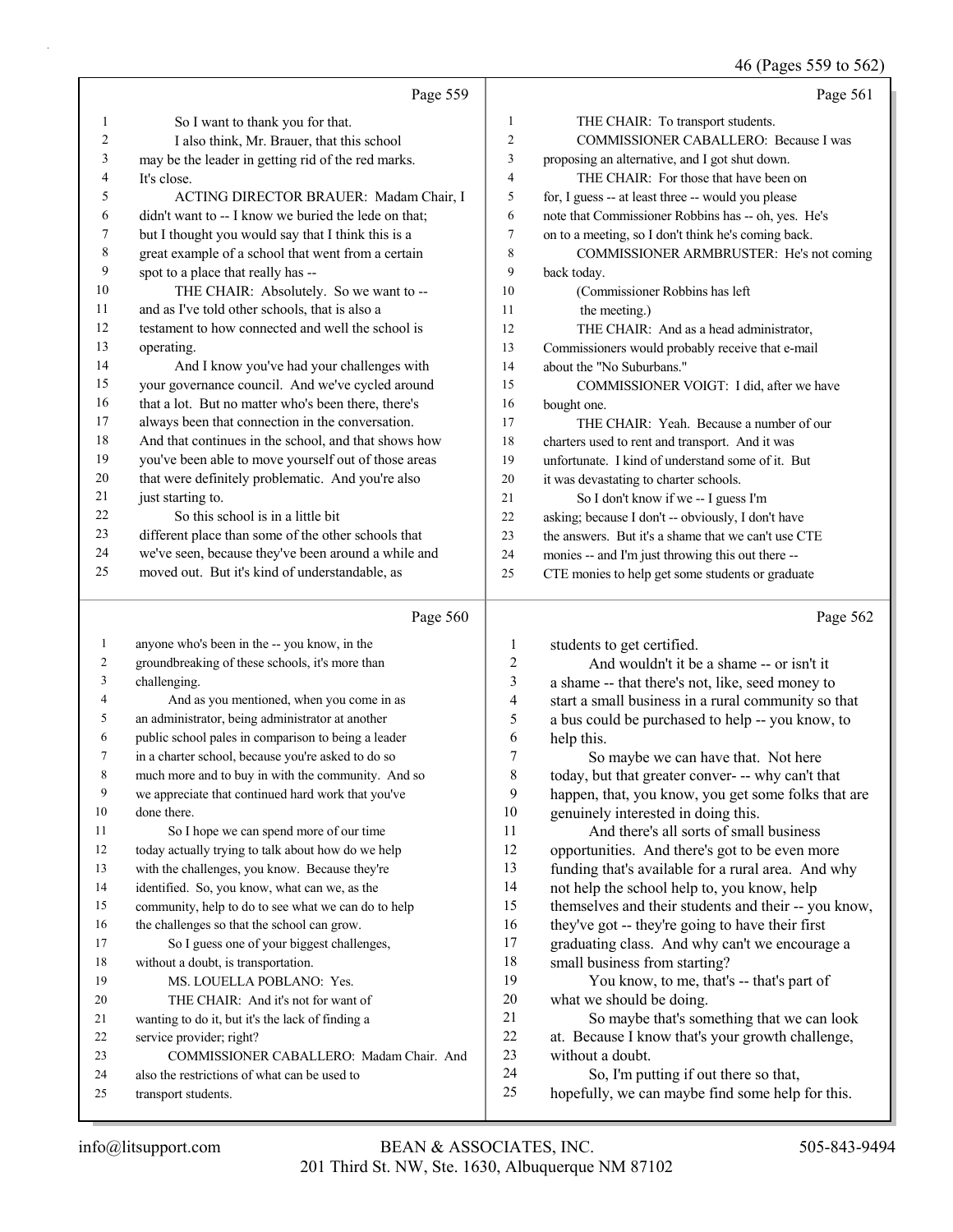|    |                                                      |                | 47 (Pages 563 to 566)                                |
|----|------------------------------------------------------|----------------|------------------------------------------------------|
|    | Page 563                                             |                | Page 565                                             |
| 1  | So                                                   | 1              | MS. LOUELLA POBLANO: And as an                       |
| 2  | COMMISSIONER CABALLERO: You go first, and            | $\overline{c}$ | administrator, I'll also speak to that. We --        |
| 3  | I'll go after.                                       | 3              | because teacher recruitment is another one of our    |
| 4  | COMMISSIONER ARMBRUSTER: I have a lot of             | $\overline{4}$ | challenges, we weren't able to recruit a math        |
| 5  | questions, as usual. But one pretty simple one.      | 5              | teacher or a science teacher. So what we had to do   |
| 6  | So you just go from sixth grade to                   | 6              | was we had to think outside the box, and we          |
| 7  | eleventh grade? And then what? Either -- well, for   | $\tau$         | contracted with Edgenuity.                           |
| 8  | sure, what happens? And then why is that?            | 8              | And when we contracted with Edgenuity,               |
| 9  | MS. KAYLA BEGAY: So when we applied for              | 9              | that was the one thing that we helped set up is, you |
| 10 | our original charter, we applied for the five years. | 10             | know, how can we get -- this Tier 1 education that   |
| 11 | And we started with sixth and seventh, and so we're  | 11             | you're delivering to all our kids, how can you put   |
| 12 | growing up. So within the five years, it would       | 12             | in the accommodations for meeting IEP needs?         |
| 13 | reach eleventh --                                    | 13             | And they were a very willing partner to              |
| 14 | THE CHAIR: Next year they'll have their              | 14             | help me set that up. So we've have that embedded in  |
| 15 | first twelfth-graders.                               | 15             | our Edgenuity online program.                        |
| 16 | COMMISSIONER ARMBRUSTER: I was misreading            | 16             | MS. CHRISTINA BACA: I'm Christina Baca,              |
| 17 | that. It says sixth through eleventh. Why would      | 17             | a, retired special ed director, and just about every |
| 18 | you stop at eleventh? I'm sorry. My                  | 18             | other job in a school district, and special ed       |
| 19 | misunderstanding.                                    | 19             | teacher.                                             |
| 20 | I wanted to -- I would come there anytime.           | 20             | And what we have done -- because we've not           |
| 21 | And so I have questions. But I recall --             | 21             | been able to procure the services of a special ed    |
| 22 | actually, I was in the audience when they approved   | 22             | teacher -- excuse me -- we have -- we developed the  |
| 23 | you for a --                                         | 23             | IEPs. The teachers are very involved in that, and    |
| 24 | THE CHAIR: You were, yeah.                           | 24             | parents are involved.                                |
| 25 | COMMISSIONER ARMBRUSTER: -- in 2014.                 | 25             | We provide -- I provide whatever training            |
|    | Page 564                                             |                | Page 566                                             |
| 1  | So what I'm recalling could be incorrect.            | $\mathbf{1}$   | in implementing the accommodations and               |
| 2  | Your special ed is like a liaison who lives not on   | $\overline{2}$ | modifications. I kind of assist in developing        |
| 3  | the -- on the -- in the Nation, but -- or -- is that | 3              | remediation programs.                                |
| 4  | person there all the time?                           | $\overline{4}$ | But the school is really on top of that.             |
| 5  | MS. LOUELLA POBLANO: Our contracted                  | 5              | And it has their own programs that are in place that |
| 6  | special ed teacher, through ACES, is present right   | 6              | are very sufficient and have been very effective.    |
|    | now. And we do contract with her. And she does       | 7              | COMMISSIONER ARMBRUSTER: Great. Because              |
| 8  | come out to provide services for our students with   | 8              | I was just kind of going off of what I'd heard from  |
| 9  | IEPs. And she also provides training for our         | 9              | before. But I know it's quite a difficult thing,     |
| 10 | teachers.                                            | 10             | and thank you for coming to do that.                 |
| 11 | COMMISSIONER ARMBRUSTER: I see. And you              | 11             | You know, you can get a job in, like,                |
| 12 | probably don't -- you're certainly welcome to talk.  | 12             | 100 places in less than two minutes. You do know     |
| 13 | The reason I said that was, as a former              | 13             | that.                                                |
| 14 | special ed teacher, accommodations aren't as         | 14             | MS. CHRISTINA BACA: That's true. That's              |
| 15 | difficult as actually remediating the issues. And    | 15             | true. And it's been very difficult to find           |
| 16 | that's why I was trying to figure out how that would | 16             | part-time special ed teachers who are willing to     |
| 17 | happen.                                              | 17             | travel or who are even available on a part-time      |
| 18 | Didn't you have someone in Española or               | 18             | basis.                                               |
|    |                                                      |                |                                                      |

22 COMMISSIONER ARMBRUSTER: Oh, wow. That 19 So I'm hoping this year that we'll get some online lessons in place. We're doing that at another school, and we'll -- we do also online IEPs and other online meetings, video meetings with

- parents. I'm also the school diagnostician.
- 24 COMMISSIONER ARMBRUSTER: Bless you.
- 25 MS. CHRISTINA BACA: Well, I'm going to

person.

something at one time?

20 MS. KAYLA BEGAY: Yes. That's the same

 was great. So you are setting up remediation programs with different materials for the students

with disabilities; is that correct?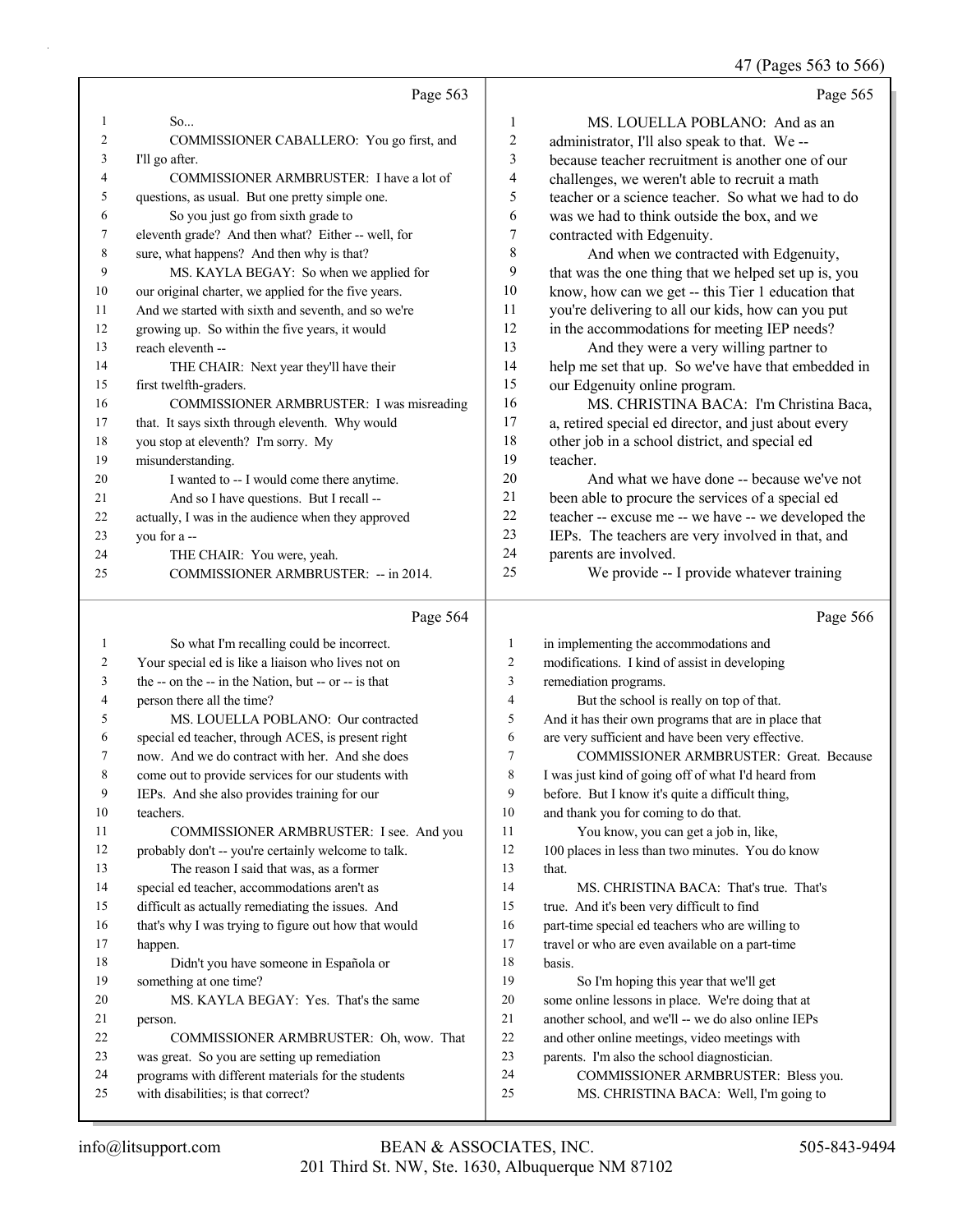|                  |                                                      |                  | 48 (Pages 567 to 570)                                |
|------------------|------------------------------------------------------|------------------|------------------------------------------------------|
|                  | Page 567                                             |                  | Page 569                                             |
| $\mathbf{1}$     | say this. And maybe I should have spoken earlier,    | $\mathbf{1}$     | victims of arson, how many dogs are in each          |
| $\boldsymbol{2}$ | and I apologize if I'm speaking out of turn.         | $\overline{c}$   | neighborhood.                                        |
| 3                | It's been very inspiring to me. Teachers             | 3                | And from there, we're going to present               |
| 4                | have been very responsive to suggestions about,      | 4                | that to our local chapter. So I feel like, for us,   |
| 5                | "Let's do this with accommodations and               | 5                | we're gathering that data for our community, and     |
| 6                | modifications."                                      | 6                | we're going to have conversations on what needs to   |
| $\boldsymbol{7}$ | I have worked with DEAP for three years,             | $\tau$           | happen, who's accountable for what.                  |
| $\,$ $\,$        | and it has been very inspiring. I've had them        | 8                | In addition, we've partnered with Diné               |
| 9                | say -- teachers say, "Well, what if I do this and    | 9                | College, and we have two of our students who are     |
| $10\,$           | this? Is that an accommodation?"                     | $10\,$           | involved in the Navajo Cultural Arts program. So     |
| 11               | And it's just right-on. Accommodations               | 11               | they're learning silversmithing, and they're         |
| 12               | and modifications are good instruction. And I see    | 12               | teaching that to their families. We have one kid     |
| 13               | that in place at this school.                        | 13               | who's wearing something he made.                     |
| 14               | COMMISSIONER ARMBRUSTER: That's                      | 14               | So, you know, the cultural arts is a real            |
| 15               | wonderful. This is a school that one of the reasons  | 15               | career pathway for our people.                       |
| 16               | I admire the school is that they're willing to take  | 16               | And so we are doing that. You know, the              |
| $17$             | suggestions and willing to look at alternatives and  | 17               | moccasin-making project is something that we're      |
| 18               | ways to do things better for their kids, which leads | 18               | doing around that area.                              |
| 19               | me to my next two questions.                         | 19               | But we're continuing to do that. You                 |
| 20               | One is -- this was new to me, as well, by            | 20               | know, Mikkel is the one who mentioned that he wants  |
| 21               | the way. But where I live, they used to have, and    | 21               | to come back and help DEAP.                          |
| 22               | do not anymore, have a building trades class. And    | 22               | I'll let him share, if he wants.                     |
| 23               | what they did was they actually went out and built   | 23               | But he wants to be an entertainer. He                |
| 24               | very expensive homes. And so they weren't just like  | 24               | wants to bring joy to our community. And so he       |
| 25               | little one-bedroom places; they were quite --        | 25               | wants to do that at DEAP. Because -- I don't know    |
|                  | Page 568                                             |                  | Page 570                                             |
| $\mathbf{1}$     | unfortunately, it requires having contractors and    | 1                | if you -- if we captured it well. But DEAP is        |
| $\boldsymbol{2}$ | this type of thing.                                  | $\overline{2}$   | really that community hub. We don't anything else.   |
| 3                | But I would see that in your community,              | 3                | We have don't have a laundromat; we don't have a     |
| 4                | because housing is an issue. I don't know how to do  | $\overline{4}$   | store; we don't have a gathering space. DEAP is      |
| 5                | that. I'm just throwing it out there for you to      | 5                | that space.                                          |
| 6                | figure it out.                                       | 6                | COMMISSIONER ARMBRUSTER: I'm sorry, but I            |
| $\boldsymbol{7}$ | But I have -- you know, I can see people             | $\boldsymbol{7}$ | apologize. I have to put in this one word that has   |
| $\,$ $\,$        | getting jobs as plumbers and carpenters and          | 8                | absolutely nothing to do with your school. But I     |
| 9                | electricians and things that go there. Because one   | 9                | hope that one of the things that your school can do, |
| 10               | student said -- I've forgotten who at this moment.   | 10               | because of the fact that you are the hub, is really  |
| 11               | They were talking about coming back, helping with    | 11               | work at getting the census to be accurate there.     |
|                  |                                                      |                  |                                                      |

- 12 I know it doesn't have anything to do with
	- your school.
	- 14 THE CHAIR: It does. It does.
	- 15 COMMISSIONER ARMBRUSTER: And you-all are
	- oftentimes undercounted. And I've been to a number
	- of census seminar kinds of things. And I hope that
	- because you are so strong and -- and reach out and
	- you are family, as well as a community, that the
	- kids are -- again, I'm going to leave it up to
	- you -- but to get people to answer that census and take it.
	- 23 Because I think there are people in our
	- nation who probably don't want people counted. And
	- it costs New Mexico, millions -- millions -- of

the school when they graduated.

13 But what I didn't hear and want to hear -- and may be there, anyway, and I just didn't get it -- was I don't want them just to help your school; I want them to help the community in terms of being small entrepreneurs who would then hire

 community -- because that's your focus -- would benefit. Does that make sense what I'm saying? 21 MS. KAYLA BEGAY: Sure. So, actually, we are actively pursuing those pathways. You mentioned

 Action Research. Our students are gathering community data on each neighborhood, how many potholes are there, how many homes are abandoned or

people or train people so that the whole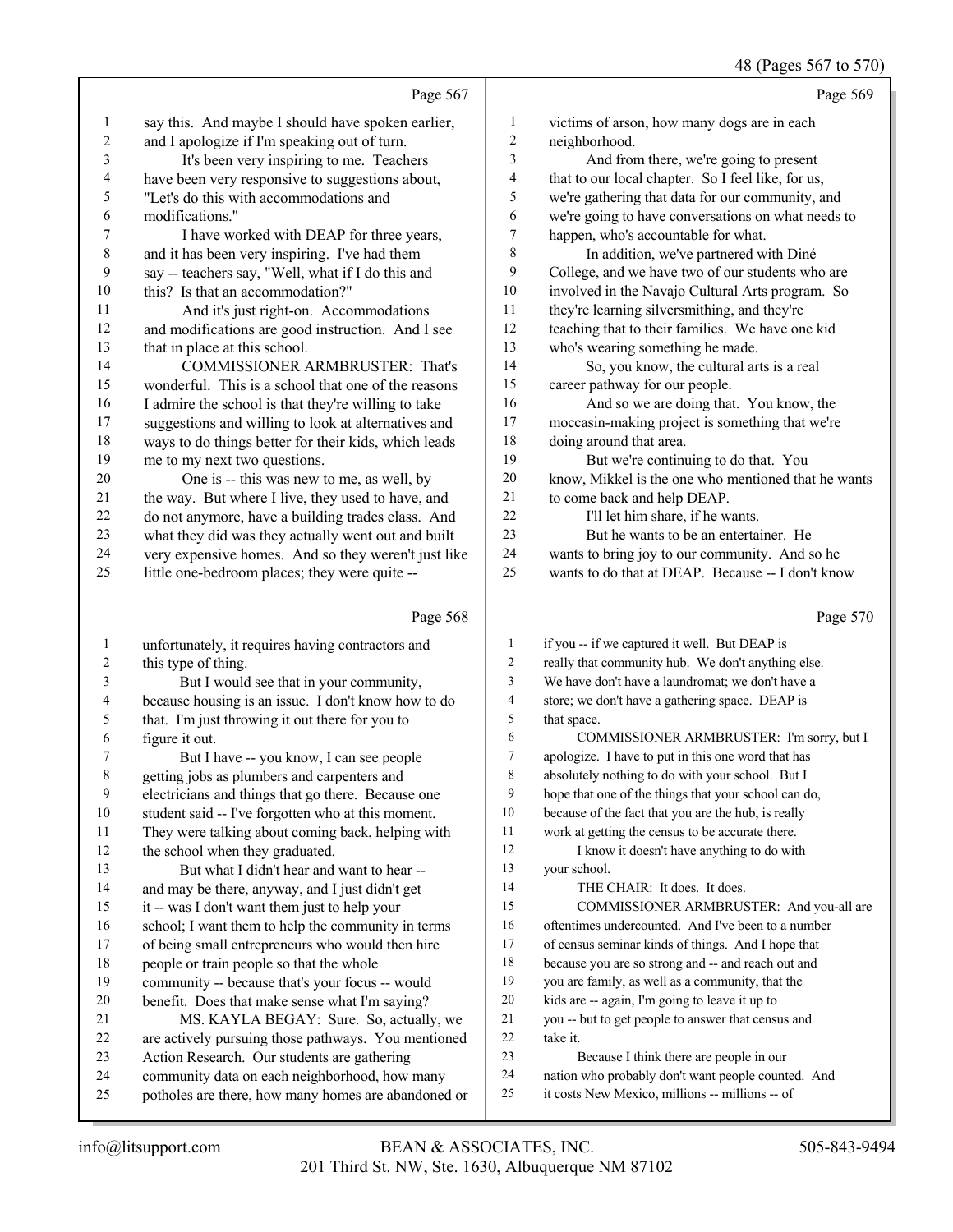49 (Pages 571 to 574)

|              |                                                      |                | 49 (Pages $5/1$ to $5/4$                             |
|--------------|------------------------------------------------------|----------------|------------------------------------------------------|
|              | Page 571                                             |                | Page 573                                             |
| $\mathbf{1}$ | dollars every year.                                  | $\mathbf{1}$   | real philosophical. But I do want to -- I do want    |
| 2            | So I thought I would throw that in. And I            | 2              | to acknowledge Mother Earth and how you all took     |
| 3            | realize this has nothing to do with you.             | 3              | care, for thousands of years, the world and didn't   |
| 4            | MS. KAYLA BEGAY: It does, though.                    | 4              | put a dent in it. And in the last 300 years, we've   |
| 5            | COMMISSIONER ARMBRUSTER: It does. It's               | 5              | kind of gone away from that.                         |
| 6            | not your school is why I would say, "Yes, renew."    | 6              | And I've always said and told people that            |
| $\tau$       | MS. KAYLA BEGAY: So across Native                    | 7              | I felt like the Native American way of living was    |
| 8            | country, the idea of data sovereignty -- you know,   | 8              | the right way, because, God forbid, something should |
| 9            | so many people study us, but they don't really do    | 9              | happen in this world, you're all self-sufficient     |
| 10           | anything helpful with this. And we need to be in     | 10             | enough to be able to survive; whereas, we wouldn't.  |
| 11           | charge of that so we can make the change that's      | 11             | You know, they can take away or try --               |
| 12           | going to help us the most.                           | 12             | well, the European way of living came in and         |
| 13           | COMMISSIONER ARMBRUSTER: The kids can be             | 13             | destroyed a lot of your culture. But they can        |
| 14           | talking about this -- you know, whatever.            | 14             | probably try to take away your language, but they    |
| 15           | THE CHAIR: Sure. It does have a lot to               | 15             | can never take away your culture.                    |
| 16           | do with it.                                          | 16             | And this school and your presentation                |
| 17           | Commissioner Voigt?                                  | 17             | proves that, that you will continue -- and maybe we  |
| 18           | COMMISSIONER VOIGT: Thank you,                       | 18             | won't. But you're, for sure, on the right track as   |
| 19           | Madam Chair. Thank you for being here today. And I   | 19             | far as I'm concerned.                                |
| 20           | just wanted to say, I'm so moved by your work. All   | $20\,$         | I'm hoping that you'll continue teaching             |
| 21           | your slides.                                         | 21             | the kids your culture, their way of life, their way  |
| 22           | COMMISSIONER DAVIS: Me, too.                         | 22             | of thinking.                                         |
| 23           | COMMISSIONER VOIGT: On your slides, and              | 23             | And your wheel is beautiful. I'm real                |
| 24           | the project-based learning that you're doing, it was | 24             | familiar with that. And I thank you for coming       |
| 25           | great to see those students sitting behind a desk.   | 25             | today, all of you, young ones. Pay attention. This   |
|              | Page 572                                             |                | Page 574                                             |
| $\mathbf{1}$ | And the way that you've indigenized the              | $\mathbf{1}$   | is your world.                                       |
| 2            | understanding by design. Kudos to that.              | $\overline{c}$ | Thank you.                                           |
| 3            | And the community here is just -- it's               | 3              | THE CHAIR: Thanks.                                   |
| 4            | beautiful that they all came out to support the      | 4              | COMMISSIONER CABALLERO: Madam Chair?                 |
| 5            | school.                                              | 5              | THE CHAIR: Certainly. Commissioner                   |
| 6            | I'm sorry. I apologize.                              | 6              | Caballero?                                           |
| 7            | THE CHAIR: No. Don't apologize.                      | 7              | COMMISSIONER CABALLERO: Yes, just a few              |
| 8            | COMMISSIONER DAVIS: That's exactly the               | 8              | questions.                                           |
| 9            | way I feel.                                          | 9              | How do you pronounce the walking --                  |
| 10           | COMMISSIONER VOIGT: But I'm just moved by            | 10             | MS. KAYLA BEGAY: (Native language                    |
| 11           | the work that you're doing. And great work. Thank    | 11             | spoken.) And that means, "Walking for life." If      |
| 12           | you.                                                 | 12             | you like, I can share a little more about that       |
| 13           | THE CHAIR: Commissioner Crone?                       | 13             | movement.                                            |
| 14           | COMMISSIONER CRONE: Remember that I was              | 14             | COMMISSIONER CABALLERO: Yes, yes, please.            |
| 15           | crying about a gorilla.                              | 15             | I do want -- and I was having a hard time because    |
| 16           | COMMISSIONER VOIGT: He was.                          | 16             | all the accents are the same. And in some            |
| 17           | COMMISSIONER CRONE: I wanted to add about            | 17             | languages -- or in Spanish, when they show the       |
| 18           | the gorilla. A gorilla's thumb, even though their    | 18             | pronunciation, there's different accents to show the |
| 19           | hands are huge, the thumb is about the same size as  | 19             | intonations if there's more than one accent close    |
| 20           | mine. And so they couldn't make some of the signs;   | 20             | together.                                            |
| 21           | right?                                               | 21             | And so I tried to pronounce it. That's               |
| 22           | So he talked about a dialect, a sign                 | 22             | too hard to use the different intonations. The       |
| 23           | language. There's now a GSL, Gorilla Sign Language.  | 23             | ay-ay or the ah-ah.                                  |
| 24           | THE CHAIR: Commissioner Raftery?                     | 24             | But, anyway, I am -- I do want to know               |
| 25           | COMMISSIONER RAFTERY: I don't want to get            | 25             | about this.                                          |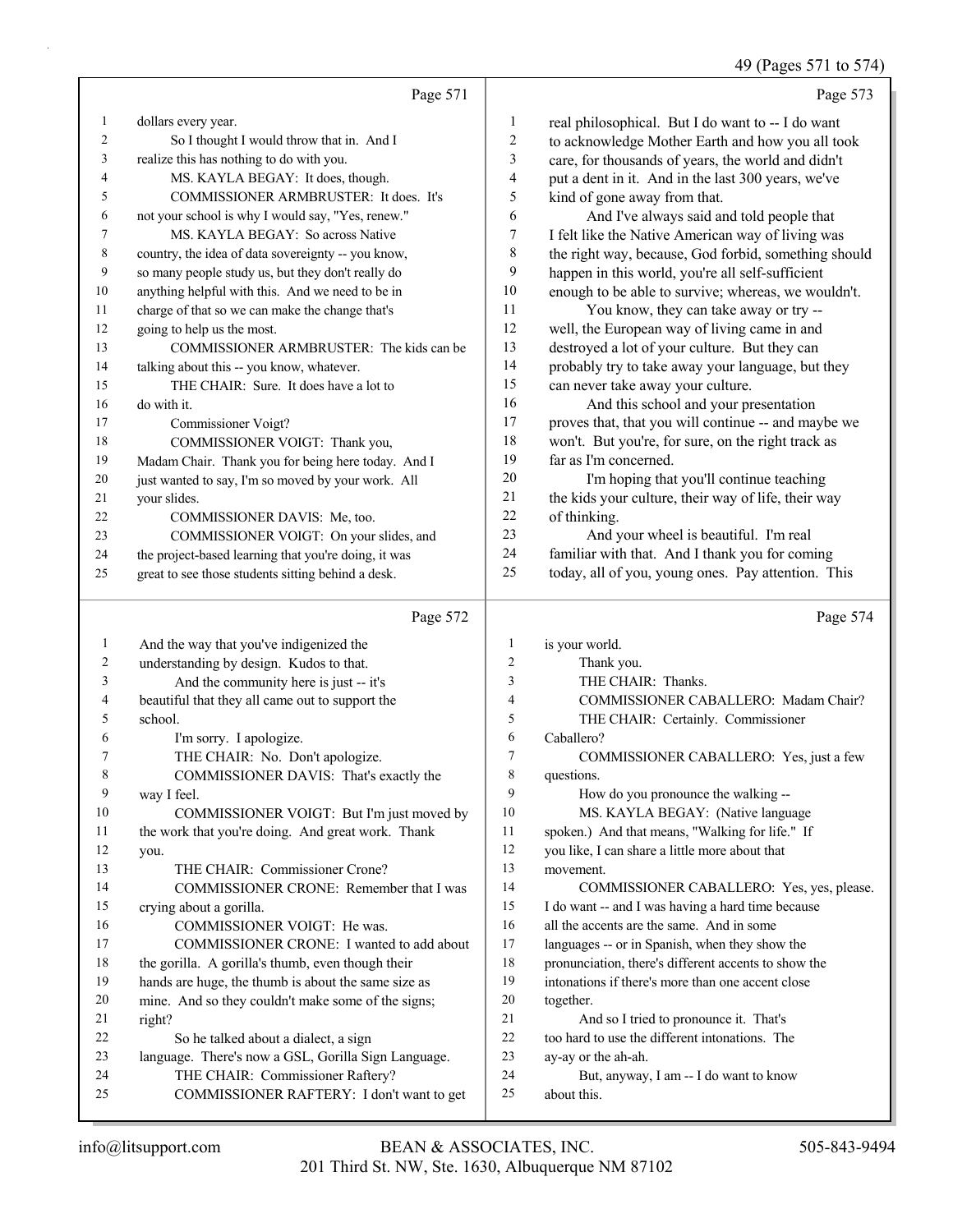50 (Pages 575 to 578)

Page 575 1 And what a difference from the times we saw each other here for the challenge you had for your school, and they were trying times. I am having -- I haven't said anything because I'm enjoying every minute of it. 6 And I saw that B-B. I hope to see an A. I know you're there already, even if it doesn't show. But let's go for that "A" for the school. I think you can do it. 10 And you're right. Food is medicine, and we have to remember that indigenous people survived without sugar and white flour and survived without a lot of red meat. 14 And Mexico's indigenous people are having a hard time, because they're consuming too much of 16 it. And they're now going back to traditional foods. 18 Thousands of years of evolution not consuming that builds our bodies not to be able to digest that. So we need to make an assessment and re- -- give another direction to the type of foods, how do we eat them, what do we do, how do we drain our corn, even going back to stoneground, and the type of pork and all of that. I think it -- once we get healthy, it makes a world of difference. Page 576 1 It's just too much diabetes Page 577 DEAP. This is barely my fourth or fifth month. I'm coming out of California. I taught out there for eight or nine years, in charter schools mostly. 4 And I came out here just for this school in particular. I had my job in California and everything. Lucky for me I don't have kids or married, so I can go around at will. 8 DEAP is a school that I had been tracking on my radar because of what DEAP is about and because of what they invest -- their investing in the culture, which, for Native people, is who we are. It's not just a little selective thing that we might want to engage in. Culture is what makes us. 14 So that's why I came to DEAP. And I'm happy to see that the people in New Mexico, regardless of what your background might be or culturally or in education, you're recognizing that DEAP has that spirit, that gift that has survived for thousands of years and is showing right now, right here, with everything that's happening. 21 So that's my inspiration. Thank you for giving us the opportunity to be here as well. 23 THE CHAIR: Thank you.<br>24 FROM THE ELOOR: Ya' FROM THE FLOOR: Ya'a'teeh. My name is Dawnlei Ben. I am Diné also, and a recent graduate Page 578

| $\overline{1}$ | It's just too much diabetes. And it                  | 1  | from Kansas University this past year, which was why |
|----------------|------------------------------------------------------|----|------------------------------------------------------|
| 2              | didn't exist prior to -- to the Conquest. And it's   | 2  | I came home.                                         |
| 3              | here. And it's here because the Europeans brought a  | 3  | And before that, I worked at Diné College            |
| 4              | lot of the stuff that wasn't Native American diet.   | 4  | as a STEM coordinator in teaching Navajo philosophy  |
| 5              | And I'm very glad for the presentation on            | 5  | and STEM.                                            |
| 6              | food and getting back to agriculture. I'm very -- I  | 6  | So that's how I got introduced to DEAP is            |
| 7              | know that the last times, we were just talking about | 7  | they were one of the schools I worked with. And      |
| 8              | grades. And I'm glad that everybody captures now     | 8  | when I came back as an educator, in studying about   |
| 9              | that it's beyond grades, that it's also survival of  | 9  | indigenizing STEM, I fell into the school. Kayla     |
| 10             | spirit, not just this.                               | 10 | found me, because I live ten miles in a canyon, no   |
| 11             | Because we're -- you're losing a lot of              | 11 | electricity, running water or service.               |
| 12             | folks to -- to -- to suicide and violence. And that  | 12 | So she found me and asked me to be the               |
| 13             | shouldn't happen in a community, the sense of        | 13 | indigenous-ized teacher over at STEM. [Verbatim.]    |
| 14             | desperation. But you're bringing back hope. You're   | 14 | So I came home, and I'm loving my job teaching my    |
| 15             | bringing back that spirit. And I'm glad you're in    | 15 | community and my students and also indigenizing      |
| 16             | the right direction.                                 | 16 | their curriculum. Thank you.                         |
| 17             | Thank you.                                           | 17 | FROM THE FLOOR: Sorry. Did you want to               |
| 18             | MS. KAYLA BEGAY: Thank you.                          | 18 | ask us questions? We kind of sat down.               |
| 19             | COMMISSIONER CABALLERO: And you have new             | 19 | THE CHAIR: No. If someone has a                      |
| 20             | faculty. If they're here, could you stand?           | 20 | question -- we're good. Thank you.                   |
| 21             | MS. LOUELLA POBLANO: We would like our               | 21 | MS. LOUELLA POBLANO: We have one teacher             |
| 22             | DEAP staff to stand up and introduce themselves and  | 22 | that is not present. And, currently, she is living   |
| 23             | what you teach.                                      | 23 | in Oklahoma. And she is our ELA teacher, Kylee       |
| 24             | FROM THE FLOOR: Good afternoon. My name              | 24 | George. And she is also a full-time, you know,       |
| 25             | is Doug Berrigan. And I'm a new hire here with       | 25 | person that provides the -- the middle school and    |
|                |                                                      |    |                                                      |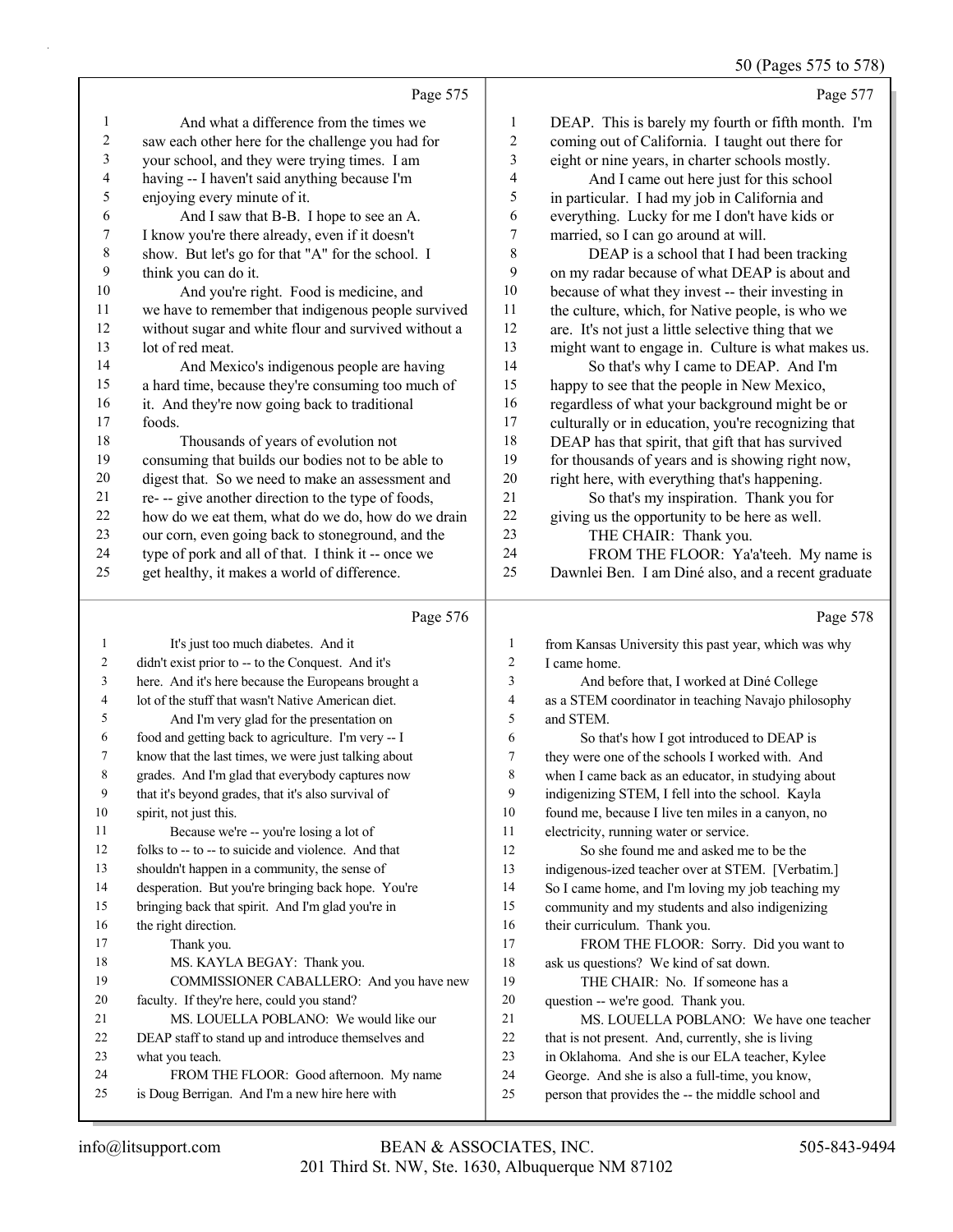## 51 (Pages 579 to 582)

|                          |                                                      |                          | $51 \text{ (1450)}$ $51$ to $50\text{m}$            |
|--------------------------|------------------------------------------------------|--------------------------|-----------------------------------------------------|
|                          | Page 579                                             |                          | Page 581                                            |
| $\mathbf{1}$             | the secondary EL classes.                            | $\mathbf{1}$             | Louella from our days when we both worked in the    |
| $\overline{c}$           | THE CHAIR: Thank you.                                | $\sqrt{2}$               | Gallup-McKinley County Schools in the community of  |
| 3                        | MS. KAYLA BEGAY: But I also want to                  | 3                        | Navajo. She was an instructional support            |
| 4                        | recognize that, you know, these are our              | $\overline{4}$           | administrator, principal.                           |
| 5                        | instructional leaders. But every single one of the   | 5                        | We spent that summer creating an authentic          |
| 6                        | people who is part of the DEAP community is a        | $\sqrt{6}$               | head administrator evaluation. We didn't apply it   |
| 7                        | teacher.                                             | $\tau$                   | because we had just lost the head administrator who |
| 8                        | I want to thank our families for being               | 8                        | had been on contract. And so she stepped away, and  |
| 9                        | here and sharing their wisdom, and our students,     | $\mathbf{9}$             | so we kind of presented it to Louella. And that     |
| 10                       | too. I have learned so much from them.               | $10\,$                   | was, I think, that first step.                      |
| 11                       | THE CHAIR: Thank you. So let's just take             | 11                       | We looked back -- in 2018 and 2019, both            |
| 12                       | a small moment and talk about the challenges with    | 12                       | of these summers -- it's strange. We actually       |
| 13                       | the governance council.                              | 13                       | conducted a head administrator evaluation. You can  |
| 14                       | I hate to be "Debbie Downer" and burst the           | 14                       | go look back at our governing council minutes. It   |
| 15                       | bubble. And we know that you've had challenges with  | 15                       | was back in executive session.                      |
| 16                       | it.                                                  | 16                       | We sat down with this authentic rubric,             |
| 17                       | So I guess just want to talk a little bit            | 17                       | sat down with Louella. She actually guided us       |
| 18                       | about whether you're moving forward in a better      | 18                       | through it, the same way the students through their |
| 19                       | place with that and the sustainability of that       | 19                       | student-led conferences.                            |
| $20\,$                   | governance council.                                  | 20                       | MS. LOUELLA POBLANO: I wanted to mention            |
| 21                       | MR. GAVIN SOSA: Madam Chair,                         | $21\,$                   | that. I'm glad Gavin mentioned it. So the head      |
| $22\,$                   | Commissioners, it was interesting watching the       | 22                       | administrator evaluation process is very similar to |
| 23                       | presentation, listening to the students speak,       | 23                       | what our students go through in their student-led   |
| 24                       | knowing that the governing council is the weak point | 24                       | conferences.                                        |
| 25                       | in our school in many ways. And so it's a bit        | 25                       | They talk about their goals; they talk              |
|                          | Page 580                                             |                          | Page 582                                            |
| $\mathbf{1}$             | embarrassing, to be honest, sitting here.            | 1                        | about their accomplishments, their challenges, and  |
| $\boldsymbol{2}$         | So maybe I'll just kind of share where I             | $\overline{c}$           | what our next steps are.                            |
| $\mathfrak{Z}$           | think we are and where I think our next steps are as | 3                        | That's what Gavin is referencing to with            |
| $\overline{\mathcal{L}}$ | a governing council.                                 | $\overline{\mathcal{L}}$ | that student-led conference process.                |
| 5                        | So there's been reference to kind of where           | 5                        | MS. BEATA TSOSIE: And so this document,             |
| 6                        | the school was in 2017. I came on to the governing   | 6                        | we actually went through the process both summers,  |
| 7                        | council in the summer of 2017. And in that moment    | $\boldsymbol{7}$         | in 2018 and 2019. Strengths -- Louella guided us    |
| $\,$ $\,$                | there was a revocation process unfolding. And in     | 8                        | through where her strengths were, where she needed  |
| 9                        | our very first governing council meeting, we talked  | 9                        | to grow. I remember -- and there were specific      |
| 10                       | about what is the evaluation system we have to look  | 10                       | areas. Being new to the charter school world,       |

at our head administrator.

- 12 The school had gone through a couple of head administrators in its first few years of operation. We didn't have a head administrator evaluation process at that moment.
- 16 And so in that summer, the summer of 2017, we actually sat down with the school founders looking at the model that the school had been using with its students, this holistic model, this Diné philosophy that looks at how are the students evaluating their own growth and how can we utilize something similar with our administrator. 23 Ms. Poblano had just been hired at that
- moment. So we just brought on a full-time
- administrator who can been on site. I've known

 areas. Being new to the charter school world, having to figure out this financial planning that is often not something a school administrator may be

 doing at the level a charter school leader would do, 14 aligning some of the service work that the students were doing with the classroom lessons and things 16 like that. So we identified these areas.

17 Then the ball was dropped on our part of actually literally finalizing it and putting it in a file.

20 So we actually have two head administrator evaluations from the last two summers identifying next steps for Louella and things like that. Why they didn't make it into a file, why they didn't make it to you all when the request was made is just a huge gap on our part. We're just dropping the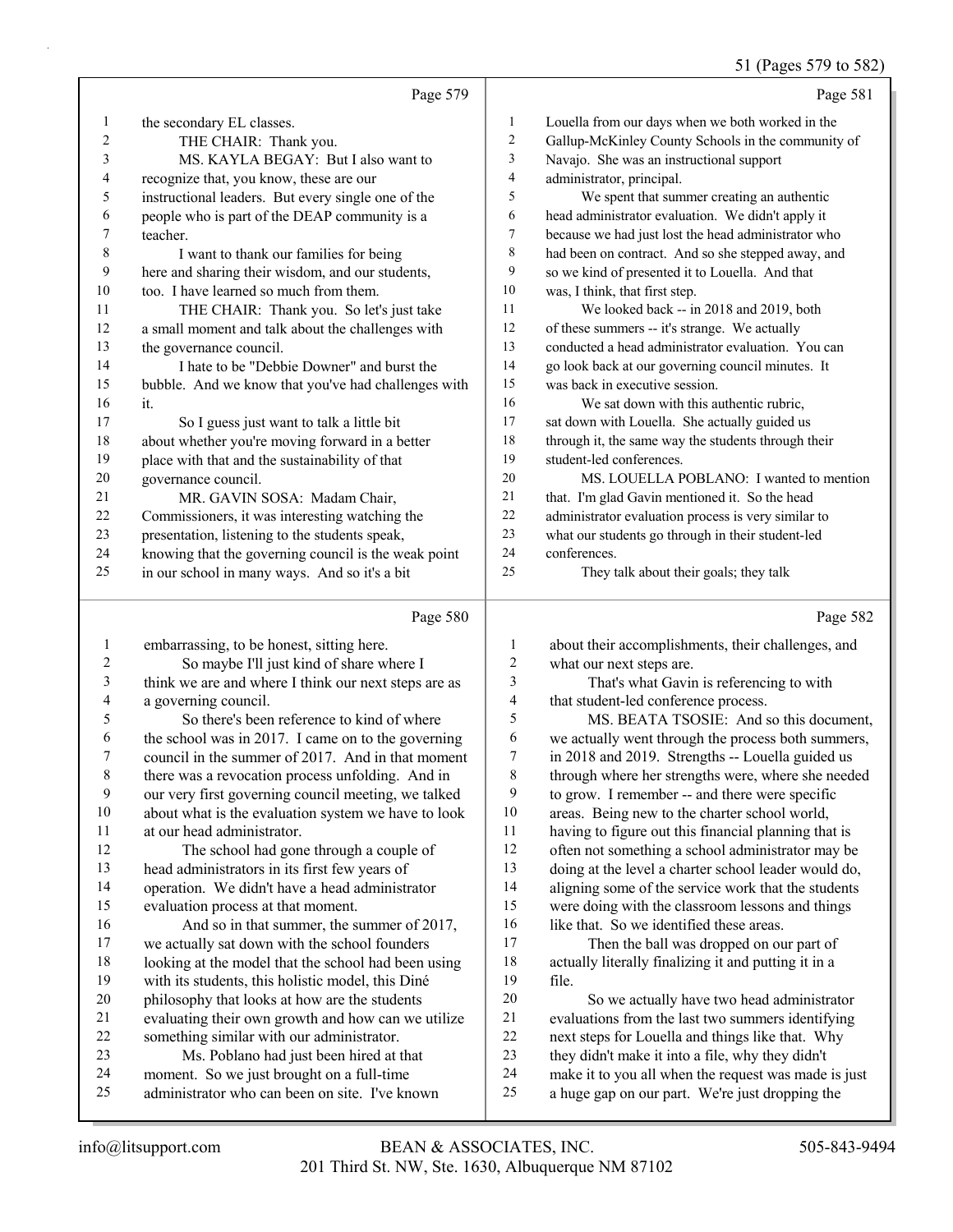## 52 (Pages 583 to 586)

|                | Page 583                                             |                | Page 585                                             |
|----------------|------------------------------------------------------|----------------|------------------------------------------------------|
| 1              | ball.                                                | $\mathbf{1}$   | wonderful. She carried so much of the weight of      |
| $\overline{c}$ | Part of that, I can say, might be -- yeah,           | 2              | that kind of work. With her stepping away, we've     |
| 3              | well, when I think about the stability of our board, | 3              | kind of stumbled through the last couple of months.  |
| 4              | I think, when I came on in 2017 we still have two    | 4              | And I can't say anything except that we,             |
| 5              | board members who were board members then --         | 5              | in our -- two months ago at our board meeting, with  |
| 6              | actually, maybe three.                               | 6              | the help of our school leadership here, we also laid |
| 7              | So I am -- I've been on the board for                | 7              | out kind of an evaluation and an annual plan.        |
| $\,$ $\,$      | two-and-a-half years now. And we have three board    | 8              | So it wasn't simply something we did at              |
| 9              | members who have more seniority than I do.           | 9              | the end of the year as some compliance requirement,  |
| 10             | So we have had one position that we've               | 10             | but that it really could help Louella identify her   |
| 11             | struggled to kind of keep filled at various times.   | 11             | strengths, but her areas of growth, and that we      |
| 12             | It's currently filled. We have a fifth board member  | 12             | could continue to support that throughout the year.  |
| 13             | right now.                                           | 13             | And so that work is something that we                |
| 14             | And I think some of it is our                        | 14             | created, we adopted. We have some timelines now      |
| 15             | misunderstanding of the governance council, the      | 15             | laid out through the course of the year. Our         |
| 16             | roles and responsibilities that we have.             | 16             | intention is to follow that.                         |
| 17             | So, for example, I think when we assign              | 17             | Why those evaluations -- those head                  |
| 18             | roles, oftentimes, we think the president of the     | 18             | administrator evaluations didn't get sent, I -- on   |
| 19             | governing council is really that central figure,     | 19             | behalf of all the folks sitting behind us,           |
| 20             | without recognizing that it's often the secretary of | 20             | wondering, they're doing all the work, they're doing |
| 21             | the governing council who has so much of the         | 21             | all the work day-to-day, the students, the staff are |
| $22\,$         | responsibility of monitoring the progress and        | 22             | doing all the work. So why we didn't send the        |
| 23             | whether minutes are being posted, whether documents  | 23             | document, print it out, put it in Louella's file,    |
| 24             | are being sent.                                      | 24             | why we didn't send it to the Public Education        |
| 25             | And so I think there's just -- that's part           | 25             | Commission and the PED, there's no excuse except we  |
|                | Page 584                                             |                | Page 586                                             |
| 1              | of an old-world system that we're still, like,       | $\mathbf{1}$   | dropped the ball on that.                            |
| $\overline{c}$ | struggling with is, you know, there were a lot of    | $\overline{c}$ | It has been done. It's not an area that              |
| 3              | folks who said -- we identified maybe one of our     | 3              | we haven't been working with Louella. Every month    |
| 4              | strongest members as our president. And that might   | 4              | at our governing council meeting, she provides her   |

have been better suited to say, "You should be

secretary, because you're living close. You stop by

the school a lot. And maybe that's that role that

you can take on. You have that organizational

- skill." 10 So even thinking through that kind of process, that's part of where this school is at, you 12 know. It's really just thinking through these
- titles that people have and what does that mean in

 the context of an indigenous education. 15 Our board members, out of the five of us, I was the only board member that had any firsthand

 experience working in a charter school. So, really, there's just a learning curve.

19 Kayla had been a classroom teacher and is now a leader at a charter school. And that's a

- learning process. And Louella has had the same learning. Our board is experiencing this same --
- this process.

24 One of our school founders many of you know stepped away this last year. And it was

 two-and-a-half years, the school has been stabilized. They're bringing on a head administrator who's been with us, bringing on Michael Vigil and the Vigil Group as our business

 report, which is incredibly thorough. And it actually identifies many of the areas that she and we identified as her areas of growth. So we can kind of keep up on a monthly basis of where she's

10 But, yeah, in that 2017, the last

 managers. 16 You know, our audit findings now -- four findings, non-compliance issues, some of them are repeat findings, and they really fall to us.

19 But that is just the honest truth. We have a lot of work to do. And after hearing this presentation, I think, you know, we recognize who we answer to.

23 And we were sharing with the students before we came in here that although we face you and we speak to you, ultimately, we also answer to them

at.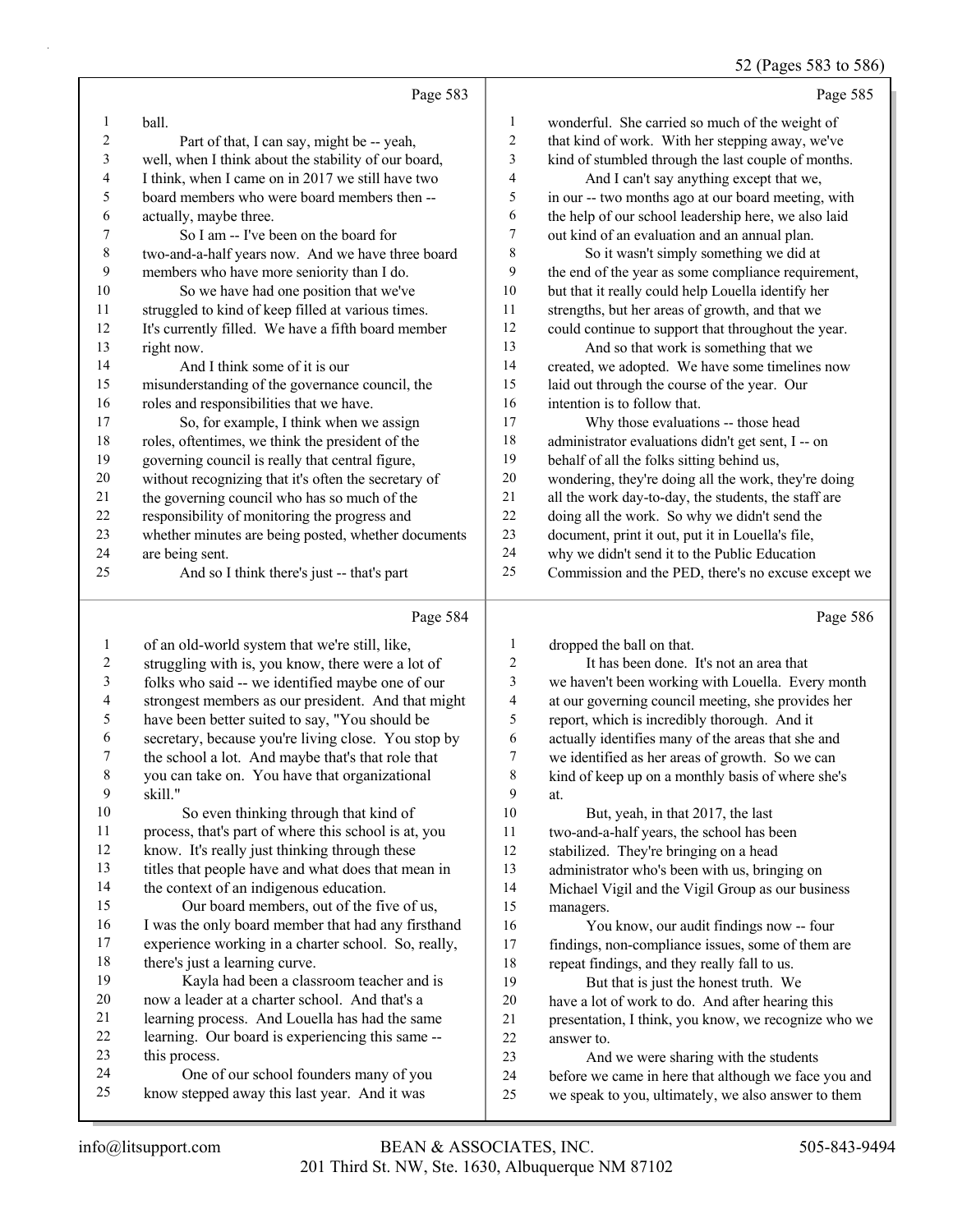## 53 (Pages 587 to 590)

|        |                                                      |                | ּס                                                   |
|--------|------------------------------------------------------|----------------|------------------------------------------------------|
|        | Page 587                                             |                | Page 589                                             |
| 1      | and our community.                                   | 1              | design that's more mission-specific towards what     |
| 2      | And so, you know, on behalf of the                   | 2              | you're doing with your cultural and linguistic       |
| 3      | governing council, we have a lot of work to do, and  | 3              | relevancy or the community outreach and development? |
| 4      | I think in the last few months, we've really come to | 4              | THE CHAIR: I'll just remind you that that            |
| 5      | realize that.                                        | 5              | is the direction that they're given now. They're on  |
| 6      | So I don't know if that's -- without                 | 6              | the old contract. But now they're -- the direction   |
| 7      | trying to throw any of our own work under the bus,   | 7              | is, "Please don't use math and reading. Please       |
| 8      | that's -- we've got work to do, and that's our       | 8              | use" --                                              |
| 9      | intention.                                           | 9              | COMMISSIONER VOIGT: So that's something              |
| 10     | THE CHAIR: Well -- and I appreciate the              | 10             | that's in the works; right?                          |
| 11     | honesty. And, like I said, it's obvious that no      | 11             | MS. KAYLA BEGAY: Yeah. So I think we --              |
| 12     | matter who's been on the governing council, it's     | 12             | when we created DEAP, we weren't really sure, what   |
| 13     | obvious that the governance council is having those  | 13             | is cultural curriculum -- what would it actually     |
| 14     | discussions, because you've been able to move out of | 14             | look like, what can we actually do. So now I think   |
| 15     | the non-compliance areas, the Falling Far Below,     | 15             | that's where we're heading. We want all our          |
| 16     | to -- to really a good spot.                         | 16             | students to do cultural workshops for our community  |
| 17     | So we appreciate that. And I guess it                | 17             | on everything that they've learned. All of them are  |
| 18     | just gets a little maybe niggling when, you know,    | 18             | gifted in all these different areas. And so          |
| 19     | you're getting an e-mail saying, you know, "We need  | 19             | creating opportunities for them to share that        |
| $20\,$ | this report."                                        | $20\,$         | knowledge is what we're hoping for.                  |
| 21     | And I know it's -- you've got                        | 21             | But in our original charter, we were                 |
| 22     | bigger-picture things you're looking at.             | $22\,$         | required to include those goals. But we just love    |
| 23     | But we all have to be just a little on top           | 23             | to indigenize them.                                  |
| 24     | of -- and I appreciate the fact that at least now    | 24             | THE CHAIR: That's on us. And it's                    |
| 25     | you know. So that's all we can say.                  | 25             | learning for us. And, hopefully, that discussion,    |
|        |                                                      |                |                                                      |
|        | Page 588                                             |                | Page 590                                             |
| 1      | But I'm glad to hear that you've got                 | $\mathbf{1}$   | through contract negotiations, is going to be more   |
| 2      | the -- the four ongoing members. I mean, that's --   | 2              | meaningful. Because we are asking the schools to     |
| 3      | that's really good to know. And, hopefully, you've   | 3              | reflect back on the mission. And the math and        |
| 4      | got -- because I know it's difficult everywhere to   | $\overline{4}$ | reading is on whatever PED does with their           |
| 5      | fill positions -- that you've got a good plan in     | 5              | assessments.                                         |
| 6      | place so that if someone unfortunately has to leave, | 6              | And it's -- you know, we have -- we have a           |
| 7      | it's not going to put you in a bad spot.             | $\tau$         | small number of schools that math and reading is     |
| 8      | And it's -- it's also, I guess, part of              | 8              | what they need to focus on with their mission; but   |
| 9      | the community growing as well. And you've got the    | 9              | most schools not. And that's what we want to see is  |
| $10\,$ | equity council that you've got to also begin to      | 10             | what you're fulfilling with your mission.            |
| 11     | build out, which I would guess might be a little     | 11             | COMMISSIONER VOIGT: Especially with their            |
| 12     | easier to build out.                                 | 12             | rich curriculum.                                     |
| 13     | So -- and we look forward to seeing what             | 13             | THE CHAIR: Absolutely, yes. I think it's             |
| 14     | that looks like as well. And I guess we're all       | 14             | going to be hard finding out which is the best to    |

excited about them and excited to see what's going

19 COMMISSIONER VOIGT: Madam Chair? 20 Within your project-based learning, which looks so rich and hands-on every day, and with the evidence that it's benefiting your academics, I've noticed just your school goals are centered around

25 Is there any thought of future school goal

17 So it'll be interesting to see over the

to happen as a result of them.

next couple of years.

math and reading.

use, because there's so many you can. And that's a

19 COMMISSIONER ARMBRUSTER: So the director was talking about, "We have no science grade"? Is

24 COMMISSIONER ARMBRUSTER: Oh, I missed it.

 nice position to be in. 17 Oh, certainly.

chart --

18 Commissioner Armbruster?

 there a reason for that? Not that these -- 22 THE CHAIR: There's a notation on the

25 THE CHAIR: -- about the science grade.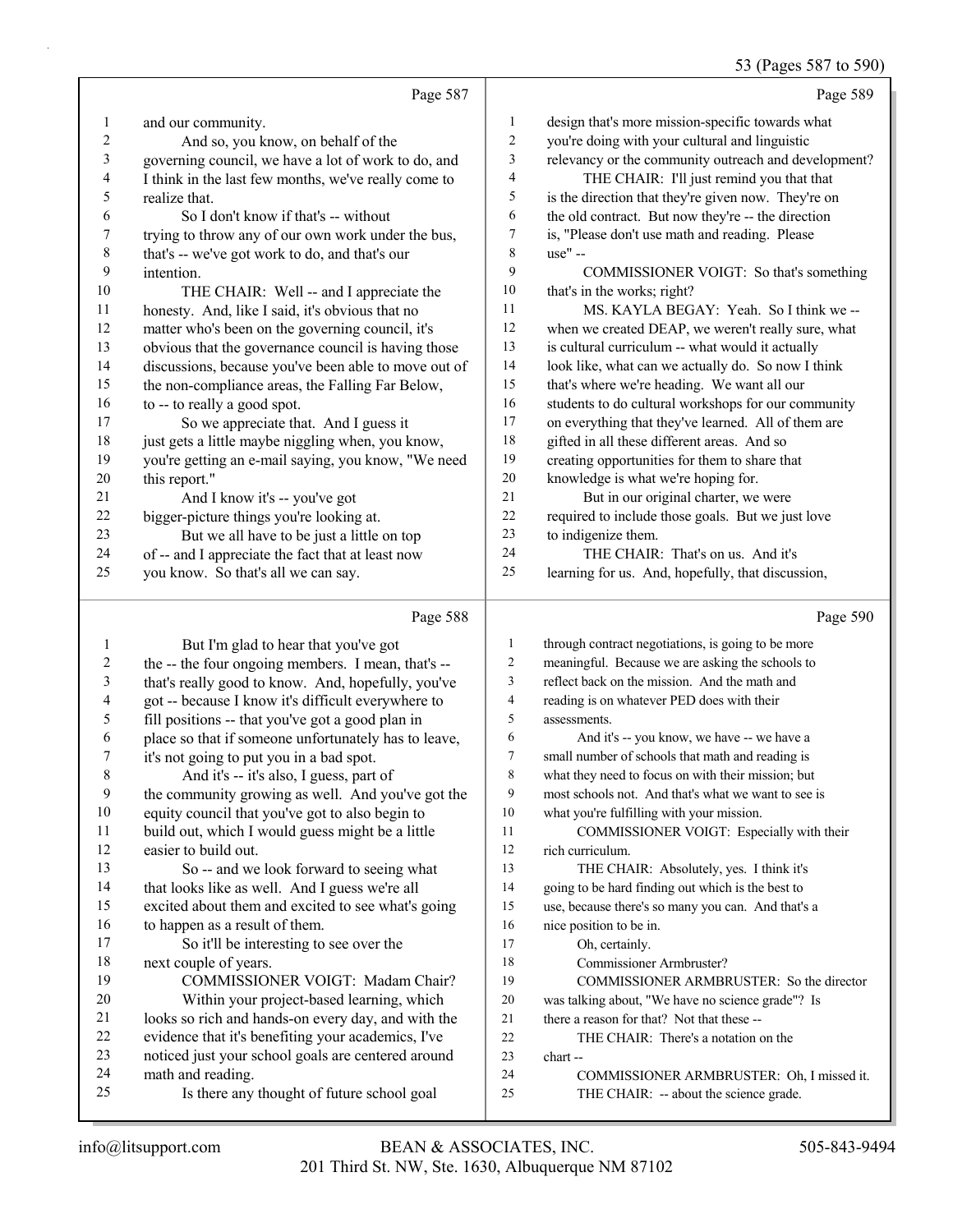54 (Pages 591 to 594)

|    | Page 591                                            |                | Page 593                                             |
|----|-----------------------------------------------------|----------------|------------------------------------------------------|
| 1  | There's a notation on the chart. I don't remember   | 1              | saw the fluency. They're not fluent speakers. But    |
| 2  | exactly what it said, but I know I saw it.          | $\overline{c}$ | they hear it at home; and so they're not fluent in   |
| 3  | The school was not listed on the SBA                | 3              | either language. And so how do we create ELL         |
| 4  | science spreadsheet.                                | 4              | policies, or even gather ELA data, is relevant to    |
| 5  | ACTING DIRECTOR BRAUER: Madam Chair,                | 5              | who we are.                                          |
| 6  | members of the Commission, Commissioner Armbruster. | 6              | Because I feel like if we just look at               |
| 7  | We can explore that. One thought that I had, the    | 7              | Spanish, you know, none of our students speak        |
| 8  | actual number of students may have been so small    | 8              | Spanish. But I feel like that's what many of the     |
| 9  | that in order to protect students' overall results, | 9              | ELL strategies are focused on.                       |
| 10 | there may be a reason why that is.                  | 10             | We're looking to develop that, what sort             |
| 11 | We can explore that. If we have that                | 11             | of bilingual program is going to work. But we do     |
| 12 | information, we can provide that to you all.        | 12             | use a lot of our language in our lessons. We have    |
| 13 | COMMISSIONER ARMBRUSTER: That's probably            | 13             | to.                                                  |
| 14 | true. If you have 40 children, probably most of     | 14             | COMMISSIONER ARMBRUSTER: Right. So                   |
| 15 | them won't be seventh grade. I didn't want that     | 15             | that's kind of what the TESOL does is many           |
| 16 | little question on there, where it says, "Well, we  | 16             | languages. Because in a larger district -- not       |
| 17 | couldn't find the list." That sounded bad. That's   | 17             | particularly for your school -- there might be       |
| 18 | what I wanted to know.                              | 18             | 25 languages. So you don't have someone fluent in    |
| 19 | And the other thing is -- two things. One           | 19             | every one of those languages to teach it. So you     |
| 20 | is -- you're going to need to help me again.        | 20             | have to use strategies, which is what you're looking |
| 21 | There's another council that every school is        | 21             | for.                                                 |
| 22 | supposed to have on cultural diversity.             | 22             | Thank you.                                           |
| 23 | THE CHAIR: Equity Council.                          | 23             | COMMISSIONER RAFTERY: May I please say               |
| 24 | COMMISSIONER ARMBRUSTER: Equity Council?            | 24             | something?                                           |
| 25 | I'm wondering and concerned, when we're having      | 25             | THE CHAIR: Well, Commissioner Crone                  |
|    | Page 592                                            |                | Page 594                                             |

# Page 592 |

| 1  | difficulty finding a governing council, to find      | 1  | first.                                               |
|----|------------------------------------------------------|----|------------------------------------------------------|
| 2  | seven more people to do that as well. Isn't it       | 2  | COMMISSIONER CRONE: I was first.                     |
| 3  | seven?                                               | 3  | Yes. Speaking of language, do any of your            |
| 4  | ACTING DIRECTOR BRAUER: Madam Chair,                 | 4  | students speak Diné?                                 |
| 5  | members of the Commission, Commissioner Armbruster.  | 5  | MS. KAYLA BEGAY: So every single one of              |
| 6  | This is an ongoing conversation that we're having    | 6  | us is a learner. In fact, in the Navajo Nation,      |
| 7  | within the Department, as well as with our schools,  | 7  | they're doing a lot of studies around language. And  |
| 8  | to really find the right size for specific schools.  | 8  | we're finding that people under the age of 25 have a |
| 9  | So we're working with individual schools             | 9  | fluency rate of at least 20 percent or less.         |
| 10 | who have unique circumstances, to make sure that the | 10 | And so by bringing in the cultural                   |
| 11 | spirit of having an equity council, or team, isn't   | 11 | activities -- I guess our language -- I want         |
| 12 | overcome by some process elements.                   | 12 | everyone to know -- you don't -- you can't learn it  |
| 13 | And so we are absolutely working with each           | 13 | in a book or the way that a language class is        |
| 14 | of our charter schools to make sure that we can      | 14 | created.                                             |
| 15 | problem-solve.                                       | 15 | You learn it through song; you learn it              |
| 16 | COMMISSIONER ARMBRUSTER: Oh, good. I                 | 16 | through ceremony. And so for a long time, that has   |
| 17 | think they've got the equity thing down. They've     | 17 | been separated from schools; that has been separated |
| 18 | figured that out.                                    | 18 | from communities.                                    |
| 19 | And my other thing was, on your EL                   | 19 | And so we're trying to do it. So I would             |
| 20 | students, what language are they speaking? Or are    | 20 | say 90 percent of our students can introduce         |
| 21 | they different languages?                            | 21 | themselves in Navajo. We require our students to     |
| 22 | MS. KAYLA BEGAY: So I would say -- you               | 22 | learn a Navajo song.                                 |
| 23 | suggested, you know, how can you help us. With ELL   | 23 | So I think even how you measure, you know,           |
| 24 | students, it's unique for Native students, because   | 24 | what is fluency, that's a big topic on the Navajo    |
| 25 | they speak -- they don't speak Navajo at home. You   | 25 | Nation, and I can't -- I can't really summarize all  |
|    |                                                      |    |                                                      |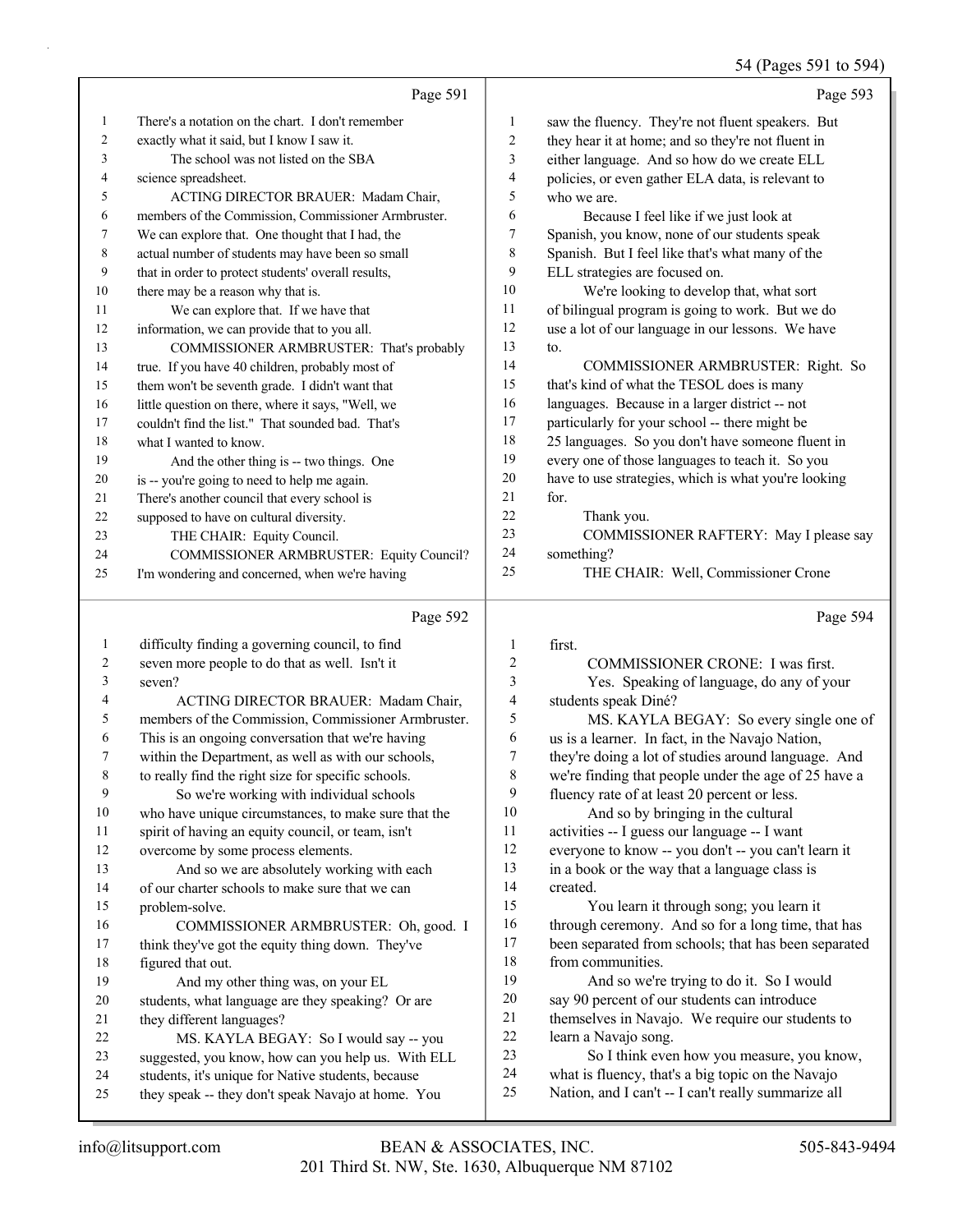|              |                                                     |                  | 55 (Pages 595 to 598)                                |
|--------------|-----------------------------------------------------|------------------|------------------------------------------------------|
|              | Page 595                                            |                  | Page 597                                             |
| 1            | of that; but --                                     | $\mathbf{1}$     | program for young people?                            |
| 2            | COMMISSIONER CRONE: Well, that leads to             | $\overline{c}$   | MS. KAYLA BEGAY: So Arizona, I would say,            |
| 3            | my next question, which is where do -- so you start | 3                | is leading that effort. There are two emergent       |
| 4            | at grade six; is that right?                        | $\overline{4}$   | schools. But they only ever go up to usually sixth   |
| 5            | MS. KAYLA BEGAY: We started with Grade 6            | 5                | or eighth grade.                                     |
| 6            | and 7 in 2015.                                      | 6                | And so how do you make that language                 |
| 7            | COMMISSIONER CRONE: Where did children              | $\boldsymbol{7}$ | transcend those -- and so I think there's just a lot |
| $\,$ 8 $\,$  | get their elementary education?                     | 8                | of exploration on, you know, how do we learn         |
| 9            | MS. KAYLA BEGAY: A lot of our students              | 9                | language. And we're exploring that as well.          |
| 10           | come from the Gallup-McKinley School District. A    | 10               | COMMISSIONER CRONE: Yeah. So the                     |
| 11           | lot of our students come from the BIE schools as    | 11               | literature really isn't that helpful?                |
| 12           | well. We're right on the state line, so we get a    | 12               | MS. KAYLA BEGAY: No. But I think what's              |
| 13           | lot of students from Arizona.                       | 13               | helping our students learn is, you know, when we're  |
| 14           | So, again, thinking about how you help us,          | 14               | able to tell stories. One thing that we're gearing   |
| 15           | how do we navigate that? We're in a unique position | 15               | up for is next week, we're hosting our winter        |
| 16           | on the Navajo Nation, where even places like UNM    | 16               | celebration. So our students, they reenact coyote    |
| 17           | will allow in-state tuition for students in Arizona | 17               | stories, and they use the language and the humor.    |
| 18           | and Utah.                                           | 18               | That's what makes it real. And so that's what we're  |
| 19           | But charters were prohibited. We have a             | 19               | trying to do with language.                          |
| 20           | waiting list of at least 12 students who want to    | 20               | COMMISSIONER CRONE: Just one final                   |
| 21           | come to DEAP, but they're Arizona students. And so  | 21               | comment. Threatened language and endangered          |
| 22           | just thinking about things like that.               | 22               | language is a huge problem in the world. So they     |
| 23           | COMMISSIONER CRONE: You, fortunately,               | 23               | estimate that there were about 7,500 -- at least     |
| 24           | answered my third question, which, if I'm incorrect | 24               | 7,500 languages, different languages. Half of them   |
| 25           | in this, please let me know. I believe Diné was not | 25               | actually have literature, which is a big change from |
|              | Page 596                                            |                  | Page 598                                             |
| $\mathbf{1}$ | a written language until the 1960s?                 | 1                | not too long ago.                                    |
| 2            | MS. KAYLA BEGAY: That's absolutely                  | $\mathfrak{2}$   | But in the United States, even Spanish is            |
| 3            | correct. So our language is an oral tradition. And  | 3                | an endangered language.                              |
| 4            | when, you know, colonization happened, it was       | 4                | So good luck.                                        |
| 5            | written. And so there are many elders. They don't   | 5                | MS. KAYLA BEGAY: Thank you.                          |
| 6            | care about reading or writing Navajo. That's not    | 6                | COMMISSIONER CRONE: I hope you save your             |
| 7            | what's important. It's can you speak it and use it  | 7                | language.                                            |
| $\,$ 8 $\,$  | in a functional way.                                | 8                | THE CHAIR: Commissioner Raftery?                     |
| 9            | COMMISSIONER CRONE: I watched a                     | 9                | COMMISSIONER RAFTERY: A while back, I                |
| 10           | documentary on -- what is it -- the Navajo Nation   | 10               | used to work with Title VII. And someone at that     |
| 11           | princess -- queen?                                  | 11               | time developed a Navajo language program; it was     |
| 12           | MS. KAYLA BEGAY: Oh, Miss Navajo. That's            | 12               | like a boxed program. And I remember observing it.   |
| 13           | what it is.                                         | 13               | And I can't remember the name of the school. But it  |
| 14           | COMMISSIONER CRONE: One of the main                 | 14               | was between Cuba and Farmington. It was up there.    |
| 15           | requirements is fluency and traditional activities  | 15               | And the -- when I went to observe, the               |
| 16           | for females.                                        | 16               | teachers were Navajo, and they were actually         |
| 17           | MS. KAYLA BEGAY: Yes. And then I don't              | 17               | teaching the children the Navajo language, which I   |
| 18           | know if you've heard. But in the last Navajo Nation | $18\,$           | didn't understand. But it was -- it was developed    |
| 19           | presidential election, one candidate was eliminated | 19               | under Title VII. So it is out there somewhere.       |
| 20           | because he wasn't deemed fluent.                    | 20               | MS. KAYLA BEGAY: So that's the Rosetta               |

21 Stone Diné design. But they only had funding for<br>22 the first class. So the challenges. After you do the first class. So the challenges. After you do the beginner class, there's nothing else after. And

so I think that's where we're trying to think, how

do we be creative around that and how does that make

Nation.

21 So there are a lot of conversations and

schools, are they beginning to have a bilingual

movements happening around language on the Navajo

24 COMMISSIONER CRONE: In your elementary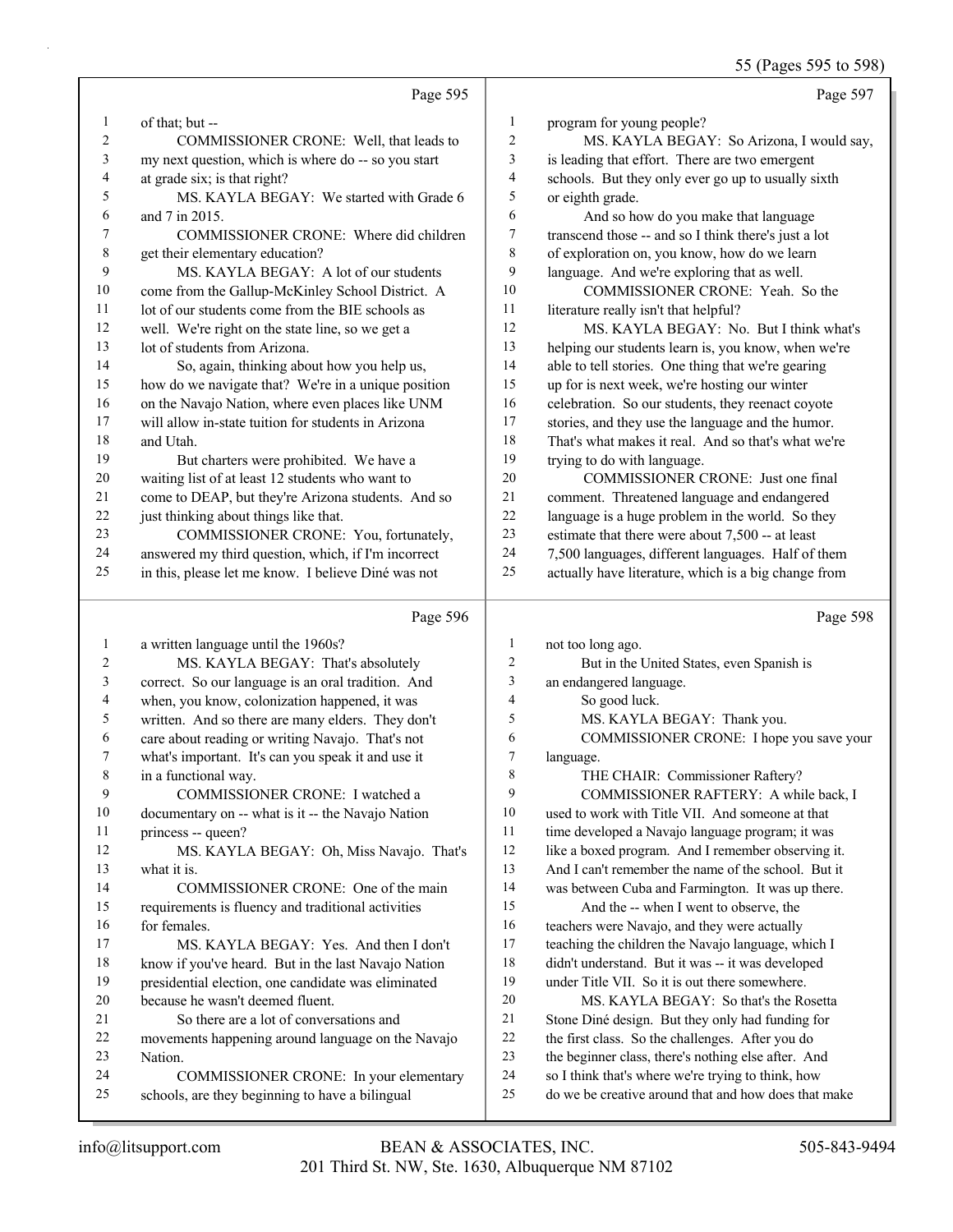56 (Pages 599 to 602)

|              | Page 599                                                                                          |                | Page 601                                                                                              |
|--------------|---------------------------------------------------------------------------------------------------|----------------|-------------------------------------------------------------------------------------------------------|
| $\mathbf{1}$ | sense.                                                                                            | $\mathbf{1}$   | And I just want to say, I sat before this                                                             |
| 2            | COMMISSIONER RAFTERY: I was really                                                                | $\overline{c}$ | Commission in 2013 next to two indigenous women. We                                                   |
| 3            | impressed. That was my comment. Thank you.                                                        | 3              | remember this.                                                                                        |
| 4            | THE CHAIR: Okay. Thank you. All right.                                                            | 4              | And this Commission denied a charter of a                                                             |
| 5            | So I move that the Public Education Commission renew                                              | 5              | school that I think aligned with this work. And                                                       |
| 6            | the charter of DEAP for five years, with the                                                      | 6              | this Commission, the energy that you --                                                               |
| 7            | condition that the New Mexico System of School                                                    | $\overline{7}$ | THE CHAIR: I don't think we denied --                                                                 |
| 8            | Support and Accountability Report -- the School                                                   | 8              | MR. GAVIN SOSA: In 2013, another school,                                                              |
| 9            | Support and Accountability Report prepared by PED                                                 | 9              | not this school.                                                                                      |
| 10           | shows similar performance for SY 2018-2019 in the                                                 | 10             | THE CHAIR: Oh, before -- okay. Okay.                                                                  |
| 11           | student growth, highest quartile; student growth,                                                 | 11             | MR. GAVIN SOSA: Yes. I'm just reflecting                                                              |
| 12           | middle quartile; student growth, lowest quartile;                                                 | 12             | on -- just, the tone and the energy of this                                                           |
| 13           | English Learner progress; chronic absenteeism;                                                    | 13             | Commission to support this kind of effort is                                                          |
| 14           | college-and-career readiness; education climate; and                                              | 14             | incredible. And it really will change the dynamics                                                    |
| 15           | no statistically -- with no statistically                                                         | 15             | of education in this state, that you-all, as elected                                                  |
| 16           | significant decrease in performance.                                                              | 16             | leaders, are willing and wanting to see this kind of                                                  |
| 17           | COMMISSIONER DAVIS: I second.                                                                     | 17             | education for the students of this state.                                                             |
| 18           | THE CHAIR: So motion by Commissioner                                                              | 18             | And so I compliment you-all for what you                                                              |
| 19           | Gipson, a second by Commissioner Davis.                                                           | 19             | shared today and for the tears and for just the love                                                  |
| 20           | Any further discussion?                                                                           | 20             | that you bring for the -- the families here, the                                                      |
| 21           | (No response.)                                                                                    | 21             | students. And thank you all so much, on behalf of                                                     |
| 22           | THE CHAIR: If not, roll call, please.                                                             | 22             | myself and the school.                                                                                |
| 23           | COMMISSIONER ARMBRUSTER: Commissioner                                                             | 23             | THE CHAIR: Thank you. We appreciate it.                                                               |
| 24           | Caballero?                                                                                        | 24             | thank you.                                                                                            |
| 25           | COMMISSIONER CABALLERO: Yes.                                                                      | 25             | (Applause.)                                                                                           |
|              | Page 600                                                                                          |                | Page 602                                                                                              |
|              |                                                                                                   |                |                                                                                                       |
| $\mathbf{1}$ | COMMISSIONER ARMBRUSTER: Commissioner                                                             | 1              | THE CHAIR: We're going to take a short                                                                |
| 2            | Voigt?                                                                                            | $\sqrt{2}$     | break.                                                                                                |
| 3            | COMMISSIONER VOIGT: Yes.                                                                          | 3              | (Recess taken, 3:00 p.m. to 3:16 p.m.)                                                                |
| 4            | COMMISSIONER ARMBRUSTER: Commissioner                                                             | $\overline{4}$ | THE CHAIR: Good afternoon. And thank you                                                              |
| 5            | Gipson?                                                                                           | 5              | for hanging in there all week with us.                                                                |
| 6            | THE CHAIR: Yes.                                                                                   | 6              | FROM THE FLOOR: You saw me back there,                                                                |
| 7            | COMMISSIONER ARMBRUSTER: Commissioner                                                             | 7              | did you?                                                                                              |
| 8            | Armbruster votes "Yes."                                                                           | 8              | THE CHAIR: Hopefully, it's been somewhat                                                              |
| 9            | Commissioner Davis?                                                                               | 9              | entertaining.                                                                                         |
| 10           | COMMISSIONER DAVIS: Yes.                                                                          | 10             | FROM THE FLOOR: It's educational is what                                                              |
| 11           | COMMISSIONER ARMBRUSTER: Commissioner                                                             | 11             | it was.                                                                                               |
| 12           | Crone?                                                                                            | 12             | THE CHAIR: So, once again, thank you for                                                              |
| 13           | COMMISSIONER CRONE: Yes.                                                                          | 13             | coming, and thank you for spending the time and the                                                   |
| 14           | COMMISSIONER ARMBRUSTER: Commissioner                                                             | 14             | effort on the renewal packet and working every day                                                    |
| 15           | Raftery?                                                                                          | 15             | as you do.                                                                                            |
| 16           | COMMISSIONER RAFTERY: Yes.                                                                        | 16             | Once again, we had the slight challenge                                                               |
| 17           | COMMISSIONER ARMBRUSTER: Seven-to-zero.                                                           | 17             | with the State reporting system. So I have my stock                                                   |
| 18           | THE CHAIR: The motion passes, seven-zero.                                                         | 18             | statement, which you could probably now repeat,                                                       |
| 19           | Thank you so much. Congratulations.                                                               | 19             | you've heard it so often. But I'm putting it in the                                                   |
| 20           | THE CHAIR: Thank you.                                                                             | 20             | record.                                                                                               |
| 21           | MR. GAVIN SOSA: Commissioners, if I can                                                           | 21             | So Renewal of Charters with Conditions.                                                               |
| 22           | make just one final comment, maybe. You all have                                                  | 22             | PED has not provided a report or review of                                                            |
| 23<br>24     | been incredibly complimentary to the founders of                                                  | 23<br>24       | data for the School Year '18-'19 Accountability. It                                                   |
| 25           | this school, the leaders of the school, the students<br>and the families. And it's well-deserved. | 25             | is important for schools to have the complete<br>academic data as part of its renewal information for |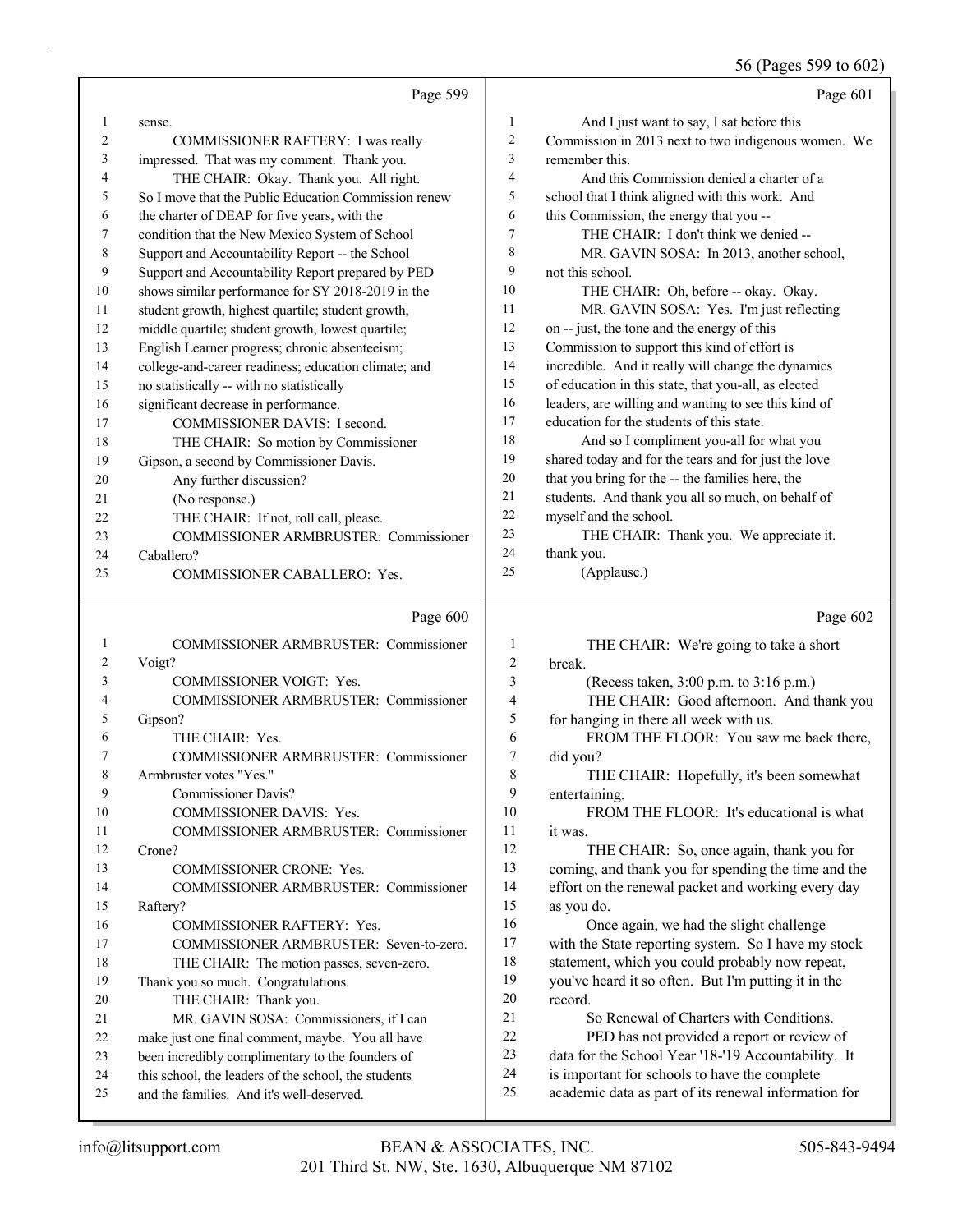57 (Pages 603 to 606)

|                  |                                                      |                         | $5/$ (Pages 603 to 606                                                                            |
|------------------|------------------------------------------------------|-------------------------|---------------------------------------------------------------------------------------------------|
|                  | Page 603                                             |                         | Page 605                                                                                          |
| 1                | this renewal and also for future years.              | 1                       | like, I don't have that. I have this.                                                             |
| $\mathbf{2}$     | The PEC needs complete State                         | $\overline{c}$          | ACTING DIRECTOR BRAUER: I defer to Karen.                                                         |
| $\mathfrak{Z}$   | Accountability Reports to make the best decision on  | 3                       | MS. KAREN WOERNER: Thank you,                                                                     |
| 4                | school renewal applications. The PEC will review     | 4                       | Director Brauer, Madam Chair, Commissioners, school                                               |
| 5                | financial and operational performance because the    | 5                       | representatives and students. The report from the                                                 |
| 6                | data is complete at this meeting in December of      | 6                       | Charter Schools Division, as you know,                                                            |
| $\boldsymbol{7}$ | 2019.                                                | 7                       | Tierra Encantada serves Grades 7 through 12, with                                                 |
| $\,$ $\,$        | If the PEC decides to issue a renewal with           | 8                       | approximately 311 students, with their mission being                                              |
| 9                | conditions, the PEC will clearly state what          | 9                       | to empower students as citizen scholars in a                                                      |
| $10\,$           | Accountability information it will review from the   | $10\,$                  | dual-language environment for post-secondary                                                      |
| 11               | PED Accountability Report.                           | 11                      | success.                                                                                          |
| 12               | When the Accountability data is prepared             | 12                      | If I start with the Part A again, I need                                                          |
| 13               | by PED and the school has had an opportunity to      | 13                      | to share with the Commission that the -- the Part A                                               |
| 14               | review the data -- at least ten days -- the PEC will | 14                      | on the proficiency rates in the packet does show                                                  |
| 15               | review the data and remove the condition or take     | 15                      | that the first year was a little bit of a dip and                                                 |
| 16               | other action, such as a Corrective Action Plan or    | 16                      | then a trend upward. However, I do need to report                                                 |
| $17\,$           | possibly non-renew the charter.                      | 17                      | that the 13.7 percent in reading did not include all                                              |
| $18\,$           | At the future meeting, January or February           | 18                      | of the assessments that we now have access to. And                                                |
| 19               | of 2020, the PEC will only consider the issues       | 19                      | that has actually gone up to 19 percent when we                                                   |
| $20\,$           | related to the reason for the conditions and will    | $20\,$                  | counted the Spanish reading and the PARCC fall                                                    |
| $21\,$           | not consider any other issues related to renewal.    | $21\,$                  | scores, as well as the TAMELA test.                                                               |
| $22\,$           | So, once again, we will close out                    | 22                      | So the reading is actually higher than                                                            |
| 23               | operational and financial today and have just those  | 23                      | indicated in your packet, at 19 percent.                                                          |
| 24               | narrow areas of academic performance that we do not  | 24                      | COMMISSIONER CABALLERO: Page?                                                                     |
| 25               | have the data right now for.                         | 25                      | MS. KAREN WOERNER: This is on Page 8 of                                                           |
|                  | Page 604                                             |                         | Page 606                                                                                          |
| $\mathbf{1}$     | So -- and, once again, if you've got any             | 1                       | the entire packet, Page 3 of the Part A, depending                                                |
| $\boldsymbol{2}$ | questions or concerns, please don't hesitate to      | $\overline{c}$          | on how you're looking at the materials,                                                           |
| 3                | bring them up so we can hopefully address them.      | 3                       | Commissioner. Page 8 of 67 or Page 3 of 22.                                                       |
| 4                | I do want to remind folks, if anyone does            | $\overline{\mathbf{4}}$ | So that 13.7 should be a 19 percent.                                                              |
| 5                | want to speak, please make sure that you sign up     | 5                       | On the proficiency rate for science, their                                                        |
| 6                | with Ms. Friedman, who has the sign-up sheet there.  | 6                       | school was at 20 percent. As you know, the State                                                  |
| 7                | Thank you.                                           | $\overline{7}$          | average is 35 percent.                                                                            |
| 8                | So CSD will do their report. You'll have             | 8                       | Looking at the growth indices, regarding                                                          |
| 9                | your 15 minutes. Folks will have their eight         | 9                       | the higher performing students, the school, you can                                               |
| 10               | minutes, and then we'll move on.                     | 10                      | see, had a lot of Less Than Expected growth in the                                                |
| 11               | So thank you.                                        | 11                      | beginning of the contract; but, in 2018, are at the                                               |
| 12               | ACTING DIRECTOR BRAUER: Madam Chair,                 | 12                      | expected growth for almost all groups that were                                                   |
| 13               | members of the Commission, before I defer my time to | 13                      | reported, with the economically disadvantaged group                                               |
| 14               | Deputy Director Woerner, I get the privilege of      | 14                      | being greater than -- just a slight bit greater than                                              |
| 15               | acknowledging the student leaders for the third time | 15                      | expected in growth.                                                                               |
| 16               | today. And I did notice that we didn't have enough   | 16                      | That's with the higher performing students                                                        |
| 17               | space for all of the students at Tierra Encantada to | 17                      | in reading.                                                                                       |
| 18               | be here at the same time as DEAP students. So we     | 18                      | With the higher performing students in                                                            |
| 19               | really appreciate you coming out to support.         | 19                      | math, a little less success in terms of the amount                                                |
| 20               | I also wanted to acknowledge to the                  | $20\,$                  | of growth. Overall, you'll see it's still a little                                                |
| 21               | Commission that you received, during the passing     | 21<br>$22\,$            | bit less than expected in the math area.<br>Lowest performing students in reading,                |
| 22               |                                                      |                         |                                                                                                   |
|                  | period that we just had, some information from       |                         |                                                                                                   |
| 23               | Tierra Encantada Charter School, as well, that       | 23                      | again, similarly, the growth -- the students were                                                 |
| 24<br>25         | they --<br>THE CHAIR: They were showing this. It's,  | 24<br>25                | not growing as expected in the first couple of<br>years; but, in 2018, were at just -- just under |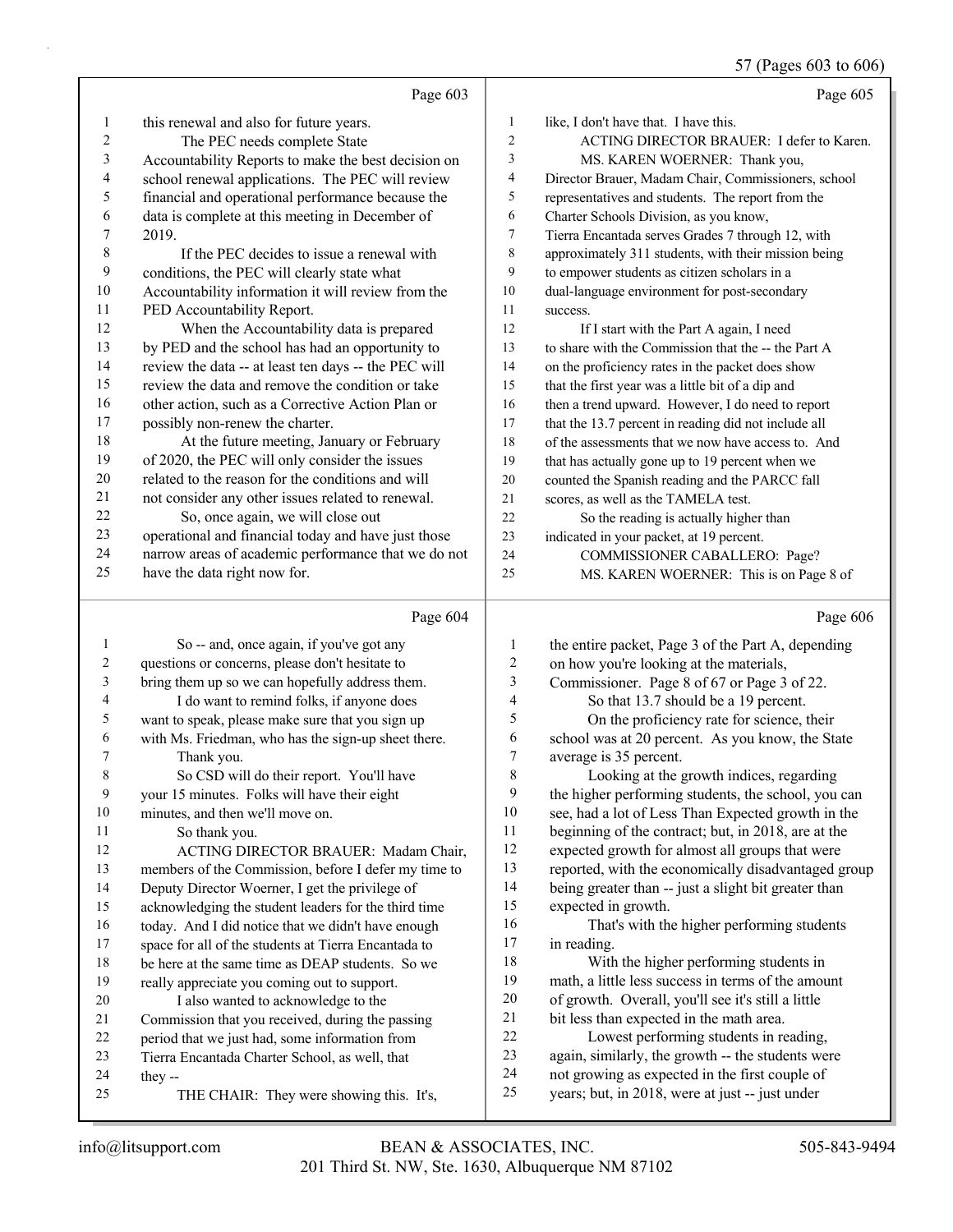58 (Pages 607 to 610)

|                          |                                                      |                         | $30$ (rages 00/ to 010)                              |
|--------------------------|------------------------------------------------------|-------------------------|------------------------------------------------------|
|                          | Page 607                                             |                         | Page 609                                             |
| $\mathbf{1}$             | negative .5, which is negligible. They're very       | 1                       | missed some of the hours.                            |
| $\sqrt{2}$               | close to the zero, which is expected growth.         | $\overline{c}$          | Going back to the beginning of the report,           |
| $\mathfrak{Z}$           | A similar issue with the lowest performing           | 3                       | you will see that, in some areas, the school has     |
| $\overline{4}$           | in math being the growth is not quite as good as in  | $\overline{\mathbf{4}}$ | Demonstrated Substantial Progress and Met the        |
| 5                        | the reading.                                         | 5                       | Standards.                                           |
| 6                        | Proficiency in reading, by ethnicity                 | 6                       | Failing to Demonstrate Substantial                   |
| $\boldsymbol{7}$         | groups -- subgroups -- there was a slight decline    | 7                       | Progress was applied to the mission goals for the    |
| $\,$ $\,$                | over the first few years, but then quite a bit of a  | $\,$ 8 $\,$             | reasons I just said. They were not able to meet      |
| 9                        | jump this last year -- in the last year reported,    | 9                       | those goals.                                         |
| $10\,$                   | 2019 proficiencies.                                  | 10                      | And material terms, because I think,                 |
| 11                       | Same with the -- in terms of the                     | 11                      | primarily, around the dual-language component, they  |
| 12                       | subgroups, particularly their -- the one with the    | 12                      | were not able to meet those -- the goal of the       |
| 13                       | economically disadvantaged students with             | 13                      | material terms all three years, they received a      |
| 14                       | disabilities and English Learner chart, which is     | 14                      | Workings to Meet.                                    |
| 15                       | Chart 13, there was a slight decline the first       | 15                      | And regarding the other Organizational               |
| 16                       | couple of years, then an -- quite a bit of a jump,   | 16                      | Performance Framework indicators, the material terms |
| 17                       | and sort of leveled off those last two years.        | 17                      | was one of those, right, with the dual language.     |
| 18                       | There was a little bit of a dip in their             | 18                      | The other applicable education                       |
| 19                       | students with disabilities and English Learners in   | 19                      | requirements had to do with their Next Step Plans    |
| $20\,$                   | proficiency. I think that may be attributed to       | $20\,$                  | and their NM DASH plan follow-up, which the school   |
| 21                       | increased enrollment in those areas or increased     | $21\,$                  | has since resolved, or is working to resolve.        |
| 22                       | identification of students in those areas.           | 22                      | English Language Learners was another                |
| 23                       | Graduation rate was at 70 percent.                   | 23                      | area, again. As you've heard with other schools,     |
| 24                       | College-and-career readiness points have             | 24                      | the identification of their English Language         |
| 25                       | been on an incline upward, improving their points    | 25                      | Learners being that they served higher grades was a  |
|                          | Page 608                                             |                         | Page 610                                             |
| $\mathbf{1}$             | earned in college-and-career-readiness points.       | $\mathbf{1}$            | concern. And I did want to point out that the        |
| $\overline{\mathbf{c}}$  | Regarding the mission goals, as you've               | $\overline{c}$          | school did follow our advice from our visit in       |
| 3                        | seen, they have not been able to meet their goals as | 3                       | December last year through March and was able to     |
| $\overline{\mathcal{A}}$ | outlined in the charter.                             | $\overline{\mathbf{4}}$ | identify 70 students that had not been identified as |
| 5                        | There were four goals, one of which is not           | 5                       | English Language Learners.                           |
| 6                        | rated because it was an innovation indicator. But    | 6                       | And they also were missing their ACCESS              |
| 7                        | in the other three goals, they struggled to meet the | $\boldsymbol{7}$        | scores and annual parent letters in the files. But   |
| 8                        | expectations set in the contract in all years of the | $\,$ $\,$               | that has been corrected.                             |
| 9                        | contract term.                                       | 9                       | The financial compliance is around the               |
| $10\,$                   | Percentage of students remaining enrolled            | 10                      | audit concerns.                                      |
| 11                       | during the school year has been at between 86 and    | 11                      | Employee rights had to do with salaries              |
| 12                       | 93 percent during the term of the contract. And      | 12                      | being mis- -- a discrepancy in the S.T.A.R.S. data.  |
| 13                       | between school years has been between 71 and         | 13                      | I'm not sure if that was a data entry issue or other |
| 14                       | 84 percent.                                          | 14                      | issue. But those have been resolved.                 |
| 15                       | Teacher retention rate has steadily                  | 15                      | And the facilities requirements had to do            |
| 16                       | declined over the years, and the school may want to  | 16                      | with the emergency drills, which it appears at the   |
| 17                       | speak to that if they wish.                          | 17                      | renewal site visit that the school has worked to     |
| 18                       | The audit findings, the last year were two           | 18                      | resolve those as well, since, as we mentioned        |
| 19                       | audit findings. Again, both were other               | 19                      | before, those are a year lag behind.                 |
|                          |                                                      |                         |                                                      |
| $20\,$<br>21             | non-compliance concerns. The prior year only had     | $20\,$<br>21            | 80 percent of the employees signed the               |

 petition. 100 percent of the households signed the petition, and which I think is the only school that had 100 percent.

24 THE CHAIR: They're the only school has had 100 percent.

concern.

non-compliance, which as we've shared before, is not

25 We did have a governing board member who

to be dismissed, but is not a serious level of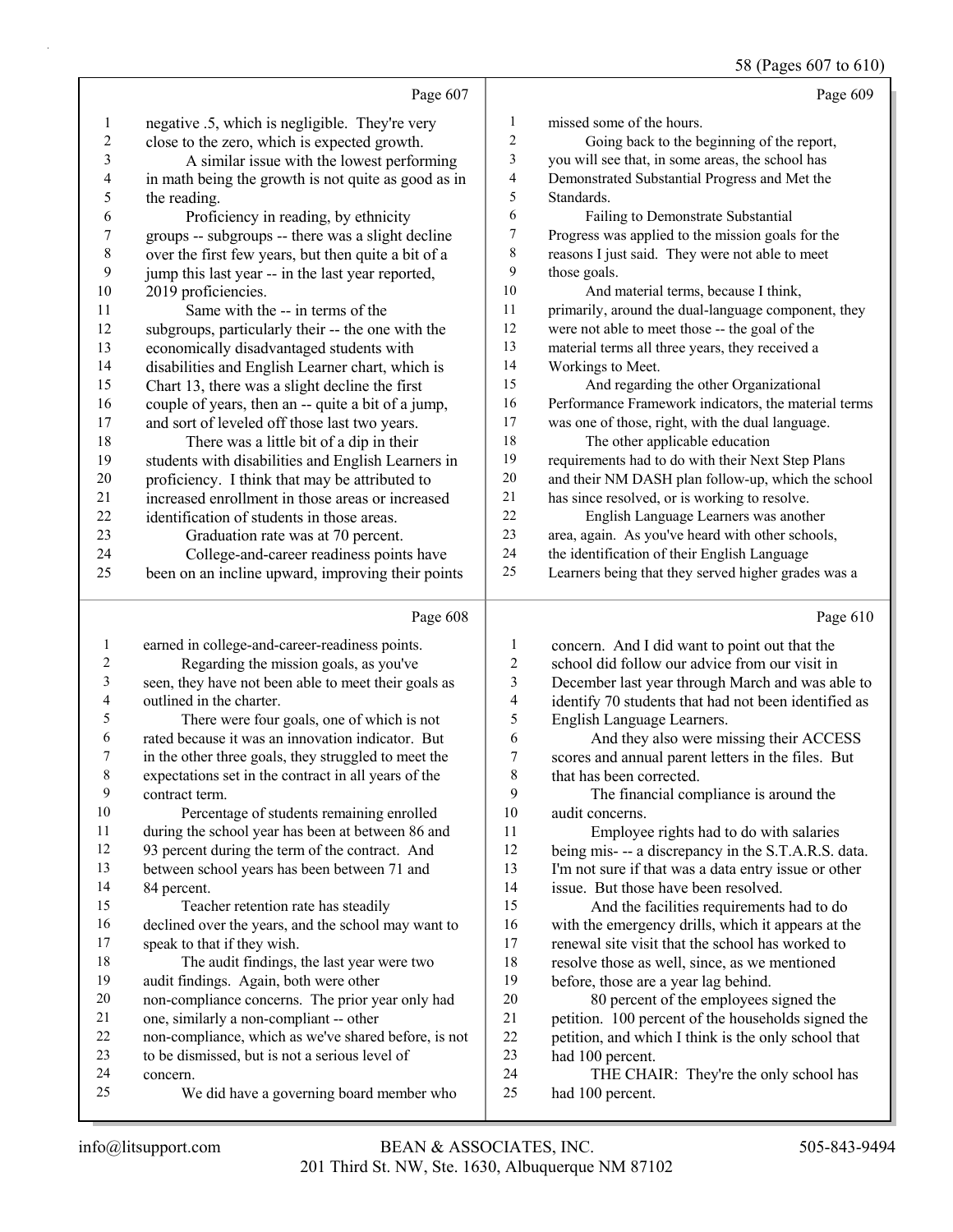59 (Pages 611 to 614)

|    | Page 611                                            |                | Page 613                                             |
|----|-----------------------------------------------------|----------------|------------------------------------------------------|
| 1  | MS. KAREN WOERNER: So kudos to your                 | 1              | our board president.                                 |
| 2  | households.                                         | $\overline{2}$ | Next to him are members of our                       |
| 3  | The New Mexico Condition Index for the              | 3              | administrative team. Cassandra Olivas is our         |
| 4  | facility was 2.91, just under 3 percent, which is   | 4              | counselor. Eva de Andres Presa our student           |
| 5  | significantly lower than the average. And lower is  | 5              | achievement coordinator. And Kimberly Miera is our   |
| 6  | better. With that, I conclude the CSD report.       | 6              | special ed coordinator.                              |
|    | MS. KAREN WOERNER: Is there a question of           | 7              | I would like to recognize other people               |
| 8  | something on the report?                            | 8              | here with us, members of our board. Melarie          |
| 9  | COMMISSIONER ARMBRUSTER: I was looking at           | 9              | Gonzales, our vice president; Tanya Miller, our      |
| 10 | affidavits for petitions on my computer. And it was | 10             | secretary; Nicholas Maestas, our treasurer; and      |
| 11 | saying it's 200 -- the number was 200, which was    | 11             | Ms. Jamie Stevens, one of our board of members.      |
| 12 | 80 percentage.                                      | 12             | Also with us -- you've met them already --           |
| 13 | THE CHAIR: Of teachers.                             | 13             | I'd like to introduce some of our school community   |
| 14 | COMMISSIONER ARMBRUSTER: Of teachers? Is            | 14             | coming from our crew classes, Tierra Encantada       |
| 15 | that 200 teachers? More than 200 teachers?          | 15             | [Spanish spoken] back here.                          |
| 16 | MS. KAREN WOERNER: Well, that's a typo.             | 16             | (Applause.)                                          |
| 17 | They have 20.                                       | 17             | MR. DANNY PEÑA: So, thank you,                       |
| 18 | THE CHAIR: I was, like, wow.                        | 18             | Madam Chair and members of the Commission.           |
| 19 | COMMISSIONER ARMBRUSTER: So then I went             | 19             | I wanted to thank you -- I wanted to thank           |
| 20 | to look back at how many students.                  | 20             | the CSD division, because they have been very        |
| 21 | MS. KAREN WOERNER: Employees. How many              | 21             | helpful in my time. I was very new coming to         |
| 22 | employees.                                          | 22             | Tierra Encantada, and I was very new to the charter  |
| 23 | FROM THE FLOOR: 34 employees, 19                    | 23             | world. And it's so amazing I can just call and get   |
| 24 | teachers.                                           | 24             | someone to answer the phone and answer my questions. |
| 25 | THE CHAIR: Is that about 20? So it's an             | 25             | I believe just about a week-and-a-half               |
|    |                                                     |                |                                                      |

# Page 612  $\vert$

|                | Page 612                                            |                | Page 614                                            |
|----------------|-----------------------------------------------------|----------------|-----------------------------------------------------|
| 1              | extra zero.                                         | 1              | ago, I was talking to Ms. Woerner as she was on the |
| $\overline{c}$ | COMMISSIONER ARMBRUSTER: It's fine. I               | $\overline{2}$ | train going home. So even then, she took my call.   |
| 3              | was just trying to wrap my head around it. I was    | 3              | It was after $5:00$ .                               |
| 4              | counting zeros. That's all right. You don't have    | 4              | And they've been very helpful, and I                |
| 5              | $\infty$ --                                         | 5              | wanted to state that for the record, because they   |
| 6              | MS. KAREN WOERNER: I bet Mr. Peña wished            | 6              | have been helping us quite a bit, as I learn the    |
| 7              | he had 200 employees.                               | 7              | charter world. Because I did come from a district,  |
| 8              | COMMISSIONER ARMBRUSTER: I'm sorry. All             | 8              | and the charter world is very new to me.            |
| 9              | is good.                                            | 9              | I want to also thank you, Ms. Woerner, for          |
| 10             | THE CHAIR: Sorry. Are you done?                     | 10             | sharing our vision. The vision of -- our mission of |
| 11             | MS. KAREN WOERNER: I am finished.                   | 11             | our school is the reason why I came to              |
| 12             | THE CHAIR: Okay. Thanks. All right.                 | 12             | Tierra Encantada. I was working in a local district |
| 13             | Good.                                               | 13             | and I had a job. And I was doing well there, and I  |
| 14             | Good morning, once again -- good                    | 14             | was happy there.                                    |
| 15             | afternoon. Sorry.                                   | 15             | I happened to send my daughter to                   |
| 16             | FROM THE FLOOR: Good afternoon.                     | 16             | Tierra Encantada, and what I saw in her was pretty  |
| 17             | THE CHAIR: So if you would just introduce           | 17             | amazing as she would come home from school. She was |
| 18             | yourself and anyone that's going to speak for the   | 18             | loving school. She was loving the hands-on approach |
| 19             | school during this time period.                     | 19             | at the Tierra Encantada. She was loving everything  |
| 20             | MR. DANNY PEÑA: My name is Danny Peña.              | 20             | about Tierra Encantada, and I was, "Well, what's    |
| 21             | I'm the director of Tierra Encantada Charter School | 21             | going on at that school?"                           |
| 22             | and have been there for two-and-a-half years.       | 22             | So there was an opportunity. I applied,             |
| 23             | To my right is business manager, Mr. Steve          | 23             | and I was blessed to be able to work at             |
| 24             | Alarid. And my left is Angela Esquibel-Martinez,    | 24             | Tierra Encantada and be a part of that team.        |
| 25             | our principal. Here to my left is Joseph Salazar,   | 25             | You know, I -- I felt I needed to be a              |
|                |                                                     |                |                                                     |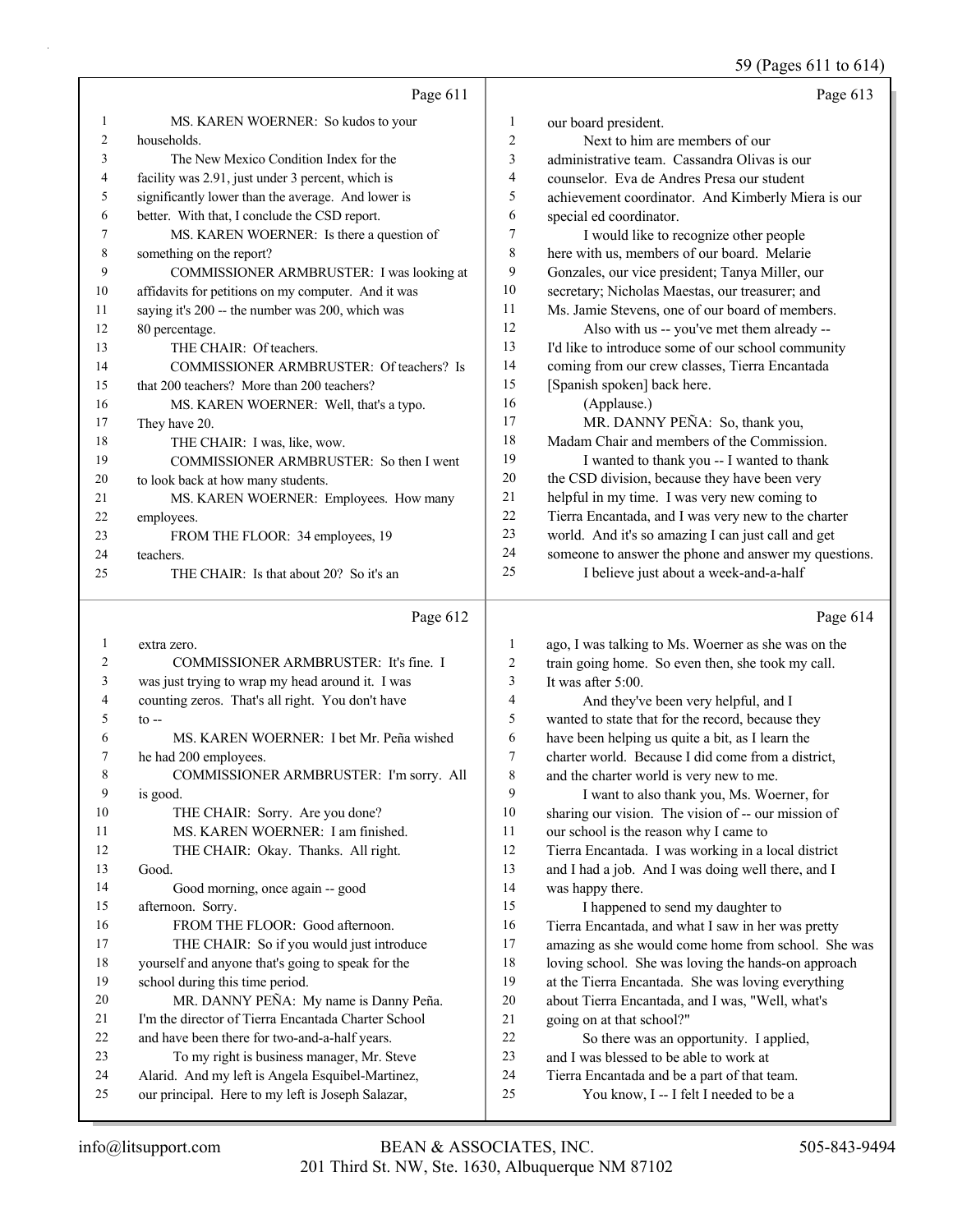# 60 (Pages 615 to 618)

|                | Page 615                                             |                | Page 617                                             |
|----------------|------------------------------------------------------|----------------|------------------------------------------------------|
| 1              | part of what was going on there. I do understand     | 1              | model and other project-based curriculum as we use   |
| 2              | there was a lot of work to do there. A lot of work.  | 2              | the world as our classroom through interdisciplinary |
| 3              | And we've been working on that for the last two      | 3              | learning, which allows our students to excel in a    |
| $\overline{4}$ | years with my administrative team.                   | $\overline{4}$ | post-secondary environment.                          |
| 5              | And so the mission is why I'm there. And             | 5              | How do we make that possible?                        |
| 6              | I know Ms. Woerner has already read that to you, but | 6              | In 2017, when I started at                           |
| 7              | I'd like to read it to you now.                      | 7              | Tierra Encantada, I was accepted into the Principals |
| 8              | The mission of Tierra Encantada Charter              | 8              | Pursuing Excellence program, and I embraced that     |
| 9              | School is to empower students as citizen scholars    | 9              | program. We brought -- and I included our principal  |
| 10             | through a rigorous learning curriculum which will    | 10             | in every possible professional development           |
| 11             | prepare students for post-secondary success.         | 11             | opportunity that the Principals Pursuing Excellence  |
| 12             | Now, how do we do that at                            | 12             | program had.                                         |
| 13             | Tierra Encantada?                                    | 13             | And so what did we do with that training?            |
| 14             | Well, we have bilingual and dual language            | 14             | We started to restructure                            |
| 15             | offerings. They have improved in the last two        | 15             | Tierra Encantada. We did a complete restructuring    |
| 16             | years. We've expanded and now offer the New Mexico   | 16             | of how we do things and how we operate at            |
| 17             | Bilingual Seal of Excellence as well.                | 17             | Tierra Encantada without changing our focus, without |
| 18             | We provide opportunities to explore                  | 18             | changing what we were there for.                     |
| 19             | projects and community opportunities in line with    | 19             | So how did we do this?                               |
| 20             | our -- with career interests.                        | 20             | Well, we had heavy concentration on                  |
| 21             | We focus on individual needs, interests,             | 21             | data-driven instruction in 2017. And it's ongoing.   |
| 22             | and future plans.                                    | 22             | The staff had PD every Friday on data-driven         |
| 23             | We've also expanded our dual-credit                  | 23             | instruction, differentiation, Tier 1 interventions,  |
| 24             | program. In the fall of 2015, we had only five       | 24             | special education, and project-based learning.       |
| 25             | students enrolled in a dual-language class. In the   | 25             | We did a complete master schedule redesign           |
|                |                                                      |                |                                                      |

# Page

|         | Page 616                                            |                | Page 618                                            |
|---------|-----------------------------------------------------|----------------|-----------------------------------------------------|
| $\perp$ | fall of 2019, in fall, we had 62 students enrolled. | 1              | and our master schedule now is a rigorous 90 -- has |
| 2       | Some were in three -- some in as many as            | $\overline{c}$ | 90-minute logs with opportunities for cross-content |
| 3       | three different classes in a total of nearly        | 3              | instruction.                                        |
| 4       | 100 total classes of enrollment at IAIA or Santa Fe | 4              | The 90-minute block has also helped us              |
| 5       | Community College or, coming in the spring of 2020, | 5              | improve our graduation rates.                       |
| 6       | Northern New Mexico Community College.              | 6              | It also -- having a 90-minute block and             |
| 7       | At the midterm reporting, we had a success          | 7              | being a block school, we were allowed to administer |
| 8       | rate in college courses of 91.89 percent.           | 8              | PARCC in the fall, as Ms. Woerner had shared the    |
| 9       | We have had -- we already have more than            | 9              | data with you.                                      |
| 10      | 28 students enrolled in the spring and still have   | 10             | And so our fall PARCC scores, we                    |
| 11      | three weeks to go -- still have one week to go to   | 11             | administered the ELA math to our high school        |
| 12      | continue registering students.                      | 12             | students. Our ELA scores were 24.6 percent in the   |
| 13      | How else are we achieving our mission?              | 13             | fall with our students who took it in the fall; but |
| 14      | We have surpassed the local district with           | 14             | averaged out now, it's at 19 percent.               |
| 15      | State graduation rates, with a current graduation   | 15             | It also allowed us to administer the                |
| 16      | rate this year of 86.2 percent. That's up from      | 16             | transitional test, TAMELA, in the spring. Our       |
| 17      | 50 percent in 2016.                                 | 17             | TAMELA scores at that time were 13.7 percent.       |
| 18      | Currently, the State graduation rate, as            | 18             | Our master schedule also allowed us to              |
| 19      | you know, is 73.9 percent, and the local school     | 19             | develop 45-minute intervention blocks to everybody  |
| 20      | district is at 73 percent.                          | 20             | at Tierra Encantada. Every student received a       |
| 21      | The vision of Tierra Encantada: We                  | 21             | 45-minute intervention block no matter where they   |
| 22      | believe that a dual-language education should be    | 22             | were.                                               |
| 23      | active, challenging, meaningful, public and         | 23             | And all those intervention blocks were              |
| 24      | collaborative.                                      | 24             | targeted. We used our data through our data-driven  |
| 25      | The school uses the Expeditionary Learning          | 25             | instruction or professional development to target   |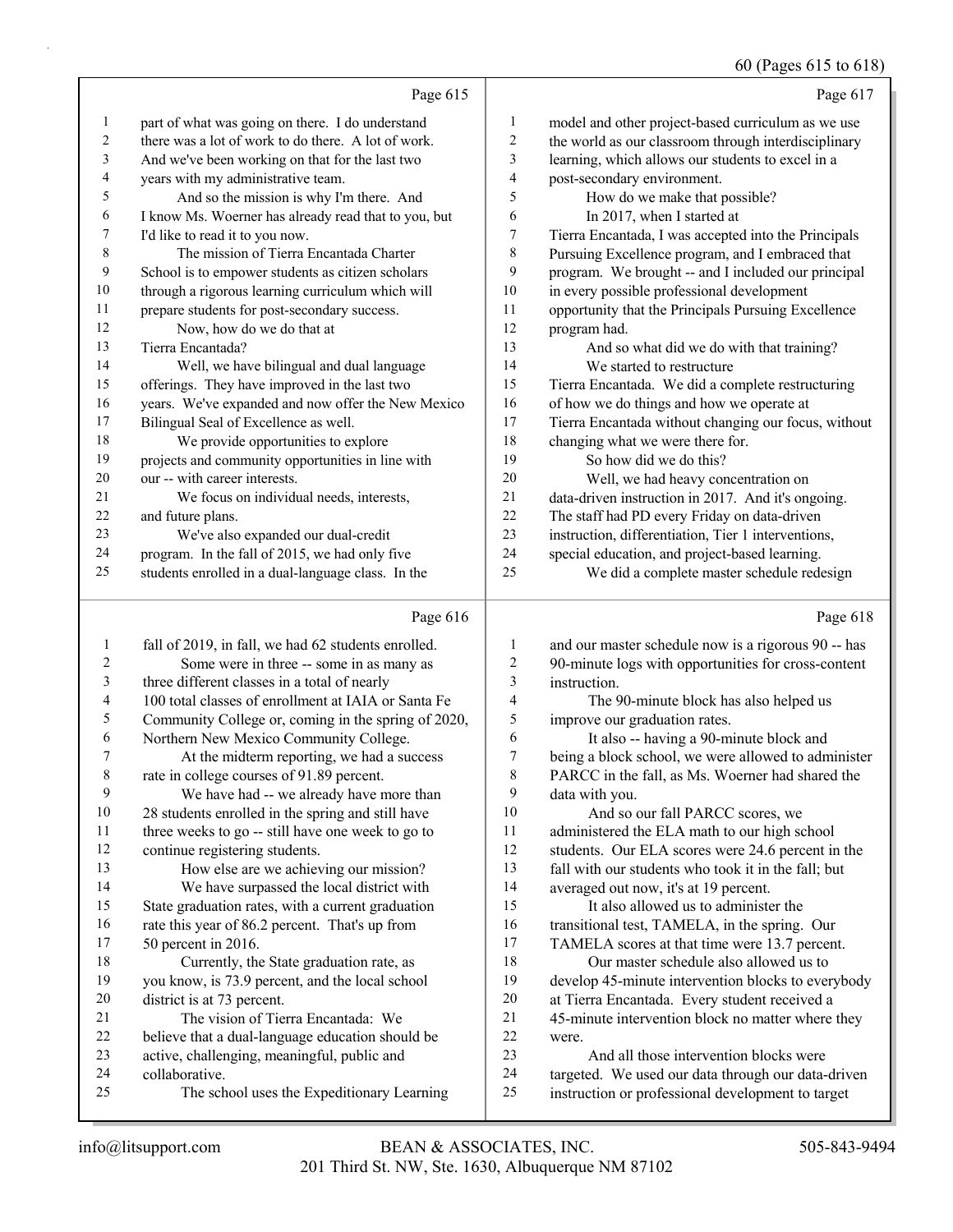61 (Pages 619 to 622)

|                  |                                                      |                | 61 (Pages 619 to 622)                                |
|------------------|------------------------------------------------------|----------------|------------------------------------------------------|
|                  | Page 619                                             |                | Page 621                                             |
| 1                | those students and identify where they needed to go  | 1              | education, Leading for Deeper Instruction. It was a  |
| 2                | for those interventions.                             | $\overline{c}$ | three-part series provided by EL Education called    |
| 3                | Some of the intervention programs that we            | 3              | Leading for Deeper Instruction, a process of looking |
| 4                | use: Our Fast ForWord intervention. It's an          | 4              | at data-driven instruction and its relation to       |
| 5                | ELA-based -- they're assigned, in Fast ForWord,      | 5              | project-based learning.                              |
| 6                | based on data points.                                | 6              | Our vision also has some key words that we           |
| 7                | We also used MidSchoolMath interventions,            | $\tau$         | focused on. So one of the key words is "active and   |
| 8                | because we know that our math scores were            | $\,$ 8 $\,$    | interdisciplinary."                                  |
| 9                | struggling. A lot of our data is struggling, but     | 9              | How do we do that?                                   |
| 10               | math, in particular, is an area that we struggle     | 10             | We provide hands-on learning activities.             |
| 11               | with.                                                | 11             | The teachers participated in EL                      |
| 12               | We also are finding that MidSchoolMath has           | 12             | project-based professional development. Of course,   |
| 13               | its challenges, so we are now moving to a program    | 13             | we also created that 90-minute block, that 90-minute |
| 14               | calls ALEKS. It's an intervention program; it's      | 14             | block schedule.                                      |
| 15               | targeted; it's one-on-one. It works with the         | 15             | All tech students this year will be                  |
| 16               | student and it adjusts as the student moves forward. | 16             | assigned Apple MacBook Air laptops, so we can be     |
| 17               | And we've already seen some excellent data with some | 17             | truly one-to-one with the opportunity to take those  |
| $18\,$           | of our pilot classes where we are using that.        | 18             | home and have internet access at home provided by    |
| 19               | We also included, within our 45-minute               | 19             | Tierra Encantada as well.                            |
| 20               | intervention block, an ELD program -- we established | 20             | We also have teachers who -- who work                |
| 21               | an ELD program for dedicated ELD instruction, and we | 21             | interdisciplinary. We have programs -- like Mr. Z    |
| 22               | started 60-plus students in those classes.           | 22             | back here has a class called "Art Rocks." You often  |
| 23               | We also identified the need for Spanish              | 23             | see him going to the arroyo to study rocks, brings   |
| 24               | Language Arts intervention. We currently have 15     | 24             | them back, incorporates art into that.               |
| 25               | students in that class as well.                      | 25             | We have a teacher who, this semester, is             |
|                  | Page 620                                             |                | Page 622                                             |
| 1                | We also provide extended learning program            | 1              | teaching reading and is going to be incorporating    |
| $\boldsymbol{2}$ | at the end of our -- as part of our intervention     | 2              | movement into that.                                  |
| 3                | block for those students who need that enrichment    | 3              | We also have another teacher who is a                |
| 4                | instruction.                                         | 4              | science teacher as well, who I observed do drama,    |
| 5                | We also did an administrative team                   | 5              | showing body systems, which was very interesting.    |
| 6                | redesign. We added a counselor who had experience    | 6              | And I won't even try to explain that to you because  |
|                  | in assessment, reading data, and dual-credit         | 7              | it was very interesting to see.                      |
| 8                | experience.                                          | 8              | There's words in there like "challenging."           |
| 9                | We added a special ed coordinator, whose             | 9              | We have a bilingual environment. We offer content    |
| 10               | focus was on IEP compliance, differentiated          | 10             | in both English and Spanish.                         |
| 11               | instruction, and data-driven instruction.            | 11             | This year, we offered -- last year, we               |
| 12               | We added a principal, whose primary                  | 12             | offered -- 31 students graduated, and, of those,     |
| 13               | functions were to operate the day-to-day operations, | 13             | 19 students earned the Bilingual Seal. This is       |
| 14               | and also provide professional development and        | 14             | about 54 percent of that graduating class.           |

 differentiated instruction, and was an expert in Tier 1 and Tier 2 interventions, and knew the SAT

process and was able to train on the SAT process.

18 We added a student achievement coordinator whose focus is to look at all those S-A-Ts, SATs, 504s, tracked attendance, kept up with our bilingual programming.

22 And all of these individuals also serve as mentors for the rest of our staff. 24 The administrative team, myself and

Ms. Esquibel-Martinez, participated in the EL

15 This year, for the 2019-'20, we have 31 students expected to graduate. 21 students are candidates for the Bilingual Seal.

18 We have words in our vision that say -- like "meaningful."

20 At Tierra Encantada, students learn --

 student -- I'm sorry. I'm really nervous today. I apologize.

23 At Tierra Encantada, each student is known

well by at least one adult within the school.

25 How do we do that?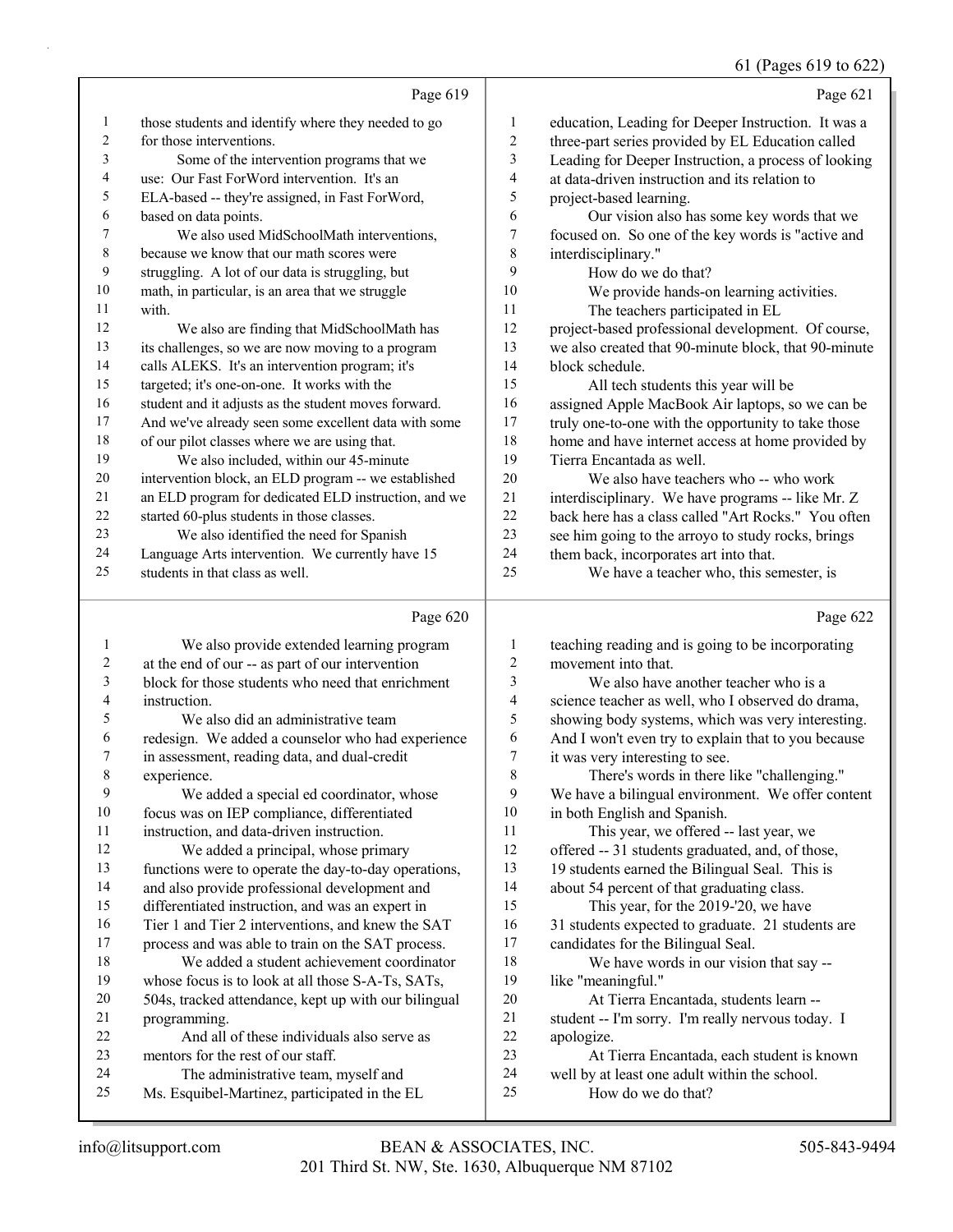# 62 (Pages 623 to 626)

|                          |                                                                                          |                  | $0 - \frac{1}{2}$ to $0 - \frac{1}{2}$                                                                  |
|--------------------------|------------------------------------------------------------------------------------------|------------------|---------------------------------------------------------------------------------------------------------|
|                          | Page 623                                                                                 |                  | Page 625                                                                                                |
| 1                        | We have a concept called "crew." Crew                                                    | 1                | negotiation, critical thinking, public speaking,                                                        |
| $\sqrt{2}$               | allows students to build positive connections with                                       | $\boldsymbol{2}$ | writing, and research. These students travel to                                                         |
| 3                        | their peers and with their crew leader. The crew                                         | 3                | Albuquerque and participate in this UN Model with                                                       |
| $\overline{4}$           | leader stays with that student from seventh grade to                                     | 4                | other schools -- I believe it's at UNM? At UNM.                                                         |
| 5                        | graduation and is a point of contact for us as an                                        | 5                | Our students have also -- and our staff --                                                              |
| 6                        | administrative team and parents.                                                         | 6                | have also participated in La Cosecha. They have                                                         |
| 7                        | So the crew leader becomes the parents of                                                | 7                | become leaders in the community by holding joint                                                        |
| $\,$ 8 $\,$              | that school, for that student. So if the parents                                         | $\,$ $\,$        | presentations with both students and teachers for                                                       |
| 9                        | have a question, they call the crew leader. If                                           | 9                | State bilingual educators, and, recently, on closed                                                     |
| 10                       | the -- if a teacher is having an issue with a                                            | $10\,$           | reading strategies, by using the Martin Luther King                                                     |
| 11                       | student who is not passing a math class, that                                            | 11               | speech, "I Have a Dream."                                                                               |
| 12                       | teacher will call -- rather than the parent, will                                        | 12               | Students are also working towards earning                                                               |
| 13                       | call the crew teacher to start that intervention,                                        | 13               | an Associate's and a certificate at their local                                                         |
| 14                       | and then the crew teacher calls the parents. So the                                      | 14               | colleges. Right now, we have a number of students                                                       |
| 15                       | crew teacher becomes that parent at                                                      | 15               | who are going to be going to Northern New Mexico                                                        |
| 16                       | Tierra Encantada, and there is that connection from                                      | 16               | College in Española, where they will be working on a                                                    |
| 17                       | seventh to twelfth grade. And I believe one of our                                       | 17               | IT certification in Microsoft Office Suite.                                                             |
| 18                       | students is going to talk about that today.                                              | 18               | And that is directly tied to LANL. So                                                                   |
| 19                       | Students own their learning at                                                           | 19               | LANL will be looking for these students as they                                                         |
| 20                       | Tierra Encantada, as evident by our student-led                                          | 20               | start to look for jobs.                                                                                 |
| 21                       | conferences. A student-led conference is a meeting                                       | 21               | And Tierra Encantada will be providing                                                                  |
| 22                       | with a student and his or her family or parents and                                      | $22\,$           | transportation for their students on Fridays to                                                         |
| 23                       | the teachers during which the student shares his or                                      | 23               | participate. It's a program designed for our                                                            |
| 24                       | her portfolio of work and discusses progress,                                            | 24               | students to participate in.                                                                             |
| 25                       | challenges, data with their families.                                                    | 25               | Our students are also looking at the                                                                    |
|                          |                                                                                          |                  |                                                                                                         |
|                          | Page 624                                                                                 |                  | Page 626                                                                                                |
| 1                        |                                                                                          | 1                |                                                                                                         |
| 2                        | It's not the teacher anymore saying,<br>"Here's where we're having some problems." It is | $\mathbf{2}$     | trades at these local colleges and enrolling in the<br>trade programs. We have several students who are |
| 3                        | now the students saying, "Here is where I am having                                      | 3                | now enrolled in welding programs at the community                                                       |
| $\overline{\mathcal{A}}$ | challenges; here is where I am struggling." And so                                       | 4                | college as well.                                                                                        |
| 5                        | the student owns their learning.                                                         | 5                | So why are students coming to                                                                           |
| 6                        | And as a team, they start to discuss                                                     | 6                | Tierra Encantada?                                                                                       |
| 7                        | interventions and how can we move forward from here.                                     | $\tau$           | Well, they're seeking a small school size                                                               |
| 8                        | There is also words in our vision,                                                       | $\,$ $\,$        | and more individualized attention, which is what                                                        |
| 9                        | "post-secondary environment."                                                            | 9                | we've been giving them.                                                                                 |
| 10                       | We now have MOUs with three colleges:                                                    | 10               | They may be struggling in their current                                                                 |
| 11                       | IAIA, Santa Fe Community College, and we're                                              | 11               | district and they're looking for new opportunities.                                                     |
| 12                       | reestablishing with Northern New Mexico College.                                         | 12               | They like our college-and-career appeal. They like                                                      |
| 13                       | We also work with the Army, National                                                     | 13               | our project-based, where students can utilize the                                                       |
| 14                       | Guard, the Marine Corps, as they're on campus                                            | 14               | world as their classroom and get their hands dirty.                                                     |
| 15                       | regularly visiting with students and recruiting                                          | 15               | They like our bilingual dual-language offerings and                                                     |
| 16                       | students.                                                                                | 16               | the option to earn the Bilingual Seal.                                                                  |
| 17                       | As of today, 97 percent of all of our                                                    | $17$             | We have a reputation in the community                                                                   |
| $18\,$                   | seniors have already applied to at least three                                           | 18               | where -- that we have a healthy and positive                                                            |
| 19                       | colleges.                                                                                | 19               | culture. We care about our students and their                                                           |
| 20                       | Our students also participate in the UN                                                  | $20\,$           | success and their well-being. They like the                                                             |
| 21                       | Model in Albuquerque. It's an opportunity to work                                        | 21               | relationships between teachers and students, the                                                        |
| 22<br>23                 | on a challenge to practice speech and debate, to                                         | $22\,$<br>23     | family concept, as I explained, in crew.<br>Some of these students may be at risk of                    |
| 24                       | improve on research skills.<br>This learning program provides students                   | 24               | dropping out, and so they come to our school, where                                                     |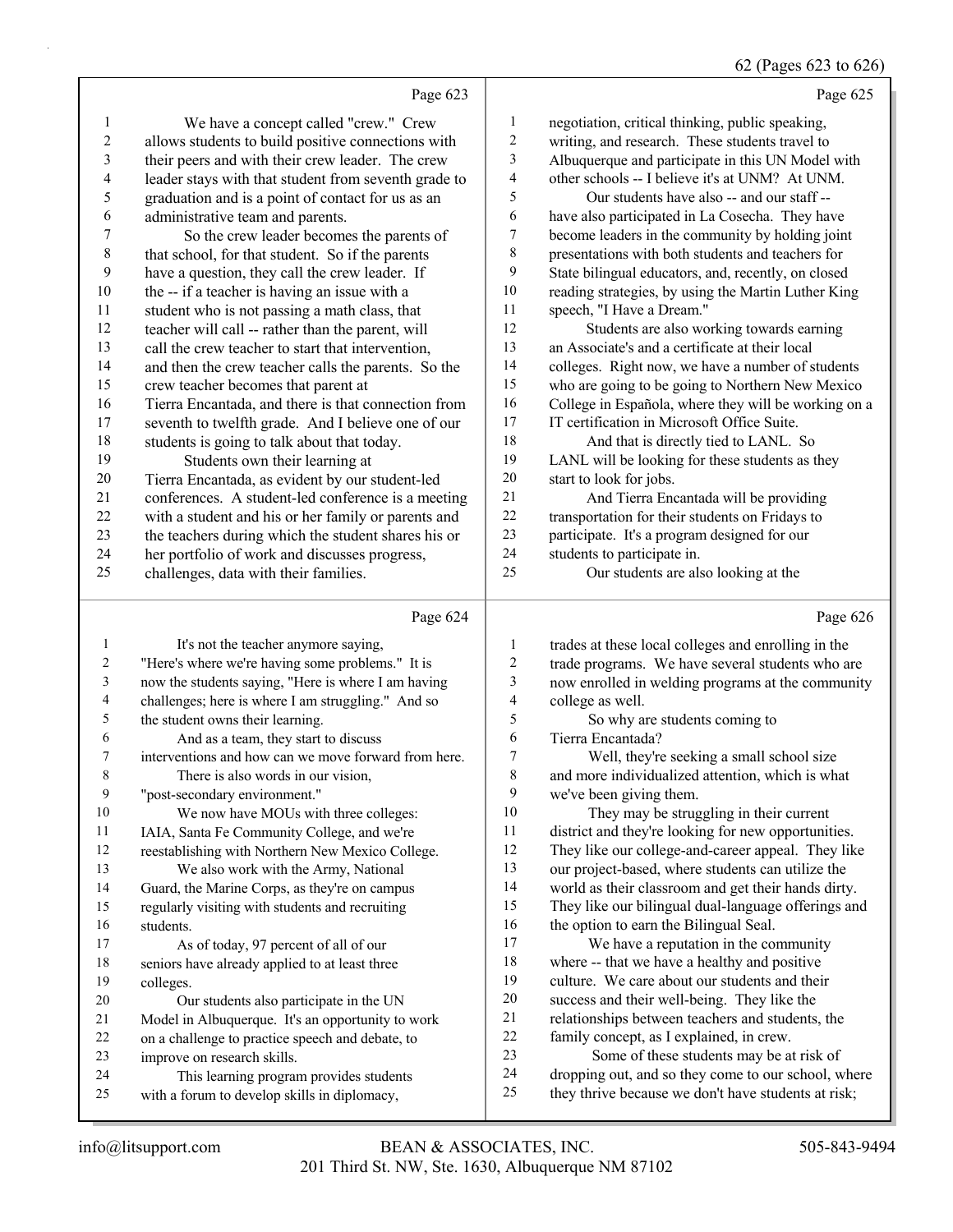63 (Pages 627 to 630)

|          | Page 627                                             |                         | Page 629                                                                                        |
|----------|------------------------------------------------------|-------------------------|-------------------------------------------------------------------------------------------------|
| 1        | we have students who thrive.                         | $\mathbf{1}$            | impressed with that.                                                                            |
| 2        | They also like the opportunity to explore            | $\overline{\mathbf{c}}$ | The first up for public comment is Erin                                                         |
| 3        | projects and community opportunities that are in     | 3                       | Wood.                                                                                           |
| 4        | line with some career choices that they may be       | 4                       | FROM THE FLOOR: Good afternoon. My name                                                         |
| 5        | looking at.                                          | 5                       | is Erin Wood. I am a senior at Tierra Encantada                                                 |
| 6        | So where do we thrive?                               | 6                       | Charter School, and this is my sixth year attending.                                            |
| 7        | (Signal to end.)                                     | 7                       | I am getting ready to go off to college. And it                                                 |
| 8        | THE CHAIR: It's such a pleasant -- your              | 8                       | would have been such a hard transition if it weren't                                            |
| 9        | time is up.                                          | 9                       | for my school.                                                                                  |
| 10       | MR. DANNY PEÑA: Will I be allowed to                 | 10                      | I have been given numerous opportunities                                                        |
| 11       | finish? Can I request a couple of more minutes?      | 11                      | and connections from Santa Fe Community College.                                                |
| 12       | Madam Chair?                                         | 12                      | And, although it will be an easier transition, it's                                             |
| 13       | THE CHAIR: I really can't give you a                 | 13                      | really hard leaving the family that I've had for six                                            |
| 14       | couple more minutes. And we had this -- through      | 14                      | years. Sorry.                                                                                   |
| 15       | e-mail. If you have a sentence or two sentences to   | 15                      | They have pushed me and believed in me                                                          |
| 16       | finish, I'll let you finish that -- no, that looks   | 16                      | when I couldn't believe in myself. And I could not                                              |
| 17       | like it's --                                         | 17                      | be more prepared for life if it weren't for them.                                               |
| 18       | MR. DANNY PEÑA: I have eight points I can            | 18                      | Thank you.                                                                                      |
| 19       | read for you.                                        | 19                      | THE CHAIR: Thank you.                                                                           |
| 20       | THE CHAIR: It's a page.                              | 20                      | (Applause.)                                                                                     |
| 21       | MR. DANNY PEÑA: It's a section about this            | 21                      | THE CHAIR: Next is a Afifa Rashid.                                                              |
| 22       | long.                                                | 22                      | FROM THE FLOOR: (Spanish spoken.) I                                                             |
| 23       | THE CHAIR: About how long?                           | 23                      | transitioned from a bigger school, which is Capital                                             |
| 24       | MR. DANNY PEÑA: About how long? Eight                | 24                      | High. And it was the best decision I've made.                                                   |
| 25       | little points.                                       | 25                      | What I appreciate about Tierra is I don't                                                       |
|          |                                                      |                         |                                                                                                 |
|          |                                                      |                         |                                                                                                 |
|          | Page 628                                             |                         | Page 630                                                                                        |
| 1        | THE CHAIR: No, I don't --                            | 1                       | feel like a number. I feel like I matter. And at                                                |
| 2        | COMMISSIONER CABALLERO: It'll come up in             | $\sqrt{2}$              | Capital, I didn't know my principals or my                                                      |
| 3        | the questions.                                       | $\mathfrak{Z}$          | counselor.                                                                                      |
| 4        | MR. DANNY PEÑA: Okay. Thank you.                     | $\overline{4}$          | And every day when I walk through those                                                         |
| 5        | THE CHAIR: Sorry. And I actually was                 | 5                       | doors, they make sure -- they say, "Good morning,                                               |
| 6        | hoping that you'd finish earlier. But thank you.     | 6                       | Afifa. How are you doing? Where are you going?                                                  |
| 7        | So we're on to the eight minutes.                    | $\boldsymbol{7}$        | Are you going to class?"                                                                        |
| 8        | Unfortunately, I don't -- I don't know if            | 8                       | And I really appreciate that, because I                                                         |
| 9        | your attorney is going to be able to do it quite as  | 9                       | believe that I am the confident woman I am today                                                |
| 10       | quickly as the previous attorney. She did it in      | 10                      | because of them. I feel comfortable.                                                            |
| 11       | 30 seconds.                                          | 11                      | Their doors are open all the time. And                                                          |
| 12       | But there's -- there were seven people who           | 12                      | it's just really sad that I have to go off to                                                   |
| 13       | have signed up for comments; so you have just barely | 13                      | college this year. But I'm very confident in that                                               |
| 14       | over a minute apiece.                                | 14                      | because of them. And -- yeah. Thank you.                                                        |
| 15       | MS. SUSAN FOX: I've got down my stock                | 15                      | THE CHAIR: Thank you.                                                                           |
| 16       | statement to one sentence.                           | 16                      | (Applause.)                                                                                     |
| 17       | The school objects to any bifurcation or             | 17                      | THE CHAIR: Next is Jamie and Michael                                                            |
| 18       | extension of the charter renewal process that is     | 18                      | Stevens.                                                                                        |
| 19       | intended to, or would result in, the PEC's decision  | 19                      | FROM THE FLOOR: Hi. I'm Jamie Stevens.                                                          |
| 20       | not being a final decision until after the statutory | 20                      | I'm a new board member at Tierra. I was inspired to                                             |
| 21       | deadline requirement in the Charter Schools Act and  | 21                      | become so because of our experience there.                                                      |
| 22       | reserves all its appeal rights under New Mexico law. | $22\,$                  | My son's an eighth-grader. He's a twice                                                         |
| 23       | THE CHAIR: That was a big sentence,                  | 23<br>24                | exceptional learner, which is a challenging                                                     |
| 24<br>25 | though.<br>And you used "bifurcation." I was so      | 25                      | situation. And he really struggled in the<br>traditional public school setting to get his needs |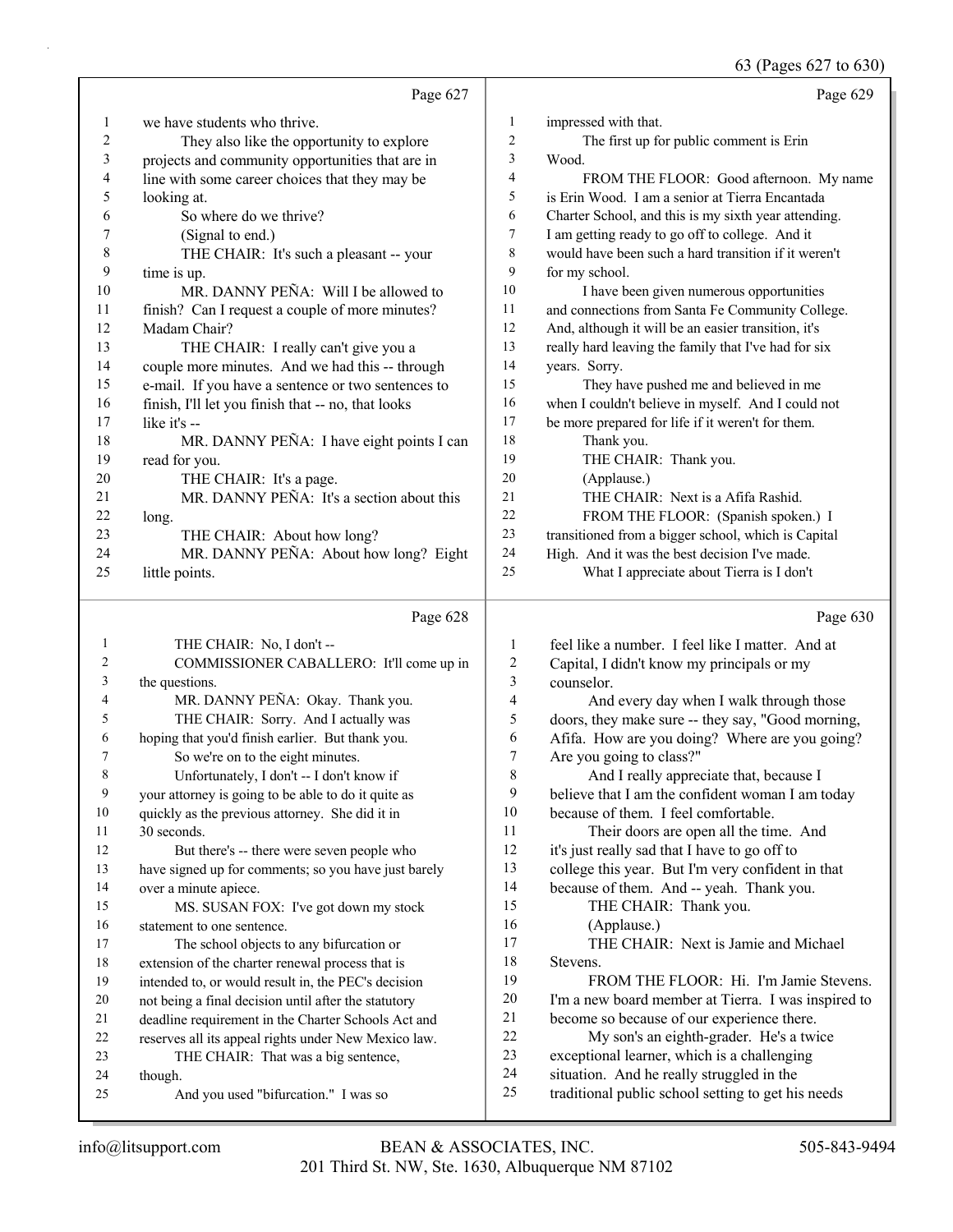64 (Pages 631 to 634)

|                         |                                                                                                          |                | $0 + (1$ ages $0.1 \text{ W} 0.7 +$                                                                    |
|-------------------------|----------------------------------------------------------------------------------------------------------|----------------|--------------------------------------------------------------------------------------------------------|
|                         | Page 631                                                                                                 |                | Page 633                                                                                               |
| $\mathbf{1}$            | met.                                                                                                     | $\mathbf{1}$   | THE CHAIR: Next is Deanne Brown.                                                                       |
| $\overline{c}$          | And at Tierra, he has absolutely thrived.                                                                | $\sqrt{2}$     | FROM THE FLOOR: Hi. My name is Deanne,                                                                 |
| 3                       | And having seen him struggle, watching him do so                                                         | $\mathfrak{Z}$ | and I'm from Northern New Mexico College here to                                                       |
| 4                       | well here has just been -- I can't even describe it.                                                     | $\overline{4}$ | voice support in our new relationship and for any                                                      |
| 5                       | And so it's a pleasure to serve on the                                                                   | 5              | future dual-credit opportunities that we might work                                                    |
| 6                       | board now. And I guess that's all I can say. I'll                                                        | 6              | with to work together on.                                                                              |
| 7                       | let him say the rest.                                                                                    | 7              | Also, I' going to abbreviate to my                                                                     |
| $\,$ 8 $\,$             | FROM THE FLOOR: Hello. My name is                                                                        | $\,$ $\,$      | 30-second rendition. I also have a long history                                                        |
| 9                       | Michael Stevens. I'm an eighth-grader at the                                                             | 9              | with students at Tierra Encantada in a completely                                                      |
| 10                      | school. The reason why I think this is such a                                                            | 10             | different capacity from Santa Fe Art Institute. And                                                    |
| 11                      | unique school that should stay open is because of                                                        | 11             | what I've seen come out of that school for a                                                           |
| 12                      | all the opportunities it gives all its students,                                                         | 12             | student -- I had a student, one student, one year,                                                     |
| 13                      | like -- for instance, like the dual credit.                                                              | 13             | one school. He struggled with homelessness. He did                                                     |
| 14                      | The fact that we do a class by semester                                                                  | 14             | not have a parent in New Mexico. He did not have                                                       |
| 15                      | makes it so that you can finish your classes quicker                                                     | 15             | transportation.                                                                                        |
| 16                      | and you can get into the college and graduate with                                                       | 16             | He found a family in the staff at                                                                      |
| 17                      | your Associate's degree. Then you can finish                                                             | 17             | Tierra Encantada. He found a way to get to school                                                      |
| 18                      | college faster and get your degree, you know?                                                            | 18             | every day. I -- he volunteered with me that year                                                       |
| 19                      | So that is really nice.                                                                                  | 19             | over 300 hours in our community. He taught classes                                                     |
| 20                      | And also just how much the school knows                                                                  | 20             | in the Santa Fe Youth Shelter, a place he himself                                                      |
| 21                      | each kid. Like with crew -- like with crew, you                                                          | 21             | had resided.                                                                                           |
| 22                      | know. The crew teacher knows you a lot, always.                                                          | 22             | He did workshops with me in the detention                                                              |
| 23                      | Thank you.                                                                                               | 23             | centers in Albuquerque. He offered community                                                           |
| 24                      | THE CHAIR: Angelique LeRouge.                                                                            | 24             | hip-hop workshops, tried to teach me to break-dance,                                                   |
| 25                      | FROM THE FLOOR: Good afternoon,                                                                          | 25             | but I wasn't a success -- but in the Hopewell Mann                                                     |
|                         |                                                                                                          |                |                                                                                                        |
|                         |                                                                                                          |                |                                                                                                        |
|                         | Page 632                                                                                                 |                | Page 634                                                                                               |
| $\mathbf{1}$            |                                                                                                          | $\mathbf{1}$   |                                                                                                        |
| $\overline{\mathbf{c}}$ | Commissioners. I am a parent. And I'm also an<br>educator of the local school district.                  | $\sqrt{2}$     | community.<br>This is the caliber of students that I                                                   |
| 3                       |                                                                                                          | $\mathfrak{Z}$ |                                                                                                        |
| 4                       | I have two daughters. One has already                                                                    | 4              | have seen, creative, intelligent, outgoing.                                                            |
| 5                       | graduated from Tierra Encantada, and the other one                                                       | 5              | And so we are super-excited to have them                                                               |
| 6                       | is now attending Tierra Encantada. And I, too, have<br>daughters on both ends of the spectrum in special | 6              | up on our campus this spring every Friday. I'm sure                                                    |
| 7                       | ed.                                                                                                      | 7              | they're going to add a ton of vibrancy and activity                                                    |
| $\,$ 8 $\,$             | So my oldest daughter, she didn't fit in.                                                                | $\,$ $\,$      | on our campus. And thank you for allowing me the<br>opportunity to voice my support and the support of |
| 9                       | She had a hard time in the -- just the general                                                           | 9              | Northern New Mexico College.                                                                           |
| 10                      | public school. She found Tierra Encantada. It                                                            | 10             | THE CHAIR: Thank you.                                                                                  |
| 11                      | embraced her. It helped her to become a leader.                                                          | 11             | (Applause.)                                                                                            |
| 12                      | She actually ended up graduating top ten of her                                                          | 12             | THE CHAIR: the next up -- I don't have a                                                               |
| 13                      | class.                                                                                                   | 13             | last name -- Estefania and Alejandro.                                                                  |
| 14                      |                                                                                                          | 14             | FROM THE FLOOR: Hello. I am Alejandro                                                                  |
| 15                      | My youngest daughter, she's on the other<br>opposite. She's a gifted student. And the rigor              | 15             | Pastida [ph]. I'm an eighth-grade student here at                                                      |
| 16                      | and support that Tierra Encantada provides our kids                                                      | 16             | Tierra Encantada. And ever since I began a year and                                                    |
| 17                      | is the true definition of differentiation.                                                               | 17             | a half ago, I have felt so comfortable, and I feel                                                     |
| 18                      | Tierra Encantada is a place where everyone                                                               | 18             | like they've created such an environment that feels                                                    |
| 19                      | fits. You don't have to be a certain race; you                                                           | 19             | so familiar and comfortable that I feel like I'm                                                       |
| 20                      | don't have to speak Spanish. You can be yourself.                                                        | 20             | family with everyone at the school.                                                                    |
| 21                      | And my kids and my family were a true reflection of                                                      | $21\,$         | THE CHAIR: Thank you.                                                                                  |
| 22                      | that, and we just have to thank the staff at                                                             | 22             | FROM THE FLOOR: Hello. My name is                                                                      |
| 23                      | Tierra Encantada. Thank you.                                                                             | 23             | Stephanie Ramirez. I am Alejandro's mother. I am                                                       |
| 24                      | THE CHAIR: Thank you so much.                                                                            | 24             | an educator. I have worked in universities in Spain                                                    |
| 25                      | (Applause.)                                                                                              | 25             | and the United States. Alejandro was born in Spain,                                                    |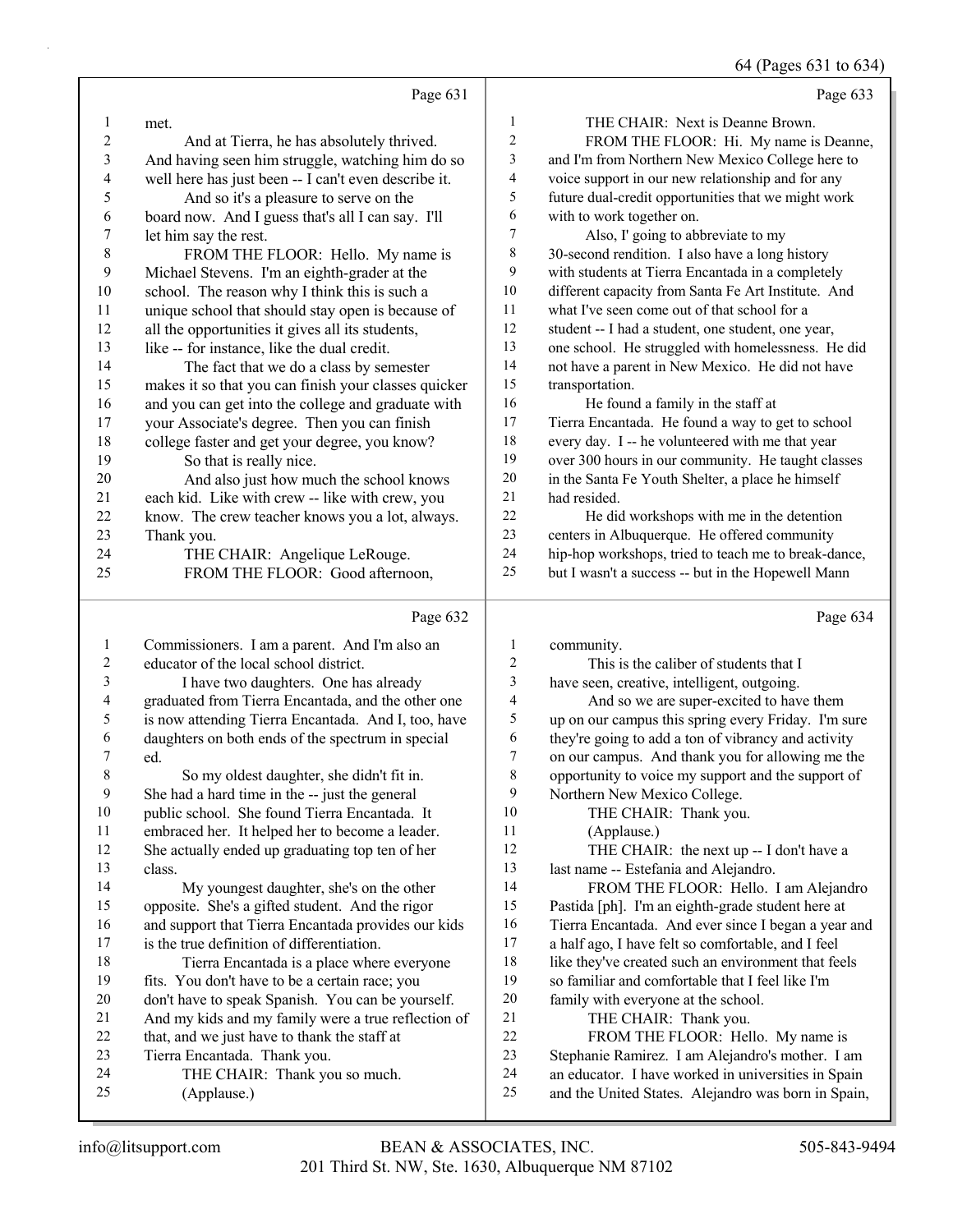65 (Pages 635 to 638)

Page 635 1 and then we later came here to the United States. 2 And it's very important to me to express 3 how wonderful of an infrastructure of 4 social-emotional support that Tierra Encantada<br>5 originals for the students and parents. provides for the students and parents. 6 Pathways for communication are open. 7 Responsiveness to inquiries to the staff or to the 8 crew leader or to the directors are immediate. 9 Bilingual education is phenomenal.<br>10 My son not only -- he speaks My son not only -- he speaks a perfect 11 Castillano. Now he's writing and reading an 12 excellent Castillano. He's also encouraged in all 13 of his different studies at the school. If he wants 14 to do a creative writing project, he can do that in<br>15 English and Spanish. And I'm thrilled about thos English and Spanish. And I'm thrilled about those 16 ideas. 17 He's encouraged to explore all of his<br>18 culture and to share that with his neers. An culture and to share that with his peers. And the 19 supportiveness and the encouragement that he<br>20 receives at this school is second to none. receives at this school is second to none. 21 So thank you very much for all the work<br>22 that you do at Tierra Encantada, and thank you that you do at Tierra Encantada, and thank you for 23 your attention. 24 THE CHAIR: Thank you. 25 (Applause.) Page 637 1 Schools when I heard from Danny. I had worked with 2 Danny for approximately -- at least three years. 3 And he had been an administrator who was sincere, 4 authentic, and had helped me to be a part of a<br>5 school that turned things around in the light of school that turned things around in the light of 6 socioeconomic, linguistic challenges. Through the 7 insight, he left that school. That school is now 8 still in struggle. I think we can -- that's a 9 matter of public record. 10 What I came to when I talked to Danny was 11 that here was a school that there was no question, 12 as I walked through, it had some work to do. It was 13 a school that had a mission and a vision that 14 inspired this man, and it made me want to be a part 15 of it. I joined the team. 16 What I want to talk about is that school 17 to now, I believe some of you have that on public 18 record, that difference, okay? 19 There's been hard work. If there's been 20 turnover in our -- in our teachers, well, 'cause it 21 isn't easy being a teacher, okay? 22 I stand here today ready to perhaps lose 23 my job, because I invested in what I believe in. 24 And that's these young people back here. 25 Perhaps best example is what happened

|    | Page 636                                            |    | Page 638                                             |
|----|-----------------------------------------------------|----|------------------------------------------------------|
| 1  | THE CHAIR: And I apologize for someone              | 1  | yesterday. During the last four years while I have   |
| 2  | who signed it all the way down and signed at the    | 2  | worked at Tierra Encantada, I have had -- I had some |
| 3  | very bottom of the page, and I didn't count that.   | 3  | deep reflective -- and you may all laugh at this --  |
| 4  | So I'll allow them to speak, because I didn't count | 4  | discussions with another Spanish-speaking scientist, |
| 5  | it in.                                              | 5  | science teacher -- he's now doing his Ph.D. at UNM   |
| 6  | And it's -- I can't read the last name at           | 6  | about how to raise chemistry scores in the EOCA. We  |
| 7  | all -- JaZeb, or JonZeb -- or I'm not exactly sure. | 7  | were both frustrated.                                |
| 8  | FROM THE FLOOR: Good afternoon. All                 | 8  | MS. FRIEDMAN: Time is up.                            |
| 9  | right. I've been called many things. My name is     | 9  | FROM THE FLOOR: Put it down. Yesterday               |
| 10 | Jon Zebrowski. I'm a second-generation Eastern      | 10 | 50 percent passed the EOCA in chemistry. It's not    |
| 11 | European and Welsh immigrant -- immigrant family.   | 11 | me; it's not the class. It's the fact that           |
| 12 | I grew up military. Tierra is commonplace           | 12 | Tierra Encantada is changing. The academic tenor is  |
| 13 | to me because there's more than one tongue being    | 13 | there. Great things are happening. We are crossing   |
| 14 | spoken. I grew up overseas.                         | 14 | the gap that is education in the nation and          |
| 15 | I came to Tierra Encantada -- and I want            | 15 | New Mexico, and I am looking forward to your         |
| 16 | to say thank you for letting me speak, but I needed | 16 | support, because great things are happening here.    |
| 17 | to get that clear.                                  | 17 | We don't have great days. We make them.              |
| 18 | I came to Tierra Encantada. Right now,              | 18 | THE CHAIR: Thank you.                                |
| 19 | I'm a 34-year teacher. In 2008, I got my national   | 19 | (Applause.)                                          |
| 20 | boards. I'm a Wright Fellow through the University  | 20 | THE CHAIR: So thank you all once again.              |
| 21 | of Idaho.                                           | 21 | We certainly appreciate all of your enthusiasm. We   |
| 22 | I am a committed, dedicated, lifelong               | 22 | truly do.                                            |
| 23 | educator. I have had none of my own children, but   | 23 | So the bad news is you don't qualify for a           |
| 24 | I've had hundreds.                                  | 24 | prize today because you never had enough red marks.  |
| 25 | I was teaching in the Santa Fe Public               | 25 | MR. DANNY PEÑA: I was standing in the                |
|    |                                                     |    |                                                      |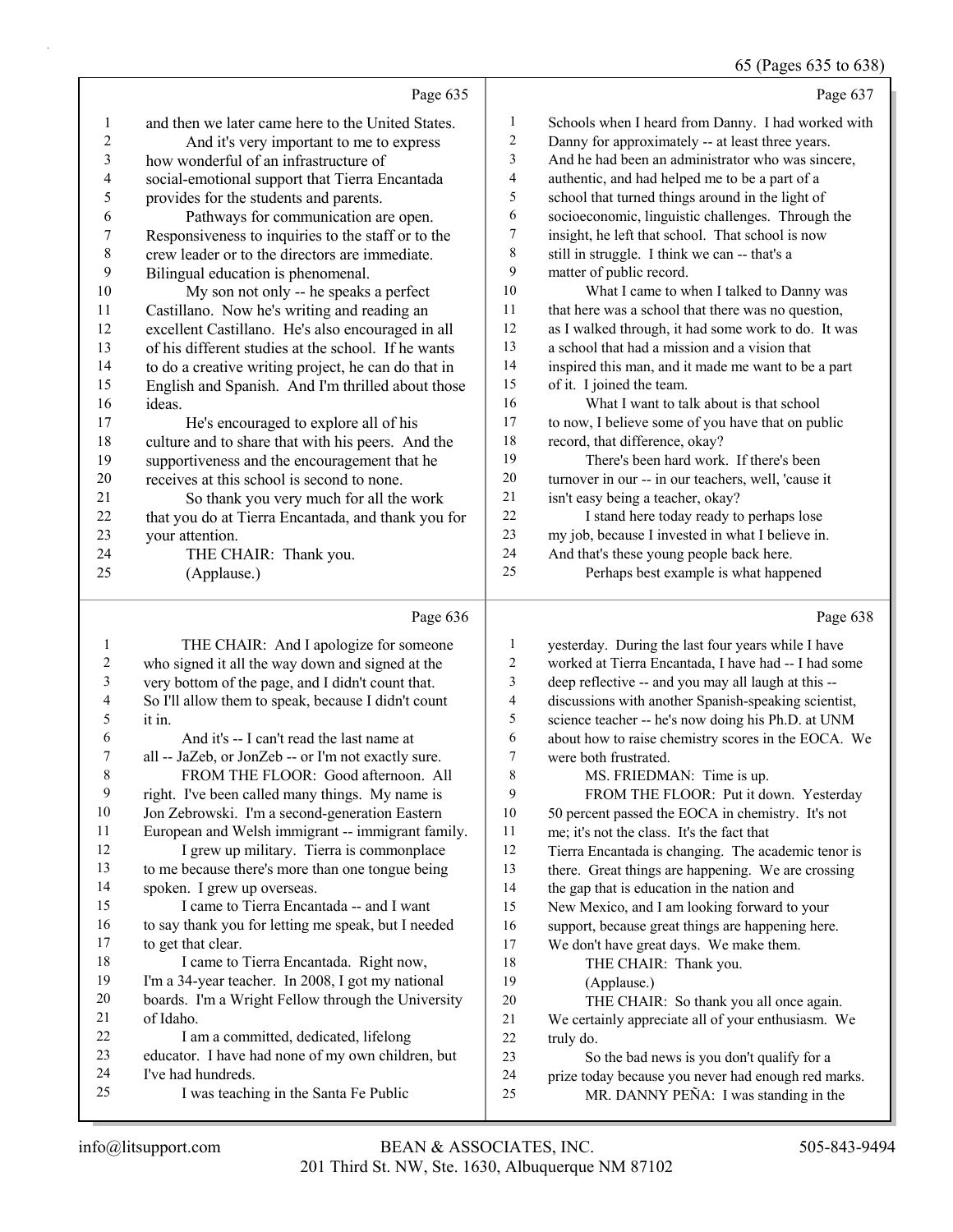66 (Pages 639 to 642)

|                |                                                      |                | $\sim$ $(1 - \frac{1}{2})$ $\sim$ $(2 - \frac{1}{2})$ |
|----------------|------------------------------------------------------|----------------|-------------------------------------------------------|
|                | Page 639                                             |                | Page 641                                              |
| 1              | back, though.                                        | 1              | But if a teacher leaves -- let's say a                |
| 2              | THE CHAIR: You never had enough Falls Far            | $\sqrt{2}$     | math teacher leaves, and they are not a bilingual     |
| 3              | Below to start to qualify. But the good news is      | 3              | classroom. When we readvertise that position, we'll   |
| 4              | that's because you didn't have -- you didn't have    | $\overline{4}$ | readvertise a bilingual program.                      |
| 5              | that many Falls Far Below to begin with.             | 5              | I think the problem that we have had was              |
| 6              | But the great news is the school has                 | 6              | we didn't have enough bilingual teachers, and it was  |
| 7              | certainly moved forward and have raised all but one  | 7              | hard for us to maintain a dual-language program. We   |
| $\,$ 8 $\,$    | of them, I believe. So, once again, that has to be   | 8              | were doing it as best we could.                       |
| 9              | a testament to the governance council that's having  | $\mathbf{Q}$   | But, again, that was -- we had some                   |
| 10             | genuine conversations, whatever the school has been  | 10             | challenges, like I said, when we did the              |
| 11             | doing to dig in and do this turn-around.             | 11             | restructure, and we lost a lot of those teachers      |
| 12             | I guess I have a question about the dual             | 12             | with their visas when they had to go back.            |
| 13             | language. Because your mission says you're --        | 13             | THE CHAIR: Okay. Thank you.                           |
| 14             | what's the word -- what is it? The dual language     | 14             | So can we just look a little bit at the               |
| 15             | $is -$                                               | 15             | fact that you haven't met your mission-specific       |
| 16             | MR. DANNY PEÑA: Empowers students as                 | 16             | goals, I think, ever, over the length of it? And we   |
| 17             | citizen scholars within a dual-language environment? | 17             | see growth, movement through the State reporting      |
| 18             | THE CHAIR: Within a dual-language                    | 18             | system; yet there's been no even Workings to Meets.   |
| 19             | environment. So your school is different if in --    | 19             | So there's a concern there.                           |
| 20             | because I think you said there is                    | 20             | MR. DANNY PEÑA: Right. I'm sure you're                |
| 21             | 60-some-odd percent that are enrolled in dual        | 21             | concerned. I can definitely speak to the time that    |
| 22             | language?                                            | 22             | I have been there.                                    |
| 23             | MR. DANNY PEÑA: Dual credit.                         | 23             | This is one of the reasons why we                     |
| 24             | THE CHAIR: Dual credit. Okay.                        | 24             | implemented some of these changes that we did,        |
| 25             | MR. DANNY PEÑA: I gave you an actual                 | 25             | because we saw that we weren't meeting those.         |
|                | Page 640                                             |                | Page 642                                              |
|                | number. It wasn't a percent. It was 64 students      |                | Although we haven't met them, we're glad that we're   |
| $\overline{c}$ | enrolled in dual credit.                             | $\overline{2}$ | going up in our data. This is why we implemented      |

| 3  | THE CHAIR: So what the Deputy Director               |
|----|------------------------------------------------------|
| 4  | indicated, there had been challenges with the dual   |
| 5  | language being done. So can you just walk us         |
| 6  | through a little bit on what has changed and what it |
| 7  | looks like now?                                      |
| 8  | MR. DANNY PEÑA: So when I got there, we              |
| 9  | had a different type of structure. Not every class   |
| 10 | was dual-language, bilingual. And that's a           |
| 11 | challenge to find bilingual teachers anywhere.       |

12 And, recently, I mean, we lost -- I talked about the turnaround. And so we lost some teachers. We -- either they left because they -- you know, for whatever reason, or we had a large number of teachers who were here -- what is the program? It's not "exchange." But it's the teachers who come from Spain, and they come from Mexico, and their three years were up, and they had to leave. 20 That was a year or two ago. We've been working to refill those positions. Each position we open up at Tierra Encantada now becomes a bilingual

- position. So we do offer a Spanish instruction
- class at almost every content right now, one or two Spanish instruction classes in every content.

 programs likes Fast ForWord. 4 I'll turn this over to Ms. Esquibel-Martinez, and she'll talk a little more

 about Fast ForWord and what it does in our interventions.

8 We did a lot of data-driven instruction -- training and professional development at the beginning of the year two years ago, where we actually took the data of every student at Tierra Encantada, and we looked at each data piece, and we plotted it, and we had the entire student body and the staff just look at where we were and where the work had to be -- I'm sorry, Steve -- what was the work that we had to do. 17 Then we started to drill down and do some really hard work. And we started implementing more interventions. We had -- Tierra Encantada operates on a four-day week, and we use Fridays for interventions and professional development. We were finding that students were not really coming on Fridays as much as we would like them to come. So that's why we implemented the intervention model within our master schedule, to have every student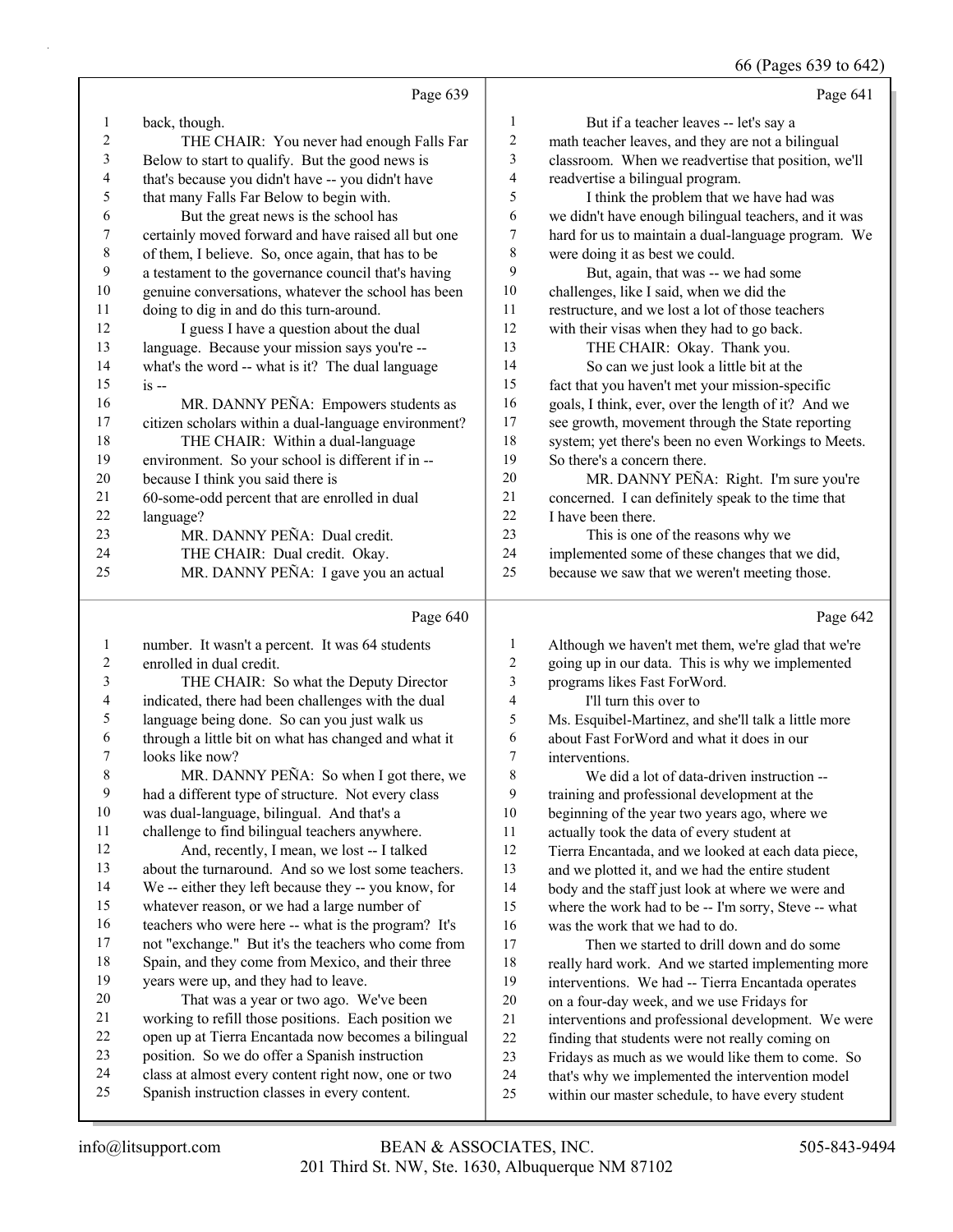67 (Pages 643 to 646)

|                          |                                                                                                       |                  | 0/ (rages 045 to 040)                                       |
|--------------------------|-------------------------------------------------------------------------------------------------------|------------------|-------------------------------------------------------------|
|                          | Page 643                                                                                              |                  | Page 645                                                    |
| $\mathbf{1}$             | participate in an intervention model, no matter                                                       | $\mathbf{1}$     | anthropology and lots of other stuff that I wasn't          |
| 2                        | where you land in that data.                                                                          | $\sqrt{2}$       | really qualified to teach, because it's -- because          |
| 3                        | So we had to drill down. And now we're                                                                | 3                | it was a small college.                                     |
| $\overline{\mathcal{A}}$ | drilling down even further in targeting and                                                           | 4                | I'm also currently teaching sociology at                    |
| 5                        | identifying so we can meet those goals.                                                               | $\mathfrak s$    | Santa Fe Community College.                                 |
| 6                        | I don't know if I'm answering your                                                                    | 6                | I'm on the Adjunct Instructor list at                       |
| 7                        | question. But I'm telling you the process of what                                                     | $\boldsymbol{7}$ | Northern. And so that -- I asked our lawyer if that         |
| $\,$ $\,$                | we've been doing since I've been there to try and                                                     | 8                | was a conflict of interest for me. She said, "No."          |
| 9                        | meet those goals.                                                                                     | 9                | So -- and I do want to warn the young woman that's          |
| 10                       | THE CHAIR: Let me ask you. I don't know                                                               | 10               | going to SFCC. Watch out for that teacher named             |
| 11                       | if you can answer this right now. But since you've                                                    | 11               | "Crone." He's tough.                                        |
| 12                       | been there and you've begun to execute these                                                          | 12               | How many students are you sending to                        |
| 13                       | changes, at the very least, what kind of changes did                                                  | 13               | Northern?                                                   |
| 14                       | you -- can you tell us what kind of changes you saw                                                   | 14               | FROM THE FLOOR: We will be sending 18 in                    |
| 15                       | in that data from at least the year before last to                                                    | $15\,$           | the spring.                                                 |
| 16                       | last year, if any? So can you --                                                                      | 16               | COMMISSIONER CRONE: This spring semester.                   |
| 17                       | MR. DANNY PEÑA: I could tell you that                                                                 | 17               | But the program will be continuing. Are they simply         |
| 18                       | the -- I shared a little bit of that when I said we                                                   | 18               | focusing on the IT?                                         |
| 19                       | were able to administer the PARCC in the fall. And                                                    | 19               | MR. DANNY PEÑA: In that particular                          |
| 20                       | the student --                                                                                        | 20               | cohort, yes. Right now, this is our first -- since          |
| 21                       | THE CHAIR: But the PARCC isn't the                                                                    | 21               | I've been there -- I know they had a previous               |
| 22                       | mission-specific.                                                                                     | 22               | agreement with Northern Community College before I          |
| 23                       | MR. DANNY PEÑA: Right. But it's showing                                                               | 23               | got there.                                                  |
| 24                       | progress. And I can tell you also that the -- we                                                      | 24               | But in our current -- this is where we're                   |
| 25                       | used MAPs, and we're showing movement out of the                                                      | 25               | starting out with is this particular -- in this             |
|                          |                                                                                                       |                  |                                                             |
|                          | Page 644                                                                                              |                  | Page 646                                                    |
| $\mathbf{1}$             | lower end of our MAP scores moving into the upper                                                     | $\mathbf{1}$     | particular program.                                         |
| 2                        | end of our MAP scores. Because now -- we were                                                         | $\overline{c}$   | COMMISSIONER CRONE: Okay. Are you going                     |
| 3                        | giving it twice a year. And then we started giving                                                    | $\mathfrak{Z}$   | to do any classes at the Higher Education Center            |
| 4                        | it three times a year, so we could get cleaner data.                                                  | 4                | here in town?                                               |
| 5                        | And now with our block schedule, we give                                                              | 5                | MR. DANNY PEÑA: We're exploring that as                     |
| 6                        | it in the fall and we give it in December. And then                                                   | 6                | well.                                                       |
| 7                        | when we come back in January, we give it in January                                                   | 7                | COMMISSIONER CRONE: And where is the                        |
| 8                        | for our spring block, and then we give it in May at                                                   | 8                | school located? I'm not familiar with that road.            |
| 9                        | the end of the spring block.                                                                          | 9                | MR. DANNY PEÑA: Tierra Encantada.                           |
| 10                       | THE CHAIR: So has there -- let me just                                                                | 10               | COMMISSIONER CRONE: No. The road. I                         |
| 11                       | ask, 'cause the short-cycle assessment is the NWEA.                                                   | 11               | know where Northern is. I was there till 7:30 last          |
| 12                       | MR. DANNY PEÑA: Yes, MAPs.                                                                            | 12               | night.                                                      |
| 13                       | THE CHAIR: I'm sorry. I'm just -- yeah,                                                               | 13               | MR. DANNY PEÑA: So I did the same thing.                    |
| 14                       | I got it. Yeah.                                                                                       | 14               | I realized what I said once I said it.                      |
| 15                       | MS. KAREN WOERNER: NWEA is the company,                                                               | 15               | COMMISSIONER CRONE: It's contagious.                        |
| 16                       | and they called it Measures of Academic Progress.                                                     | 16               | MR. DANNY PEÑA: We're just down the road                    |
| 17                       | THE CHAIR: It came out. And as soon as                                                                | 17               | from the Santa Fe Community College. We leased the          |
| 18                       | it did, I knew what I said. So sorry. Sorry.                                                          | 18               | school at Light Mission Viejo. They have a school           |
| 19                       | Okay.                                                                                                 | 19               | there, Governor Miles and Richards Avenue. There's          |
| 20                       | Commissioners, any questions?                                                                         | 20               | that church kind of there, and we leased that               |
| 21<br>22                 | COMMISSIONER CRONE: I have one. I'm                                                                   | 21<br>22         | building there.                                             |
| 23                       | going to do a little bit of a disclaimer first. I                                                     | 23               | THE CHAIR: All right. Thank you.                            |
| 24                       | taught at Northern New Mexico College -- "Community<br>College," formerly. It's "College" now -- yes, | 24               | MR. DANNY PEÑA: Love to have you all come<br>out and visit. |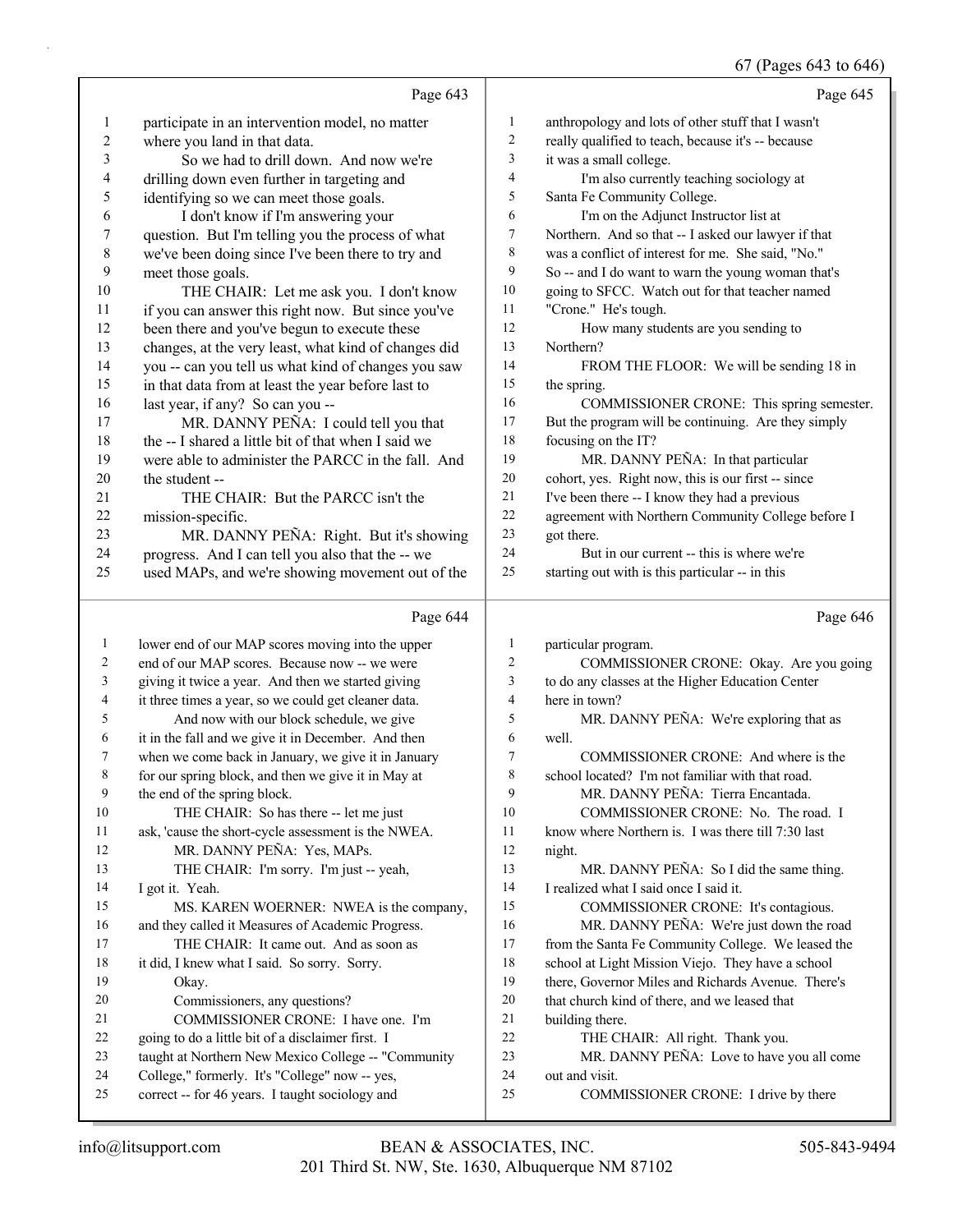# 68 (Pages 647 to 650)

|                |                                                                  |                          | 08 (Pages 04/ to 05)                                                                    |
|----------------|------------------------------------------------------------------|--------------------------|-----------------------------------------------------------------------------------------|
|                | Page 647                                                         |                          | Page 649                                                                                |
| $\mathbf{1}$   | frequently.                                                      | 1                        | doing down there. So that is part of what we do as                                      |
| $\overline{c}$ | THE CHAIR: So can you attribute anything                         | $\overline{c}$           | well. So, like I said, we started implementing more                                     |
| 3              | to the -- I think it's the student retention rate?               | 3                        | and more dual-credit to be able to, you know,                                           |
| 4              | Because there seems to be a little bit of a                      | 4                        | compete. And so we're seeing that a lot of our                                          |
| 5              | challenge with that.                                             | 5                        | students are now taking advantage of our dual-credit                                    |
| 6              | MR. DANNY PEÑA: So the -- usually --                             | 6                        | program.                                                                                |
| $\tau$         | THE CHAIR: I'm sorry. Within the school                          | $\sqrt{ }$               | Ms. Olivas will also share with you, or                                                 |
| $\,8\,$        | year. I'm sorry. It's not the from-year-to-year,                 | 8                        | she has shared with us, that a year ago when she                                        |
| 9              | but within the year.                                             | 9                        | started she had to chase kids down to get them                                          |
| 10             | MR. DANNY PEÑA: So the challenge that we                         | 10                       | enrolled in dual credit, and now she has a line out                                     |
| 11             | have whenever I talk to students when they're                    | 11                       | her door constantly, as early as ninth grade, trying                                    |
| 12             | withdrawing -- I try to meet with every student                  | 12                       | to enroll in dual-credit programs.                                                      |
| 13             | who's withdrawing. And the challenge we have is in               | 13                       | So we're hoping that that -- we won't see                                               |
| 14             | our geographical area where we're at right now is                | 14                       | that trend, Madam Chair, moving forward, because                                        |
| 15             | about four -- four charter schools within about a                | 15                       | we've started really focusing on some of those areas                                    |
| 16             | two- or three-mile radius. You've got Monte del                  | 16                       | that we were seeing that needed to be worked on, and                                    |
| 17             | Sol. You've got ATC, the MASTERS Program, and                    | 17                       | that was one of them.                                                                   |
| 18             | you've got Tierra Encantada.                                     | 18                       | THE CHAIR: Thank you. And that is a                                                     |
| 19             | So whenever I meet with the students, they                       | 19                       | challenge that most schools don't face, maybe                                           |
| 20             | say, "Oh, I'm going to the MASTERS Program," or,                 | 20                       | outside of Albuquerque. There may be a couple of                                        |
| 21             | "I'm going to Monte del Sol."                                    | 21                       | charters that are that closely, you know, located.                                      |
| 22             | And we -- we will eventually get them                            | 22                       | But it's -- it's odd for an area that's relatively                                      |
| 23             | back. We do get a lot of our students back.                      | 23                       | small to have the charters clustered that close.                                        |
| 24             | But that's kind of what we've been                               | 24                       | So it does present -- especially when                                                   |
| 25             | struggling. I share with our board and our team                  | 25                       | you're -- it's not like it's a variety of                                               |
|                | Page 648                                                         |                          | Page 650                                                                                |
|                |                                                                  |                          |                                                                                         |
| $\mathbf{1}$   | here that it's what makes it also difficult is we                | $\mathbf{1}$             | K-through-6, and it's -- so that it's -- you're                                         |
| $\overline{c}$ | also share the same vendor who transports our kids               | 2                        | all -- yeah, you're all competing for --                                                |
| 3              | from school to school.                                           | 3                        | MR. DANNY PEÑA: The same students,                                                      |
| 4              | So it's just, you know, "I'll get off at                         | $\overline{\mathcal{L}}$ | uh-huh.                                                                                 |
| 5              | this school rather than at Tierra Encantada."                    | 5                        | THE CHAIR: Yeah. Yeah. And often                                                        |
| 6              | So, you know, I really want to say that we                       | 6                        | they're great in also playing off who's got the                                         |
| 7              | do have conversations with students who come back,               | $\tau$                   | better deal right now.                                                                  |
| 8              | either to visit or try to come back and reenroll.                | 8                        | MR. DANNY PEÑA: Yes.                                                                    |
| 9              | We actually had one student who met with Ms.                     | 9                        | THE CHAIR: The nature of kids.                                                          |
| 10             | Esquibel-Martinez -- if she doesn't mind me sharing              | 10                       | Commissioners, any questions?                                                           |
| 11             | this story -- who said, "I really wish I was back at             | 11                       | COMMISSIONER CABALLERO: I have a                                                        |
| 12             | Tierra Encantada, because it's so hard now."                     | 12<br>13                 | question.                                                                               |
| 13             | Ms. Esquibel-Martinez was sharing this                           | 14                       | THE CHAIR: Certainly.                                                                   |
| 14             | story. I started thinking, "Are we too easy?"                    | 15                       | COMMISSIONER CABALLERO: Yes. A couple of                                                |
| 15             | And she said, "No. You guys really help                          | 16                       | questions.                                                                              |
| 16             | me. You guys really work with me when I'm having                 |                          | Something was mentioned about La Cosecha.                                               |
| 17             | some struggles in some areas, and so I really,                   | 17                       | Just real quick, what -- can you elaborate?<br>MR. DANNY PEÑA: La Cosecha is a national |
| 18             | really miss that."                                               | 18                       |                                                                                         |
| 19             | And so we've gotten lot of students back                         | 19                       | bilingual conference for bilingual educators. They                                      |
| 20             | who actually share those kinds of stories with us.               | $20\,$                   | come from all over the country to attend trainings                                      |
| 21             | We've also had students who say, "I want                         | 21<br>$22\,$             | and professional development. It's put on by Dual                                       |
| 22<br>23       | to go to the MASTERS Program because they offer the              | 23                       | Language of New Mexico here in Albuquerque.<br>COMMISSIONER CABALLERO: Oh. New Mexico   |
| 24             | dual-credit program, and I can graduate with an<br>Associate's." | 24                       |                                                                                         |
| 25             | And I love what our -- my colleague is                           | 25                       | is the sponsor?<br>MR. DANNY PEÑA: So Ms. Eva de Andres                                 |
|                |                                                                  |                          |                                                                                         |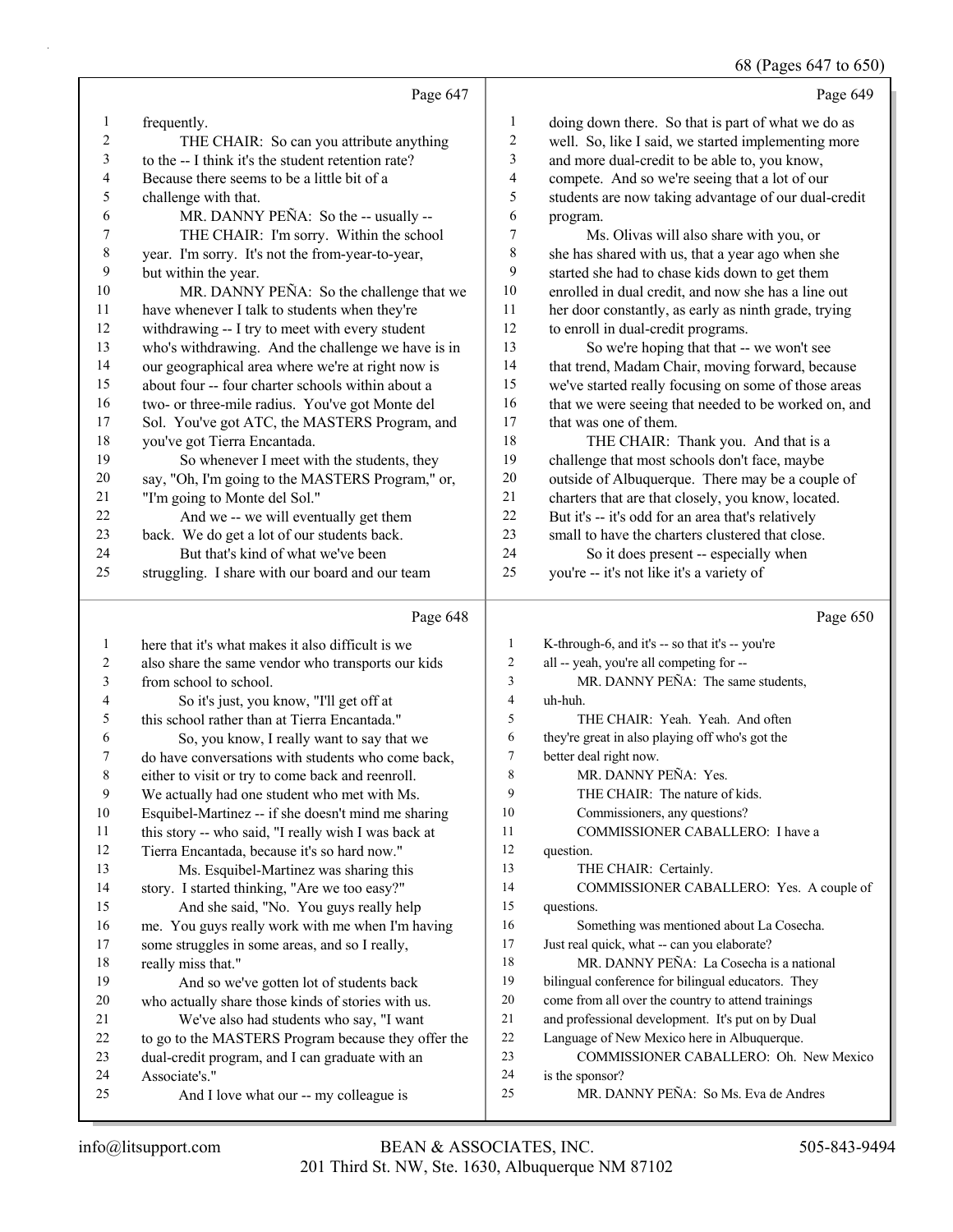## 69 (Pages 651 to 654)

|              |                                                                                             |                         | 69 (Pages 651 to 654)                                |
|--------------|---------------------------------------------------------------------------------------------|-------------------------|------------------------------------------------------|
|              | Page 651                                                                                    |                         | Page 653                                             |
| 1            | Presa here, our student achievement coordinator, has                                        | 1                       | COMMISSIONER CABALLERO: I was the man,               |
| 2            | presented there several times and takes a team up                                           | 2                       | and, at the end of the year, was not the man.        |
| 3            | there to present on strategies and whatnot for                                              | 3                       | MR. DANNY PEÑA: Trust me. Sometimes I go             |
| 4            | bilingual educators.                                                                        | 4                       | home, and I say, "I'm not the man today."            |
| 5            | Last year, we had students who                                                              | 5                       | Sometimes I think my Spanish is excellent            |
| 6            | participated and were part of that presentation and                                         | 6                       | and -- so I don't know. If I --                      |
| 7            | taught bilingual educators about close reading.                                             | 7                       | THE CHAIR: I took Spanish 4. And I took              |
| 8            | COMMISSIONER CABALLERO: The other                                                           | 8                       | all the way to Level 3 in college. When I had to do  |
| 9            | question -- I'm curious. I took Spanish 4. And it                                           | 9                       | the research paper, it nearly killed me.             |
| 10           | was hard. And my teacher in high school would brag                                          | 10                      | MR. DANNY PEÑA: Madam Chair, would it be             |
| 11           | about New Mexico, and they had "the Seal." And he                                           | 11                      | okay if Afifa shares her experience about earning    |
| 12           | would say, "You're lucky you're not in New Mexico."                                         | 12                      | the seal?                                            |
| 13           | Because I -- I had a "C" at the end of the                                                  | 13                      | FROM THE FLOOR: Hello, again. I'm                    |
| 14           | year in 4. And the "A" guys ended up majoring in                                            | 14                      | currently preparing myself to take the Bilingual     |
| 15           | Spanish in the university. I mean, they were good.                                          | 15                      | Seal with Ms. Eva as my teacher. It's really hard.   |
| 16           | I thought I was good; but these -- these                                                    | 16                      | I thought I was bilingual until I took the class,    |
| 17           | young men and women were awesome. Awesome.                                                  | 17                      | because it's really hard. It's a lot of technical    |
| 18           | And so how hard is it for your students to                                                  | 18                      | stuff that you need to work on. And I'm not only     |
| 19           | get their seal?                                                                             | 19                      | working on my speaking, also my writing in Spanish.  |
| 20           | MR. DANNY PEÑA: It's a process. And I                                                       | $20\,$                  | And I love that the school is helping me             |
| 21           | believe -- I may call Afifa up here in just a bit,                                          | 21                      | towards that, because it's an opportunity that other |
| $22\,$       | because she is one of our candidates who is right                                           | 22                      | schools don't have. Again, like I said, I came from  |
| 23           | now working on the Bilingual Seal.                                                          | 23<br>24                | Capital, and they don't have that there. So I'm      |
| 24           | So our students have to -- I'm trying to                                                    | 25                      | really glad that the school offers that. It gives    |
| 25           | remember our policy. We -- they have to be in --                                            |                         | me that opportunity.                                 |
|              | Page 652                                                                                    |                         | Page 654                                             |
| $\mathbf{1}$ | they have to take so many years in Spanish or                                               | 1                       | THE CHAIR: Thank you.                                |
| 2            | Spanish content. They have to pass the Spanish CLEP                                         | $\overline{\mathbf{c}}$ | COMMISSIONER CRONE: Madam Chair?                     |
| 3            | test at the -- you know, the -- the CLEP test.                                              | 3                       | THE CHAIR: Commissioner Crone?                       |
| 4            | And then they have to present before a                                                      | 4                       | COMMISSIONER CRONE: I was just kidding               |
| 5            | board and write an essay, if you will, on why they                                          | 5                       | when I said that a while ago.                        |
| 6            | deserve and why they should earn the seal. And then                                         | 6                       | I did want to mention that I got a private           |
| 7            | they present that to a board during what I was                                              | 7                       | endorsement of your school from the provost at       |
| 8            | referring to, passages and student-led conferences;                                         | 8                       | Northern. I was in a meeting with Dr. Lopez last     |
| 9            | it's incorporated into that.                                                                | 9                       | night. So he encouraged me to vote for this school.  |
| 10           | And the panel that they present to is made                                                  | 10                      | THE CHAIR: Thank you.                                |
| 11           | up of staff members and community members from                                              | 11                      | Let me just ask you. Because you                     |
| 12           | Santa Fe. And it has to be presented in English and                                         | 12                      | mentioned that you're Expeditionary-inspired. Was    |
| 13           | in Spanish.                                                                                 | 13                      | the school ever -- we had a number of schools back   |
| 14           | COMMISSIONER CABALLERO: Oh, okay. So                                                        | 14                      | years ago that were -- in their mission -- and they  |
| 15           | truly bilingual.                                                                            | 15                      | were an Expeditionary School, but then had to        |
| 16           | MR. DANNY PEÑA: Truly bilingual, yes,                                                       | 16                      | migrate out of that because it just became too       |
| 17           | sir.                                                                                        | 17                      | expensive.                                           |
| 18           | COMMISSIONER CABALLERO: But, anyway, that                                                   | 18                      | MR. DANNY PEÑA: Right.                               |
| 19           | Spanish 4 that I took, we had to do, towards the                                            | 19                      | THE CHAIR: So is that the case with this             |
| 20           | end, spontaneous interpretation. And that -- that                                           | 20                      | school? Or you just -- the school always embraced    |
| 21           | was a kicker.                                                                               | 21                      | the model?                                           |
| 22<br>23     | And I did very well in that, even though I<br>didn't do well at the end of the class. But I | 22<br>23                | MR. DANNY PEÑA: We use their model,                  |
| 24           | thought I was excellent. I mean, that was the --                                            | 24                      | not -- not exclusively.<br>THE CHAIR: Right.         |
|              |                                                                                             |                         |                                                      |

<sup>24</sup> THE CHAIR: Right.

25 MR. DANNY PEÑA: Trust me. I have --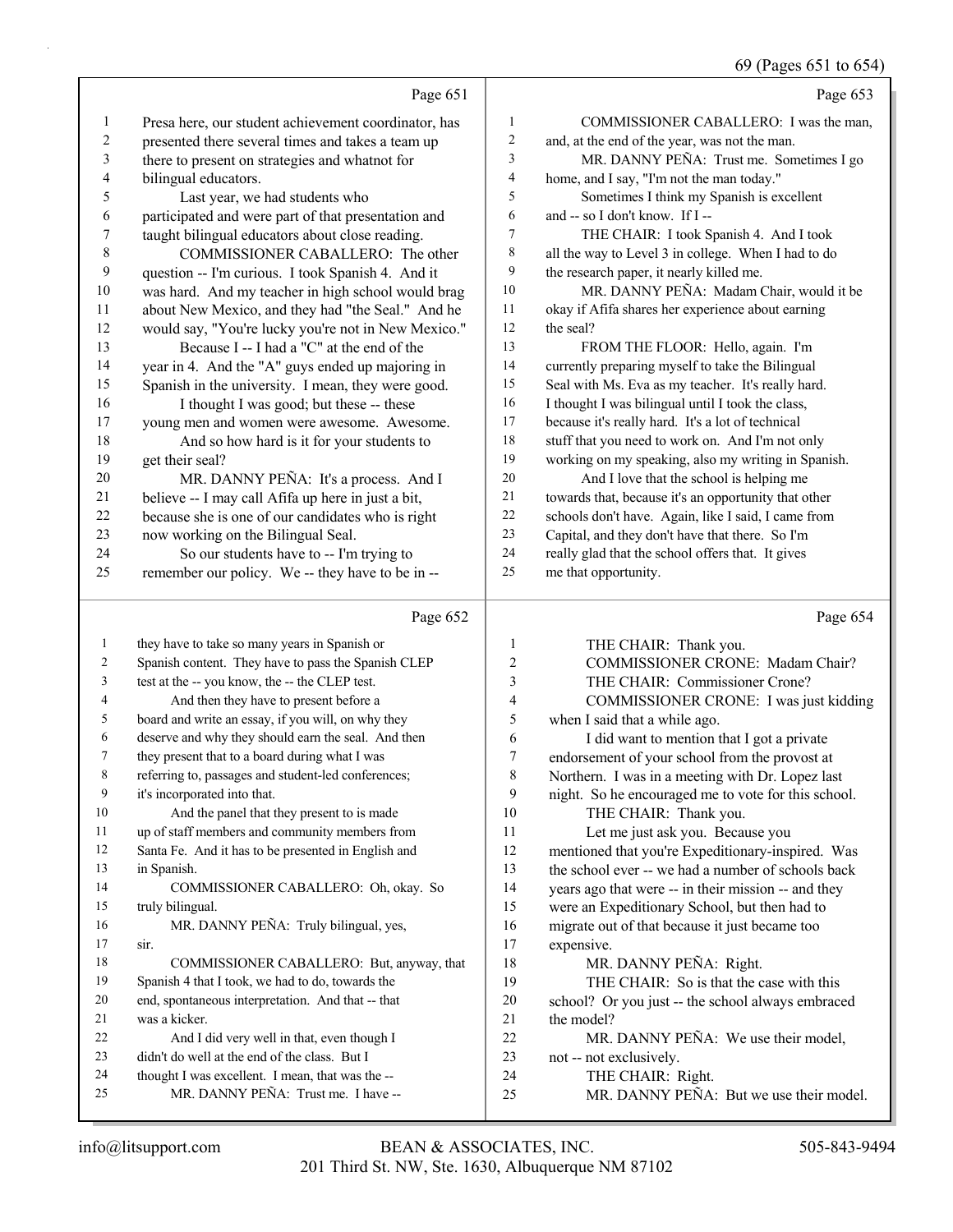## 70 (Pages 655 to 658)

|              |                                                      |                | $, \circ$ $\alpha$<br>$\sim$ 000 0000 000            |
|--------------|------------------------------------------------------|----------------|------------------------------------------------------|
|              | Page 655                                             |                | Page 657                                             |
| 1            | And, yes, it was a very expensive program. And I     | 1              | So approximately 90 percent of your school           |
| 2            | believe previous -- before I got there, there were   | $\overline{c}$ | is Hispanic. And I know that not every single one    |
| 3            | ties cut with Expeditionary Learning, and I worked   | 3              | speaks Spanish. That's the way life is. But they     |
| 4            | at bringing them back, and we brought them back to   | 4              | do -- may start out with a little bit of an          |
| 5            | provide professional development with our staff and  | 5              | advantage to that, because you only have, like,      |
| 6            | some coaches with me and whatnot.                    | 6              | 9 percent Anglo and 1 percent Native American, I     |
| 7            | So that's kind of where we were at. But              | 7              | think it is, and African American. So they're        |
| 8            | we still use -- we're allowed to use their           | 8              | already starting out with an advantage.              |
| 9            | components; we're allowed to use their principles.   | 9              | So is the emphasis then somewhere on the             |
| 10           | THE CHAIR: Right. Is there anyone in                 | 10             | language, verbal language, but a lot more on reading |
| 11           | New Mexico that is still trained? Because there      | 11             | and writing? Is that where you have to go?           |
| 12           | used to be a woman on the -- actually, the board of  | 12             | MR. DANNY PEÑA: We now do -- rather than             |
| 13           | Red River, who was an Expeditionary trainer. And I   | 13             | Spanish as a Second Language, our students           |
| 14           | don't think -- I know she's not on the board any     | 14             | participate in Spanish Language Arts. So there's     |
| 15           | longer, and I don't know if she still lives here.    | 15             | reading, writing. It's a -- it's language arts in    |
| 16           | MR. DANNY PEÑA: There was somebody local             | 16             | Spanish.                                             |
| 17           | who would come and train who was part of             | 17             | COMMISSIONER ARMBRUSTER: So for an Anglo             |
| 18           | Expeditionary Learning. But I can tell you that      | 18             | who didn't speak Spanish coming in -- is it at       |
| 19           | Expeditionary Learning only works now exclusively in | 19             | seventh grade, you begin, or is it eighth?           |
| 20           | Colorado. And they have trainers who go out. My      | 20             | MR. DANNY PEÑA: Seventh grade.                       |
| 21           | understanding, they no longer have EL schools        | 21             | COMMISSIONER ARMBRUSTER: Who doesn't know            |
| 22           | outside of Colorado. But they will send trainers,    | 22             | any language --                                      |
| 23           | and we have trainers all over the country who        | 23             | MR. DANNY PEÑA: We do work with them to              |
| 24           | provide that training.                               | 24             | differentiate it in the classroom. If there's more   |
| 25           | THE CHAIR: Right. Interesting. Okay,                 | 25             | of a need, like we found this year, we provide the   |
|              | Page 656                                             |                | Page 658                                             |
| $\mathbf{1}$ | thanks. I was just curious.                          | $\mathbf{1}$   | Spanish language arts intervention as part of the    |
| 2            | COMMISSIONER CABALLERO: One more thing,              | $\overline{c}$ | intervention block as well.                          |
| 3            | Madam Chair?                                         | $\mathfrak{Z}$ | COMMISSIONER ARMBRUSTER: Sort of the                 |
| 4            | THE CHAIR: Certainly.                                | $\overline{4}$ | opposite of EL deal, the direction kind of thing.    |
| 5            | COMMISSIONER CABALLERO: A little curious             | 5              | And my other concern is on these MAPs                |
| 6            | on the fact that you lost your teachers that were    | 6              | tests, which I am familiar with. The students        |
| 7            | here from -- as guests teaching. How many of those   | $\overline{7}$ | were -- the goal was for them to meet one year's     |
| 8            | left that were part of that program? And how long    | $\,$ 8 $\,$    | growth. And ideally, I'm going to say -- I'm going   |
| 9            | do they stay, according to -- if there are           | 9              | out on a limb here. But I'm going to say that most   |
| 10           | standards?                                           | 10             | of your kids did not arrive on grade level. And one  |
| 11           | MR. DANNY PEÑA: Sure. I'll let Ms. Eva               | 11             | year's growth would be -- if you're testing at       |
| 12           | answer that. Because she's --                        | 12             | seventh grade, you're going to be teaching at        |
| 13           | MS. EVAN DE ANDRES PRESA: Good afternoon,            | 13             | eighth, but you should have been at tenth.           |
| 14           | everybody. I'm one of those. I came from Spain in    | 14             | So I don't know. What do -- what do you              |
| 15           | 1999. So you're allowed to stay for three years.     | 15             | do to -- if you can't get them at one year -- and I  |
| 16           | You can get a J-1 visa, and you can renew it for two | 16             | think our new philosophy, maybe, is -- would be to   |
| 17           | more years. That's it, unless you -- you apply       | 17             | say we want to see a year-and-a-half growth in math  |
| 18           | different visas. And that's why I'm still here.      | 18             | scores, because, otherwise, you're never any better  |
| 19           | COMMISSIONER CABALLERO: Okay.                        | 19             | than you were when you started, because --           |
| 20           | THE CHAIR: Thank you.                                | 20             | MR. DANNY PEÑA: Correct. We're just                  |
| 21           | COMMISSIONER CABALLERO: Thank you.                   | 21             | moving that deficit up. Uh-huh.                      |
| 22           |                                                      |                | COMMISSIONER ARMBRUSTER: Exactly. So                 |
|              | THE CHAIR: Commissioner Armbruster?                  | 22             |                                                      |
| 23           | COMMISSIONER ARMBRUSTER: Yes. This is --             | 23             | what -- I don't know how you answer these kinds of   |
| 24           | I'm sort of on a -- I just have some questions I     | 24             | questions, if you see where I'm going.               |
| 25           | need to get straight in my mind.                     | 25             | MR. DANNY PEÑA: I know exactly what                  |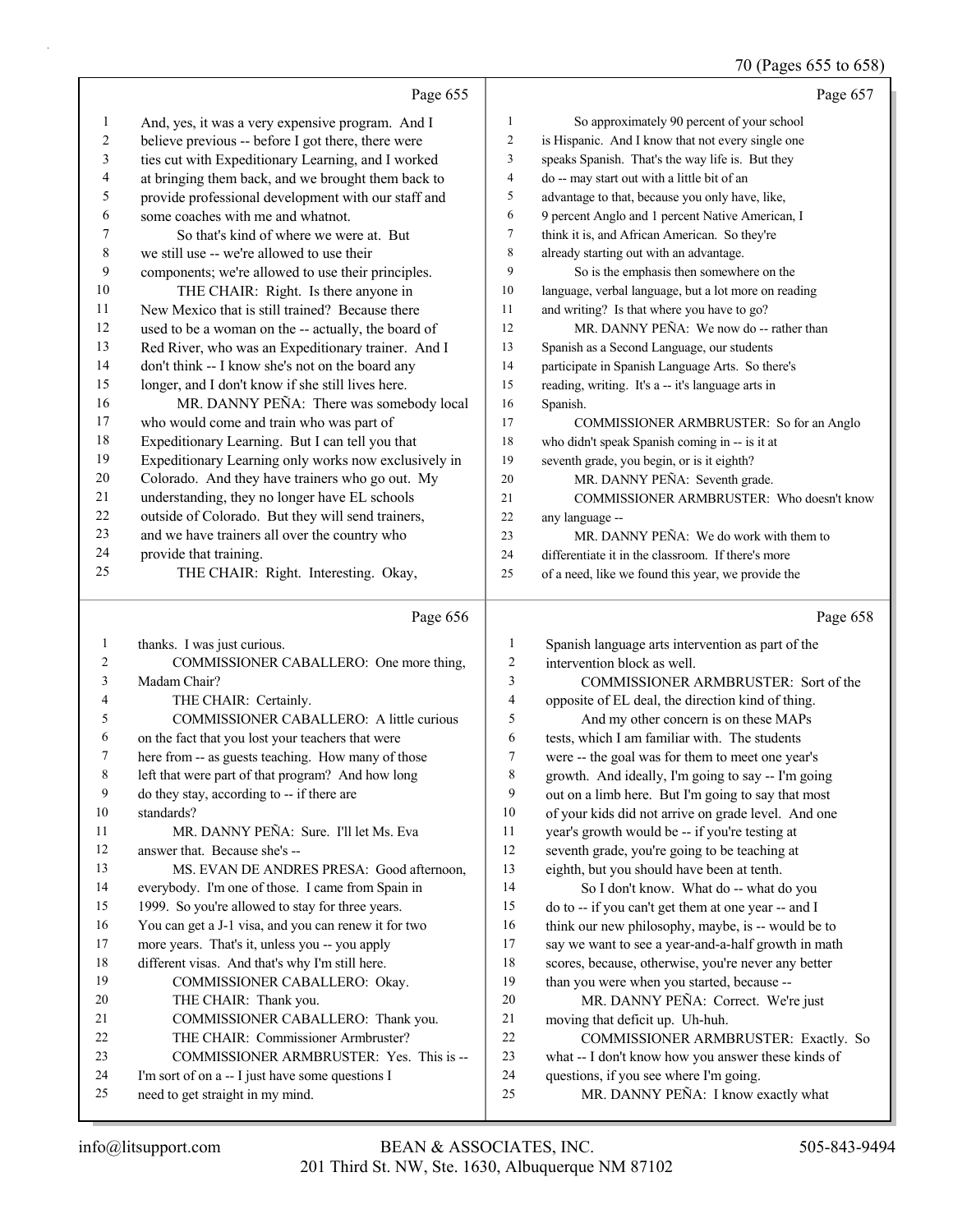## 71 (Pages 659 to 662)

|              | Page 659                                             |                | Page 661                                             |
|--------------|------------------------------------------------------|----------------|------------------------------------------------------|
| $\mathbf{1}$ | you're saying. We do use our MAPs data to target     | 1              | with some showing 1.5 years' gain or greater.        |
| 2            | students into our intervention classes. But I'm      | $\overline{c}$ | 20 percent of those kids were showing gains.         |
| 3            | going to let Ms. Esquibel-Martinez also talk to      | 3              | So we -- again, as Mr. Peña said, we are             |
| 4            | that, because we do use specific programs in those   | 4              | selective about the kids whose gaps are great. And   |
| 5            | intervention classes to tackle what you're talking   | 5              | you can tell, when you're introducing them to        |
| 6            | about.                                               | 6              | content vocabulary in particular content areas. You  |
| 7            | MS. ANGELA ESQUIBEL-MARTINEZ: Thank you,             | 7              | can see where the reading struggle is. Is it rooted  |
| 8            | Madam Chair. You hit the nail on the head when you   | $\,$ 8 $\,$    | in language? Is it rooted in vocabulary? Is it       |
| 9            | said, "I suspect your kids don't come to you at      | 9              | rooted in phonics and phonemic awareness skills?     |
| 10           | grade level."                                        | 10             | The demands are high. We don't have the              |
| 11           | So considering the Response to                       | 11             | luxury of giving them the time to catch up in class, |
| 12           | Intervention model, what that affords us in terms of | 12             | so we have to give them an opportunity to practice   |
| 13           | identifying kids who are struggling, we realized, in | 13             | those skills outside of classrooms.                  |
| 14           | terms of our framework, that we couldn't just be,    | 14             | COMMISSIONER ARMBRUSTER: Sounds like a               |
| 15           | class by class, determining that specific            | 15             | stupid question. So is this instruction in English?  |
| 16           | individuals needed intervention. We realized that    | 16             | MS. ANGELA ESQUIBEL-MARTINEZ: It is. It              |
| 17           | collectively, the majority of our kids need some     | 17             | is.                                                  |
| 18           | type of intervention.                                | 18             | COMMISSIONER ARMBRUSTER: The same                    |
| 19           | So we've built what we call Tier 1 and               | 19             | difficulties?                                        |
| 20           | Tier 2 interventions into the design of the school,  | 20             | MS. ANGELA ESQUIBEL-MARTINEZ: It serves a            |
| 21           | which is what the 90-minute blocks allowed us to do. | 21             | dual purpose for students who are struggling in      |
| 22           | We spend 45 minutes of every day                     | 22             | general and students who are developing English as a |
| 23           | targeting, for example, reading and writing delays.  | 23             | Second Language. It's been shown promising for       |
| 24           | We've implemented a program called Fast              | 24             | both.                                                |
| 25           | ForWord. It's scientific research-based. It's        | 25             | COMMISSIONER ARMBRUSTER: Thank you.                  |
|              |                                                      |                |                                                      |
|              | Page 660                                             |                | Page 662                                             |
| 1            | brain-based, in that scientists have proven that     | 1              | COMMISSIONER CABALLERO: More,                        |
| 2            | with practice and training the brain, you can close  | $\overline{c}$ | Madam Chair?                                         |
| 3            | the gaps in difficulties in reading, listening, and  | $\mathfrak{Z}$ | THE CHAIR: Sure, Commissioner.                       |
| 4            | speaking, including things like when you're a        | $\overline{4}$ | COMMISSIONER CABALLERO: Just two things              |
| 5            | seventh- and eighth-grader who has a huge gap, three | 5              | to add to what my colleague has just talked about.   |
| 6            | to four years' gap in reading or writing skills,     | 6              | And I'm glad she brought the disparity in the        |
| 7            | we've got to figure out how do we immediately        | $\tau$         | percentage of white students. Every -- every         |
| 8            | intervene in closing the gap on phonics, phonemic    | 8              | school, really, has to make an effort, other than    |
| 9            | awareness, listening skills.                         | 9              | the open enrollment, to bridge that gap.             |
| $10\,$       | So you don't have the benefit and the                | 10             | It should -- the school should reflect the           |
| 11           | opportunity to do that in content area classes like  | 11             | percentage of students in the school district. And   |
| 12           | chemistry and biology. So you've got to target that  | 12             | white students are at 24 percent. And they're only   |
| 13           | specifically and retrain the brain to be able to     | 13             | at 9.                                                |
| 14           | develop skills to pick up rigorous content-specific  | 14             | There is a big plus when a student                   |
| 15           | academic language in those particular content areas. | 15             | population is well-mixed and integrated. They learn  |
| 16           | So Fast ForWord data has been                        | 16             | from each other. I went to all-Hispanic schools all  |
| 17           | super-promising. I experienced it as a special       | 17             | the way. And it was a shocker when I got to the      |

- education educator for that particular reason. We don't have the luxury of time to close the gap on
	- reading and writing skills. So we had to find
	- something in our previous districts. And Fast
	- ForWord word was promising for districts overall.
	- 23 In the totality of our implementation for
	- Fast ForWord, we had 56 percent of our students show up to a half-a-year gain in their reading skills,
- all-Hispanic, all-Spanish environment. And so for graduate school, I made it a point to go out. So I went all the way to Bloomington, Indiana.

were around me; it was me. Because I grew up in an

 university. Holy cow. I looked around. I was the only one there. And I couldn't turn and ask for

21 And -- and it wasn't the students that

help.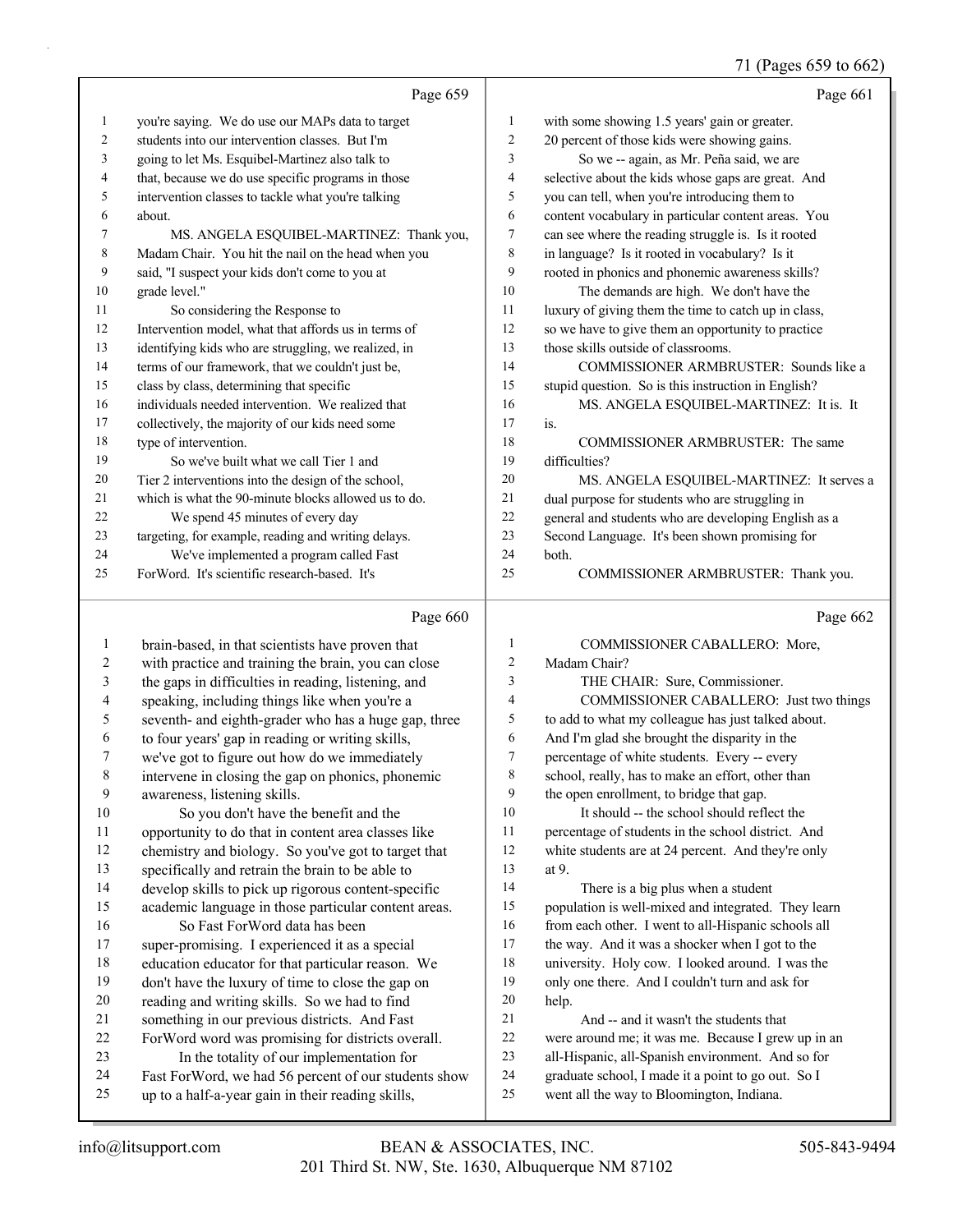## 72 (Pages 663 to 666)

|                          |                                                                                                  |                         | $12$ (1 ages 003 to 000                                                                            |
|--------------------------|--------------------------------------------------------------------------------------------------|-------------------------|----------------------------------------------------------------------------------------------------|
|                          | Page 663                                                                                         |                         | Page 665                                                                                           |
| $\mathbf{1}$             | And I am so glad I did go. Because, again                                                        | $\mathbf{1}$            | bilingual; because that's going to maybe not so much                                               |
| $\overline{c}$           | I was in a university of 52,000. There were only                                                 | $\overline{c}$          | open doors, but secure the doors that they've                                                      |
| $\mathfrak{Z}$           | 45 students -- Hispanic students, and they were all                                              | 3                       | already opened up.                                                                                 |
| $\overline{\mathcal{L}}$ | graduate students, primarily. And so we had to                                                   | $\overline{\mathbf{4}}$ | And so I'm glad you're doing the Seal. I                                                           |
| 5                        | interact with all kinds of people.                                                               | 5                       | would -- I'm hoping that you guys bring up the                                                     |
| 6                        | And that was fantastic. That was                                                                 | 6                       | percentage of white students, because it is                                                        |
| $\boldsymbol{7}$         | fantastic. So I -- I -- you cannot believe how                                                   | $\tau$                  | important.                                                                                         |
| $\,$ $\,$                | students do well in learning how to cope and deal                                                | $\,$ 8 $\,$             | I go after schools that don't have enough                                                          |
| $\mathbf{9}$             | with other when you have.                                                                        | 9                       | Hispanic, and I'm going to go after schools that                                                   |
| $10\,$                   | So we need to find a way to bring in -- I                                                        | 10                      | don't have enough of everything else also.                                                         |
| 11                       | have a good friend who's -- that grew up with us in                                              | 11                      | I want the schools to reflect how the                                                              |
| 12                       | an Hispanic community, Jerry Smith. And he is truly                                              | 12                      | breakdown is in their school district.                                                             |
| 13                       | bilingual -- guy. And I'm glad I was a good friend                                               | 13                      | And thank you. Thank you, Madam Chair.                                                             |
| 14                       | of his.                                                                                          | 14                      | THE CHAIR: Thank you. Certainly.                                                                   |
| 15                       | And so I think that you can recruit                                                              | 15                      | COMMISSIONER ARMBRUSTER: It's                                                                      |
| 16                       | students that want to learn and be bilingual.                                                    | 16                      | interesting, by the way. You know, I grew up in                                                    |
| 17                       | Recently, about two months ago, I was in                                                         | 17                      | Indianapolis.                                                                                      |
| 18                       | El Paso Bank. And this is the bank that got sued by                                              | 18                      | But -- okay. So I'm finding this a little                                                          |
| 19                       | us, because they forbid -- they told their employees                                             | 19                      | odd that your Free and Reduced Lunches are at                                                      |
| $20\,$                   | they couldn't speak Spanish.                                                                     | $20\,$                  | 4 percent?                                                                                         |
| 21                       | So we took them to court, and they lost.                                                         | 21                      | MR. DANNY PEÑA: We do not participate in                                                           |
| 22                       | And I walked into that bank to cash a check. And                                                 | 22                      | the Free and Reduced Lunch program at                                                              |
| 23                       | they spoke English, also. Because all the business                                               | 23                      | Tierra Encantada. We have our own meal program.                                                    |
| 24                       | transactions were in Spanish, every transaction.                                                 | 24                      | But the -- it's a -- it's a one-time fee                                                           |
| 25                       | And I froze. And I looked around, said,                                                          | 25                      | that the students pay at the beginning of the year,                                                |
|                          |                                                                                                  |                         |                                                                                                    |
|                          |                                                                                                  |                         |                                                                                                    |
|                          | Page 664                                                                                         |                         | Page 666                                                                                           |
|                          |                                                                                                  |                         |                                                                                                    |
| $\mathbf{1}$             | "Oh, God."                                                                                       | $\mathbf{1}$<br>2       | and it feeds them for the entire year; so it's \$100                                               |
| $\boldsymbol{2}$         | And people that walked in speaking English                                                       | 3                       | per semester.                                                                                      |
| 3                        | only, and they were taken care of by -- I mean,                                                  | 4                       | And, definitely, if students cannot pay                                                            |
| 4                        | truly bilingual. And that was a big eye-opener.                                                  | 5                       | that, we work with them. But it -- we don't                                                        |
| 5                        | And I thought, "This is what we wanted, to be able                                               | 6                       | participate in the Free and Reduced Lunch. The                                                     |
| 6<br>$\boldsymbol{7}$    | to transact either in Spanish or in English with                                                 | 7                       | numbers that you have, I think, are based on data                                                  |
| $\,$ 8 $\,$              | folks that can deal with it."                                                                    | 8                       | that maybe came from other schools when they<br>transferred to us. Or I know that when I work with |
| 9                        | My brother refused and told his girls not                                                        | 9                       | Title I, the Title I bureau, they go get the direct                                                |
| 10                       | to speak Spanish so that they don't suffer in                                                    | 10                      |                                                                                                    |
| 11                       | schools. And they don't do well economically                                                     | 11                      | serve -- how many families are applying to the SNAP                                                |
| 12                       | because they're not bilingual. And so that was a                                                 | 12                      | program, to give us those numbers. But we don't                                                    |
| 13                       | big mistake. And he admits that. That was a big<br>mistake.                                      | 13                      | participate in the Free and Reduced Lunch program.                                                 |
| 14                       |                                                                                                  | 14                      | COMMISSIONER ARMBRUSTER: But you do<br>provide lunch.                                              |
| 15                       | So the -- my point is is that New Mexico                                                         | 15                      |                                                                                                    |
| 16                       | is going to become more and more bilingual,<br>English-Spanish, at least English-Spanish in the  | 16                      | MR. DANNY PEÑA: We do provide lunch, yes.                                                          |
| 17                       |                                                                                                  | 17                      | And if families cannot pay for that lunch, we do<br>work with them.                                |
| 18                       | future. And business will get transacted in that<br>language.                                    | 18                      |                                                                                                    |
| 19                       |                                                                                                  | 19                      | COMMISSIONER ARMBRUSTER: I was just                                                                |
| 20                       | And you see El Paso getting into it now,<br>more and more in Las Cruces, and it's moving up, and | 20                      | not-<br>MR. DANNY PEÑA: Yeah, that number --                                                       |
| 21                       | it's inching up.                                                                                 | 21                      | COMMISSIONER ARMBRUSTER: Yeah. It's like                                                           |
| 22                       | And so the more we do here in Central and                                                        | $22\,$                  | the 200 teachers.                                                                                  |
| 23                       | Northern New Mexico to prepare our kids to be able                                               | 23                      | THE CHAIR: We have 200 teachers. No                                                                |
| 24                       | to -- and all our kids, Hispanic, Native American,                                               | 24                      | wonder there's a teacher shortage in New Mexico.                                                   |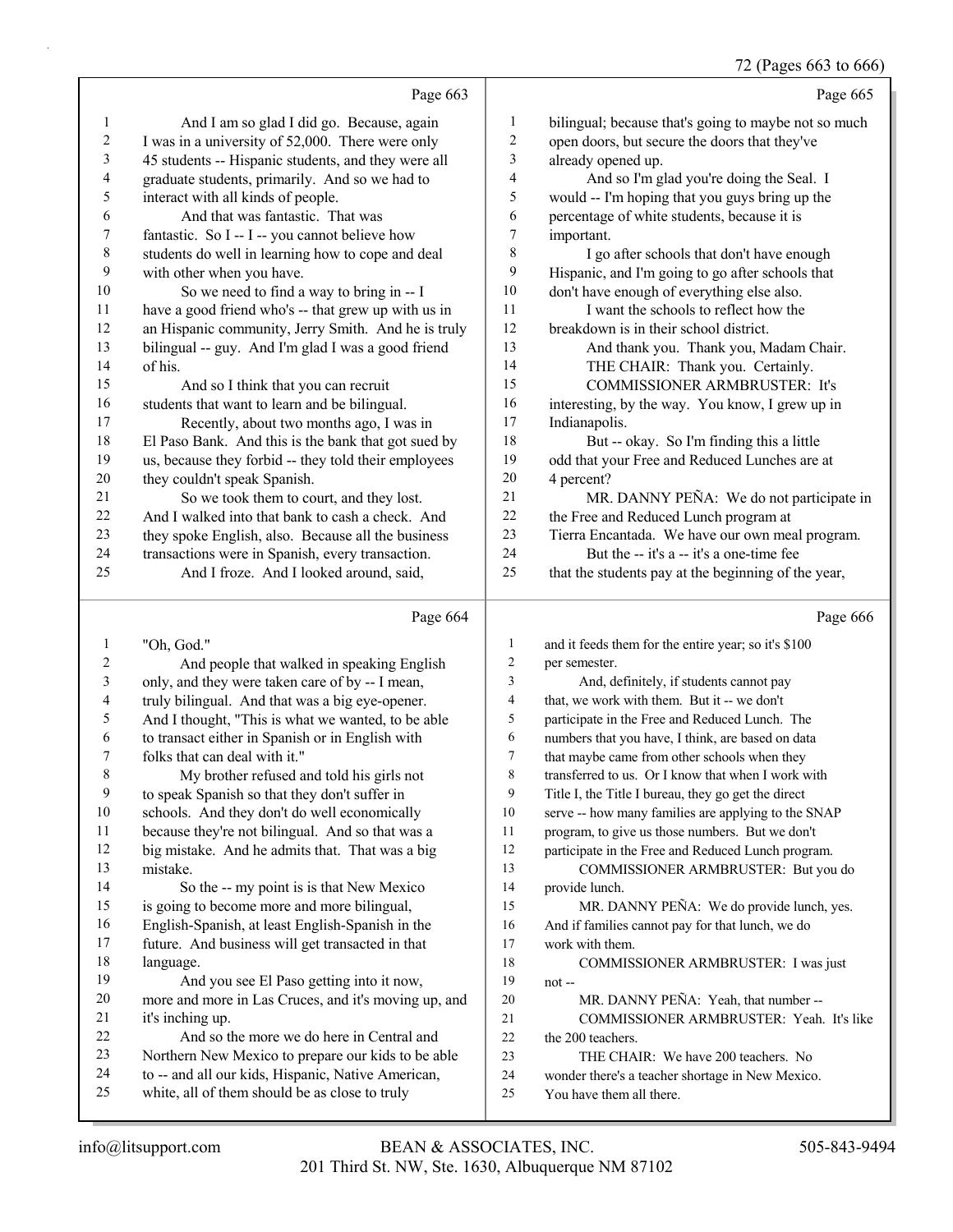73 (Pages 667 to 670)

|          | Page 667                                                                                   |                          | Page 669                                             |
|----------|--------------------------------------------------------------------------------------------|--------------------------|------------------------------------------------------|
| 1        | COMMISSIONER ARMBRUSTER: That's why I was                                                  | 1                        | FROM THE FLOOR: Okay.                                |
| 2        | just-                                                                                      | $\overline{c}$           | THE CHAIR: Okay. I move that the Public              |
| 3        | THE CHAIR: Commissioner Voigt? I'm                                                         | 3                        | Education Commission renew the charter for           |
| 4        | sorry. Are you done?                                                                       | $\overline{\mathcal{A}}$ | Tierra Encantada for five years, with the conditions |
| 5        | COMMISSIONER ARMBRUSTER: Yeah.                                                             | 5                        | that the New Mexico System of School Support and     |
| 6        | COMMISSIONER VOIGT: So that just brought                                                   | 6                        | Accountability Report prepared by PED show the       |
| 7        | up a question for me then. How do you guide your                                           | 7                        | similar performance for School Year 2018-2019 in the |
| 8        | nutritional values for the meals that you serve for                                        | 8                        | student growth, highest quartile; student growth,    |
| 9        | lunch?                                                                                     | 9                        | middle quartile; student growth, lowest quartile;    |
| 10       | MR. DANNY PEÑA: They follow -- I mean,                                                     | 10                       | English Learner progress; chronic absenteeism;       |
| 11       | they -- that's a good question. But they do follow,                                        | 11                       | college-and-career readiness; education climate, and |
| 12       | you know, pretty much what every school should be                                          | 12                       | growth in four-year graduation rate, with no         |
| 13       | doing.                                                                                     | 13                       | statistically significant decrease in performance.   |
| 14       | We don't -- I mean, I don't dictate the                                                    | 14                       | COMMISSIONER RAFTERY: I second.                      |
| 15       | menu. But I do -- you know, the food that is served                                        | 15                       | THE CHAIR: A motion by Commissioner                  |
| 16       | is very similar for what you would see in the                                              | 16                       | Gipson, a second by Commissioner Raftery. Any        |
| 17       | elementary school.                                                                         | 17                       | further discussion?                                  |
| 18       | So I do follow the federal guidelines on                                                   | 18                       | (No response.)                                       |
| 19       | what needs to be served. We get inspections                                                | 19                       | THE CHAIR: If not, roll call, please.                |
| 20       | regularly with our food program. But that's -- as                                          | 20                       | <b>COMMISSIONER ARMBRUSTER: Commissioner</b>         |
| 21       | far as monitoring that, I couldn't answer that for                                         | 21                       | Raftery?                                             |
| 22       | you. But I do know we follow federal guidelines.                                           | 22                       | COMMISSIONER RAFTERY: I'm sorry. Yes.                |
| 23       | COMMISSIONER VOIGT: You get the city                                                       | 23                       | Yes.                                                 |
| 24       | health inspections?                                                                        | 24                       | COMMISSIONER ARMBRUSTER: Commissioner                |
| 25       | MR. DANNY PEÑA: Yes.                                                                       | 25                       | Voigt?                                               |
|          |                                                                                            |                          |                                                      |
|          | Page 668                                                                                   |                          | Page 670                                             |
| 1        |                                                                                            | 1                        | COMMISSIONER VOIGT: Yes.                             |
| 2        | COMMISSIONER VOIGT: So it's because you<br>don't have space for a kitchen? Is that why you | $\overline{2}$           | COMMISSIONER ARMBRUSTER: Commissioner                |
| 3        | don't provide a lunch service?                                                             | 3                        | Caballero?                                           |
| 4        | MR. DANNY PEÑA: So the lunch program was                                                   | $\overline{4}$           | COMMISSIONER CABALLERO: Yes.                         |
| 5        | there when I got there. But I don't know why the                                           | 5                        | COMMISSIONER ARMBRUSTER: Commissioner                |
| 6        | school has moved into -- they used to use it at one                                        | 6                        | Armbruster votes "Yes."                              |
| 7        | point, the Free and Reduced Lunch program. But I                                           | 7                        | Commissioner Davis.                                  |
| 8        | don't know why they moved into what they're doing                                          | 8                        | COMMISSIONER DAVIS: Yes.                             |
| 9        | now. But it seems to be working for us.                                                    | 9                        | COMMISSIONER ARMBRUSTER: Commissioner                |
| 10       | COMMISSIONER VOIGT: The Free and Reduced                                                   | 10                       | Gipson?                                              |
| 11       | Lunch pays for itself. There's ways you can feed                                           | 11                       | THE CHAIR: Yes.                                      |
| 12       | your entire student body under the Free and Reduced                                        | 12                       | COMMISSIONER ARMBRUSTER: Commissioner                |
| 13       | Lunch program with a Title I school. And you have                                          | 13                       | Crone?                                               |
| 14       | to make maybe 7 cents a lunch; so --                                                       | 14                       | <b>COMMISSIONER CRONE: Yes.</b>                      |
| 15       | MR. DANNY PEÑA: I'm sure. I've had that                                                    | 15                       | COMMISSIONER ARMBRUSTER: Motion passes,              |
| 16       | conversation with the Title I bureau, you know,                                            | 16                       | seven-zero.                                          |
| 17       | eventually moving into that type of program. But I                                         | 17                       | THE CHAIR: Motion passes, seven-zero.                |
| 18       | can only tackle one thing at a time. That is one                                           | 18                       | Now you can clap.                                    |
| 19       | thing we've had conversations about with the board.                                        | 19                       | (Applause.)                                          |
| 20       | And as an administrative team, I'm moving forward,                                         | 20                       | THE CHAIR: We are in recess until 8:00               |
| 21       | What is that going to look like moving forward?                                            | 21                       | tomorrow morning.                                    |
| 22       | COMMISSIONER VOIGT: Because there's also                                                   | 22                       | (Proceedings in recess at 4:35 p.m.)                 |
| 23       | a certain amount of liability, I'm sure you                                                | 23                       |                                                      |
| 24<br>25 | understand too, with feeding the kids yourself.<br>THE CHAIR: Okay. Are we good?           | 24<br>25                 |                                                      |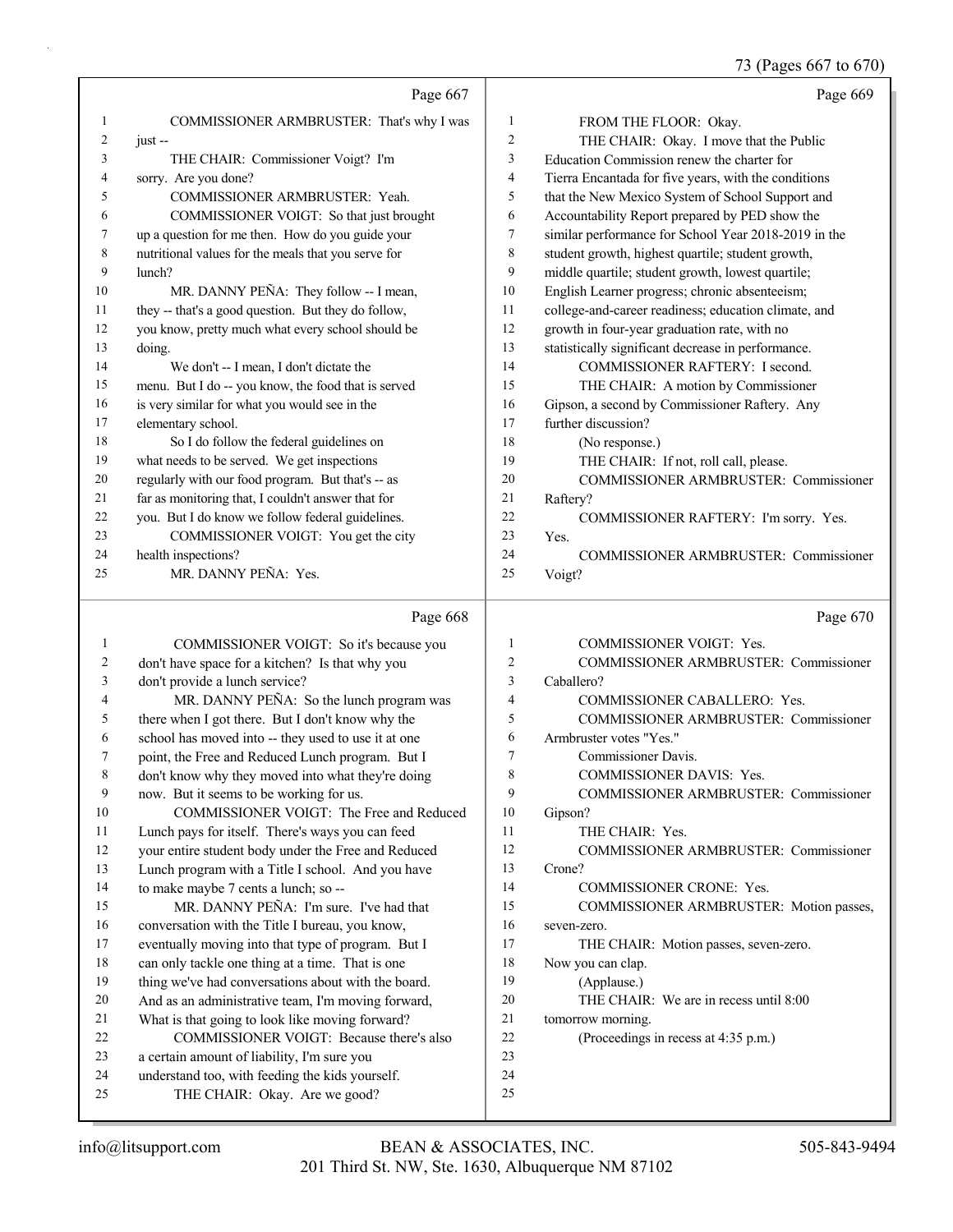|              | Page 671                                                                   |
|--------------|----------------------------------------------------------------------------|
| 1            | BEFORE THE PUBLIC EDUCATION COMMISSION                                     |
| 2            | <b>STATE OF NEW MEXICO</b>                                                 |
| 3            |                                                                            |
| 4            |                                                                            |
| 5            |                                                                            |
| 6            |                                                                            |
| 7<br>8       | REPORTER'S CERTIFICATE<br>I, Cynthia C. Chapman, RMR, CCR #219, Certified  |
| 9            | Court Reporter in the State of New Mexico, do hereby                       |
| 10           | certify that the foregoing pages constitute a true                         |
| 11           | transcript of proceedings had before the said                              |
| 12           | NEW MEXICO PUBLIC EDUCATION COMMISSION, held in the                        |
| 13           | State of New Mexico, County of Santa Fe, in the                            |
| 14           | matter therein stated.                                                     |
| 15<br>16     | In testimony whereof, I have hereunto set my<br>hand on December 19, 2019. |
| 17           |                                                                            |
| 18           |                                                                            |
| 19           |                                                                            |
|              | Cynthia C. Chapman, RMR-CRR, NM CCR #219                                   |
| 20           | BEAN & ASSOCIATES, INC.                                                    |
|              | 201 Third Street, NW, Suite 1630                                           |
| 21<br>22     | Albuquerque, New Mexico 87102                                              |
| 23           |                                                                            |
| 24           |                                                                            |
| 25           | Job No.: 2370N (CC)                                                        |
|              |                                                                            |
|              | Page 672                                                                   |
| $\mathbf{1}$ | <b>RECEIPT</b>                                                             |
|              | JOB NUMBER: 2370N CC Date: 12/11/19                                        |
| 2            |                                                                            |
| 3            | PROCEEDINGS: OPEN PUBLIC MEETING, Volume Three                             |
| 4            | CASE CAPTION: In re: Public Meeting of the Public                          |
| 5            | <b>Education Commission</b>                                                |
| 6            | **************************                                                 |
| 7            | ATTORNEY: MS. BEVERLY FRIEDMAN - PED                                       |
| 8            | DOCUMENT: Transcript / Exhibits / Disks / Other                            |
| 9<br>10      | DATE DELIVERED: DEL'D BY:                                                  |
| 11           | REC'D BY: TIME:<br>**************************                              |
| 12           | ATTORNEY:                                                                  |
| 13           | DOCUMENT: Transcript / Exhibits / Disks / Other                            |
| 14           |                                                                            |
| 15           | $RECD BY:$ TIME:                                                           |
| 16           | **************************                                                 |
| 17           | ATTORNEY:                                                                  |
| 18           | DOCUMENT: Transcript / Exhibits / Disks / Other                            |
| 19           |                                                                            |
| 20           | $RECD BY:$ TIME:                                                           |
| 21           | ***************************                                                |
| 22           | ATTORNEY:                                                                  |
| 23           | DOCUMENT: Transcript / Exhibits / Disks / Other                            |
| 24<br>25     | DATE DELIVERED: ________________ DEL'D BY: __________<br>$RECD BY:$ TIME:  |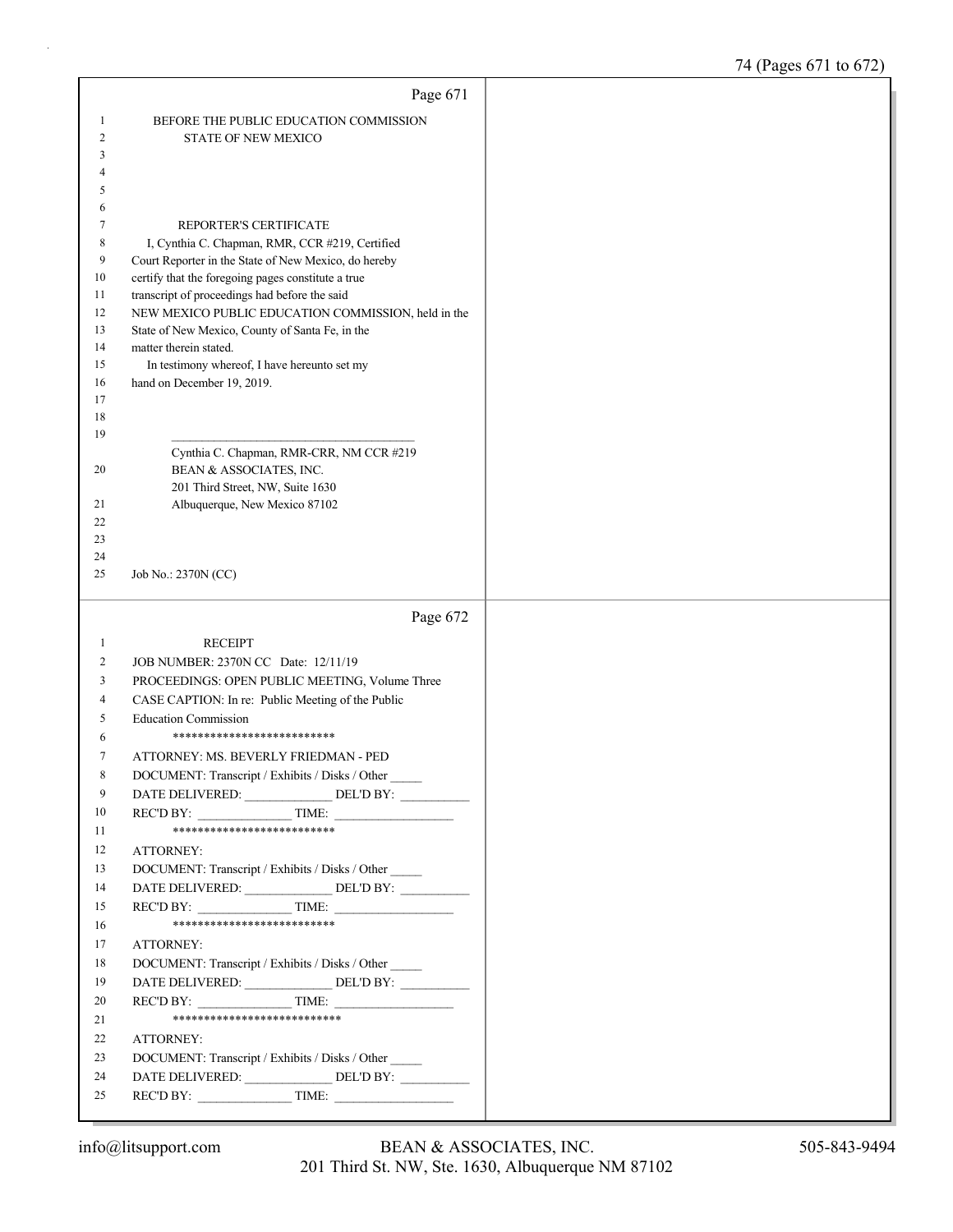$\mathbf{A}$  $A's 554:9$ **A-plus** 497:12 a.m 382:12 385:4 465:18,18 539:10 abandoned 533:25 568:25 abbreviate 633:7 abilities 475:20 485:16 490:21 ability 404:5 482:23 491:21 553:24 able 407:25 414:15 416:3 424:23 431:11 442:5 469:11 475:15 477:19 482:7 484:3,15 488:14 495:17 501:18 510:20 511:16 512:21 516:5 527:25 535:3.23 545:7 552:13 559:19 565:4,21 573:10 575:19 587:14 597:14 608:3 609:8,12 610:3 614:23 620:17 628:9 643:19 649:3 660:13 664:5,23 above-average 417:5 absenteeism 464:5 517:21 599:13 669:10 absolute  $558:19$ absolutely 388:5 432:24 433:24 450:25 483:1,6 506:12,12 521:9 559:10 570:8 590:13 592:13  $596:2631:2$ academic 387:6 388:9,10 395:7 399:22 403:25 411:19 413:2 458:3 466:8 520:13 521:11 524:13 542:25 543:23 544:2 553:3 554:8 602:25 603:24 638:12 644:16 660:15 academically 496:14 551:13 academics 552:5 588:22 Academy 384:6 467:19 471:19 471:25 472:13 515:9 517:14 accelerated 403:24 accent 574:19 accents 574:16,18 accept  $481:9$ acceptable 506:20 acceptance 506:13,24 accepted 617:7 access 493:2 513:4 533:9,14 535:11 538:5 544:5 550:25

605:18 610:6 621:18 accommodation 567:10 accommodations 564:14 565:12 566:1 567:5,11 accomplish 413:17 414:15 543:14 551:18 accomplishing 405:23 accomplishments 553:3 582:1 accordion 486:18 account 423:2,17 426:9 486:19 accountability 386:17 387:5,10 387:17,18,19 392:7 393:9 464:1 466:7,11,18,19,20 484:17 485:24 488:2 515:17 517:16 520:1,11,16,22,23,24 599:8,9 602:23 603:3.10.11.12 669:6 accountable 486:12 487:18 527:23 569:7 accounted 423:4 488:9 accounting 425:4 427:21 accounts 423:6 426:8 accurate 429:3 486:15 570:11 accusations 458:23,25 **ACE 500:6 ACES** 564:6 achieved 403:21 achievement 613:5 620:18 651:1 achieving  $616:13$ acknowledge 390:6,21 473:9 522:8,12 573:2 604:20 acknowledged 487:12 500:9 acknowledging 604:15 acre 541:6 acres 488:22 act 475:16 497:1 503:20 628:21 Acting 383:9 390:3 471:3,15 515:20,25 516:3,22 517:1,9 522:5 559:5 591:5 592:4 604:12  $605:2$ action 384:3,8 387:23,23 402:1,4 466:24,24 521:3,3 529:4 530:10 542:7 546:13 550:6 553:13 556:1 568:23 603:16.16 active 414:14 552:22 616:23  $621:7$ actively 568:22 activities 537:7 540:1 554:20 594:11 596:15 621:10

activity 423:6 634:6 actual 486:25 558:7 591:8  $639:25$ add 471:4 510:14 572:17 634:6  $662:5$ add-on 477:16 added 396:3 398:11 467:20 620:6,9,12,18 adding  $536:3$ addition 400:17 531:22 533:12 538:12 569:8 additional 386:24 additions 522:15 address 388:18 394:20 403:11 444:2 458:17 462:20,24 474:22 530:19 558:13 604:3 addressed 433:17 addresses 444:16 addressing 396:5 adequacy 489:2 adequate 469:11 525:18 Adjunct 645:6 adjust  $416:25$ adjustment 416:12 492:7 493:11 adjustments 416:23 adjusts 619:16 administer 618:7.15 643:19 administered 618:11 administration 402:23 406:14 414:12 415:18 486:25 administrative 613:3 615:4 620:5.24 623:6 668:20 administrator 398:18 528:1 529:3 547:23,24 560:5,5 561:12 565:2 580:11,14,22,25 581:4,6 581:7,13,22 582:12,20 585:18 586:13 637:3 administrators  $403:7411:4$ 580:13 **admire** 416:6 567:16 admits  $664:12$ adolescent 412:6 adopted 401:18 506:6 585:14 adoption 484:22 506:9 adult 543:12 622:24 adulthood 481:23 advance 407:11 431:1,4,5,8,12 432:19,21 446:22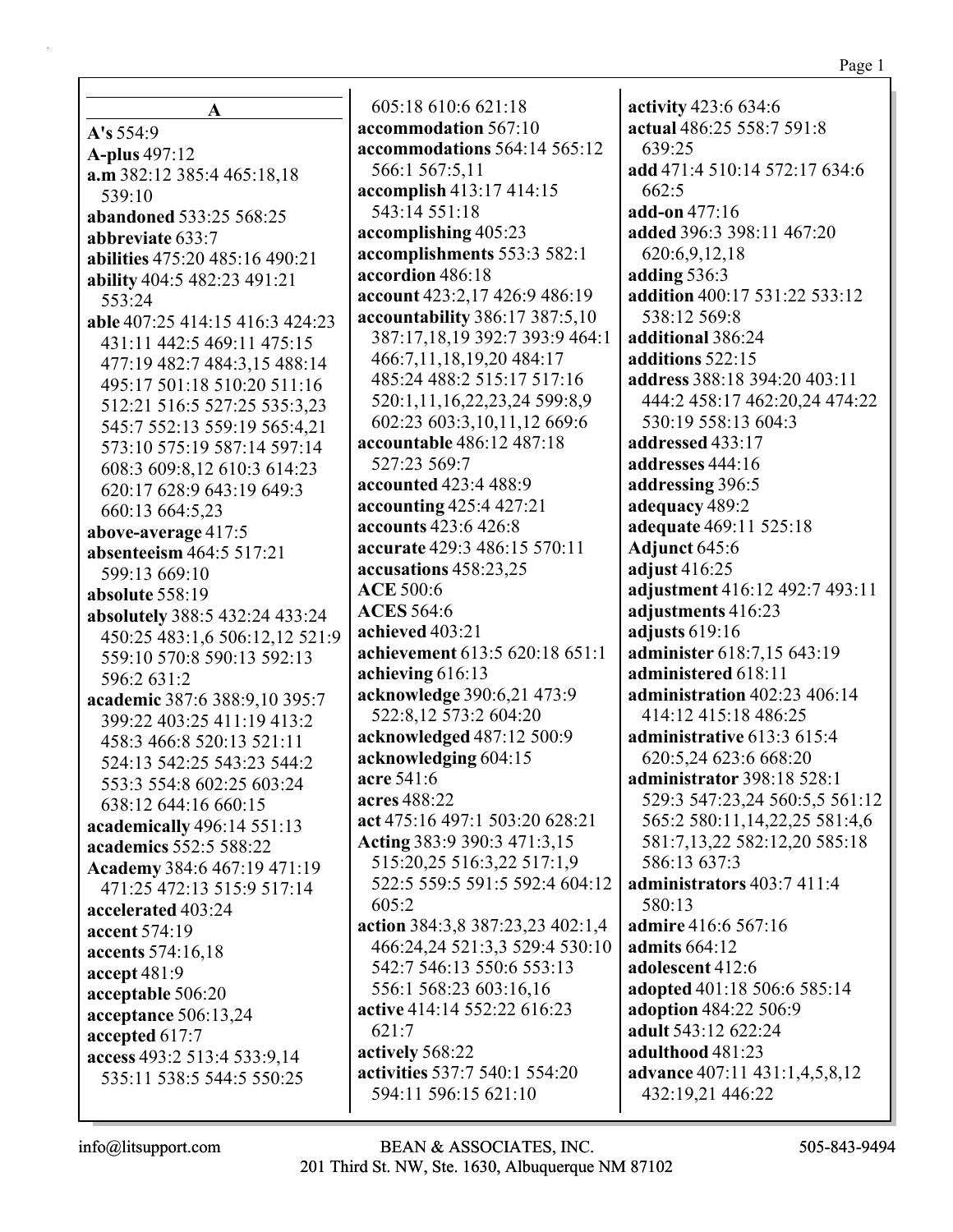| 576:4 657:6,7 664:24               |  |
|------------------------------------|--|
| <b>AmeriCorps</b> 547:11,12,13     |  |
| AMI 383:14 452:11                  |  |
| amount 606:19 668:23               |  |
| analysis 470:5 524:17              |  |
| analyze 394:5                      |  |
| ancestors 534:17 538:22 551:10     |  |
| Andres 613:4 650:25 656:13         |  |
| <b>Andrew 472:16</b>               |  |
| Angela 612:24 659:7 661:16,20      |  |
| Angelique 631:24                   |  |
| Anglo 657:6,17                     |  |
| animals 514:18,20 557:7            |  |
| <b>ANN</b> 383:4                   |  |
| annual 541:10 542:13 585:7         |  |
| 610:7                              |  |
| annually 401:7 437:10              |  |
|                                    |  |
| answer 445:21 455:22 481:24        |  |
| 485:21 492:24 493:10 516:6         |  |
| 570:21 586:22,25 613:24,24         |  |
| 643:11 656:12 658:23 667:21        |  |
| $_{\rm measured}$ $100.5$ $505.24$ |  |

Page 2

advanced 407:17 408:1 432:12  $450:24$ advantage 649:5 657:5,8 adventures 400:25 advertise 418:20 advertising 507:2 **advice** 491:4 610:2 advised 392:7 527:21 advisory 412:18 548:6 advocate 482:4 advocates 430:16 advocating 550:16 affect 445:3 491:25 affidavits  $611:10$ affirmative 456:23 afford 405:25 420:5 affords  $659:12$ Afifa 629:21 630:6 651:21  $653:11$ African  $657:7$ afternoon 444:9,9 519:13 529:11 552:9 558:5 576:24 602:4 612:15,16 629:4 631:25 636:8 656:13 age 435:23 441:15 532:14 537:10 594:8 agency  $506:9$ agenda 386:11,25 388:16 521:16 ago 421:17 440:6 443:3 450:6 460:19 476:12 489:4 504:3 506:8 523:7 550:16 585:5 598:1 614:1 634:17 640:20 642:10 649:8 654:5,14 663:17 agree 432:23 **Agreed 498:2** agreement 645:22 agriculture 540:24 576:6 ah-ah  $574:23$ ahead  $431:8$   $440:6$   $450:2,10$ 451:19 457:20 aiding  $412:12$ Air  $621:16$ **Alamos** 499:7 **ALAN 383:9 Alarid 612:24** ALBRIGHT 418:2,23 426:6,11 430:24 431:16 434:13 437:22 443:2

**Albrycht** 391:2 397:18 417:8,18 417:23 418:19 419:13 420:11 422:5,14,17,20,25 424:19 425:6 426:18,23 427:5 429:12 430:9 431:4,20,24 434:9,21 435:17 436:17,20 437:3,9,11,14 442:17 442:20 443:5,9,17 444:5,22 446:9 448:6 449:1 452:8 463:16 **Albuquerque** 382:22 384:5,6,6 386:13 391:15 398:6 406:4 456:1 463:11,12,13 467:19 471:19,24 472:13 515:9 517:14 624:21 625:3 633:23 649:20 650:22 671:21 Alejandro 634:13,14,25 Alejandro's 634:23 **ALEKS 619:14** align 485:23 500:16 aligned  $601:5$ aligning  $582:14$ aligns  $484:25$ Alissa 414:1,3 450:19 all-Hispanic  $662:16,23$ all-Spanish 662:23 alleviate 492:2 493:8 allocate 424:23 428:11 allocated 402:7 424:8 492:16 allocating 428:25 allocation 424:21 425:23 463:23 allotted  $521:23$ allow 405:21 412:17 432:3,8 595:17 636:4 allowed 410:18 413:17 460:3,4 551:13 553:17 618:7,15,18 627:10 655:8,9 656:15 659:21 allowing  $634:7$ allows 413:3 435:1 617:3 623:2 Allyssa 411:11,15 alphabet  $511:7$ alternative 487:6 561:3 alternatives 567:17 alum  $401:14$ **amassed** 489:10 amazing 439:18 446:20 473:11 480:21 481:19 482:3,13 510:1 554:15 557:8 613:23 614:17 **ambitious** 490:23 491:1 **American** 509:13,17,23 573:7

**Angela 612:24 659** Angelique 631:24 **Anglo** 657:6,17 animals 514:18,20 **ANN** 383:4 annual 541:10 542 610:7 annually  $401:743'$ **answer** 445:21 45: 485:21 492:24 49 570:21 586:22,2: 643:11 656:12 6: answered 488:5 595:24 answering  $643:6$ answers 445:17 462:4 561:23 anthropology  $645:1$ anticipate 544:14 **anticipation** 386:21 484:16 510:11 anybody  $481:14$ **anymore** 409:12 567:22 624:1 anytime 563:20 anyway 472:22 568:14 574:24 652:18 ape 511:22 apes 512:6 apiece  $628:14$ Apodaca 382:12 apologies  $397:1,4,13$ apologize 524:9 567:2 570:7 572:6,7 622:22 636:1 **apparently** 432:23 469:8 appeal 626:12 628:22 appears  $610:16$ applaud 416:5,16 436:3 **Applause** 553:5 601:25 613:16 629:20 630:16 632:25 634:11 635:25 638:19 670:19 **Apple 621:16**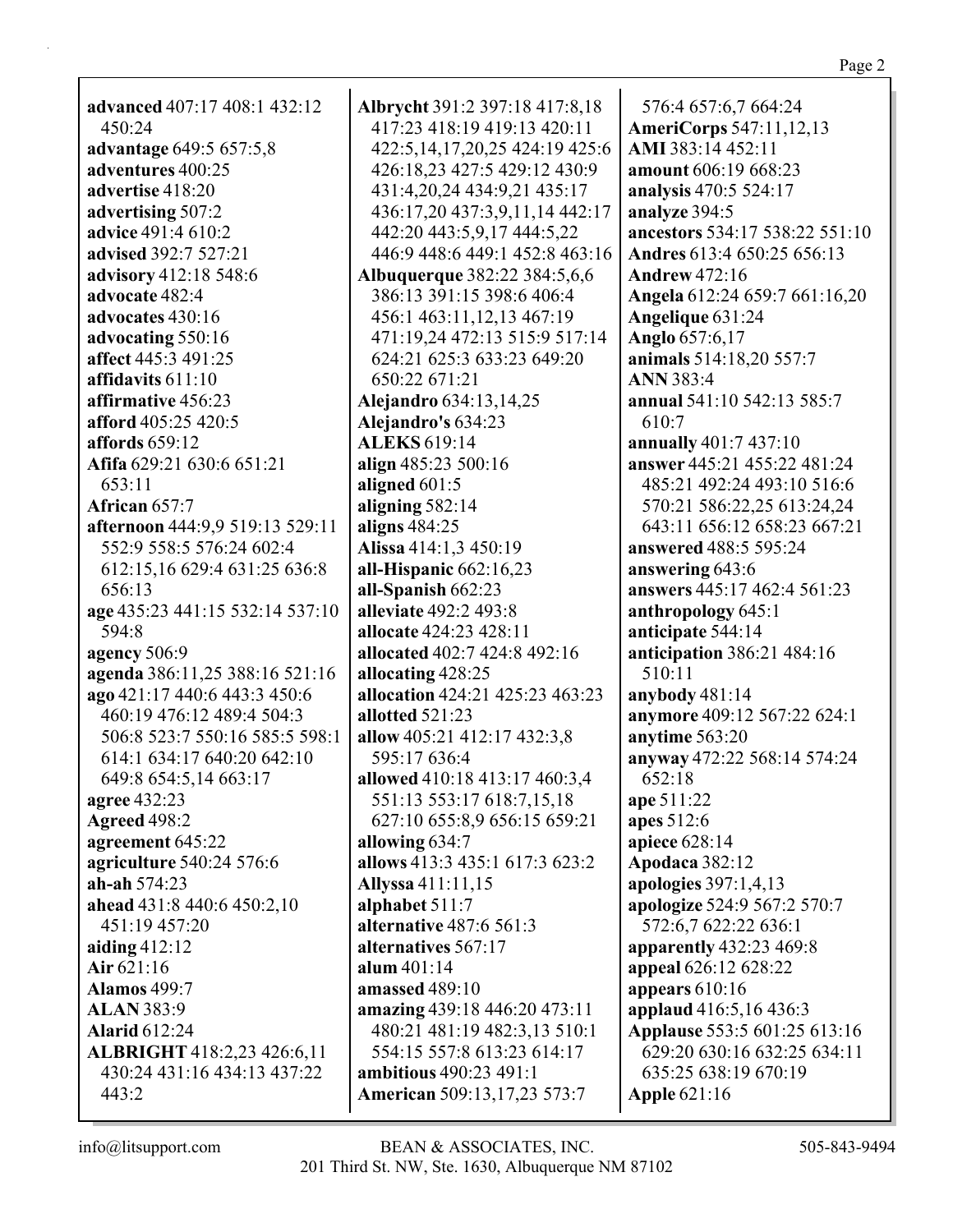| <b>applicable</b> 469:7 526:23 609:18 | 446:16 447:2,5 448:13,22           | assisting 552:22                 |
|---------------------------------------|------------------------------------|----------------------------------|
| application 508:16,16 526:17          | 449:18,20 451:1,7,12 464:13,16     | <b>Associate's 625:13 631:17</b> |
| applications 384:3 387:11             | 464:19,22,25 465:3,4,7,10,13       | 648:24                           |
| 398:14 434:18 466:12 520:17           | 498:3,4,6 499:25 501:1,16          | <b>Associates 382:20 671:20</b>  |
| 603:4                                 | 502:4,16 505:22 507:5,12,17,25     | association 489:20,21            |
| applied 563:9,10 609:7 614:22         | 510:6 518:6, 9, 12, 15, 18, 21, 24 | associations 489:25 491:4        |
| 624:18                                | 519:2,3 561:8 563:4,16,25          | assuming 549:11                  |
| apply 488:2 508:7 581:6 656:17        | 564:11,22 566:7,24 567:14          | assurance 426:2                  |
| applying 666:10                       | 570:6,15 571:5,13 590:18,19,24     | <b>assure</b> 423:21             |
| appraisal 418:1                       | 591:6, 13, 24 592: 5, 16 593: 14   | assured 423:19                   |
| appreciate 406:2 415:23 416:6         | 599:23 600:1,4,7,8,11,14,17        | astounded 439:5,14               |
| 416:18 418:8 433:3 458:19             | 611:9,14,19 612:2,8 656:22,23      | at-risk 459:19 494:1             |
| 462:21 482:9,23 488:7,13 494:5        | 657:17,21 658:3,22 661:14,18       | ATC 647:17                       |
| 519:16,17 554:13 560:9 587:10         | 661:25 665:15 666:13,18,21         | atmosphere 403:22 412:9          |
| 587:17,24 601:23 604:19               | 667:1,5 669:20,24 670:2,5,6,9      | attainable 403:16                |
| 629:25 630:8 638:21                   | 670:12,15                          | attend 412:25 553:18 556:15      |
| appreciation 406:6                    | Army 624:13                        | 650:20                           |
| approach 460:18 475:7 614:18          | arrive 658:10                      | attendance 620:20                |
| approaching 481:10                    | arroyo 621:23                      | attending 629:6 632:5            |
| appropriate 400:19 402:24 473:5       | arson 531:19 569:1                 | attention 395:3 475:20 495:23    |
| appropriately 452:2 477:4             | art 399:19 406:2,7,11,12,13        | 502:9 503:8,9,15 573:25 626:8    |
| appropriation 489:8                   | 621:22,24 633:10                   | 635:23                           |
| approved 412:24 477:2 563:22          | article 473:15 474:17              | attorney 628:9,10 672:7,12,17,22 |
| approximately 391:16 467:25           | articles 473:21                    | attract 477:19                   |
| 605:8 637:2 657:1                     | arts 399:18,22 400:1 404:1,2       | attribute 647:2                  |
| APS 398:8 455:4                       | 406:5 537:17 540:15 551:7          | attributed 607:20                |
| architect 489:6                       | 569:10,14 619:24 657:14,15         | audience 563:22                  |
| area 400:6 432:22 455:9 470:20        | 658:1                              | audit 394:24,25 526:8,9 527:19   |
| 495:1 533:19 535:11 536:21            | asked 409:17 494:24 535:1 560:7    | 586:16 608:18,19 610:10          |
| 539:15 540:23 541:15 542:6            | 578:12 645:7                       | auditors 429:18                  |
| 543:20 562:13 569:18 586:2            | asking 426:15 451:22 509:11        | authentic 581:5,16 637:4         |
| 606:21 609:23 619:10 647:14           | 561:22 590:2                       | authorizer 429:19                |
| 649:22 660:11                         | ASL 500:3,8,18 510:2 513:8         | automatically 430:21             |
| areas 388:6,11 396:9 455:24           | 516:9                              | auxilliary 402:23                |
| 456:7 470:7 502:1 526:15,16           | aspect 400:14                      | available 386:21 388:12 419:21   |
| 527:9 535:4 539:23,24 543:21          | aspects 517:5                      | 454:17 458:9,13 491:18 521:12    |
| 544:6 546:10 559:19 582:10,16         | assess 402:19                      | 562:13 566:17                    |
| 585:11 586:6,7 587:15 589:18          | assessment 402:2,11,18 403:15      | <b>Avenue 646:19</b>             |
| 603:24 607:21,22 609:3 648:17         | 416:23 477:24 484:23 487:6         | average 393:18 396:14 401:24     |
| 649:15 660:15 661:6                   | 524:22 525:14 527:12 543:8,16      | 417:6,14 468:22 470:25 606:7     |
| argument 410:24                       | 543:17 575:20 620:7 644:11         | 611:5                            |
| Arizona 530:16 595:13,17,21           | assessments 484:15 527:2 590:5     | averaged 618:14                  |
| 597:2                                 | 605:18                             | avoid 408:5                      |
| Armbruster 383:4 385:9,11,14          | asset 399:24                       | awarded 508:18                   |
| 385:17,18,21,25 386:3 435:19          | assign 425:12 583:17               | aware 412:11 489:1               |
| 435:20 436:18,21,24 437:20            | assigned 468:14 619:5 621:16       | <b>awareness</b> 660:9 661:9     |
| 438:4,12,18 439:8 440:5,11            | assignments 552:5                  | awesome 473:14 494:22 651:17     |
| 441:2,8,14 445:9,11,15 446:5          | assist 402:9 566:2                 | 651:17                           |
|                                       |                                    |                                  |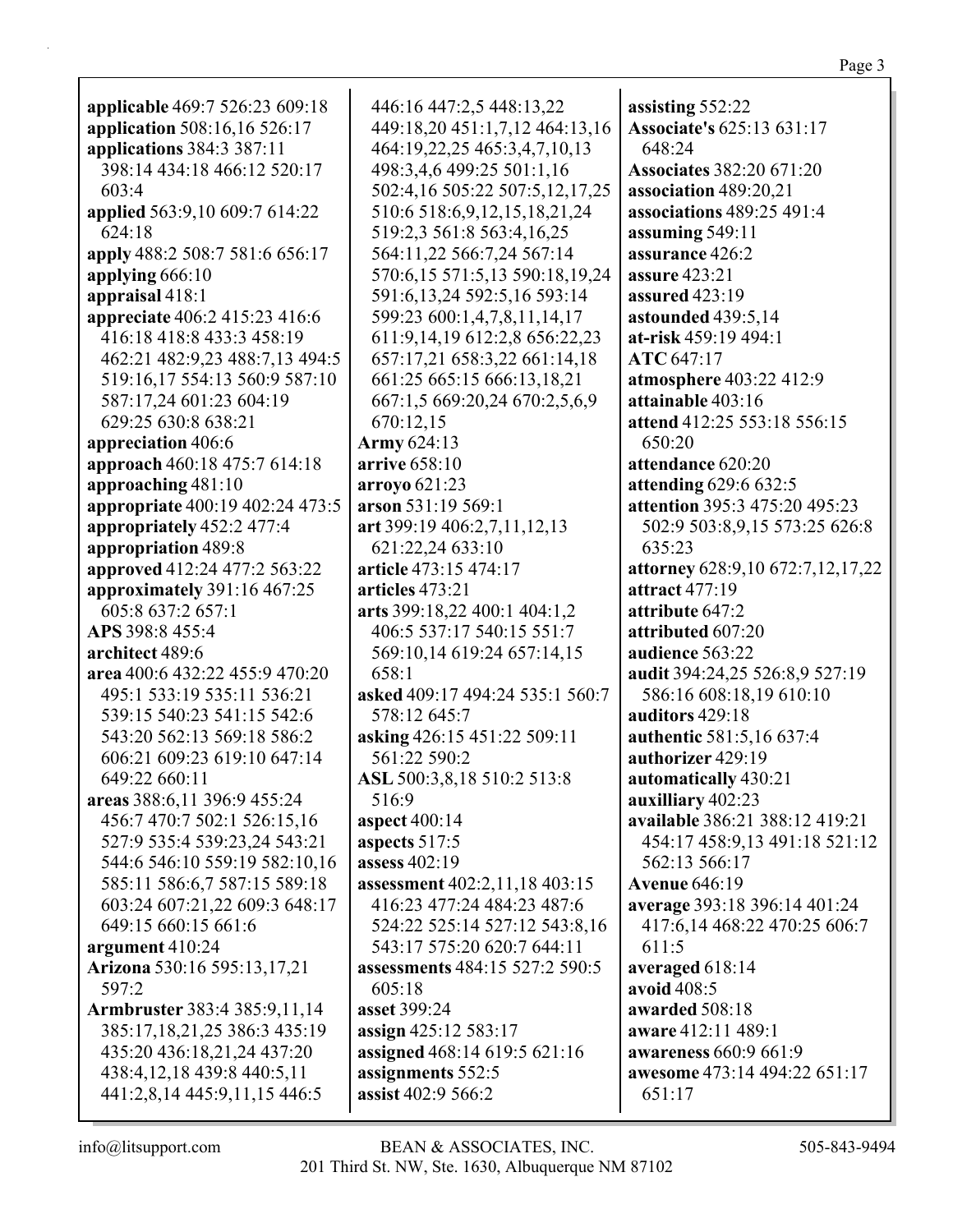| <b>ay-ay</b> 574:23                 |  |  |  |
|-------------------------------------|--|--|--|
| B                                   |  |  |  |
| <b>B</b> 401:21,22 492:16,18 507:10 |  |  |  |
| 508:4 516:1 543:5,5,6               |  |  |  |
| B's 554:9                           |  |  |  |
| <b>B-B</b> 575:6                    |  |  |  |
| $B-I-A 551:4$                       |  |  |  |
| <b>baby</b> 510:16                  |  |  |  |
| Baca 565:16,16 566:14,25            |  |  |  |
| back 388:15 413:25 432:6 433:14     |  |  |  |
| 444:25,25 448:20 470:5 487:10       |  |  |  |
| 487:15 492:20 500:22 506:10         |  |  |  |
| 512:7 521:14 526:13 538:18          |  |  |  |
| 557:19 558:2 561:7,9 568:11         |  |  |  |
| 569:21 575:16,23 576:6,14,15        |  |  |  |
| 578:8 581:11,14,15 590:3 598:9      |  |  |  |
| 602:6 609:2 611:20 613:15           |  |  |  |
| 621:22,24 637:24 639:1 641:12       |  |  |  |
| 644:7 647:23,23 648:7,8,11,19       |  |  |  |
| 654:13 655:4,4                      |  |  |  |
| back-and-forth 397:7                |  |  |  |
| <b>backfill</b> 473:4               |  |  |  |
| background 491:15 577:16            |  |  |  |
| backgrounds 497:23                  |  |  |  |
| <b>backs</b> 512:16                 |  |  |  |
| backwards 492:11                    |  |  |  |
| bad 514:19,24 588:7 591:17          |  |  |  |
| 638:23                              |  |  |  |
| <b>badge 528:4</b>                  |  |  |  |
| badger 514:23 515:12                |  |  |  |
| <b>Badgers</b> 513:23 515:10        |  |  |  |
| <b>bake 554:20</b>                  |  |  |  |
| <b>balance</b> 539:21               |  |  |  |
| <b>balancing 503:20 524:15</b>      |  |  |  |
| ball 582:17 583:1 586:1             |  |  |  |
| <b>band</b> 511:9                   |  |  |  |
| bank 425:3 663:18,18,22             |  |  |  |
| <b>barely</b> 577:1 628:13          |  |  |  |
| based 407:14 434:17 492:23          |  |  |  |
| 516:23 526:17 539:25 619:6          |  |  |  |
| 666:6                               |  |  |  |
| <b>basically</b> 386:23 418:19,25   |  |  |  |
| 435:12 437:22 447:7                 |  |  |  |
| basis 437:3 532:4 566:18 586:8      |  |  |  |
| <b>basketball</b> 505:9 513:20      |  |  |  |
| <b>Bean</b> 382:20 671:20           |  |  |  |
| <b>bears</b> 460:22                 |  |  |  |

**BEATA 582:5** beautiful 479:20 537:23 572:4 573:23 becoming 494:21 began  $634:16$ Begay 522:18 523:8 529:14,15,23 530:2 532:25 536:5 546:5 548:21 557:23 563:9 564:20 568:21 571:4,7 574:10 576:18 579:3 589:11 592:22 594:5 595:5,9 596:2,12,17 597:2,12 598:5,20 beginner 598:23 beginning 393:21 453:18 514:8 529:22 596:25 606:11 609:2 642:10 665:25 begun  $643:12$ **behalf** 389:17 397:23 404:14 550:3 553:12 585:19 587:2  $601:21$ behavior 512:23 514:19 540:7 beings  $476:1$ **Belen** 455:8 460:12 **believe** 403:21 407:17,19 411:2 435:6 452:16 479:6 490:15 497:16 513:8 515:21 517:3 532:1 552:2.3 555:5 595:25 613:25 616:22 623:17 625:4 629:16 630:9 637:17,23 639:8 651:21 655:2 663:7 believed 629:15 believing  $490:5$ **Ben 577:25 benefit 554:24 568:20 660:10** benefiting 588:22 **Bernadette 404:25 Bernalillo** 455:9 480:12 Berrigan 576:25 **Besante 391:2 397:15,16,22** 399:7 420:10.13 421:13 436:23 437:24 438:7,14 439:6 440:2,8 440:21 441:4,13,16 445:1,24 446:7, 10, 19 447: 448: 1449: 15 450:16 451:5,10 454:1,9 455:6 455:13,23 456:11 462:12  $463:15$ **best** 387:10 403:21 416:5 442:4 458:17 459:12 466:11 471:9

473:25 478:16 485:19 497:25 520:16 534:11 536:1 590:14 603:3 629:24 637:25 641:8 bet 506:5 612:6 **beta** 476:8 **better** 396:15 407:20 415:2,11 416:22,25 418:24 461:2 470:25 482:4 490:6 497:7 504:13,14 505:1 528:19 530:1 548:11 550:18 558:18 567:18 579:18 584:5 611:6 650:7 658:18 **BEVERLY 383:12 672:7** beyond 402:17 406:16 407:13 427:6 435:13 452:19 576:9 Bia 549:11 551:4 553:7,9,11 557:20 bidirectional 390:24 **BIE 595:11 bifurcation** 404:16 628:17,25 big 392:2 393:5,7 413:7,8 414:10 447:24 455:3 459:22 462:23 475:3 501:15 514:7 516:6 523:22 538:12 541:4 544:20 594:24 597:25 628:23 662:14 664:4.12.12 bigger 482:1 552:21 629:23 bigger-picture 587:22 **biggest** 533:22 560:17 **bilingual** 499:16,19,21,22 500:1 500:2,2,9,17 593:11 596:25 615:14,17 620:20 622:9,13,17 625:9 626:15,16 635:9 640:10 640:11,22 641:2,4,6 650:19,19 651:4,7,23 652:15,16 653:14,16 663:13,16 664:4,11,15 665:1 binder  $482:1$ **biology** 660:12 birth 432:10 435:12 **bit** 391:24 392:6 393:6 418:24 419:14 448:10 458:4 468:7 522:22 524:19,22 525:12 530:7 530:15 544:9 559:22 579:17,25 605:15 606:14,21 607:8,16,18 614:6 640:6 641:14 643:18 644:22 647:4 651:21 657:4 biweekly 402:20  $blah-blah-blah 450:13$ **blank'** 514:24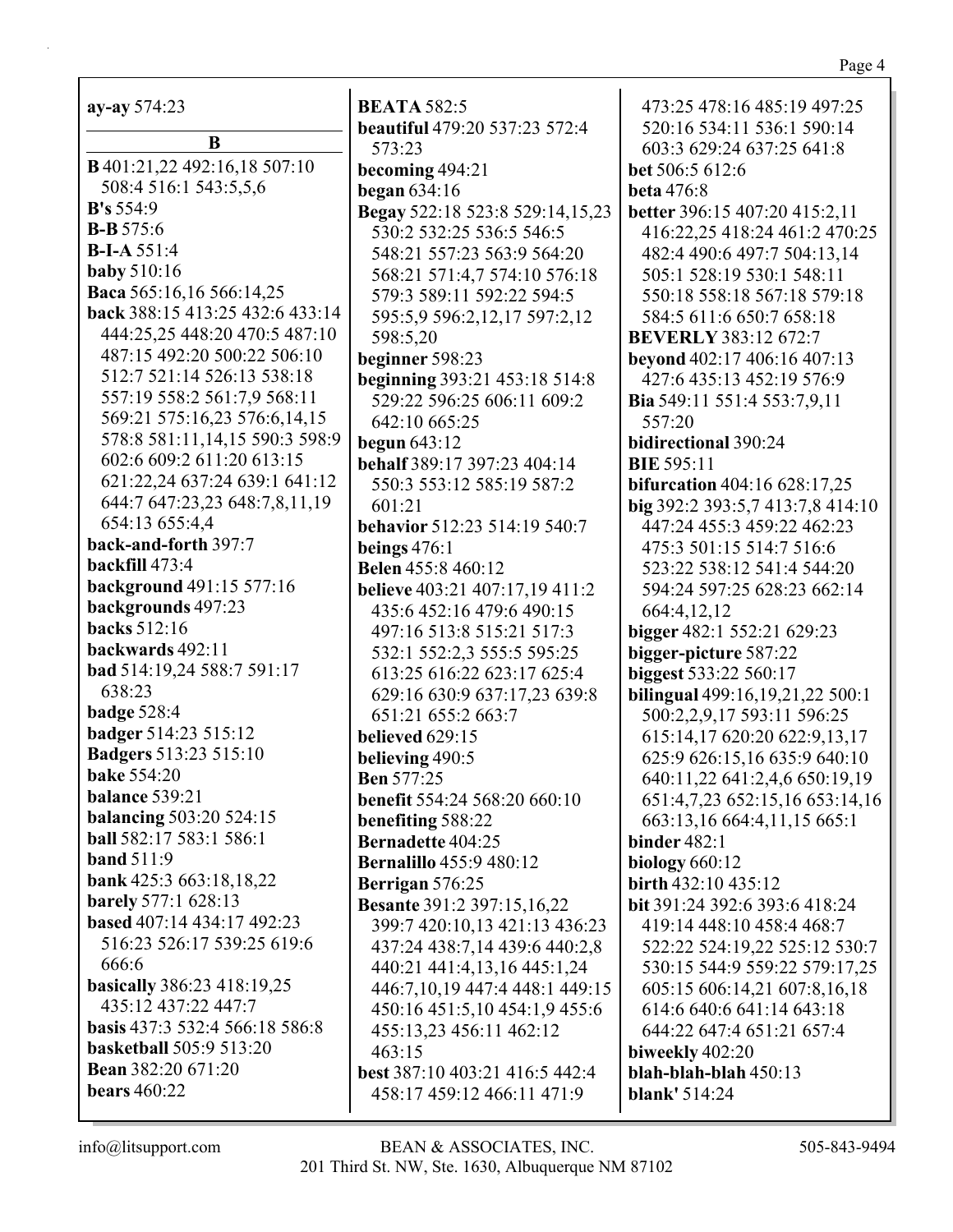| <b>Bless</b> 566:24                                  | Br             |
|------------------------------------------------------|----------------|
| blessed 547:1,2 550:7 614:23                         | br             |
| block 403:5 618:4,6,7,21 619:20                      |                |
| 620:3 621:13,14 644:5,8,9                            | br             |
| 658:2                                                | br             |
|                                                      |                |
| blocks 618:19,23 659:21<br><b>Bloomington</b> 662:25 | br             |
|                                                      | $\epsilon$     |
| board 394:3 472:16,17 476:19                         | br             |
| 493:25 506:15 583:3,5,5,7,8,12                       |                |
| 584:15,16,22 585:5 608:25                            |                |
| 613:1,8,11 630:20 631:6 647:25                       | $\epsilon$     |
| 652:5,7 655:12,14 668:19                             | br             |
| boarding $535:14$                                    | br             |
| <b>boards</b> 636:20                                 | br             |
| <b>Bobroff</b> 523:2                                 | br             |
| <b>bodies</b> 501:15 575:19                          | br             |
| body 550:7 622:5 642:14 668:12                       | $\ddot{\cdot}$ |
| bonding 417:24 490:21                                | Br             |
| book 594:13                                          | br             |
| books 426:8 512:1                                    | bu             |
| <b>Boom 515:2</b>                                    | bu             |
| booming $531:1$                                      | $\angle$       |
| borderline 530:16                                    | bu             |
| <b>born</b> 634:25                                   |                |
| borrow $446:1$                                       |                |
| <b>bottom</b> 519:6 636:3                            | $\ddot{\cdot}$ |
| bought 443:3 561:16                                  | bu             |
| boundaries 545:10                                    | $\angle$       |
| box 432:9 452:18 565:6                               | $\angle$       |
| <b>boxed 598:12</b>                                  | Ś              |
| <b>boxes</b> 542:16                                  | bu             |
| $\mathbf{brag}\,651:10$                              | bu             |
| <b>brain</b> $660:2,13$                              | bu             |
| <b>brain-based 660:1</b>                             | $\epsilon$     |
| <b>brand</b> 498:8                                   | bu             |
| Brauer 383:9 390:3 391:11 471:3                      | bu             |
| 471:15 515:20,25 516:3,22                            | bu             |
| 517:1,9 522:5 524:3 528:14                           | bu             |
| 559:2,5 591:5 592:4 604:12                           | bu             |
| 605:2,4                                              | bu             |
| <b>Brauer's</b> 528:10                               | $\ddot{\cdot}$ |
| break 465:17 486:13 490:25                           | $\epsilon$     |
| 519:10,16 522:17 602:2                               | bu             |
| break-dance 633:24                                   | bu             |
| break-through 484:2                                  | ∠              |
| breakdown 497:20 665:12                              | bu             |
| breaks $505:13$                                      |                |
| <b>breed</b> $479:7,12$                              |                |
|                                                      |                |

**Brett** 556:6 557:19 **bridge** 399:10 481:19 510:3 511:17 662:9 **bridging** 481:17 **brief** 389:23 466:2 522:25,25 **bring** 385:1 460:7 461:13 462:2 510:16 540:14,18 569:24 601:20 604:3 663:10 665:5 **bringing** 497:22 500:22 540:2 576:14,15 586:12,13 594:10 655:4 **brings** 550:8 556:24 621:23 **broken** 458:10,11,14 **brother** 503:7,14 664:8 **brother's** 497:11 **brought** 531:2 554:16 576:3 580:24 617:9 655:4 662:6 667:6 **Brown** 506:15 633:1 **brunt** 493:15 **bubble** 579:15 **budget** 423:4 425:12,13 427:8,10 427:17 492:10,11 **build** 401:5 488:23 496:19 540:7 542:16,18,19 546:1,1,22 547:6 547:20 551:25 553:24 554:19 556:19 588:11,12 623:2 **building** 382:12 400:25 417:9 434:16 443:23 463:3 481:22 488:17 489:2 533:25 537:12 546:17 548:7 567:22 646:21 **buildings** 443:22 463:5 **builds** 575:19 **built** 475:25 531:5,5,6 567:23 659:19 **bullying** 410:10 412:11 **bureau** 392:7 666:9 668:16 **buried** 559:6 **burst** 579:14 **bus** 562:5 587:7 **business** 397:18 398:18 562:4,11 562:18 586:14 612:23 663:23 664:17 **butchering** 541:16 **buy** 416:7 417:11 442:22,24 446:2 533:6 560:8 **buying** 442:25 **C**

**C** 382:20 383:1 384:1 395:12,14 507:10 651:13 671:8,19 **Caballero** 383:4 386:7 428:12 451:18 453:9,10,14,17 454:3,7 454:13,19,22 455:10,15 456:6 456:19 457:18 458:24 459:3,16 464:20,21 494:6,7,10,12 496:7 497:19 507:19 518:16,17 560:23 561:2 563:2 574:4,6,7 574:14 576:19 599:24,25 605:24 628:2 650:11,14,23 651:8 652:14,18 653:1 656:2,5 656:19,21 662:1,4 670:3,4 **Caballero's** 458:23 459:6 **cake-in-the-ground** 554:21 **calculating** 527:6 **calculations** 492:19 **calendar** 544:12 **caliber** 634:2 **California** 435:22 498:21 577:2 577:5 **call** 385:10 436:7 438:10 464:12 492:21 518:5 530:14 599:22 613:23 614:2 623:9,12,13 651:21 659:19 669:19 **called** 449:5 473:17 477:21 480:3 498:21 514:8 530:9,21,25 537:19 621:2,22 623:1 636:9 644:16 659:24 **calling** 446:17 489:22 **calls** 619:14 623:14 **camping** 406:18 **campus** 400:24 406:13 441:17,18 441:23 442:1,2,6,11 443:5,6,14 443:15,16,22,24 528:6 624:14 634:5,7 **Canadian** 509:18 **candidate** 596:19 **candidates** 622:17 651:22 **Canutillo** 483:17 **canyon** 578:10 **cap** 434:7,12 435:1,2,3 **capacity** 501:12 547:4,4 633:10 **Capital** 629:23 630:2 653:23 **capped** 450:3 **CAPTION** 672:4 **capture** 488:3 **captured** 474:16 570:1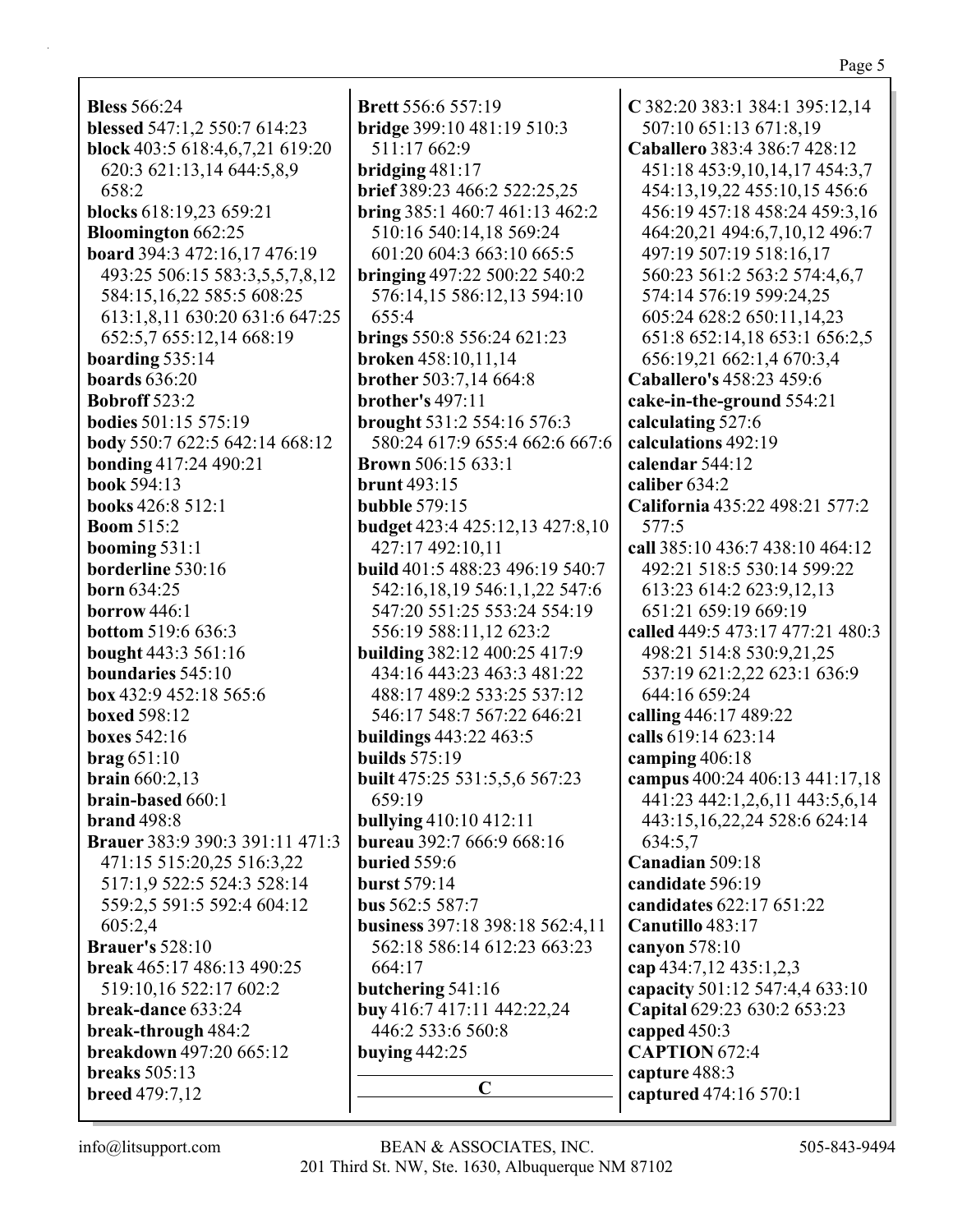| captures 576:8                    |
|-----------------------------------|
| card 395:13 468:12,15 469:18      |
| 484:13 515:22 517:5,8             |
| care 447:9 504:18 506:24 515:1    |
| 540:12 541:3 573:3 596:6          |
| 626:19 664:3                      |
| career 546:23 569:15 615:20       |
| 627:4                             |
| career-empowering 547:17          |
| caretaker 497:12                  |
| caretakers 510:15                 |
| caretaking 497:11                 |
| <b>CARLOS</b> 383:4               |
| carol 400:6                       |
|                                   |
| carpenters 568:8<br>carried 585:1 |
|                                   |
| carry 490:21,21                   |
| carrying 540:8                    |
| carve 415:2                       |
| case 467:12 490:23 654:19 672:4   |
| cases 407:25 447:19 526:10        |
| cash 663:22                       |
| casita 421:23 440:18 442:12       |
| 443:6                             |
| Cassandra 613:3                   |
| Castillano 635:11,12              |
| cat 479:7,12                      |
| catch 495:22 661:11               |
| category 470:10                   |
| Catholic 416:1                    |
| cause 388:25 420:4 479:21 508:9   |
| 557:12 558:3 637:20 644:11        |
| cautions 411:23                   |
| CC 382:25 671:25 672:2            |
| CCR 382:20 671:8,19               |
| CDC 548:10                        |
| celebrating 558:22                |
| celebration 401:15 516:4 519:23   |
| 558:7 597:16                      |
| Cell 399:6                        |
| cello 399:20 446:6                |
| cellos 446:8,12                   |
| census 570:11,17,21               |
| center 400:10,11 533:24 646:3     |
| centered 588:23                   |
| centers 633:23                    |
| central 583:19 664:22             |
| cents 668:14                      |
|                                   |

ceremony 594:16 certain 485:19 559:8 632:19 668:23 certainly 420:22 448:1 488:7 564:12 574:5 590:17 638:21 639:7 650:13 656:4 665:14 certificate 384:11 499:16,22 625:13 671:7 certificates 554:10 certification 440:23,24 441:1 500:3 501:13 625:17 certified 441:7 483:12,16 562:1 671:8 certify  $671:10$ Chad 481:16 509:24 **CHAIKEN 383:15** chair 383:3,3 385:1,24 386:7,10 389:12,16 390:4 391:12 396:18 396:23 397:14,21,23 402:21 404:8,22,25 407:2,3 408:19,22 408:23 411:9,11,14 413:21,24 414:17 417:8 418:4,21 419:15 420:21 421:15 422:5,8,15,18,21 423:11 429:13,22,24 430:8,11 430:12,14,24 431:3,9,16,18,23 432:1,13 433:2,8,15,21,23 434:2,5 435:18 437:6,10,12 442:10,15,19,25 443:4,7,11,15 443:19,23 444:3,7,14,18,20,24 445:5,8,14 448:21 449:19 451:13,15,20,25 452:4,9,13,20 453:1,8,13,16 454:6,15,21 457:17,21,23 458:4,15 459:17 462:17 463:6,18 464:9 465:12 465:15,19,21 467:17 471:2,3,4 471:10 472:7,10,19 481:25 483:25 484:12,19 485:25 488:6 489:12,24 491:2,8,11 492:3 493:17,20 494:4 496:6 498:3 499:24 507:16,21 508:2,5,9,22 510:13 511:1,19 513:14 515:15 515:20,24 516:12,22,25 517:6 517:10,11,25 518:5,11 519:5,9 519:13 522:5 524:4 527:19 528:17,21 529:1,10,19,25 548:18,22,25 549:5,17,22 551:2 BEAN & ASSOCIATES, INC.

**Century** 473:17,23

ceremonies 554:23

553:6,10 556:5 557:17,19,24 559:5,10 560:20,23 561:1,4,12 561:17 563:14,24 570:14 571:15,19 572:7,13,24 574:3,4 574:5 577:23 578:19 579:2,11 579:21 587:10 588:19 589:4,24 590:13.22.25 591:5.23 592:4 593:25 598:8 599:4,18,22 600:6 600:18,20 601:7,10,23 602:1,4 602:8,12 604:12,25 605:4 610:24 611:13,18,25 612:10,12 612:17 613:18 627:8,12,13,20 627:23 628:1,5,23 629:19,21 630:15,17 631:24 632:24 633:1 634:10,12,21 635:24 636:1 638:18,20 639:2,18,24 640:3 641:13 643:10,21 644:10,13,17 646:22 647:2,7 649:14,18 650:5 650:9,13 653:7,10 654:1,2,3,10 654:19,24 655:10,25 656:3,4,20 656:22 659:8 662:2,3 665:13,14 666:23 667:3 668:25 669:2,15 669:19 670:11,17,20 chair/interventionist 402:8 Chairman 498:7 **Chairwoman 397:1 483:25** challenge  $401:3$  495:3 531:20 542:12 562:22 575:2 602:16 624:22 640:11 647:5,10,13 649:19 challenged 546:7 challenges 529:8 547:21 549:4 551:16 559:14 560:13,16,17 565:4 579:12.15 582:1 598:22 619:13 623:25 624:4 637:6 640:4 641:10 challenging 560:3 616:23 622:8 630:23 chance 523:9 554:18 change 392:3 429:3,6 494:1 505:25 534:9 571:11 597:25 601:14 changed 392:11 505:18 510:21 640:6 changes 438:5 458:11 460:23 526:7 641:24 643:13,13,14 changing  $617:17,18638:12$ Chapman 382:20 671:8,19

Page 6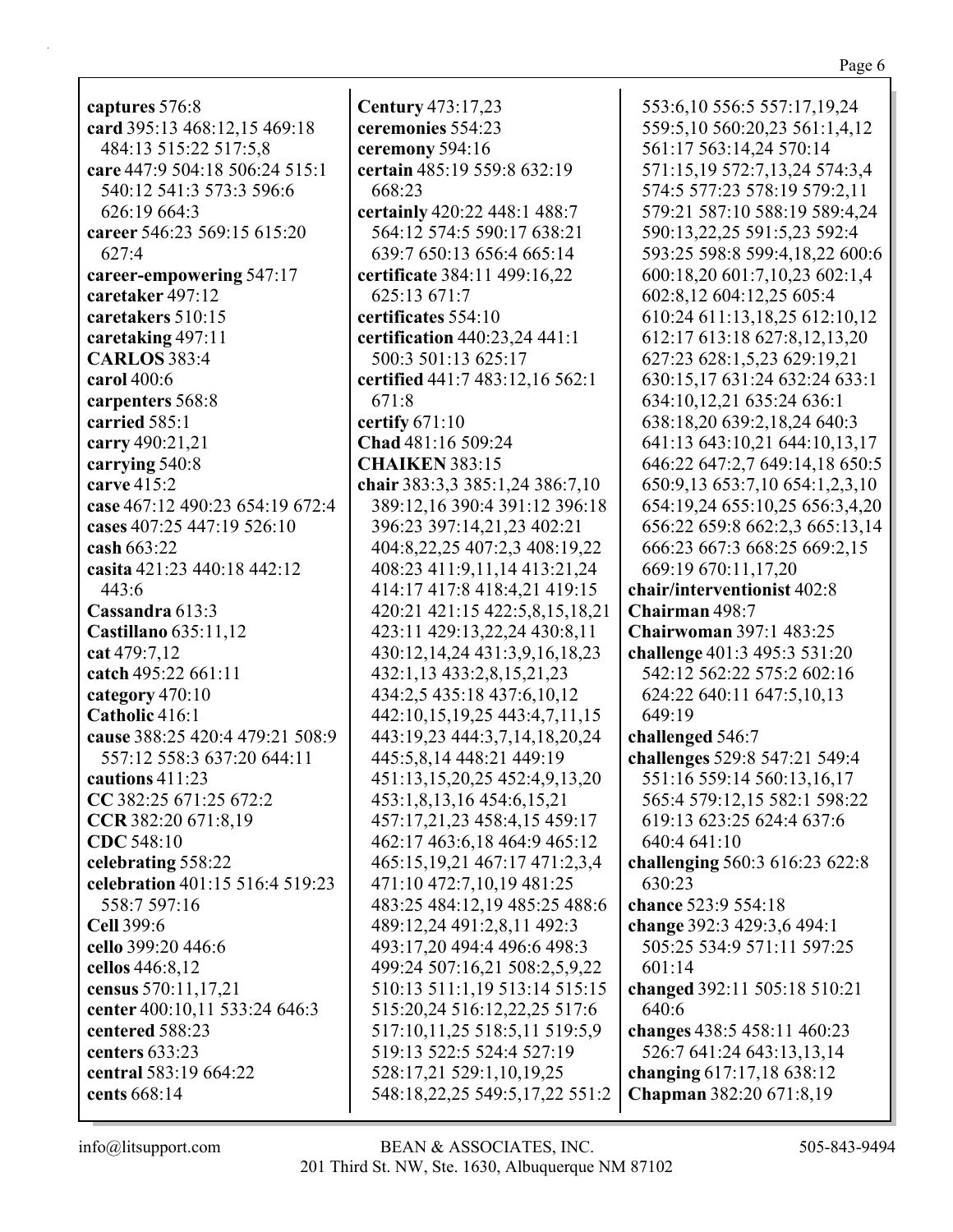**chapter** 548:8 569:4 **charge** 445:19 571:11 **chart** 415:10 454:11 525:6,12 526:4,13 590:23 591:1 607:14 607:15 **charter** 384:3 387:24 401:20 404:16 406:24 419:18 427:24 436:6,8 437:15 444:17 445:2 452:2,7 459:9 460:20 462:5 463:10,19 466:25 469:13 478:9 481:4 493:13 517:13 521:4 529:5 548:4 560:7 561:20 563:10 577:3 582:10,13 584:17 584:20 589:21 592:14 599:6 601:4 603:17 604:23 605:6 608:4 612:21 613:22 614:7,8 615:8 628:18,21 629:6 647:15 669:3 **charter-specific** 525:15 **chartered** 398:8 **charters** 420:23,25 435:8 462:8,8 462:11 483:1,2 520:8 558:14 561:18 595:19 602:21 649:21 649:23 **charts** 525:4 **chase** 649:9 **chatting** 465:24 **Chavez** 385:22 **check** 439:21 442:13 452:17,18 663:22 **checked** 439:4,11 **checkerboards** 412:15 **checking** 429:2 **chemistry** 638:6,10 660:12 **child** 399:16 405:17 420:5,7 441:21 447:7 496:18,18 499:17 503:2 509:3,3,20 510:12,16,17 510:23 511:13 **childhood** 512:1 **children** 405:5,9 406:2,9,22 422:8 447:25 457:4 459:19 498:23,25 499:4,6 501:2,4,22 501:22 506:6,24,25 507:8 513:3 513:5,5 535:9,15 539:19 545:6 553:17,20 554:18 556:2 591:14 595:7 598:17 636:23 **children's** 554:6 555:1 **choice** 408:15

**choices** 475:18 627:4 **choir** 400:4 **choose** 490:15 514:17 **chop** 539:8 **chopping** 538:19 **chosen** 406:12 **Christina** 565:16,16 566:14,25 **Christmas** 400:5 **chronic** 464:5 517:21 599:13 669:10 **chunk** 488:20 **church** 462:2 646:20 **churches** 531:5 **Cindy** 487:11 **Circle** 500:7 **circumstance** 386:17 473:18 476:13 **circumstances** 476:4 592:10 **CIRE** 480:3,3 **citizen** 605:9 615:9 639:17 **citizens** 391:19 404:5 504:17 **city** 667:23 **clap** 670:18 **clarification** 437:6 458:5 501:20 **clarify** 502:12 **clarifying** 418:7 **Clark** 552:10 **class** 412:4 424:1 426:24 428:7,9 438:5,8,15,16,16 441:6 450:8 494:25 498:23 499:10 546:21 562:17 567:22 594:13 598:22 598:23 615:25 619:25 621:22 622:14 623:11 630:7 631:14 632:13 638:11 640:9,24 652:23 653:16 659:15,15 661:11 **classes** 407:7 438:9 446:4 543:25 543:25 544:1 579:1 613:14 616:3,4 619:18,22 631:15 633:19 640:25 646:3 659:2,5 660:11 **classmates** 550:4 **classroom** 399:1 400:16 406:18 410:13 413:5 440:22 450:24 461:11 480:14 505:7 582:15 584:19 617:2 626:14 641:3 657:24 **classrooms** 398:23 412:14 420:16 661:13

**clean** 422:3,5 428:24 430:3 **cleaner** 428:5 429:15 644:4 **cleanup** 542:13 **clear** 389:1 453:5 492:25 536:8 636:17 **clearly** 387:16 388:13 424:25 466:17 520:22 603:9 **CLEP** 652:2,3 **climate** 464:6 517:22 599:14 669:11 **climb** 401:3 **climbed** 489:1 **close** 388:5,9 393:24 455:12 456:22 469:2 521:9 559:4 574:19 584:6 603:22 607:2 649:23 651:7 660:2,19 664:25 **closed** 388:21 531:12 533:7 625:9 **closely** 523:2 649:21 **closer** 418:24 556:20 **closet** 446:3 **closing** 660:8 **clustered** 649:23 **co-founder** 472:14,15 503:23 **co-founders** 529:15 **coaches** 655:6 **coaching** 503:21 **Coast** 477:23 **cobra** 515:3 **cochlear** 482:16 **cofounder** 472:13 **cohesive** 403:1 **cohort** 487:3,7 645:20 **cohorts** 486:4 487:9 **collaborate** 471:17 **collaboration** 548:7 **collaborative** 616:24 **colleague** 648:25 662:5 **collect** 542:14 **collectively** 659:17 **college** 480:7 494:16 542:9 546:20,23 569:9 578:3 616:5,6 616:8 624:11,12 625:16 626:4 629:7,11 630:13 631:16,18 633:3 634:9 644:23,24,24 645:3 645:5,22 646:17 653:8 **college-and-career** 464:5 517:21 599:14 607:24 626:12 669:11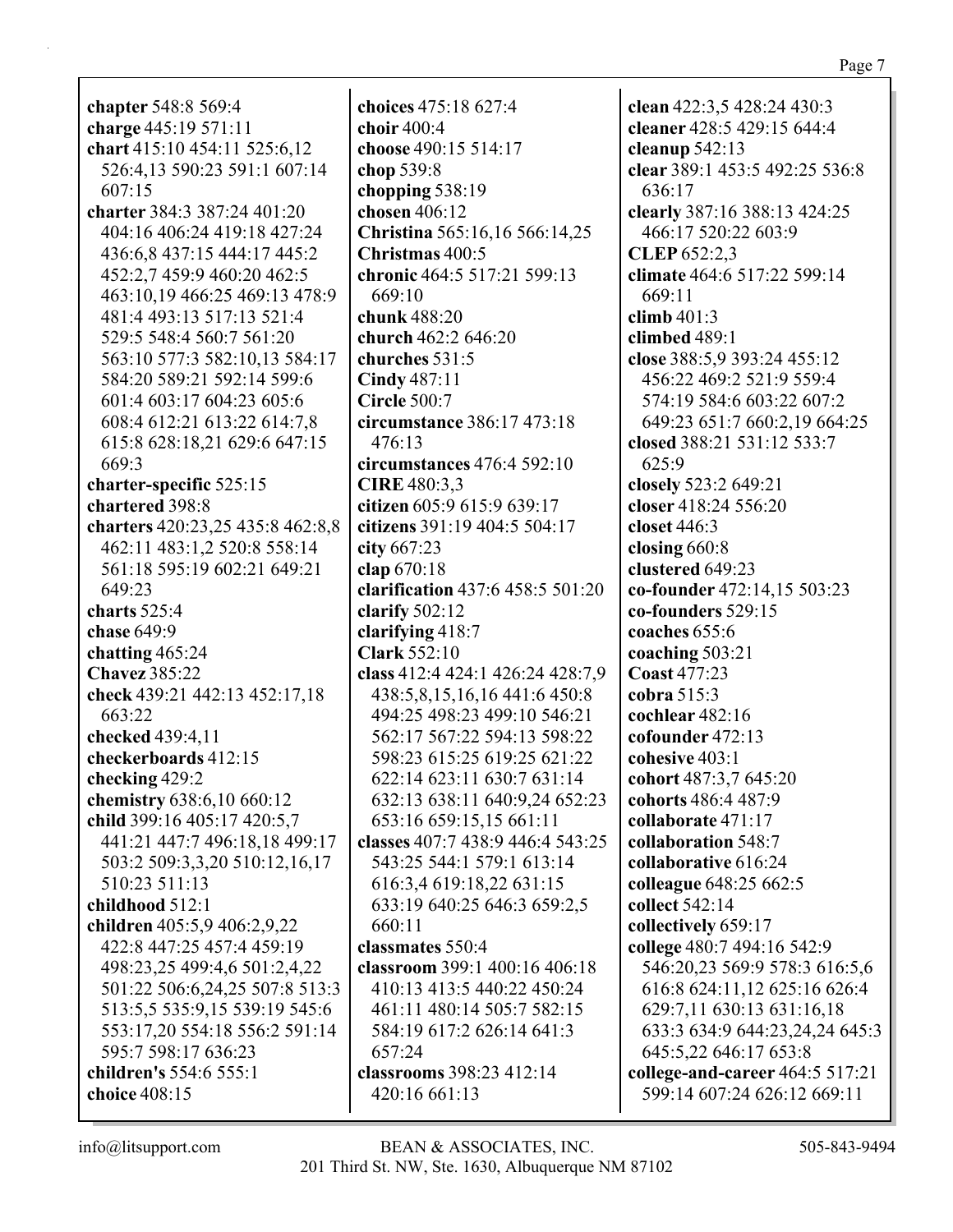**college-and-career-readiness** 608:1 **colleges** 511:22 624:10,19 625:14 626:1 **colonization** 596:4 **Colorado** 655:20,22 **colorful** 471:6 522:17 **combat** 533:21 **combined** 403:25 **come** 388:15,18 410:9,13 412:5 419:25 421:2 435:2 448:19 459:25 462:15 472:21 476:4 479:3 496:24 498:22 502:23 509:25 510:12 521:14 538:15 539:9,10 557:3 558:2 560:4 563:20 564:8 569:21 587:4 595:10,11,21 614:7,17 626:24 628:2 633:11 640:17,18 642:23 644:7 646:23 648:7,8 650:20 655:17 659:9 **comes** 425:8 481:5 487:25 497:17 515:1 **comfort** 551:16 **comfortable** 412:20 467:9 520:6 630:10 634:17,19 **coming** 386:4 416:11 418:6 419:24 425:10 428:14,15 479:8 479:18 481:8,15 491:14 492:1 523:13,20 561:7,8 566:10 568:11 573:24 577:2 602:13 604:19 613:14,21 616:5 626:5 642:22 657:18 **coming-of-age** 554:22 **commend** 505:23 507:1 **comment** 389:17,25 404:9 449:24 473:1 486:1 501:21 502:5,7,17 503:11 522:3 597:21 599:3 600:22 629:2 **comments** 390:11 485:10 521:21 522:7 628:13 **commingled** 425:4 426:22 **commingling** 424:10,11 425:2 426:3 **Commission** 382:1 385:3 390:4 398:1 423:22 432:14 433:24 452:1 463:10,19 471:5 472:11 482:10 484:20 485:3 492:4 496:7 499:25 504:1 514:2 515:21 517:13 522:6 550:3 555:25 585:25 591:6 592:5 599:5 601:2,4,6,13 604:13,21 605:13 613:18 669:3 671:1,12 672:5 **Commissioner** 385:9,11,11,13,14 385:14,16,17,17,19,20,21,21,23 385:25,25 386:2,3,3,5,6,7 399:5 411:10 417:3,4,9,12,20,25 418:4,5 419:10 423:18 424:20 425:20 426:7,16,20,25 427:11 427:12,13,14,18 428:4,12,13 429:23,25 430:1,11,12,13,24 431:14 432:12 433:8,19 434:5 434:11,15,23 435:19,20 436:18 436:21,24 437:13,20 438:4,12 438:18 439:8 440:5,11 441:2,8 441:14 443:13,21,25 444:8,12 444:14,15,19 445:3,6,9,11,15 446:5,16 447:2,5,13 448:13,21 448:22 449:2,17,18,20 451:1,7 451:12,18 453:9,10,14,17 454:3 454:7,13,19,22 455:10,15 456:6 456:19 457:17,18 458:20,21,22 458:24 459:1,3,5,6,16 463:14 464:8,9,10,13,13,15,16,16,18 464:19,19,21,22,22,24,25,25 465:2,3,3,5,6,7,7,9,10,10,13 483:23,24 485:5 488:25 491:11 491:12,13 492:4 493:19 494:6,7 494:10,12 496:7 497:19 498:3,4 498:6 499:25 501:1,16 502:4,16 505:22 507:5,12,17,19,25 508:23 509:1,10,19 510:5,6,13 511:19,20 512:18,24 513:16,22 517:10,11,24 518:1,1,6,6,8,9,9 518:12,12,14,15,15,17,18,18,20 518:21,21,23,24,24 519:1,2,2 548:22 549:1 560:23 561:2,6,8 561:10,15 563:2,4,16,25 564:11 564:22 566:7,24 567:14 570:6 570:15 571:5,13,17,18,22,23 572:8,10,13,14,16,17,24,25 574:4,5,7,14 576:19 588:19 589:9 590:11,18,19,24 591:6,13 591:24 592:5,16 593:14,23,25 594:2 595:2,7,23 596:9,14,24 597:10,20 598:6,8,9 599:2,17

599:18,19,23,23,25 600:1,1,3,4 600:4,7,7,9,10,11,11,13,14,14 600:16,17 605:24 606:3 611:9 611:14,19 612:2,8 628:2 644:21 645:16 646:2,7,10,15,25 650:11 650:14,23 651:8 652:14,18 653:1 654:2,3,4 656:2,5,19,21 656:22,23 657:17,21 658:3,22 661:14,18,25 662:1,3,4 665:15 666:13,18,21 667:1,3,5,6,23 668:1,10,22 669:14,15,16,20,20 669:22,24,24 670:1,2,2,4,5,5,7 670:8,9,9,12,12,14,15 **Commissioners** 383:2 391:12 397:23 407:4 408:24 411:15 417:2 467:17 471:5 513:14 519:9 524:4,18 529:11 553:10 561:13 579:22 600:21 605:4 632:1 644:20 650:10 **commitment** 551:6 **committed** 516:8 636:22 **committee** 527:19 529:2 **common** 403:18 496:22 497:8 **commonalities** 535:6 **commonplace** 636:12 **communicate** 412:16 413:5 496:21 497:4 501:2 505:4 509:5 509:5 **communicated** 512:7 **communicating** 512:13 **communication** 390:24 399:3 412:22 415:18 496:16 519:25 635:6 **communities** 403:11 455:17 461:8 531:7 541:21 553:12 558:19 594:18 **community** 397:25 398:20 399:15,25 400:18,21,22,25 419:3,16 456:22,24 460:11 461:9,25 462:2 505:3 522:12 523:20 524:14 529:6 530:11,18 530:21 531:3,10,11,15 532:7,17 533:5,5 534:1,7,12,24 535:2,7 535:19,20 536:4,13 538:9,13 539:14 540:11 541:10,13 542:7 542:13 546:12 547:2 548:15 550:4,9,13,22 552:15,23 553:25 555:22,23 557:2 558:11,11,14

Page 8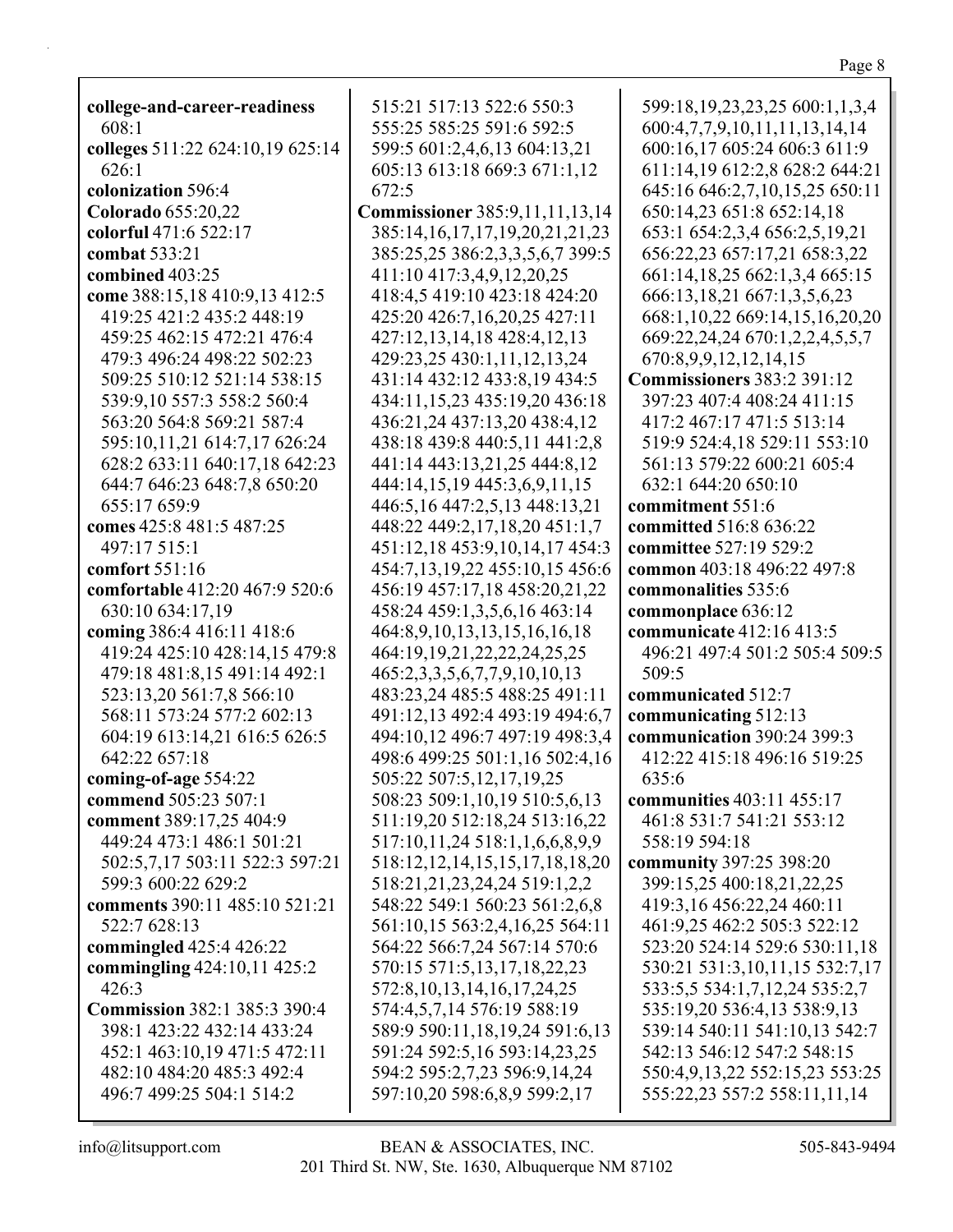560:8,15 562:4 568:3,16,19,24 569:5,24 570:2,19 572:3 576:13 578:15 579:6 581:2 587:1 588:9 589:3,16 613:13 615:19 616:5,6 624:11 625:7 626:3,17 627:3 629:11 633:19,23 634:1 644:23 645:5,22 646:17 652:11 663:12 **community's** 530:20 **community-based** 530:19 **company** 644:15 **compared** 419:12 **comparison** 418:10 485:12 560:6 **compete** 649:4 **competent** 551:9 **competing** 650:2 **complete** 387:6,9,13 407:24 466:8,10,15 520:12,15,19 526:25 552:4 602:24 603:2,6 617:15,25 **completed** 408:14 470:17 **completely** 499:7 555:18 633:9 **compliance** 470:3 527:17 585:9 610:9 620:10 **compliment** 601:18 **complimentary** 600:23 **component** 400:18 497:10 609:11 **components** 468:17 469:6 655:9 **computer** 611:10 **concentration** 617:20 **concept** 419:16 452:22 623:1 626:22 **concepts** 537:3 **concern** 412:10 419:18 421:18 422:3,24 458:15 493:21 516:21 527:13 528:2 608:24 610:1 641:19 658:5 **concerned** 459:3 573:19 591:25 641:21 **concerning** 411:19 **concerns** 388:24 393:15 396:3,15 421:7 435:25 467:8 485:10 520:5 527:18 530:20 604:2 608:20 610:10 **concert** 400:3 **conclude** 396:17 528:20 611:6 **condition** 387:22 396:13 439:25 466:23 521:2 528:11 599:7

603:15 611:3 **conditions** 386:20,24 387:16 388:2 417:16 438:21 439:25 463:21 466:4,17 467:3 516:15 516:18 517:15 520:9,21 521:7 602:21 603:9,20 669:4 **conduct** 408:11,13 434:25 **conducted** 474:9 581:13 **conference** 582:4 623:21 650:19 **conferences** 413:1 581:19,24 623:21 652:8 **confide** 412:20 **confident** 630:9,13 **conflict** 399:2 405:17 409:2 410:6 645:8 **conflicted** 409:17 **conflicts** 408:6 409:4 **confronted** 532:18 **congratulations** 497:20 519:6 600:19 **connect** 400:16 412:19 478:15 537:6 538:22 548:10 **connected** 463:5 477:13 486:3 497:5 551:10 559:12 **connection** 553:24 559:17 623:16 **connections** 480:12 490:12 556:20 623:2 629:11 **connects** 538:21 550:21 **Conquest** 576:2 **Consent** 386:25 388:16 521:16 **Conservation** 490:10 **consider** 388:1,3 420:20 467:2,4 521:6,8 603:19,21 **considerate** 392:23 **consideration** 408:16 413:15 421:14 544:13 **considered** 392:13,14,20,25 395:13 439:20 468:12 481:11 499:18 533:2 **considering** 659:11 **considers** 555:13 **consists** 399:19 **Consortium** 480:4 **constantly** 503:14 649:11 **constitute** 671:10 **constitutes** 492:9 **construct** 477:16 500:18 **consultants** 477:12

**consuming** 575:15,19 **contact** 456:5 476:4,13 623:5 **contagious** 646:15 **contained** 558:17 **containing** 526:25 **contains** 399:1 400:17 **content** 544:6 622:9 640:24,25 652:2 660:11,15 661:6,6 **content-specific** 660:14 **contest** 471:10 **context** 392:18 503:10 530:17 584:14 **contextually** 503:12 **continually** 402:10 403:16 414:22 544:3 **continuation** 421:16 **continue** 398:14 488:14 491:22 523:16 538:25 543:10 550:17 552:15,22 555:25 558:10 573:17,20 585:12 616:12 **continued** 384:1,3 401:16 543:17 560:9 **continues** 419:17 515:4 557:15 559:18 **continuing** 546:10,22 569:19 645:17 **contract** 394:13 401:20 420:24 421:1 427:23 433:16,25 434:2,3 452:7,12,13,14,21,22 453:2 469:1,9,14 482:11 488:10 525:22 527:15 564:7 581:8 589:6 590:1 606:11 608:8,9,12 **contracted** 527:7 564:5 565:7,8 **contractor** 489:6 **contractors** 568:1 **contracts** 452:15,16 453:3 **contribute** 539:8 **Convention** 400:10,11 **conver-** 562:8 **conversation** 421:16 481:3 487:25 501:3 504:2,22 512:2 559:17 592:6 668:16 **conversations** 504:10 505:14 535:17 569:6 596:21 639:10 648:7 668:19 **cook** 541:11 **cooking** 539:11 541:23 **cool** 473:6 474:18 513:12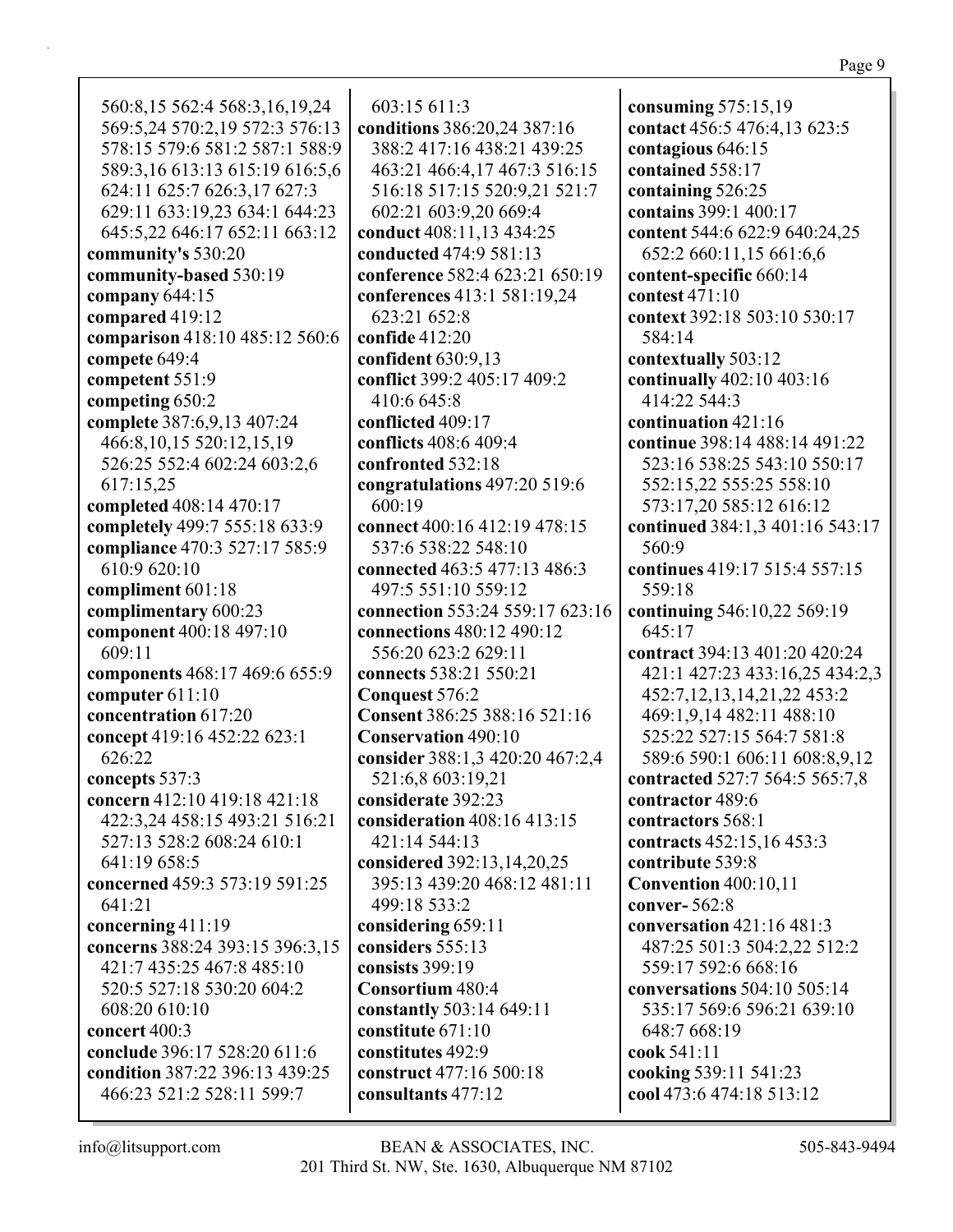coordinate 449:4 coordinator 578:4 613:5,6 620:9 620:18 651:1 Coors  $455:7$ cope  $663:8$ core 400:1 403:18 536:23 539:25 551:11 corn 541:6 575:23 Corps 490:10,10 624:14 correct 397:4 421:21,21 427:20 433:20 452:7 463:12 501:6 502:3 516:2 527:20 564:25 596:3 644:25 658:20 corrected 527:21 528:15 610:8 correcting  $417:17$ **Corrective 387:23 402:4 466:24** 521:3 603:16 **correlation** 419:23 453:22 Cosecha 625:6 650:16,18 cost 428:14 436:14 437:7,7 costs  $570:25$ council 397:20 415:19 429:10 529:13 559:15 579:13,20,24 580:4,7,9 581:14 583:15,19,21 586:4 587:3,12,13 588:10 591:21,23,24 592:1,11 639:9 councils  $558:17$ **COUNSEL 383:13** counselor 547:13 613:4 620:6 630:3 count 636:3,4 counted 488:11 570:24 605:20 counting 460:12 612:4 **countries** 401:12,17 509:14 country 401:18 448:24 449:4 479:3 513:1.2 571:8 650:20 655:23 County 460:22 480:12 488:20 489:17 490:4,5,17 530:16 581:2 671:13 couple 390:24 421:16,17 445:1 469:9 506:7 516:5 525:16 533:10 538:18 580:12 585:3 588:18 606:24 607:16 627:11 627:14 649:20 650:14 course 438:25 445:17 448:13 449:22 476:19 511:23 524:7,21 526:6 530:14 585:15 621:12

courses  $616:8$ court 382:21 459:18 663:21  $671:9$ courtesy 399:14 420:18 courts  $460:16$ cover 408:13 covered 397:11  $cov 662:18$ covote  $597:16$ crazy 476:13 512:17 514:20 create 406:16 412:12 484:15 497:3 523:18 535:18 540:15,25 550:18 551:7 593:3 created 405:19 475:19 476:16.19 515:8 530:19,25 534:5 536:16 537:18 539:24 585:14 589:12 594:14 621:13 634:18 creates 538:1 540:11 creating 496:20 505:1 514:6 546:2 581:5 589:19 creative 406:6 598:25 634:3 635:14 creativity 433:3 credential 440:20 credit 631:13 639:23,24 640:2 649:10 crew 613:14 623:1,1,3,3,7,9,13 623:14,15 626:22 631:21,21,22 635:8 crisis  $531:15$ critical 535:11 625:1 Crone 383:5 386:4 411:10 465:1 465:2 511:19,20 512:18,24 513:16,22 518:19,20 572:13,14 572:17 593:25 594:2 595:2,7,23 596:9,14,24 597:10,20 598:6 600:12,13 644:21 645:11,16 646:2,7,10,15,25 654:2,3,4 670:13.14 cross-content 618:2 crossing  $638:13$ Cruces 478:24 664:20 crucial  $550:24$ crutch  $475:15$ cry 505:12 506:11 crying  $572:15$ CSD 386:19 389:23 391:8 395:16 467:13 470:8 471:18 473:9

522:1 604:8 611:6 613:20 CTE 561:23.25 Cuba 598:14 culinary 541:22,23 cultural 401:2 524:13 537:17,24 539:2,4 551:7 554:20 569:10,14 589:2,13,16 591:22 594:10 culturally 523:18 553:16 577:17 culture 398:25 475:3,11 533:14 535:12 536:22,23 538:2,4,20 539:20 545:11,13,15,19 546:1 550:22 551:6,11,13 552:1 554:14 573:13,15,21 577:11,13 626:19 635:18 cultures 482:24 cume  $527:2$ curious 454:23 551:20 651:9 656:1.5 current 391:15 392:15 452:21 467:24 471:8 524:11 527:15,16 547:10 616:15 626:10 645:24 currently 406:3,13 434:19,21 448:6 452:6 531:15 578:22 583:12 616:18 619:24 645:4  $653:14$ curricular 408:10 curriculum 399:23 403:13.25 409:3 410:5 411:5 420:17 530:18 536:16,24 537:24 539:2 542:21 544:6,16 546:12 551:12 578:16 589:13 590:12 615:10  $617:1$ curriculums 411:20 cursive  $405:13$ curve 584:18 Custodian 383:12 cut 460:13,14,16 461:21 491:20 492:12 655:3 cutoff 392:15,16 cuts 456:9 492:2 cycle 403:5 416:23 cycled 559:15 Cynthia 382:20 671:8,19 D

 $D$  384:1,1 475:3 507:10,13 daily 399:12 403:4 532:4 555:16 Danny 612:20,20 613:17 627:10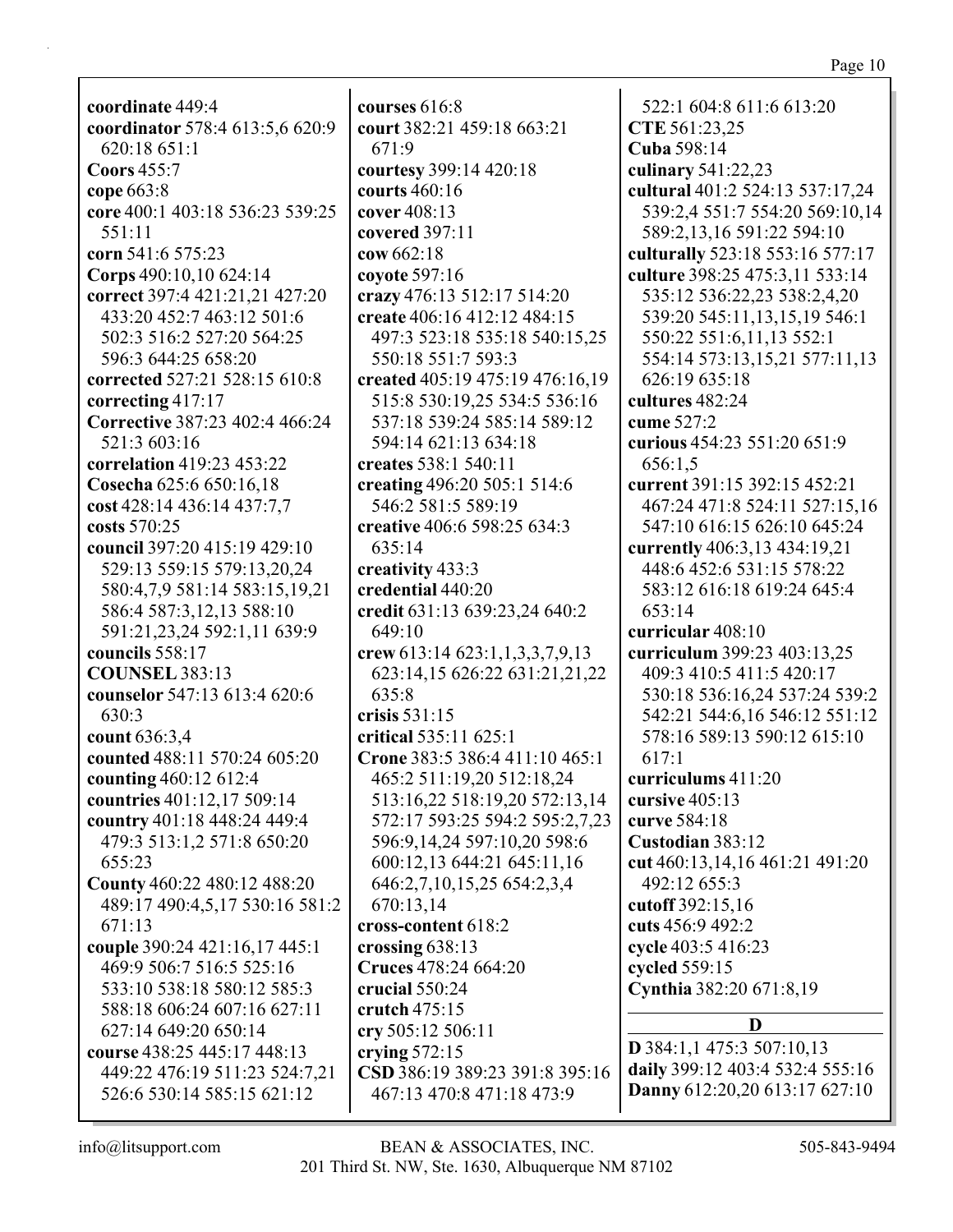| 627:18,21,24 628:4 637:1,2,10     | deadline 628:21                        | deep 471:18 474:9 638:3           |
|-----------------------------------|----------------------------------------|-----------------------------------|
| 638:25 639:16,23,25 640:8         | deaf 468:1 474:25 475:2,3,3,5,7        | <b>Deeper</b> 621:1,3             |
| 641:20 643:17,23 644:12           | 475:10,11 476:10,22 478:22             | deeply 539:22                     |
| 645:19 646:5,9,13,16,23 647:6     | 479:4,12,14,18 482:18 496:10           | defense 429:16                    |
| 647:10 650:3,8,18,25 651:20       | 496:18 498:23,24 499:17                | defer 390:10 391:7 473:2 522:6    |
| 652:16,25 653:3,10 654:18,22      | 500:23 503:20 506:8,25 513:19          | 524:1 604:13 605:2                |
| 654:25 655:16 656:11 657:12       | deal 412:5 421:5 497:13 503:2          | deficit 658:21                    |
| 657:20,23 658:20,25 665:21        | 532:4 650:7 658:4 663:8 664:7          | definitely 421:14 484:9 500:24    |
| 666:15,20 667:10,25 668:4,15      | dealing 411:6 431:18 435:14            | 555:20 559:20 641:21 666:3        |
| <b>DASH 609:20</b>                | 502:21 535:16                          | definition 632:17                 |
| data 386:21 387:4,6,13,19,21,22   | dealt 428:18                           | definitive 433:12                 |
| 391:21 393:20 402:2,3,11,20       | <b>Deanne</b> 633:1,2                  | degree 499:15 532:12 631:17,18    |
| 403:15 416:20 454:11,17           | DEAP 384:8 522:25 524:10,11            | del 647:16,21                     |
| 457:25 458:5,6,9 466:6,8,14,20    | 529:5,13 530:14,15,21 534:13           | DEL'D 672:9,14,19,24              |
| 466:22,23 468:16,17 473:1         | 536:1,15,23 538:7 539:20               | delayed 385:6 465:23              |
| 474:4, 10, 15 515: 16 520: 10, 13 | 542:18,21 543:1,4,12,12 544:10         | delays 659:23                     |
| 520:19,24 521:1,2,12 524:17       | 545:17,23,24 547:5,7,20 550:8          | deliberate 496:23 503:21          |
| 533:16 543:3 568:24 569:5         | 550:10,12,13,17,20 551:11,15           | deliberately 496:18               |
| 571:8 593:4 602:23,25 603:6,12    | 551:18, 19, 21, 24, 24 552: 2, 3, 10   | delineates 463:22                 |
| 603:14,15,25 610:12,13 618:9      | 552:11, 13, 14, 17, 18, 18, 21, 22, 25 | delivered 421:2 672:9,14,19,24    |
| 618:24 619:6,9,17 620:7 623:25    | 553:1,15,18 554:13 555:6,7,12          | delivering 565:11                 |
| 642:2,11,12 643:2,15 644:4        | 555:13,20,24 556:3 567:7               | demands 661:10                    |
| 659:1 660:16 666:6                | 569:21,25 570:1,4 576:22 577:1         | demographics 459:13 497:14,14     |
| data-driven 402:13 617:21,22      | 577:8,9,14,18 578:6 579:6              | 497:15,15                         |
| 618:24 620:11 621:4 642:8         | 589:12 595:21 599:6 604:18             | <b>Demonstrate</b> 395:8,16 609:6 |
| Date 672:2,9,14,19,24             | <b>DEAP's</b> 523:16 551:6             | <b>Demonstrated 470:6 609:4</b>   |
| daughter 435:23 439:15 505:2      | debate 624:22                          | <b>Demonstrates</b> 395:18 526:16 |
| 556:24 614:15 632:8,14            | <b>Debbie 579:14</b>                   | demonstrating 396:9               |
| daughter's 511:25                 | December 382:11 385:3 387:14           | denied 601:4,7                    |
| daughters 556:15 632:3,6          | 466:15 520:20 603:6 610:3              | <b>Dennison</b> 556:7,15          |
| <b>DAVID</b> 383:6                | 644:6 671:16                           | dent 573:4                        |
| Davis 383:5 385:19,20 444:12,14   | decide 441:14                          | <b>Department 397:10 398:1</b>    |
| 444:15,19 445:3,6 465:8,9         | decides 387:15 466:16 520:21           | 427:15 433:10 492:16 493:2        |
| 518:22,23 548:22 549:1 571:22     | 603:8                                  | 523:15 540:18 592:7               |
| 572:8 599:17,19 600:9,10 670:7    | deciding $413:15$                      | depending 606:1                   |
| 670:8                             | decision 387:10 404:18,18              | <b>Deputy 383:10 390:10 522:6</b> |
| Dawnlei 577:25                    | 466:11 520:16 558:18 603:3             | 523:1 604:14 640:3                |
| day 389:11 406:21 433:22 438:1    | 628:19,20 629:24                       | describe 508:17 631:4             |
| 482:7 487:10 496:13 498:20,20     | decisions 445:4                        | described 495:3                   |
| 505:13 514:5 519:7,19 531:20      | decline 393:6,7 607:7,15               | describes 468:6 495:12            |
| 544:21,24 545:6 555:8 558:4       | declined 608:16                        | description 496:4                 |
| 588:21 602:14 630:4 633:18        | decrease 401:25 464:7 517:23           | desert 533:2                      |
| 659:22                            | 525:23 599:16 669:13                   | deserve 556:2 652:6               |
| day-to-day 412:8 585:21 620:13    | decreasing 395:11                      | design 473:22 489:11,13 490:24    |
| days 387:21 413:9 436:20 466:22   | dedicated 398:19 414:25 619:21         | 572:2 589:1 598:21 659:20         |
| 505:12 521:1 581:1 603:14         | 636:22                                 | designated 493:4                  |
| 638:17                            | dedication 555:22                      | designed 625:23                   |
| de 460:4 613:4 650:25 656:13      | deemed 596:20                          | desire 404:5                      |
|                                   |                                        |                                   |

 $\mathsf{info@llitsupport.com}$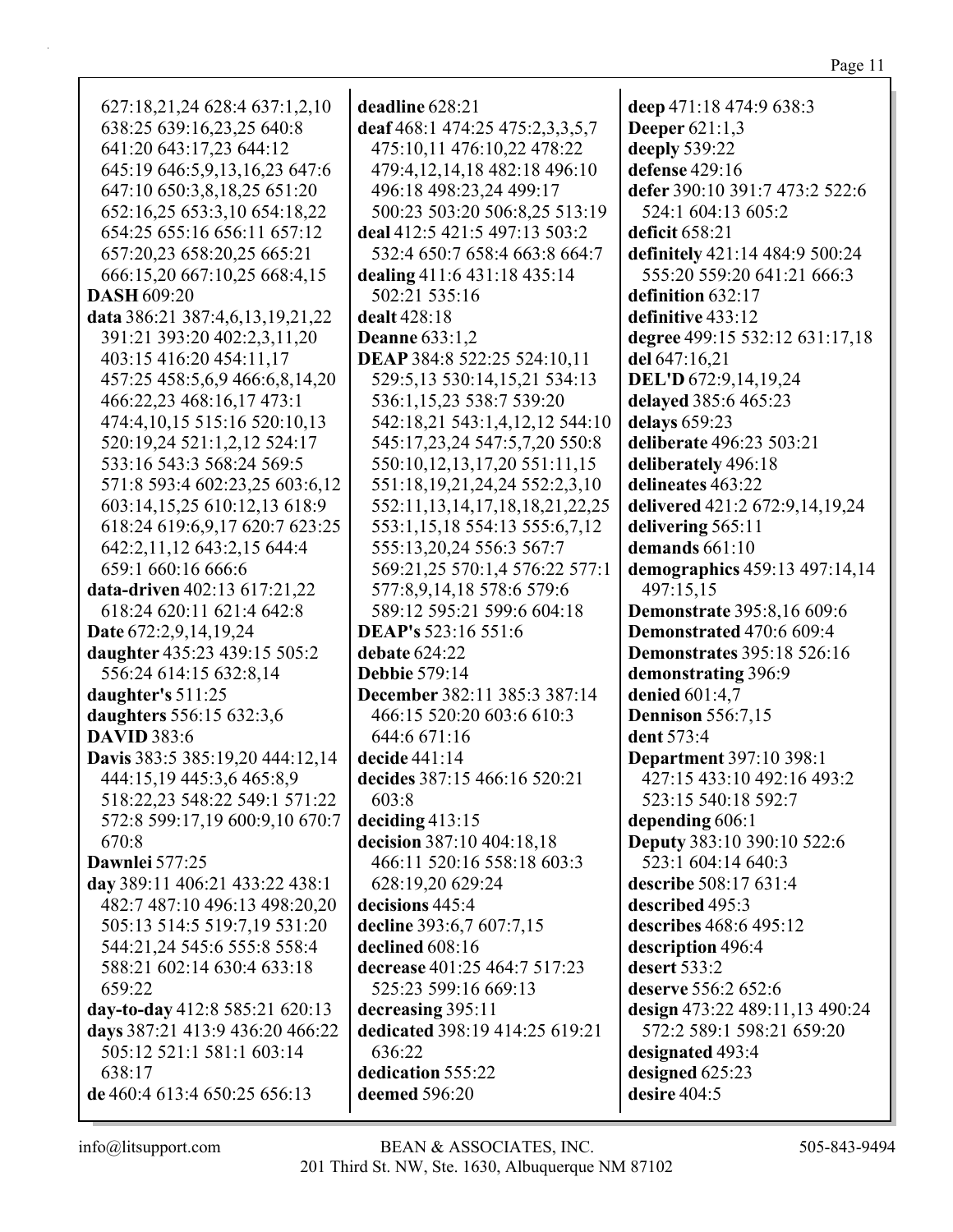**desires** 475:21 **desk** 571:25 **Deskins** 550:1 **desperation** 576:14 **despite** 468:18 531:25 **destroy** 515:1 **destroyed** 573:13 **detail** 522:21 **detailed** 397:7 457:24 **details** 393:8 456:21 **detention** 633:22 **determined** 487:15 **determining** 659:15 **devastating** 561:20 **develop** 403:15 477:7 496:24 532:23 593:10 618:19 624:25 660:14 **developed** 401:8 477:17 513:9 565:22 598:11,18 **developing** 391:18 476:7 477:14 480:2 503:19 504:8 523:3 547:16 566:2 661:22 **development** 399:17 403:23 531:5 589:3 617:10 618:25 620:14 621:12 642:9,21 650:21 655:5 **diabetes** 539:18 555:3 576:1 **diagnostician** 566:23 **diagram** 555:16 **dialect** 572:22 **dialects** 509:16 **diaper** 510:21 **dichotomies** 475:1 **dictate** 667:14 **died** 512:3 **diet** 576:4 **difference** 405:15 528:17 575:1 575:25 637:18 **different** 405:6 407:13,21 419:7 425:7 426:18 429:17 441:17 444:1,2,16 445:13,16,17 449:22 455:24 456:15 457:10 459:20 473:22 479:7,12 486:6,19 487:17 495:1 496:13 497:22,23 497:23 499:9 500:13 509:6,7,13 509:15,17,18 511:15 517:5 522:16 524:22 534:3 535:18 539:22 548:13 559:23 564:24

574:18,22 589:18 592:21 597:24 616:3 633:10 635:13 639:19 640:9 656:18 **differentiate** 657:24 **differentiated** 620:10,15 **differentiation** 617:23 632:17 **difficult** 392:17 411:7 450:17 482:25 483:13 530:4 564:15 566:9,15 588:4 648:1 **difficulties** 469:24 482:24 483:7 660:3 661:19 **difficulty** 405:10 478:20 483:8 592:1 **dig** 479:22 639:11 **digest** 575:20 **diligence** 554:7 **dim** 529:25 **Diné** 536:20 569:8 577:25 578:3 580:19 594:4 595:25 598:21 **dip** 392:5 393:2,4,11 394:19 605:15 607:18 **diploma** 501:8 542:9 **diplomacy** 624:25 **direct** 544:16 666:9 **directed** 431:21 **direction** 393:25 542:11 575:21 576:16 589:5,6 658:4 **directive** 429:19 **directly** 420:1 625:18 **director** 383:9,10 390:3,10 391:10 444:11 449:9 471:3,15 472:12 477:1 515:20,25 516:3 516:22 517:1,9 522:5,7 524:2 528:10 559:5 565:17 590:19 591:5 592:4 604:12,14 605:2,4 612:21 640:3 **directors** 635:8 **dirty** 626:14 **disabilities** 418:11 439:19 447:14 448:14 468:10 491:17 498:13 500:15 502:22 506:17,18 564:25 607:14,19 **disability** 418:11,14 447:18 481:13 497:15 502:24,25 503:3 504:19 510:11 **disadvantaged** 419:24 436:25 606:13 607:13 **disagreement** 410:24

**disagreements** 390:19 **disallowed** 435:6 **disappointed** 496:3 **disclaimer** 644:22 **disclosed** 452:15 **discount** 436:25 **discovered** 506:7 **discovery** 401:2 **discreet** 412:15 **discrepancy** 418:8 610:12 **discriminate** 460:4 **discuss** 403:8,13 624:6 **discussed** 393:24 **discusses** 623:24 **discussion** 384:3 388:7,23 404:24 433:7 435:10 453:7 463:8 464:11 484:25 518:3 589:25 599:20 669:17 **discussions** 390:17 587:14 638:4 **Disks** 672:8,13,18,23 **dismissed** 526:11 608:23 **disorder** 498:16 **disparity** 455:3 662:6 **display** 400:19 406:13 **distinction** 486:6 **distributed** 423:7 **district** 401:24 455:2 476:23 482:19 498:21 548:23 565:18 593:16 595:10 614:7,12 616:14 616:20 626:11 632:2 662:11 665:12 **districts** 421:1 460:1 660:21,22 **Ditl'ooí** 384:7 529:3 530:9,10 550:6 553:13 555:25 **dive** 474:9 **diversity** 421:10 591:22 **divide** 389:20,21 521:24 **division** 605:6 613:20 **divorce** 482:15 **doctoral** 481:16 510:4 **document** 471:6,7,23 582:5 585:23 672:8,13,18,23 **documentary** 512:25 596:10 **documents** 453:2 583:23 **dogs** 569:1 **doing** 411:4 415:1 418:16 427:1 427:2 432:18 435:4 436:2 437:16 450:13 453:23 455:16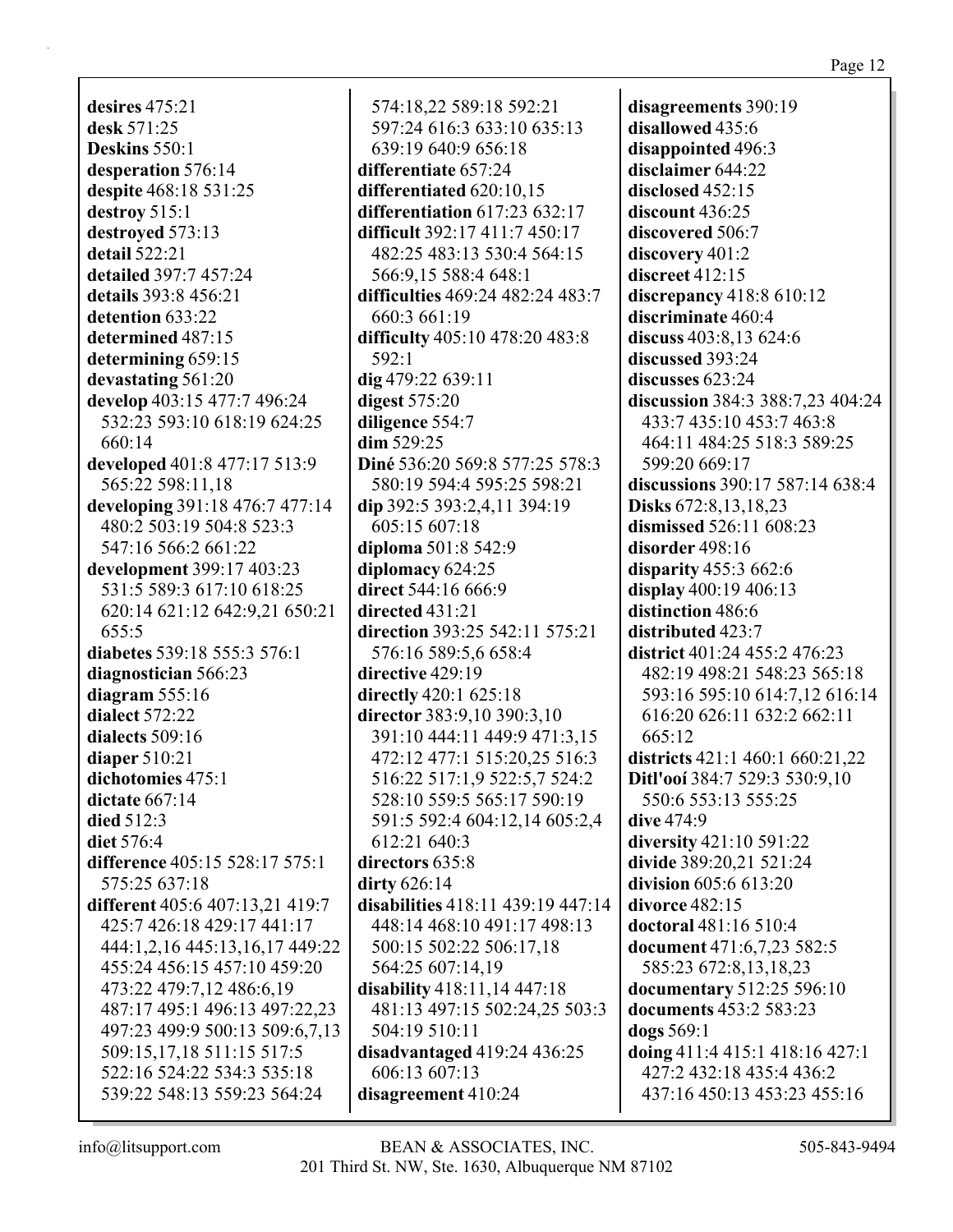| 455:20 456:8,23 457:12 459:12   | <b>dual-credit 615:23 620:7 633:5</b> | educate 459:19                  |
|---------------------------------|---------------------------------------|---------------------------------|
| 460:11 468:19 472:25 473:6      | 648:23 649:3,5,12                     | educated 407:8                  |
| 474:5,19 481:23 482:22 484:1,7  | dual-language 605:10 609:11           | education 382:1,12 385:2 397:25 |
|                                 |                                       |                                 |
| 493:1 499:13 501:25 502:1,4     | 615:25 616:22 626:15 639:17           | 398:1 399:21 405:5 407:16,19    |
| 505:24 506:23 507:1 534:19      | 639:18 640:10 641:7                   | 411:2 427:15 433:10 463:9,19    |
| 535:10 546:8,14 549:3 562:10    | dually 448:16                         | 464:6 475:7 478:22 490:11       |
| 562:20 566:20 569:16,18         | due 393:11 533:12,24                  | 498:9 500:24 506:1,15 517:13    |
| 571:24 572:11 582:13,15         | duty 481:4                            | 517:22 526:23 527:7 531:21      |
| 585:20,20,22 589:2 594:7        | dynamics 601:14                       | 533:21 534:15,16 540:24 550:3   |
| 614:13 630:6 638:5 639:11       | Dzil 384:7 529:3 530:9,10 550:5       | 554:6 555:24 556:2 565:10       |
| 641:8 643:8 649:1 665:4 667:13  | 555:25                                | 577:17 584:14 585:24 595:8      |
| 668:8                           | Dzit 553:13                           | 599:5,14 601:15,17 609:18       |
| dollars 489:11 571:1            |                                       | 616:22 617:24 621:1,2 635:9     |
| Don 382:13                      | E                                     | 638:14 646:3 660:18 669:3,11    |
| <b>donate</b> 542:16            | $E$ 383:1,1 384:1,1,1                 | 671:1,12 672:5                  |
| donations 446:12                | e-mail 386:18,19 519:25 561:13        | educational 404:6 407:18 473:24 |
| door 391:2 649:11               | 587:19 627:15                         |                                 |
|                                 | <b>E-Occupancy</b> 435:2              | 474:1,1,23 475:2 477:8 550:21   |
| door-to-door 461:25 534:25      | EA 438:15                             | 602:10                          |
| doors 630:5,11 665:2,2          | Ear 475:8                             | educator 578:8 632:2 634:24     |
| dormant 478:24 483:20           |                                       | 636:23 660:18                   |
| doubt 415:12 416:2 482:8 560:18 | earlier 567:1 628:6                   | educators 403:7 480:5 554:10    |
| 562:23                          | early 410:6,6 490:25 513:6            | 625:9 650:19 651:4,7            |
| <b>Doug 576:25</b>              | 553:21 649:11                         | effect 538:17                   |
| <b>Downer 579:14</b>            | earn 413:11 446:24 626:16 652:6       | effective 566:6                 |
| downward 393:13 394:8           | earned 608:1 622:13                   | effort 415:21 416:13 424:22,24  |
| Dr 654:8                        | earning 625:12 653:11                 | 424:25 425:1 554:6 597:3        |
| drain $575:22$                  | ears 491:16 495:14                    | 601:13 602:14 662:8             |
| drama $622:4$                   | <b>Earth 573:2</b>                    | eight 389:20,21,25 402:18 404:9 |
| drastic 526:4                   | EAs 438:17                            | 472:21 503:18 521:23,24 522:2   |
| drastically 552:6               | easier 458:18 483:11,15 511:4         | 577:3 604:9 627:18,24 628:7     |
| draw 455:9                      | 588:12 629:12                         | eight-zero $519:4,5$            |
| dream 406:25 625:11             | <b>East 477:23</b>                    | eighth 504:9 597:5 657:19       |
| dreaming 534:6,13               | <b>Eastern</b> 636:10                 | 658:13                          |
| drill 642:17 643:3              | easy 416:8 637:21 648:14              | eighth-grade 401:6,7 407:5      |
| drilling $643:4$                | eat 420:15 575:22                     | 408:11 446:25 634:15            |
| drills 396:7 397:3,13 470:12,17 | eating $515:4$                        | eighth-grader 408:25 447:8      |
|                                 | echo 448:22 483:25                    |                                 |
| 470:19 610:16                   | eclipse 544:14                        | 630:22 631:9 660:5              |
| drink 555:10                    | economic 497:14 531:4                 | either 393:24 410:14 416:5      |
| drive 402:11 417:20 430:18      |                                       | 433:15 435:2 447:8 457:5 495:7  |
| 478:15 544:16 646:25            | economically 419:23 606:13            | 500:17 508:3 563:7 593:3        |
| drop 391:23 437:24 438:2 508:16 | 607:13 664:10                         | 640:14 648:8 664:6              |
| 524:21,22 525:14                | ecosystem 542:2                       | El 418:12 460:21 483:16,17      |
| dropped 582:17 586:1            | ed 447:17 474:25 475:3 479:4,12       | 494:13 579:1 592:19 620:25      |
| dropping 582:25 626:24          | 479:18 481:10 487:4 492:8,15          | 621:2,11 655:21 658:4 663:18    |
| drought 541:9                   | 492:17 493:2,14 502:7 503:13          | 664:19                          |
| dual 480:9 609:17 615:14 631:13 | 540:18 564:2,6,14 565:17,18,21        | ELA 543:23 578:23 593:4 618:11  |
| 639:12,14,21,23,24 640:2,4      | 566:16 613:6 620:9 632:7              | 618:12                          |
| 649:10 650:21 661:21            | <b>Edgenuity 565:7,8,15</b>           | ELA-based 619:5                 |
|                                 |                                       |                                 |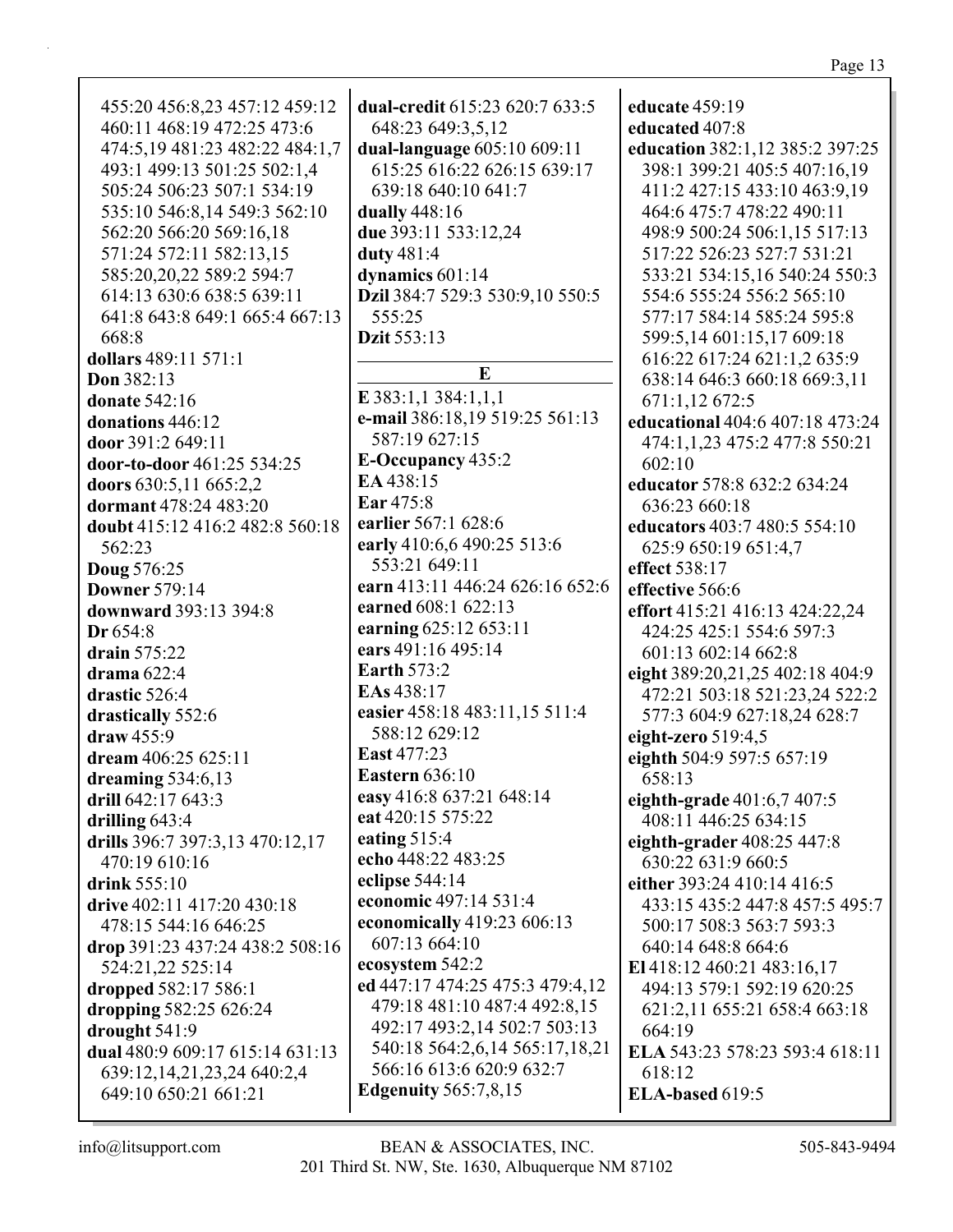**elaborate** 650:17 **ELB** 396:3 **ELD** 619:20,21,21 **elders** 534:4 538:12,19 541:1,19 542:15 596:5 **elected** 601:15 **election** 596:19 **elective** 536:24 551:12 **electricians** 568:9 **electricity** 542:17 578:11 **element** 400:1 **elementary** 384:4 386:12 390:13 391:14 397:17,24 398:7,16 399:11 405:4 407:5 409:1,8,14 410:11 411:17 414:4,16 416:1 430:22 463:11,17,20 494:14 495:4 595:8 596:24 667:17 **elements** 471:24 527:1 592:12 **eleventh** 563:7,13,17,18 **eliminated** 596:19 **ELL** 592:23 593:3,9 **ELLs** 454:10 **embarrassing** 580:1 **embed** 477:15 **embedded** 565:14 **embrace** 475:13 481:4 **embraced** 617:8 632:11 654:20 **embraces** 475:11 **embracing** 490:11 **emergency** 396:7 397:13 470:12 470:17 610:16 **emergent** 597:3 **emotional** 411:25 477:15,24 478:8 502:20 555:14 **emotions** 412:5 **empathy** 497:11 **emphasis** 657:9 **Employee** 610:11 **employees** 396:10,11 470:21 528:8 610:20 611:21,22,23 612:7 663:19 **employment** 456:15 **empower** 536:12 537:16 550:15 605:9 615:9 **empowering** 540:6 553:17 **empowerment** 384:8 529:4 530:9 536:21 550:6 553:13 556:1 **Empowers** 639:16

**Encantada** 384:9 604:17,23 605:7 612:21 613:14,22 614:12 614:16,19,20,24 615:8,13 616:21 617:7,15,17 618:20 621:19 622:20,23 623:16,20 625:21 626:6 629:5 632:4,5,10 632:16,18,23 633:9,17 634:16 635:4,22 636:15,18 638:2,12 640:22 642:12,19 646:9 647:18 648:5,12 665:23 669:4 **encourage** 404:3 474:17 552:4 562:17 **encouraged** 551:19 635:12,17 654:9 **encouragement** 405:20 635:19 **encouraging** 553:16 **endangered** 597:21 598:3 **ended** 632:12 651:14 **endorsement** 480:19 654:7 **ends** 632:6 **energy** 534:6 601:6,12 **engage** 534:23 540:3 545:19 577:13 **engaged** 537:2 541:6 **engaging** 555:10 **English** 395:23,25 453:19 454:4 454:8 464:4 481:18 501:3 509:3 509:20 510:2 511:18 517:20 527:10 543:24,25 544:2 547:14 599:13 607:14,19 609:22,24 610:5 622:10 635:15 652:12 661:15,22 663:23 664:2,6 669:10 **English-Spanish** 664:16,16 **enjoy** 557:3 **enjoying** 575:5 **enlightenment** 545:7 **enriching** 399:22 545:18 **enrichment** 620:3 **enroll** 435:12 459:13 649:12 **enrolled** 430:21 467:25 510:12 608:10 615:25 616:1,10 626:3 639:21 640:2 649:10 **enrolling** 626:1 **enrollment** 391:16 418:10 430:20 434:6 435:3 459:11 492:23 524:12 527:14,16 548:2 607:21 616:4 662:9

**ensure** 402:5 403:4,17 407:15 429:2 **ensuring** 429:8 555:7 **enter** 463:22 480:9 **entered** 411:10 **entering** 480:7 **enters** 428:12 **entertainer** 569:23 **entertaining** 602:9 **enthusiasm** 638:21 **entire** 397:24 481:11 488:3,4 492:19 493:13 606:1 642:13 666:1 668:12 **entirety** 493:12 **entitled** 473:21 **entrenched** 462:1 **entrepreneurs** 568:17 **entry** 610:13 **environment** 405:21 406:16 413:17 415:22 416:4 441:22 474:1 490:11 551:15 605:10 617:4 622:9 624:9 634:18 639:17,19 662:23 **environmental** 532:19 **environmentalism** 534:22 **envisioned** 462:6 **EOCA** 638:6,10 **epidemic** 555:7 **equity** 523:4 558:17 588:10 591:23,24 592:11,17 **Erin** 629:2,5 **error** 396:25 496:25 **Española** 564:18 625:16 **especially** 390:17 412:6 416:10 416:14 431:14 455:25 481:7 491:23 590:11 649:24 **Esquibel-Martinez** 612:24 620:25 642:5 648:10,13 659:3,7 661:16,20 **essay** 652:5 **establish** 429:10 484:4 **established** 619:20 **Estefania** 634:13 **estimate** 597:23 **ethnicities** 497:24 **ethnicity** 453:12 459:8 607:6 **European** 573:12 636:11 **Europeans** 576:3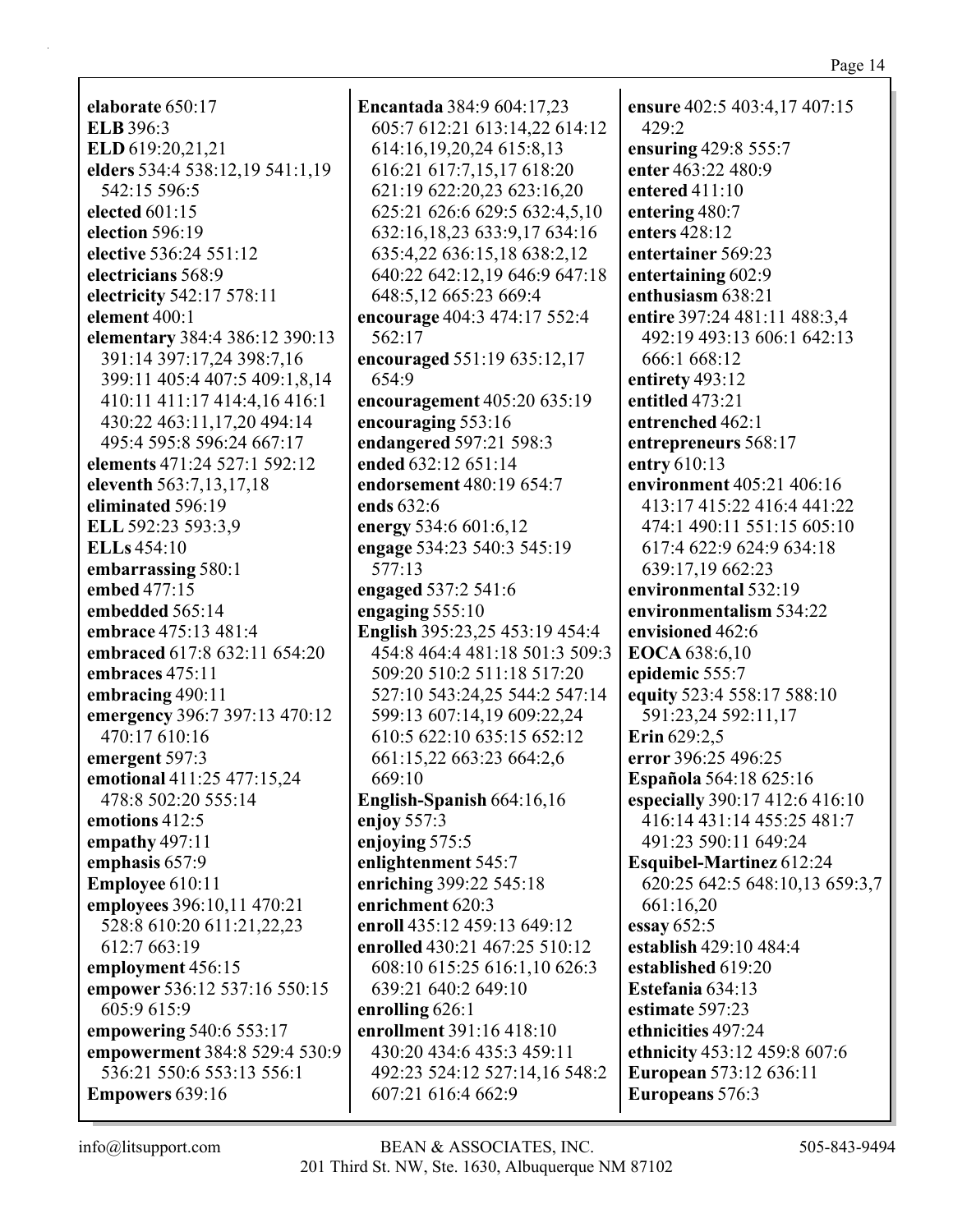| Eva 613:4 650:25 653:15 656:11    |
|-----------------------------------|
| evaluating 408:17 580:21          |
| evaluation 468:13 528:1 580:10    |
| 580:15 581:6,13,22 585:7          |
|                                   |
| evaluations 582:21 585:17,18      |
| <b>EVAN</b> 656:13                |
| evenly 521:24                     |
| events 400:3 535:13 550:14        |
| 552:23                            |
| eventuality 481:21                |
| eventually 494:17 647:22 668:17   |
| ever-changing 475:23              |
| everybody 414:6 436:4 457:2       |
| 461:3,16 462:10 499:1 576:8       |
| 618:19 656:14                     |
| everybody's 457:1                 |
| everyone's 385:6                  |
| evidence 469:12 525:18 588:22     |
| evident 392:5 623:20              |
| evolution 575:18                  |
| exactly 393:3 425:9, 13, 18 437:1 |
| 572:8 591:2 636:7 658:22,25       |
| example 412:14 558:10,20,23       |
| 559:8 583:17 637:25 659:23        |
| <b>Examples</b> 405:8             |
| exceeded 394:12 469:13            |
| excel 407:18 543:20,22 617:3      |
| <b>Excellence</b> 615:17 617:8,11 |
| excellent 430:3,7,7 619:17        |
|                                   |
| 635:12 652:24 653:5               |
| exceptional 448:16 630:23         |
| exchange 401:8 448:25 449:8       |
| 640:17                            |
| excited 529:17 537:2 539:9        |
| 553:21 588:15,15                  |
| exciting 539:12                   |
| excluding 447:10                  |
| exclusively 654:23 655:19         |
| excuse 386:18 413:21 512:1        |
| 547:4 565:22 585:25               |
| execute 643:12                    |
| executive 581:15                  |
| exemplar 497:17                   |
| exemplifies 474:19 483:2          |
| exercise 555:8                    |
| exercised 412:24                  |
| exhibit 406:12                    |
| Exhibits 672:8,13,18,23           |

**exist** 500:3 531:24 576:2 **existed** 474:24 475:18 **existence** 486:24 534:14 **existing** 460:5 475:1 **exists** 415:21 455:18 **expand** 400:21 **expanded** 447:18 615:16,23 **expanding** 505:3 **expands** 406:17 **expect** 533:8 **expectations** 399:22 543:1,2 608:8 **expected** 393:22 394:1 412:25 469:3 525:7 533:17 606:10,12 606:15,21,24 607:2 622:16 **Expeditionary** 616:25 654:15 655:3,13,18,19 **Expeditionary-inspired** 654:12 **expensive** 567:24 654:17 655:1 **experience** 406:3 410:22 450:6 480:14 496:1 523:12 537:14 550:21,24 552:24 553:19 584:17 620:6,8 630:21 653:11 **experienced** 469:25 660:17 **experiences** 390:12 400:23 **experiencing** 584:22 **experiential** 540:23 **experimentation** 497:1 **expert** 620:15 **explain** 391:24 392:6 393:1 622:6 **explained** 626:22 **explaining** 410:25 **explanation** 473:2 **exploration** 597:8 **explore** 400:24 401:4 551:20 591:7,11 615:18 627:2 635:17 **exploring** 401:2 541:16 597:9 646:5 **expose** 545:18 **exposure** 545:15 **express** 390:13 409:20 512:21 635:2 **expressed** 419:18 493:21 507:22 **expressive** 479:16 **extended** 406:3 414:19 620:1 **extension** 404:16 502:22 628:18 **extensively** 510:18

**extra** 402:16 445:19 540:8 554:4 554:11 612:1 **extremely** 412:1,7 468:11 482:25 **eye-opener** 664:4 **eyesore** 534:2 **F Faber** 472:16 **fabric** 477:17 **face** 420:23 459:23 533:11 539:17 586:24 649:19 **Facebook** 419:1 **facilitate** 449:6,7 **facilities** 417:4,15 421:6 443:20 444:16,21 610:15 **facility** 417:6 470:23 611:4 **fact** 395:10 416:18 420:2 421:5 460:5 468:13 470:18 475:14 481:15 499:20 551:5 570:10 587:24 594:6 631:14 638:11 641:15 656:6 **facto** 460:5 **faculty** 576:20 **failed** 459:24 **Failing** 395:8,16 527:25 609:6 **fair** 418:1 428:25 487:14 **fairly** 389:8,13 482:18 486:15 **fall** 540:9 558:21 586:18 605:20 615:24 616:1,1 618:8,10,13,13 643:19 644:6 **Falling** 587:15 **Falls** 395:21 526:21 639:2,5 **familiar** 409:6 489:24 573:24 634:19 646:8 658:6 **families** 383:9,11 398:21 399:4,9 401:12 456:3,10 475:21 476:2 529:6 530:6 532:2,13,21 535:9 541:21 542:17,20 545:2,14,19 547:15 550:4,15 553:12,25 554:16 555:5,21,23 569:12 579:8 600:25 601:20 623:25 666:10,16 **families'** 505:19 **family** 415:21 482:15 502:22 504:12 509:24,25 538:4 545:3,3 545:8 550:9 552:12,18 553:18 556:16 570:19 623:22 626:22 629:13 632:21 633:16 634:20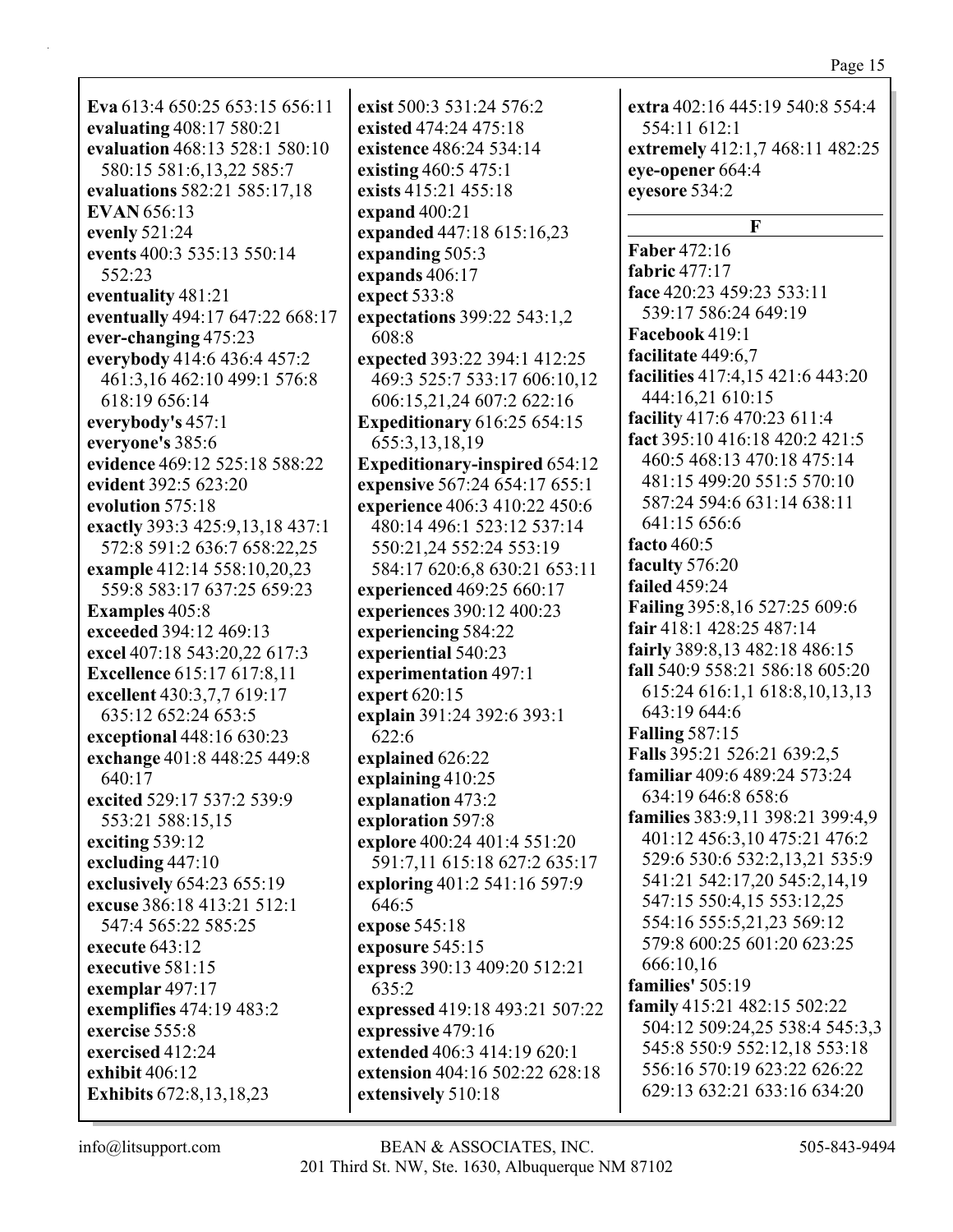636:11 **family-style** 420:16 **famous** 511:23,24 **fantastic** 478:18 663:6,7 **far** 394:11 395:21 398:14 415:11 433:11 442:5 445:24 471:9 526:21 534:21 556:19 573:19 587:15 639:2,5 667:21 **Farmington** 598:14 **fascinated** 514:18 **fast** 508:15 619:4,5 642:3,6 659:24 660:16,21,24 **faster** 391:5 631:18 **father** 545:5 **faulting** 447:20 **favorite** 389:10 471:16 512:1 **Fe** 382:13 384:9 504:4 616:4 624:11 629:11 633:10,20 636:25 645:5 646:17 652:12 671:13 **feature** 399:18 **February** 386:22 387:25 388:19 467:1 521:5 603:18 **federal** 428:18,20,21 431:16 492:22 493:3 507:16 508:6 667:18,22 **feds** 428:20 493:23 **fee** 665:24 **feed** 541:20 668:11 **feeding** 668:24 **feeds** 666:1 **feel** 389:8 411:5 502:8,16 505:5 520:6 533:21 540:11 550:7 553:18 569:4 572:9 593:6,8 630:1,1,10 634:17,19 **feeling** 391:3 412:17 460:19,21 **feelings** 408:17 **feels** 409:14 634:18 **fell** 578:9 **fellow** 411:17 636:20 **felt** 407:9 409:20 553:19 573:7 614:25 634:17 **females** 596:16 **fewest** 471:11 **fidelity** 403:19 **field** 400:15,17 413:8 414:13 425:10 557:4 **fifth** 446:23 577:1 583:12

**fifth-grade** 450:9 **fight** 485:15 505:20 **fighting** 507:6 **figure** 390:18 474:6 490:17 508:20 523:17 533:20 564:16 568:6 582:11 583:19 660:7 **figured** 592:18 **figures** 489:17 **file** 582:19,23 585:23 **filed** 508:12 **files** 610:7 **filing** 527:2,12 **fill** 588:5 **filled** 583:11,12 **final** 404:18 597:20 600:22 628:20 **finalizing** 582:18 **finally** 498:11 522:24 **finances** 429:11 **financial** 387:12 388:6 466:13 470:2 493:8 501:13 520:18 521:10 527:17,19 582:11 603:5 603:23 610:9 **find** 439:18 447:20 478:14 551:17 562:25 566:15 591:17 592:1,8 640:11 660:20 663:10 **finding** 394:25 395:1 487:17 560:21 590:14 592:1 594:8 619:12 642:22 665:18 **findings** 394:24 470:3 526:8,9 527:18 586:16,17,18 608:18,19 **fine** 399:18,22 400:1 404:1 445:11 451:7 504:19 612:2 **finish** 451:19 490:24 627:11,16 627:16 628:6 631:15,17 **finished** 548:19 612:11 **fire** 539:10 **first** 386:11 390:6 391:21,25 395:5 401:2 402:1 405:10 415:9 431:12,21 435:21 440:3,9 468:24 469:9 482:10 493:21 507:22 510:16,17 512:9 522:8 525:6,12,13,16,21 526:23 535:8 536:21 543:4 544:14,15 546:21 549:10 553:15,19 562:16 563:2 563:15 580:9,13 581:10 594:1,2 598:22 605:15 606:24 607:8,15 629:2 644:22 645:20

**firsthand** 584:16 **Fish** 490:9 540:17 **fit** 416:1,9 479:17 485:9 487:16 632:8 **fits** 632:19 **five** 406:25 424:4 436:20 463:13 463:20 480:2 489:10 517:14 546:9 549:6 563:10,12 584:15 599:6 615:24 669:4 **five-day** 436:19 **five-year-old** 438:9 **five-year-olds** 438:20 439:1,24 440:18 **five-year-olds-** 428:8 **fix** 494:5 533:25 **flat-out** 489:9 **flaw** 492:22 **Fleming** 405:1 **flier** 419:7 **fliers** 419:2 455:24 456:3 **FLOOR** 389:15 405:2 407:3 408:20,23 411:14,24 414:2 528:25 549:14,16,18,20,24 550:1,2,10,20 551:5,19,24 552:2,9,17,20 553:8 556:11,14 557:18 576:24 577:24 578:17 602:6,10 611:23 612:16 629:4 629:22 630:19 631:8,25 633:2 634:14,22 636:8 638:9 645:14 653:13 669:1 **flour** 575:12 **flow** 508:3,15 **fluency** 593:1 594:9,24 596:15 **fluent** 533:15 593:1,2,18 596:20 **fluently** 501:4 **flying** 486:7 **focus** 400:25 401:1 474:20 536:21 537:12 539:15 540:23 541:4 542:6 546:10 551:12 568:19 590:8 615:21 617:17 620:10,19 **focused** 391:17 524:13 593:9 621:7 **focuses** 546:6 **focusing** 402:13 546:22 645:18 649:15 **folders** 527:2 **folk** 489:21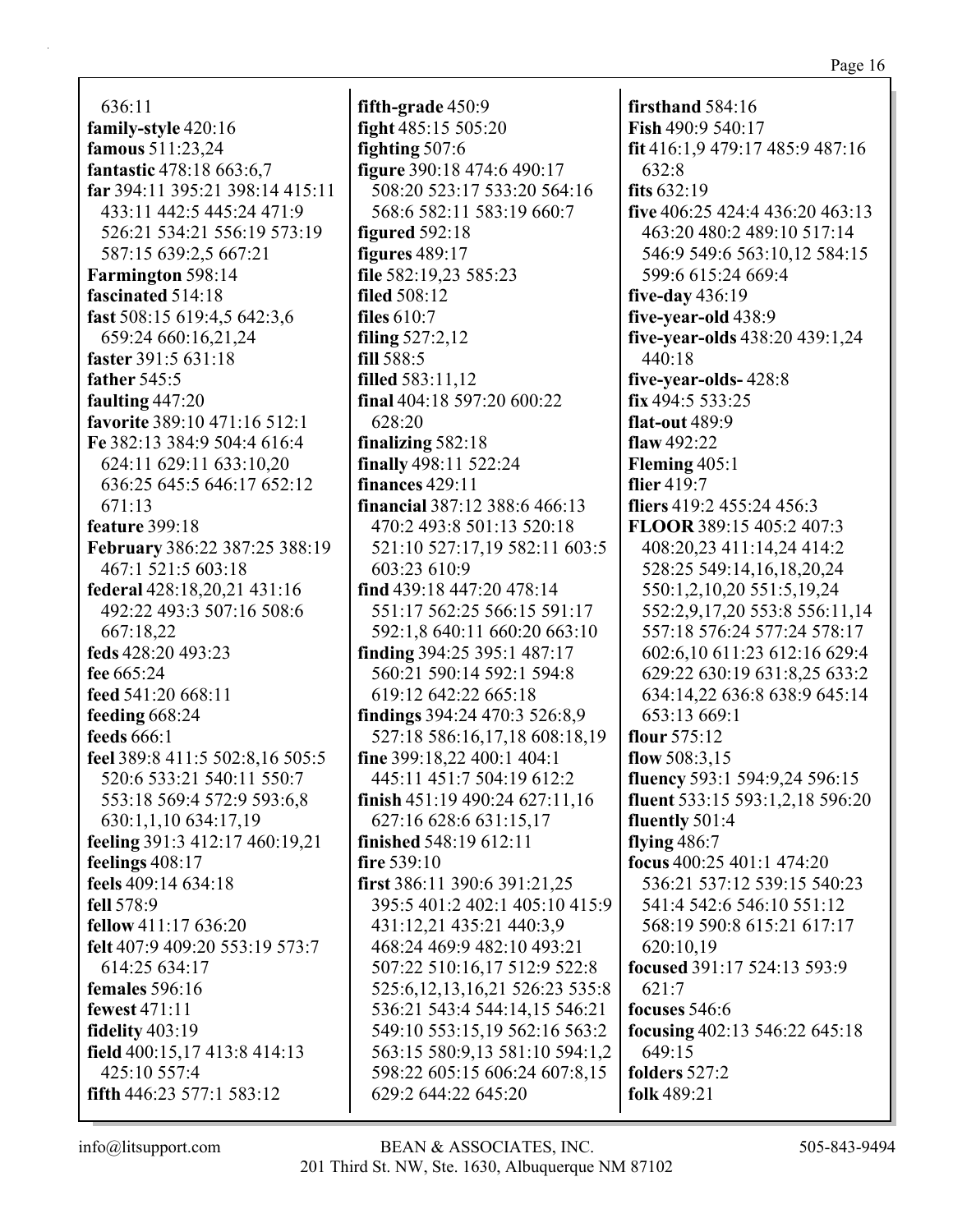| 472:8 476:14 530:1 558:1 562:9   | founders 514:1        |
|----------------------------------|-----------------------|
| 576:12 584:3 585:19 604:4,9      | 600:23                |
| 664:7                            | four 408:21 42        |
| follow 399:16 490:18 511:21      | 450:8 469:16          |
| 585:16 610:2 667:10,11,18,22     | 489:10,21 52          |
| <b>follow-up</b> 609:20          | 608:5 638:1 6         |
| following 392:24 457:16 460:1,3  | four-428:7438         |
| 508:8                            | four-day $642:2$      |
| <b>follows</b> 519:12            | four-year $669$ :     |
| fond 531:9                       | four-year-old         |
| food 419:19 420:2,6,25 421:1,2,6 | four-year-olds        |
| 510:20 533:2,9 537:1 541:16,25   | 425:22 426:1          |
| 575:10 576:6 667:15,20           | 439:1,23 440          |
| foods 541:11 542:1 551:7 575:17  | fourth 455:7 5        |
| 575:21                           | fourth-450:8          |
| foraging $541:25$                | fourth-graders        |
| forbid 573:8 663:19              | FOX 628:15            |
| <b>Force 485:3,6</b>             | framework 39:         |
| foregoing $671:10$               | 470:10 471:6          |
| foremost 553:15                  | 526:19 536:1          |
| forest 490:9 513:4               | frameworks 52         |
| Forestry 530:24                  | <b>Free 517:8 665</b> |
| foreward 468:4                   | 668:7,10,12           |
| forget 469:16 514:13             | frequencies 49        |
| forgot 448:23                    | frequent $456:1$      |
| forgotten 568:10                 | frequently 647        |
| form $452:21,22$                 | <b>Friday 558:56</b>  |
| formally 476:5                   | <b>Fridays</b> 625:22 |
| former 449:11 564:13             | Friedman 383:         |
| formerly 644:24                  | 411:12 413:2          |
| formula 487:16 492:9,22 493:22   | 604:6 638:8 6         |
| forth 492:20 512:7               | friend 409:12 4       |
| fortitude 416:7                  | 663:11,13             |
| fortuitous 473:18                | friends 556:20        |
| <b>fortunately 389:4 595:23</b>  | friendships 40        |
| forum 624:25                     | from-year-to-y        |
| forward 393:8 433:18,19 484:13   | front 460:11 47       |
| 520:4 543:9 546:8 548:15         | froze 663:25          |
| 579:18 588:13 619:16 624:7       | frustrated 638        |
| 638:15 639:7 649:14 668:20,21    | frustrating 537       |
| ForWord 619:4,5 642:3,6 659:25   | frustration 405       |
| 660:16,22,24                     | fulfill 404:5 40      |
| found 407:8 473:19 505:21        | fulfilling 590:1      |
| 578:10,12 632:10 633:16,17       | full 403:2 434:1      |

 $473:23$ 

folks  $385:7389:19416:69461:5$ 

514:15 580:17 584:24 8:10 438:6 439:17 487:9 488:22 6:8 586:16 588:2 647:15.15 660:6 8:9  $0.$ 12 431:6 442:3 421:25 424:4,6 3, 17, 21 436: 15  $:17441:10$  $77:1$  $s\,400:7$ 5:20 415:10 523:10,16,19 6 609:16 659:14  $23:6$  $:19,22666:5,12$  $9:9$ 6  $\cdot$ 1 17:22 634:5 642:20.23 12 389:19 408:21 0.23 521:23 546:4 572:7 495:10,12 506:4  $1:16$ vear 647:8 74:23  $:7$  $7:14$ 5:12 507:23  $7:18$  $\Omega$ 14 470:14 472:5  $493:15$ full-time 578:24 580:24 fun 465:25 505:10 536:2

functional 596:8 functioning 415:17 functions 620:13 fund 428:22.22 508:6 fundable 489:3 fundamental  $412:1,23$ funded 421:19 422:1,2,10,22  $423:12$ funding  $427:16.22$   $463:23$   $491:20$ 492:2 507:10,14 562:13 598:21 fundraising 446:21 447:1 funds  $423:2,3,10,13,16,16,20,22$ 424:11,11,12,14,18 425:2 426:1 426:4 427:4,4,7 428:18,20,21 430:5 508:2 funny  $498:18$ further  $391:5402:9433:7463:8$ 464:11 518:3 599:20 643:4 669:17 Furthermore 555:3 **future** 387:7,25 403:3 411:7 445:4 466:9 467:1 520:15 521:5 538:23 547:12,14 550:19 552:16 588:25 603:1,18 615:22 633:5 664:17

## G

 $G$  384:1 Gabriel 523:8 Gabrielle 549:18 gain 413:6 660:25 661:1 gains  $661:2$ gala 400:10 Gallaudet 474:8 gallery  $406:13$ **Gallup-McKinley 581:2 595:10** gang 535:16 gap 453:24 474:23 481:17 582:25 638:14 660:5,6,8,19 662:9 gaps 660:3 661:4 **Gaspar** 382:13 GATE 449:22 450:3 gather  $593:4$ gathering 568:23 569:5 570:4 gatherings 462:1 Gavin 529:10,12 579:21 581:21 582:3 600:21 601:8,11  $GC 548:1$ 

**foundation** 451:21,23 452:2,6,18

452:24 453:1,6 463:21 473:17

657:25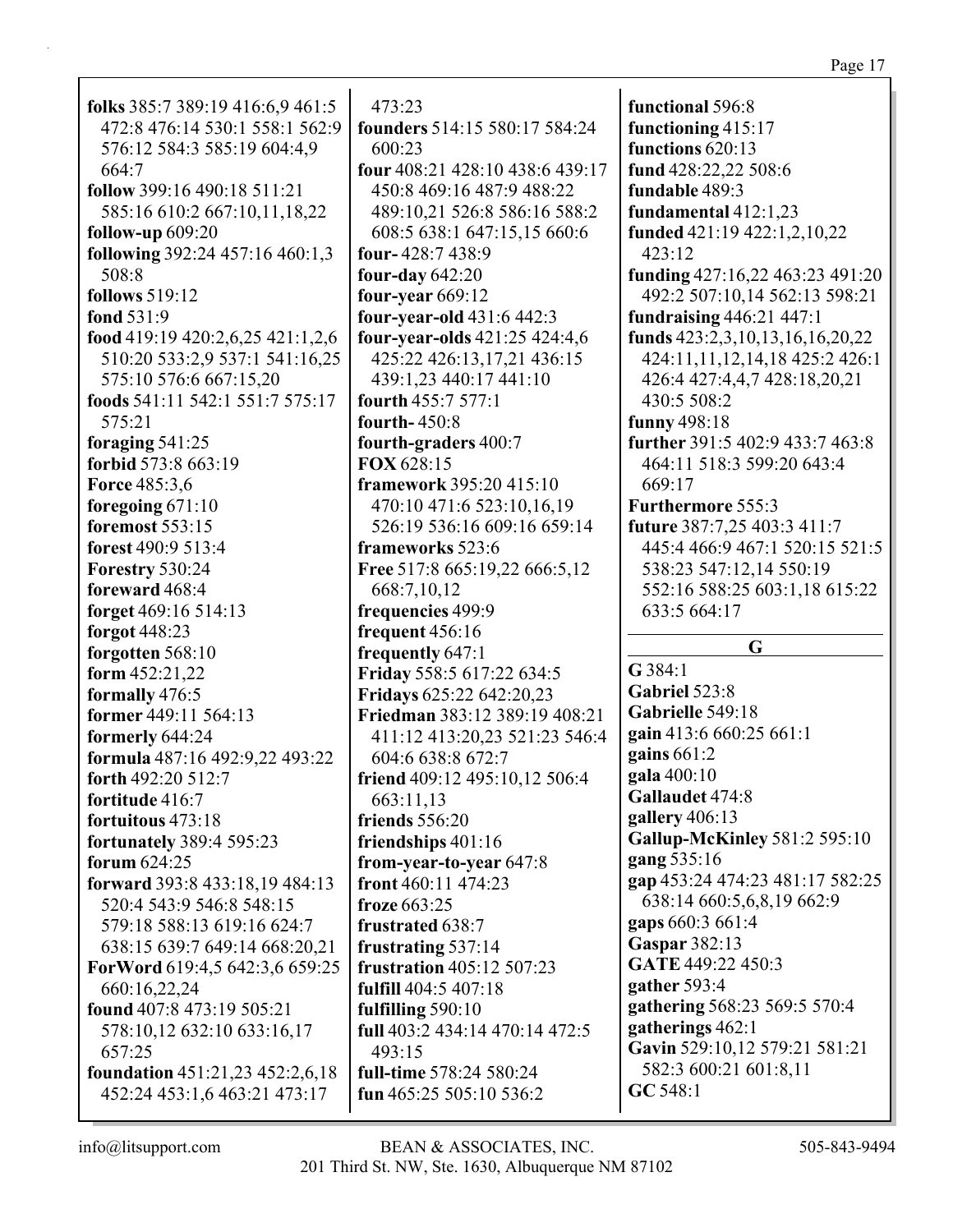| ш<br>ī. |  |
|---------|--|
|         |  |

| gearing $597:14$                 |        |
|----------------------------------|--------|
| general 399:19 404:2 438:5       | g<br>C |
| 632:9 661:22                     | g      |
| Generally 443:13                 |        |
| generated 430:5                  |        |
| generation 538:3 550:19          |        |
| generations 535:1 552:18         |        |
| genuine $639:10$                 |        |
| genuinely 562:10                 |        |
| geographical 647:14              |        |
| George 578:24                    |        |
| <b>GEORGINA 383:5</b>            |        |
| German 509:4                     |        |
| getting 405:10 416:10 417:10,23  |        |
| 418:1,2 425:14 429:17 430:17     |        |
| 448:11 456:21 480:14,25          |        |
| 483:16,17,21 489:6,6 494:20      | g      |
| 496:14 498:20 499:14 502:9       |        |
| 556:18 559:3 568:8 570:11        | g      |
| 576:6 587:19 629:7 664:19        |        |
| gift 503:4 577:18                |        |
| gifted 407:15 448:7,15 450:4,23  |        |
| 486:8 503:18 589:18 632:15       |        |
| Gipson 383:3 385:23 397:1        |        |
| 427:12,14 464:9 465:11 483:25    |        |
| 498:7 518:10 529:1 599:19        | g<br>g |
| 600:5 669:16 670:10              |        |
| girl $506:6$                     | g      |
| girls $664:8$                    |        |
| give 389:23 392:9,18 405:8,16    |        |
| 413:10 426:2 438:2 443:7         |        |
| 445:20 462:3 480:11 484:23       |        |
| 491:3 492:13 522:1 538:18        |        |
| 551:2 575:21 627:13 644:5,6,7    |        |
| 644:8 661:12 666:11              |        |
| given 405:20 469:7 487:13 502:6  |        |
| 550:10,12 554:2 589:5 629:10     |        |
| gives 434:3 474:14 539:4 547:3,4 |        |
| 631:12 653:24                    |        |
| giving 406:9 501:24 537:16       |        |
| 541:18 577:22 626:9 644:3,3      |        |
| 661:11                           |        |
| glad 385:8 399:8 449:13 461:6    |        |
| 496:2 576:5,8,15 581:21 588:1    |        |
| 642:1 653:24 662:6 663:1,13      |        |
| 665:4                            |        |
| glaring $460:7,8,9$              |        |
| <b>GLENNA 383:7</b>              |        |
|                                  |        |

**glitch** 415:12 **Global** 449:6,8 **go** 386:25 389:13 390:1 391:5 407:13 409:16,17 416:3,22 419:2 430:22 432:20 433:14 439:16 446:25 448:11 450:2 451:18 457:1,13,20 471:17 483:8 490:13 501:17 504:4,4 505:9,9,10 508:17 515:11 521:19 522:3,21 535:10 540:4,5 547:10 553:21 557:10 563:2,3,6 568:9 575:8 577:7 581:14,23 597:4 616:11,11 619:1 629:7 630:12 641:12 648:22 653:3 655:20 657:11 662:24 663:1 665:8,9 666:9 **goal** 527:15,16 588:25 609:12 658:7 **goals** 394:11,12 401:19 403:16 404:6 405:23 408:7 469:8,11,13 469:17 486:13,18 488:13 500:7 500:8 525:15,19 543:14 581:25 588:23 589:22 608:2,3,5,7 609:7,9 641:16 643:5,9 **god** 482:12 573:8 664:1 **goes** 428:24 432:6 444:24 503:18 511:10 515:3 **going** 385:1 388:16 391:21 396:20 404:12 405:2 413:24 414:5 415:4 417:25 420:6 424:9 424:21 427:13,24 430:1 433:2,5 433:5,17,19 434:12 435:13 436:4 438:19 439:20 442:21 445:20 447:7 448:10 457:1 458:6 459:22,23 460:13,14,15 460:18,20 461:18,21 465:16 467:10 470:5 472:8,23 480:13 484:12,16,17 488:10 490:2,6 491:21,25 492:5 493:7 494:10 496:5 499:15 503:7 507:6,7 511:4 513:24 514:16,17,17 515:16 517:7 519:9 520:3 521:14,15 522:18 524:7 526:13 528:23 533:20 534:16 535:25 536:14 538:22 542:16 544:13 546:20 549:12 557:11 562:16 566:8,25 569:3,6 570:20 571:12 575:16,23 588:7,15 590:1,14 591:20 593:11 602:1 609:2 612:18 614:2,21 615:1 621:23 622:1 623:18 625:15,15 628:9 630:6,7 633:7 634:6 642:2 591:15 595:4,5 597:5 623:4,17 649:11 657:19,20 658:10,12

644:22 645:10 646:2 647:20,21 658:8,8,9,12,24 659:3 664:15 665:1,9 668:21 **going-out** 400:15 **Goldschmidt** 487:11 **Gonzales** 613:9 **good** 389:14,15 390:3 393:25 396:18 397:15,22 407:4 408:24 411:15 414:2 415:18 418:5 430:15 458:8 465:19,20 467:18 471:14 472:7,11 488:18 490:3 494:11 499:13 504:17 507:4 515:6 519:13 521:19 528:20,25 529:11,11 552:9 555:7,12 556:23,25 557:11,24 567:12 576:24 578:20 587:16 588:3,5 592:16 598:4 602:4 607:4 612:9 612:13,14,14,16 629:4 630:5 631:25 636:8 639:3 651:15,16 656:13 663:11,13 667:11 668:25 **gorilla** 572:15,18,23 **gorilla's** 572:18 **gosh** 504:22 505:13 514:19 **gotten** 648:19 **governance** 415:19 429:10,11 527:22,24 547:22 548:6 559:15 579:13,20 583:15 587:13 639:9 **governing** 397:20 472:15,17 529:13 579:24 580:4,6,9 581:14 583:19,21 586:4 587:3,12 592:1 608:25 **Governor** 646:19 **grabbing** 409:9 **grace** 399:14 420:18 **grade** 395:11,14 401:20 403:10 405:10 407:14,23 409:5 431:2 432:16 435:24 446:23 458:12 468:18 469:6 484:14 486:2 487:13 504:9 563:6,7 590:20,25

659:10 **grade-level** 402:22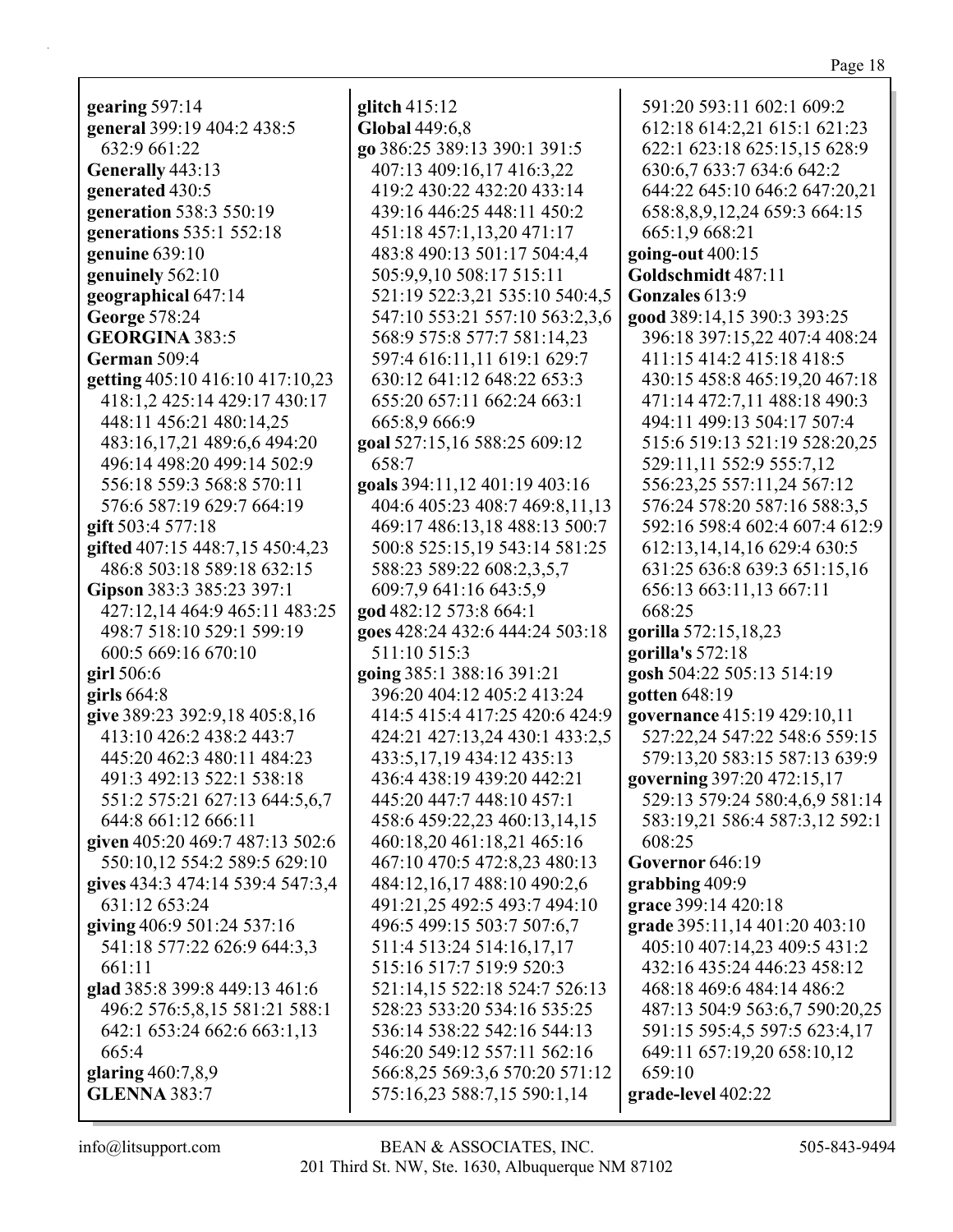| graded 487:23                    | 482:10 485:9 486:14 487:10     | han         |
|----------------------------------|--------------------------------|-------------|
| grades 391:15 395:15 398:9,11    | 488:11 549:11 586:14 606:13    | han         |
| 400:23,24 404:4 414:4 430:22     | groups 407:23,24 606:12 607:7  | han         |
| 431:13 467:20 486:22 524:11      | grow 413:18 461:3 481:22       |             |
| 526:14 552:6 554:9 576:8,9       | 494:20 497:24 541:5 547:18     | han         |
| 605:7 609:25                     | 551:13 553:1 560:16 582:9      |             |
| graduate 446:14 461:4 499:21     | growing 393:22 469:3 546:24,25 | han         |
| 501:19 546:20 552:21 561:25      | 547:9,9 563:12 588:9 606:24    | han         |
| 577:25 622:16 631:16 648:23      | grown 398:11 408:8 476:24      | hap         |
| 662:24 663:4                     | 541:14 558:25                  |             |
| graduated 568:12 622:12 632:4    | grows $406:22$                 |             |
| graduating 562:17 622:14         | growth 393:19 394:1 401:25     |             |
| 632:12                           | 464:2,3,4 468:23,25 497:25     | hap         |
| graduation 480:18 607:23         | 517:18,19,20 525:3,6,8 554:9   |             |
| 616:15,15,18 618:5 623:5         | 562:22 580:21 585:11 586:7     | hap         |
| 669:12                           | 599:11,11,12 606:8,10,12,15,20 |             |
|                                  |                                |             |
| grand 487:3                      | 606:23 607:2,4 641:17 658:8,11 | hap         |
| grandchildren 538:23             | 658:17 669:8,8,9,12            | hap<br>hara |
| grandkids 534:4                  | grumpy 491:6                   |             |
| grandmas 538:14                  | GSL 572:23                     | haro        |
| grandparents 534:4 535:14        | guarantee 555:17               |             |
| 544:21,25                        | <b>Guard</b> 624:14            |             |
| grandson 446:23                  | Guatemala 513:2                |             |
| grant 493:3,3 500:7 508:15 547:2 | guess 415:24 417:13 454:1,16   |             |
| gratitude 391:1                  | 462:13 463:6 507:5,9 560:17    | hard        |
| grave 413:3                      | 561:5,21 579:17 587:17 588:8   |             |
| gray 432:22                      | 588:11,14 594:11 631:6 639:12  |             |
| great 411:3,4 415:4 421:9 429:14 | guessing 467:11                | haro        |
| 429:22 447:10 449:4,9,13         | guest 557:5                    |             |
| 462:10 482:1 484:9,20 489:12     | guests 524:5 537:20 656:7      |             |
| 491:2 492:4 503:4 504:12,17      | guide $667:7$                  |             |
| 542:23 546:14 549:3 550:5        | guided 581:17 582:7            |             |
| 553:23 554:8 559:8 564:23        | guidelines 433:13 667:18,22    |             |
| 566:7 571:25 572:11 638:13,16    | guiding 555:15                 |             |
| 638:17 639:6 650:6 661:4         | Guinness 514:25                |             |
| greater 421:10 434:12 558:11     | guy 514:7,7 663:13             | hea         |
| 562:8 606:14,14 661:1            | guys 455:4 504:13 648:15,16    | heal        |
| greatly 526:7                    | 651:14 665:5                   | heal        |
| green 418:21 506:25 549:14       |                                |             |
| Gregory 487:11                   | $\bf H$                        | heal        |
| grew 636:12,14 662:22 663:11     | hair-on-fire 479:9             |             |
| 665:16                           | half 597:24 634:17             | heal        |
| grilling 459:4                   | half-a-year 660:25             | heal        |
| grit 478:8                       | half-hour 438:2                |             |
| grocery 533:4                    | Hall 382:12 456:13             |             |
| ground 490:25                    | halls 398:23                   | hea         |
| groundbreaking 560:2             | <b>hammer</b> 459:23,24        |             |
| group 403:1 473:14,24 475:10,10  | hand 419:2 504:23 671:16       |             |
|                                  |                                |             |

**handed** 471:23 473:16 528:14 **dled** 425:24 **hands** 409:10,22 511:4 572:19  $26:14$ **hands-on** 554:19 588:21 614:18  $21:10$ **hang** 456:4,13,14 **ging** 602:5 **pen** 490:20,22 494:17 500:20 506:5 514:9 541:2 544:18 562:9 564:17 569:7 573:9 576:13 588:16 **pened** 410:15 451:1 500:10 513:9 596:4 614:15 637:25 **happening** 481:20 499:20 577:20 596:22 638:13,16 **happens** 415:17 563:8 **happy** 430:9 577:15 614:14 **harassment** 410:10 **hard** 455:18 480:24 485:15 491:16 492:24 495:16 530:8 542:14 560:9 574:15,22 575:15 590:14 629:8,13 632:9 637:19 641:7 642:18 648:12 651:10,18 653:15,17 **hard-of-hearing** 468:2 494:13,24  $95:13$ **hardworking** 398:19 **Harvard** 477:13,20 **harvest** 541:10 **hate** 579:14 **head** 414:3 527:25 529:3,16 561:12 580:11,13,14 581:6,7,13 581:21 582:20 585:17 586:12 2:3 659:8 **ding** 589:15  $\lim_{2} 535:12$ **health** 397:10 411:25 412:4,10 528:3 554:24 555:7,13 667:24 **lth-and-safety** 395:23 396:6 397:2,12 **healthy** 575:25 626:18 **hear** 401:15 414:22,25 446:16 544:15 545:7 554:15 556:25 568:13,13 588:1 593:2 **heard** 396:1 409:21 414:9 440:3 440:10 566:8 596:18 602:19 609:23 637:1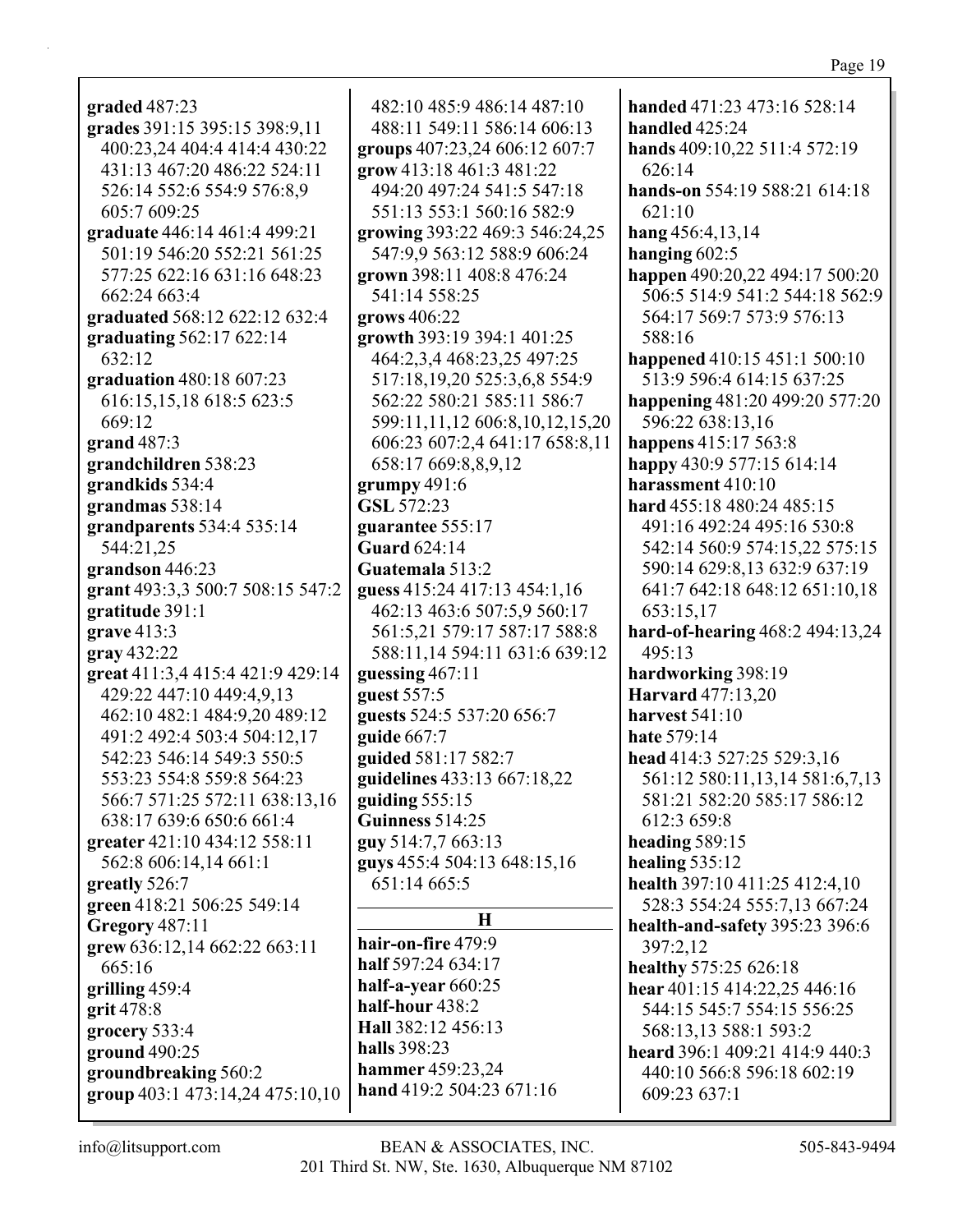honored 530:3,5 538:13 **honors** 553:2 hope 391:3 408:16 484:6 488:5 546:9 552:14 557:15 558:10 560:11 570:9,17 575:6 576:14 598:6 hopeful 481:21 490:2,19 493:7 508:19 hopefully 386:22 388:20 389:5 415:7 416:20 417:1 494:1 508:18 519:22 521:18,18 546:21 562:25 588:3 589:25 602:8 604:3 Hopewell 633:25 hoping 566:19 573:20 589:20 628:6 649:13 665:5 hospital  $477:14,20\,514:3,5,13$ host  $401:12$  541:10 hostile 408:5 hosting  $597:15$ hours 482:7 527:6 609:1 633:19 house 462:13 548:9 households 396:12 470:22 528:9 610:21 611:2 houses  $421:24$ housing 548:10,11 568:4 How's  $494:10$ hózhó 539:20,20 545:21 hub 570:2.10 huge 484:7 530:12 572:19 582:25 597:22 660:5 **human** 397:18 476:1 humor 597:17 Hump 558:4 hundreds 636:24 Hunters  $540:18$ hurt 492:5 husband  $556:16$ hustle 489:9 hybrid 475:19  $\mathbf{I}$  $\Gamma$  633:7 **IAIA** 616:4 624:11 **Idaho 636:21** idea 410:8 429:14 430:3,7 475:11 475:25 492:16,18 496:9 506:2 506:16 507:9 508:4 571:8

hearing  $468:2$  472:4,5 475:16 479:13 483:8 485:10 491:16 496:9,18 499:4,17 500:6 501:4 501:7,22 503:11 510:7,8 522:11 586:20 hearing-disabled 501:23 hearing-impaired 501:2 heart 505:13 heartfelt 490:5 hearts  $519:7$ heartwarming 401:15 heat 537:5 heavy 475:3 617:20 held 400:10 404:24 432:16,25 486:11 671:12 hello 405:2 494:8,9 529:14 551:3 553:8,10 556:14 631:8 634:14 634:22 653:13 help 402:11 403:1 405:22 407:9 409:25 410:1,21 412:17,21 446:4 448:3,4 461:23 492:1 493:8,24 494:1 504:14,19,20,24 504:25 532:23 535:21 536:14 544:5 547:18 548:11 552:11 554:1 558:13 560:12.15.15 561:25 562:5,6,14,14,14,25 565:14 568:15,16 569:21 571:12 585:6,10 591:20 592:23 595:14 648:15 662:20 helped 542:18 551:9 556:19 565:9 618:4 632:11 637:4 helpful 463:1 571:10 597:11 613:21 614:4 helping 414:12 423:20 540:9 552:10 568:11 597:13 614:6  $653:20$ helps 393:1 397:10 544:16 557:2 hereunto  $671:15$ hesitate 388:25 467:8 520:4 604:2 **Hey** 504:24 Hi 498:4,5 630:19 633:2 high  $393:17396:16399:22$ 413:12 468:11 482:18 486:7 500:12 501:14 528:12 532:12 543:6 618:11 629:24 651:10 661:10 high-flying 504:8

high-functioning 501:23 high-income 457:12 high-needs 493:4 508:15 higher 392:4 401:24 417:14 500:22 525:22 532:7 605:22 606:9,16,18 609:25 646:3 higher-level 500:23 highest 464:3 517:19 599:11 669:8 highlight  $411:5$ highlights  $544:20$ **hike 401:4** hikes 540:5,6 555:11 hip-hop  $633:24$ hire 402:7 568:17 576:25 hired 580:23 hiring  $478:20\,479:3$ Hispanic 453:24 455:5,11 456:10 456:22 457:9 461:8 657:2 663:3 663:12 664:24 665:9 Hispanics 454:25 historical 533:13 history 473:4 537:17 543:25 633:8 hit 492:10 495:13 496:8 500:25 508:19 659:8 hits  $495:10$ hitting  $495:22$ hogan  $537:19542:18$ hogans  $547:6$ hold 400:11 403:8 432:21 546:18 holding 527:23 625:7 holistic 524:15 539:19 544:11 580:19 Holy 662:18 home 399:10 446:4 515:9 530:22 545:13 554:16 556:17,24 557:3 557:10 578:2,14 592:25 593:2 614:2,17 621:18,18 653:4 homelessness 633:13 homes 400:6 401:13 441:20 531:5 567:24 568:25 honest  $580:1, 586:19$ honestly 431:9 432:2 503:16 honesty  $587:11$ honey 513:23 514:23 515:10,12 **honor**  $554:10$ honorable 528:25 545:8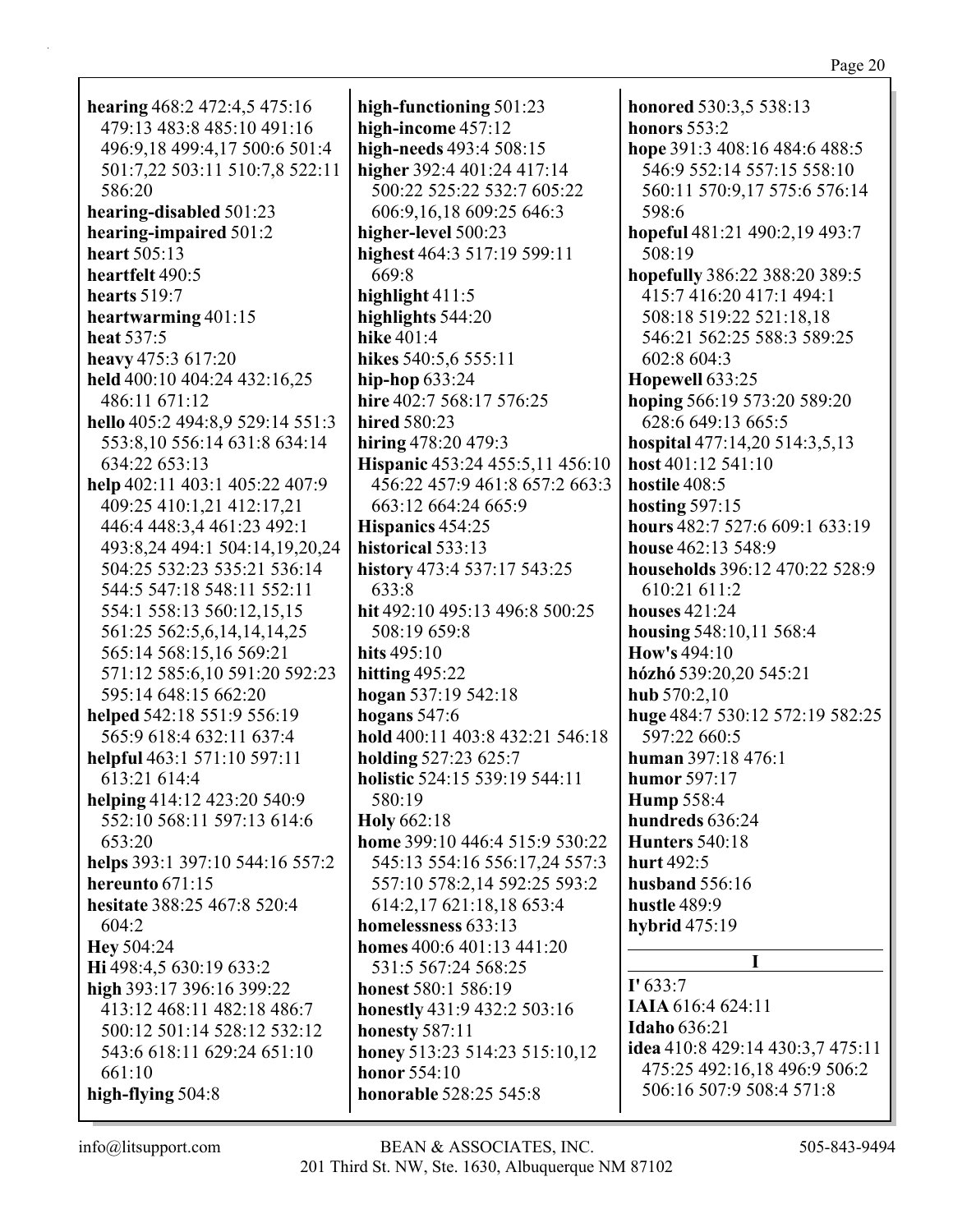**ideal** 477:5 **ideally** 658:8 **ideas** 542:10 635:16 **identification** 416:19 527:11 607:22 609:24 **identified** 417:16 423:23 473:19 528:5 533:19 560:14 582:16 584:3 586:7 610:4 619:23 **identifies** 586:6 **identify** 396:19 397:10 411:18 424:12,24 428:13,17 453:6 472:8 480:6 528:22 535:3 585:10 610:4 619:1 **identifying** 396:2 424:7 582:21 643:5 659:13 **identity** 537:13 555:1 **IEP** 527:5 565:12 620:10 **IEPs** 449:23 564:9 565:23 566:21 **illustrate** 411:21 **image** 430:5 **imagine** 416:10 482:6 506:2 **immediate** 456:24 635:8 **immediately** 398:23 660:7 **immense** 411:25 **immigrant** 636:11,11 **immunization** 397:5,8,9 528:6 **immunizations** 415:13 **impact** 491:21 493:12 555:20 **impacted** 405:9 526:7 **impacts** 532:9 **impairment** 499:5 **implant** 482:17 **implementation** 403:13 660:23 **implemented** 402:4 470:1 641:24 642:2,24 659:24 **implementing** 402:14 566:1 642:18 649:2 **importance** 411:25 551:8 **important** 387:5 398:24 400:14 402:1 412:1,8 466:7 469:15 488:13 520:11 522:11 523:14 523:24 536:7 538:21,24 541:17 543:13,15 548:5 551:20 555:5 596:7 602:24 635:2 665:7 **impressed** 549:2 599:3 629:1 **improve** 462:8 502:1 618:5 624:23 **improved** 552:7 615:15

**improvement** 527:8 **improvements** 546:2 **improving** 607:25 **in-house** 400:22 **in-state** 595:17 **inaudible** 411:22 **inching** 664:21 **incidences** 531:19 **incline** 524:19 525:12 607:25 **include** 403:14 453:1 589:22 605:17 **included** 442:7,16,17 517:5 617:9 619:19 **includes** 402:21 554:20 **including** 400:3 404:1 523:11 532:9 660:4 **inclusion** 499:8 **income** 532:14 **incorporated** 652:9 **incorporates** 399:14 621:24 **incorporating** 622:1 **incorrect** 450:18 564:1 595:24 **increase** 394:14 524:19 526:4 **increased** 446:10 469:22 607:21 607:21 **incredible** 484:14 601:14 **incredibly** 586:5 600:23 **independence** 413:6 **independent** 413:12 551:22 **index** 396:13 470:23 494:1 528:11 611:3 **Indian** 540:20 **Indiana** 662:25 **Indianapolis** 665:17 **indicate** 469:10 549:8 557:22 **indicated** 468:3 605:23 640:4 **indicates** 494:18 511:1 **indicating** 386:19 **indication** 415:16 556:9 **indicator** 395:8 470:11 527:4 608:6 **indicators** 395:7,20 486:3 609:16 **indices** 393:19 394:3 468:23 525:3 606:8 **indigenize** 589:23 **indigenized** 572:1 **indigenizing** 578:9,15 **indigenous** 534:20 550:24 551:8

551:22 575:11,14 584:14 601:2 **indigenous-ized** 578:13 **individual** 399:17 403:12 437:3 592:9 615:21 **individual's** 403:23 **individualized** 626:8 **individuals** 402:25 424:8 426:9 620:22 659:16 **indulgence** 519:15 **industries** 530:23 **industry** 530:24 531:1 **influenced** 393:3,4 394:10,20 **inform** 455:16 487:24 **information** 387:7,17 388:12 393:1 454:16 466:9,18 516:10 520:14,22 591:12 602:25 603:10 604:22 **infrastructure** 531:2 635:3 **initial** 469:25 526:13 **initially** 479:2 **initiative** 477:22 554:11 **innovation** 608:6 **innovative** 536:19 **inquiries** 635:7 **insight** 637:7 **insist** 461:7 **insistence** 456:8 **inspections** 667:19,24 **inspiration** 577:21 **inspired** 542:19 630:20 637:14 **inspiring** 552:15 567:3,8 **instance** 631:13 **Institute** 475:8 500:6 633:10 **institution** 435:15 **institutions** 533:20 **instruction** 402:12 449:3 567:12 617:21,23 618:3,25 619:21 620:4,11,11,15 621:1,3,4 640:23,25 642:8 661:15 **instructional** 544:4 554:12 579:5 581:3 **instructions** 433:12 **instructor** 449:11 645:6 **instrument** 446:14 449:3,14 **instruments** 406:1 445:18 446:15 462:15 **insurance** 463:2,7 **insure** 463:5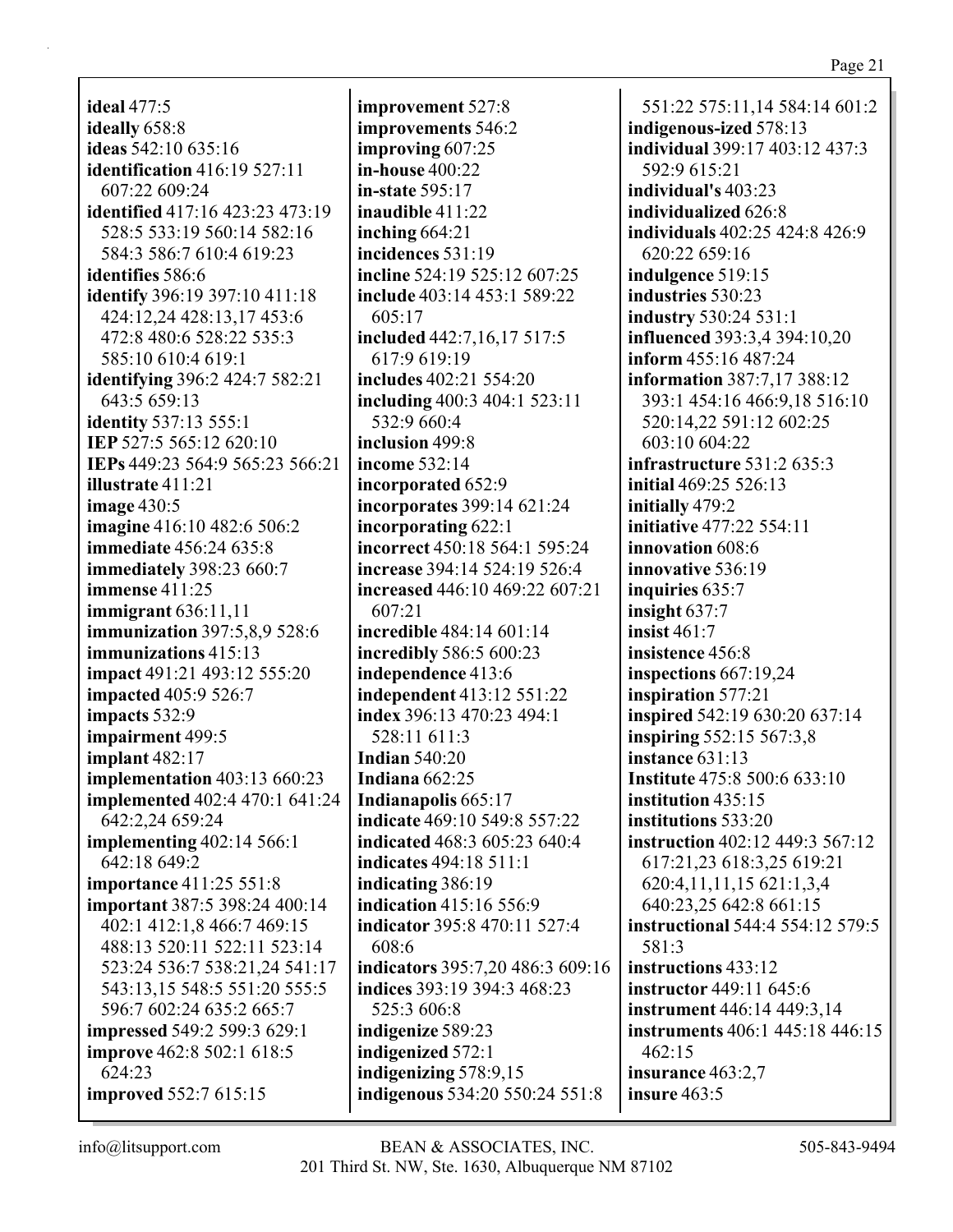**intake** 555:9 **integrated** 496:3,10 497:5 662:15 **integration** 496:2,5 **integrator** 461:7 **intelligent** 634:3 **intend** 412:12 **intended** 404:17 628:19 **intends** 406:23 **intent** 411:18 435:7 478:11 **intention** 415:8 585:16 587:9 **interact** 663:5 **interdisciplinary** 480:4 617:2 621:8,21 **interest** 645:8 **interested** 478:5 540:19 562:10 **interesting** 447:15 502:5,14,18 543:8 579:22 588:17 622:5,7 655:25 665:16 **interests** 551:17 615:20,21 **intergenerational** 535:12 544:22 **internal** 402:4 **international** 401:6 **internationally** 406:19 484:6 **internet** 461:17,19 621:18 **internship** 480:11,13 **internships** 408:12,12 414:10 **interpretation** 432:23 652:20 **interpreters** 514:22 **interrupted** 445:10 **intervene** 409:25 660:8 **intervening** 411:1 **intervention** 402:17 478:15 618:19,21,23 619:3,4,14,20,24 620:2 623:13 642:24 643:1 658:1,2 659:2,5,12,16,18 **interventions** 402:10,12,14,19 403:6 617:23 619:2,7 620:16 624:7 642:7,19,21 659:20 **interview** 449:25 **interviews** 408:13 **intimate** 441:19 **intonations** 574:19,22 **intrigued** 478:3 **introduce** 576:22 594:20 612:17 613:13 **introduced** 412:18 478:2 578:6 **introducing** 661:5

**invest** 577:10 **invested** 637:23 **investing** 577:10 **invited** 476:21 **inviting** 537:20 **involved** 474:21 541:24 556:21 565:23,24 569:10 **Iowa** 476:21 **irregardless** 543:10 **irrigating** 541:8 **isolated** 513:5 **issue** 387:15 395:2 397:2,12 416:19 417:19 423:24 424:15 424:23 427:1 433:25 434:24 439:20 453:7 466:16 492:22 499:8 520:21 528:6 540:8 568:4 603:8 607:3 610:13,14 623:10 **issues** 385:6 388:1,3,10,10 460:7 467:2,4 521:6,8 526:11,12 527:6 532:19 533:11 536:3 539:17 564:15 586:17 603:19 603:21 **Istation** 392:3,8,13,20 393:4,11 393:15 394:10 416:20 418:7 458:1,11 **it'll** 588:17 628:2 **item** 425:17 426:14 **items** 425:13 522:16 **J J** 384:6 **J-1** 656:16 **Jade** 556:7,8,11,14 **JAEGER** 383:14 452:11 **Jail** 517:8 **Jamie** 613:11 630:17,19 **Jane** 397:15,16,22 399:7 420:10 420:13 421:13 436:23 437:24 438:7,14 439:6 440:2,8,21 441:4,13,16 445:1,24 446:7,10 446:19 447:4 448:1 449:15 450:16 451:5,10 454:1,9 455:6 455:13,23 456:11 462:12 463:15 **January** 386:22 387:25 388:18 404:20 417:24 442:22 467:1 521:5 603:18 644:7,7 **January/February** 388:7

**Japan** 449:4,11 **Jaycee** 408:22,24 **JaZeb** 636:7 **Jerry** 382:12 663:12 **Jill** 397:19 **job** 382:25 408:15 411:4 494:21 565:18 566:11 577:5 578:14 614:13 637:23 671:25 672:2 **jobs** 568:8 625:20 **joined** 637:15 **joining** 522:11 **joint** 625:7 **Jon** 636:10 **JonZeb** 636:7 **Joseph** 612:25 **journey** 530:3,4 **joy** 569:24 **jump** 393:6 607:9,16 **jumped** 476:19 **June** 549:2 **junk** 533:9 **justice** 524:9 **K K** 384:7 391:15 398:9 404:4 438:10 467:20 511:9,9 **K-through-6** 650:1 **K-through-8** 424:13 425:1 **K-to-2** 392:2,9,9 458:14 **Kansas** 578:1 **Karen** 383:10 389:10 391:10 396:22,25 418:7 431:2 442:13 457:21,23 458:8 462:18 467:16 467:24 478:20 486:2 515:19 522:21 524:1,2 528:18 536:6 542:24 548:19 605:2,3,25 611:1 611:7,16,21 612:6,11 644:15 **KARYL** 383:4 **kayaking** 505:9 **Kayla** 529:14,14,23 530:2 532:19 532:25 536:5 544:22 545:20,20 546:5 548:21 557:23 563:9 564:20 568:21 571:4,7 574:10 576:18 578:9 579:3 584:19 589:11 592:22 594:5 595:5,9 596:2,12,17 597:2,12 598:5,20 **keep** 422:2 427:21 481:22 483:18 583:11 586:8

Page 22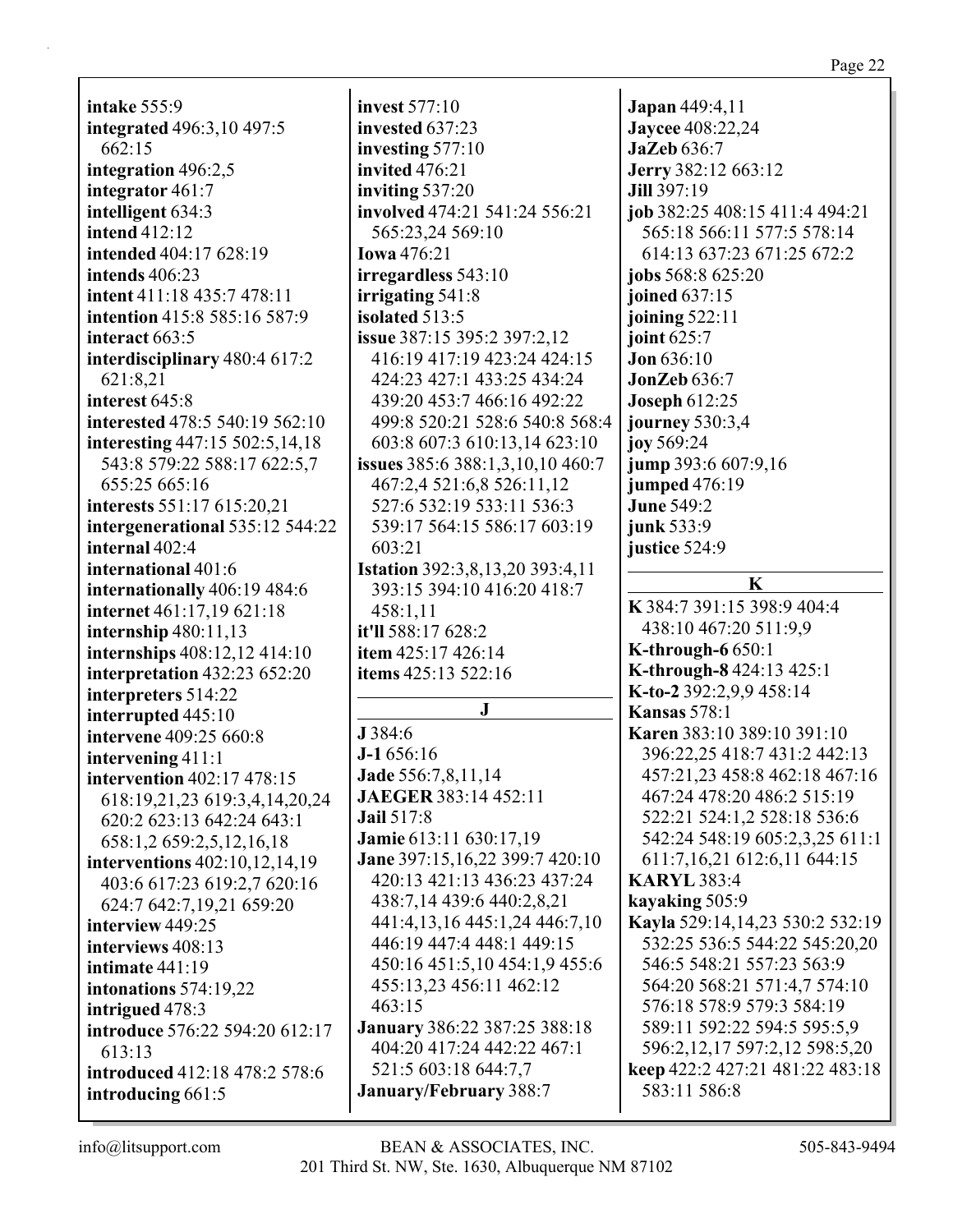**kept** 620:20 **key** 490:4 533:22 621:6,7 **kicker** 652:21 **kid** 485:19 486:12 502:24 569:12 631:21 **kidding** 440:13 654:4 **kiddos** 432:20 **kids** 406:5 419:1,2 422:22 423:8 430:20 440:1 446:20 448:3,9,15 450:9,21 455:25 456:1 457:3 459:7,13,14 461:9,10,10,13,14 462:11,11 475:15,21 476:1,10 477:3,8,8 478:4,4,16 479:13,14 479:15 480:24 481:6,9,12,12,15 484:24 485:16 486:7,8,8 487:4 487:7,9,9,21 488:1 493:4 494:14 496:2,5,9,11,14 497:5 497:18,23 499:21 500:12,14,15 500:19,21,23 501:7 502:14,21 503:13 504:17 506:16,17 508:17 512:21 513:9 553:4 556:17 557:10 565:11 567:18 570:20 571:13 573:21 577:6 632:16,21 648:2 649:9 650:9 658:10 659:9,13,17 661:2,4 664:23,24 668:24 **kids'** 451:8 **killed** 653:9 **Kim** 472:14,15 503:22 513:25 **Kimberly** 503:25 514:1 613:5 **kind** 393:13 394:6 416:12 425:17 427:8 435:5 441:24 443:11 447:14 450:3 461:18 473:18 474:15 478:14 486:14 489:9,17 490:17 492:23 496:2,15 513:6 514:11 534:20 543:5 544:11 547:19 559:25 561:19 566:2,8 573:5 578:18 580:2,5 581:9 583:11 584:10 585:2,3,7 586:8 593:15 601:13,16 643:13,14 646:20 647:24 655:7 658:4 **kindergarten** 400:22 410:7 424:5 424:6 425:21 428:1,8 430:21 431:7 432:18 438:15 439:2,9 440:9,12,22 463:24 **kindergarteners** 441:10,12 **kindergartens** 431:12 432:4

**keeps** 430:3 475:15

**kinds** 460:23 461:2,9 498:12 534:3 570:17 648:20 658:23 663:5 **king** 511:9,10 625:10 **kitchen** 420:15,22 668:2 **knew** 440:5 495:2 498:8,19 620:16 644:18 **know** 388:14,17 389:4,6 391:13 392:8 393:5,18 409:7 415:6 416:2,16 420:3,4 421:11 422:25 423:5,19 424:4,5 425:3,9,12 426:2,12 428:20 432:6,10,11 435:5,9,11,11,13 436:6 438:19 439:6,22 440:3,19 441:19 443:18 450:1,11,22 451:17 453:10,11,21 455:17 456:5 458:1,23 461:5,15,15 462:3,4 467:20 468:11 472:4,19 474:5 481:25 482:5,12 483:6 488:6,19 490:14 491:15 492:17 493:20 493:24 494:4 497:3,9,12 498:24 498:25 499:11 501:25 502:7 503:16 504:5,6,11,14 505:6,17 506:3,7,20 507:3 508:9,20 509:11 511:1,2,8,25 514:16 515:5,9 516:19,20 519:24 521:13 523:1,22 528:16 529:21 530:7 532:13,17 533:12 534:10 535:13,20,23 536:12 537:25 538:15 539:8 540:11,12 543:8 543:11 544:21,22 545:2,3,4,5,6 545:11,11 547:1,3,5,11,17,18 547:22 548:9 551:6,18 552:12 556:6,8,10,22,24 558:15 559:6 559:14 560:1,13,14 561:21 562:5,9,14,15,19,22 565:10 566:9,11,12 568:4,7 569:14,16 569:20,25 570:12 571:8,14 573:11 574:24 575:7 576:7 578:24 579:4,15 584:2,12,25 586:16,21 587:2,6,18,19,21,25 588:3,4 590:6 591:2,18 592:23 593:7 594:12,23 595:25 596:4 596:18 597:8,13 605:6 606:6 614:25 615:6 616:19 619:8 628:8 630:2 631:18,22 640:14 643:6,10 645:21 646:11 648:4,6 649:3,21 652:3 653:6 655:14,15

657:2,21 658:14,23,25 665:16 666:8 667:12,15,22 668:5,8,16 **knowing** 503:11,12 579:24 **knowledge** 544:25 550:25 552:24 554:19 589:20 **known** 580:25 622:23 **knows** 388:14 554:1 631:20,22 **Koko** 511:24 512:2,3 **Ks** 421:25 422:9,13 426:18,21 **kudos** 470:4 473:14 572:2 611:1 **Kylee** 578:23 **L L** 384:9 **La** 625:6 650:16,18 **lab** 477:6 **lack** 420:22 421:5 560:21 **lady** 494:15 **lag** 470:14 610:19 **laid** 585:6,15 **Lake** 548:8 **land** 401:4 488:21,22 489:17 524:16 540:10 541:2,4,20 542:2 552:1 643:2 **land-based** 540:22 **landlord** 417:17 **language** 384:6 395:23,25 467:19 471:19,24 472:13 475:4,12,14 479:13,15,16 480:17 481:17,18 481:19 496:22,23 500:9 509:2,6 509:13,17,17,18 510:17,18,23 511:5,16,18 512:5,9,10,14,20 512:21 513:10 515:9 517:14,20 527:10 533:14 538:14 543:24 544:2 554:14 556:4 572:23,23 573:14 574:10 592:20 593:3,12 594:3,7,11,13 596:1,3,22 597:6 597:9,17,19,21,22 598:3,7,11 598:17 609:17,22,24 610:5 615:14 619:24 639:13,14,22 640:5 650:22 657:10,10,13,14 657:15,22 658:1 660:15 661:8 661:23 664:18 **languages** 499:19 500:17 509:7 509:14 574:17 592:21 593:16 593:18,19 597:24,24

**LANL** 625:18,19 **Lannon** 405:10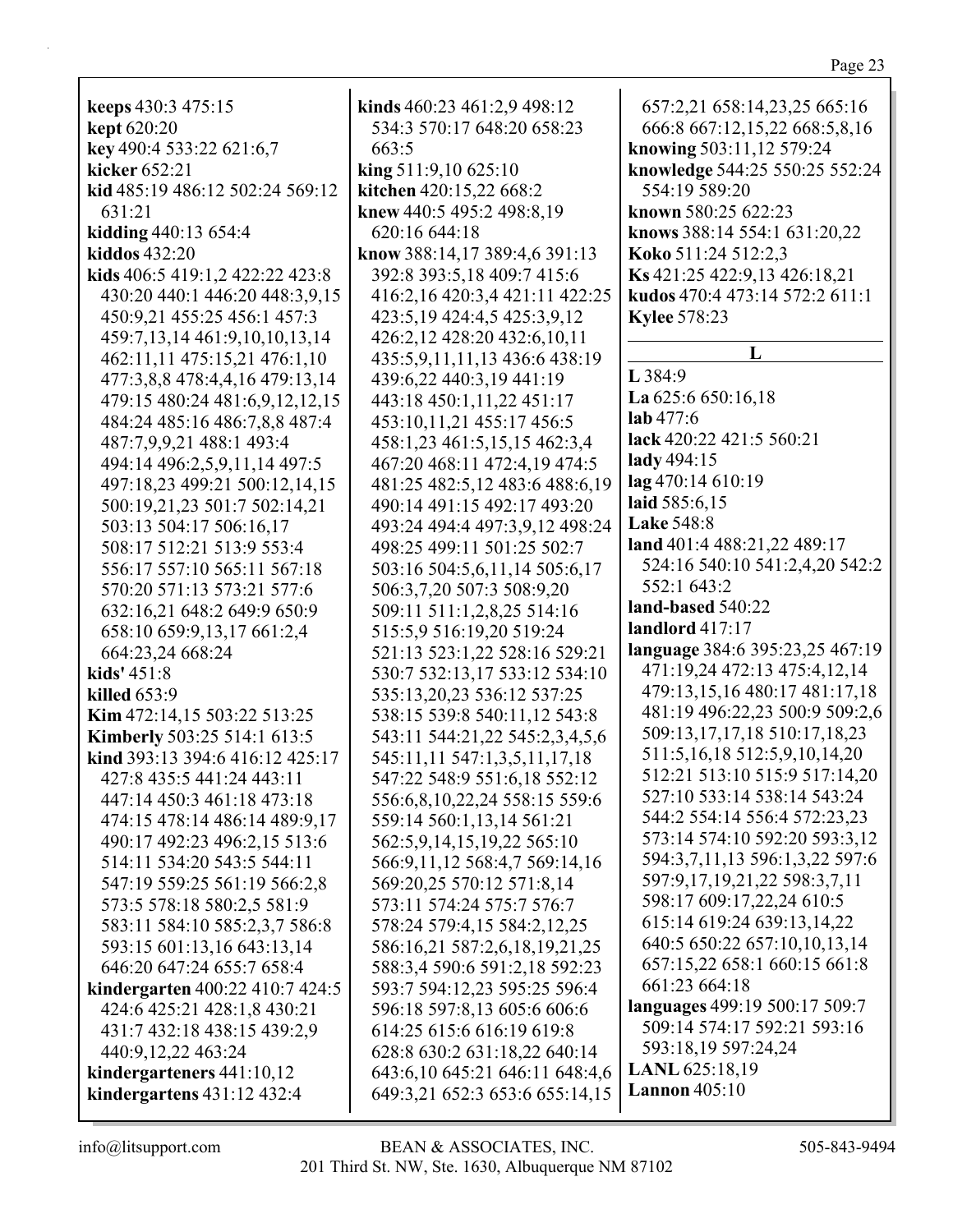| laptops $621:16$                     | 477:15 494:20 496:9,17 502:20    | liability 668:23                      |
|--------------------------------------|----------------------------------|---------------------------------------|
| large 393:11 398:15,20 435:4         | 536:1,2,25 537:3,3,4,5,5,19      | liaison 383:12 564:2                  |
| 455:9 485:12 640:15                  | 540:24 542:7 543:13 544:23       | library $541:13$                      |
| large-scale $412:10$                 | 546:11 550:21 554:20,23          | license 480:10 483:11                 |
| larger 441:21 484:25 593:16          | 569:11 571:24 584:18,21,22       | licensing $483:11$                    |
| <b>Las</b> $664:20$                  | 588:20 589:25 615:10 616:25      | licensure 480:10                      |
| late 453:11                          | 617:3,24 620:1 621:5,10 623:19   | lieu 469:17                           |
| laugh $638:3$                        | 624:5,24 655:3,18,19 663:8       | life 399:23 506:21 541:17 573:21      |
| laundromat 570:3                     | leased 646:17,20                 | 574:11 629:17 657:3                   |
| law $404:21$ $431:17,19$ $438:19,20$ | leasing $417:7,9$                | lifelong 404:6 406:16 636:22          |
| 439:5 440:13 628:22                  | leave 394:5,19 446:13,14 570:20  | light 418:21 549:14 637:5 646:18      |
| laws 450:12 489:5                    | 588:6 640:19                     | lights 529:25 539:21                  |
| laws- $482:15$                       | leaves $493:19641:1,2$           | <b>liked</b> 478:2                    |
| lawsuit 459:18 482:16                | leaving $629:13$                 | likelihood 388:15                     |
| lawyer $645:7$                       | led 406:2 538:6 542:23           | likes $642:3$                         |
| LCPS 483:7,18                        | <b>lede</b> 559:6                | limb 658:9                            |
| lead 403:10 441:4,5 550:14           | ledges $503:3$                   | limit $434:17$                        |
| leader 545:22 559:3 560:6            | left 408:21 411:13 472:14 561:10 | limited 388:22                        |
| 582:13 584:20 623:3,4,7,9            | 612:24,25 637:7 640:14 656:8     | line 419:16 425:13,17 426:9,14        |
| 632:11 635:8                         | $\text{legal }404:21$            | 448:11 595:12 615:19 627:4            |
| leaders 390:7 522:11 534:17          | legibly $405:11$                 | 649:10                                |
| 535:24 538:1 542:8 547:9             | legislation 419:20               | lines 409:11 483:22                   |
| 550:11,13,18 579:5 600:24            | Legislative 400:4                | linguistic 589:2 637:6                |
| 601:16 604:15 625:7                  | legislature 459:23,24 460:15     | linguistically 523:5,19               |
| leadership 500:6 522:9 523:10        | 507:6                            | linguistics 512:9                     |
| 523:13 532:23 535:22 538:11          | lends 541:15                     | link 514:23 538:21                    |
| 539:13 540:7 542:7 546:12,19         | length $641:16$                  | links 552:18                          |
| 585:6                                | lens 390:17 481:7                | $\lim 515:1$                          |
| leading 480:15 523:23 534:21         | LeRouge $631:24$                 | <b>list</b> 431:15 434:19 435:4 456:5 |
| 542:13 552:23 597:3 621:1,3          | less-than-expected 468:25        | 549:10 553:7 556:5 591:17             |
| leads 567:18 595:2                   | lessons 537:20 566:20 582:15     | 595:20 645:6                          |
| learn 400:22 408:4 433:21            | 593:12                           | listed 462:24 490:8 524:25 525:2      |
| 449:13 461:11 472:2,5 510:23         | let's 421:15 486:21 495:14 520:8 | 526:22 591:3                          |
| 511:7 512:5 523:17 535:21            | 567:5 575:8 579:11 641:1         | listen 495:17                         |
| 537:17,17 541:19,19,20 542:1,2       | letter 401:20 432:6 522:19       | listening 579:23 660:3,9              |
| 542:3 594:12,15,15,22 597:8,13       | 528:13,14                        | lists $462:19$                        |
| 614:6 622:20 662:15 663:16           | letter-writing 449:7             | <b>literally</b> 505:18 582:18        |
| learned 458:10 510:17 530:13         | letters 396:4 408:13 511:8       | <b>literature</b> 597:11,25           |
| 534:18 536:18 538:8 542:15           | 527:13 610:7                     | little 385:6 386:14 387:1 391:24      |
| 550:14 557:9,9 579:10 589:17         | letting 440:3 636:16             | 392:6 393:6 415:7,24 418:23           |
| learner 454:8 464:4 537:11           | level 392:10 407:14,23 409:14    | 434:4 436:10 441:18 442:9             |
| 594:6 599:13 607:14 630:23           | 414:3 441:5 458:12 473:7         | 443:2,5 452:17 453:11,18 458:4        |
| 669:10                               | 491:22 582:13 608:23 653:8       | 462:1 465:23 466:2 468:6 479:7        |
| learners 395:23 396:1 406:17         | 658:10 659:10                    | 498:9 504:17 505:3,17,18 506:6        |
| 418:12 453:19 454:5 517:21           | leveled 393:23 607:17            | 508:14 511:11 514:7 525:12,21         |
| 527:10 607:19 609:22,25 610:5        | levels 400:20 403:10 407:13      | 530:7,15 544:9 549:23 559:22          |
| learning 400:16 403:11,21 405:7      | 409:5,8 414:16 418:18 543:20     | 567:25 574:12 577:12 579:17           |
| 406:1,17 413:10,17 436:10            | leverage 475:22                  | 587:18,23 588:11 591:16               |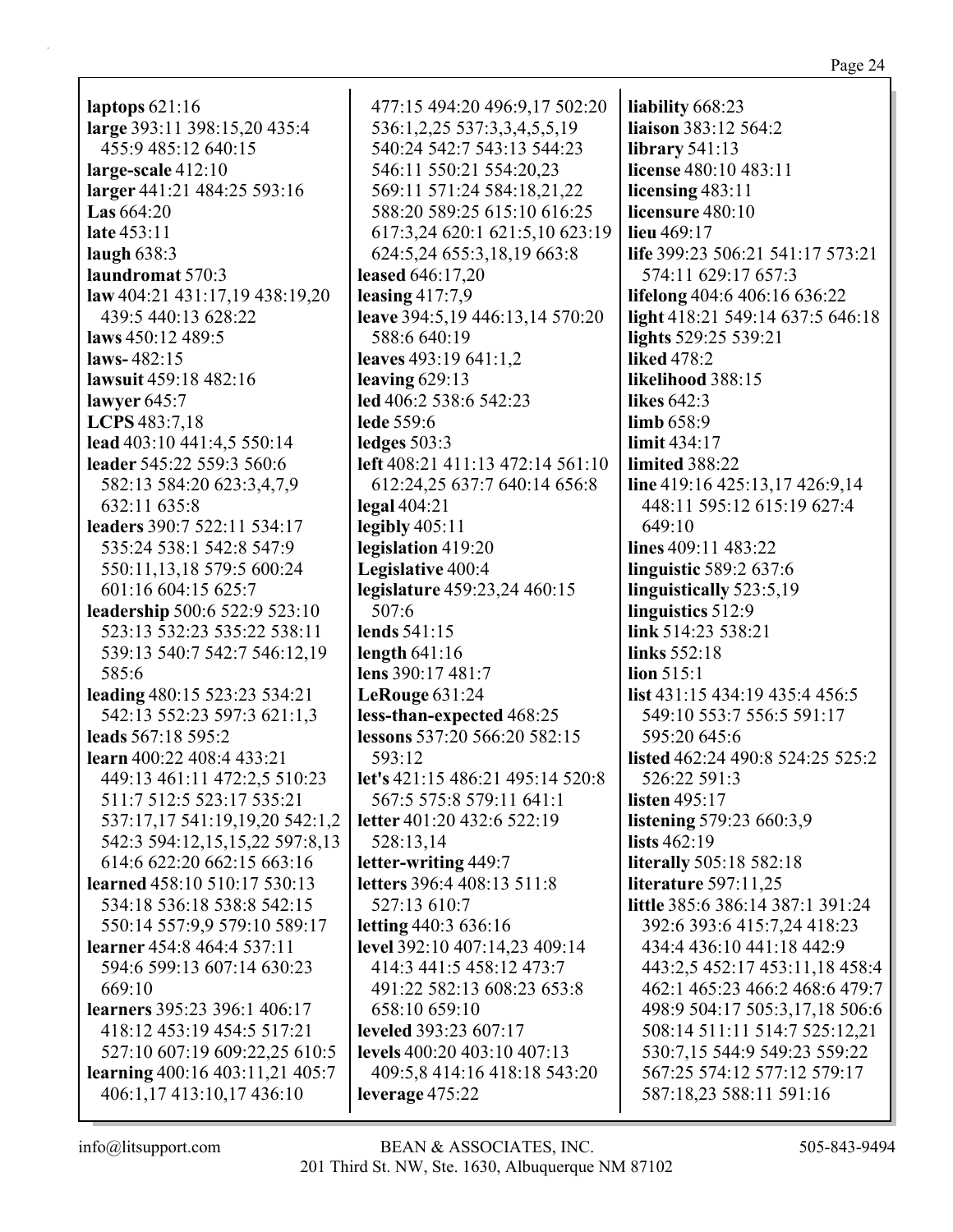605:15 606:19,20 607:18 627:25 640:6 641:14 642:5 643:18 644:22 647:4 656:5 657:4 665:18 **live** 399:12 532:6 541:20 567:21 578:10 **lived** 513:3 534:18 **lives** 412:5 484:8 505:19,19 555:1 564:2 655:15 **living** 498:12 573:7,12 578:22 584:6 **loan** 490:22 **local** 421:1 478:18 531:4 540:14 548:8,8 569:4 614:12 616:14,19 625:13 626:1 632:2 655:16 **located** 454:24 455:5,6 530:21 646:8 649:21 **location** 455:1 **lockdown** 470:19 **log** 397:5,9,13 415:14 528:6 **Logan** 407:2,4 **logs** 397:8 618:2 **long** 415:13 432:7 440:9 444:20 444:22,24 472:17 505:24 510:21 536:6 594:16 598:1 627:22,23,24 633:8 656:8 **long-time** 506:14 **longer** 419:21 655:15,21 **look** 395:5 416:22 434:4 437:15 439:14 440:14 446:12 449:15 461:24 468:20 470:14 474:4 480:22,22 481:5 485:23 490:24 505:15 507:9 516:11 532:3,20 538:11 544:11,12 547:5,8,19 562:21 567:17 580:10 581:14 588:13 589:14 593:6 611:20 620:19 625:20 641:14 642:14 668:21 **looked** 402:3 433:11 454:11 483:14 484:10 497:19 531:10 534:17,19,20 581:11 642:12 662:18 663:25 **looking** 393:8 402:20 403:3 435:14 453:20 454:18 461:19 471:9 474:10 487:2 516:12 526:18 544:3 546:11 548:13 580:18 587:22 593:10,20 606:2

626:11 627:5 638:15 **looks** 415:10 545:11 580:20 588:14,21 627:16 640:7 **loop** 413:3 **Lopez** 654:8 **los** 460:12 493:2 499:7 508:14 **lose** 465:24,25 637:22 **losing** 453:24 533:13 576:11 **loss** 472:4,5 **lost** 531:13 581:7 640:12,13 641:11 656:6 663:21 **lot** 390:23 416:13 419:5,8 429:15 441:19 442:6 446:1 448:2,11 450:22 453:18 454:24 456:2,9 456:16 462:7 469:17 473:18 479:14 496:25 502:19,23 503:7 503:15 510:24 511:4,6,7 512:23 513:3 530:13 531:4,13,23 532:9 532:16 534:15 535:5,6,13 536:10,18,19 537:7,8,20 539:17 540:5 541:1,22 542:10,19,23 543:2 544:23 548:13 556:19,20 559:16 563:4 571:15 573:13 575:13 576:4,11 584:2,7 586:20 587:3 593:12 594:7 595:9,11,13 596:21 597:7 606:10 615:2,2 619:9 631:22 641:11 642:8 647:23 648:19 649:4 653:17 657:10 **lots** 446:21 447:1 545:8,22,24 645:1 **lotteries** 432:25 **lottery** 398:13 418:20,25 419:11 430:20,23,25 431:7,11,19 432:3 432:8,15,18,20,21 433:12 434:25 435:7 448:4 459:10,13 461:12 **lotterying** 432:10,12 **louder** 549:23 **Louella** 529:2 531:25 535:5 542:24 546:25 560:19 564:5 565:1 576:21 578:21 581:1,9,17 581:20 582:7,22 584:21 585:10 586:3 **Louella's** 585:23 **love** 445:17 446:19 450:20 484:11 537:8,21 540:10 589:22

**loving** 578:14 614:18,18,19 **low** 419:11 446:1 543:5 **lower** 396:14 470:25 525:21 528:19 611:5,5 644:1 **lowest** 395:10,15 401:25 402:15 437:17 464:4 492:18 517:20 599:12 606:22 607:3 669:9 **luck** 598:4 **lucky** 577:6 651:12 **Lunas** 460:12 **lunch** 519:15 665:22 666:5,12,14 666:15,16 667:9 668:3,4,7,11 668:13,14 **Lunches** 665:19 **Luther** 625:10 **luxury** 660:19 661:11 **Lynn** 477:1 **M M-I-K-K-E-L** 551:4 **Mabry** 382:12 456:13 **MacBook** 621:16 **mad** 503:8 **Madam** 390:4 391:12 397:23 407:3 408:23 411:14 417:8 422:5 430:11,14,24 431:16 432:13 433:8,23 434:5 448:21 451:25 452:20 457:17,20,23 459:17 467:17 471:3,4 472:10 483:25 484:19 492:3 496:6 499:24 510:13 515:20 516:22 517:11 522:5 524:4 527:19 529:10 548:22 553:10 559:5 560:23 571:19 574:4 579:21 588:19 591:5 592:4 604:12 605:4 613:18 627:12 649:14 653:10 654:2 656:3 659:8 662:2 665:13 **Maestas** 613:10 **magazine** 419:1 456:1 459:7,15 **magnificent** 436:3 **main** 442:2,5,11 527:13 596:14 **maintain** 398:14 401:17 641:7 **maintained** 401:20 **maintaining** 403:19 **major** 554:6 **majoring** 651:14 **majority** 487:4 543:19 659:17

606:8 611:9 621:3 625:19,25

601:19 646:23 648:25 653:20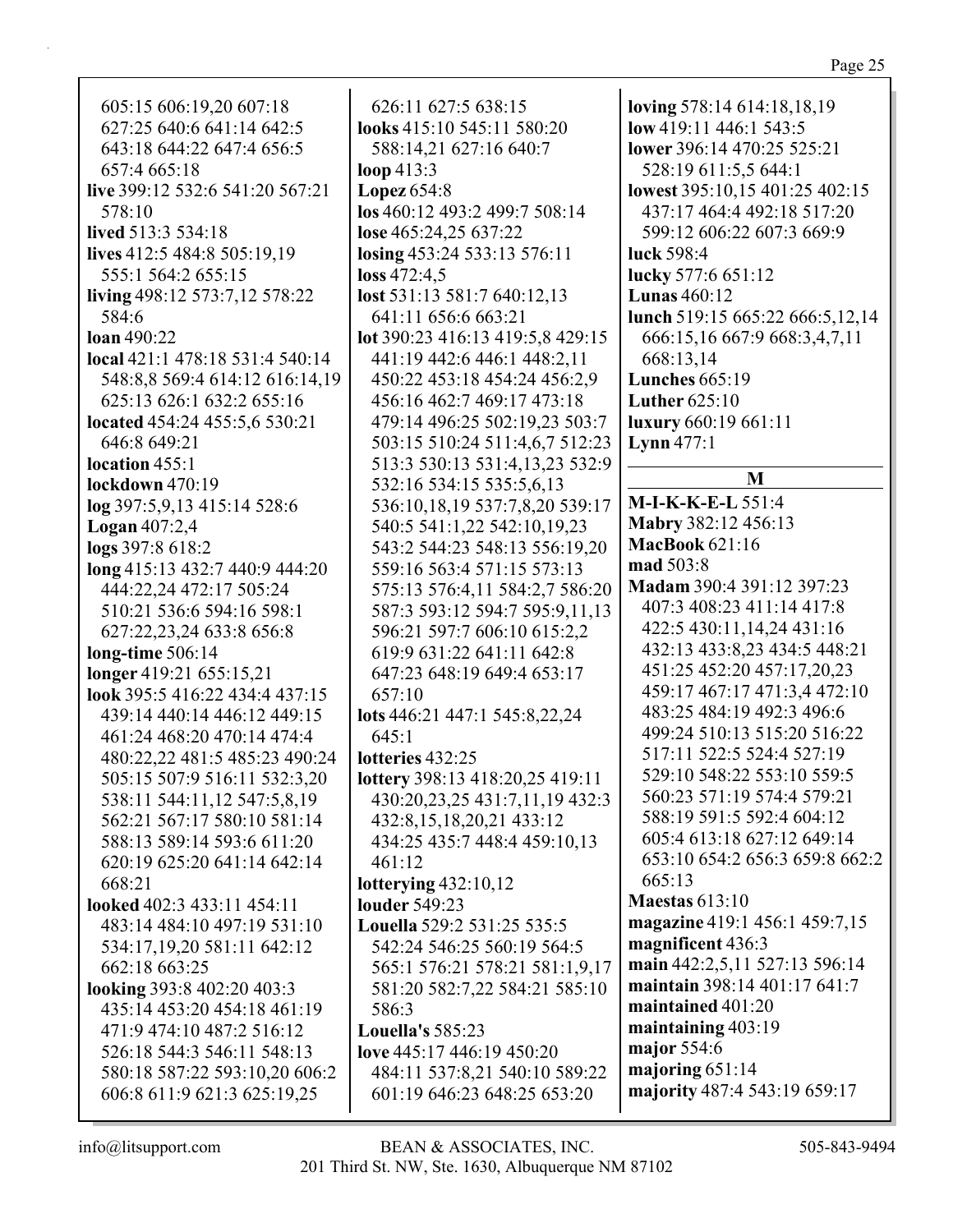**making** 387:2 430:18 516:8 520:2 **male** 554:22 **man** 637:14 653:1,2,4 **manage** 412:4 **management** 403:8 527:23 **manager** 397:18 398:18 612:23 **managers** 586:15 **mandated** 492:14 **mandates** 403:18 **Mann** 633:25 **manner** 429:20 440:15 **map** 545:2 644:1,2 **mapping** 545:4 **MAPs** 643:25 644:12 658:5 659:1 **March** 610:3 **Marine** 624:14 **mark** 383:15 525:8 **marked** 527:8 **market** 418:1 477:6,7 533:6 **marks** 559:3 638:24 **married** 494:17 577:7 **marry** 478:14 **Martin** 625:10 **Martinez** 465:20 467:22 469:23 471:13,22 472:10,12,20 484:19 485:7 486:1 488:18 489:13 490:1 491:6,10,13 492:3 494:3 494:9,11 496:6 498:2,5 499:24 501:6 502:3,13,18 507:4,11,14 508:4,6,13,25 509:8,12,22 510:8 511:17 512:15,19 513:12 513:18,24 516:2 519:8 **Martinez'** 514:14 **Mary** 397:15,16,22 399:7 420:10 420:13 421:13 436:23 437:24 438:7,14 439:6 440:2,8,21 441:4,13,16 445:1,24 446:7,10 446:19 447:4 448:1 449:15 450:16 451:5,10 454:1,9 455:6 455:13,23 456:11 462:12 463:15 **mascot** 484:11 514:16 515:6 **master** 397:5,9 617:25 618:1,18 642:25 **master's** 499:14 **MASTERS** 647:17,20 648:22

**material** 609:10,13,16 **materials** 564:24 606:2 **math** 391:22 394:7,10 408:7 450:2,10,15,18,20,24 469:3 487:1 524:20,23 525:5,9 539:6 543:18,20,21 552:7 565:4 588:24 589:7 590:3,7 606:19,21 607:4 618:11 619:8,10 623:11 641:2 658:17 **mathematically** 487:12,22 **matter** 450:7,9 460:5 537:10 559:16 587:12 618:21 630:1 637:9 643:1 671:14 **MATTHEWS** 404:12,23 423:14 427:11,19 429:16 432:13 433:23 451:25 452:20 453:4 455:21 463:4 **Matthews'** 413:25 **mature** 400:19 **Maya** 552:10 **MC** 522:20 **McKinley** 530:16 **McLean** 477:13,20 **meal** 665:23 **meals** 667:8 **mean** 422:15 438:24 447:24 482:5 484:1 495:11 498:25 506:14,21 512:12 515:8 584:13 588:2 640:12 651:15 652:24 664:3 667:10,14 **meaning** 392:16 393:25 487:5 **meaningful** 400:15 590:2 616:23 622:19 **means** 394:22 429:1 469:3 500:17 533:2 551:8 574:11 **measure** 497:11 537:4 594:23 **measurement** 478:8 **Measures** 644:16 **meat** 533:6 575:13 **media** 419:5 456:2,9,12 461:20 **median** 532:14,14 **medicine** 575:10 **medicines** 542:14 **meditation** 555:17 **meet** 395:22 402:5 403:1,10,18 406:25 462:14 470:11 526:21 543:19 608:3,7 609:8,12,14 643:5,9 647:12,19 658:7

**meeting** 382:10 385:2 387:14,25 388:8 402:17,19 411:10 428:12 444:10 466:15 467:1 493:19 500:4 520:20 521:5 561:7,11 565:12 580:9 585:5 586:4 603:6 603:18 623:21 641:25 654:8 672:3,4 **meetings** 403:8 414:13,25 534:24 535:7 566:22,22 **Meets** 395:14 641:18 **Melarie** 613:8 **Meljorie** 549:20,24 **Melody** 441:5 **member** 383:4,5,5,6,6,7 472:17 583:12 584:16 608:25 630:20 **members** 390:4,4 398:20 432:14 433:24 452:1 472:10 484:19 492:3 496:7 499:24 503:25 514:1 515:21 522:6,13 527:20 529:1 538:4 547:16 548:1 550:2 583:5,5,9 584:4,15 588:2 591:6 592:5 604:13 613:2,8,11,18 652:11,11 **Membership** 394:14 **memories** 531:9 **men** 539:2 651:17 **mental** 412:10 555:13 **mentally** 551:14 **mention** 456:7 462:13 533:1 581:20 654:6 **mentioned** 414:10 486:2 527:17 544:22 545:20,21 560:4 568:22 569:20 581:21 610:18 650:16 654:12 **mentors** 620:23 **mentorship** 480:25 **menu** 667:15 **Mesoamerica** 513:1 **message** 420:4 421:8 543:11 **met** 394:12 395:6 401:19 469:13 470:6 476:25 487:11 494:15 512:22 525:19 526:15 543:1 554:12 609:4 613:12 631:1 641:15 642:1 648:9 **method** 391:18 398:25 399:10,13 404:1 407:12 410:12 427:21 428:24 429:1 433:1 449:3,12,13 **methodology** 403:20 428:16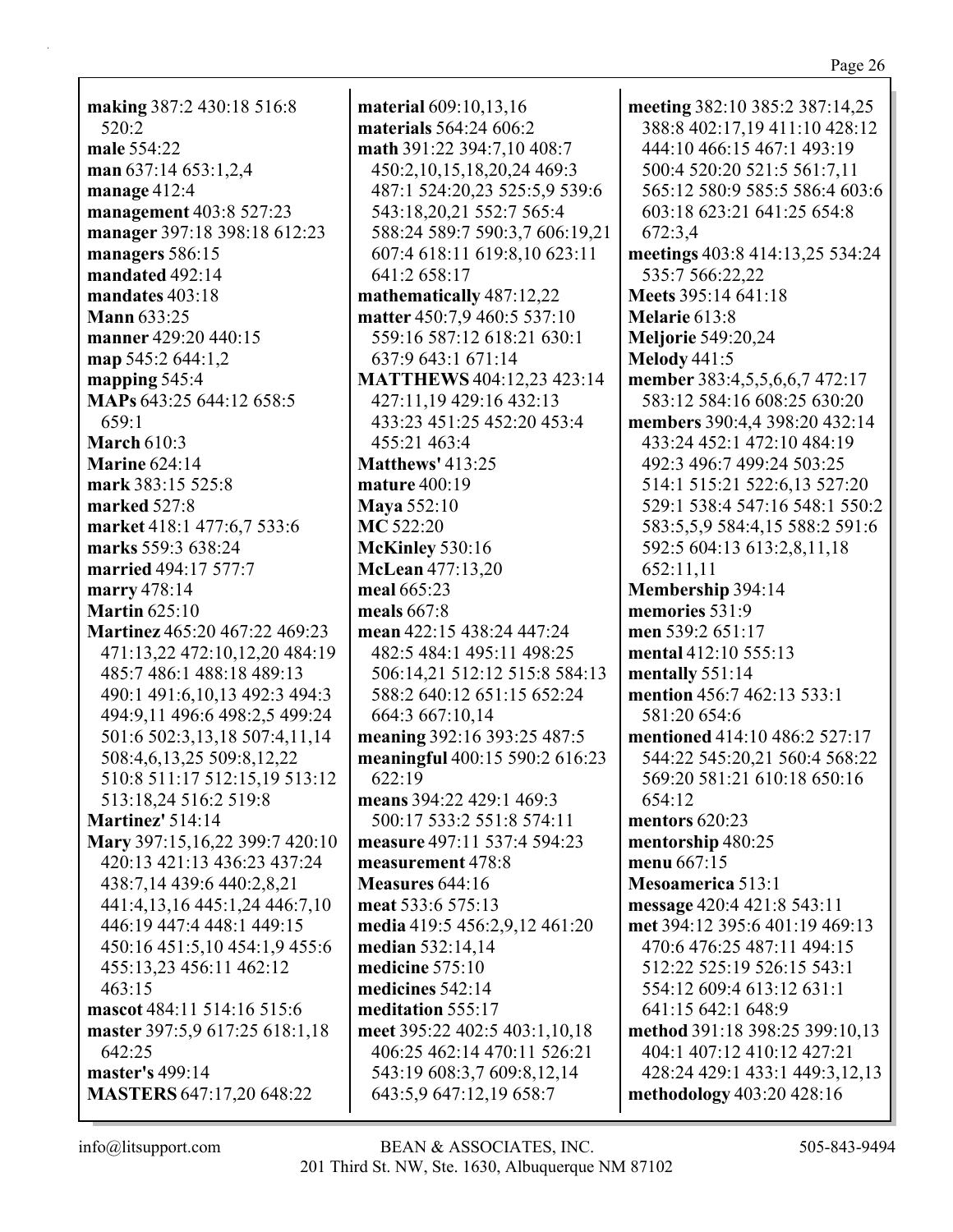| methods 391:18 409:7 461:24                   |        |
|-----------------------------------------------|--------|
| 541:23                                        |        |
| <b>Mexican</b> 509:16,21                      |        |
| Mexico 382:2,13,22 396:13 398:3               | m      |
| 401:2,11 404:21 438:20 440:20                 | m      |
| 449:22 450:12 459:7,14 463:25                 | m      |
| 475:4 478:19,23,23 479:6,25                   |        |
| 485:2,4 513:19 517:15 528:11                  | m      |
| 530:22,22 542:25 558:12                       | m      |
| 570:25 577:15 599:7 611:3                     |        |
| 615:16 616:6 624:12 625:15                    |        |
| 628:22 633:3,14 634:9 638:15                  |        |
| 640:18 644:23 650:22,23                       |        |
| 651:11,12 655:11 664:14,23                    | m      |
| 666:24 669:5 671:2,9,12,13,21                 |        |
| <b>Mexico's 575:14</b>                        | m      |
| Michael 586:14 630:17 631:9                   | m      |
| Microsoft 625:17                              |        |
| middle 384:5 386:13 391:14                    | m      |
| 397:17,24 398:8,16 399:11                     | m      |
| 401:1,10 407:6,7 408:8 409:1                  | m      |
| 410:7,9 411:17 414:5,16 416:12                | m      |
| 463:11,17,20 464:3 477:23                     | m      |
| 499:7 517:19 578:25 599:12                    |        |
| 669:9                                         | m      |
| middle-school 412:8,9 416:14                  | m      |
| MidSchoolMath 619:7,12                        | m      |
| midterm 616:7                                 |        |
| <b>Miera 613:5</b>                            |        |
| migrate $654:16$<br>Mikkel 523:8 549:10 551:3 |        |
| 569:20                                        |        |
| <b>Mikkel's</b> 553:9                         | m      |
| miles 578:10 646:19                           | m      |
| military 556:16 636:12                        | m<br>m |
| <b>Miller</b> 613:9                           |        |
| million 489:11                                | M      |
| millions 570:25,25                            | m      |
| mind 648:10 656:25                            |        |
| mine 414:5 453:15 572:20                      |        |
| minimized 512:20                              |        |
| <b>Minneapolis 476:22</b>                     | m      |
| <b>Minnesota</b> 476:7,18                     | m      |
| minor 415:12 436:11,12                        | m      |
| minute 404:11 448:19 575:5                    |        |
| 628:14                                        | M      |
| minutes 389:20,21,24,25 408:21                | M      |
| 410:25 411:13 413:22 467:14                   | M      |
|                                               |        |

472:21 521:23,24 522:2,2 566:12 581:14 583:23 604:9,10 627:11,14 628:7 659:22 **mis-** 610:12 **misreading** 563:16 **missed** 401:21 556:18 590:24 609:1 **missing** 610:6 **mission** 391:17 394:11 399:12 400:2 404:3 469:8 524:12 536:5 536:7 590:3,8,10 605:8 608:2 609:7 614:10 615:5,8 616:13 637:13 639:13 646:18 654:14 **mission-specific** 589:1 641:15 643:22 **mistake** 396:22 664:12,13 **misunderstanding** 450:19,25 563:19 583:15 **mix** 422:1 479:14 495:7 **mixed** 422:9 425:21 441:3 **mixing** 421:18 422:23 **mobilized** 451:10 **moccasin-making** 538:7 551:21 569:17 **moccasins** 538:8 **mockup** 515:8 **model** 416:6,17 471:25 475:19 479:17 484:9 523:16 531:11 580:18,19 617:1 624:21 625:3 642:24 643:1 654:21,22,25 659:12 **modifications** 566:2 567:6,12 **modify** 402:19 403:17 **mom** 510:11 515:5 557:11 **moment** 512:4 568:10 579:12 580:7,15,24 **Monday** 412:14 558:5 **money** 413:11 422:6,7 423:1,7,9 423:13 424:10,22 425:9,25 446:24 447:6 492:13 507:10 533:24 562:3 **monies** 561:24,25 **monitor** 539:12 **monitoring** 476:9 478:15 583:22 667:21 **Montaño** 455:7 462:20 **Monte** 647:16,21 **Montessori** 384:4 386:12 390:12

391:13,17 397:17,24 398:7,16 398:20,25 399:11,13 401:10 403:19,25 405:4,16 406:9,15,23 407:5,12 408:25 409:6 410:5 411:16 414:4 435:23 437:18 440:23 449:11 450:6 451:2 457:1,3 460:13 463:10,16,20 **Montessori-certified** 440:25 **Montessori-trained** 440:19 **month** 416:21 437:11,12,19,23 446:1 577:1 586:3 **monthly** 586:8 **months** 390:15,25 421:17 440:6 506:7 585:3,5 587:4 663:17 **morning** 389:14,15 390:3 396:18 397:15,22 407:4 408:24 411:15 414:2 418:5 430:15,16 465:19 465:20,23 467:18 472:7,11 528:25 529:11 558:5 612:14 630:5 670:21 **mother** 510:18 545:5 573:2 634:23 **motion** 451:17 464:9 465:15 516:13,18,23,24 517:12,25 519:5 599:18 600:18 669:15 670:15,17 **motions** 510:24 **motivating** 555:9 **MOU** 427:22 429:14 451:21,24 463:22 **mountain** 490:9 530:11,12 **MOUs** 624:10 **mouthful** 476:11 **move** 463:9,18 467:15 468:25 490:22 532:22 543:9 546:8 548:14 559:19 587:14 599:5 604:10 624:7 669:2 **moved** 543:5 559:25 571:20 572:10 639:7 668:6,8 **movement** 493:13 574:13 622:2 641:17 643:25 **movements** 534:21 596:22 **moves** 619:16 **moving** 393:16 469:19 579:18 619:13 644:1 649:14 658:21 664:20 668:17,20,21 **Moya** 472:15 503:25 514:1 **multicultural** 523:5,18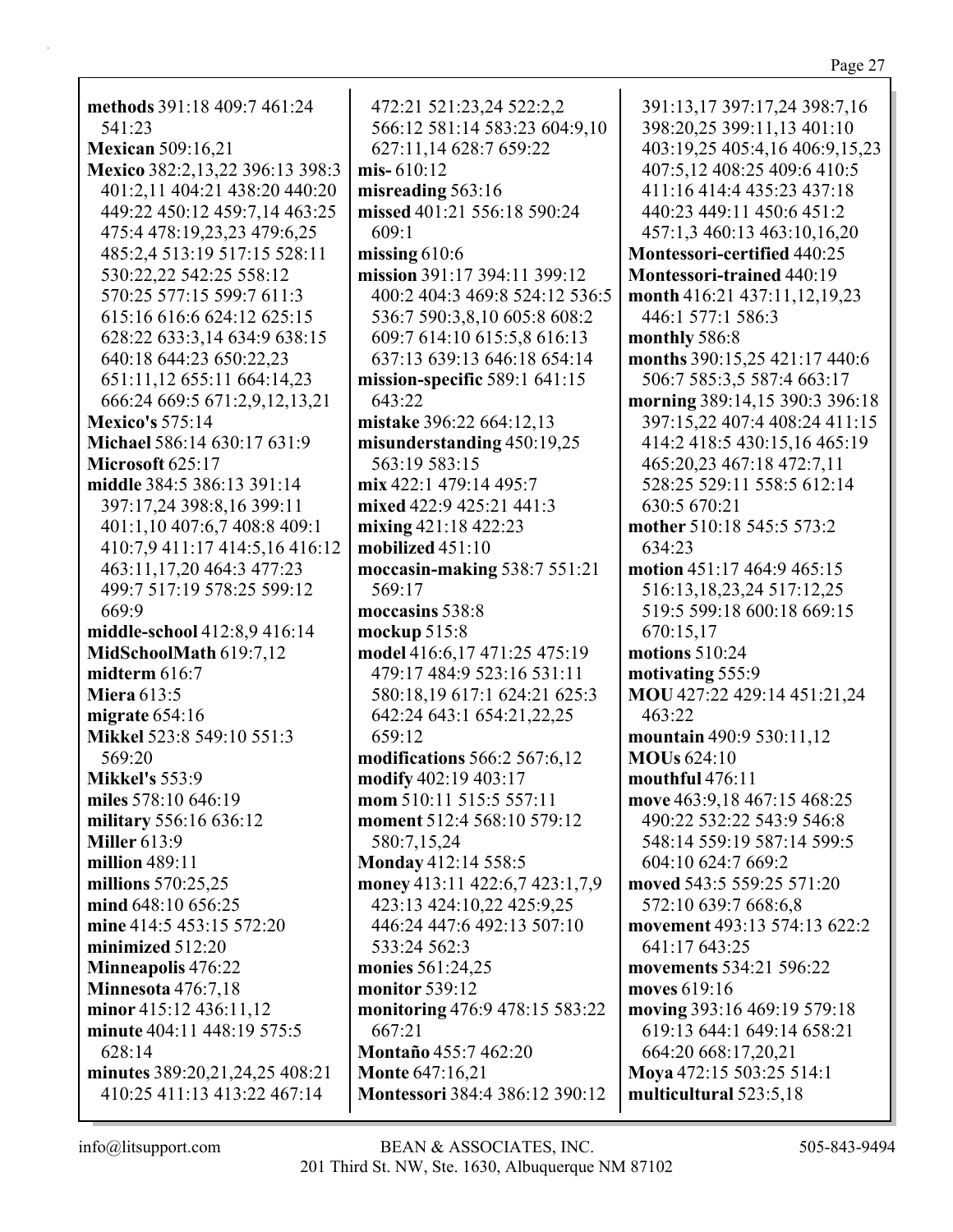| ⋷ |  |
|---|--|
|   |  |
|   |  |

| multiple 400:2 412:12 413:8     | neat 472:24 487:21                                         | 416:20,23 417:19 433:22        |
|---------------------------------|------------------------------------------------------------|--------------------------------|
| 428:20 443:22 481:13 491:17     | necessarily 392:14 500:13                                  | 438:20 440:20 449:22 450:12    |
| 500:15 503:19 504:5             | necessary 412:24                                           | 452:14 459:7,14 463:25 475:4   |
| mural 534:5                     | need 388:15,17 402:16 406:24                               | 478:19,23,23 479:6,25 480:22   |
| music 399:19 404:2 406:2,7      | 407:17 411:5 415:2,14 416:24                               | 484:22 485:2,3,23 495:9,12     |
| 540:16                          | 417:17 432:1,5 433:9,9,14                                  | 498:8 513:19 517:15 528:11     |
| musical 400:8                   | 437:4 439:13,21 441:3 442:23                               | 530:22,22 533:16 542:25 548:3  |
|                                 | 448:3 451:17 458:4,17 463:7                                | 551:17,17 558:12 567:20        |
| N                               | 479:15 482:1,1 486:5,9 496:14                              | 570:25 576:19,25 577:15        |
| N 383:1 384:1,1                 | 496:20 497:3,4,4 498:22 502:1                              | 582:10 599:7 611:3 613:21,22   |
| nail 659:8                      | 507:2 535:2 548:10 549:22                                  | 614:8 615:16 616:6 624:12      |
| naive 514:8                     | 552:11 558:18 571:10 575:20                                | 625:15 626:11 628:22 630:20    |
| name 411:15 414:2 463:12        | 587:19 590:8 591:20 605:12,16                              | 633:3,4,14 634:9 638:15 644:23 |
| 472:11 524:8 529:2,12,14        | 619:23 620:3 653:18 656:25                                 | 650:22,23 651:11,12 655:11     |
| 530:10 549:12,18,20,24 550:1    | 657:25 659:17 663:10                                       | 658:16 664:14,23 666:24 669:5  |
| 551:2,3 552:9 553:8,11 576:24   | needed 402:23 403:17 407:10                                | 671:2,9,12,13,21               |
| 577:24 598:13 612:20 629:4      | 412:21 499:11,11,12 510:21                                 | news 638:23 639:3,6            |
| 631:8 633:2 634:13,22 636:6,9   | 535:21 582:8 614:25 619:1                                  | NFPI 530:25,25 531:12          |
| named 514:24 645:10             | 636:16 649:16 659:16                                       | nice 431:13 494:19 590:16      |
| narrow 603:24                   | needs 387:9 402:5 403:12 405:22                            | 631:19                         |
| narrow-scoped 388:22            | 407:18 417:19 433:11,13                                    | niche 485:15,17                |
| nation 472:1,3 523:7,10 530:24  | 466:10 475:21 476:1 479:15                                 | <b>Nicholas 613:10</b>         |
| 531:7,22 532:6 533:1,18 536:17  | 482:20,21 483:14 486:19 487:5                              | niggling $587:18$              |
| 540:17 548:7 564:3 570:24       | 489:2,2 496:16 497:18 503:14                               | night 539:11 646:12 654:9      |
| 594:6,25 595:16 596:10,18,23    | 503:19 504:5 508:17 512:22                                 | nights $413:9$                 |
| 638:14                          |                                                            | nine 469:16 577:3              |
| national 473:7 477:12 540:20    | 516:13 520:15 524:15,16 527:4<br>527:5 530:20 535:7 554:12 | Nine-to-zero 465:13            |
| 624:13 636:19 650:18            |                                                            |                                |
| nationally 471:25 473:13,24     | 558:13 565:12 569:6 603:2                                  | nine-zero $465:16$             |
| 474:2,20 496:8                  | 615:21 630:25 667:19                                       | Niños 493:3 508:14             |
| native 481:18 500:17 537:14     | negative 411:3 502:17 607:1                                | <b>ninth 649:11</b>            |
| 538:14 556:4 571:7 573:7        | negatively 410:18                                          | NM 382:20 609:20 671:19        |
| 574:10 576:4 577:11 592:24      | negligible 607:1                                           | NMCI 442:11,12 443:8 444:7     |
| 657:6 664:24                    | negotiation 485:22 487:25 625:1                            | 462:18,19,25 463:7 470:23      |
| natural 510:25 544:18 554:23    | negotiations 433:16 434:1,3                                | 522:20                         |
| naturally 541:15                | 458:17 482:11 488:10 590:1                                 | <b>NMSU 483:19</b>             |
| nature 469:7 555:11 650:9       | neighborhood 461:14 462:16                                 | $non-504:21$                   |
| Navajo 523:7,10 530:22,22,23,24 | 489:20,21,25 490:6,13 491:4                                | non-compliance 395:2,2 526:11  |
| 531:6,7,10,22 532:6,7,17 533:1  | 568:24 569:2                                               | 586:17 587:15 608:20,22        |
| 533:18 536:17 539:20 540:17     | neighbors 455:12 490:14                                    | non-compliant 608:21           |
|                                 | neither $501:12$                                           | non-graded 473:4 486:23        |
| 541:17 548:7,12 551:6,11        | nervous $622:21$                                           | non-renew 387:24 466:25 521:4  |
| 554:14,19,21,22 555:2,4 557:6   | never 389:4,5 420:11,13,14                                 | 603:17                         |
| 569:10 578:4 581:3 592:25       | 476:18 499:3 509:1 514:9,9,13                              | nonprofit 427:24 449:5         |
| 594:6,21,22,24 595:16 596:6,10  | 573:15 638:24 639:2 658:18                                 | normal 407:14                  |
| 596:12,18,22 598:11,16,17       | never-before-created 476:9                                 | normed 476:10 484:24 488:1     |
| Navajo-speakers 533:15          | nevertheless 524:22                                        | Northern 513:17 616:6 624:12   |
| navigate 482:23 595:15          | new 382:2,13,22 389:3 396:13                               | 625:15 633:3 634:9 644:23      |
| nearly 616:3 653:9              | 398:3 401:2,11 402:7 404:21                                | 645:7,13,22 646:11 654:8       |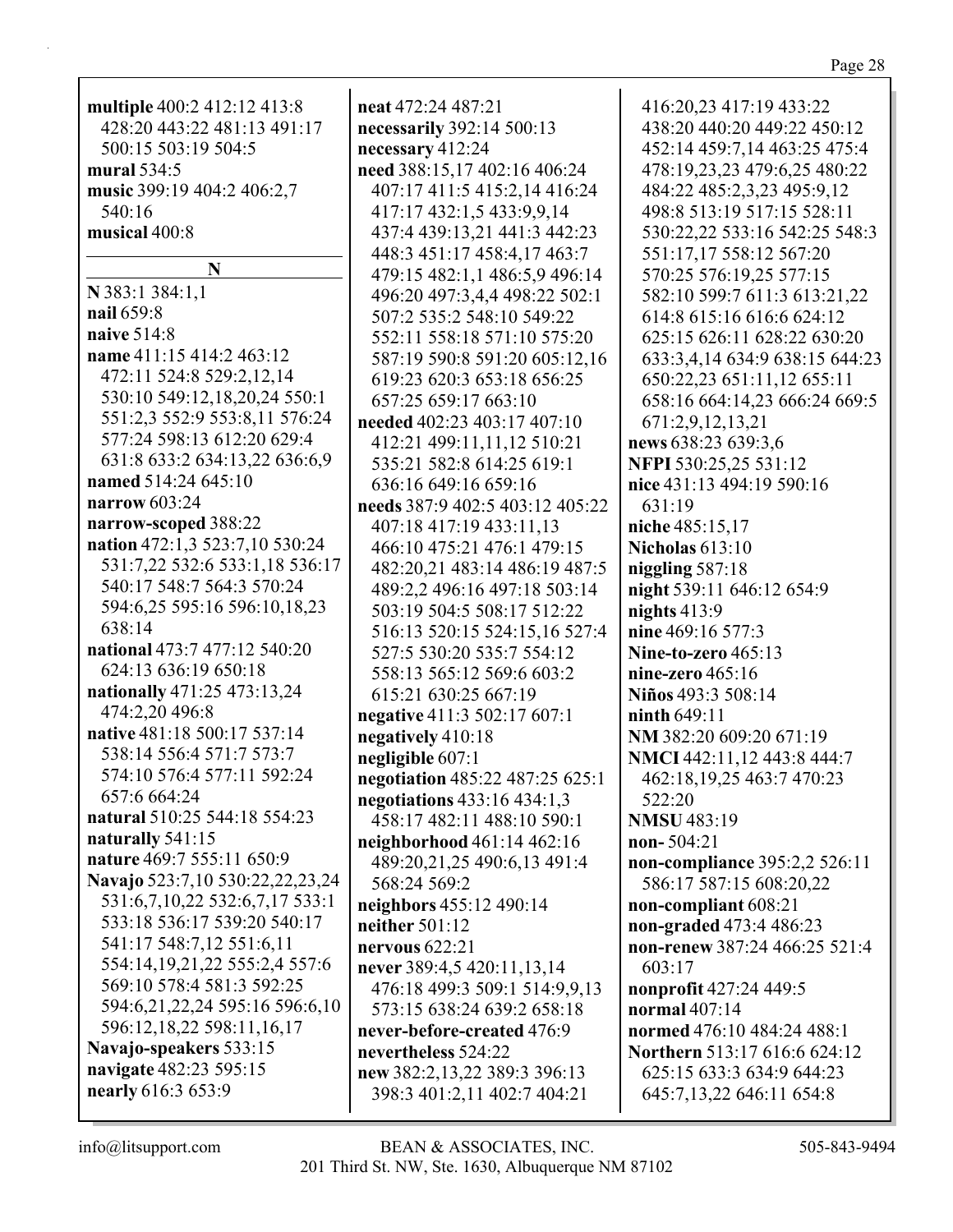664:23 **notable** 484:5 **notation** 590:22 591:1 **note** 471:7,21 557:21 561:6 **noted** 401:24 **notice** 398:23 604:16 **noticed** 405:12 539:1,4 553:20 588:23 **number** 389:21 394:21 417:5,13 420:1 429:3 434:17,18 435:20 447:24 487:5,7 511:22 521:25 561:17 570:16 590:7 591:8 611:11 625:14 630:1 640:1,15 654:13 666:20 672:2 **numbers** 419:11,23 434:7 448:5 448:7 487:1 666:6,11 **numerous** 555:20 629:10 **nurse** 510:15 **nursing** 400:6 **nurturing** 405:21 **nutritional** 667:8 **NW** 382:21 671:20 **NWEA** 543:17 644:11,15

**O**

**O** 384:1,1 **object** 404:15 **objects** 628:17 **observation** 429:1 502:19 **observational** 478:9 **observe** 511:5 598:15 **observed** 391:19 622:4 **observing** 474:10 598:12 **obstacles** 405:19 **obtained** 457:24 **obvious** 587:11,13 **obviously** 470:20 501:15 561:22 **occupancy** 434:12,16 **occurred** 391:23 **occurrences** 544:18 **occurs** 409:13 410:12 **October** 401:9 **odd** 443:11 649:22 665:19 **off-the-wall** 508:24 **offense** 395:4 414:18 **offer** 399:21 550:23 552:25 615:16 622:9 640:23 648:22 **offered** 412:3 413:7 420:2 554:1

622:11,12 633:23 **offerings** 615:15 626:15 **offers** 403:24 653:24 **Office** 523:11 625:17 **official** 463:12 493:9 **oftentimes** 570:16 583:18 **oh** 386:14 396:22,23 442:19 448:24 452:9 455:13,23 482:12 487:21 489:12 504:19,22 505:12 514:19 556:6,25 561:6 564:22 590:17,24 592:16 596:12 601:10 647:20 650:23 652:14 664:1 **okay** 397:14 399:7 404:25 417:21 422:25 425:9 426:6 427:6,8 429:12 433:21 434:2,11 437:12 442:19 444:14 445:6,14 448:24 449:19 451:15 452:6 453:8,14 454:13 455:23 456:6 457:21 458:4 463:7 478:16 487:23 498:15 501:16 504:10,19 508:22 511:12 515:24 517:6 519:13 528:21 529:19,24 546:5 549:17 557:20,23,24 599:4 601:10,10 612:12 628:4 637:18 637:21 639:24 641:13 644:19 646:2 652:14 653:11 655:25 656:19 665:18 668:25 669:1,2 **Oklahoma** 578:23 **old** 452:11,13,14,15,21 461:25 506:3 589:6 **old-style** 461:24,25 **old-world** 584:1 **older** 503:19 532:11 538:4 553:9 **oldest** 494:15 632:8 **Olivas** 613:3 649:7 **once** 390:2 396:19 408:13 415:5 423:2,3,9,15 425:3 427:2 428:24 429:6 442:6,7 457:7 466:1 467:7,15 483:3 488:15 490:19,20 494:16 519:24 521:19 528:22 533:24 557:25 558:21 575:24 602:12,16 603:22 604:1 612:14 638:20 639:8 646:14 **one-bedroom** 567:25 **one-on-one** 408:1 486:9 554:5 619:15

**one-pager** 522:19 **one-time** 665:24 **one-to-one** 449:6,8 621:17 **one-year** 470:14 **ones** 510:12 573:25 **ongoing** 588:2 592:6 617:21 **online** 565:15 566:20,21,22 **open** 382:10 391:2 432:18 435:10 435:15 459:10,10,12 462:12 514:10,11 521:12 630:11 631:11 635:6 640:22 662:9 665:2 672:3 **opened** 665:3 **opening** 398:18 514:12 **opens** 432:9 433:4 **operate** 617:16 620:13 **operated** 451:23 **operates** 642:19 **operating** 559:13 **operation** 580:14 **operational** 387:13 388:6 423:2 466:14 520:19 521:10 603:5,23 **operations** 491:21 546:24 547:1 620:13 **opportunities** 390:23 406:10,18 414:7 420:24 446:21 447:1 537:16 540:3 546:17 547:20 550:19 562:12 589:19 615:18 615:19 618:2 626:11 627:3 629:10 631:12 633:5 **opportunity** 387:20 405:17 406:1 413:11 415:3 416:3 466:21 520:25 537:9 538:1 545:18 550:11,12 554:17 577:22 603:13 614:22 617:11 621:17 624:21 627:2 634:8 653:21,25 660:11 661:12 **opposite** 632:15 658:4 **oppositions** 462:9 **option** 626:16 **Options** 383:9,11 **oral** 475:6 552:19 596:3 **order** 486:11 591:9 **organization** 423:15 449:10 473:17 488:4 **organizational** 395:19 470:9 471:5 526:18 584:8 609:15 **original** 563:10 589:21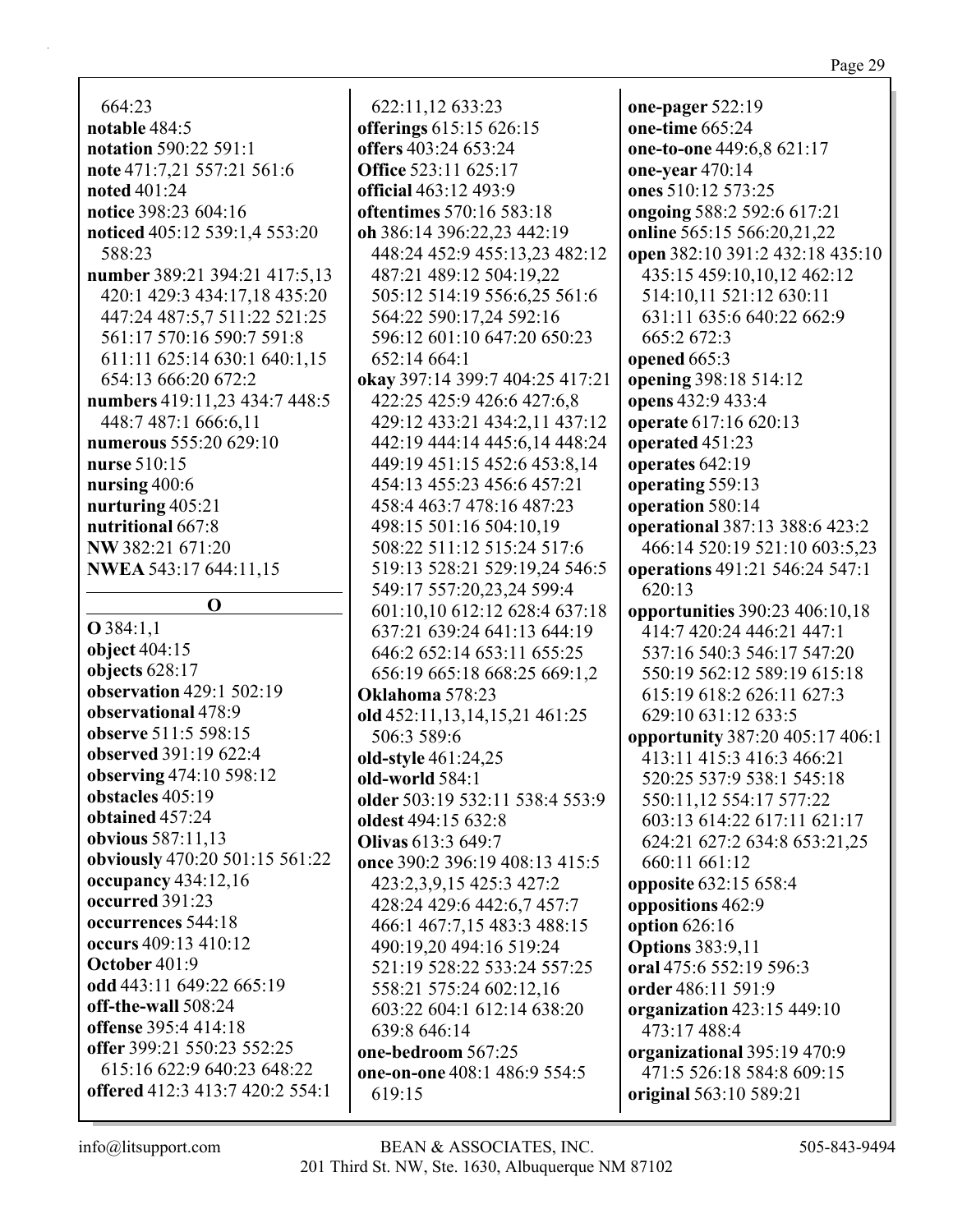**otters** 514:20 **out-of-school** 408:11 **outdoor** 490:11 **outgoing** 634:3 **outlet** 406:6 **outlined** 608:4 **outreach** 455:16 456:8,24 457:9 457:15 589:3 **outright** 460:4 **outside** 400:24 406:18 551:16 565:6 649:20 655:22 661:13 **over-identify** 448:2 **overall** 401:23 443:7 552:6 591:9 606:20 660:22 **overarching** 422:3 **overcome** 592:12 **overseas** 636:14 **oversees** 441:6 **owns** 443:6 624:5 **P P** 383:1,1 384:1 **p.m** 519:11,12 602:3,3 670:22 **packet** 415:6 528:12 602:14 605:14,23 606:1 **page** 384:2 454:6 468:6 526:22 605:24,25 606:1,3,3 627:20 636:3 **pages** 395:5 470:5 671:10 **paid** 425:14,16 428:19 445:23 480:12 **pales** 560:6 **Pandora's** 432:9 **panel** 508:17 652:10 **paper** 405:11 653:9 **para** 493:2 508:14 **PARCC** 605:20 618:8,10 643:19 643:21 **parent** 412:22 414:13 446:3 451:3 461:18 482:16,17 527:12 548:6 610:7 623:12,15 632:1 633:14 **parents** 383:9,11 390:9 396:4 402:22 412:25 419:5 420:5 441:19 455:19 456:14,16 457:9 474:11 499:17 503:1 505:11 506:11 514:9 530:6 544:24 553:12,23 555:23 565:24

566:23 623:6,7,8,14,22 635:5 **parents'** 503:5 **Parks** 407:2,4 **part** 387:6 391:21 398:24 413:9 415:8 420:16 422:9 429:9 438:25 450:16 466:8 468:1,4,6 468:17 478:8 483:10 485:2,8,22 485:24 501:19 504:12 505:5 508:11 512:10 515:22 516:9 519:22 520:13 524:18 530:12 538:12 541:17 552:15 553:23 562:19 579:6 582:17,25 583:2 583:25 584:11 588:8 602:25 605:12,13 606:1 614:24 615:1 620:2 637:4,14 649:1 651:6 655:17 656:8 658:1 **part-time** 566:16,17 **participate** 401:7 624:20 625:3 625:23,24 643:1 657:14 665:21 666:5,12 **participated** 620:25 621:11 625:6 651:6 **participating** 554:22 **particular** 432:16 577:5 619:10 645:19,25 646:1 660:15,18 661:6 **particularly** 593:17 607:12 **Partly** 479:10 **partner** 565:13 **partnered** 490:8 569:8 **partners** 390:9 490:7 **partnership** 390:14,18 452:23 453:7 471:18 476:17 477:10 478:11,17 480:1 500:5,8 **partnerships** 474:21 484:3 **parts** 515:2 **Paso** 460:21 483:16,17 494:13 663:18 664:19 **pass** 652:2 **passages** 652:8 **passed** 556:17 638:10 **passes** 465:15 519:5 600:18 670:15,17 **passing** 538:2,3 604:21 623:11 **Pastida** 634:15 **path** 411:6 487:17 490:18 500:25 **pathway** 501:8 536:8 547:11 558:12 569:15

**pathways** 535:18 540:13 546:10 546:23 548:14 568:22 635:6 **patience** 416:13 465:22 519:15 **Patricia** 383:3 404:12,23 423:14 427:11,19 429:16 432:13 433:23 451:25 452:20 453:4 455:21 463:4 529:1 **pay** 395:3 423:7 427:25,25 428:1 475:20 480:18 573:25 665:25 666:3,16 **paying** 424:16 426:1 427:3 428:19 **payroll** 426:10 **pays** 427:6 668:11 **PD** 617:22 **peace** 398:24 399:1,9 405:16 409:3,7,8,16 411:5 **peaceful** 398:24 399:3 **peacefully** 408:5 **PEC** 383:12,13 387:9,12,15,16 387:21 388:1 398:10 466:10,13 466:16,17,22 467:2 520:15,18 520:20,21 521:1,6 529:1 603:2 603:4,8,9,14,19 **PEC's** 404:18 628:19 **PED** 383:8,12 387:3,18,20 423:5 431:21 432:7 439:12 464:1 466:5,19,21 468:15 517:17 520:9,23,25 542:25 585:25 590:4 599:9 602:22 603:11,13 669:6 672:7 **pedagogies** 475:2 **peers** 409:1 411:17 486:15 551:25 623:3 635:18 **Peña** 612:6,20,20 613:17 627:10 627:18,21,24 628:4 638:25 639:16,23,25 640:8 641:20 643:17,23 644:12 645:19 646:5 646:9,13,16,23 647:6,10 650:3 650:8,18,25 651:20 652:16,25 653:3,10 654:18,22,25 655:16 656:11 657:12,20,23 658:20,25 661:3 665:21 666:15,20 667:10 667:25 668:4,15 **Penn** 476:5,6,17 **penny** 425:7 **people** 388:25 389:7,21 404:10 409:6 415:3 445:25 446:13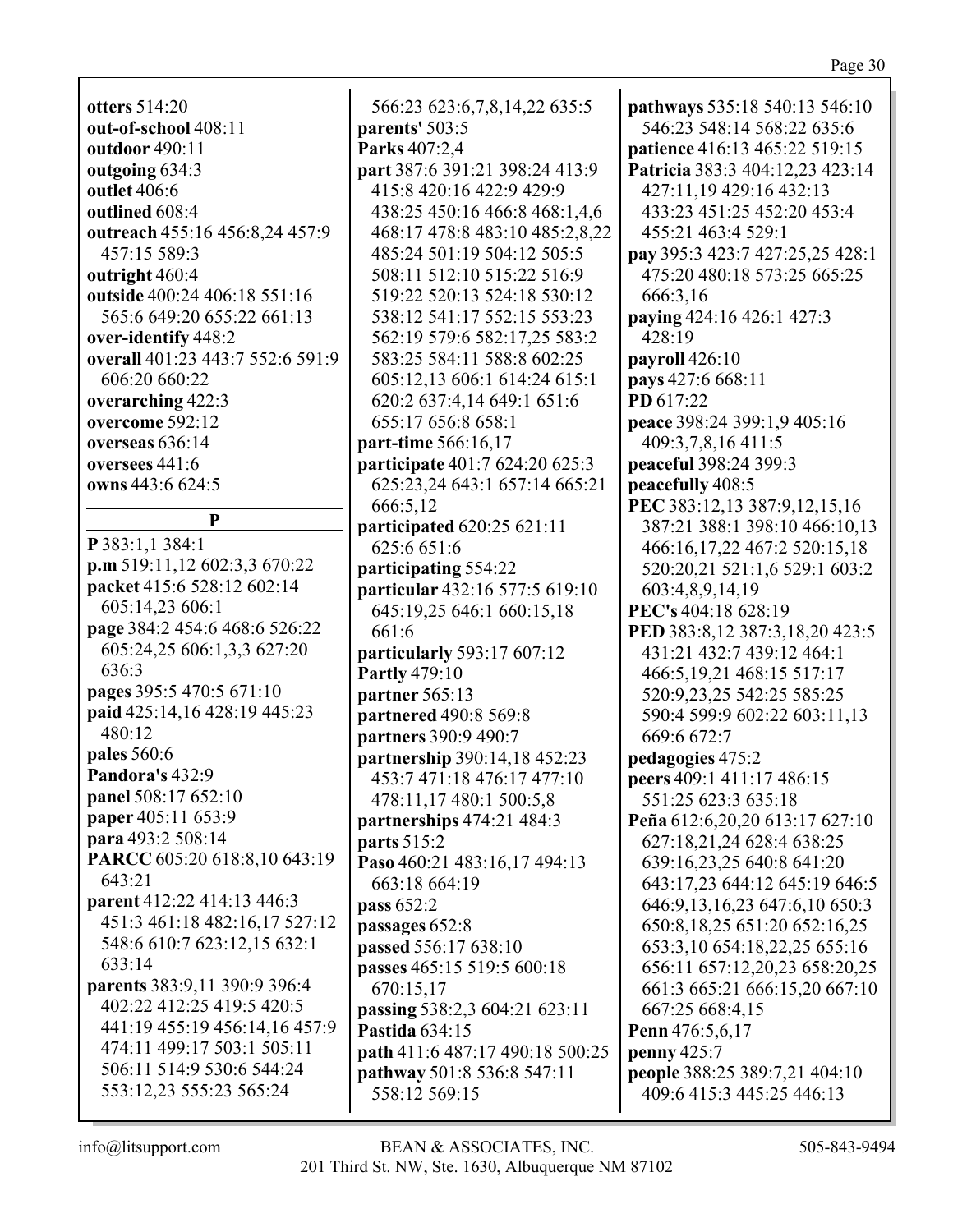| 447:10 461:2 462:1,7,15 467:9                                | 539:16 550:7 553:14 556:1        | plant 475:24 541:3                   |
|--------------------------------------------------------------|----------------------------------|--------------------------------------|
| 479:3,8,18 483:5 488:19 490:15                               | persevere 551:23                 | planting 541:7 557:2                 |
| 504:14,18 505:3 506:13 511:15                                | person 404:10 408:9 413:18       | plants 554:23                        |
| 520:6 521:25 524:16 531:9                                    | 527:7 537:14 551:9 564:4,21      | play 495:15                          |
| 532:5,9,11,16 533:13 534:3,21                                | 578:25                           | player 513:20                        |
| 534:25 536:20 538:9 539:17                                   | personal 410:22                  | players 449:14 490:4                 |
| 540:14 547:17 549:6 555:2                                    |                                  |                                      |
|                                                              | personalities 405:6              | playing 406:4 462:14 495:16<br>650:6 |
| 557:16 568:7,18,18 569:15                                    | personally 433:5 497:24          |                                      |
| 570:21,23,24 571:9 573:6                                     | perspective 545:12               | pleasant 627:8                       |
| 575:11,14 577:11,15 579:6                                    | Pete 487:11                      | please 385:10 388:25 396:19          |
| 584:13 592:2 594:8 597:1 613:7                               | petition 396:11,12 470:22,23     | 413:14 464:12 467:8,13 518:5         |
| 628:12 637:24 663:5 664:2                                    | 472:20 528:9,10 610:21,22        | 520:4 528:22 549:12 561:5            |
| percent 393:17,18 394:16,17,22                               | petitions 611:10                 | 574:14 589:7,7 593:23 595:25         |
| 396:11,12 402:15 418:12,14,15                                | ph 634:15                        | 599:22 604:2,5 669:19                |
| 428:11,11,14,15 447:23,23                                    | Ph.D 638:5                       | pleasure 631:5                       |
| 448:9 455:4 460:8 468:21                                     | phenomenal 445:22 635:9          | plot 488:21                          |
| 469:20 470:21,22 481:10                                      | philosophical 573:1              | plotted 642:13                       |
| 492:12 493:5 502:6 516:20                                    | philosophy 399:13 539:16 578:4   | plugged 495:14                       |
| 521:10 525:1,24,24 526:2,5                                   | 580:20 658:16                    | plumbers 568:8                       |
| 527:14,15 528:8,9,12,16,19                                   | phone 399:6 613:24               | plus 662:14                          |
| 532:5,8,12 533:15,16 594:9,20                                | phonemic 660:8 661:9             | Poblano 529:2 531:25 535:5           |
| 605:17,19,23 606:4,6,7 607:23                                | phonics 660:8 661:9              | 542:24 546:25 560:19 564:5           |
| 608:12,14 610:20,21,23,25                                    | phrase $437:1$                   | 565:1 576:21 578:21 580:23           |
| 611:4 616:8,16,17,19,20 618:12                               | physical 540:2 555:12            | 581:20                               |
| 618:14,17 622:14 624:17                                      | physically 444:1 551:14          | point 401:22 424:15 454:16           |
| 638:10 639:21 640:1 657:1,6,6                                | pick 437:25 438:3 511:14,16      | 492:21 493:13 507:23 516:4           |
| 660:24 661:2 662:12 665:20                                   | 542:14 660:14                    | 528:10 544:12 579:24 610:1           |
| percentage 428:21,22 455:3                                   | picked 473:16                    | 623:5 662:24 664:14 668:7            |
| 456:25 468:10 533:15 608:10                                  | picking 510:2                    | pointed 496:15                       |
| 611:12 662:7,11 665:6                                        | picture 430:4 516:6 531:17 537:1 | points 402:20 527:13 607:24,25       |
| percentages 453:21 454:25                                    | piece 406:11 442:25 462:23       | 608:1 619:6 627:18,25                |
| 457:11                                                       | 473:1 475:4 489:17 642:12        | poison 515:3                         |
| percents 469:21                                              | pieces 458:3 469:18 474:16       | Poland 401:12 406:20 445:22          |
| perceptions 451:8                                            | <b>pilot</b> 619:18              | 446:18,25 448:24                     |
| perfect 635:10                                               | place 400:12 442:9 448:3 477:7   | pole 475:24                          |
| perform 400:2,9 543:18                                       | 496:16,23 532:2 559:9,23 566:5   | policies 403:9 593:4                 |
| performance 387:13 395:19                                    | 566:20 567:13 579:19 588:6       | policy 428:16 429:7,10 651:25        |
|                                                              | 632:18 633:20                    | <b>Polish 401:9</b>                  |
| 415:10 464:2,7 466:14 470:9<br>471:6 517:17,23 520:19 526:19 |                                  | Polish-American 401:8                |
|                                                              | place-based 523:20               |                                      |
| 599:10,16 603:5,24 609:16                                    | placed 386:24                    | pool 398:15 531:8,14                 |
| 669:7,13                                                     | places 419:6,7 456:14,15 479:8   | poor 513:4                           |
| performed 400:7                                              | 566:12 567:25 595:16             | <b>populate</b> 454:20 488:12        |
| performing 395:10,15 401:25                                  | Placitas 455:8                   | populated 458:7                      |
| 606:9,16,18,22 607:3                                         | plan 387:23 402:4 466:24 521:3   | <b>population</b> 392:4 447:17,18    |
| performs 400:5                                               | 544:10 550:14 585:7 588:5        | 455:18 468:8 478:4 480:24            |
| period 523:14 604:22 612:19                                  | 603:16 609:20                    | 481:11 482:18 485:12 486:7,13        |
| periodically 429:2                                           | planning 413:10 544:10 582:11    | 486:20 487:18 492:6,8,18 493:6       |
| perseverance 384:8 529:4 530:10                              | plans 526:25 609:19 615:22       | 493:14 500:18 502:21 662:15          |
|                                                              |                                  |                                      |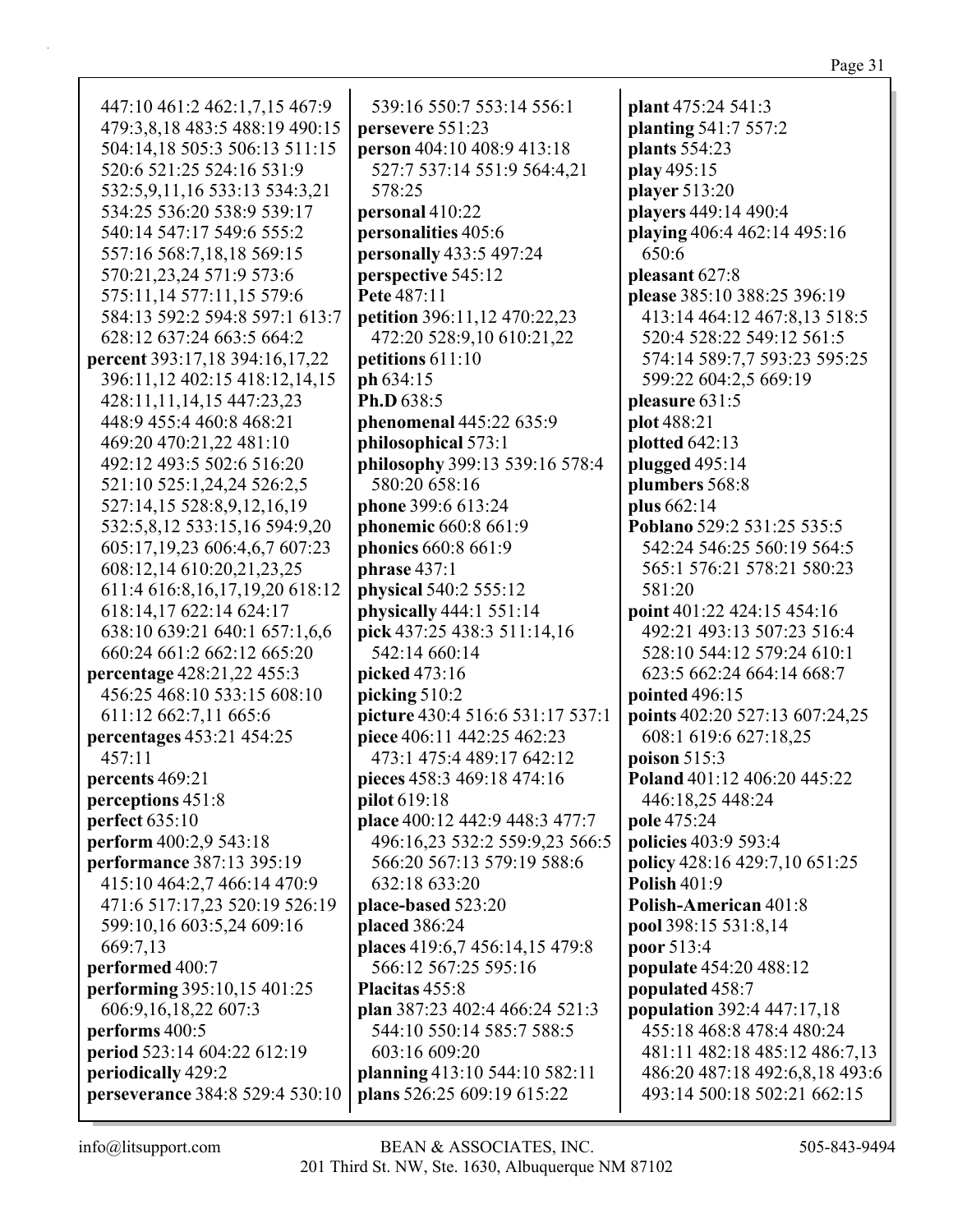**populations** 472:4 **pork** 575:24 **portfolio** 478:5 623:24 **portion** 389:18 404:9 **position** 389:5,6 535:23 583:10 590:16 595:15 640:21,23 641:3 **positions** 546:18 588:5 640:21 **positive** 403:22 411:19,21 502:17 538:17 552:24 623:2 626:18 **positively** 405:9 **possibility** 419:20 **possible** 414:11 448:16 617:5,10 **possibly** 387:24 389:1 466:25 521:4 603:17 **post-secondary** 605:10 615:11 617:4 624:9 **posted** 583:23 **pot** 424:10 428:24 **potential** 403:2 416:19 **potentially** 421:8 549:6,7 **potentials** 433:4 **potholes** 568:25 **potty** 438:21 **potty-trained** 438:22 439:3,11 439:16 **poverty** 532:6 **powerful** 550:20 **practice** 420:17 545:24 555:12 624:22 660:2 661:12 **practices** 411:19 473:25 474:10 477:8 553:2 555:7 **prayer** 555:16 **pre's** 422:13 **pre-K** 400:21 421:19 423:23 424:14,16,25 425:22 426:12 427:4,5,16,21 428:1,2,8 430:20 432:19 437:16 438:10 451:23 463:24 **pre-Ks** 435:12 437:18 **pre-lottery** 435:5 **preparation** 390:25 391:9 **prepare** 413:12 477:22 551:7 615:11 664:23 **prepared** 387:19 464:1 466:20 517:16 520:24 533:8 599:9 603:12 629:17 669:6 **preparing** 653:14 **Presa** 613:4 651:1 656:13

**Presbyterian** 475:8 500:5 **preschool** 410:7 436:14 439:15 **present** 385:13 386:6 412:11 423:4 523:9 529:8,17 544:8 545:17 555:18 564:6 569:3 578:22 649:24 651:3 652:4,7,10 **presentation** 522:17 546:6 548:16 573:16 576:5 579:23 586:21 651:6 **presentations** 625:8 **presented** 532:20 581:9 651:2 652:12 **presenting** 536:17 **preserve** 538:24 **president** 397:19 472:14,16 529:12 583:18 584:4 613:1,9 **President's** 523:11 **presidential** 596:19 **pressure** 493:9 **presume** 422:11 528:15 **pretty** 393:7,25 394:2 434:14 439:18 453:24 455:9 492:10 510:10 515:6 543:1 563:5 614:16 667:12 **prevent** 447:7 **previous** 500:4 628:10 645:21 655:2 660:21 **previously** 393:24 **price** 446:1 **pride** 550:5 **primarily** 395:9 609:11 663:4 **primary** 479:16 620:12 **princess** 596:11 **principal** 581:4 612:25 617:9 620:12 **Principal/Director** 397:16 **principals** 617:7,11 630:2 **principles** 655:9 **print** 585:23 **prior** 394:25 470:15 576:2 608:20 **prioritizes** 554:13 **priority** 533:19 535:4,8 **private** 421:19 422:23 423:20 427:16,21,23 430:20 435:11 437:2,16 438:25 450:14 463:23 515:2 654:6 **privately** 422:1,10,22 423:11,12

**privilege** 604:14 **prize** 638:24 **proactive** 460:17,25 **probably** 427:20 437:17 448:10 480:2 495:18,25 497:21 500:19 500:19 511:23 532:7 561:13 564:12 570:24 573:14 591:13 591:14 602:18 **problem** 409:23,24 410:1,3,19,21 410:24 420:23 427:14 428:23 430:10 555:4 597:22 641:5 **problem-solve** 592:15 **problem-solving** 399:2 411:20 412:7 **problematic** 559:20 **problems** 408:5 409:9 410:9,10 412:10,13 413:4 496:20 624:2 **procedure** 429:8 **procedures** 403:9 **proceed** 396:21 **proceedings** 382:10 670:22 671:11 672:3 **process** 390:22 391:5 402:8 404:17 417:10,22,24 418:25 419:11 442:20 448:12 473:11 485:22 489:16 508:16 541:7 580:8,15 581:22 582:4,6 584:11 584:21,23 592:12 620:17,17 621:3 628:18 643:7 651:20 **proclaim** 474:5 485:16 **procure** 565:21 **procurement** 489:5 **producing** 478:24 **Products** 530:24 **professional** 382:21 403:11 494:21 547:17 617:10 618:25 620:14 621:12 642:9,21 650:21 655:5 **professional-driven** 478:13 **professionalism** 473:10 **professor** 474:7,8 **proficiencies** 401:23 469:4 607:10 **proficiency** 391:22,23 392:3,10 392:10,16,19 393:2,16 394:4,7 453:20 454:4,8 457:25 468:20 524:20,23,24 525:10 543:19 605:14 606:5 607:6,20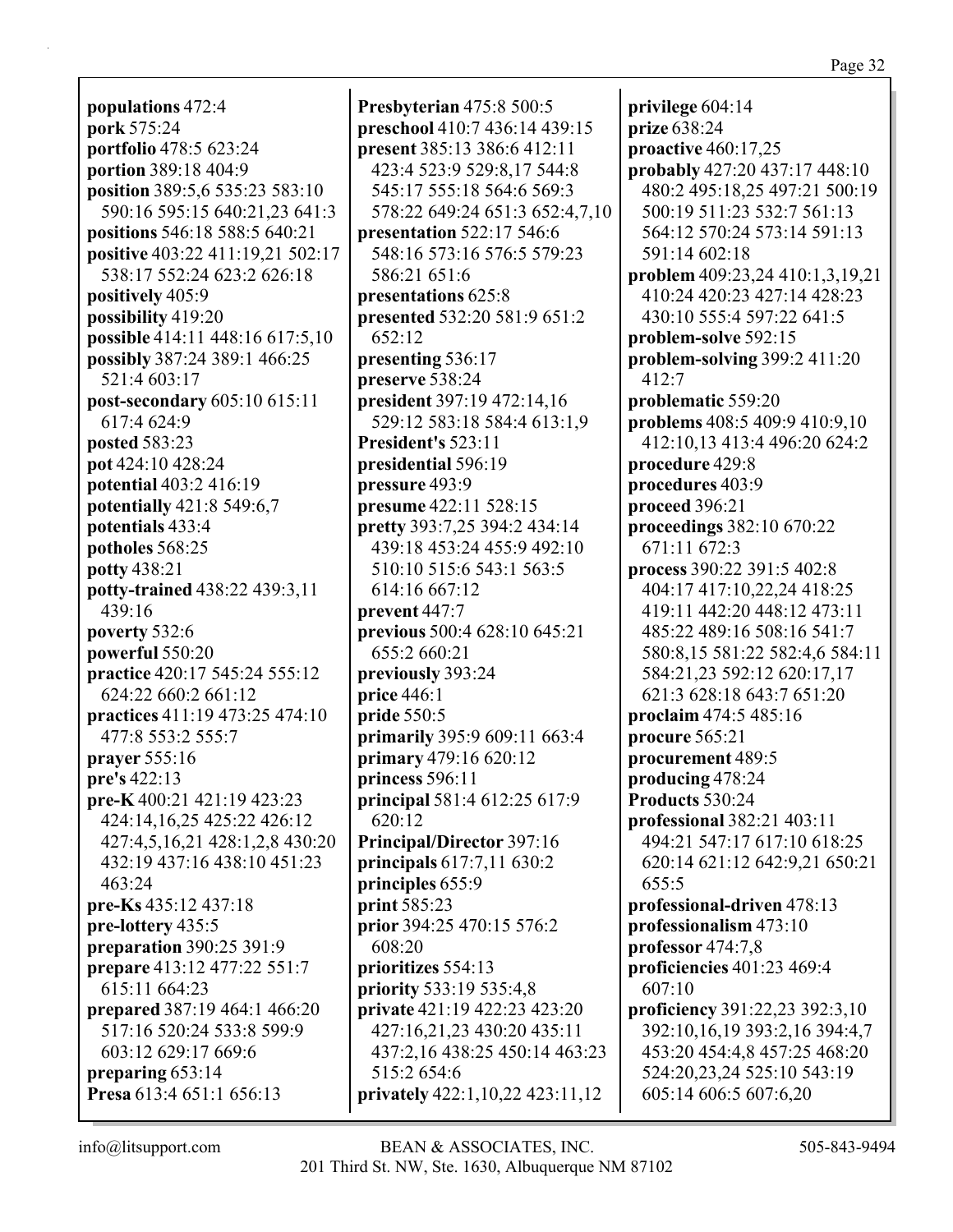| proficient 392:13,14,20,23,25           | I      |
|-----------------------------------------|--------|
| 544:7                                   | ľ      |
| profoundly 491:16                       | ľ      |
| program 399:18 401:8 403:9,24           | ľ      |
| 404:1 405:24 406:5 421:19               |        |
| 422:10 423:23,24 424:13,14,17           |        |
| 424:18 425:9,10,13,22 426:4,5           | ľ      |
| 428:2 431:25 448:25 449:23              | ľ      |
| 450:4,4,23 473:14 475:25                | ľ      |
| 477:18,20 478:22 479:4 480:3,3          |        |
| 480:10,10,25 483:20 491:18              |        |
| 496:25 505:16,17 565:15                 |        |
| 569:10 593:11 597:1 598:11,12           |        |
| 615:24 617:8,9,12 619:13,14,20          |        |
| 619:21 620:1 624:24 625:23              | I      |
| 640:16 641:4,7 645:17 646:1             |        |
| 647:17,20 648:22,23 649:6               |        |
| 655:1 656:8 659:24 665:22,23            |        |
| 666:11,12 667:20 668:4,7,13,17          | I      |
| programmatically 489:16                 | ľ      |
| programming 620:21                      | ľ      |
| programs 406:8 412:3 449:8              |        |
| 463:24 470:1 479:18 511:22              | I      |
| 539:4 564:24 566:3,5 619:3              |        |
| 621:21 626:2,3 642:3 649:12             | I      |
| 659:4                                   | ľ<br>I |
| progress 395:9,17,19 396:9              | I      |
| 403:9,12 454:8 464:5 470:7,20           |        |
| 476:9 526:16 583:22 599:13              |        |
| 609:4,7 623:24 643:24 644:16            | I      |
| 669:10                                  |        |
| progression 453:19                      |        |
| prohibited 595:19                       |        |
| <b>project</b> 489:3 490:3 538:7 540:21 |        |
| 540:21 569:17 635:14                    |        |
| project-based 496:17 571:24             |        |
| 588:20 617:1,24 621:5,12                |        |
| 626:13                                  |        |
| projector 548:20                        |        |
| projects 407:25 408:10 538:6            |        |
| 615:19 627:3                            |        |
| promising 660:22 661:23                 | I      |
| promote 453:23 478:16 481:2             | I<br>I |
| pronounce 524:8 574:9,21                |        |
| pronunciation 574:18                    | I      |
| properly 550:14                         | I      |
| property 444:4 462:23                   | I      |
| proposing 561:3                         | I      |
|                                         | ľ      |

**prospective** 480:6 **prospering** 552:20 **protect** 591:9 **proud** 414:7 436:5 497:16 504:16 505:20 530:5 541:12 548:23 **proven** 660:1 **proves** 573:17 **provide** 397:7 419:19 445:18 469:11 491:23 525:17 530:17 531:21 539:24 544:23 564:8 565:25,25 591:12 615:18 620:1 620:14 621:10 655:5,24 657:25 666:14,15 668:3 **provided** 387:3 405:5,24 466:5 469:5 515:17 520:9 534:6 602:22 621:2,18 **provider** 560:22 **providers** 420:25 **provides** 550:20 564:9 578:25 586:4 624:24 632:16 635:5 **providing** 403:24 423:8 491:23 497:25 556:3 625:21 **provost** 654:7 **prowess** 488:3 **PSCOC** 488:25 **PSFA** 488:25 490:20 522:19 528:13,15 **public** 382:1,10 385:2 389:17,25 397:25 398:1 404:9 406:8 407:20 408:4,6 422:23 423:20 427:7,15,17 433:10 435:14 436:7,8,9 439:10 450:13 457:6 457:14,19 462:10 463:9,18 485:12 514:10 517:12 521:21 522:2 547:23,24 550:2 555:24 557:13 560:6 585:24 599:5 616:23 625:1 629:2 630:25 632:10 636:25 637:9,17 669:2 671:1,12 672:3,4,4 **publication** 459:7,15 **publicly** 421:19 422:2 458:9,13 **Puente** 493:2 508:14 **pull** 503:9 **pulling** 386:12 503:15 **purchased** 562:5 **purchasing** 417:22 **purple** 506:25

**purpose** 504:12 539:5 661:21 **purposefully** 496:10 **purposes** 429:11 **pursuing** 568:22 617:8,11 **push** 540:4 545:10 **pushed** 534:12 629:15 **pushing** 434:14,15 435:3 **put** 393:14 419:7,8 424:10 425:3 427:2,7,9,16 431:25 455:24 461:16 489:16 496:18 505:7 516:17,18,24 565:11 570:7 573:4 585:23 588:7 638:9 650:21 **puts** 411:24 **putting** 562:24 582:18 602:19 **Q qualified** 645:2 **qualify** 638:23 639:3 **quality** 474:15 **quarters** 489:11 **quartile** 390:16 464:3,3,4 517:19 517:19,20 599:11,12,12 669:8,9 669:9 **queen** 511:10 596:11 **question** 418:9,16 419:15 421:12 423:19 430:19 434:6 442:10 444:13 448:22 451:16 452:23 452:25 453:5 454:2,23 457:24 458:8 484:20 485:21 488:5,18 492:5 493:10 508:24 513:22 515:16 578:20 591:16 595:3,24 611:7 623:9 637:11 639:12 643:7 650:12 651:9 661:15 667:7,11 **questioned** 451:9 **questions** 388:20,24 390:1 408:20 410:20 411:8 413:19 417:2 435:25 445:16,20 451:13 460:10 467:7 473:3 481:24 494:8 520:3,5 522:3 563:5,21 567:19 574:8 578:18 604:2 613:24 628:3 644:20 650:10,15 656:24 658:24 **quick** 434:6 458:22 650:17 **quicker** 631:15 **quickly** 397:10 412:17 477:11 508:3 510:1 628:10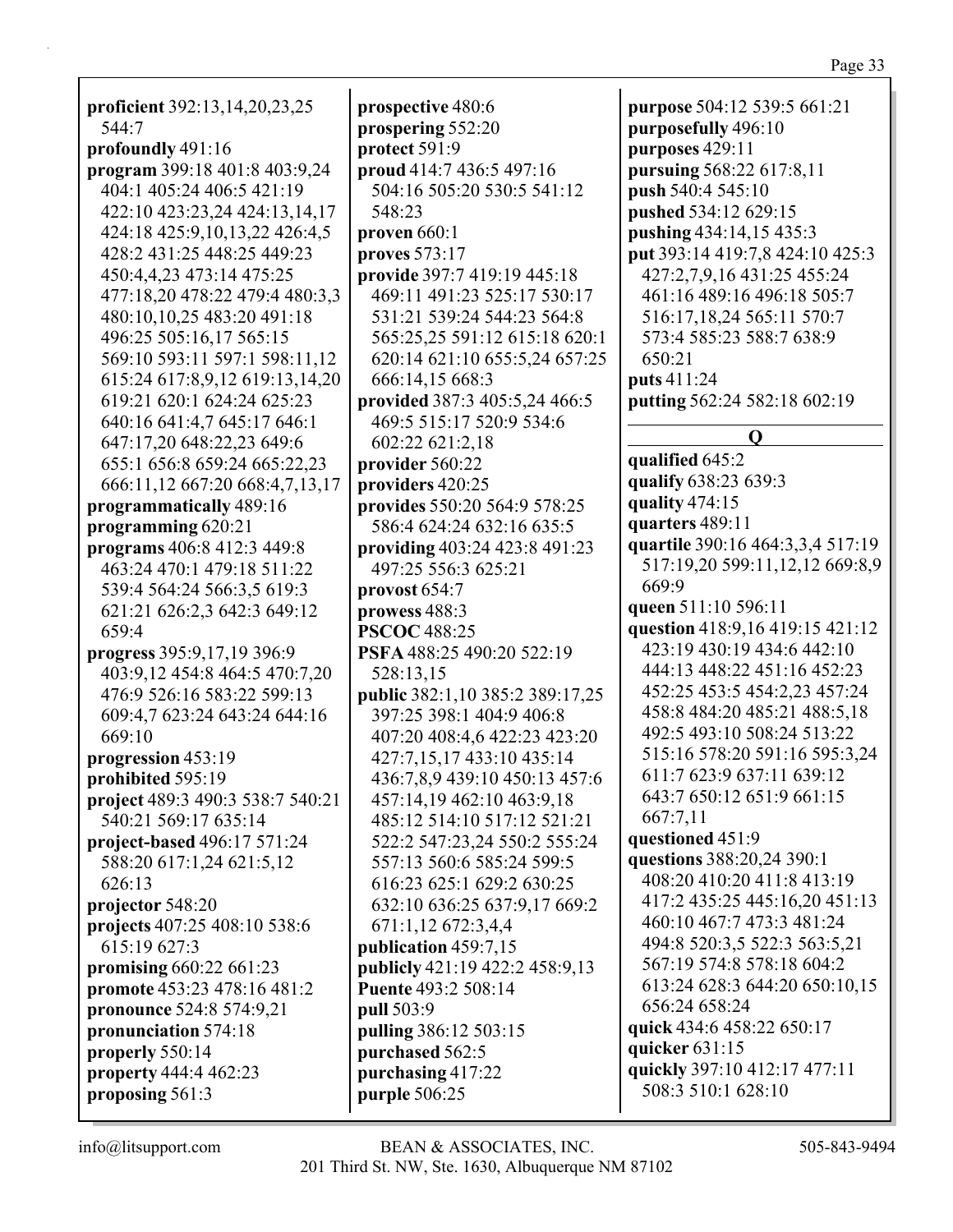quiet 398:24 **Quincy 406:21** Quincy's 405:19 406:11 quite 400:13 419:14 448:10,16 502:11 503:16 566:9 567:25 607:4,8,16 614:6 628:9 quorum 386:9 quote 389:10 404:20  $\mathbf R$ R 383:1,4 384:1 R-A-P-H-A-E-L 472:12 raccoons  $514:21$ race 506:15 632:19 racial  $497:15$ radar 577:9 radius  $647:16$ Rafe 465:20 467:22 471:13 472:10,20 484:19 485:7 486:1 488:18 489:13 490:1 491:6,10 492:3 494:3.9.11 496:6 498:2.5 499:24 501:6 502:3,13,18 504:3 504:15 507:4,11,14 508:4,6,13 508:25 509:8,12,22 510:8 512:15,19 513:12,18,24 515:21 516:2 517:9 519:8 **Raftery** 383:6 386:1,2 399:5 465:5,6 508:23 509:1,10,19 510:5 518:7,8 572:24,25 593:23 598:8,9 599:2 600:15,16 669:14 669:16,21,22 raise 444:8.10 447:6 467:8 534:16 638:6 raised 639:7 raises  $492:14$ **Ramirez** 634:23 ran 479:9 range 434:22 437:21 506:17 ranged  $526:1$ **Raphael 472:11** rarely  $410:2$ **Rashid 629:21** rate 393:16 394:18 468:20 524:24 526:3 532:6,8 594:9 606:5 607:23 608:15 616:8,16 616:18 647:3 669:12 rated 395:16 608:6 rates 391:22 392:16 393:2

457:25 524:20,23 605:14 616:15 618:5 ratings  $469:10$ re-575:21 reach 408:8 418:25 419:4,13 437:14 455:19 462:4 563:13 570:18 reached 479:25 reaching 418:18 419:8 461:24 read 441:8 450:18,21 474:17 543:24 544:7 615:6,7 627:19 636:6 readiness 464:6 517:22 599:14 607:24 669:11 reading 391:23 394:9,9 408:7 469:3 476:9 524:20,23 525:4,9 552:7 588:24 589:7 590:4,7 596:6 605:17.20.22 606:17.22 607:5,6 620:7 622:1 625:10 635:11 651:7 657:10,15 659:23 660:3,6,20,25 661:7 readvertise 641:3,4 ready 417:10,23 418:3 442:23,24 448:11 489:6 519:18 629:7 637:22 real 400:16 413:13 458:21 476:1 476:1 477:11 480:14 505:6 515:12 532:3 536:3 538:13 569:14 573:1,23 597:18 650:17 real-world 399:23 reality 485:11,18 realize 554:5 571:3 587:5 realized 534:8 646:14 659:13,16 really 415:2 419:13 420:12 426:2 429:14 436:5 439:2 441:18 442:8 443:19 450:7.9.17 451:3 456:18 459:9 461:4 468:19 469:7,15 471:23 472:5 473:12 473:12 475:1,11,20 477:15 479:21 481:1 482:24 483:20 485:14 486:3,8 488:2 490:3,4 491:3 492:25 494:19 496:16 497:16,17 498:22 499:13 501:21 502:17 507:1 511:13 523:12,17,19,20,23,24 528:12 528:20 530:3,18 532:3 534:1 536:8 537:12,15,21 538:17,24 539:12,22 540:6 541:12,17

542:19.23 543:18 544:21 546:22 548:3 549:3 556:23 557:15 559:9 566:4 570:2,10 571:9 583:19 584:12,17 585:10 586:18 587:4,16 588:3 589:12 592:8 594:25 597:11 599:2 601:14 604:19 622:21 627:13 629:13 630:8,12,24 631:19 642:18,22 645:2 648:6,11,15,16 648:17,18 649:15 653:15,17,24  $662:8$ reason 388:2 392:2 416:25 467:3 479:5 486:22 504:6 510:9 520:12 521:7 527:24 538:20 564:13 590:21 591:10 603:20 614:11 631:10 640:15 660:18 reasons  $441:17$   $477:19$   $567:15$ 609:8 641:23 rebuild  $535:19$ rebuilding 535:19 **REC'D** 672:10,15,20,25 recall 563:21 recalling  $564:1$ RECEIPT 672:1 receive 407:16 412:21 423:3 425:8 492:7.18 517:4 561:13 received 386:18.19 395:8 396:10 398:13 423:1,6,9 470:11 522:16 527:25 528:13 604:21 609:13  $618:20$ receives 423:15 635:20 receiving 393:9 554:10 receptive 479:16 recess 385:2 465:18 495:7 519:11 602:3 670:20,22 rechartered 398:10 recognize 546:15 579:4 586:21 613:7 recognized 406:11 recognizing  $577:17583:20$ reconvened 519:12 record 383:12 393:15 396:20 404:15,24 472:9 514:10 528:23 549:13 602:20 614:5 637:9,18 recreation 533:23 recruit 565:4 663:15 recruiting 547:25 548:1,2 624:15 recruitment 460:18 565:3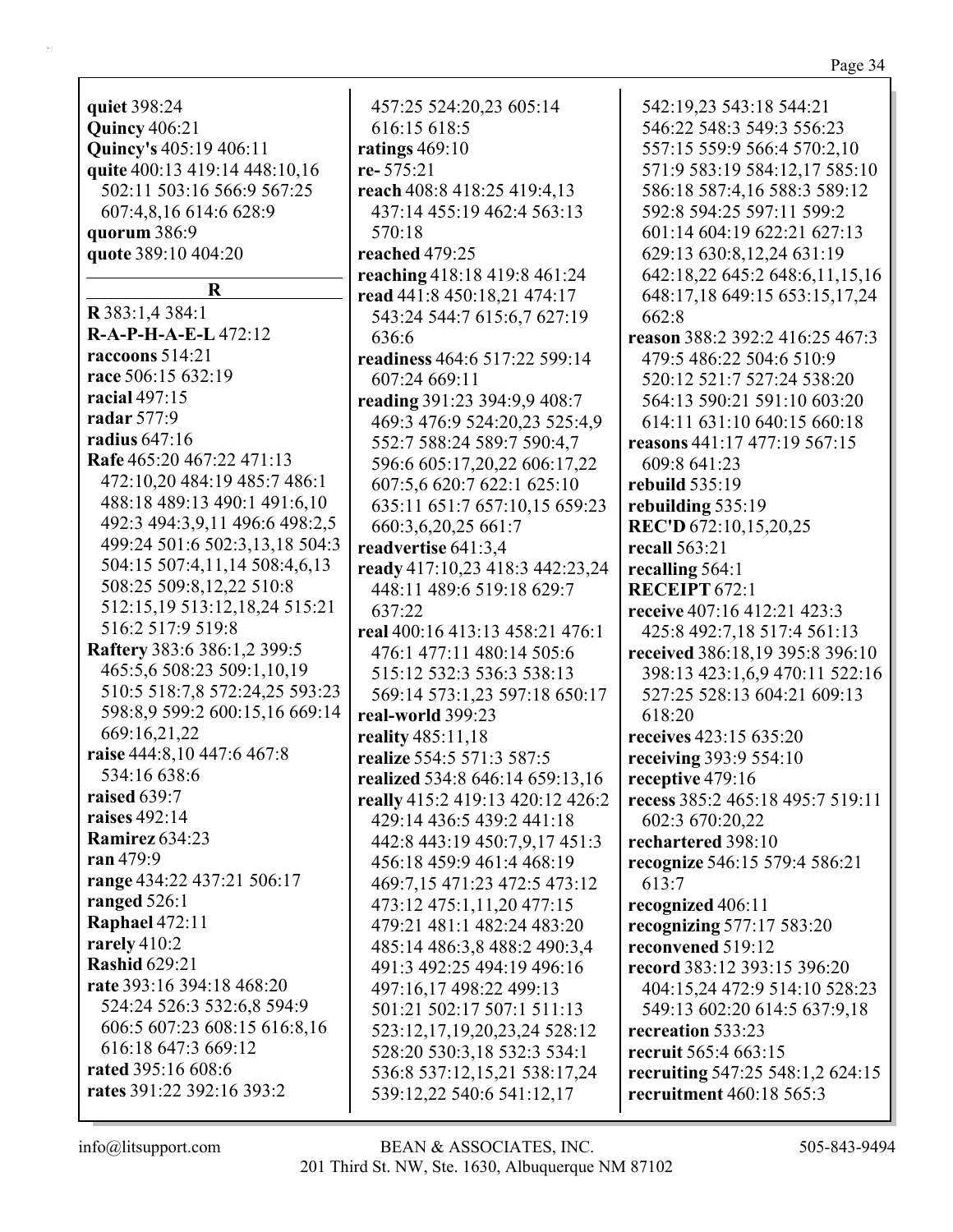**rectify** 492:16 **Recurrent** 527:14 **red** 483:22 548:8 559:3 575:13 638:24 655:13 **redefining** 538:10 **redesign** 617:25 620:6 **reds** 471:11,11 **Reduced** 665:19,22 666:5,12 668:7,10,12 **reducing** 555:9 **reenact** 597:16 **reenroll** 648:8 **reestablishing** 624:12 **reevaluates** 522:20 **refer** 471:22 513:24 524:10 **reference** 468:5 473:15 580:5 **referencing** 582:3 **referring** 451:20 652:8 **refill** 640:21 **refine** 477:8 **reflect** 479:22 590:3 662:10 665:11 **reflecting** 601:11 **reflection** 545:25 555:16 632:21 **reflections** 545:25 **reflective** 415:7 638:3 **reflects** 525:11 **refocus** 402:2 **refocusing** 402:9 **reform** 477:7 **reformed** 481:5 **reforming** 484:2 **refreshing** 557:12 558:7 **refugee** 481:15 509:25 **refused** 457:6 664:8 **reg** 480:10 486:7 503:13 **regarding** 390:12 395:25 396:3 430:19 466:3 470:2 525:10 528:10 606:8 608:2 609:15 **regardless** 577:16 **regards** 519:25 **regions** 509:16 **registered** 510:15 **registering** 616:12 **regs** 492:9 **regular** 436:22 501:14 555:11 **regularly** 624:15 667:20 **reiterate** 498:7

**relatable** 555:1 **related** 388:2,3,11 420:1 467:3,4 521:7,8 528:3 603:20,21 **relation** 621:4 **relationship** 633:4 **relationships** 551:25 626:21 **relative** 454:25 **relatively** 649:22 **relatives** 522:13 **relevancy** 536:22 589:3 **relevant** 517:2,4 523:5,19 536:2 593:4 **remain** 521:11 **remaining** 608:10 **remediating** 564:15 **remediation** 564:23 566:3 **remember** 396:14 469:5 545:1 572:14 575:11 582:9 591:1 598:12,13 601:3 651:25 **remind** 457:14 589:4 604:4 **reminds** 414:23 **remove** 387:22 466:23 521:2 603:15 **removed** 451:6 **rendition** 633:8 **renew** 413:16 463:10,19 517:13 571:6 599:5 656:16 669:3 **renewal** 384:3 387:6,7,11,15 388:4 404:16 406:24 447:16 449:25 466:3,8,9,12,16 467:5 470:16 520:8,14,14,17,21 521:8 602:14,21,25 603:1,4,8,21 610:17 628:18 **renewals** 386:20,20 445:2 **renewed** 552:14 **renowned** 471:25 **rent** 446:1,2 561:18 **reopen** 388:21 **reopened** 388:7 **repeat** 392:22 395:22 455:21 526:10,20 586:18 602:18 **repeated** 397:6 **report** 387:3,10,18 389:23 393:7 393:9 395:6,13 396:17 450:17 458:3 464:1 466:5,19 467:14 468:1,12,14 469:18 484:13 515:22 517:4,16 520:9,23 522:1 526:14,20 528:15,20 586:5

587:20 599:8,9 602:22 603:11 604:8 605:5,16 609:2 611:6,8 669:6 **reported** 382:20 454:10 606:13 607:9 **Reporter** 411:23 671:9 **REPORTER'S** 384:11 671:7 **reporting** 382:21 602:17 616:7 641:17 **reports** 466:11 520:16 524:18 603:3 **represent** 398:7 529:5 **representatives** 391:13 467:17 524:5 605:5 **represented** 475:4,7 **representing** 550:5 **reputation** 482:20 626:17 **request** 451:5 582:24 627:11 **requests** 441:23 **require** 594:21 **required** 397:9 470:17,18 527:1 527:20 589:22 **requirement** 404:19 585:9 628:21 **requirements** 392:11 395:24 396:6 526:24 528:3 596:15 609:19 610:15 **requires** 568:1 **requiring** 435:7 **research** 473:24 512:16 546:13 546:15 568:23 624:23 625:2 653:9 **research-based** 402:14 544:4 659:25 **Reservation** 532:17 555:4 **reserves** 404:20 628:22 **resided** 633:21 **Resident** 480:4 **resilient** 540:5 **resolution** 399:2 409:2 410:6 **resolve** 409:4 527:3 609:21 610:18 **resolved** 528:7 609:21 610:14 **resources** 397:19 402:7 475:22 531:2,13 **respectful** 399:3 485:9 **respectfully** 555:24 **respond** 395:21 458:22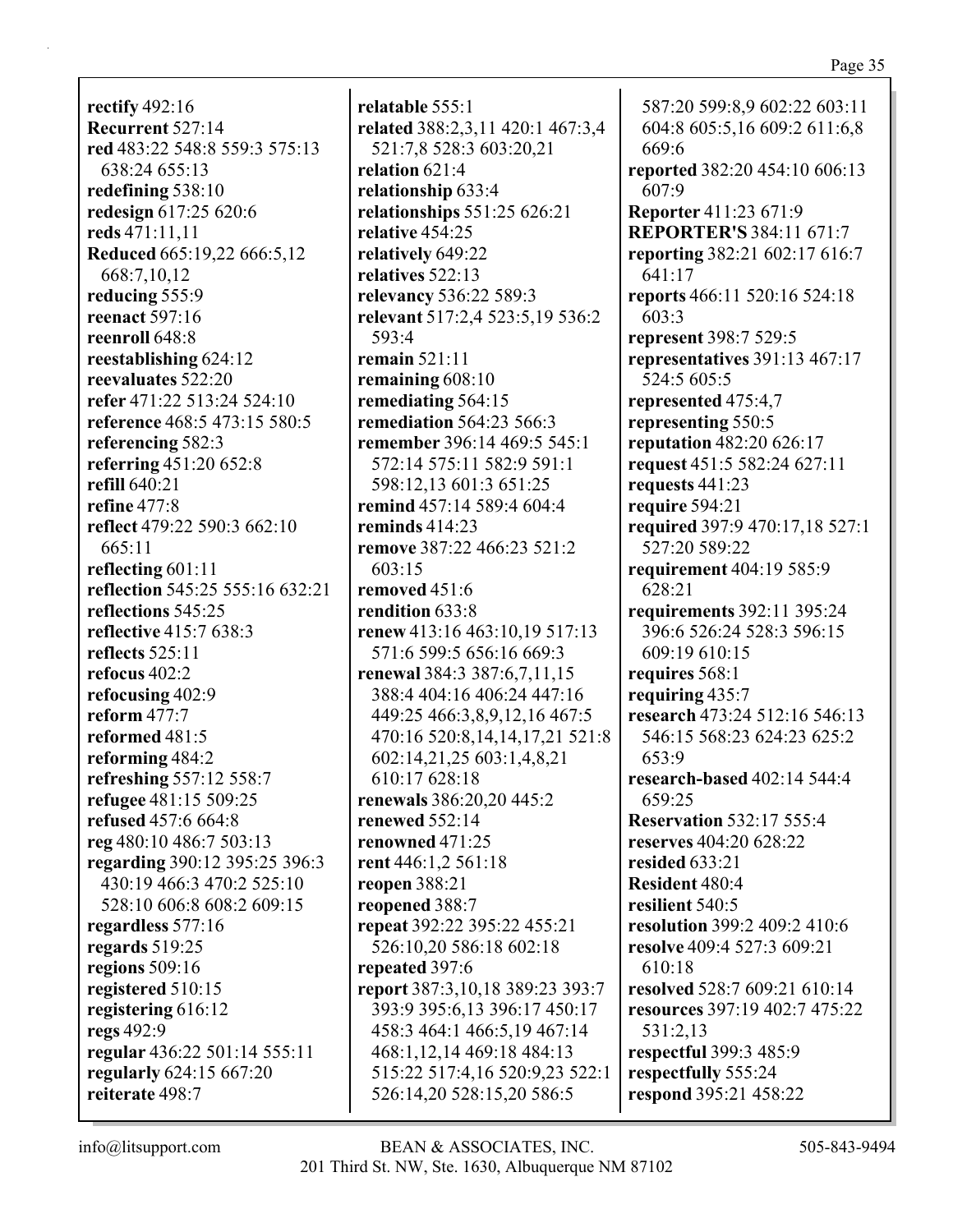**responded** 396:8 **responding** 459:5 **response** 451:14 518:4 599:21 659:11 669:18 **responsibilities** 527:24 583:16 **responsibility** 400:20 583:22 **responsible** 391:19 404:4 **responsive** 523:5 544:17 567:4 **Responsiveness** 635:7 **rest** 391:7 414:17 546:6 620:23 631:7 **restrictions** 560:24 **restructure** 617:14 641:11 **restructuring** 617:15 **rests** 530:11 **result** 404:17 468:11 474:7,13 479:1,24 480:20 497:9 588:16 628:19 **results** 402:13 591:9 **retention** 394:15,18,23 469:19,22 525:20 526:3,5 608:15 647:3 **retired** 565:17 **retrain** 660:13 **return** 401:14 501:9 **reverence** 544:17 **review** 387:4,12,17,21,22 402:10 403:15 466:6,13,18,22,23 520:10,18,23 521:1,2 602:22 603:4,10,14,15 **reviewed** 470:7 **revised** 410:8 **revisit** 403:16 442:21 **revisiting** 403:4 **revocation** 580:8 **Rez** 553:4 **RFP** 489:4 **rich** 588:21 590:12 **Richards** 646:19 **rid** 483:21 559:3 **Riester** 397:19 **right** 389:18 417:10 418:3 420:20,21 422:7,14 424:19,19 426:19,24 433:17 434:13 440:14 441:9 448:9 454:22 456:19 469:2 472:16 474:21 475:2,25 476:11 479:9,19,23 480:25 481:5,10 483:1 484:21 485:1,9,13 486:16 487:1,10,14

489:13 490:16 495:25 497:1 501:7,10,14 502:2,15 503:5,20 507:24 508:5,22 512:12 516:1 517:6 520:13 521:17 530:2 557:24 560:22 564:6 572:21 573:8,18 575:10 576:16 577:19 577:20 583:13 589:10 592:8 593:14 595:4,12 599:4 603:25 609:17 612:4,12,23 625:14 636:9,18 640:24 641:20 643:11 643:23 645:20 646:22 647:14 650:7 651:22 654:18,24 655:10 655:25 **right-on** 567:11 **rights** 404:21 534:22 610:11 628:22 **rigor** 632:15 **rigorous** 544:5 615:10 618:1 660:14 **Riley** 550:1 **rings** 399:6 **ripped** 493:11 **rise** 497:7 555:6 **Rising** 553:4 **risk** 626:23,25 **River** 655:13 **RMR** 671:8 **RMR-CRR** 382:20 671:19 **road** 406:19 646:8,10,16 **Roanhorse** 549:19 **Robbins** 383:6 385:12,13 417:3,4 417:9,12,20,25 423:18 424:20 425:20 426:7,16,20,25 427:12 427:13,18 428:4,13 429:23 434:5,11,15,23 443:13,21,25 444:8 464:17,18 488:25 491:12 491:13 492:4 510:13 517:10,11 518:1,13,14 561:6,10 **Robertson's** 446:13 **robot** 496:19 **rocks** 621:22,23 **Rocky** 490:9 **role** 414:14 539:13,13 584:7 **roles** 583:16,18 **roll** 385:10 464:12 489:7 518:5 554:10 599:22 669:19 **roof** 417:18,19,20 **room** 390:7 427:3,3 519:19 522:9

**rooted** 509:12 536:20 661:7,8,9 **Rosetta** 598:20 **Rotunda** 400:4 **roughly** 533:3 **Roundhouse** 400:3 **row** 470:12 **rub** 489:19 **rubric** 526:17 581:16 **Ruiz** 383:3 386:5,6 418:4,5 419:10 429:25 430:1 437:13 447:13 464:8,10,14,15 493:19 **rule** 432:5 **rule-making** 432:7 433:11 **rules** 457:16 460:2,3 **run** 501:13 **running** 578:11 **runs** 540:4 **rural** 562:4,13 **S S** 383:1 384:1 **S-A-Ts** 620:19 **S.T.A.R.S** 610:12 **sacred** 530:12 **sad** 512:4 630:12 **safe** 516:23 532:1 535:9,9 **safely** 385:8 **safety** 528:3 535:8 **sage** 491:3 **sake** 501:3 **salaries** 610:11 **Salazar** 612:25 **SAM** 516:9 **Sanchez** 414:1,3 **Santa** 382:13 384:9 504:4 616:4 624:11 629:11 633:10,20 636:25 645:5 646:17 652:12 671:13 **Sarah** 449:8 **sat** 402:8,9,20,21 578:18 580:17 581:16,17 601:1 620:16,17 **satisfied** 489:5 **SATs** 620:19 **save** 598:6 **saw** 421:23 502:14 512:24 524:17 525:11 527:7 575:2,6 591:2 593:1 602:6 614:16 641:25 643:14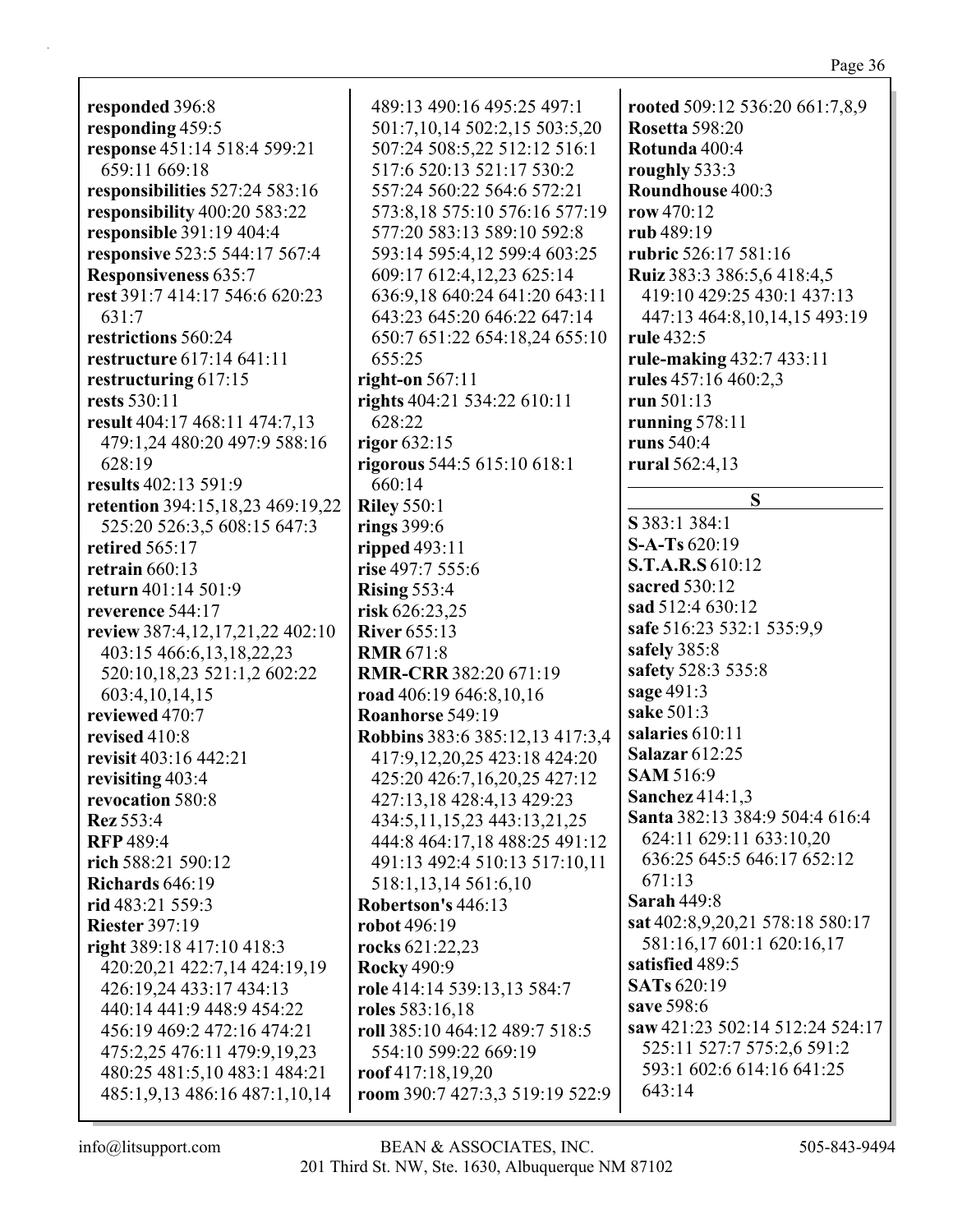| <b>Sawyer</b> 405:14                | 491:20 492:7 493:11,21 494:13     | 457:6 458:16 460:20 461:7,8      |
|-------------------------------------|-----------------------------------|----------------------------------|
| saying 409:11 425:18 431:10         | 494:14 495:1,4,8,8 497:12,21      | 462:10 466:7 468:9 471:16        |
| 447:21 450:22 478:20 491:8          | 498:1,20 499:7 500:12 501:14      | 472:1,3 477:24 482:10 483:3      |
| 568:20 587:19 611:11 624:1,3        | 501:17 503:18 504:8,16 505:18     | 488:10 493:25 508:10 516:9,20    |
| 659:1                               | 507:7,22 508:11 509:9 513:19      | 520:11 523:3,4,17 526:19 531:6   |
| says 459:18 461:16 495:20,24        | 514:6 515:6, 12, 18, 22 516:7     | 534:19 535:15 539:3 545:23       |
| 549:10 563:17 591:16 639:13         |                                   | 550:23 553:17 557:13,13 558:4    |
|                                     | 517:2,16,17,18 519:21 520:3,10    |                                  |
| SBA 524:25 591:3                    | 520:17,25 521:13 522:14           | 558:23 559:11,23 560:2 561:20    |
| scales $503:6$                      | 523:13,23 524:4,8 525:25 526:1    | 577:3 578:7 581:2 590:2,7,9      |
| scenario 503:24                     | 526:20 527:3,20 528:24 529:3,5    | 592:7,8,9,14 594:17 595:11       |
| schedule 403:4 617:25 618:1,18      | 529:8,16 530:7,8,9,13 532:1,12    | 596:25 597:4 602:24 605:6        |
| 621:14 642:25 644:5                 | 533:8 535:14 539:9,10 541:1,13    | 609:23 625:4 628:21 637:1        |
| scheduling 409:18                   | 543:1,4,12,13 544:10 545:17,22    | 647:15 649:19 653:22 654:13      |
| scholars 605:9 615:9 639:17         | 545:22,23,24 547:2,5,6,8,18,19    | 655:21 662:16 664:10 665:8,9     |
| scholarship 437:4 478:16 513:17     | 547:20,22,23,24 548:4,5,14,23     | 665:11 666:7                     |
| 513:21                              | 550:6,8 552:18 553:2,13,20,21     | science 393:17 468:21 524:24,25  |
| scholarships 447:4,5                | 553:24 555:8 556:1,16,21          | 541:24 543:21 544:1 552:7        |
| school 384:3,5,7 387:4,11,20        | 557:15 558:1,6,7,16 559:2,8,12    | 565:5 590:20,25 591:4 606:5      |
| 388:13,14,17 389:17 390:5,9,13      | 559:18,22 560:6,7,16 562:14       | 622:4 638:5                      |
| 390:15,20 391:12,14,14 392:1,4      | 565:18 566:4,21,23 567:13,15      | scientific 659:25                |
| 392:5 393:5,21 394:15,17,20         | 567:16 568:12,16 570:8,9,13       | scientist 638:4                  |
|                                     |                                   | scientists 660:1                 |
| 395:6,11,12,21 396:4,8 397:1,3      | 571:6 572:5 573:16 575:3,8        |                                  |
| 397:7,17,24 398:5,8,13,17,22        | 577:4,8 578:9,25 579:25 580:6     | scope 403:16                     |
| 399:10,12 400:14 401:1,10           | 580:12,17,18 582:10,12,13         | score 392:24 393:11 396:13,16    |
| 403:23 404:3,14 405:4,9,20          | 584:7,11,17,20,24 585:6 586:11    | 417:5,21 470:23 522:20 528:11    |
| 406:9,17,23 407:6,7,19,21           | 588:23,25 591:3,21 593:17         | scored 392:19 468:21             |
| 408:3,4,7,8,9,17 409:1,3 410:7      | 595:10 598:13 599:7,8 600:24      | scores 392:3,8,15,16 393:4 418:8 |
| 410:9 411:17,22,24 412:2,23         | 600:24 601:5,8,9,22 602:23        | 487:1,2 527:12 605:21 610:7      |
| 413:6, 12, 16, 16, 25 414: 5, 8, 16 | 603:4,13 604:23 605:4 606:6,9     | 618:10,12,17 619:8 638:6 644:1   |
| 415:11, 16, 22 416:1 417:15         | 608:11,13,16 609:3,20 610:2,17    | 644:2 658:18                     |
| 419:25 420:5,7 421:1,3,10           | 610:22,24 612:19,21 613:13        | scrappy 514:12 515:14            |
| 423:9 425:8 427:16,17 429:17        | 614:11,17,18,21 615:9 616:19      | script 386:15 466:2              |
| 430:17 432:3,9,17 433:1,17          | 616:25 618:7,11 622:24 623:8      | seal 500:9,17 615:17 622:13,17   |
| 436:22 437:2 438:1 439:10           | 626:7,24 628:17 629:6,9,23        | 626:16 651:11,19,23 652:6        |
| 442:22 443:6 445:25 446:14          | 630:25 631:10,11,20 632:2,10      | 653:12,15 665:4                  |
| 447:25,25 450:13,14 452:3,25        | 633:11,13,17 634:20 635:13,20     | season $400:6$                   |
| 454:24 455:1,2,17 456:7,17          | 637:5,7,7,11,13,16 639:6,10,19    | seasoned 480:23                  |
| 457:13,14,19 458:5 459:4,9          | 646:8, 18, 18, 647:7, 648:3, 3, 5 | seats 400:12                     |
| 460:1 461:1,4 462:5,19 463:11       | 651:10 653:20,24 654:7,9,13,15    | second 392:1 412:3 448:18 464:8  |
| 463:17,20,22,25 466:6,12,21         |                                   |                                  |
|                                     | 654:20,20 657:1 659:20 662:8      | 464:10 517:24 518:1 522:10       |
| 467:17 468:3,7,12,14,18,19          | 662:10,11,24 665:12 667:12,17     | 599:17,19 635:20 657:13          |
| 469:6,7,14,18,19,21,24 470:4,6      | 668:6,13 669:5,7                  | 661:23 669:14,16                 |
| 470:13,16 472:25,25 473:5           | school's 523:9                    | second-generation 636:10         |
| 474:16 475:4,10 476:22,22           | schools 387:2,5 390:16 392:9      | secondary 579:1                  |
| 477:6,15 478:21 479:2,11,13         | 406:8 407:20 408:6 416:24         | seconds 404:13 628:11            |
| 480:13 481:3,4 482:2,4,9,18,21      | 419:18,19 421:5 431:11 433:4      | secretary 383:4 476:25 523:2     |
| 483:5,9 485:12,15,17 486:23         | 434:24 436:6,7,8,9,9 437:15,16    | 583:20 584:6 613:10              |
| 487:21,23 488:4,7 490:24            | 443:21 447:15,24 455:11 456:4     | section 454:3 627:21             |
|                                     |                                   |                                  |

Page 37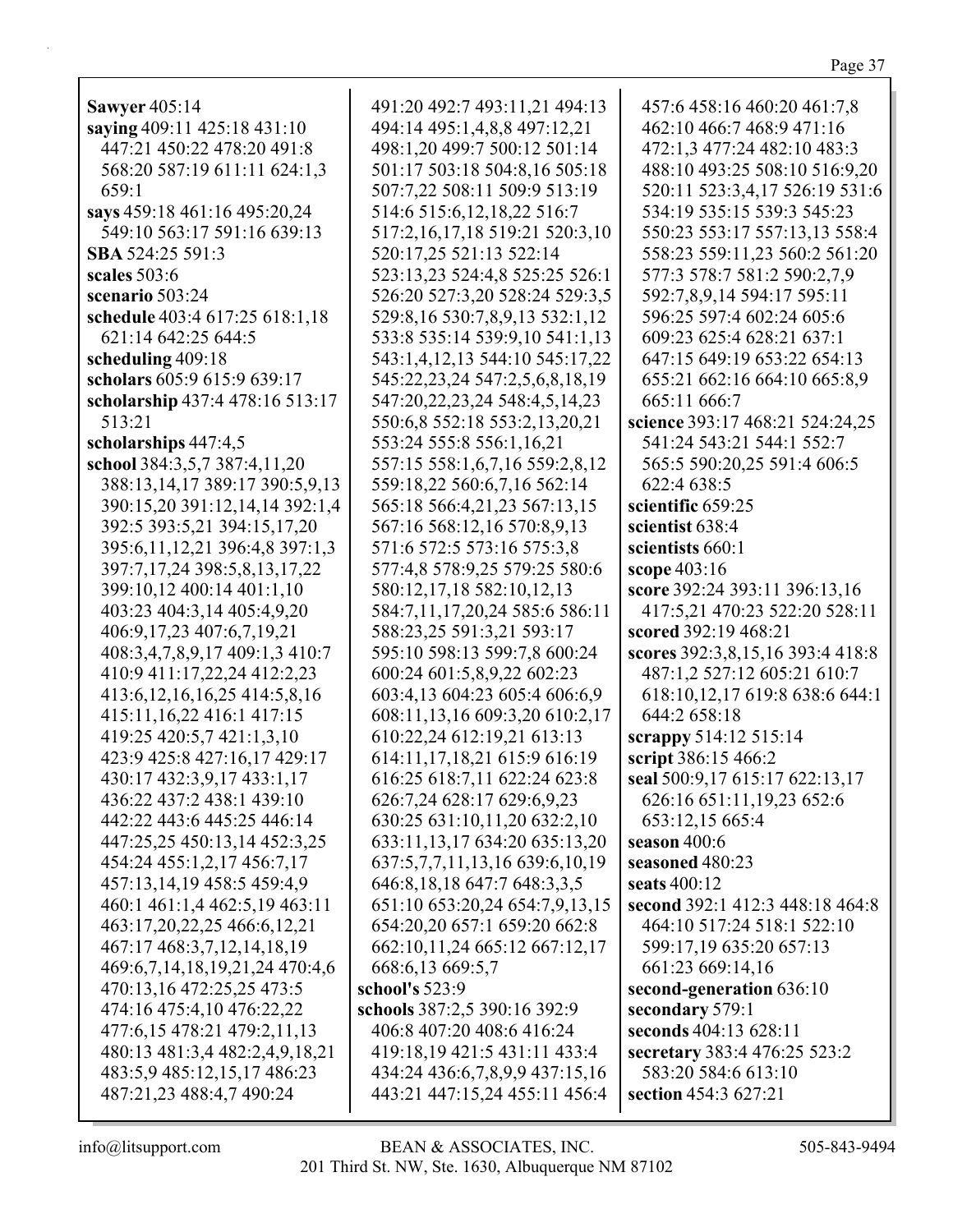secure 665:2 see 385:8 390:7 393:2 394:24 395:6 415:4 417:1 425:17 430:15 433:10 448:18 453:18 454:7.11 460:19 462:19 469:1 471:11 477:22 478:1 485:23 495:5.6 503:4.14 504:18 506:20 510:1 511:6 516:5 520:12 522:10 523:12 524:18 525:4 526:3,14 527:25 530:1 531:14 531:19 537:1 539:13 543:3,8 548:10 556:23 557:1,12,12 560:15 564:11 567:12 568:3,7 571:25 575:6 577:15 588:15,17 590:9 601:16 606:10,20 609:3 621:23 622:7 641:17 649:13 658:17.24 661:7 664:19 667:16 seed 541:13 562:3 seeds  $541:14$ seeing 393:8 421:9 487:17 494:19 503:11 537:8 588:13 649:4.16 seek 473:25 547:10 seeking 477:14 626:7 seen 392:1 415:11 459:14 468:5 559:24 608:3 619:17 631:3 633:11 634:3 SEG 423:22 424:12,13 427:3 430:6 463:23 507:14 **SEG-funded 422:21** Segay 549:21,25 segments 496:13 segregate 426:11 segregated 426:10 segregating 424:7,21 selected 432:20 selective 577:12 661:4 self-advocate 405:22 self-evaluation 555:15 self-reporting 415:25 self-sufficient 542:5 573:9 sell 488:22 semester 621:25 631:14 645:16 666:2 seminar  $570:17$ **Senate 400:5** send 406:23 420:5,6 456:3,5,11 456:12 457:3 474:4 502:8

543:10 585:22.24 614:15 655:22 sending 527:12 645:12,14 senior 629:5 seniority 583:9 seniors  $624:18$ sense 425:15 427:8 486:16 487:22 501:11 507:24 511:13 568:20 576:13 599:1 sent 386:19 421:8 462:18 474:7 514:22 515:7 583:24 585:18 sentence 627:15 628:16,23 sentences 627:15 separate 422:16,17 424:23 426:8 426:8,14 427:22 430:4 443:19 444:6.21 452:25 463:3.5 482:20 separated 443:16,17 594:17,17 separately 425:5 September 476:25 sequence 403:17 serendipitous 476:4 series  $621:2$ serious 395:3 431:24 526:12,12 536:3 608:23 serve 468:1.8 485:16 490:13 497:18 558:10,19 620:22 631:5  $666:10667:8$ served 481:6 609:25 667:15,19 serves 392:1 467:20 524:11 605:7 661:20 service 382:21 399:15 400:18 419:3 420:25 490:9 491:22 527:6 542:6 550:22 555:21 560:22 578:11 582:14 668:3 services 396:3 419:19 420:2 423:8 427:25 564:8 565:21 servicing  $482:20$ serving 391:14 398:9 485:19 487:19,20 534:19 session 400:4 545:1 581:15 set 409:25 426:8 431:21 543:2 565:9,14 608:8 671:15 sets  $411:6$ setting 412:8 543:14 547:23 564:23 630:25 settling 409:9 seven 386:9 592:2.3 628:12 seven-foot-tall 513:20

Seven-to-zero  $600:17$ seven-zero 600:18 670:16,17 seventh 563:11 591:15 623:4,17 657:19,20 658:12 seventh- $660:5$ seventh-grader 411:16 seventh-graders  $401:5525:1$ severely 482:21 **SFCC 645:10** shake 409:22 504:23 shame 483:19 561:23 562:2,3 share 390:11 391:1,7 413:1 414:6 458:2 468:16 471:16 522:16,24 523:21 529:7 530:3.5 537:20 538:15 547:18 569:22 574:12 580:2 589:19 605:13 635:18 647:25 648:2.20 649:7 shared 484:10 542:25 545:25 601:19 608:22 618:8 643:18 649:8 shares 471:23 623:23 653:11 sharing 536:6 544:25 552:23 579:9 586:23 614:10 648:10,13 she'll 642:5 sheep 541:4,16 sheet 389:18 467:13 521:22 604:6 **Shelter 633:20** shields  $493:14$ shine 483:4 shining 471:24 558:20 shocker  $662:17$ short 465:17 471:23 519:25 530:14.25 558:21 602:1 short-cycle 402:2,11 543:16  $644:11$ shortage 666:24 shortchange 516:4 shorten  $405:3$ show 393:20 394:7 425:23 468:17,23 488:15 503:4 517:17 521:16 539:7 554:3 574:17,18 575:8 605:14 660:24 669:6 showcase 535:24 552:24 **showed** 394:22 showing 393:5 394:14 414:13 468:18 469:22 470:20 577:19 604:25 622:5 643:23,25 661:1,2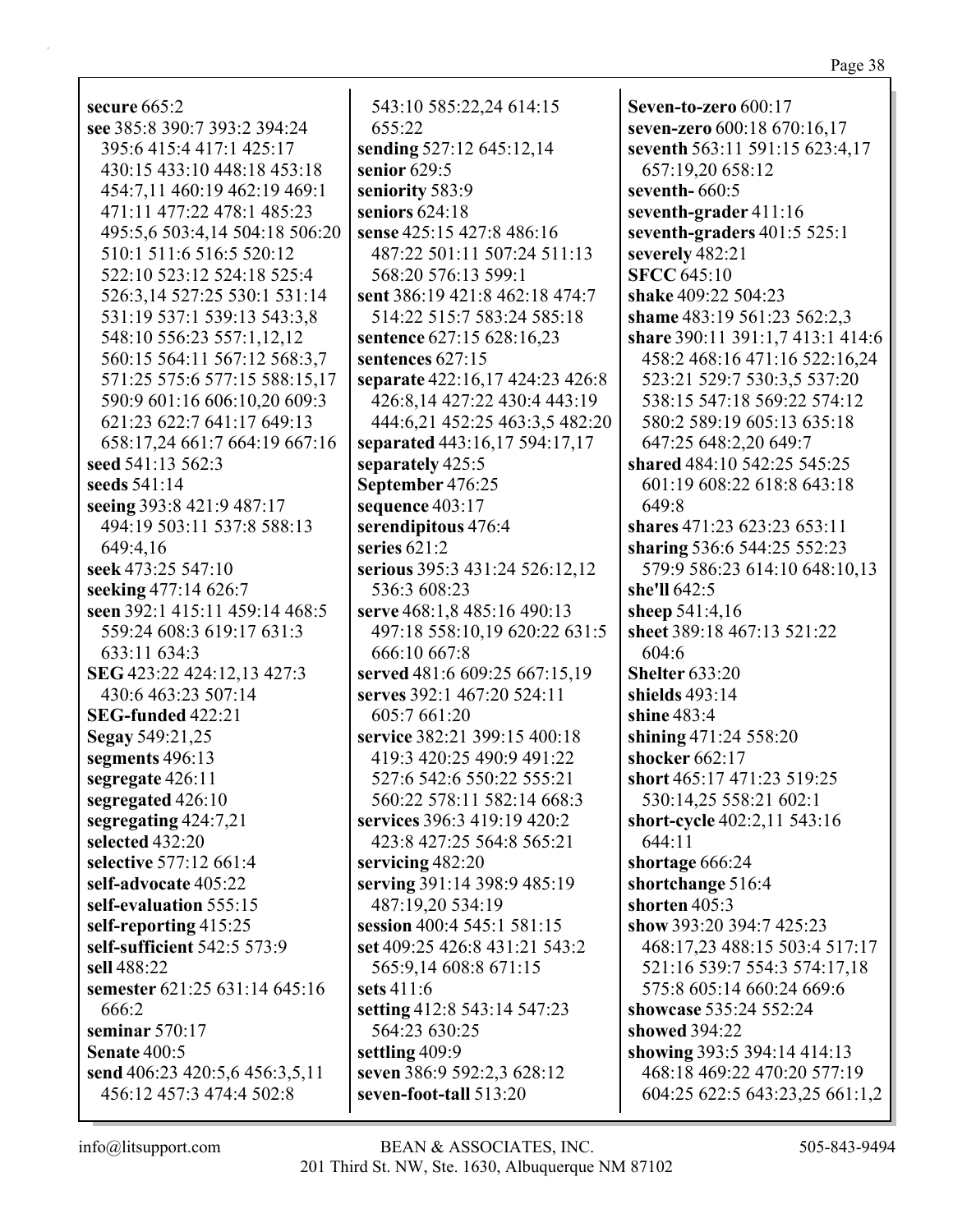| shown 554:8 661:23              |
|---------------------------------|
| shows 396:8 415:21 456:25 464:1 |
|                                 |
| 559:18 599:10                   |
| shrinks $487:6$                 |
| shut 561:3                      |
| shy $481:14$                    |
|                                 |
| sib 510:10                      |
| siblings 441:25 442:4 503:1     |
| side 438:2 475:6,13 503:5,6     |
| sides 410:16                    |
| sight 465:24,25                 |
|                                 |
| sign 384:6 389:19 467:19 471:19 |
| 471:24 472:13 475:3,12,14       |
| 479:15 480:16 481:17,18         |
| 496:10,23 497:4 501:4,5,7,18    |
|                                 |
| 505:4,11,11 509:2,6,13,13,16    |
| 509:17,18 510:17,23 511:5       |
| 512:9,14,20,25 515:9 517:14     |
| 521:25 528:4 572:22,23 604:5    |
|                                 |
| sign-up 389:18 467:12 521:22    |
| 604:6                           |
| Signal $627:7$                  |
| signals $429:17$                |
| signed 396:11,12 404:10 470:21  |
|                                 |
| 470:22 521:21 528:8,9 549:6     |
| 610:20,21 628:13 636:2,2        |
| significant 464:7 481:12,13     |
| 486:9 487:5 492:10,17 493:18    |
| 500:15 506:18 510:10 512:15     |
|                                 |
| 517:23 549:4 555:4 599:16       |
| 669:13                          |
| significantly $417:14$ $470:24$ |
| 493:12 525:5 611:5              |
|                                 |
| signing 505:12 511:22           |
| signs 513:10 572:20             |
| silent 432:24                   |
| <b>Silva</b> 472:14             |
| silversmithing 569:11           |
|                                 |
| similar 464:1 517:17 580:22     |
| 581:22 599:10 607:3 667:16      |
| 669:7                           |
| similarly 606:23 608:21         |
|                                 |
| simple 510:23 563:5             |
| simply 585:8 645:17             |
| sincere 637:3                   |
| single 426:9 541:6 579:5 594:5  |
| 657:2                           |
|                                 |
| sir 494:8 652:17                |

sister  $503:7,14553:9$ sit 410:14 428:6 499:2 511:1 530:2 550:5 site 391:20 441:11,11,12 470:16 476:8,15,24 580:25 610:17 sitting 514:6,13 571:25 580:1 585:19 situation 409:13 548:11 630:24 situations 407:22 411:7 413:4  $\sin 424:3$  428:9 480:2 502:10 506:3 595:4 629:13 sixth 435:23 563:6,11,17 597:4 629:6 Sixth- $401:5$ size 491:20 492:7 493:11 533:3 572:19 592:8 626:7 sizes  $438:5$ skill 541:18.19 584:9 skills 399:23 412:7 498:12 524:14 532:24 535:20 540:14 552:8 624:23,25 660:6,9,14,20 660:25 661:9,13 skins  $557:7$ skip 453:15 slack  $554:3$ **SLD**405:19 sleep  $515:3$ slides  $571:21,23$ slight 394:8 525:23 602:16 606:14 607:7,15 small 407:23,25 419:23,25 485:11 488:11 491:20 492:7 493:10 511:13 514:11 515:14 532:7 562:4,11,18 568:17 579:12 590:7 591:8 626:7 645:3  $649:23$ smart  $461:10$ Smith  $663:12$ **SNAP 666:10** snow  $544:15$ social 403:22 404:6 411:24 413:2 413:3 419:5 456:2,9,12 461:20 477:15.24 478:8 502:20 social-emotional 635:4 socially  $551:14$ socioeconomic 637:6 sociology 644:25 645:4 sodium 555:9

Sol 647:17.21 solar  $542:16$ sole  $406:1$ solution 433:25 solutions 546:3 solve 405:17 408:5 410:1,2,3,21 496:19 solved 409:23,24 410:11,19,24 solving  $412:13$ somebody  $655:16$ somebody's 481:16 somewhat 510:25 602:8 son 491:16 494:12,15,23 495:6 503:17,17,19 505:1,2 510:14,19 513:25 635:10 son's 630:22 song  $594:15,22$ **SONIA 383:6** soon  $644:17$ sophomore 480:9 sorry 386:11 396:23 399:5 418:21,24,24 437:16 443:4 445:9 449:21 455:24 457:11 458:24 459:2 460:17 463:18 472:2,15 485:3 487:3 491:7 507:25 517:7,9 520:12 522:20 545:20 549:22 550:11 556:7 563:18 570:6 572:6 578:17 612:8, 10, 15 622:21 628:5 629:14 642:15 644:13,18,18 647:7,8 667:4 669:22 sort 393:23 420:6 427:8,23 439:22 448:8 451:22 469:5 498:10 534:13 593:10 607:17 656:24 658:3 sorts  $497:14562:11$ Sosa 529:10,12 579:21 600:21 601:8,11 sought  $484:4$ sound 439:25 sounded  $591:17$ **Sounds** 661:14 sovereignty 571:8 space 473:3 485:8 500:23 501:15 503:17 534:16 537:22 570:4,5 604:17 668:2 Spain 634:24,25 640:18 656:14 Spanish 500:18 574:17 593:7,8

## $info@$ litsupport.com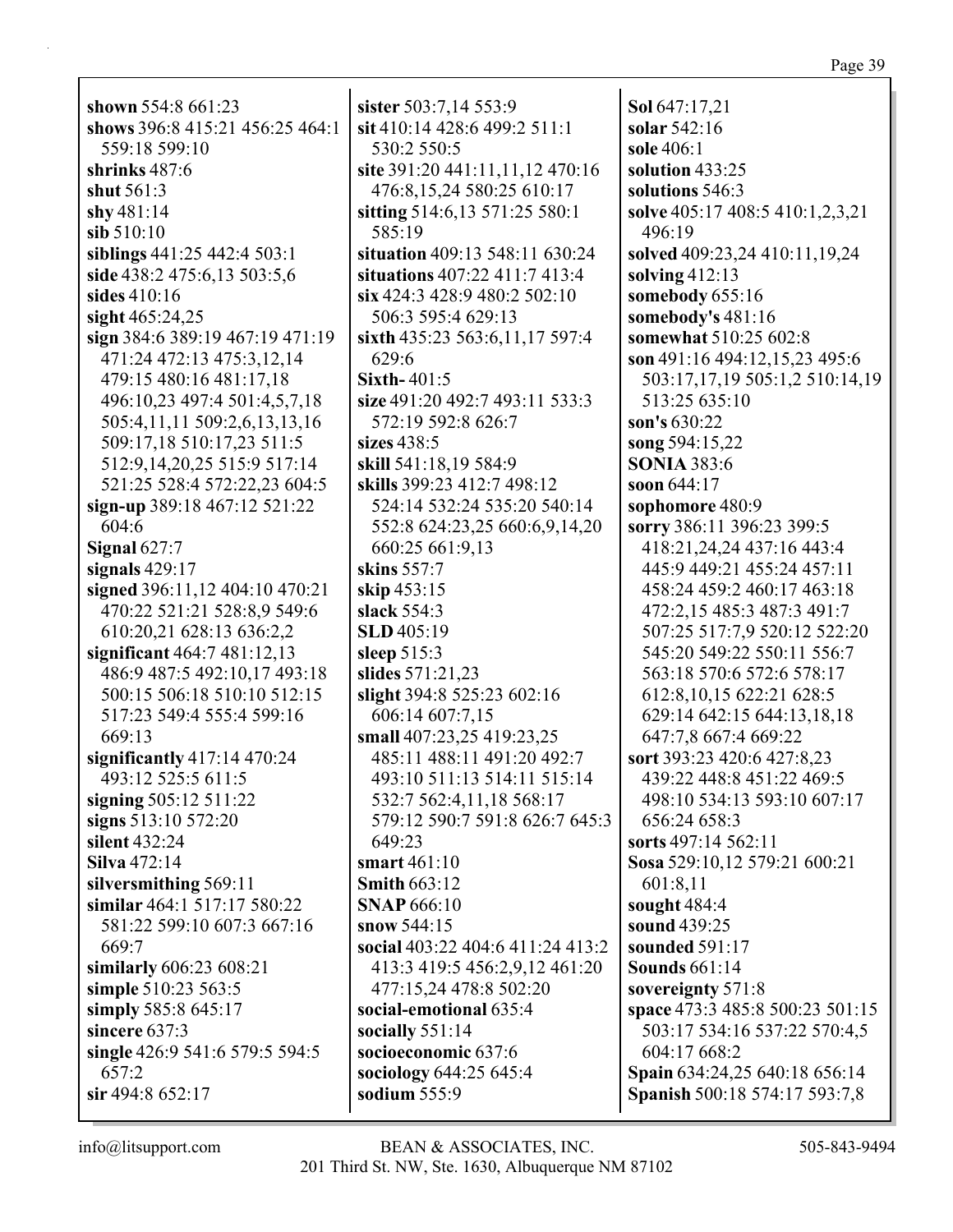| 598:2 605:20 613:15 619:23      | spiritually $551:14$            | 624:6 625:20 639:3 657:4          |
|---------------------------------|---------------------------------|-----------------------------------|
| 622:10 629:22 632:20 635:15     | split 443:10                    | started 416:11 457:25 473:20      |
| 640:23,25 651:9,15 652:1,2,2    | spoke 407:6 409:1 499:19 663:23 | 479:2 489:15 504:2 506:1          |
| 652:13,19 653:5,7,19 657:3,13   | spoken 411:18 538:14 556:4      | 534:23 543:4 558:4,15 563:11      |
| 657:14,16,18 658:1 663:20,24    | 567:1 574:11 613:15 629:22      | 595:5 617:6,14 619:22 642:17      |
| 664:6,9                         | 636:14                          | 642:18 644:3 648:14 649:2,9,15    |
| Spanish-speaking 638:4          | sponsor $650:24$                | 658:19                            |
| speak 389:16,22 391:22 396:20   | spontaneous 652:20              | starting 446:24 506:14 529:20     |
| 410:18 414:21 446:20 448:4,19   | spot 559:9 587:16 588:7         | 535:13 559:21 562:18 645:25       |
| 450:20 467:12 469:24 472:9      | spreadsheet 524:25 591:4        | 657:8                             |
| 475:15 494:20,20 503:22 509:3   | spring 400:9 616:5,10 618:16    | starts $484:24$                   |
| 509:20 510:22 511:3,15 521:15   | 634:5 644:8,9 645:15,16         | state 382:2 386:17,21 387:9,16    |
| 521:21,25 528:23 535:22 544:8   | squabbling 460:24               | 393:18 401:24 403:18 404:15       |
| 549:6,8,13 556:9,12 557:22      | stability 521:17 583:3          | 417:5,14 418:10,13,15 423:10      |
| 565:2 579:23 586:25 592:25,25   | stabilized 586:12               | 423:13,15,16 424:18 426:3         |
| 593:7 594:4 596:7 604:5 608:17  | stable 398:17                   | 427:22 429:18 431:18 440:23       |
| 612:18 632:20 636:4,16 641:21   | staff 383:8 390:9 398:19 402:3  | 441:1 456:18,21 461:3,13          |
| 657:18 663:20 664:9             | 402:23 415:19 421:21 422:11     | 466:10,17 468:21 470:25 472:2     |
| speaker 557:5                   | 422:12,16,18,21 457:24 458:12   | 476:5,6,17 478:23,23 479:9        |
| speakers 593:1                  | 478:10 522:13 545:24 547:10     | 484:17 485:13 487:8 489:5,8       |
| speaking 430:16 567:2 592:20    | 547:16 552:10,12 576:22         | 492:19 493:24 501:24 507:14       |
| 594:3 625:1 653:19 660:4 664:2  | 585:21 617:22 620:23 625:5      | 515:17 520:15,22 523:2,14,25      |
| speaks 477:5 478:19 495:19      | 632:22 633:16 635:7 642:14      | 558:23 595:12 601:15,17           |
| 509:4 635:10 657:3              | 652:11 655:5                    | 602:17 603:2,9 606:6 614:5        |
| special 447:17 479:15 481:10    | staff-478:13                    | 616:15,18 625:9 641:17 671:2,9    |
| 482:19 487:4,5 492:8,15,17      | stages $469:25$                 | 671:13                            |
| 493:2,14 498:9 502:6 503:14     | stalled 490:16                  | <b>State-mandated 392:8</b>       |
| 504:5 506:1 527:4,5,7 564:2,6   | Stan 397:18 417:8,18,23 418:19  | stated 388:13 671:14              |
| 564:14 565:17,18,21 566:16      | 419:13 420:11 422:5,14,17,20    | statement 387:1 399:12 459:1,2    |
| 613:6 617:24 620:9 632:6        | 422:25 424:19 425:6 426:18,23   | 459:6 520:2 602:18 628:16         |
| 660:17                          | 427:5 429:12 430:9 431:4,20,24  | statements 409:19 411:22          |
| special-needs 481:12            | 434:9,21 435:17 436:17,20       | states 509:15 533:3 598:2 634:25  |
| specific 405:22 423:25 474:21   | 437:3,9,11,14 442:17,20 443:5   | 635:1                             |
| 496:15,24 502:24 516:7,7 582:9  | 443:9,17 444:5,22 446:9 448:4   | statewide 459:7,15 477:3          |
| 592:8 659:4,15                  | 448:6 449:1 452:8 463:16        | statistically 464:6 517:22 599:15 |
| specifically 455:15 459:8 493:4 | stand 408:20 411:8 413:19       | 599:15 669:13                     |
| 509:9 660:13                    | 576:20,22 637:22                | statistics $531:24532:1,3$        |
| spectrum 498:16 499:5 632:6     | standard 395:14 417:13 470:6    | statute 404:19 432:15,24,24       |
| <b>SpEd</b> 480:10              | standardized 485:1 487:8 497:10 | statutory 404:19 628:20           |
| speech 405:3 448:8 624:22       | standards 395:7 403:18 459:20   | stay 399:13 442:8 501:8 539:11    |
| 625:11                          | 526:15 609:5 656:10             | 552:5,22 631:11 656:9,15          |
| spend 408:14 414:24 560:11      | standing $638:25$               | staying $445:12$                  |
| 659:22                          | stands 480:3 488:7              | stays 386:23 623:4                |
| spending $602:13$               | starry-eyed 514:8               | steadily 469:22 608:15            |
| spent $581:5$                   | start 417:24 418:3 432:9,10     | <b>STEAM 537:3</b>                |
| spirit 453:16 576:10,15 577:18  | 465:23 466:3 481:2 511:6,7,8    | stellar $405:5$                   |
| 592:11                          | 511:12 529:23 534:6,12 539:10   | <b>STEM 578:4,5,9,13</b>          |
| spiritual $555:14$              | 562:4 595:3 605:12 623:13       | step 410:2 412:4 526:25 541:7     |
|                                 |                                 |                                   |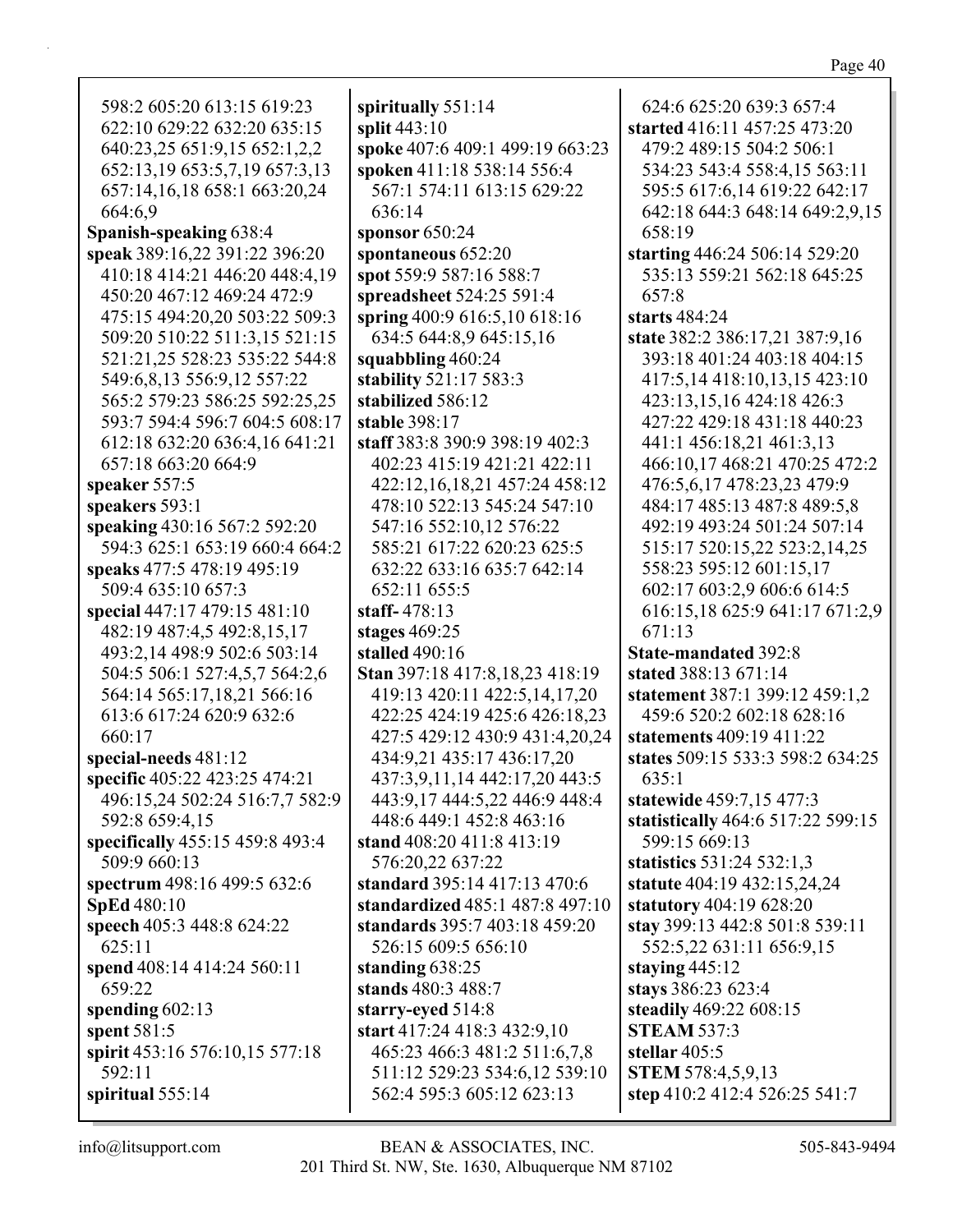551:16 554:11 581:10 609:19 **Stephanie** 634:23 **stepped** 473:12 581:8 584:25 **stepping** 540:8 585:2 **steps** 505:16 580:3 582:2,22 **Steve** 612:23 642:15 **Stevens** 613:11 630:18,19 631:9 **stewards** 401:4 **stimulation** 513:6 **stock** 520:2 602:17 628:15 **Stone** 598:21 **stoneground** 575:23 **stop** 398:4 489:22 490:2 563:18 584:6 **store** 531:6 570:4 **Storehouse** 419:6 456:1 **stores** 533:4 **stories** 401:15 481:1 545:8 552:19 557:3,6 597:14,17 648:20 **story** 410:16 479:21 482:2 488:14 498:18 513:12 514:4 522:25 523:22 648:11,14 **straight** 516:14 656:25 **straightened** 462:22 **strange** 454:14 581:12 **strategies** 412:12 544:4 593:9,20 625:10 651:3 **strategy** 544:9 **street** 382:21 455:7 462:24 671:20 **strengthening** 547:21 548:5,6 **strengths** 582:7,8 585:11 **stressed** 541:1 **strides** 484:14 **string** 400:3 406:1 **stringed** 449:3,14 **strings** 405:24 **striving** 550:18 **strong** 398:17 399:18 403:24 408:10 525:5 536:10 570:18 **strongest** 584:4 **strongly** 407:15 **structure** 429:20 537:19 640:9 **structured** 415:25 **struggle** 525:17 531:21 539:3 543:23 544:1 619:10 631:3 637:8 661:7

**struggled** 514:4 539:6 583:11 608:7 630:24 633:13 **struggles** 413:2 531:22 648:17 **struggling** 407:10 408:1 443:10 469:10 584:2 619:9,9 624:4 626:10 647:25 659:13 661:21 **student** 390:6 394:4 397:8 402:18,22,24 403:1 405:15 407:5 408:9 409:9,10,14,20 410:23 412:22 416:11 418:9 430:16 446:4 449:6,7,12,24 464:2,3,4 472:4 480:15,23 482:14 485:5 517:18,19,20 522:9,10 525:10 532:23 535:21 537:13 543:11 548:2 550:7 568:10 599:11,11,12 604:15 613:4 618:20 619:16,16 620:18 622:21,23 623:4,8,11,22,23 624:5 632:15 633:12,12,12 634:15 642:11,13,25 643:20 647:3,12 648:9 651:1 662:14 668:12 669:8,8,9 **student's** 402:21 409:10 **student-based** 477:25 **student-driven** 478:12 496:17 **student-led** 581:19,23 582:4 623:20,21 652:8 **students** 390:8 391:16 392:2,12 392:19,23 393:21 394:1 395:10 396:2 397:6,11 398:2,9,12,21 399:24 400:2,9,15,19,21,23,25 401:1,7,9,11,12,16 402:1,6,15 402:16 403:12,14 404:4 407:6,9 407:10,12,13,15,17,21,22,23,24 408:2,11,12,14 409:15,15,16,19 409:22 410:13 412:19,25 413:5 413:9,10,15 414:8,9,22 415:1 416:15 418:11,18 420:15 421:20 422:2,2 424:1,3,6 425:21,21 426:22,23 434:17 435:1,16 436:2 438:8 439:10,19 440:22 441:25 446:2 447:14,17 448:14 450:15,17 451:11 453:24 455:8 456:20 462:14 467:25 468:2,10 474:11 478:25 480:7 483:8 491:24 494:14,24 495:6,7 497:25 502:6 505:11 507:13,13 510:7,9 512:6 513:17

523:8,23,24 524:12 525:20 527:5 529:5 530:6 531:19,21 532:2,10,21 533:8 534:20 535:21 536:11,13,25 537:16,21 537:25 538:7,17,18 539:23 540:15,19,21 541:5,18 542:1,8 543:19,20,22 544:1,5,6,23 545:14,19,23 546:18 547:25 548:2 549:11 550:15,17,24 552:4,12 553:25 554:2,8,16 555:6,8,10,15,18 556:22 560:25 561:1,25 562:1,15 564:8,24 568:23 569:9 571:25 578:15 579:9,23 580:19,20 581:18,23 582:14 585:21 586:23 589:16 591:8 592:20,24,24 593:7 594:4 594:20,21 595:9,11,13,17,20,21 597:13,16 600:24 601:17,21 604:17,18 605:5,8,9 606:9,16 606:18,22,23 607:13,19,22 608:10 610:4 611:20 615:9,11 615:25 616:1,10,12 617:3 618:12,13 619:1,22,25 620:3 621:15 622:12,13,16,16,20 623:2,18,19 624:3,15,16,20,24 625:2,5,8,12,14,19,22,24,25 626:2,5,13,19,21,23,25 627:1 631:12 633:9 634:2 635:5 639:16 640:1 642:22 645:12 647:11,19,23 648:7,19,21 649:5 650:3 651:5,18,24 657:13 658:6 659:2 660:24 661:21,22 662:7 662:11,12,21 663:3,3,4,8,16 665:6,25 666:3 **students'** 554:12 555:13 591:9 **studies** 555:19 594:7 635:13 **study** 474:14 571:9 621:23 **studying** 578:8 **stuff** 425:17 556:24 557:7 576:4 645:1 653:18 **stumbled** 585:3 **stupid** 507:18 661:15 **styles** 405:7 **sub** 498:22 **subcommittee** 444:10 **subgroup** 393:19 394:5,7 525:3 525:11 **subgroups** 469:4 525:8 607:7,12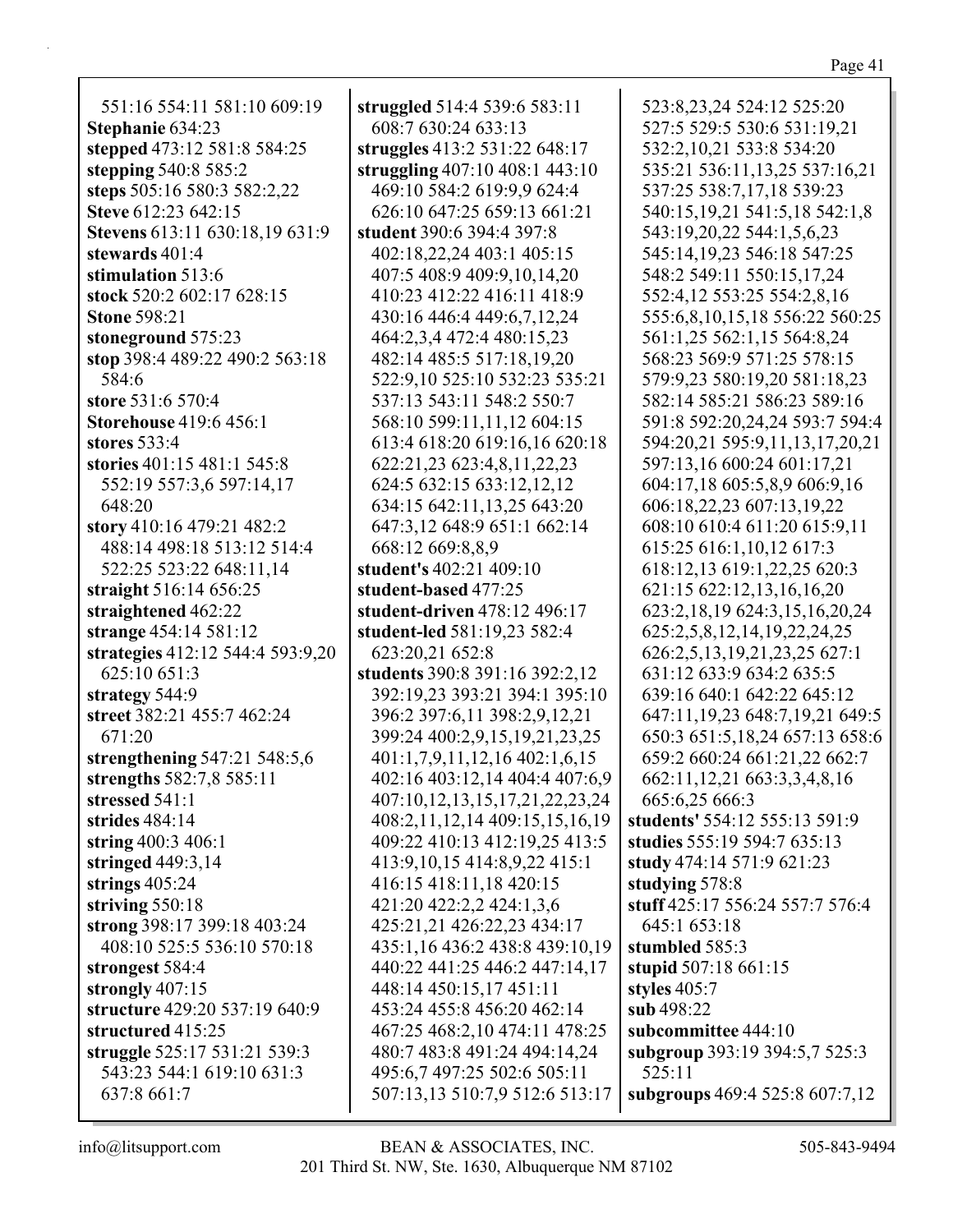subject  $445:12$ subliminal 420:4 submit  $442:14$ subsidize 423:20 subsidizing 423:22 424:14,18 426:4 447:9 substantial 395:9.16.18 396:9 470:6,20 526:16 528:17 609:4,6 Suburbans  $561:14$ success 411:6 479:4 485:5 605:11 606:19 615:11 616:7 626:20 633:25 successes 413:2 529:8 successful 474:22 535:2 553:2 sue 459:25 sued 663:18 suffer  $664:9$ suffice  $528:18$ sufficient 566:6 sugar 555:9 575:12 suggested 592:23 suggestions 554:2 567:4,17 suicide 532:8 539:18 576:12 Suite 382:21 625:17 671:20 suited  $584:5$ suits  $481:22$ summarize 594:25 summer 436:22 541:8 580:7,16 580:16 581:5 summers 581:12 582:6,21 super-excited 634:4 super-promising 660:17 super-short 414:5 support 399:16 402:16 414:11 416:17 433:6 463:25 473:10 486:9 490:3 505:5 517:16 523:3 532:22 539:24 542:11 544:24 555:25 558:13 572:4 581:3 585:12 599:8,9 601:13 604:19 632:16 633:4 634:8,8 635:4 638:16 669:5 supporting 452:22 522:14 547:10 supportive 551:15 supportiveness 635:19 supports 403:22 452:24 552:10 supposed 435:15 591:22 sure 390:25 393:14 394:21

409:21 418:17 422:6 424:17 437:1 438:23 442:22 449:19 450:20 452:5 454:12 455:13 468:4 471:20 472:6 485:25 488:8 492:20 497:1 500:2 513:1 515:19 516:8,10,17 522:22 525:1 529:23 539:7 549:9 554:11 563:8 568:21 571:15 573:18 589:12 592:10.14 604:5 610:13 630:5 634:5 636:7 641:20 656:11 662:3 668:15,23 surpassed 616:14 surprised 440:4 surroundings 540:12 survival  $576:9$ survive  $573:10$ survived 575:11,12 577:18 surviving  $535:14$ **SUSAN 628:15** suspect 469:23 659:9 sustainability 579:19 Suzuki 391:18 399:19 404:1 405:24 445:17,25 449:3,12 sweet 441:18 442:8 swiftly  $405:11$ swimming  $531:8,14$ switch  $512:14$ SY 464:2 599:10 Symphony 406:4 system 386:18 416:7,8 425:5 426:12 431:19 459:11 463:25 484:18 485:24 488:2 490:5 515:17,23 516:9 517:15 520:1 580:10 584:1 599:7 602:17 641:18 669:5 systems 499:9 541:16 546:11 551:1 622:5 T  $T384:1$ table 399:1,10 405:16 409:3,4,7,8 409:16 419:17 tables  $514:6$ tackle 659:5 668:18 take 387:23 394:19 400:15 404:12 408:16 413:14 414:14

506:9 514:25 519:10 521:3 539:13 540:12 541:3 544:13 554:5.11 567:16 570:22 573:11 573:14,15 579:11 584:8 602:1 603:15 621:17 652:1 653:14 taken 402:1,20 465:18 519:11 531:17 542:12 602:3 664:3 takes 416:12 505:24 512:22 515:3 651:2 talents 551:17 talk 409:20 410:17,23 433:25 437:4 448:14 453:6 472:17 477:10 486:22 499:15 504:23 547:15,15 560:12 564:12 579:12,17 581:25,25 623:18 637:16 642:5 647:11 659:3 talked 453:12 500:5 534:25 535:17 572:22 580:9 637:10 640:12 662:5 talking 410:19,25 416:14 422:6 447:22 448:15 472:24 473:6,20 474:3,11 497:2 498:12 503:3 509:8 513:11 514:15 568:11 571:14 576:7 590:20 614:1  $659:5$ talks  $454:4$ **TAMELA 605:21 618:16,17 Tanya** 613:9 target 402:5 459:8 618:25 659:1 660:12 targeted 618:24 619:15 targeting 643:4 659:23 Tarter 408:22,24 Task 485:2.5 taught 405:12 406:5 408:3 440:8 498:19 512:4 545:13 551:21.24 577:2 633:19 644:23,25 651:7 teach 408:6 509:6,20,22 513:7,10 555:6 576:23 593:19 633:24 645:2 teacher 394:18,23 402:21,22 405:11,15 412:16,22 413:1 414:3 424:1,2 425:16 426:1,10 426:12 428:1 438:14,17 439:9 440:12,24,25 441:5,6 450:18 469:22 483:10 498:9,11 501:13 512:25 513:7,11 526:3,5 529:16 537:10 547:14 564:6,14 565:3,5

 $info@$ litsupport.com

473:5 478:12 487:6 488:1 503:7

421:14 446:4 465:17 466:24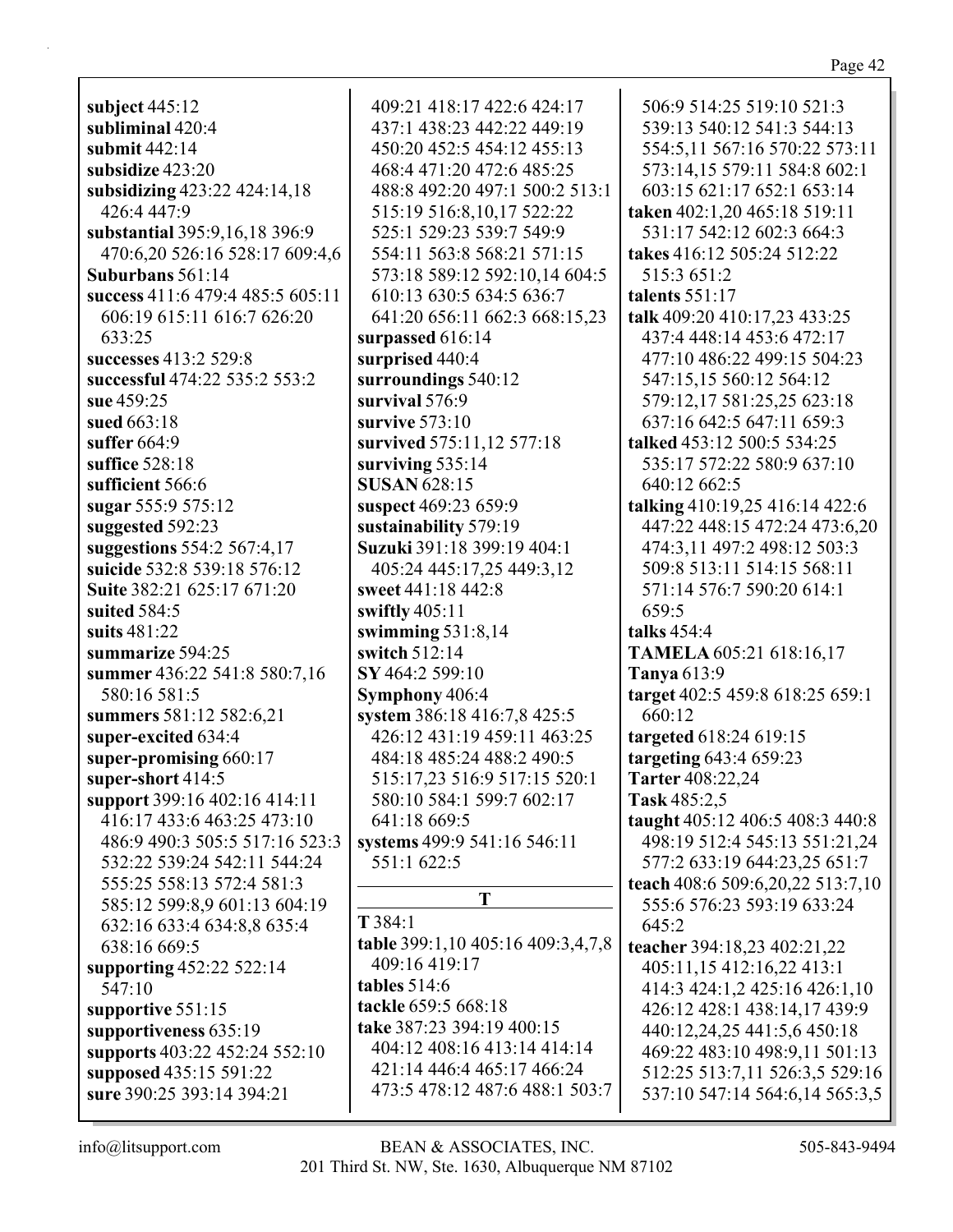| 565:5, 19, 22 578: 13, 21, 23 579: 7                         | tenth 658:13                           | thankful 505:21                  |
|--------------------------------------------------------------|----------------------------------------|----------------------------------|
| 584:19 608:15 621:25 622:3,4                                 | term 394:13 469:1 525:22 608:9         | Thankfully 524:10                |
| 623:10,12,13,14,15 624:1                                     | 608:12                                 | thanks 385:7 397:14 414:20       |
| 631:22 636:19 637:21 638:5                                   | terms 395:21 424:21 468:7              | 421:15 467:15 471:2 481:25       |
| 641:1,2 645:10 651:10 653:15                                 | 470:18 506:15 525:8 568:16             | 549:13 574:3 612:12 656:1        |
| 666:24                                                       | 606:19 607:11 609:10,13,16             | <b>theme</b> 497:8               |
| teachers 394:21 402:10 403:10                                | 659:12,14                              | theory 512:8                     |
| 403:14 406:14 407:9,25 409:2                                 | terrible 512:16                        | thesis 499:18 510:4              |
| 409:25 410:2,12,15,20 411:1,4                                | territory 389:3                        | thing 391:4 394:9 396:1 423:21   |
| 412:11,19 414:17,18 424:2                                    | TESOL 480:18 593:15                    | 428:6 430:2 435:11 436:4,11,12   |
| 438:13 440:16,21 442:7 450:20                                | test 476:8,15,23 477:2,6,7 484:22      | 436:12 447:11,12,13,15 460:19    |
| 469:25 474:11 480:21 483:12                                  | 485:23 487:1,2 488:1 497:10            | 471:4,21 478:7 486:2 497:13      |
| 483:18 505:10 526:6 552:4                                    | 543:17 605:21 618:16 652:3,3           | 500:11 521:11 525:11 539:1       |
| 554:5 564:10 565:23 566:16                                   | testament 519:20 559:12 639:9          | 557:12 558:9 565:9 566:9 568:2   |
| 567:3,9 598:16 611:13,14,15,15                               | tested 487:8                           | 577:12 591:19 592:17,19          |
| 611:24 621:11,20 623:23 625:8                                | testimony 671:15                       | 597:14 646:13 656:2 658:4        |
| 626:21 637:20 640:11,13,16,17                                | testing 487:8 658:11                   | 668:18,19                        |
| 641:6,11 656:6 666:22,23                                     | tests 485:1 501:24 658:6               | things 408:3 414:15 415:4        |
| teaches 407:12,21 408:4 410:5                                | Texas 483:11,12,16                     | 416:21,21 434:4 435:21 436:1     |
|                                                              | thank 385:5 386:10,14 390:2            | 448:2 451:2 469:5 472:24 473:6   |
| 412:4,6                                                      |                                        | 478:3 479:6 481:8,20 498:7       |
| teaching 426:13 440:16 480:7,15<br>480:23 482:14 506:1 545:2 | 391:6,10 396:18 397:25 404:7,8         |                                  |
|                                                              | 404:22,23 407:1 408:18,19              | 502:8,19,23 505:10 522:23        |
| 556:23 569:12 573:20 578:4,14                                | 411:7,9 413:18,21 414:20 415:5         | 531:23 534:9,9 536:13,18,19      |
| 598:17 622:1 636:25 645:4                                    | 415:9,15 416:17 418:5,6 421:13         | 537:8,23 542:3,23 545:9 546:14   |
| 656:7 658:12                                                 | 429:23,24 430:13,17 435:16,17          | 547:3 567:18 568:9 570:9,17      |
| teachings 538:16,25 552:19                                   | 435:18 440:2 445:6 449:16              | 582:15,22 587:22 591:19          |
| 554:15,25 556:18                                             | 451:12 458:21 462:11,17,18             | 595:22 617:16 636:9 637:5        |
| team 402:9,18,21,25 403:7                                    | 465:15, 16, 21, 22 466:1 467: 6, 16    | 638:13,16 660:4 662:4            |
| 415:20 473:11 513:23 522:18                                  | 471:1 472:7 483:20,21,24               | think 390:7 391:4 393:10 396:4,7 |
| 592:11 613:3 614:24 615:4                                    | 484:10 491:14 498:1,2 503:25           | 415:1,10,11,13,24 419:20         |
| 620:5,24 623:6 624:6 637:15                                  | 510:5 511:2 514:2 515:15 519:6         | 420:23 423:11,12,18 424:16       |
| 647:25 651:2 668:20                                          | 519:8, 14, 14, 22, 23 5 21: 19 5 22: 4 | 427:14,20 429:7,9,13,14,22       |
| teams $523:4$                                                | 524:2,5 528:21 529:9,17,19             | 430:2,6 431:9 433:3,6,9,15       |
| tears $601:19$                                               | 536:6 548:17,18,25,25 553:6            | 434:2,3,23 435:4,9,13,21         |
| tech 621:15                                                  | 556:4,5 557:17,18,25,25 558:3          | 439:21 441:8 442:15 443:11       |
| technical $653:17$                                           | 559:1 566:10 571:18,19 572:11          | 446:6 447:22 452:1,16,17,19,21   |
| technically $424:5$ $468:14$                                 | 573:24 574:2 576:17,18 577:21          | 457:10,11 458:16,18 459:9,11     |
| techniques 540:22 555:17                                     | 577:23 578:16,20 579:2,8,11            | 460:14,15 463:1 467:21 471:8     |
| tell 393:3,12 425:18 433:2 439:4                             | 593:22 598:5 599:3,4 600:19,20         | 471:12,18,25 473:1,3 474:14,17   |
| 439:5 461:1,22,23 470:15 482:2                               | 601:21,23,24 602:4,12,13 604:7         | 474:22 479:7,20,24 481:16,21     |
| 488:14 498:18 504:15 510:3,21                                | 604:11 605:3 613:17,19,19              | 482:3 483:13 484:22 485:18,21    |
| 528:5 532:20,21 557:10 597:14                                | 614:9 628:4,6 629:18,19 630:14         | 486:5 487:24 490:2,23 493:23     |
| 643:14,17,24 655:18 661:5                                    | 630:15 631:23 632:22,23,24             | 495:5 498:8 499:12 504:15        |
| telling 427:15 507:19 643:7                                  | 634:7, 10, 21 635: 21, 22, 24          | 505:24 506:13,22 507:2 508:2     |
| ten 387:21 424:1 466:22 469:17                               | 636:16 638:18,20 641:13                | 510:25 511:15 515:6 517:3        |
| 486:3,17,17 521:1 531:18                                     | 646:22 649:18 654:1,10 656:20          | 519:19 528:5 534:5,8 537:23      |
| 578:10 603:14 632:12                                         | 656:21 659:7 661:25 665:13,13          | 538:10,20 539:12,18,22 540:13    |
| tenor 638:12                                                 | 665:14                                 | 547:24,25 548:2,4 559:2,7        |
|                                                              |                                        |                                  |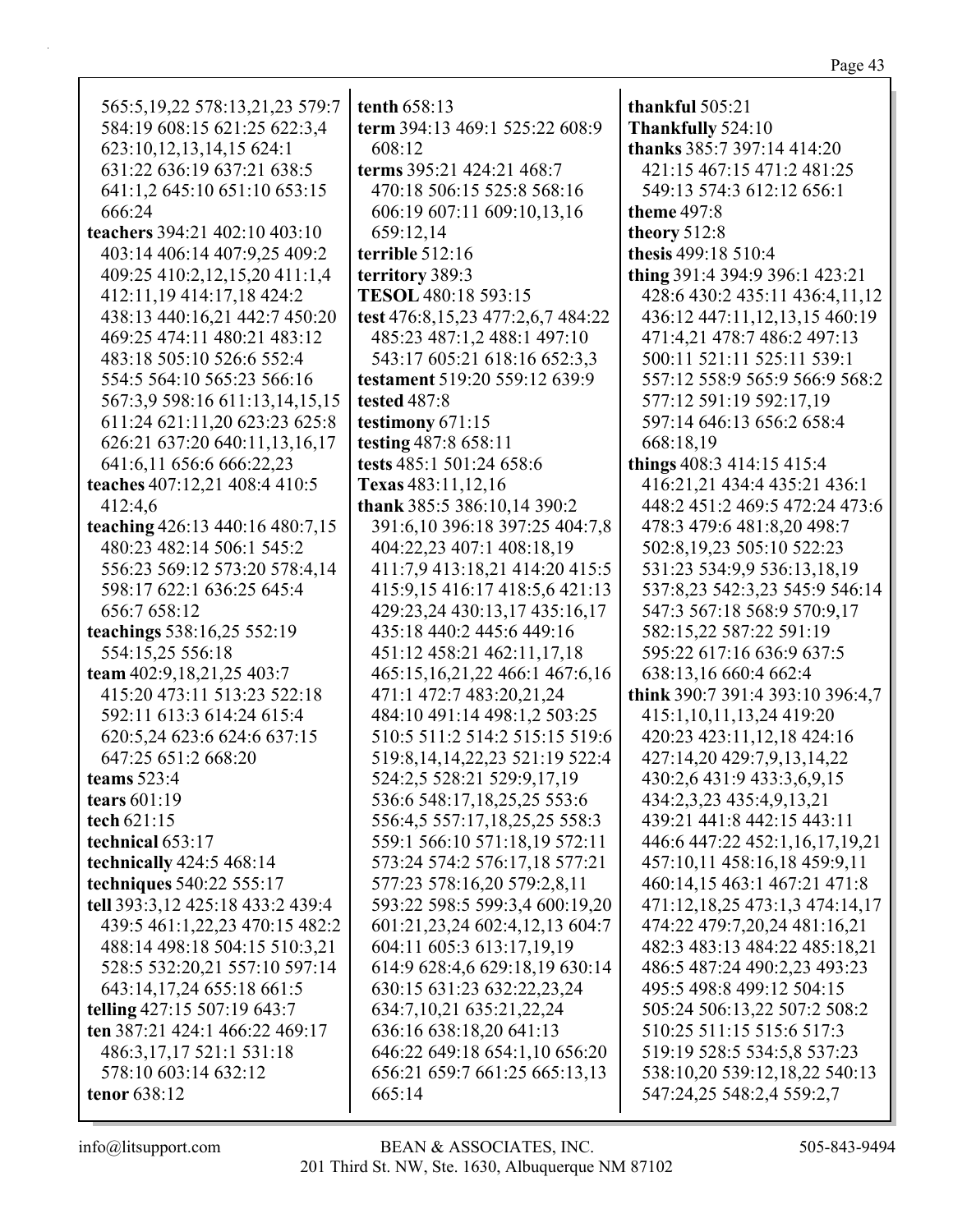561:7 565:6 570:23 575:9,24 580:3,3 581:10 583:3,4,14,17 583:18,25 586:21 587:4 589:11 589:14 590:13 592:17 594:23 597:7,12 598:24,24 601:5,7 607:20 609:10 610:22 631:10 637:8 639:20 641:5,16 647:3 653:5 655:14 657:7 658:16 663:15 666:6 **thinking** 397:2 449:21 462:23 546:12 573:22 584:10,12 595:14,22 625:1 648:14 **third** 382:21 478:17 595:24 604:15 671:20 **third-** 450:8 **Thomas** 504:2,11 505:15 514:3 514:14,18 515:11 **thorough** 586:5 **thought** 420:8,14 431:13 444:3 450:1 451:3 494:16 495:3,4,24 496:4 502:5,9 507:10,12 517:7 534:15 559:7 571:2 588:25 591:7 651:16 652:24 653:16 664:5 **thoughts** 408:17 522:15 **thousands** 573:3 575:18 577:19 **Threatened** 597:21 **three** 382:11 425:6 438:5 450:8 469:16 470:19 474:20 476:12 487:9 489:10,20 509:25 525:13 526:9 528:1 533:3 549:7 561:5 567:7 583:6,8 608:7 609:13 616:2,3,11 624:10,18 637:2 640:18 644:4 656:15 660:5 672:3 **three-** 426:13,17 438:25 439:23 440:17 441:10 **three-hour** 403:5 **three-mile** 647:16 **three-part** 621:2 **three-year-old** 431:6 438:8,16 440:24 441:6 **three-year-olds** 421:24 436:15 438:22 442:1,2 **threes** 512:17,18,19 **thrilled** 635:15 **thrive** 557:16 626:25 627:1,6 **thrived** 534:18 631:2

**thriving** 530:23 531:10 533:24 556:2 **throw** 473:7 571:2 587:7 **throwing** 561:24 568:5 **thumb** 572:18,19 **thunder** 544:15 **tied** 625:18 **Tier** 402:14 565:10 617:23 620:16,16 659:19,20 **Tierra** 384:9 553:7,8,11 604:17 604:23 605:7 612:21 613:14,22 614:12,16,19,20,24 615:8,13 616:21 617:7,15,17 618:20 621:19 622:20,23 623:16,20 625:21 626:6 629:5,25 630:20 631:2 632:4,5,10,16,18,23 633:9,17 634:16 635:4,22 636:12,15,18 638:2,12 640:22 642:12,19 646:9 647:18 648:5 648:12 665:23 669:4 **ties** 655:3 **till** 646:11 **TIM** 383:5 **time** 388:12 391:7 393:12 398:5 403:6 405:3,14 406:7 408:18 409:18,21,25 410:14 413:20,25 414:19,21,24 415:3 416:22 423:1 424:7,22,24,25 425:1,23 429:4 433:16 434:4 437:21,22 440:9 444:22,24 450:22 468:1 472:18 473:6,13 495:16,20,21 503:8 505:25 507:23 522:10 523:14 534:1 536:2,3 545:8 546:4,5 554:5 560:11 564:4,19 574:15 575:15 594:16 598:11 602:13 604:13,15,18 612:19 613:21 618:17 627:9 630:11 632:9 638:8 641:21 660:19 661:11 668:18 672:10,15,20,25 **time-consuming** 415:7 **timelines** 585:14 **times** 406:10,25 410:23 442:6 454:24 575:1,3 576:7 583:11 644:4 651:2 **Title** 598:10,19 666:9,9 668:13 668:16 **titles** 584:13 **TMES** 462:14

**today** 386:11,25 388:5,14,21 390:8 391:1,9 436:11 453:11 498:22 521:10,13 522:10,14 531:14 542:9 560:12 561:9 562:8 571:19 573:25 601:19 603:23 604:16 622:21 623:18 624:17 630:9 637:22 638:24 653:4 **toddler** 512:13 **told** 426:20 439:10 440:12 483:15 557:5 559:11 573:6 663:19 664:8 **tomorrow** 670:21 **ton** 634:6 **tone** 601:12 **tongue** 636:13 **tool** 476:10,15 478:2,9,12,13 **tools** 405:16,20 478:15 542:3 **top** 390:16 489:1 552:5 566:4 587:23 632:12 **top-end** 492:23 **topic** 486:21 594:24 **total** 411:12 616:3,4 **totality** 660:23 **totally** 496:3 **touched** 447:13 **tough** 405:14 645:11 **town** 449:5 646:4 **TPSes** 436:8 **track** 403:12 425:5,6,7 471:12 573:18 **tracked** 620:20 **tracking** 577:8 **trade** 626:2 **trades** 567:22 626:1 **tradition** 545:13,16 596:3 **traditional** 436:8 439:9 536:25 537:19 539:3 541:11,23 542:3 545:10 550:25 551:7 553:2 554:21 556:18 575:16 596:15 630:25 **traditions** 554:14 **traffic** 385:6 **train** 568:18 614:2 620:17 655:17 **trained** 438:21 655:11 **trainer** 655:13 **trainers** 655:20,22,23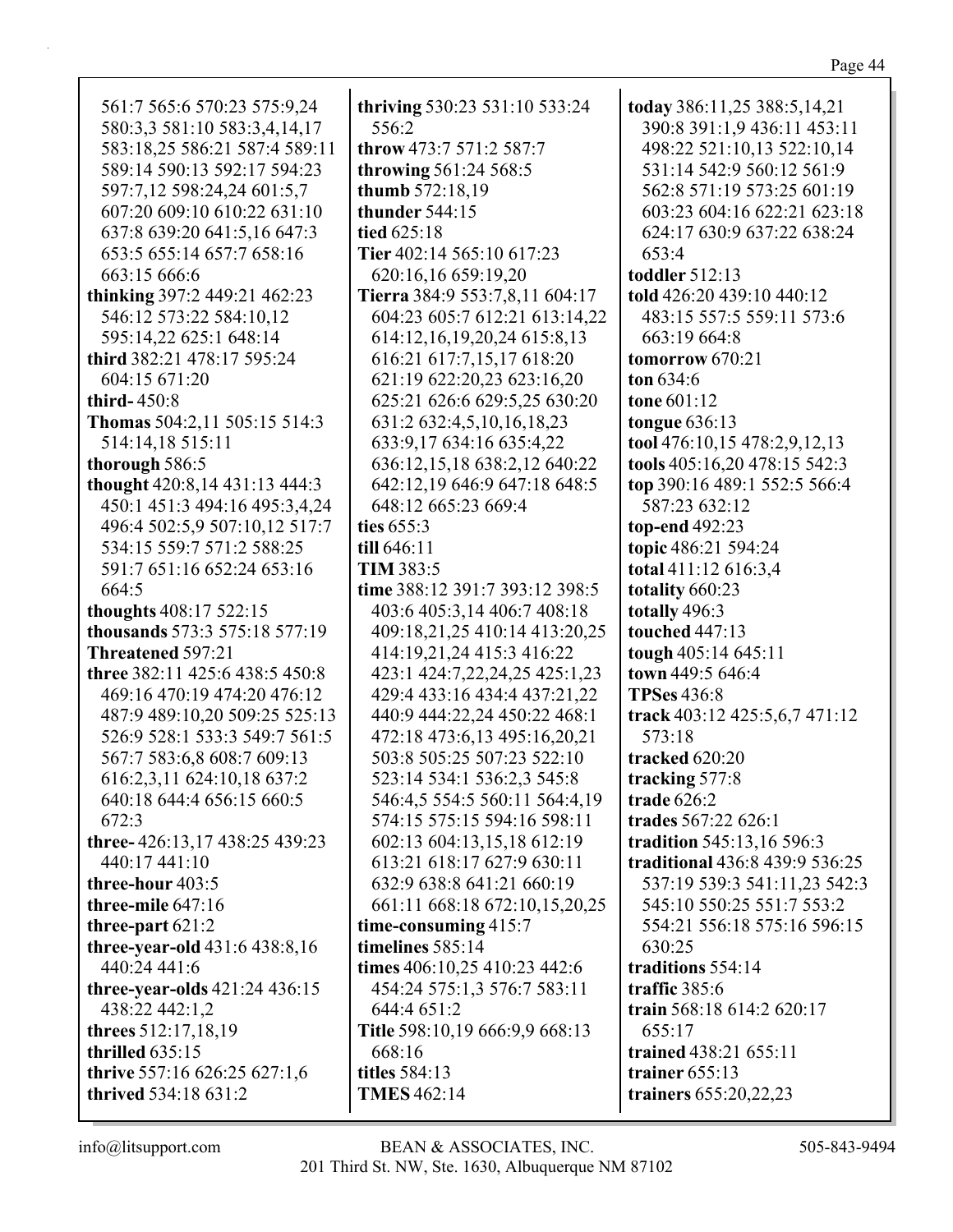| ш<br>c<br>ı.<br>1 |  |
|-------------------|--|
|                   |  |

**training** 479:18 480:8 499:4 564:9 565:25 617:13 642:9 655:24 660:2 **trainings** 650:20 **transact** 664:6 **transacted** 664:17 **transaction** 663:24 **transactions** 663:24 **transcend** 597:7 **transcript** 382:10 671:11 672:8 672:13,18,23 **transferred** 666:8 **transform** 534:9 **transforming** 524:14 **transition** 500:13,21 501:10 505:16 629:8,12 **transitional** 543:7 618:16 **transitioned** 629:23 **Transitioning** 467:22 **translates** 539:21 **transport** 560:25 561:1,18 **transportation** 491:24 560:18 625:22 633:15 **transports** 648:2 **trash** 542:14 **trauma** 533:13 **traumatic** 535:13 **travel** 401:6,10,11 566:17 625:2 **traveling** 465:21 519:14 **treasurer** 613:10 **treating** 389:12 **tremendously** 417:21 **trend** 393:13 394:8 395:15 469:23 525:13 543:3 605:16 649:14 **trial** 496:25 **tribute** 488:16 **tried** 443:9 574:21 633:24 **trip** 400:17 445:22 557:4 **tripled** 447:18 **trips** 400:15,16,20 406:19,19 413:7,8,8 414:10,13 419:3 425:11 446:18 **TRISH** 383:3 **trouble** 512:13 **trucks** 421:2 **true** 390:18 394:2 399:13 474:6 499:3 514:4 566:14,15 591:14

632:17,21 671:10 **truly** 414:25 415:3,17,21 482:2 483:4,5 497:3,21 498:19 526:12 558:7,9 621:17 638:22 652:15 652:16 663:12 664:4,25 **Trump** 507:20 **Trust** 652:25 653:3 **trusted** 413:5 **truth** 586:19 **try** 410:1,21 442:4 486:13 488:20 524:8 537:12 538:17 539:18,22 540:13 573:11,14 622:6 643:8 647:12 648:8 **trying** 390:18 415:2 442:21 444:5 513:7 520:5 533:20 536:8 540:25 560:12 564:16 575:3 587:7 594:19 597:19 598:24 612:3 649:11 651:24 **TSOSIE** 582:5 **Tuesday** 531:17 **tuition** 437:8,9 463:23 595:17 **tune** 493:16 **turn** 495:23 567:2 642:4 662:19 **turn-around** 639:11 **turnaround** 640:13 **turned** 637:5 **turning** 480:20 554:9 **turnout** 400:13 **turnover** 637:20 **tutoring** 554:4 **twelfth** 623:17 **twelfth-graders** 563:15 **twice** 429:6 630:22 644:3 **twins** 504:7 **two** 395:20 411:12 424:2 431:1,4 431:7,8,11 432:3,19,21 438:13 438:17 440:6 443:19 444:15,16 444:21 445:15,20 463:2 469:12 469:16 470:11 475:1,17 478:3 478:14,14 479:6 480:14 482:24 499:19 522:16,23 523:8 525:16 526:15 533:7 543:21 547:12 550:16 556:15 566:12 567:19 569:9 582:20,21 583:4 585:5 591:19 597:3 601:2 607:17 608:18 615:3,15 627:15 632:3 640:20,24 642:10 656:16 662:4 663:17

**two-** 647:16 **two-and-a-half** 583:8 586:11 612:22 **two-thirds** 392:18,22 **twos** 512:16 **type** 485:19 509:6 568:2 575:21 575:24 640:9 659:18 668:17 **types** 497:23 **typically** 503:18 504:7 **typo** 611:16 **U U.S** 490:9 **uh-huh** 422:14,20 437:9 449:1 455:10 548:21 650:4 658:21 **ultimate** 536:12 **ultimately** 586:25 **umbrella** 473:20 **UN** 624:20 625:3 **unable** 525:17 **unbiased** 474:8 **undercounted** 570:16 **understand** 410:3 415:14 419:10 419:16 420:21 421:20 425:4 427:12,18 432:17 456:20 457:2 457:5,13 459:17,21 473:13 482:22 483:5,6 495:19 537:15 561:19 598:18 615:1 668:24 **understandable** 559:25 **understanding** 454:2 572:2 655:21 **understands** 457:2 **understood** 457:7 509:2 **unemployment** 532:18 **unfair** 389:8,8,9 **unfairly** 389:13 **unfolding** 580:8 **unfortunate** 493:18 550:23 561:19 **unfortunately** 512:3 568:1 588:6 628:8 **uninterrupted** 403:5 **unique** 399:17 403:23 404:1 468:3 473:13 592:10,24 595:15 631:11 **uniqueness** 468:7,15 **UNISON** 553:4 **United** 509:15 598:2 634:25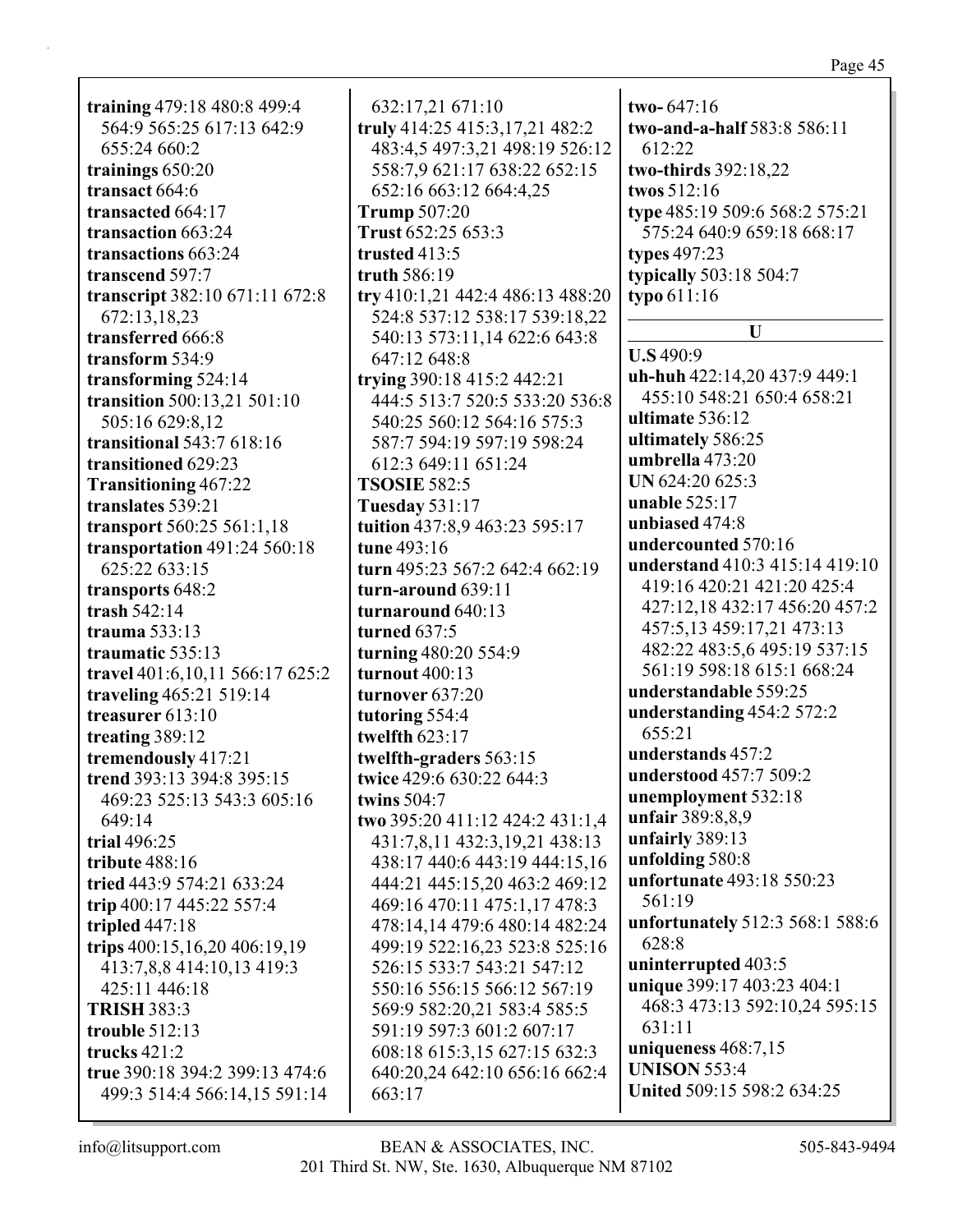**waiting** 385:8 431:15 434:19 435:4 465:22 508:10 515:18

516:16,19,21 595:20

**walk** 398:22 630:4 640:5 **walked** 482:12 637:12 663:22

**want** 385:5 388:25 391:1,22 396:23 397:25 415:9 416:17 424:17 428:20 436:3,6 438:25 439:23 440:13,15 441:17,19,21 442:8 453:5 457:21 458:22 460:24,24 462:7,17 467:9 468:5 471:15 472:20,23 473:2,5,7,9 473:15 474:4,20 476:14 481:22 482:8 485:17 488:11 490:12 500:25,25 501:19,20 503:22 504:22 505:22 506:3 514:20,21 515:11 516:3 532:2,25 534:8,9 535:9,9 536:12 542:8 543:18 544:6 547:5 551:18 553:1,22

**waiver** 419:21 **wake** 459:18 553:20

**wakes** 515:4

**walking** 574:9,11 **walks** 555:11

664:2

635:1 **universities** 634:24 **university** 474:8 476:6,6,18 477:13 478:19 479:25 480:8 578:1 636:20 651:15 662:18 663:2 **unknown** 484:21 **UNM** 480:11 595:16 625:4,4 638:5 **UNM's** 406:12 **unstructured** 416:4 **unusual** 386:16 447:13,21 451:4 **uplifting** 553:16 **upper** 644:1 **upward** 394:14 469:23 525:13 605:16 607:25 **urges** 555:24 **use** 399:9 409:3,4,19 413:22 426:9 472:21 476:15 477:2 481:2 490:12 510:24 511:9 523:16 554:23 557:6,6 561:23 574:22 589:7,8 590:15 593:12 593:20 596:7 597:17 617:1 619:4 642:20 654:22,25 655:8,8 655:9 659:1,4 668:6 **uses** 433:1 616:25 **usual** 563:5 **usually** 597:4 647:6 **Utah** 595:18 **utilize** 580:21 626:13

## **V**

**valuable** 399:24 **value** 552:12 **values** 539:25 552:16 667:8 **variety** 421:4 649:25 **various** 554:19 583:11 **Vasquez** 477:1 **vegetables** 533:6 **vendor** 648:2 **Venture** 540:21 **verbal** 512:10 657:10 **verbatim** 401:14 578:13 **verbs** 536:10 **version** 471:9 **veterans** 400:8 **vets** 480:23 **vetted** 508:18

**vibrancy** 634:6 **vice** 383:3 529:12 613:9 **victims** 569:1 **video** 514:23 566:22 **Viejo** 646:18 **view** 411:2 475:14 544:12 **Vigil** 586:14,14 **VII** 598:10,19 **Vincent** 557:20 **viola** 399:20 446:6 **violas** 446:8,11 **violence** 535:16 576:12 **violin** 399:20 449:12 **violins** 445:25 446:3,11 **visa** 656:16 **visas** 641:12 656:18 **vision** 536:12 614:10,10 616:21 621:6 622:18 624:8 637:13 **visit** 391:20 398:5 470:15,16 471:17 549:1 610:2,17 646:24 648:8 **visiting** 401:17 624:15 **visitors** 528:4 **visual** 399:19 404:2 406:5 **vocabulary** 661:6,8 **vocational** 524:13 **voice** 633:4 634:8 **Voigt** 383:7 385:15,16 430:11,12 430:13,25 431:14 432:12 433:8 433:19 448:21 449:2,17 457:17 458:20,21 459:1,5 463:14 464:23,24 483:23,24 485:5 517:24 518:2,25 519:1 561:15 571:17,18,23 572:10,16 588:19 589:9 590:11 600:2,3 667:3,6 667:23 668:1,10,22 669:25 670:1 **volume** 382:11 537:4 672:3 **volunteer** 455:25 **volunteered** 633:18 **volunteering** 399:14 **vote** 465:14 519:4 654:9 **votes** 465:4 519:3 600:8 670:6 **vs** 506:15

## **W**

**Wagner** 411:11,16 **wait** 398:15 458:2

556:11,12 558:1,3 559:1,6,10 560:20 568:13,15,16 570:24 572:25 573:1,1 574:15,24 577:13 578:17 579:3,8,17 589:15 590:9 591:15 594:11 595:20 601:1 604:4,5 608:16 610:1 614:9 636:15 637:14,16 645:9 648:6,21 654:6 658:17 663:16 665:11 **wanted** 390:6,11,13,21 393:14 436:12 452:5 458:1 471:7,21 477:10 481:2 482:16 488:8 502:12 511:20 522:8,12,15,22 522:24 523:21 549:8 556:9 557:22 563:20 571:20 572:17 581:20 591:18 604:20 613:19 613:19 614:5 664:5 **wanting** 560:21 601:16 **wants** 446:25 457:2 547:12,13 569:20,22,23,24,25 635:13 **war** 475:8 **warn** 645:9 **Warniment** 477:1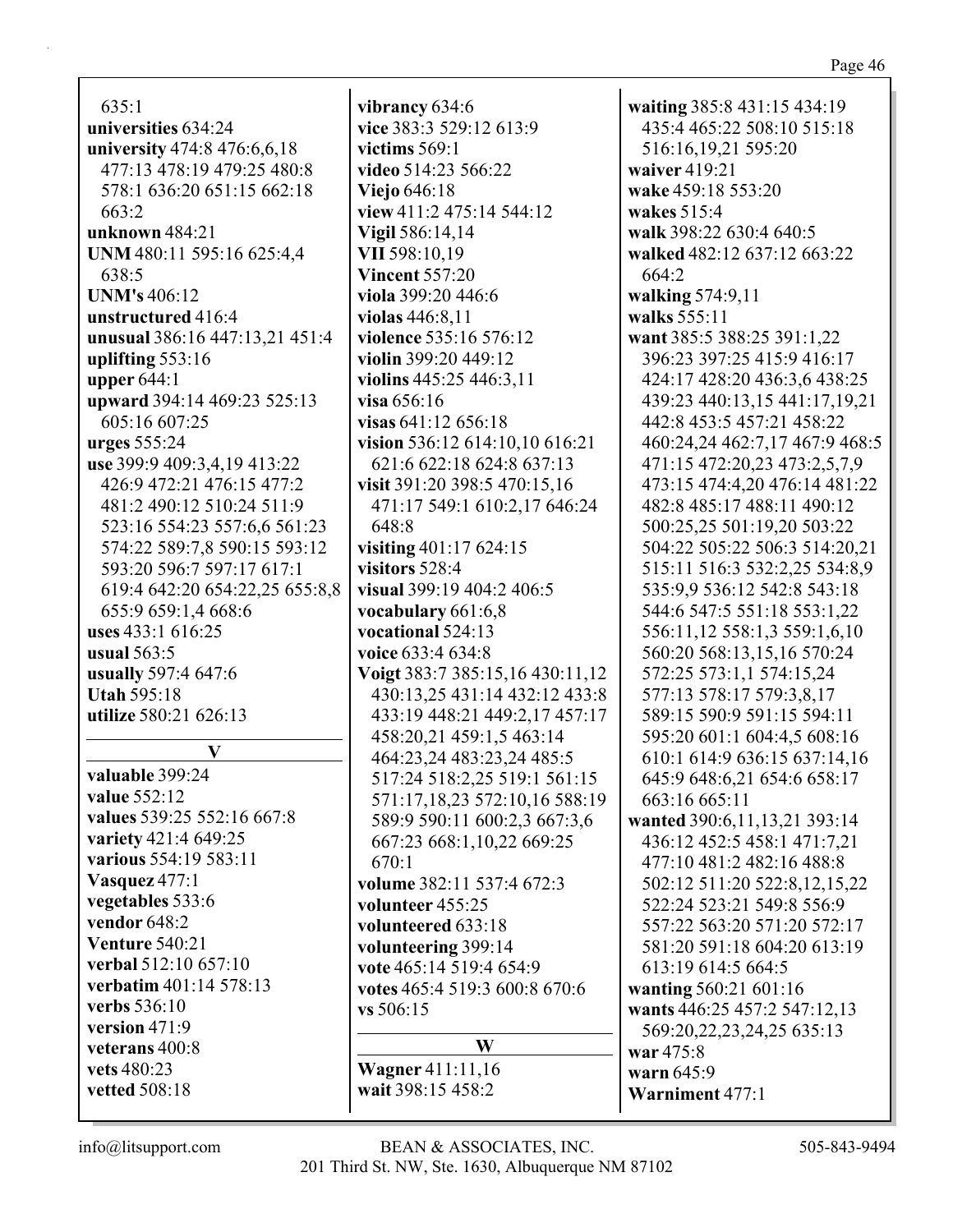Warsaw  $401:10$ **Washoe 511:23** wasn't 399:8 450:3 451:6 454:12 455:22 487:20 496:3 502:17 513:8 576:4 585:8 596:20 633:25 640:1 645:1 662:21 watch 553:1 645:10 watched 596:9 watching 579:22 631:3 water 510:20 534:22 540:9 555:10 578:11 658:20 water-hauling 541:9 way 393:22 396:8 406:19 410:21 412:15,18 423:7,17 427:9 428:25 430:25 431:20 440:14 441:24 444:24,25,25 454:10 455:8 460:22 462:6 477:9,16 486:8.14 487:15 506:21 510:12 512:23 532:21 535:15 538:10 539:8,19 544:17 545:17 546:1,1 567:21 572:1,9 573:7,8,12,21 573:21 581:18 594:13 596:8 633:17 636:2 653:8 657:3 662:17,25 663:10 665:16 ways 407:22 421:4 425:7 468:3 477:14 487:17 496:24 523:24 567:18 579:25 668:11 we'll 389:5 393:9 417:1 421:14 433:6 437:4,5 442:24 449:15 453:6,6 461:19 467:13,15 490:20 508:20 522:2,3 529:25 566:19,21 604:10 641:3 we're 388:8 389:6, 8, 9, 12 404:8 406:7 414:15,18 416:14 417:23 418:17 419:8 423:8 424:9 427:1 427:2,24 431:18 435:14,14,24 437:17 443:17 445:12 447:22 448:9 450:11 455:6 457:15,18 459:17,22 460:1,13,18 465:16 465:25,25 471:10 472:25 473:6 474:19,21 479:6,12 480:20 481:9 486:18 487:19 488:10,19 489:15 490:1,2,5,6,8,16 496:20 497:7 500:10,22 504:13 505:3 508:10,19 514:11 515:18 516:12,15,19,21 519:9 520:5 521:18,18 529:16,17 530:4,5,15 530:16 533:17 534:16 535:19

535:25 536:19 538:10 541:18 546:7,7,14,16,20 548:13 557:24 558:5 563:11 566:20 569:3,5,6 569:17,19 576:11 578:20 582:25 584:1 588:14 589:15,20 591:25 592:6,9 593:10 594:8,19 595:12.15 597:9.13.14.15.18 598:24 602:1 624:2,11 628:7 642:1,1 643:3,25 645:24 646:5 646:16 647:14 649:4,13 655:8,9 we've 386:16 389:4 390:14 392:1 398:11 414:18 415:11,15 420:11,13 435:5 442:4 444:5 446:10 448:7,8,8,10 474:22 476:3,4,16 477:11 479:1 480:1 489:1,4,4,10,15 492:19 496:24 514:6 527:17 530:13 531:18 536:17,18 537:20 540:15 541:14 547:1,2 557:8,11 558:4 559:15,24 565:14,20 569:8 573:4 583:10 585:2 587:4,8 608:22 615:3,16,23 619:17 626:9 640:20 643:8 647:24 648:19,21 649:15 659:19,24 660:7 668:19 weak 579:24 wealthy  $461:10$ wearing  $569:13$ website 421:23 441:9 **Wednesday 385:3** weeding 541:8 week 392:1 396:2 403:10 406:10 408:14 436:20 458:10 504:9 597:15 602:5 616:11 642:20 week-and-a-half  $613:25$ weeklong 474:9,13 weekly 403:8 534:24 540:4 weeks 390:25 402:18 421:17 523:7 616:11 weight  $585:1$ weird 492:23 welcome 397:21 398:4 449:17 519:21 528:21 553:19 564:12 welding  $626:3$ well-being 552:16 555:14 626:20 well-deserved 600:25 well-educated 457:12

well-mixed 461:2 662:15 well-rounded 399:21 well-to-do 460:21 wellness 524:15 539:15,21 540:2 540:2 546:11 550:22 **Welsh 636:11** went 415:25 435:23 439:15 450:10 461:3 471:11 487:16 492:11 494:12,15,23 504:8 512:25 534:24 545:1 549:1 559:8 567:23 582:6 598:15 611:19 662:16,25 weren't 516:13 565:4 567:24 589:12 629:8,17 641:25 whatnot 651:3 655:6 wheel 539:20 545:21 573:23 whereof  $671:15$ white 575:12 662:7,12 664:25  $665:6$ wide 453:25 wife 514:14,14 515:7 **Wildlife 490:9 540:18** Wilkinson 449:9 willing 433:24 488:22 565:13 566:16 567:16,17 601:16 winter  $597:15$ wisdom  $579:9$ wish 389:22 404:14 413:18 414:24 491:3,17 521:22 608:17 648:11 wished  $612:6$ wishes 389:16 withdrawing  $647:12,13$ WITNESS 551:3 Woerner 383:10 389:10 390:11 391:7,10 396:22,25 431:2 442:13 457:23 458:8 467:16,24 515:19 522:7 524:2 528:18 548:19 604:14 605:3,25 611:1,7 611:16,21 612:6,11 614:1,9 615:6 618:8 644:15 woman 499:16 551:22 630:9 645:9 655:12 women 601:2 651:17 wonder 453:20 512:24 666:24 wondered 450:5 wonderful 390:7 430:15 522:9 523:12 567:15 585:1 635:3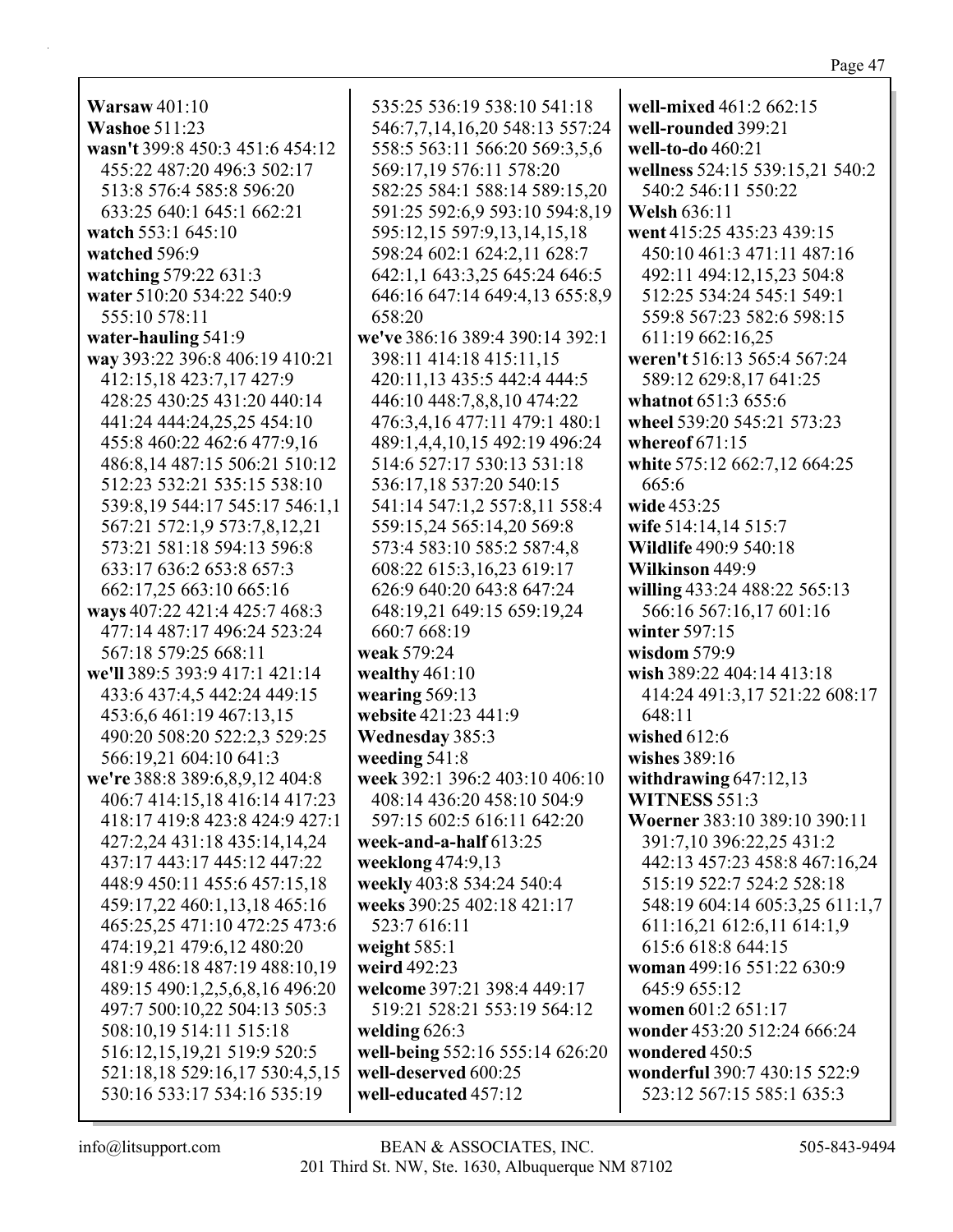| wondering 419:22 420:8 585:20<br>591:25           | worried 541:2<br>worse 512:18,19 | 546:21 563:14 566:19 571:1<br>578:1 584:25 585:9,12,15      |
|---------------------------------------------------|----------------------------------|-------------------------------------------------------------|
| wonkiness 493:22                                  | worth 473:2                      | 602:23 605:15 607:9,9 608:11                                |
| wood 538:19 539:7 629:3,5                         | wouldn't 408:4 416:4 500:19      | 608:18,20 610:3,19 616:16                                   |
| word 570:7 639:14 660:22                          | 501:9 506:5 562:2 573:10         | 621:15 622:11,11,15 629:6                                   |
| words 405:11 413:15 511:6,8,11                    | wow 444:22 564:22 611:18         | 630:13 633:12,18 634:16                                     |
| 621:6,7 622:8,18 624:8                            | wrap $612:3$                     | 640:20 642:10 643:15,16 644:3                               |
| work 391:8 398:2 403:5 407:10                     | <b>Wright 636:20</b>             | 644:4 647:8,9 649:8 651:5,14                                |
| 407:11,14,24 408:1 409:18                         | write 405:12 408:12 473:21       | 653:2 657:25 658:15 665:25                                  |
| 410:8 415:5 416:13 418:6                          | 535:22 652:5                     | 666:1 669:7                                                 |
| 429:20 441:20,24 446:22 456:4                     | writing 432:1 450:22 552:7       | year's 658:7,11                                             |
| 456:23 477:12 479:4 481:16,23                     | 596:6 625:2 635:11,14 653:19     | year-and-a-half 658:17                                      |
| 482:2,7 484:1,2,4,6 485:19                        | 657:11,15 659:23 660:6,20        | <b>yearly</b> 544:12                                        |
| 487:19 488:24 490:20 503:13                       | written 428:16 596:1,5           | years 387:8 393:20 394:12,17,17                             |
| 527:9 536:11 537:8 540:17,20                      | wrong 409:15 421:22 423:12       | 412:6 431:1,4,7,8,11 432:4,19                               |
| 542:13 549:3 560:9 570:11                         | 450:23                           | 432:21 443:3 446:22 450:6                                   |
| 571:20 572:11,11 582:14 585:2                     |                                  | 460:19 463:13,21 466:9 469:9                                |
| 585:13,20,21,22 586:20 587:3,7                    | $\mathbf{X}$                     | 469:12,21 470:11 471:20 475:9                               |
| 587:8 593:11 598:10 601:5                         | X 384:1                          | 476:12 480:2,15 489:4,10 492:1                              |
| 614:23 615:2,2 621:20 623:24                      |                                  | 498:10 504:3 506:3,8 514:4                                  |
| 624:13,21 633:5,6 635:21                          | Y                                | 516:5 517:14 520:15 525:13,16                               |
| 637:12,19 642:15,16,18 648:16                     | Ya'a'teeh 553:11 577:24          | 525:19,23 526:1 528:1 533:7                                 |
| 653:18 657:23 666:4,8,17                          | yanked 406:8                     | 541:14 546:9 550:16 555:21                                  |
| worked 420:19 482:19 523:1                        | Yazzie-Martinez 481:8 558:18     | 563:10,12 567:7 573:3,4 575:18                              |
| 545:22 567:7 578:3,7 581:1                        | yeah 418:2,23 419:4,6 420:11     | 577:3,19 580:13 583:8 586:11                                |
| 610:17 634:24 637:1 638:2                         | 423:15 430:8 433:8,21 437:23     | 588:18 599:6 603:1 606:25                                   |
| 649:16 655:3                                      | 442:17,18 444:23 453:2 454:21    | 607:8,16,17 608:8,13,16 609:13                              |
| Workforce 480:12                                  | 454:21 463:6 485:7 488:6         | 612:22 615:4,16 629:14 637:2                                |
| working 407:22 408:14 415:20                      | 489:25 490:1,25 491:8 492:5      | 638:1 640:19 642:10 644:25                                  |
| 422:22 447:16 472:3 476:5                         | 493:17 494:3 496:6 501:12        | 652:1 654:14 656:15,17 669:4                                |
| 480:24 486:12 488:20 491:4                        | 503:6,12,20 508:9,13,25 512:19   | vears' 660:6 661:1                                          |
| 492:15 493:1 496:11 499:16                        | 513:12,13 529:21 549:2 561:17    | yesterday 389:7 638:1,9                                     |
| 500:10 513:8 527:3 546:16                         | 563:24 583:2 586:10 589:11       | <b>yield</b> 413:24                                         |
| 584:17 586:3 592:9,13 602:14                      | 597:10 630:14 644:13,14 650:2    | yoga 540:3                                                  |
| 609:21 614:12 615:3 625:12,16                     | 650:5,5 666:20,21 667:5          | you-all 391:3 418:16 502:8                                  |
| 640:21 651:23 653:19 668:9                        | year 387:4 392:12,15,24 394:15   | 523:22 570:15 601:15,18                                     |
| Workings 395:22 470:11 526:21                     | 394:16,25 398:13 400:2 401:6     | young 449:12 457:5 480:21                                   |
| 609:14 641:18                                     | 401:14 413:8 415:12 419:7        |                                                             |
| works 402:25 407:15,16 422:12                     | 427:25 429:5,5,7 431:5 434:7     | 494:15 495:9 510:14,23 532:9<br>532:16 534:21 535:15 537:14 |
| 422:18 438:23 473:24 484:5                        | 436:22 448:6 462:13 466:6        |                                                             |
|                                                   | 467:21,23 468:24 469:20 470:4    | 539:2,17 573:25 597:1 637:24                                |
| 488:3 489:18 492:9 509:11<br>589:10 619:15 655:19 | 470:14,15 473:16 474:9 476:21    | 645:9 651:17                                                |
|                                                   | 480:9 490:24,25 492:12,14        | younger 491:19 503:17 538:9                                 |
| workshops 589:16 633:22,24                        | 493:16 498:19 508:7,8,13 512:3   | youngest 400:21 494:23 510:10                               |
| world 400:17 413:13 459:25                        | 514:12,24 515:22 517:5,17        | 632:14                                                      |
| 474:25 475:16,22 478:6 502:20                     | 520:10 524:21 525:6,14,20,21     | youth 406:4,12 490:10,10 534:4                              |
| 505:1,25 509:14 524:14 573:3,9                    | 525:25 526:9 531:18 541:5        | 540:20 633:20                                               |
| 574:1 575:25 582:10 597:22                        | 543:4,6,7,15 544:10,14,19        | Z                                                           |
| 613:23 614:7,8 617:2 626:14                       |                                  |                                                             |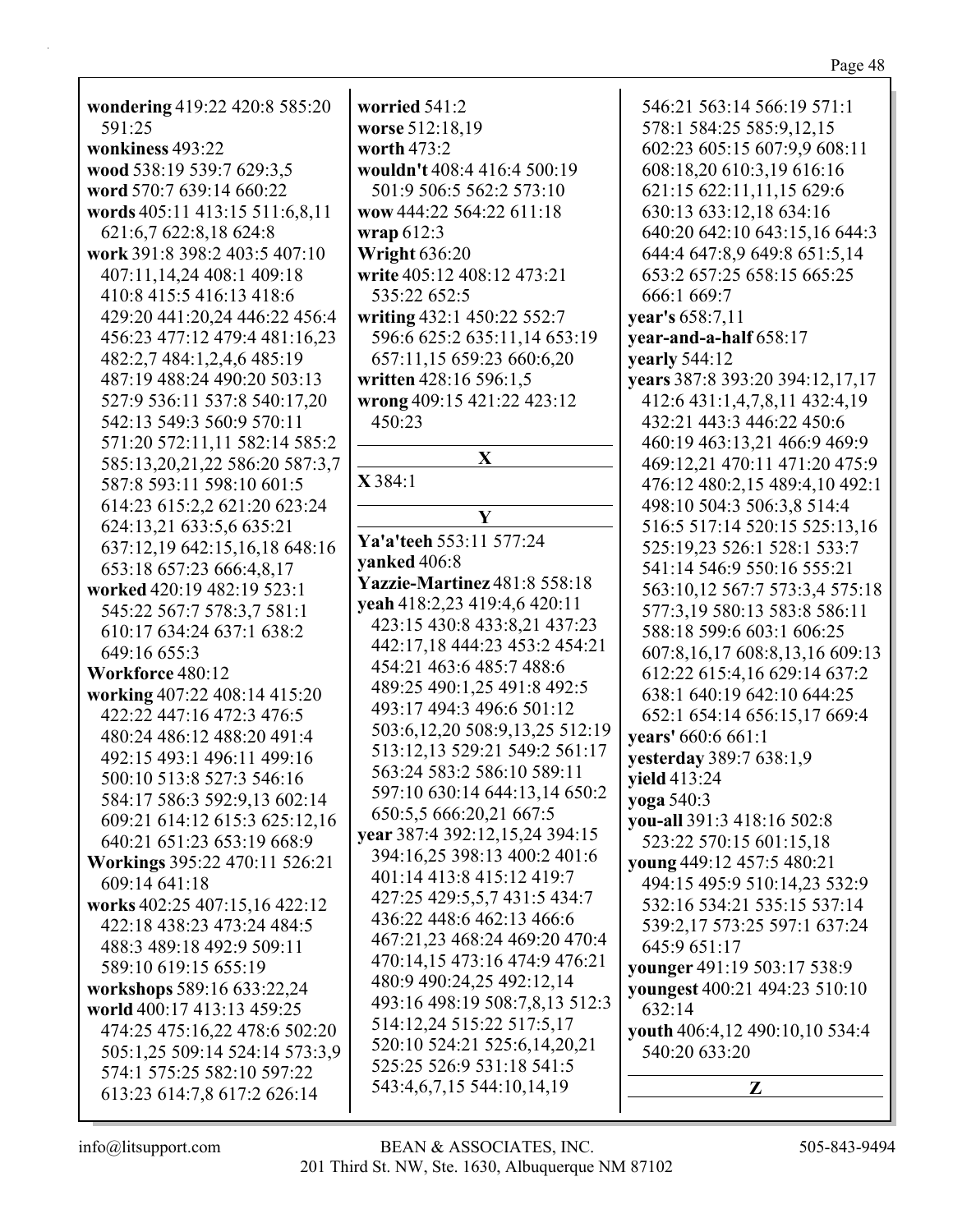| Z621:21                         | <b>19-year-old</b> 504:1      | 25 402:15 481:10 493:5 532:8,11 |
|---------------------------------|-------------------------------|---------------------------------|
| Zebrowski 636:10                | 1960s 531:1 596:1             | 593:18 594:8                    |
| zero 393:24 469:2 470:3 479:4   | 1980s 533:14                  | 26 438:11 479:5                 |
| 498:19 525:7 607:2 612:1        | 1990s 531:12                  | 27438:11                        |
| zeros $612:4$                   | 1999 656:15                   | 28 616:10                       |
| zone 551:16                     | 1D 527:4                      |                                 |
|                                 | 1st 404:20                    | $\mathbf{3}$                    |
| $\bf{0}$                        |                               | 3 392:9 400:23 526:22 528:16,19 |
| 0479:5                          | $\overline{2}$                | 606:1,3 611:4 653:8             |
|                                 | 2 402:14 418:12 468:6 620:16  | 3-to-8458:14                    |
| 1 400:23 565:10 617:23 620:16   | 659:20                        | 3:00 602:3                      |
|                                 | 2.91 611:4                    | 3:16 602:3                      |
| 657:6 659:19                    | 20 410:25 454:15 492:12 594:9 | 3:30438:1                       |
| 1,200 437:19                    | 606:6 611:17,25 661:2         | 30 404:13 447:23 448:9 628:11   |
| 1.5661:1                        | 20,000 427:25 532:14          | <b>30-second 633:8</b>          |
| 1:18 519:12                     | 200 434:22 611:11,11,15,15    | 300 382:13 573:4 633:19         |
| 10 410:25 460:8                 | 612:7 666:22,23               | 300-student 431:15              |
| 10:59 465:18                    | 200,000 493:16                | 31 468:21 622:12,16             |
| 100 396:11 516:20 525:1 528:8   | 2005 398:8,19                 | 311 605:8                       |
| 566:12 610:21,23,25 616:4       | 2008 431:25 636:19            | 34 611:23                       |
| 666:1                           | 2009 398:10                   | 34-year 636:19                  |
| 103 467:24,25                   | 201 382:21 671:20             | 35 393:18 468:22 606:7          |
| 11 382:11 524:11                | 2010 533:16                   | 36448:9                         |
| 11:25 465:18                    | 2012 533:23                   | 37.87396:13                     |
| 11th 385:3                      | 2013 601:2,8                  | 38 448:9                        |
| 12 448:8 467:20,20,23 595:20    | 2014 401:21 563:25            | 389 384:4                       |
| 605:7                           | 2015 595:6 615:24             | 39 498:10                       |
| 12/11/19 672:2                  | 2016 471:7 616:17             | 3B 527:22                       |
| 12:27 519:11                    | 2017 401:21 580:6,7,16 583:4  |                                 |
| 126 507:8                       | 586:10 617:6,21               | $\overline{4}$                  |
| 13 448:8 533:4 607:15           | 2018 394:19,23 401:21 581:11  | 4 400:24 435:23 454:7 651:9,14  |
| 13.7 605:17 606:4 618:17        | 582:7 606:11,25               | 652:19 653:7 665:20             |
| 15 389:24 413:22 467:14 522:2   | 2018-'19 464:2 517:18         | 4-H 490:12                      |
| 604:9 619:24                    | 2018-2019 599:10 669:7        | 4-to-6 $438:10,15$              |
| 15.63 470:24                    | 2019 382:11 387:14 454:17     | 4:00 437:25 438:1               |
| 153 398:9                       | 466:15 520:20 581:11 582:7    | 4:35 670:22                     |
| 16 418:13 448:7 503:19 526:4    | 603:7 607:10 616:1 671:16     | 40 428:11,15 524:12 533:17      |
| 1630 382:21 671:20              | 2019-'20 622:15               | 591:14                          |
| 17 393:6 418:15 526:5           | 2020 388:1 404:20 467:2 521:6 | <b>40-minute</b> 519:10         |
| 17-'18 392:19,24                | 533:16 603:19 616:5           | 40-something 506:8              |
| 18 525:18 527:8 645:14          | 21 454:8 622:16               | 426 391:16 434:7,9              |
| 18-'19 387:4 392:21 466:6       | 219 382:20 671:8,19           | 428 398:12                      |
| 520:10 602:23                   | 22 438:8 606:3                | 43 532:5                        |
| <b>18-ish-acre 488:21</b>       | 22-8B-4.1432:15               | 430 434:9, 11, 14               |
| 18-to-21-year-old 500:24        | 23 396:14 470:24              | 45 398:19 659:22 663:3          |
| 19 525:18 527:8 558:4 605:19,23 | 2370N 382:25 671:25 672:2     | 45-minute 618:19,21 619:19      |
| 606:4 611:23 618:14 622:13      | 24 447:23 532:15 662:12       | 450 434:13                      |
| 671:16                          | 24.6 618:12                   | 46 455:2,4 644:25               |
|                                 |                               |                                 |

Page 49